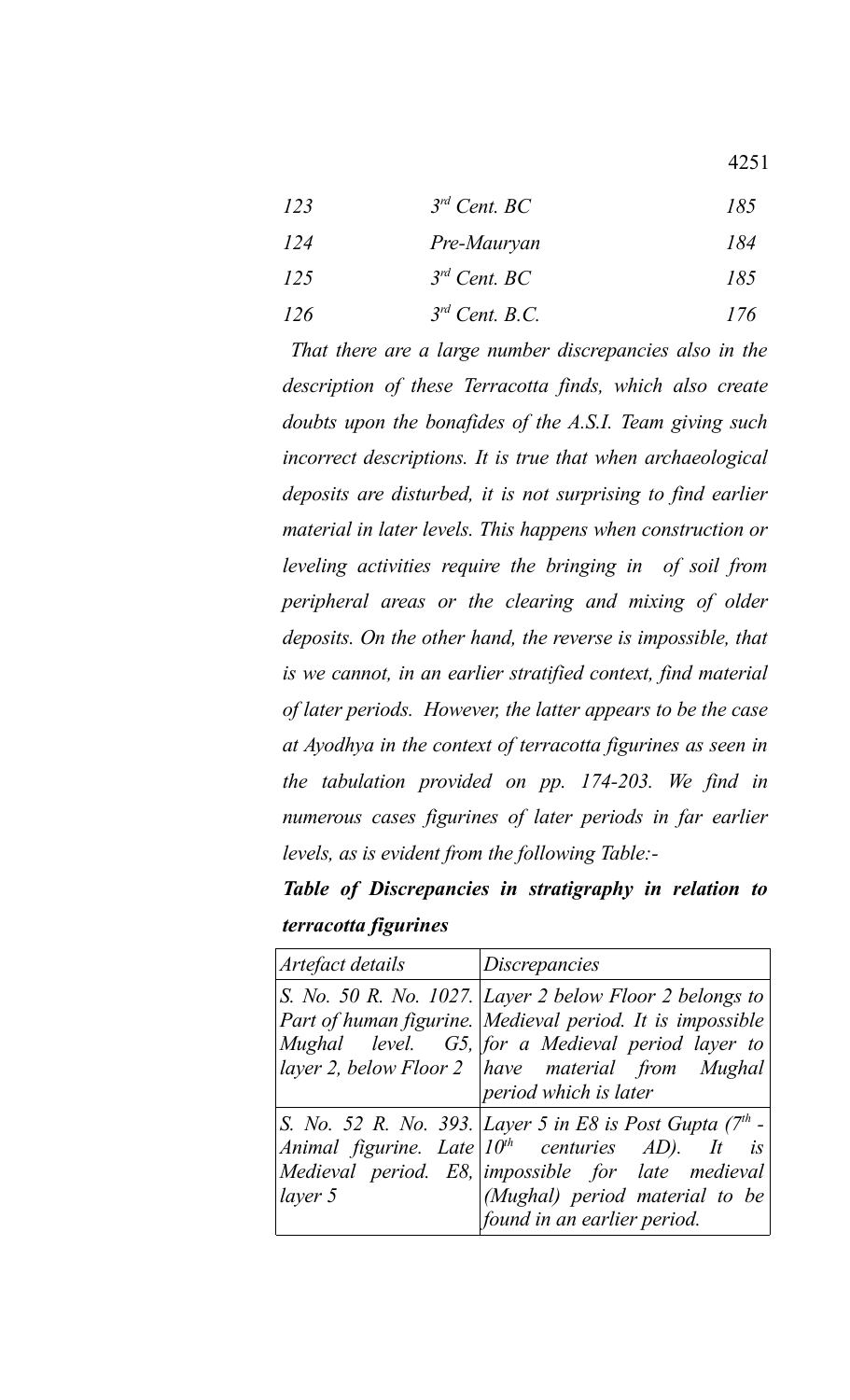| S. No. 67 R. No. 549.                                                    | F9 layer 5 is Post Gupta. It is                                                                                                                                                                         |
|--------------------------------------------------------------------------|---------------------------------------------------------------------------------------------------------------------------------------------------------------------------------------------------------|
| Animal figurine. Early<br>Medieval. F9, layer 5                          | <i>impossible for Early Medieval</i><br>period material to be found in<br>post Gupta period which<br>is<br>earlier                                                                                      |
| S. No. 69 R. No. 594.<br>Animal figurine.<br>Medieval. E8, layer 5       | E8 layer 5 is Post Gupta. It is<br><i>impossible for Medieval period</i><br>material to be found in post<br>Gupta period which is earlier                                                               |
| S. No. 71 R. No. 607.<br>Animal figurine.<br>Mughal. E8, layer 6         | E8 layer 6 is Post Gupta. It is<br>impossible for Mughal period<br>material to be found in post<br>Gupta period which is earlier                                                                        |
| S. No. 73 R. No. 628.<br>Animal figurine.<br>Mughal. E8, layer 6         | E8 layer 6 is Post Gupta. It is<br><i>impossible for Mughal period</i><br>material to be found in post<br>Gupta period which is earlier                                                                 |
| S. No. 76 R. No. 689.<br>Animal figurine. Early<br>Medieval. F8, layer 5 | F8 layer 5 is Post Gupta-Rajput.<br>It is impossible for Early<br>Medieval period material to be<br>found in post Gupta period which<br>is earlier                                                      |
| Gupta. E8, layer 8A                                                      | S. No. 84 R. No. 739. $ E8$ layer 8A is Gupta level. It is<br>Animal figurine. Post- impossible for post-Gupta period<br>material to be found in post<br>Gupta period which is earlier                  |
| S. No. 85 R. No. 762.<br>Animal figurine. Post-<br>Gupta. E8, layer 9    | E8 layer 9 is Gupta/Kushan level.<br>It is impossible for Post-Gupta<br>period material to be found in<br>Gupta/Kushan period which is<br>earlier                                                       |
| Animal figurine. Post-<br>Gupta. F8, layer 7                             | S. No. 86 R. No. 767. $ F8$ layer 7 is Gupta level. It is<br><i>impossible for post-Gupta period</i><br>material to be found in Gupta<br>period which is earlier                                        |
| Animal<br>$\overline{A}$                                                 | S. No. 90 R. No. 793. H4/H5 layer 4 is Early Medieval.<br>figurine. It is impossible for Medieval<br>Medieval. H4/H5, layer period material to be found in<br>Early Medieval period which is<br>earlier |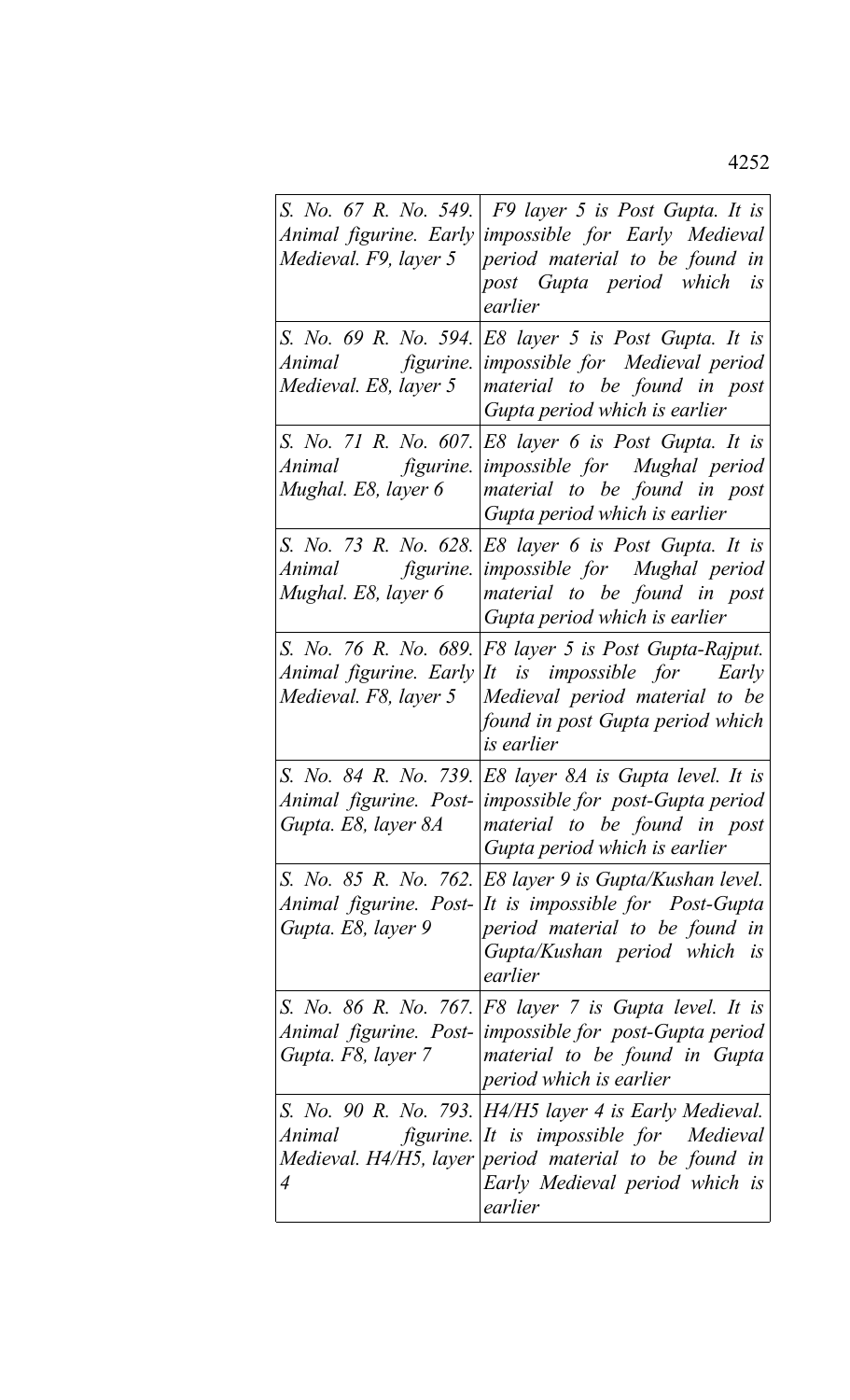| S. No. 114 R. No. 1087.<br>Animal figurine.<br>Gupta. G7, layer 10       | G7 layer 10 is Kushan. It is<br><i>impossible for Gupta period</i><br>material to be found in Kushan<br>period which is earlier                           |
|--------------------------------------------------------------------------|-----------------------------------------------------------------------------------------------------------------------------------------------------------|
| S. No. 115 R. No. 1088.<br>Animal figurine.<br>Gupta. G7, layer 10       | G7 layer 10 is Kushan. It is<br><i>impossible for Gupta period</i><br>material to be found in Kushan<br>period which is earlier                           |
| S. No. 119 R. No. 1152.<br>Animal figurine.<br>Kushan. G7, layer 13      | G7 layer 13 is Sunga. It is<br>impossible for Kushan period<br>material to be found in Sunga<br>period which is earlier                                   |
| S. No. 122 R. No. 1177.<br>Bird figurine. Early<br>Medieval. G8, layer 5 | G8 layer 5 is Post-Gupta-Rajput.<br>It is impossible for Early<br>Medieval period material to be<br>found in post Gupta period which<br><i>is earlier</i> |

*9.3. That it may also be pointed out that on p. 93 the Report mentions that shapes like sprinkler appear in Period IV (Gupta period). However, on p. 80, sprinklers are mentioned from Period II (Sunga level) that evolved into their diagnostic forms in the subsequent Period III or Kushan period. So also on p. 41, it is stated that layers 5, 6 and 7 in Trench G2 belong to the Medieval Sultanate level. In the schematic cross-section and tentative periodization, layer 2 and 3 belong to t he Medieval level. Hence, what is then layer 4?*

**3954.** The rest of the two items i.e. "Archeaological members and Figurines" are mentioned in Chapter VI and chapter VII, description thereof is as under:

*"Consequent upon laying of a lay out for archaeological excavation of disputed site at Ayodhya, various architectural fragments consisting of pillars, pilasters, broken door jambs, lintels, brackets and etc. were*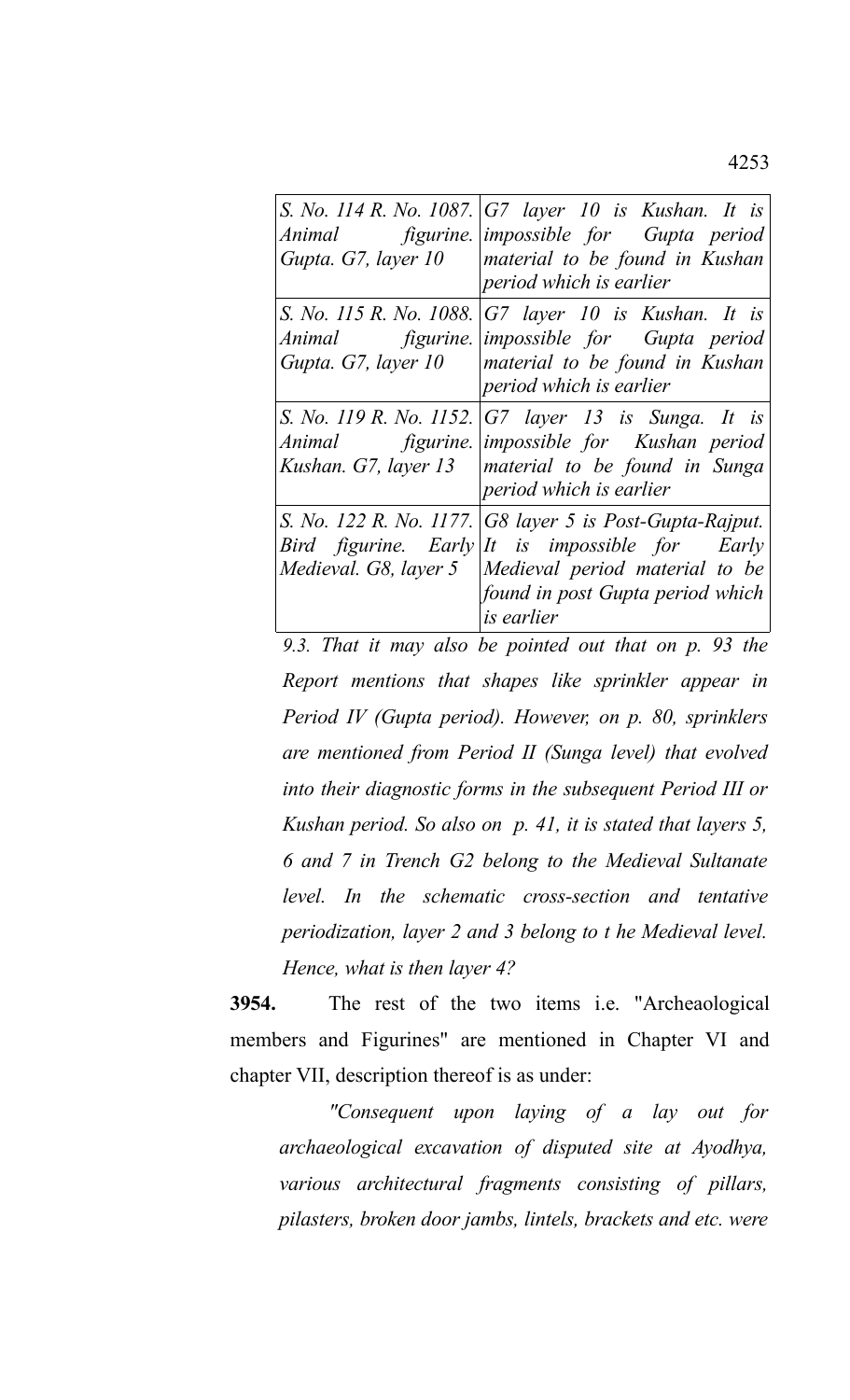*retrieved as disjecta membra, ranging from surface of the mound to a considerable depth of various trenches. In this regard, the Fig. 58 shows spatial distribution of fragments of architectural members.*

*These architectural members have been wrought on calcrete, black schist and sand stone. The last one does betray different colours like those of dull brown, pinkish as well as deep red with buff spots.*

*Majority of these architectural members are fragmentary and plain in nature except for a few intact members like pillars, brackets and neatly dressed masonry slabs, etc. As such it becomes very difficult to identify the functional utility of all these members.*

*A noteworthy aspect of some of these architectural members is the presence of mortises/open grooves of varying dimensions on the body of slabs which serve the purpose of providing dowels/clamps as binding factor. In many a cases iron dowels have been found in situ. Besides, there are also symptomatic features to the effect of reusing the earlier architectural members with decorative motifs or mouldings by re-chiseling the slab (Pls. 79-80, Fig. 59). A few intact architectural members like Amlaka (pl. 81, Fig. 59) pillar with Ghata-pallava base with dwarf beings as weight-bearers and Kirtimukhas (Pls. 82-83, Fig. 59) to mention a few, have also been recovered. Besides, there are a number of architectural members which have been decorated with deeply carved foliage motifs. This pattern is a distinct one resembling like that of "stencil" work (Pls. 86-87). It may be pointed out that the various architectural*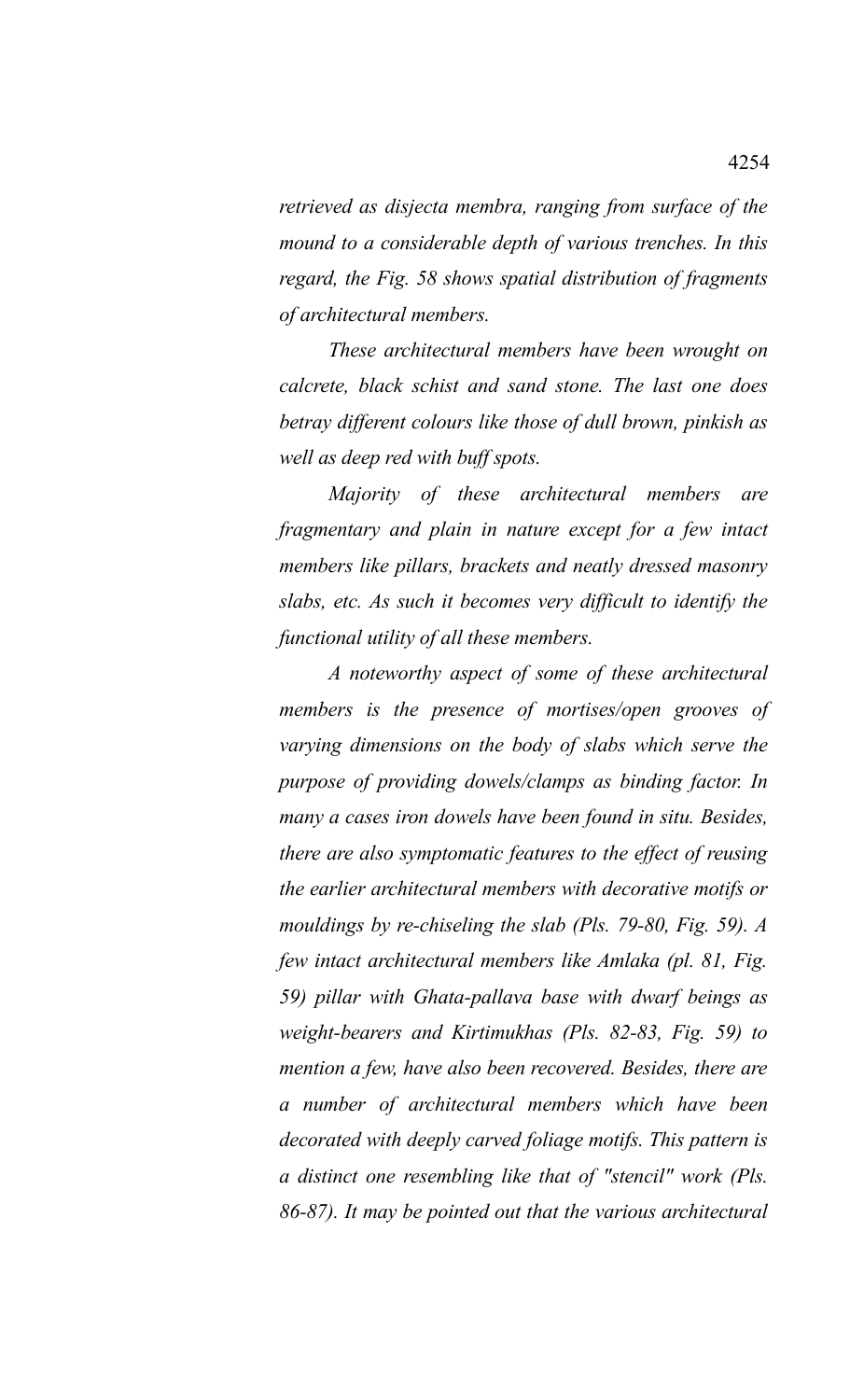*members with similar decorative designs have been found used in the foundation of one of the major brick structures (wall 16) ) exposed in these excavations.*

*The aforesaid pillars and other decorative architectural members of this site like fragment of broken jamb with semi circular pilaster (Pl. 85) fragment of an octagonal shaft of Pillar (Pl. 84), a square slab with Srivatsa motif (Pl. 88) fragment of lotus medallion motif (Pls. 89-90) emphatically speak about their association with the temple architecture. Stylistically, these architectural members in general and pillars in particular may be placed in a time bracket of tenth-twelfth Century A.D. It is also pertinent to note that there are a few architectural members (Pls. 92-94), which can clearly be associated with the Islamic architecture on stylistic ground, which might belong to sixteenth century A.D. onwards.*

*In addition to the architectural fragments, a highly mutilated sculpture of divine couple seated in alinganamudra has also been recovered. The extant remain depicts the waist, thigh and foot (Pl. 235). (Page 121-122)*

**3955.** Thereafter a complete chart is also given which is not necessary to mention here. The "terracotta figurines" are in Chapter VII page 174 which says:

*"During the excavation 62 human and 131 animal figurines were found. In the consonance with the prevailing practice in the Gangetic valley, these figurines are the products of both handmade as well as moulding techniques. These terracottas are assignable from the pre-Mauryan to the previous century. They are both religious as well as*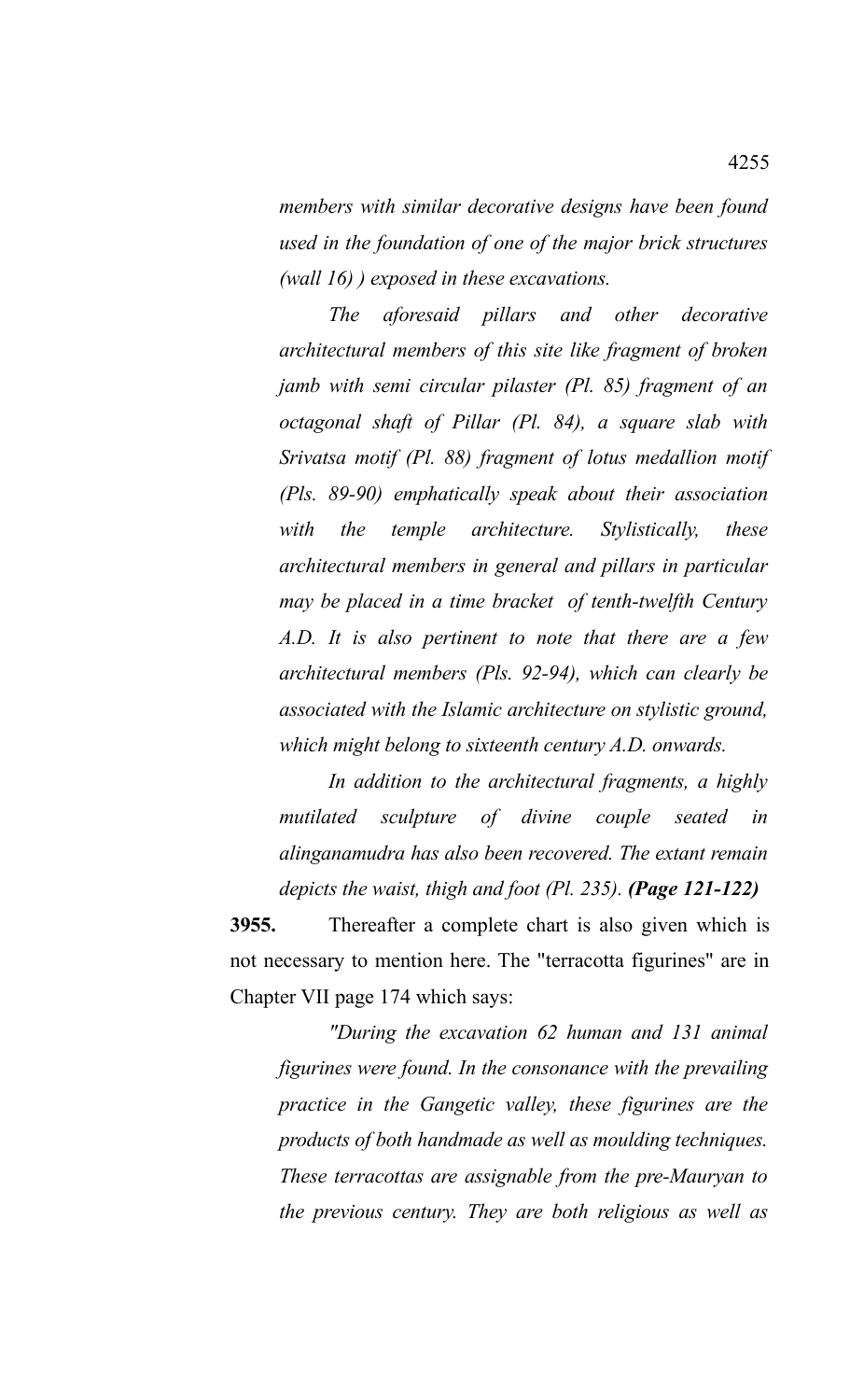*secular, the former being represented as cult objects viz. mother -goddess. As a majority of them is fragmentary, save for a few, they could not be dated precisely on the stylistic grounds. The effigies of the mother-goddess exhibit archaic features and conspicuous girdle, whereas the Sunga, Kushan and Gupta specimen are varied and show stylistic affinity to their stone counterparts. But this cannot be applied to 'Archaic' figurines for want of their stone parallels. From the post-Gupta period onwards they are made of coarse clay with considerable admixture of husk. They were often slipped/washed with admixture of mica as the main gritty material to avoid cracking. The excavated clay figurines are described below mentioning their levels from which they were recovered. The appearance of the terracotta figurines of earlier periods in late levels was mainly due to large scale constructional activities like raising of massive walls; floor level especially during and post-Kushan period."*

**3956.** With respect to figurines **Statement of PW 29 (Jaya Menon) said:** 

*"It is correct to say that the figurines of elephant, tortoise and crocodiles – all made of terracotta, were recovered during the excavation. . . . . . . . I know that the crocodile is the seat/vehicle of Hindu holy river Ganga. I agree that tortoise is the vehicle of holy river Yamuna. With reference to the plate 129 of the ASI report, Vol. II, I can say that the snake is significantly attached with the name of "Lord Shiv" (Page 42)*

*"In reference to page no. 112 of the above report, the*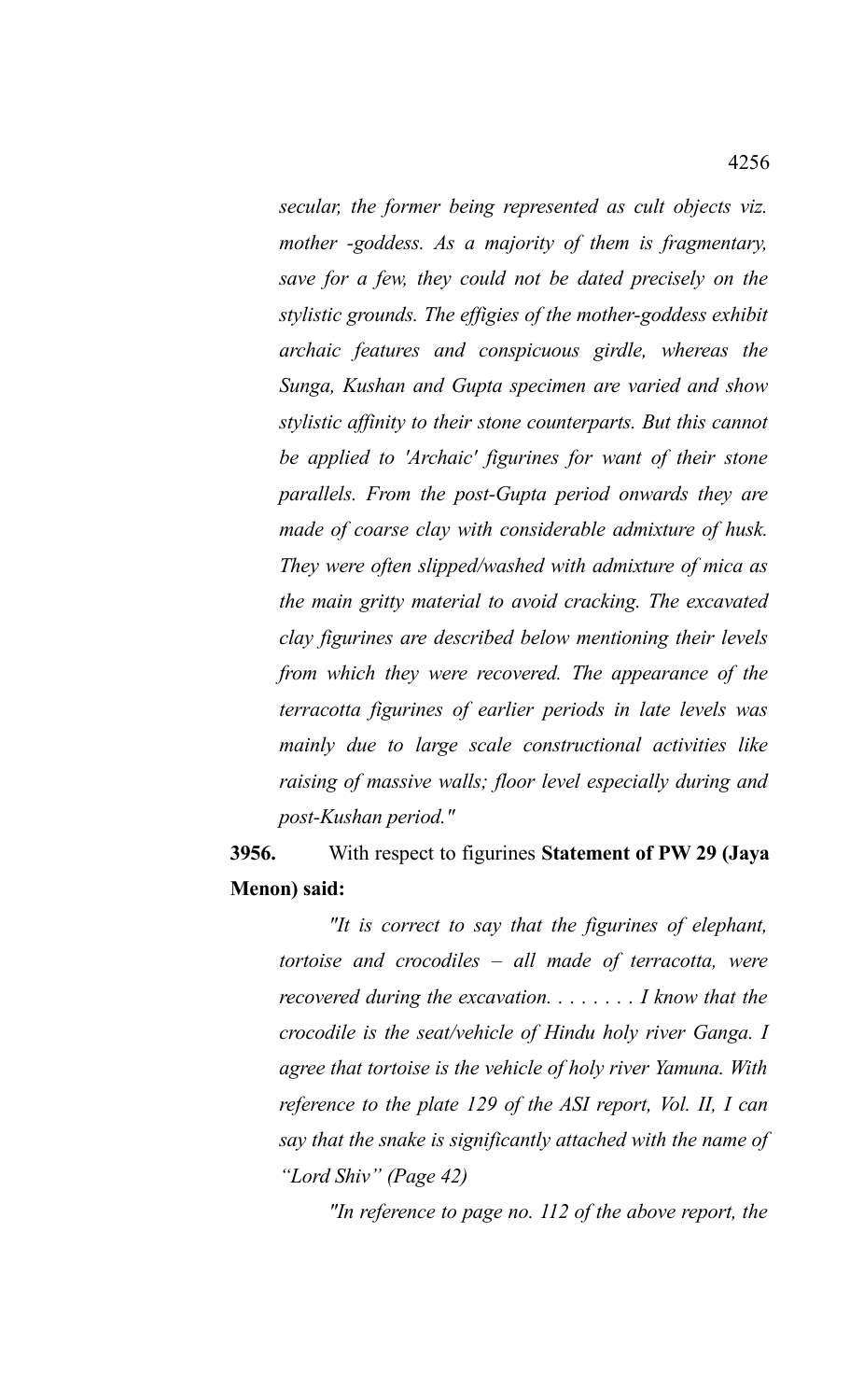*witness stated that this terracotta figurine is just a human head." (Page 74)*

*"Terracotta figurines are figures of animals and human-beings made of fired clay. . . . . Terracotta figurines have been found possibly as far back as 5000 B.C. . . . .It is correct to say that such terracotta figurines were also in vogue in the 11th and 12th centuries. It is correct to say that such terracotta figurines also depicted Hindus Gods and Goddesses but not always." (Page 165)*

**3957. PW-32, Dr. Supriya Verma** for some of the such figurines said:

*"It is true that ASI in the course of excavation found 62 human figurines and 131 animal figurines but I am not sure about the number and also its identification." (Page 161)*

*"It is correct that in plate 105 of the ASI report Vol II, bust of a female with ornament decoration is shown."(Page 173)*

*"...female bust shown in plate 105 of Vol. II of the ASI report could be a lady, who may be either Buddhist or of any important lady of high stature. There was no practice in Budhhism or Jainism of worshipping terracotta female figurine shown in plate 105 of Vol. II of the ASI report. However, there is depiction of 'Yakshi' in stone of early historical period. It has function of protector. It was sign of protection of humans. It is wrong to say that use of 'Yaksh' or 'Yakshi' is only limited to Hindu Dharmashashtra. In fact, it is also associated with Buddhist religion. I am not aware that apart from Buddha*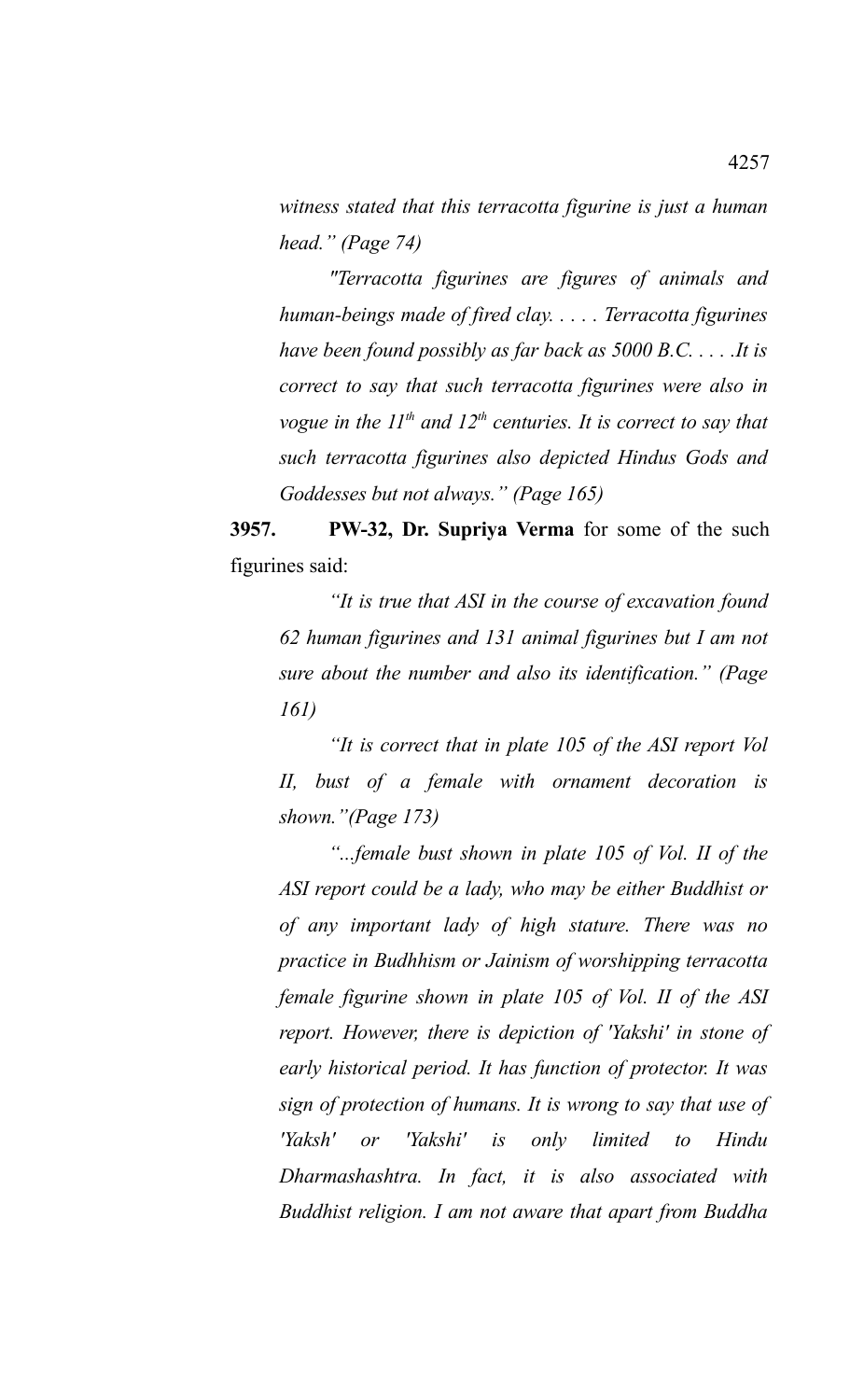*religion, whether 'Yasksh' or 'Yakshi' was used or not."(Page-174)*

*"It cannot say whether the word 'Yaksh' or 'Yakshi' is referred or mentioned in any religious book of Buddhism."(Page 174)*

*"It is correct that this human figurine shown in plate 108 is holding a perforated disc." (Page 176)*

**3958.** The identification and appreciation of the excavated material like human or animal figurines etc. is a matter of experts. None of these eight experts (Archaeologist of Muslim parties) claimed to be the experts in this kind of branch in Archaeology. Even otherwise their stand in respect to these finds is varying. One witness says that these finds were not at all recovered from the layers they are claimed while others says otherwise. We have seen photographs of many of such artifacts and finds and in generality there is no such inherent lacuna or perversity in the observations of ASI or other identification which may warrant any otherwise comment from this Court or may vitiate their report. It is not in dispute that no Islamic religious artefacts have been found during excavation while the artifacts relating to Hindu religious nature were in abundance. For some of the items, it is claimed that it can also be used by non-Hindu people but that would not be sufficient to doubt the opinion of ASI. Plate No.50 (Kapotpalli), Plates No.51 and 62 (floral motifs shown in walls 16 and 17), (Sravats) Plate No.88, Cobra hood (Nag Devta) Plate No.129 and various other Gods and Goddesses in human shape (Plate Nos. 104, 105, 106, 107, 108, 109, 110, 111, 112, 114, 115, 116, 118, 119, 120, 121, 122, 123, 125, 126) to our mind were quite clear and admits no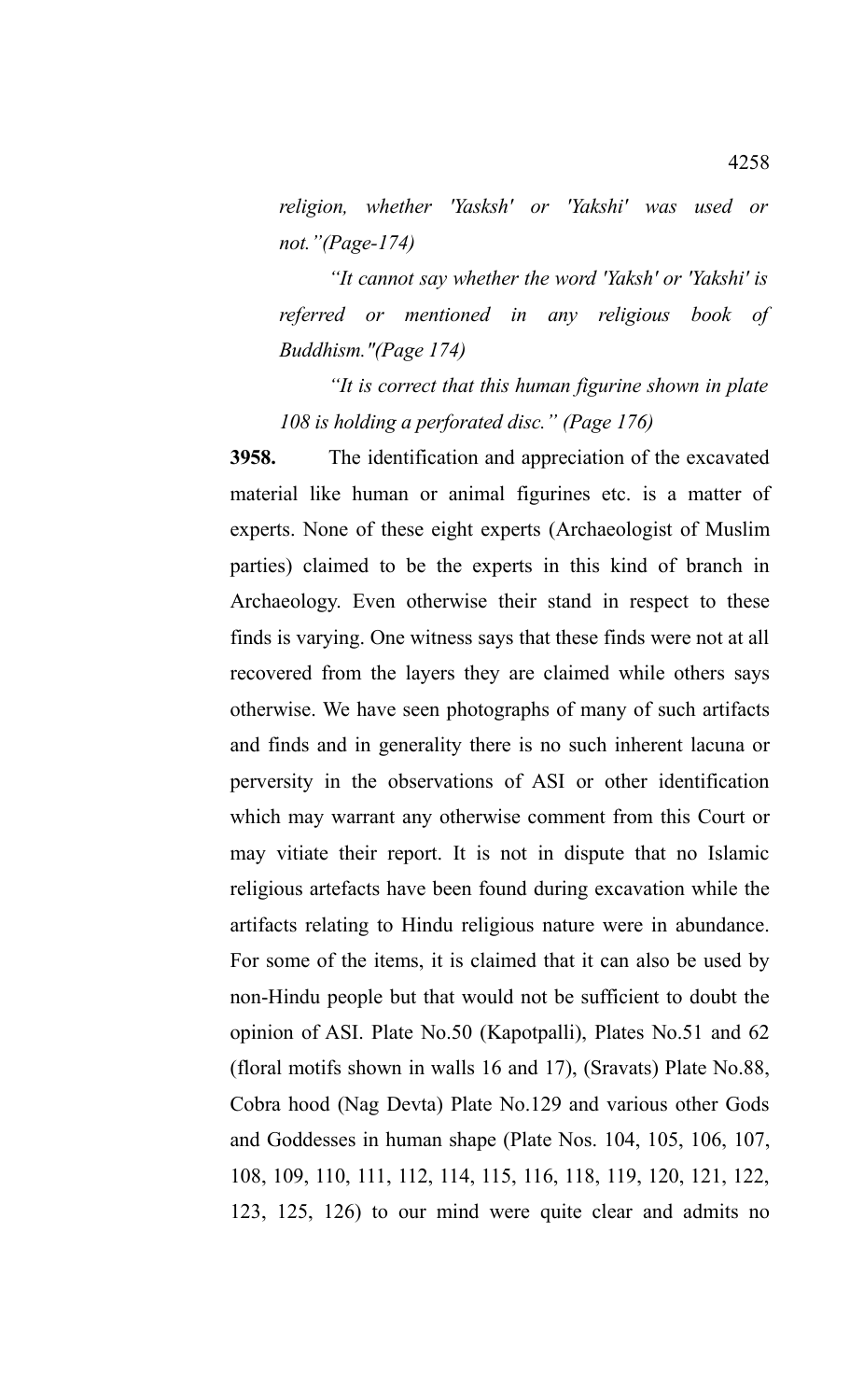doubt. Three witnesses namely Sri Arun Kumar (OPW-18), Dr. R. Nagaswami (OPW 17) and Sri Rakesh Dutt Trivedi (OPW-19) were produced who supported the findings and report of ASI. They are retired officers, holding senior position in ASI. Their statements are sufficiently lengthy and extremely detailed. Since they have supported ASI report, we have not mentioned their statements in detail for the reason that we intended to test the objections raised against ASI report in the light of what the witnesses of plaintiff (Suit 4) have deposed and only when we would have some doubt, we would refer to and compare the statement that of OPW 17 to 19. In totality we find no substance in the objection with respect to the figurines etc. and the same are accordingly rejected.

**3959.** For the nature of artefacts, the witnesses of plaintiffs (Suit-4) said:

# **(A) PW-29, Dr. Jaya Menon**

*"The motif of Ghat (pot) is visible on this pillar. It is true that Ghat is also known to be as "Kalash". Normally, this kind of 'Ghat' on the pillar is not found in mosque." (Page 41)*

*"It is correct to say that the figurines of elephant, tortoise and crocodile – all made of terracotta, were recovered during the excavation. Such figurines were found in more than one trench. I know that the crocodile is the seat/vehicle of Hindu holy river Ganga. I agree that tortoise is the vehicle of holy river Yamuna." (Page 42)*

*"This Makar Pranal is non-Islamic feature…" (Page 194)*

**(B) PW 31, Dr. Ashok Dutta**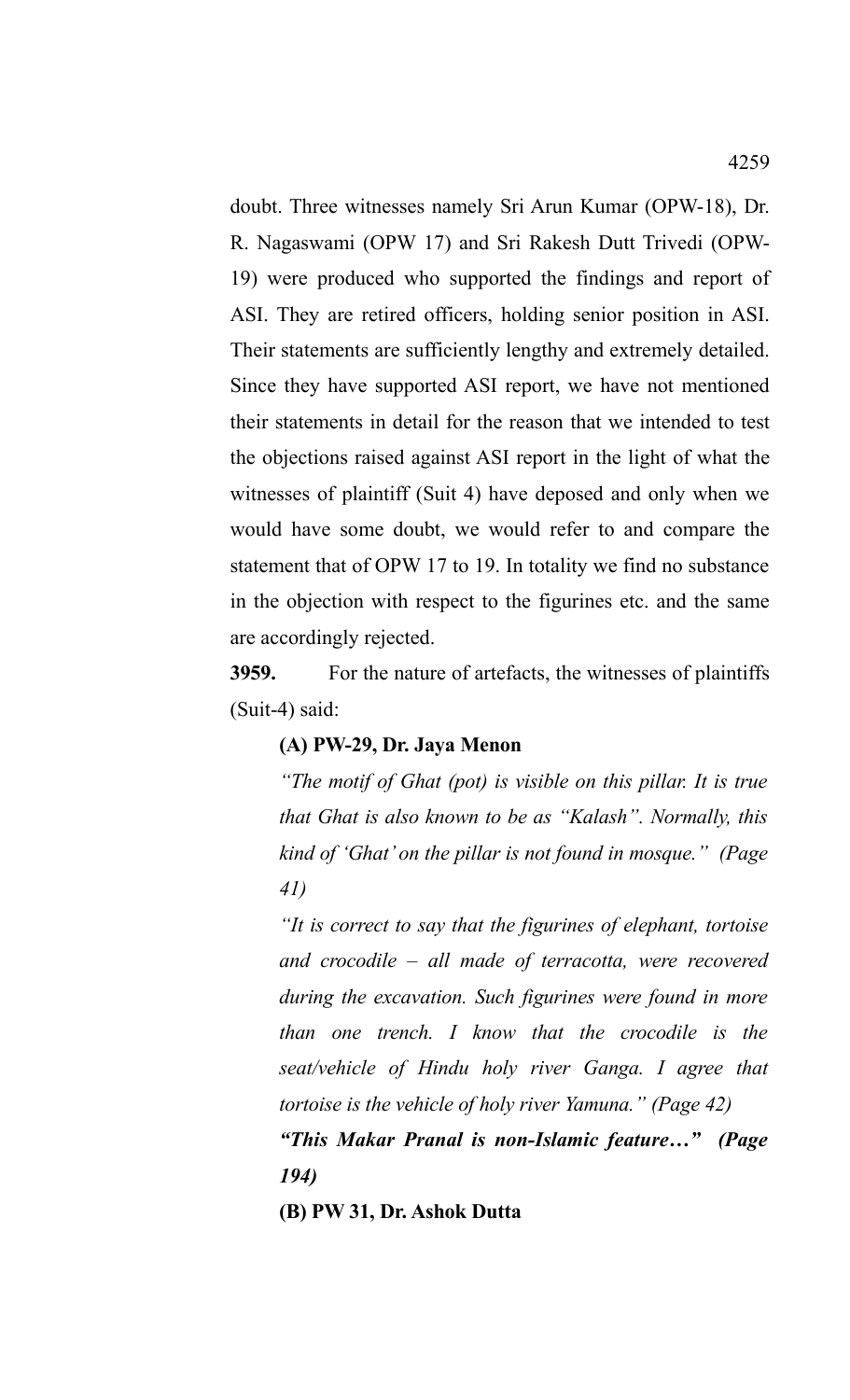*"As I have mentioned that the Muslim people do not believe in the idol worship, hence there is no question of associating terracotta figurine with the Muslim culture. So far I know and my knowledge goes, the question of terracotta figurine to be associated with Muslim culture does not arise". (Page 175)*

*"It is true that such animal figurines are not allowed to be kept in the mosque." (Page 176)*

*"Makar Pranal is one of the part of the Hindu temple architecture. I am not very sure whether Makar Pranal has any association with mosque or not. I have not seen any mosque having any Makar Pranal in it." (Page 203)*

*"Generally the material which are used for filling of a floor are not sorted out in the filling material any artifacts of outside may be found if the material is taken from outside." (Page 289)*

# **(C) PW-32, Dr Supriya Verma**

*"I have heard the word 'Kalash'. Kalash is not found in mosque…" (Page 35)*

*"Wall No. 16, according to me, was used as a wall prior to the construction of the disputed structure. In this way, Wall 16 was wall of some other construction which was existing prior to the constriction of the disputed structure." (Page 140)*

*"However, it is true that Wall No. 17 was constructed earlier to Wall No. 16." (Page 143)*

*"I know crocodile. It is also very important for the temples. It is called 'Makar Mukh'. I have not seen Makar Mukh in any mosque…" (Page 143)*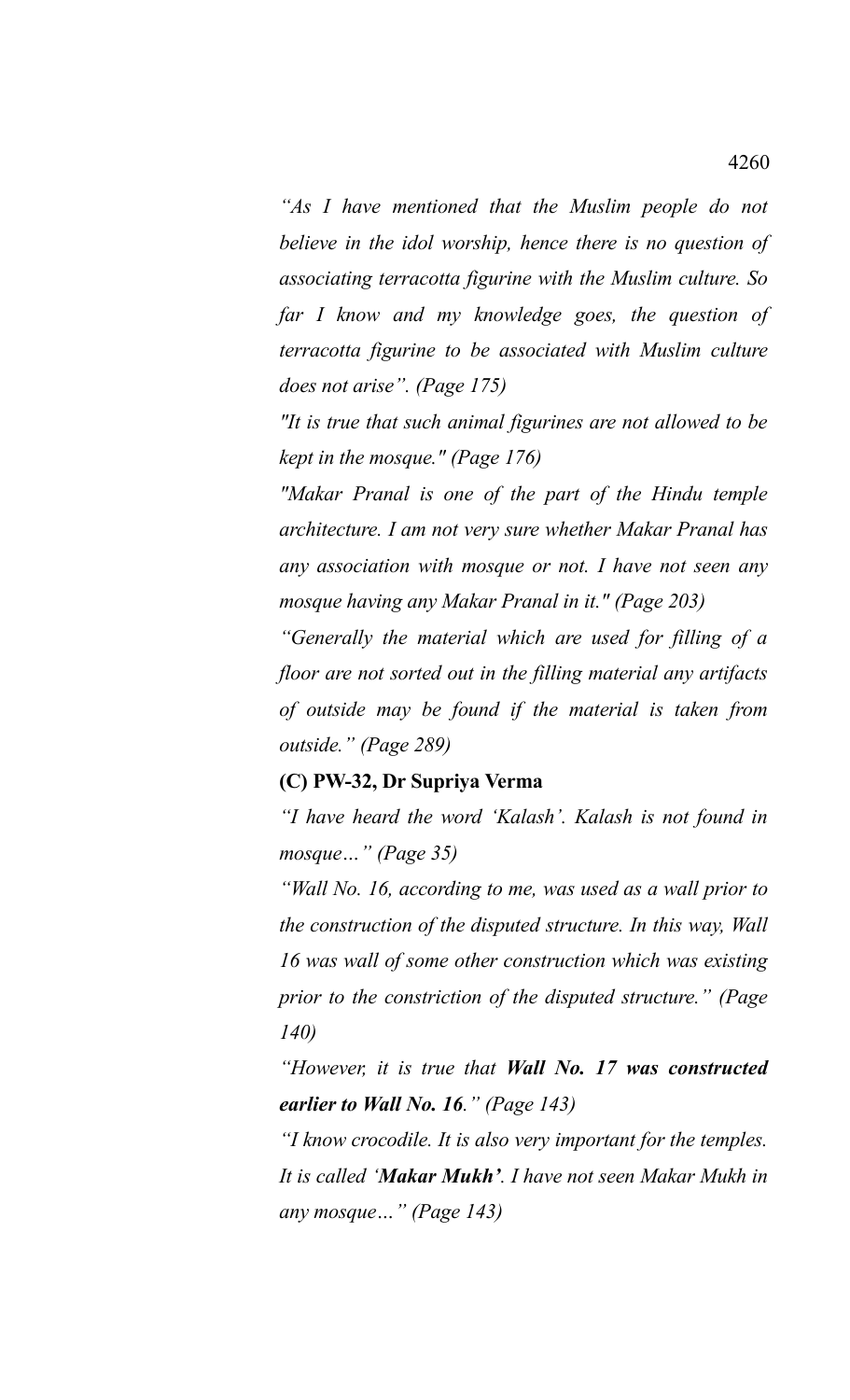**3960.** One of the objections, which has been raised very seriously is the non examination of bones. Though ASI has referred in the report, about the bones recovered during excavation but it does not appear that any examination thereof was made. It is contended by the learned counsel for the plaintiffs that in absence of any scientific examination of the bones, entire report of ASI gets tainted. The objection under this heading is in para 11 (11.1 to 11.2) which are:

# *11. GROSS OMISSION: EVIDENCE OF ANIMAL BONES:-*

*11.1 One decisive piece of evidence, which entirely negates the possibility of a temple, is that of animal bones. Bone fragments with cut marks are a sure sign of animals being eaten at the site, and, therefore, rule out the possibility of a temple existing at the site at the relevant time. As no record of bones was being maintained by the A.S.I. Team, the plaintiffs and moved application and thereupon directions were given by the Hon'ble High Court to the A.S.I. to record "the number and size of bones and glazed wares" (Order dated 10.4.2003). The Report in its "Summary of Results" admits that "animal bones have been recovered from various levels of different periods" (Report, p. 270). Any serious archaeological report would have tabulated the bones, by periods, levels and trenches, and identified the species of the animals. There should, indeed, have been a chapter devoted to animal bones/ remains. But despite the statement in its "summary", there is no word about the animal bones in the main text of the Report. This astonishing omission is patently due to the*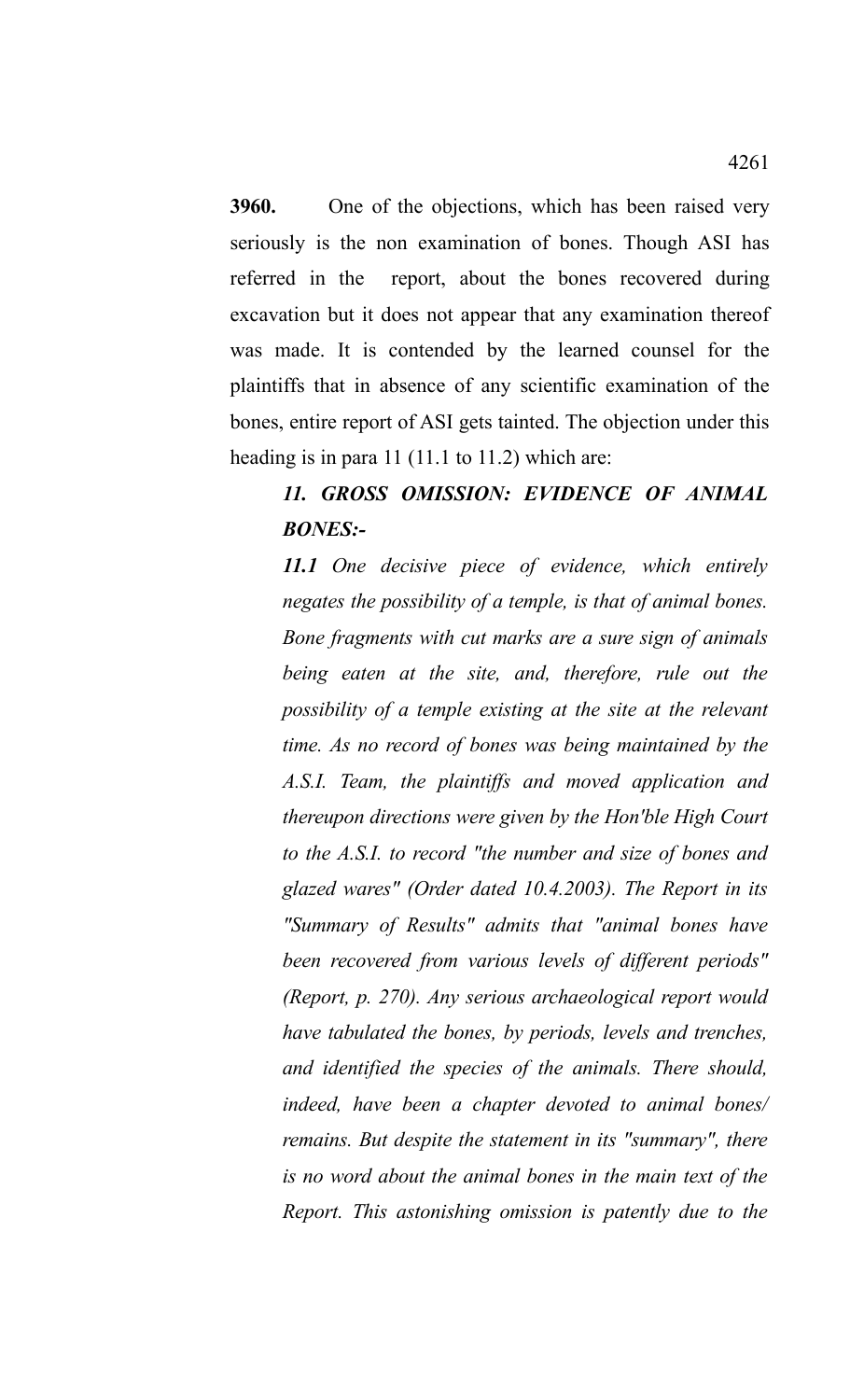*A.S.I.'s prejudiced mindset with which the excavations were carried out and fear of the fatal implications held out by the animal bone evidence for its preconceived temple theory. A partial table is being provided of animal bones as found in the various trenches at different levels as noted by the nominess of the plaintiffs (which may also by verified from the Day-to-Day register) and it is shown how these are found at all levels all over the site. The A.S.I. perhaps knows that sacrificial animals' bones (if we are dealing here with a temple where animals were sacrificed, which, incidentally, has not been claimed for any Rama temple) cannot be represented by bone fragments with cut-marks strewn all over, but need to be found at particular spots, practically whole and entire, which is not here at all the case in even a single instance.* 

*11.2. That the statements of Pages 45, 55, and 271 etc. of the report, suggesting that probably this site was not a habitational site and had stratified coutural material only from the first seven periods or that it was only during and after Period IV (Gupta level) onwards upto Periods IX (Late and Post Mughal level) that the regular habitational deposits disappear and the area below the disputed structure remained a place for public use for a long time till the Period VIII (Mughal level) stand belied and negatived by the animal bone evidence and perhaps that is why the Animal bones were totally ignored.* 

*Given below is a Table of animal bones found in various trenches at various levels, from records maintained by nominess during the excavation and more detailed and*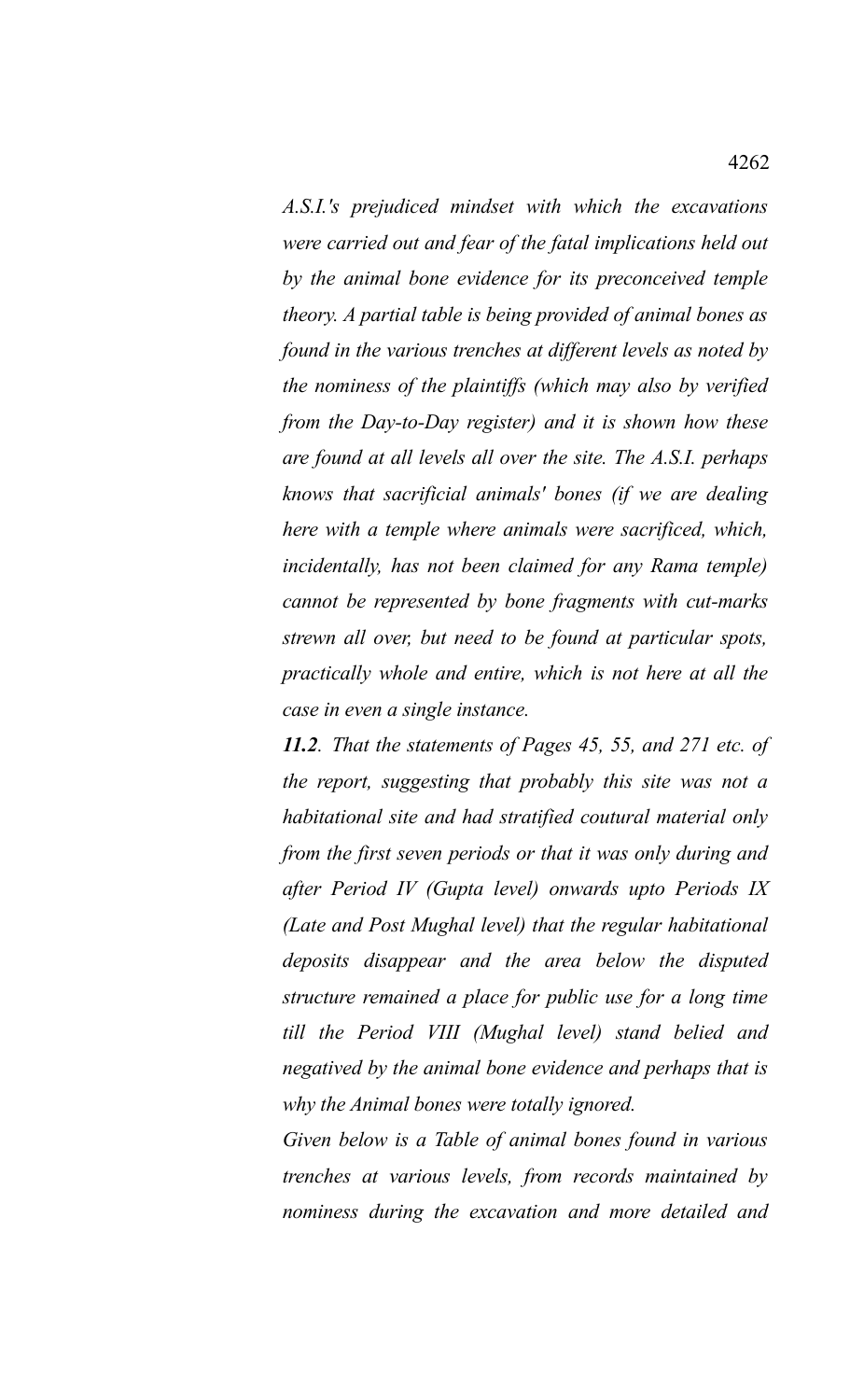*accurate Table may be prepared and filled by the A.S.I. with the help of day to day register.* 

*Table showing Examples of finds of animal bones:-*

| Trench, Layer and Depth                       | <i><b>Affiliated Period</b></i> |
|-----------------------------------------------|---------------------------------|
| E8, 8: 280-85                                 | Gupta                           |
| $E7, 7: 245-60$                               | Gupta                           |
| $G$ 7, 7: 228-45                              | Gupta                           |
| E9, 4: 96-124                                 | Early Medieval                  |
| F9, pit, s/b 5:195                            | Early Medieval/Post<br>Gupta    |
| E8, 5:230-68                                  | Post Gupta                      |
| $G7, 7:248-83$                                | Gupta                           |
| E8, 6:168-86                                  | Post Gupta                      |
| F6, 2, below Floor 2: 48-77   Medieval        |                                 |
| $G7, 8: 285-90$                               | Gupta                           |
| E8, 6: 186-215                                | Post Gupta                      |
| F6, 2: 77-123                                 | Medieval                        |
| G8, 6: 135 (changed to Post Gupta<br>layer 5) |                                 |
| G8, 5: 185                                    | Post Gupta                      |
| G8, 5: 230                                    | Post Gupta                      |
| F4/F5, dump s/b 5:182-220   Post Gupta        |                                 |
| G7, 20: 1140-1170                             | <b>NBP</b>                      |
| G7, 21: 1167-1207                             | NBP                             |
| G4/G5, pit s/b Floor 2: 93- Medieval<br>113   |                                 |
| J5/K5, 2: 45-80                               | Fill                            |
| J6/K6, 2: 45-80                               | <i>Fill</i>                     |
| ZE1, 2:180                                    | Medieval                        |
| G7, pit s/b 21: 1207-1240                     | <i>NBP</i>                      |
| G4/G5, filling: 113-140                       |                                 |
| G2, 1, below Floor 1: 22- Mughal<br>35        |                                 |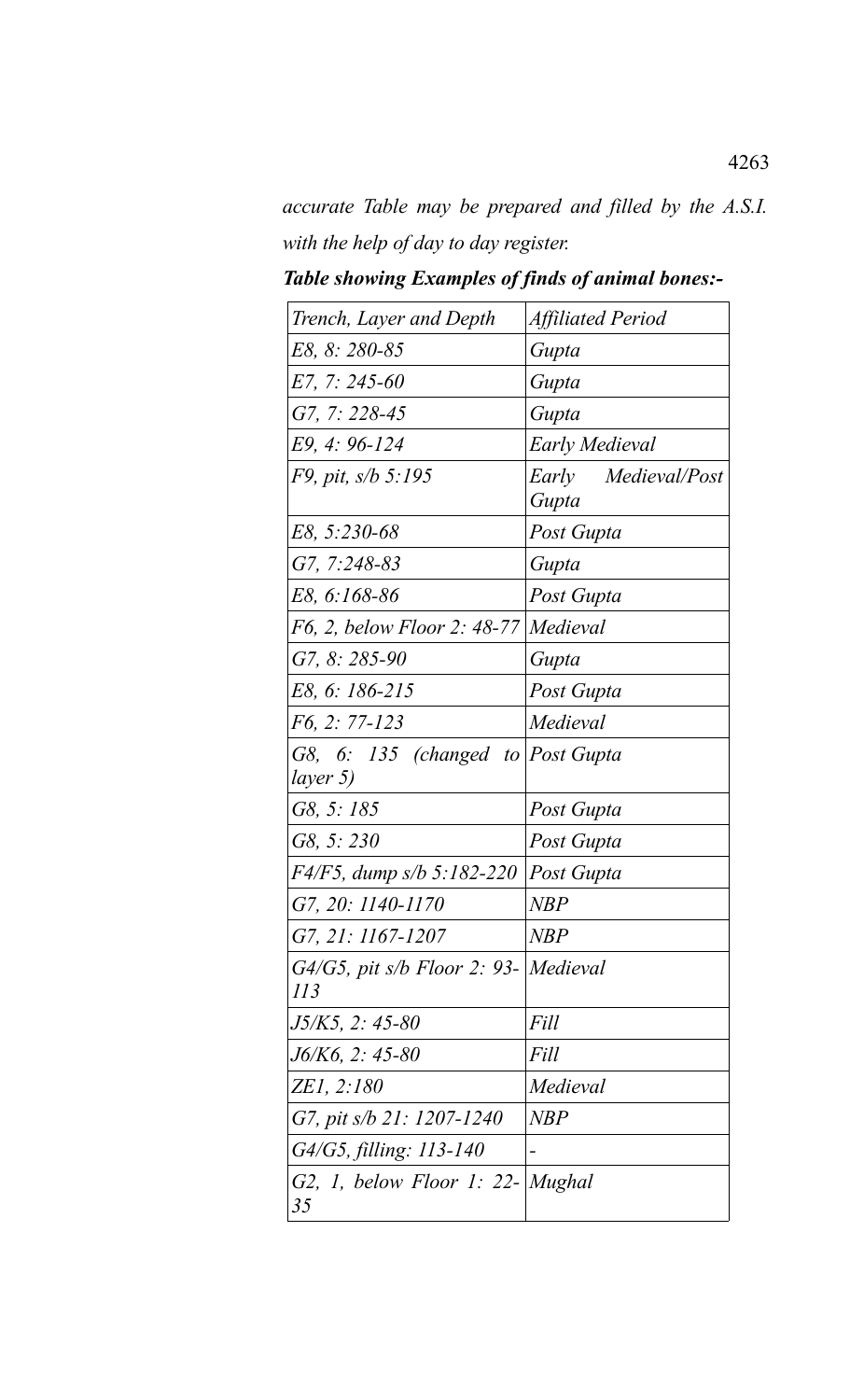| <i>J3/K3, 1:73</i>             | <i>Fill</i>                |
|--------------------------------|----------------------------|
| G2, 1: $30-45$                 | Mughal                     |
| J3/K3, 2: 30-70                | Fill                       |
| E1/ZE1, 3:90                   | Medieval                   |
| G8, 6:135                      | Post Gupta                 |
| G8, 5:230                      | Post Gupta                 |
| E1/E2, 2:30-40                 | Medieval                   |
| $K5, 3:92-103$                 | Mughal                     |
| $K3, 2:30-25$                  | Late and Post Moghal       |
| <i>F4/F5</i> , 2:26-46         | Medieval                   |
| $F4/F5$ , 4, pit s/b 4:140-166 | Early<br>Medieval/Medieval |
| F3, below Floor 4:364          | Early<br>Medieval/Medieval |
| G7, 18, 19:1050-1115           | <b>NBP</b>                 |
| $GI/ZG1, 3:100-165$            | Medieval                   |
| G7, 20:1115-1140               | <b>NBP</b>                 |
| $E6, 2:53-70$                  | Medieval                   |
| G9, below Floor:15-20          | Medieval                   |

*[All measurments given above are in meters and centimeters based on the information given by the A.S.I. at the site]*

*11.3.That from the above table it is clear that animal bones have been found in NBP, Gupta, post Gupta, Early Medieval, Medieval and Mughal levels, in other words, practically from all levels. It should also be clear bones were also found from the central supposedly significant area, as in Trenches F3 and F4/F5. In the case of F3, bones are coming from Early Medieval levels and in F4/F5 from Early Medieval and Medieval levels. If, as according to A.S.I., post-Gupta levels onwards are not residential in*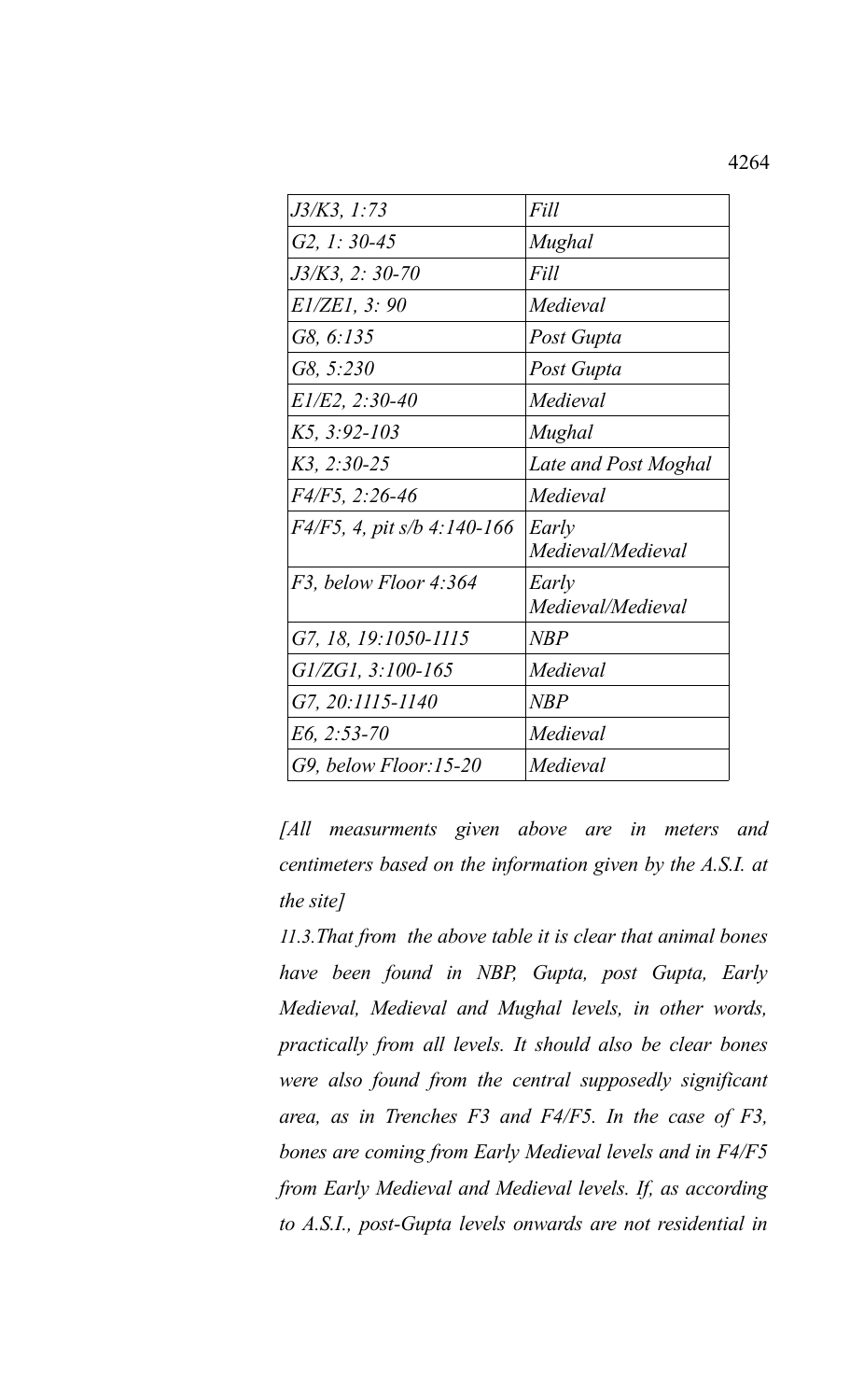*nature but attest to levels with temples, and these levels are supposedly stratified, it is to be wondered at as to why animal bones were found even from the central part of the alleged temple.If, as the A.S.I. says, soil from earlier levels was used for construction, then it is surprising that for the construction of a temple, no sorting or sieving was done, as bones and other such materials are regarded as highly polluting.*

**3961.** ASI has referred to the bones on page 270 and said as under:

*"Animal bones have been recovered from various levels of different periods, but skeletal remains noticed in the trenches in northern and southern areas belong to the period IX as the grave pits have been found cut into the deposition coeval with the late disputed structures and are sealed by the top deposit."*

**3962. PW-16 Surajbhan** on the question of bones stated: ''खुदाई स्थल से जो हड़िडयां मिली थी, उनको मैंने नहीं देखा, यद्यपि पाटरी यार्ड में हड़िडयों के कुछ टुकड़े रखे हुए थे।'' (पेज 388)

*"I did not see the bones discovered from the excavation site, though few pieces of bones had been kept in the Pottery Yard." (E.T.C.)* 

''प्रश्न– आपने जिन बोन्स का उल्लेख किया है, वे किन–किन जानवरों के बारे में किया है?

उत्तर– यह मेरे अध्ययन का विषय नहीं है, परन्तू ए०एस०आई० की रिपोर्ट में ही यह कहा गया है कि हड़िडयां उत्खनन स्थल से पाई गई।'' (पेज 388½

*"Question- The bones mentioned by you, relate to which animals?*

*Answer- It is not the subject matter of my studies, but in*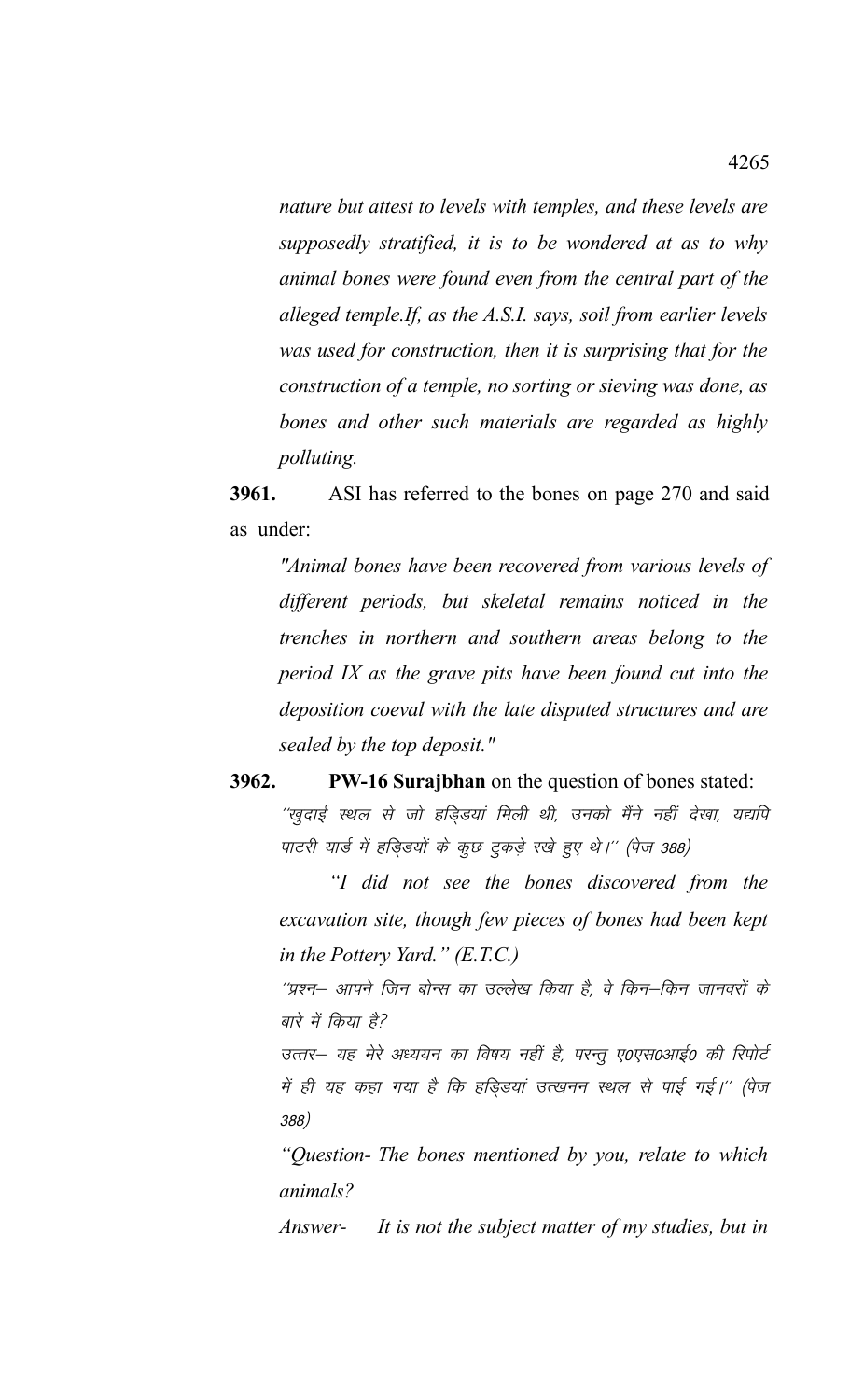the ASI report it has been mentioned that bones had been found at the excavation site."  $(E.T,C.)$ 

''प्रश्न– खुादाई स्थल से प्राप्त हड़िडयों का आपने अध्ययन नहीं किया है?

उत्तर– **जी हां** |'' (पेज 390)

"Ouestion- You have not studied the bones discovered from the excavation site?

 $Answer-$ Yes."  $(E.T.C.)$ 

''प्रश्न– मेरा यह कहना है कि उत्खनन स्थल से जो हङ्डियां मिलीं थी, उसमें अधिकतर हडिडयां जंगली जानकवरों की थीं अथवा ऐसे जानवरों की थीं, जिनको मनुष्यों द्वारा खाया नहीं जाता है, जैसे कुत्ता, गधा, सूअर, मेटक, अजगर आदि। इस बारे में आपको क्या कहना है?

उत्तर— उत्खननकताओं का ऐसा मत नहीं है।

उत्खननकर्ताओं ने इस बारे में अपनी कोई विशेष रिपोर्ट नहीं दी है, जिसमें यह सत्यापित हो, जिसके बारे में विद्वान जिरहकर्ता अधिवक्ता द्वारा पूछा गया है। मैं हड़िडयों के बारे में जो बयान दे रहा हूँ, वह ए0एस0आई0 की रिपोर्ट में उल्लिखित है। कुछ मंदिरों में जानवरों की बलियां पहले भी दी जाती थीं और आज भी दी जाती हैं। भैंसों, बकरों, मुर्गे आदि की बलि दी जाती है।

कबीरपंथी तथा रैदासी मंदिरों के निर्माण –शैली के बारे में मेरा कोई विशेष अध्ययन नहीं है, . . . . . . .मैंने इस बारे में कोई विशेष अध्ययन नहीं किया है।'' (पेज 392–393)

"Question- According to me, most of the bones found at the excavation site were of wild animals or such animals, which are not eaten by human beings such as dog, donkey, pig, frog, python etc. What you have to say in this behalf? Answer-The excavators do not think so.

The excavators have not given any particular report in this behalf so as to prove the question as put up by the learned counsel for the cross-examiner. The statement being given by me about the bones, is mentioned in ASI's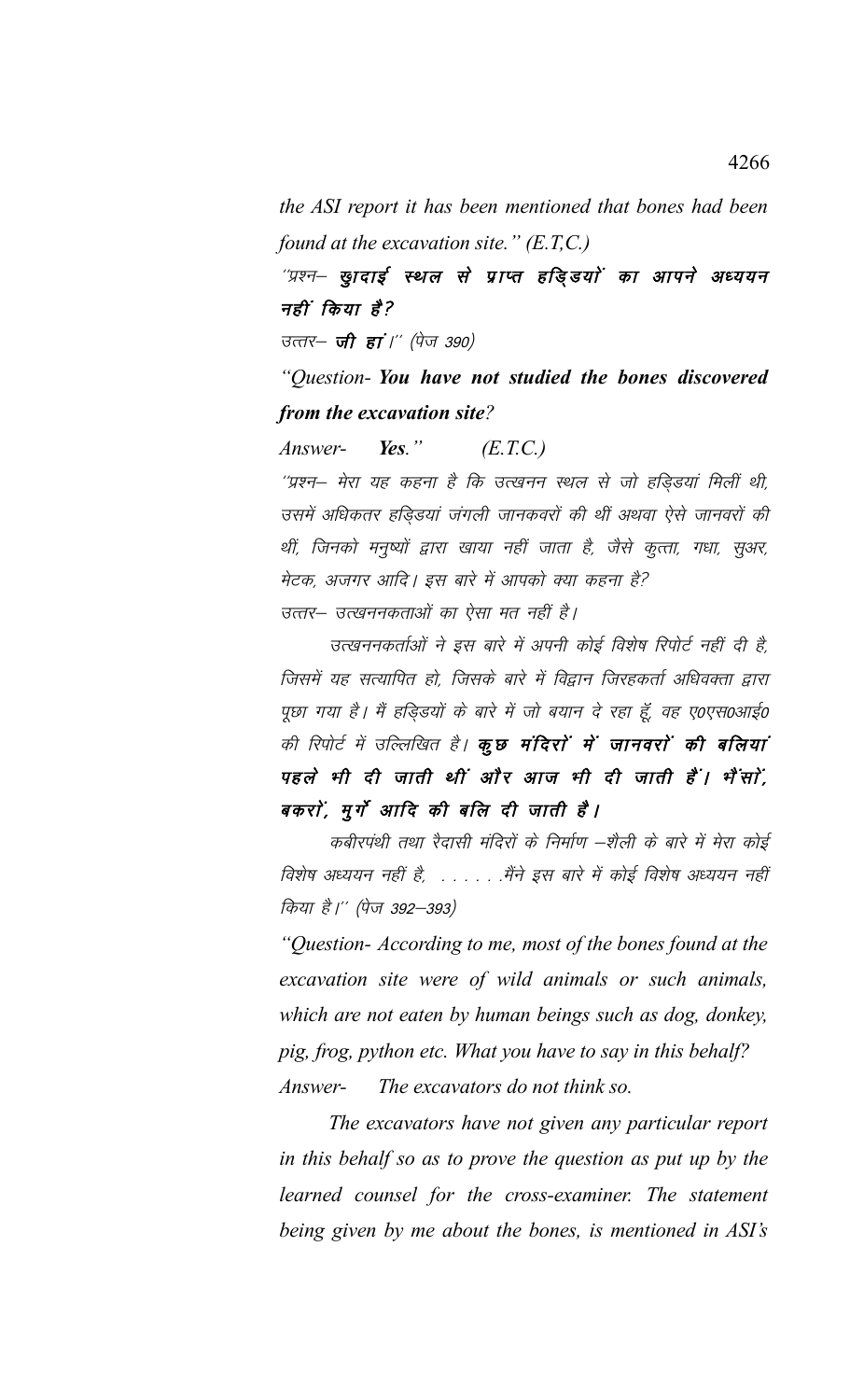*report. Animals were sacrificed in few temples even in past and today as well. Buffalo bull, he goat, cock etc. were sacrificed.*

 *I have not made any special study about the followers of Kabir and Raidasi temple. . . . . . . . . I have not made any special study in this behalf." (E.T.C.)* 

**3963. PW-29 (Jaya Menon)** on the question of bones, stated:

*"I may not be an expert but it is possible to identify different species except in the case of sheep and goat by seeing the bone. My statement in paragraph-9 of the affidavit regarding bones found in Trench No. F/3, F/4, F/5 is on the basis of daily register which was prepared at the site by the ASI Team. . . . .in the swearing para this paragraph is shown as based on 'my knowledge'. It is true that the daily register does not mention species of animals. . . . . . .I am not an expert nor I have studied the bones found during the excavation at the disputed site. . . . . . .Species of bone can be identified even if it is too old by visual examination. Palaeobotany is a subject dealing with ancient plants and I am not an expert of that. . . . . . .I do not agree with the suggestion that the bones recovered during excavation at the site in question were kept or were brought by scavengers because such large quantity of bones could not have been brought by scavengers. By large quantity I mean that during excavation every day bags full of bones were recovered from the site in question. I do not remember the exact number of bones recovered during excavation. Size of those bags were different."*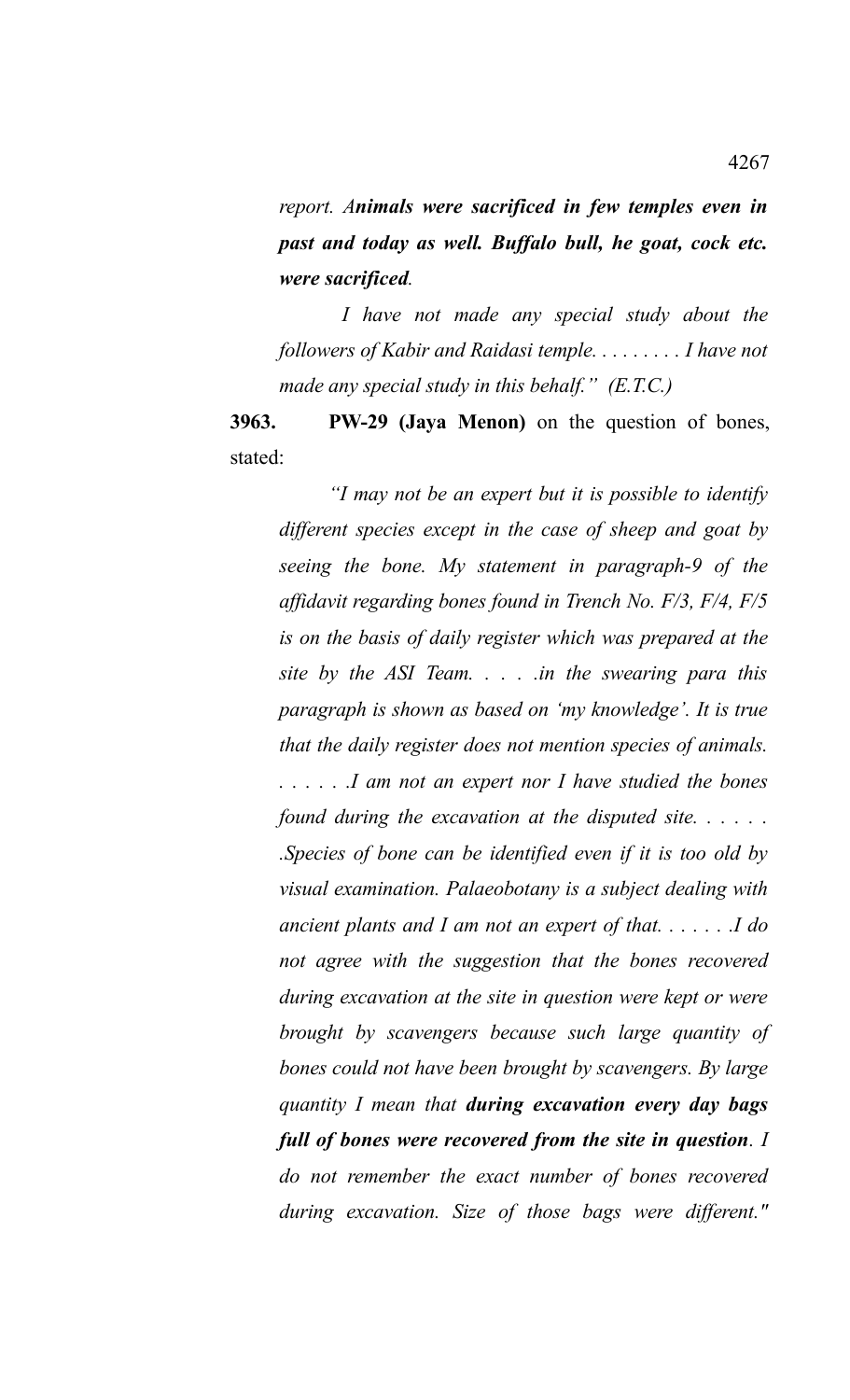#### *(Page 37-38)*

*"The witness replied that she had not complained to any about the excavated soil being thrown away without any sorting nor I had complained about the bones of human skeleton being mostly thrown." (Page 42)*

*"According to me one of the significant aspects neglected by ASI in the disputed site is the study of animal bones. Animal bones are part of the evidence and should have been studied in the case of present excavation. If there was a temple at disputed site then the area of the construction of the temple should have been cleaned of animal bones." (Page 67)*

*"Question:- If bone is found under constructed area of temple then whether that construction can be considered as temple in that case also?*

*Answer:- I have no idea about this fact." (Page 68)*

*"In para 8A of my affidavit I have said that bones from a human skeleton too were mostly thrown away. These bones were recovered from trench ZHI. The human skeleton was mostly intact. Trench ZHI lies towards North to the makeshift structure. Bones can be dated. Chemical change in the bones is possible only if the bones have been buried for a long period of time." (Page 74)*

*"Bones of humans and animals and plant remains are also important for the study of the past." (Page 77)*

*"By stating in paragraph 8A that the collection of artefacts was not made in scientific manner, I mean that the bones of human skeleton recovered in a particular trench were not collected but were thrown away. I was although*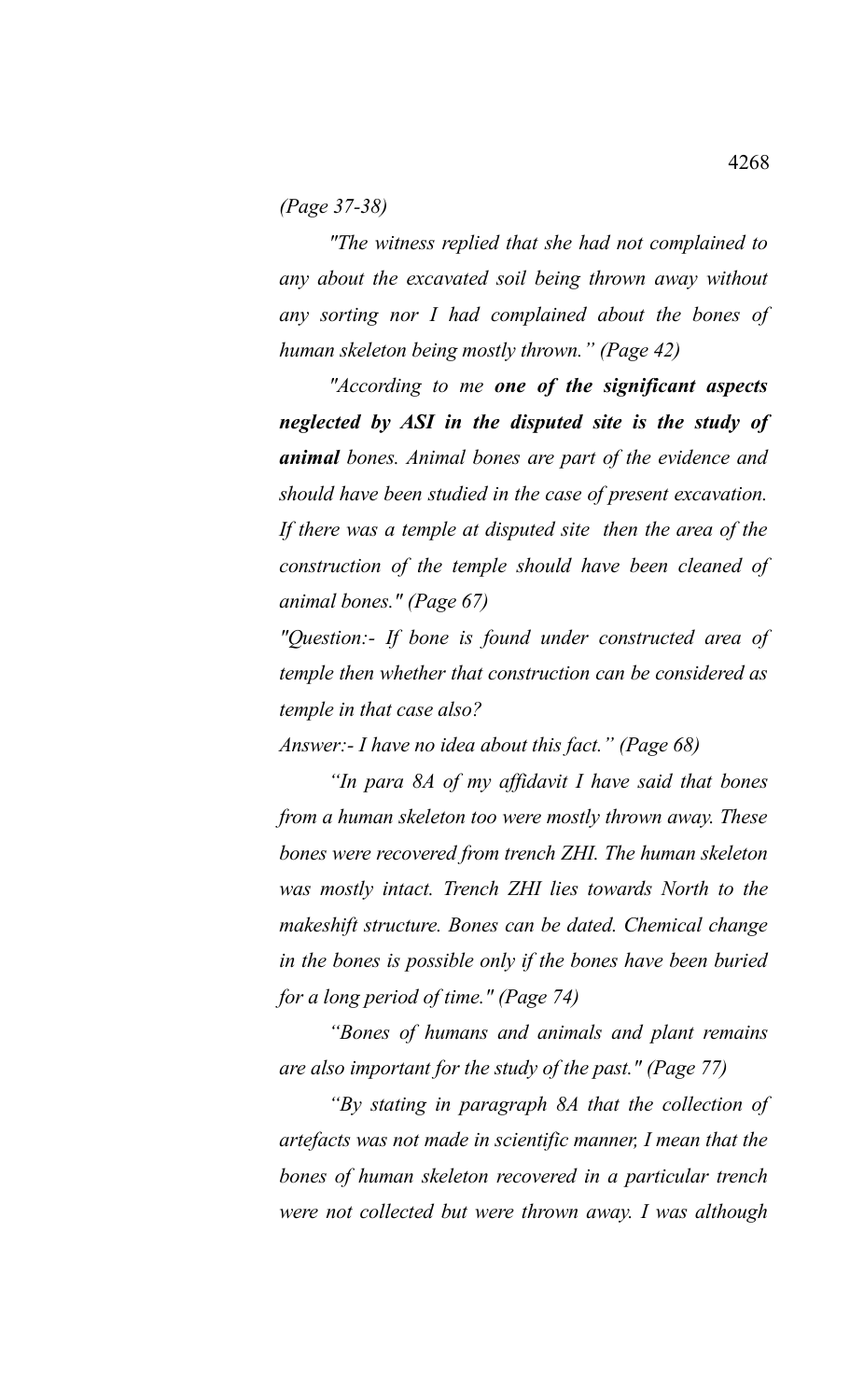present at the time of excavation but I did not raise any objection to the throwing of the bones. The excavators did not collect the bones. During excavation at the site the excavator collected bones found in northern and southern trenches but the bones found in the trench ZH-1 were not collected, rather they were thrown away. So far as I know, no one made any objection to this conduct of the excavators in throwing away the bones found in trench ZH- $1.$ " (Page 229)

3964. PW 30 (Dr.R.C.Thakran) on the question of bones, said:

''मुझे इस बात का ज्ञान है कि बहुत सारे उत्खनन कार्यों में हड़िडयों के मिलने पर उनकी रिकार्डिंग की जाती रही है। उदाहरण स्वरूप सराय नाहर राय (उत्तर प्रदेश), दमदमा (उत्तर प्रदेश), महादहा (उत्तर प्रदेश) आदि हैं। उपरोक्त सभी जगहें जौनपुर, प्रतापगढ़ और इलाहाबाद में हैं। मैंने उपरोक्त जगहों के उत्खनन कार्यो से सम्बन्धित रिपोर्टो को अवश्य पढा है। सम्बन्धित रिपोर्ट छापी गई थीं। ये सभी रिपोर्ट इलाहाबाद विश्वविद्यालय के प्राचीन भारतीय इतिहास के सांस्कृतिक एवं पुरातत्व विभाग के द्वारा प्रकाशित हुई थीं, उनके नाम मुझे याद नहीं हैं। . . अभी हाल ही में एक पुस्तक भी प्रकाशित हुई है, जिसमें उपरोक्त तीनों स्थानों से सम्बन्धित रिपोर्ट का ज़िक्र है। मुझे उस पुस्तक, उसके लेखक एवं प्रकाशक का नाम याद नहीं है।'' (पेज 138)

"I have the knowledge that discoveries of bones in so many excavations have continued to be recorded; for instance – Sarai Nahar Rai (Uttar Pradesh), Damdama (Uttar Pradesh), Mahadaha (Uttat Pradesh), etc.. All the afore-said places are in Jaunpur, Pratapgarh and Allahabad. I have certainly gone through the reports concerning excavations at the afore-said places. Concerned reports were published. All these reports were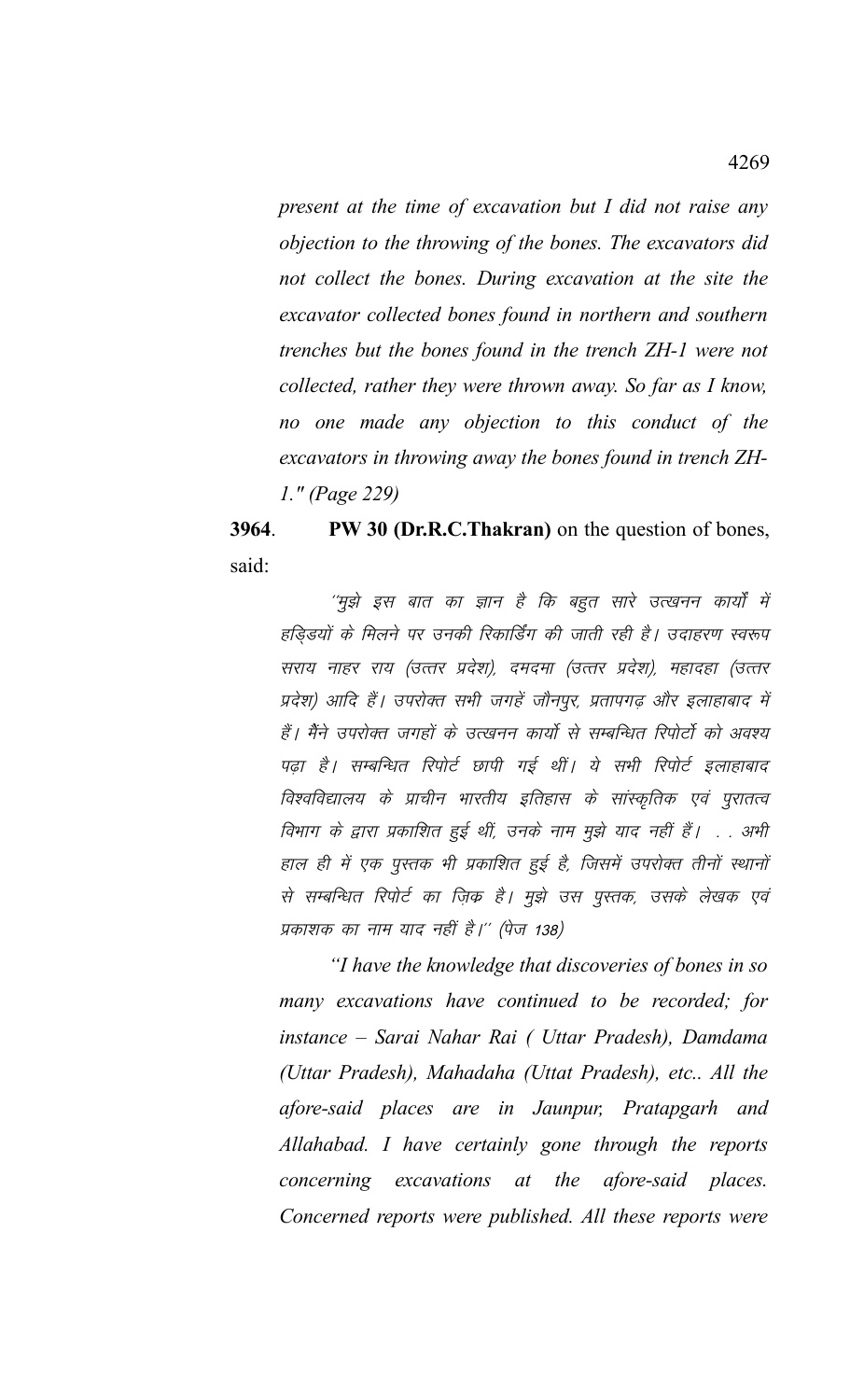published by the Cultural and Archaeological wing of the Ancient Indian History Department of University of Allahabad. I do not remember the names of the magazines in which the afore-said reports were published.  $\ldots$  A book has also been recently published which speaks of the reports relating to the afore-said three places. I do not remember the name of the book, its writer and publisher." $(E.T.C.)$ 

''खुदाई के दौरान जब मैं वहाँ था, वहां पर जो हड़िडयाँ मिल रही थीं, उन पर कट–मार्क्स् थे और हड़िडयॉ अनेक प्रकार की थीं (पतली, मोटी, सख्त, नर्म आदि) जिनको देखकर यह कहा जा सकता है कि यह हड़िडयां उक्त जानवरों की हैं।'' (पेज 143)

"The bones which were being discovered when I was there in course of the excavation, had cut marks and they were of several types (thin, thick, hard, soft, etc.) seeing which it can be said as to which animals these bones belong to."  $(E.T.C.)$ 

''मुझे इसके सम्बन्ध में जानकारी नहीं है कि बहुत से मंदिरों के उत्खनन में एनीमल बोन्स पाये गये अथवा नहीं। मंदिरों की खुदाई की रिपोट्स में एनीमल बोन्स पाये जाने के बारे में पढ़ा है। ऐसे मंदिरों के संबंध में किसी ईदगाह या मस्जिद का कोई विवाद नहीं था। ऐसे मदिरों के उत्खनन में, जहां पर एनीमल बोन्स पाई गई, मैंने जानने का प्रयत्न नहीं किया कि उक्त स्थान पर एनीमल बोन्स क्यों थी। ऐसा कहना उचित नहीं होगा कि मैंने वादीगण के हित में गलतबयानी किया है।'' (पेज 191)

"I do not know whether or not animal bones were discovered in the excavation of several temples. I have in excavation reports of the temples read about animal bones having been found. In regard to such temples, there was no dispute as to there being any Eidgah or mosque. In the excavation of those temples where animal bones were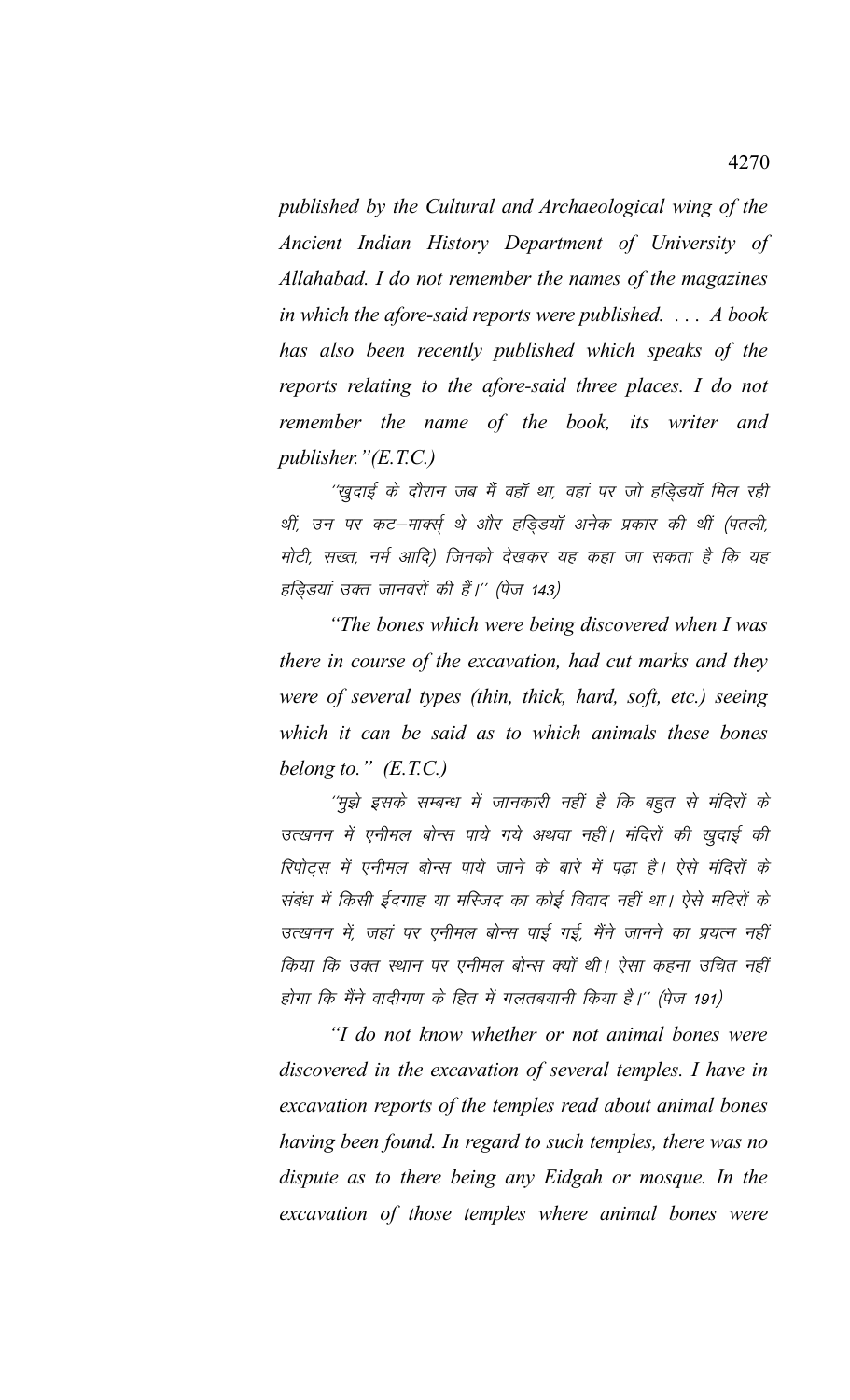found, I did not try to know there were animal bones at the said places. It will not be proper to say that I have given wrong statement in favour of the plaintiffs."  $(E.T.C.)$ 

"मेरे शपथ पत्र के पृष्ठ 3 प्रस्तर 5 की 11वीं लाइन में जो "व्हिच इन वल्क सीम्स टू बी शीप एन्ड गोट'' लिखा है, वह मेरी अपनी राय है और इसका पूरातात्विक आधार भी है। इस संबंध में किसी ने मुझे न राय दी थी न सूचना दी थी। **यह मेरा अपना निष्कर्ष है।** स्वयं कहा कि मैं इस तरह के पुरातात्विक अवशेषों को डील करता रहा हूँ मैंने सुअर की हड़िडयों के विषय में डील नहीं किया है क्योंकि पुराइतिहास में प्रथम बार भेंडु व बकरी, इन दो पशुओं का ही मनुष्यों द्वारा पालन शुरू किया जाना पाया गया और अपनी आवश्यकताओं की पूर्ति के लिए इन दोनों जानवरों का बड़े पैमाने पर प्रयोग होता रहा है जिसका प्रमाण विभिन्न स्थलों की खुदाइयों के दौरान मिलता रहा है।" (पेज 154)

"The words 'which in bulk seems to be sheep and goat' written in the  $11^{th}$  line of para-5 on page-3 of my represent my opinion and also Affidavit, **have** archaeological basis. In this behalf, none had given me any advice or information. It is my own finding. (Himself stated) I have been dealing with this type of archaeological remains. I have not dealt with pig bones, because the primitive history for the first time saw the rearing only of two animals, sheep and goat, by men and these two animals have continued to be in use on a large scale for fulfilment of the latter's needs. It has been in evidence during excavations at several sites."  $(E.T.C.)$ 

3965. PW 32 (Dr. Supriya Verma) on the question of bone, said:

"The bones which were referred to by me in para 11" of the affidavit were seen by me. Only by looking to the bones, I cannot identify as to which animal species the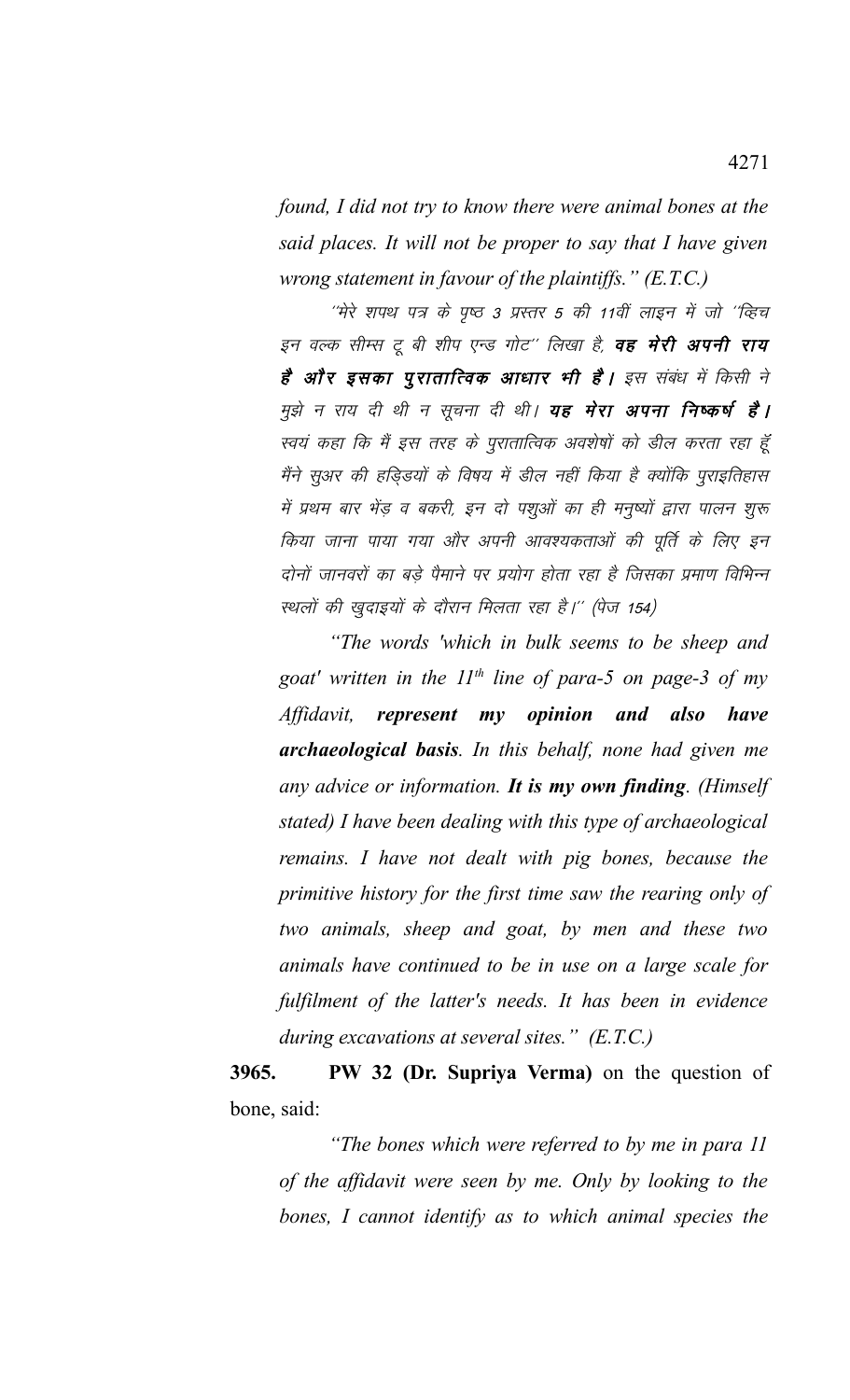*bone belongs because I am not a Zoo-Archaeologist. The above bones could be of any animal including dog." (Page 43)*

*"Merely by looking at a skeleton, one cannot say that whether the skeleton was of Hindu or of Muslim person."(Page 45)*

*"Bones that have been found in N.B.P.W. Gupta and post Gupta periods have been mentioned on the basis of ASI report because it says that bones have been found at all level. Bones have no relation with civilization. Bones are not associated with any particular community. Bones tell us about food habits of societies. Bones tell us about food habit of human society."(Page 50)*

*"When archaeologists come across animal bones which can be of domestic as well as of wild animals the inference that is made relate to the food habit of that society or one can get an idea about the fauna that might have existed at that time around that site. When archaeologists excavate and find archaeological material which can include pottery and bones inference and interpretation are made by archaeologists on the basis of the context in which these finds are exposed." (Page 50-51)*

*"While studying bones to ascertain the contest is important and the second step is to have the bones identified by Zoo-archaeologist." (Page 51)*

*"The archaeological sites that have been found in India reveal that from Palaeolithic time on wards animals have been consumed. Finding of bones has to be related to the context and the quantification of bones has also to be*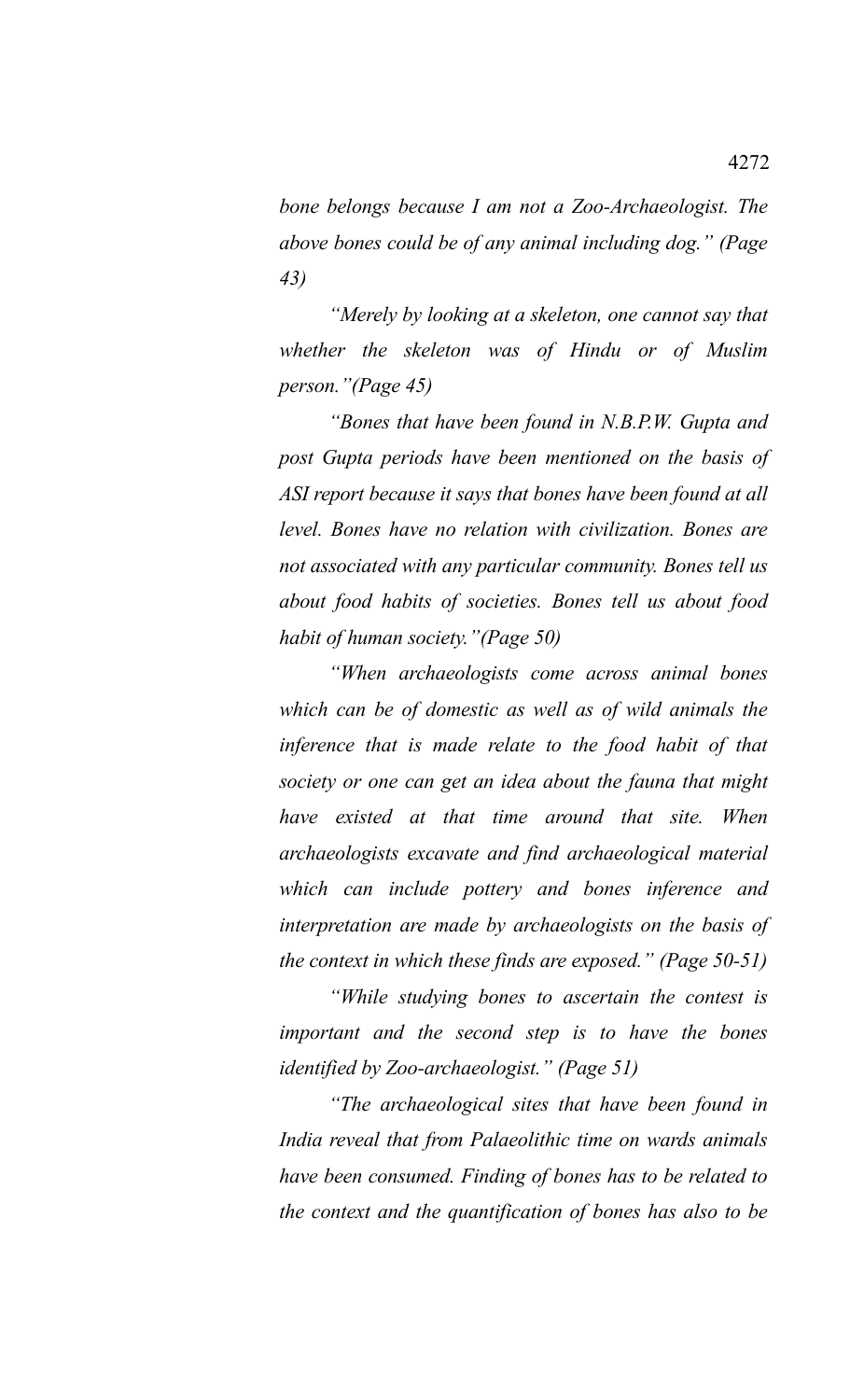*kept in mind."(Page 51-52)*

*"One bone can come by chance but hundreds of bones don't come by chance." (Page 52)*

*"Animals bones are part of archaeological evidence and have to be understood in the context in which they are being found."(Page 53)*

*"Q. Whether bones are found in the mosque or kept in it?*

*A. I have seen some ruined Mosques and I have visited once in my life Jama-Masjid in Delhi and I can not know whether bones can be found in mosque or not."(Page 53)*

*"Identification of bones is the subject of Zoo Archaeologist I am not a Zoo Archaeologist. I can say that bones were found during excavations but I can not identify the species to which they belong. Since I have not examined the bone I am not in a position to say whether they have cut marks or not." (Page 154)*

*"It is not correct to say that bones recovered during excavation at disputed site were only form dumped material; rather they were found in all levels including fill deposits." (Page 163)*

*"It do not agree that bones found in excavation are not a decisive piece of evidence." (Page 163)*

*"I completely disagree with the suggestion that animal bones are not a decisive are not a decisive piece of evidence." (Page 163)*

**3966**. Sri M.M.Pandey arguing on this aspect submitted: "Study of bones is important only on prehistoric sites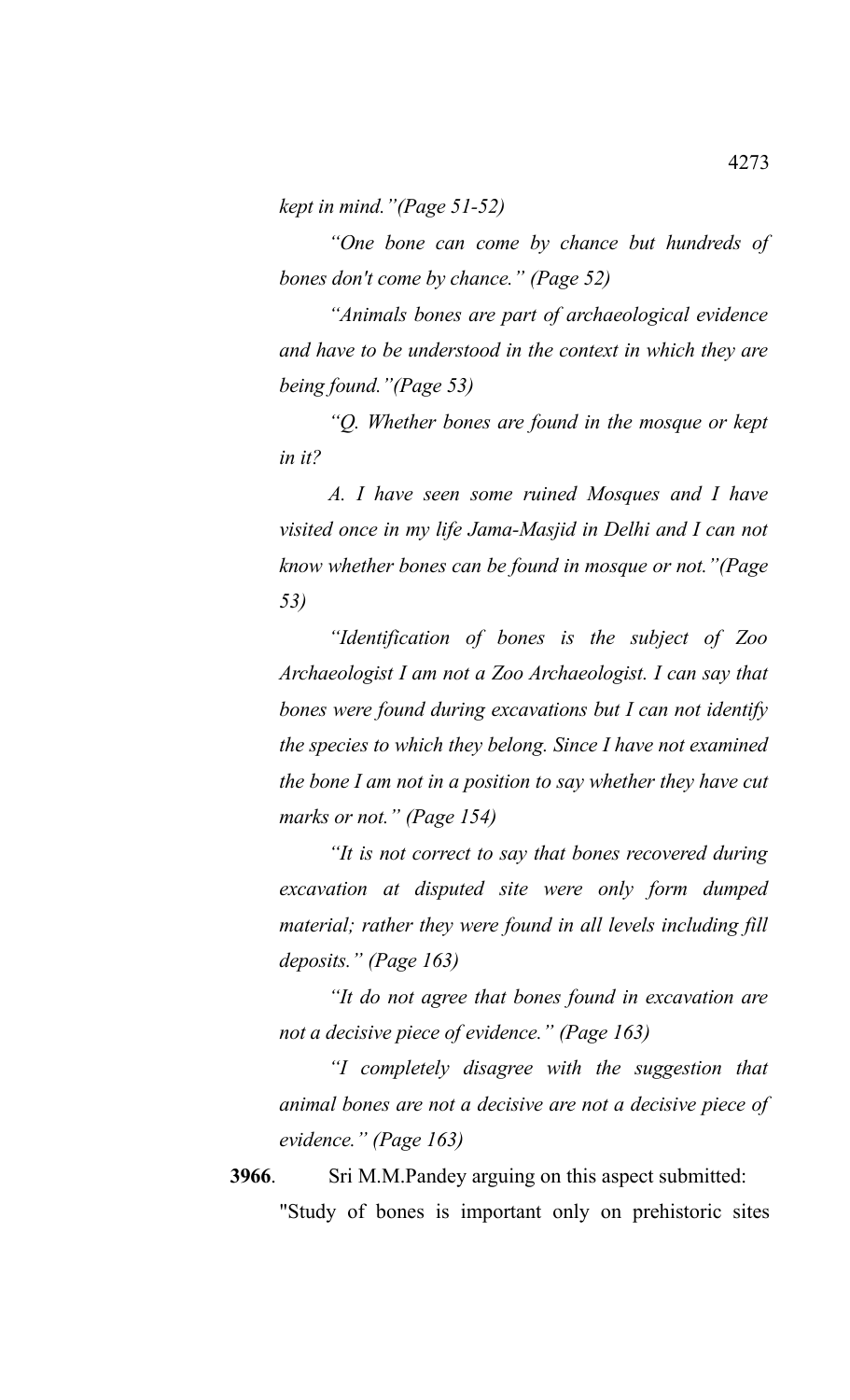where not much information is available regarding the food habit, faunal profile of the region or area and seasonality of settlement. But in this case most of the bones have come from secondary deposits and belong to the period for which most of the information regarding species and food habit of populace is known through texts and other sources. Hence no study was felt necessary.

Even if the cut marks prove that animal was eaten and it may also report the species of animal eaten, the knowledge would have proved of no use in this context as the bones do not belong to primary context and were brought from some other place where meat-eaters were settled.

Meat eating also is not restricted to any religion or creed. Presence of animal bones in any quantity does not prove habitation on the site. As has been said that the context of the find is important and the case of bones is no different from any other find from these levels (Period IV to Period IX). There has been regular raising of ground by laying of earth removed from some other place (which could have been a habitation area).

No other habitational material has been found in situ in excavation, e.g., no houses, no hearths, no baths, no latrine, not even definite house-hold pottery the so-called table ware, to make it a regular habitation site.

The objection of the plaintiffs that bones are coming from all periods and levels. Post Gupta levels onwards are not residential in nature but attest to levels with temples and these levels are supposedly stratified. Why the bones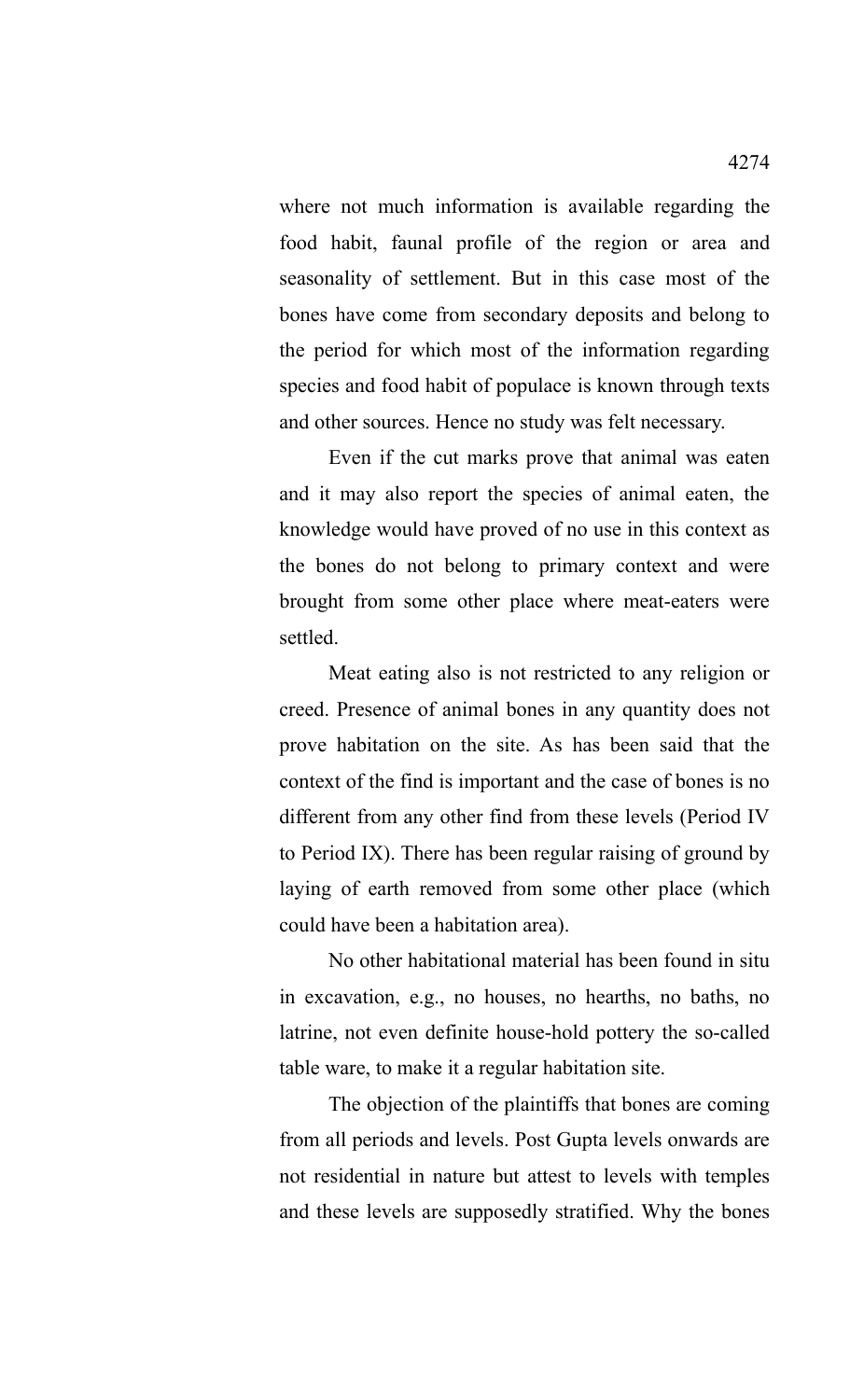were found even from the central part of the alleged temple. If stratum VII contained a structure so radically different, from mosque in VIII above, why were these finds not kept separate? Hukka and chillum can we expect such finds in a temple?

**3967.** In any archaeological excavation, finds of animal bones are as important as other antiquities as bones tell about nature of fauna, environment and possibly food habits of a section of the society at that given period of time from where the bones have been recovered. But this all can be achieved provided the bones have been recovered from the regular layers. In this case as they have been recovered from a pit, dump or filling, they lose significance and importance.

**3968.** In the excavation at the disputed site, the entire collection of animal bones was recovered from the fills of different periods. Evidently, these fills were brought from the neighbouring areas to level the ground from time to time. It is but natural that fills which were brought from habitational deposits contained animal bones, hence their examination will throw light only about the area of their origin. They have no bearing on the nature of the layers of the excavated site.

**3969.** Moreover, it is a well known fact that in certain Hindu temples animal sacrifices are made and flesh is eaten as Prasad while bones are deposited below the floor at the site itself. Even Dr. Supriya Verma, the learned witness (P.W. 32) in her submission, stated on Page 50 "Bones have no relation with civilization. Bones are not associated with any particular community. Bones tell us about the food habits of the society...". Another witness Dr Jaya Menon (P.W. 29) admitted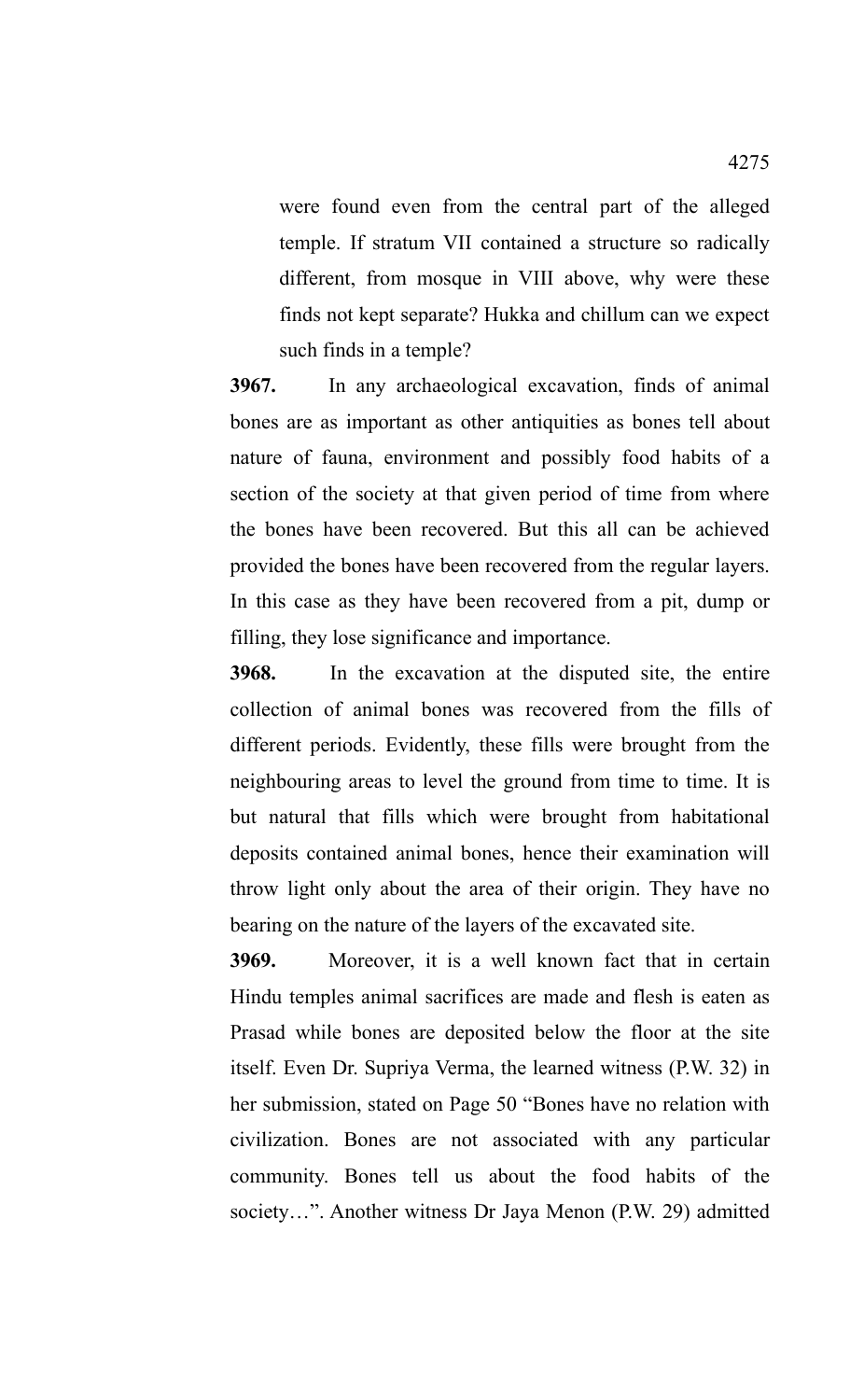that "It is true that in certain kind of temples animals are sacrificed" (Page 37). She clearly admitted that bones can be found at temple sites also.

*"Mandiron ki khudai ki reports mein animal bones paaye jaane ke baare mein padhaa hai. Aisey Mandiron ke sambandh mein kisi Idgah ya Masjid ka koi vivaad nahin tha" – R.C. Thakran (P.W. 30) Page 191*

**3970.** One thing more we intend to notice in respect to the bones. It is not the case of the plaintiffs (Suit-4) or other witnesses that bones in such abundance could have been found in Islamic religious place i.e. Mosque, Idgah etc. The Islamic scriptures clearly show place of worship cannot be used for residence purpose or for eating, sleeping etc. It is prohibited. If that be so, the existence of bones could have been of some importance, had there been found some other material to suggest that it could have been a residential place if there would have been a dispute about the nature of habitation. One thing from all the evidence is clear that whatsoever the justification or submission has come, the attempt is on the part of Expert witnesses of plaintiffs (Suit-4) to show that under the disputed structure, there could be an Islamic religious place i.e. Mosque, Idgah. It shows that they are also aware that the underneath structure was not a non religious one. In this view of the matter also we find no substance against the complaint of the inference drawn by ASI and not paying much attention to the alleged bones which according to them were found from deposits and pits hence they are of no consequence, particularly in view of the other material suffice for them to draw a correct inference.

**3971.** Then come next serious objection about the "Glazed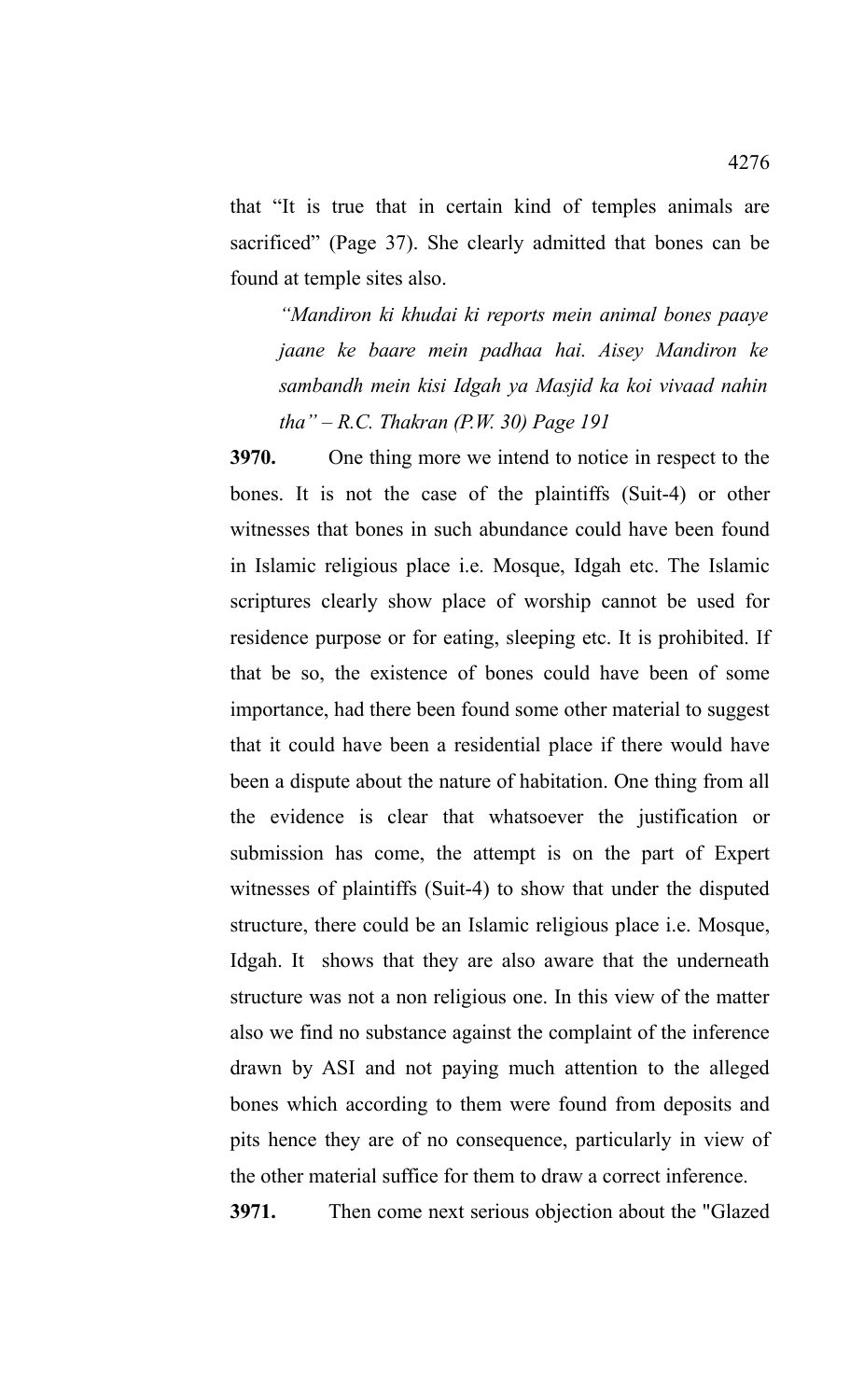Wares and Glazed Tiles", the level at which they were found, and their interpretation. Para 10 (10.1 to 10.5) of the objections says:

### *10. GLAZED WARES AND GLAZED TILES:-*

*10.1. That the glazed ware, often called "Muslim" glazed ware, constitutes an equally definite piece of evidence, which militates against the presence or construction of a temple, since such galzed ware was n to at all used in temples. The ware is all pervasive till much below the level of "Floor No. 4", which floor is falsely ascribed in the Report to the "huge" structure of a temple allegedly built in the 11th - 12th centuries. The Report tells us that the glazed ware sherds only "make their appearance" "in the last phase of the period VII" (p. 270). Here we directly encounter the play with the names of periods. On page 270, Period VII is called "Medieval Sultanate", dated to 12th - 16th century A.D. But on p. 40 " Medieval-Sultanate" is the name used for Period VI, dated to 10th and 11th centuries. In Chapter V (Pottery), there is no statement made to the effect that the galzed ware appears in "the last phase of Period VII" as is asserted in the Summary. Rather, it is three definitely stated " the pottery of Medieval-Sultanate, Mughal and Late-and-Post Mughal period (Periods VII to IX)...indicates that there is not much difference in pottery wares and shapes" and that "the distinctive pottery of the periods is glazed ware: (p. 108). The placing of the appearance of Glazed ware in the "last phase" of Period VII is thus a last-minute invention in the Report, to keep its "massive" temple, allegedly built in*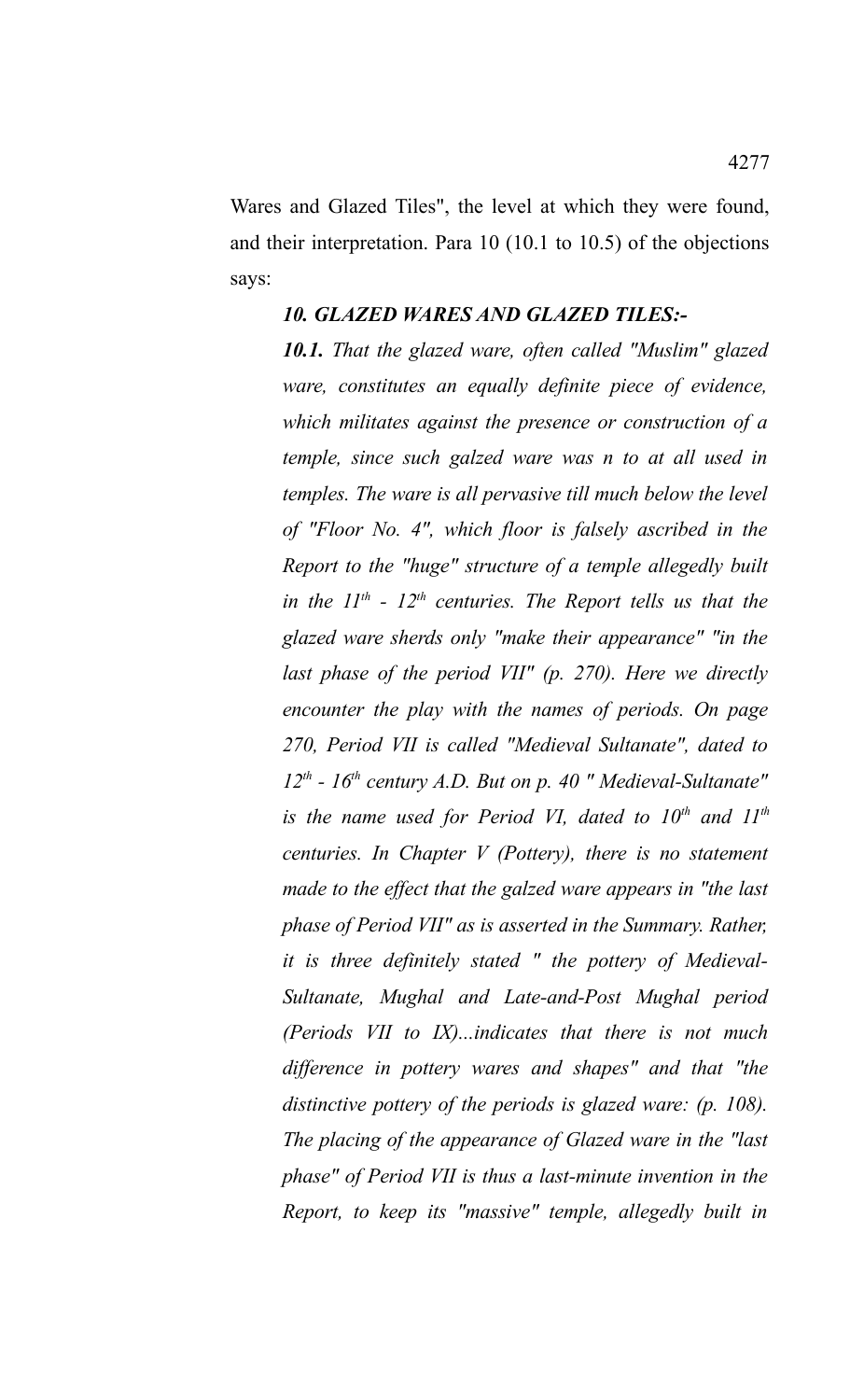*Period VII, clear of Glazed-Ware by a sleight of hand, because otherwise it would militate against a temple being built in that period. All this gross manipulation has been because the items of galzed pottery have not been attributed to their trench and stratum even in the select list of 21 items of glazed ware (out of hundreds of items actually obtained) on pages 109-111. Seeing the importance of glazed ware as a factor for elementary dating (pre or post-Muslim habitation at the site), and in view also of the Hon'ble High Court's order dated 10.4.2003 about the need for recording of glazed ware, a tabulation of all recorded galzed-ware sherds according to trench and stratum was essential. That this has been entirely disregarded shows that, owing to the glazed-ware evidence being totally incompatible with any alleged temple construction activity in Period VI, the A.S.I. has resorted to the most unprofessional act of ignoring and manipulating the archaeological finds.*

*10.2. That Going by the Pottery Section of the Report (p. 108), not by its "Summary", the presence of Glazed Ware throughout Period VII (Medieval, 12th -16th centuries) rules out what is asserted on page 41, that a "column-based structure"\_\_ (on the alleged pillar bases)\_\_\_ was built in this period. How could Muslims have been using glazed ware inside a temple? (To say that glazed ware was found at Multan and Tulamba before the 13th century, is hardly germaine to the issue, since, obviously these were towns under Arab rule with Muslim settlements since 714 AD onwards, and so the use of glazed ware over there can be*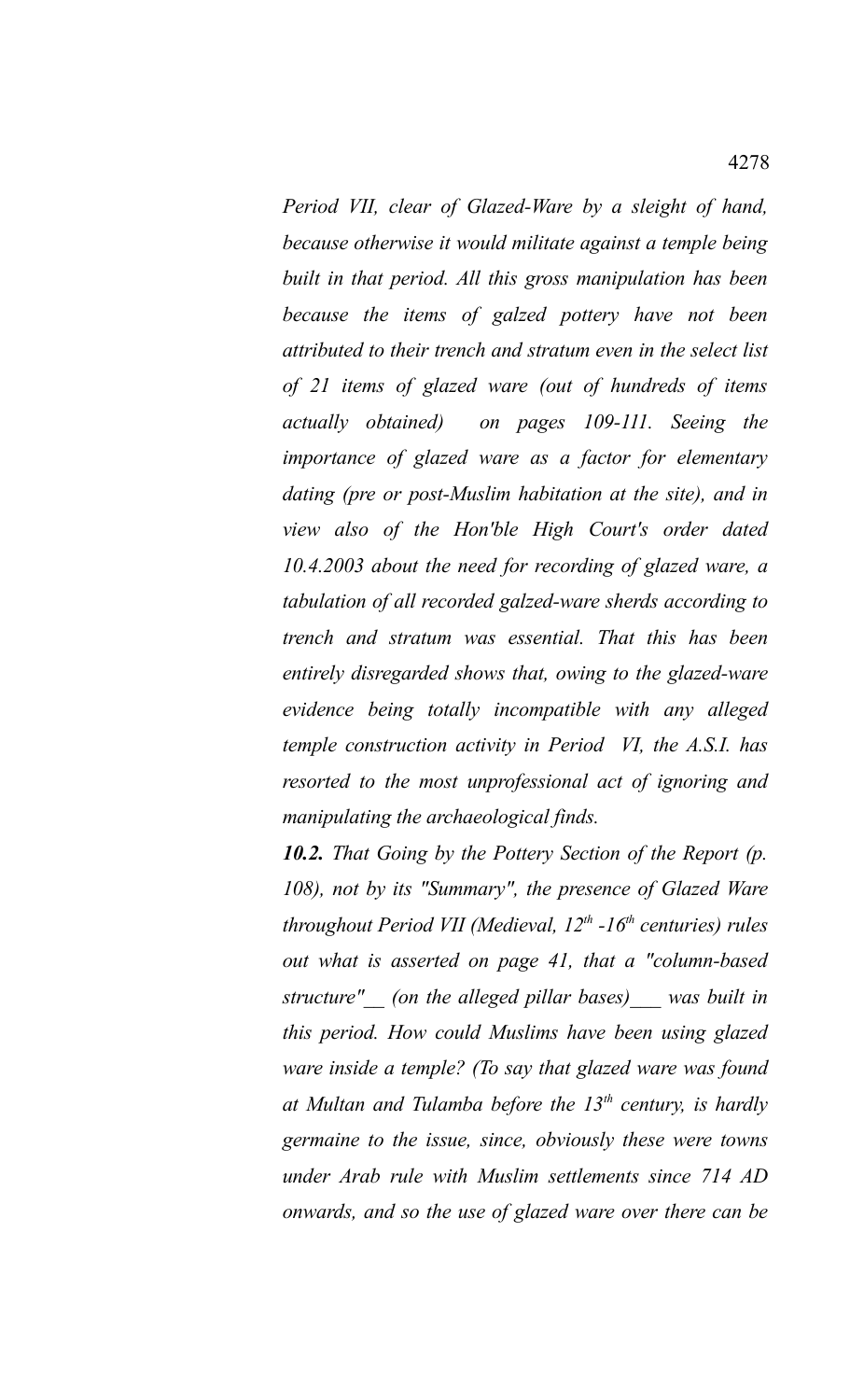*expected.) The whole point is that glazed ware is an indicator of Muslim habitation, and is not found in medieval Hindu temples.*

*10.3. That the question whether particular sorts of glazed ware made by Muslim potters, could have been used in any medieval Hindu temple was dealt with by S.K. Mirmira, in Indian Pottery (Chanda: Gramodyaya Sangh, 1973) who states (pp. 5-7):-*

*"India was invaded and ruled by the Moslem dynasties since 1000 AD for a few centuries and along with them they had brought certain arts and crafts. Decorative pottery was one of them. In the 12th century AD Muslim rulers had encouraged many potters from their homelands to come and settle in India. These potters especially from Persia, knew how to superimpose bluish green glaze on red clay wares.....As a result of this, the potters near Delhi have become famous for their bluish decorations.....An enthusiastic Maharaja of Rajasthan near Jodhpur brought some potters from Arab countries......*

 *It is presumed that the reason for not adopting the glazing technique of Muslim craftsmen is religious; the orthodox Hindu potters did not relish the idea of learning the new technique from those who eat beef. In Khurja near Delhi there are still a few Muslim potters, descendants of the Persian settlers, who still use this technique of glazing."*

*Concerning porcelain wares the author writes,*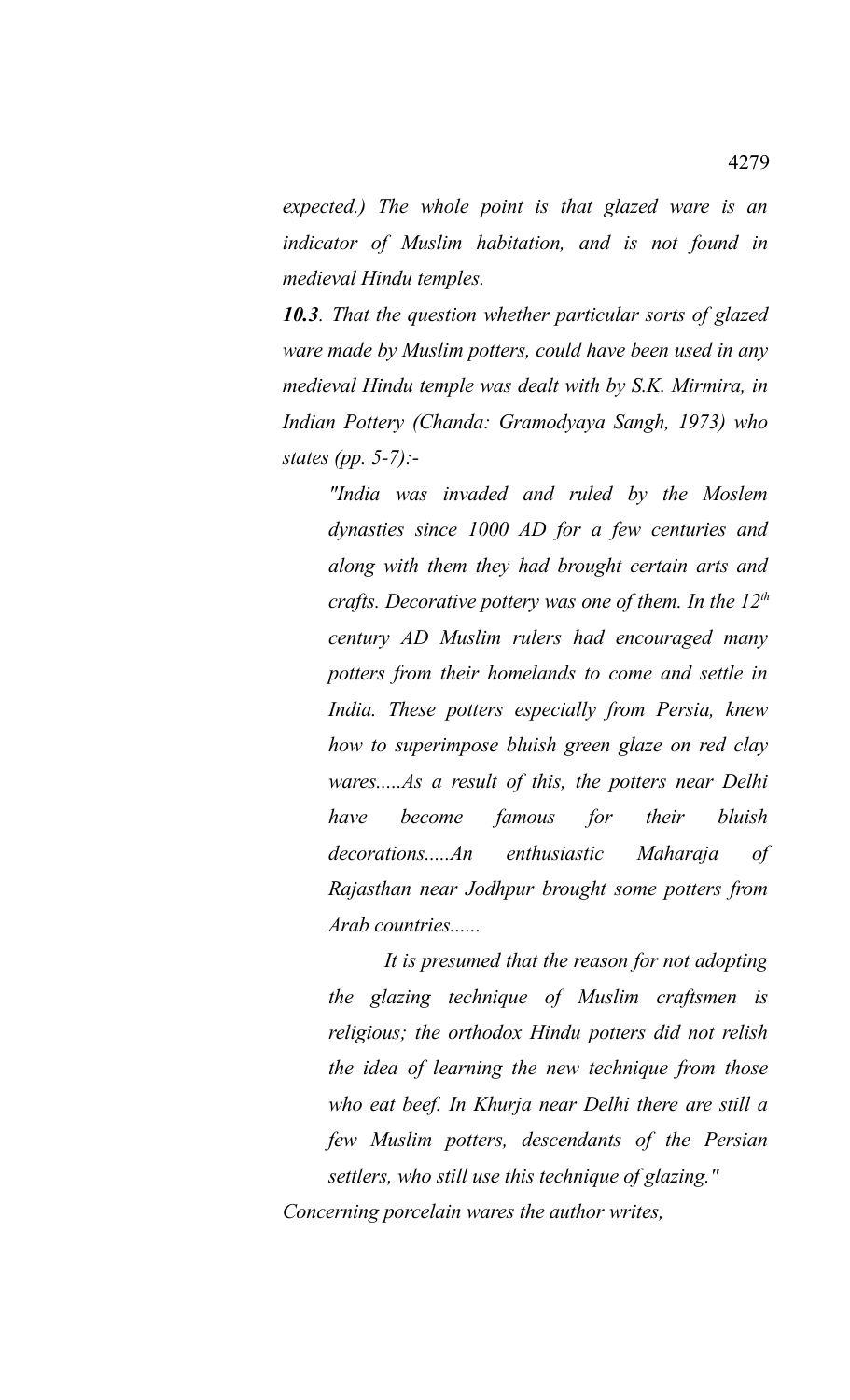*"Indians because of religious prejudices did not like these, as they thought that bones were used in the clay for whitening the wares. Even in this day, in rural parts people call whitewares as 'farangi' …..Therefore, nobody even tried to adopt these techniques."*

*10.4. The story of Glazed Tiles is very similar. These too are in index of Muslim habitation. Yet 2 Glazed Tiles are found in layers of Period VI which means that the layers are wrongly assigned and must be dated to Period VII (Sultanate period). There could be no remains of any "huge temple" in these layers then.* 

*10.5. That On p. 163, it is mentioned that glazed tiles "mainly come from debris and dump of the disputed structure. However, some of the glazed tile pieces have also been recovered from the depth which is lower than the disputed structure but from the levels of Period VIII and IX only." These are completely false statements and show the level of inaccuracy in the Report. First of all, the glazed tiles do not come from the debris and dump of the disputed structure. The debris and dump was removed from Trenches E2, F2, G2, G5, F6, E6, D6, F3 and F4/F5 out of the excavated trenches. Glazed tiles that have been found from these trenches come from levels below the Babri Masjid floor and not from the debris of dump lying above it. Some of the debris that had rolled down the western slope, was recovered from the B and C series of trenches. Glazed tiles from this debris add up to a total of 14. Second, of the 155 pieces of glazed tiles in the tables provided by the A.S.I., 96 come form pits or fill in various*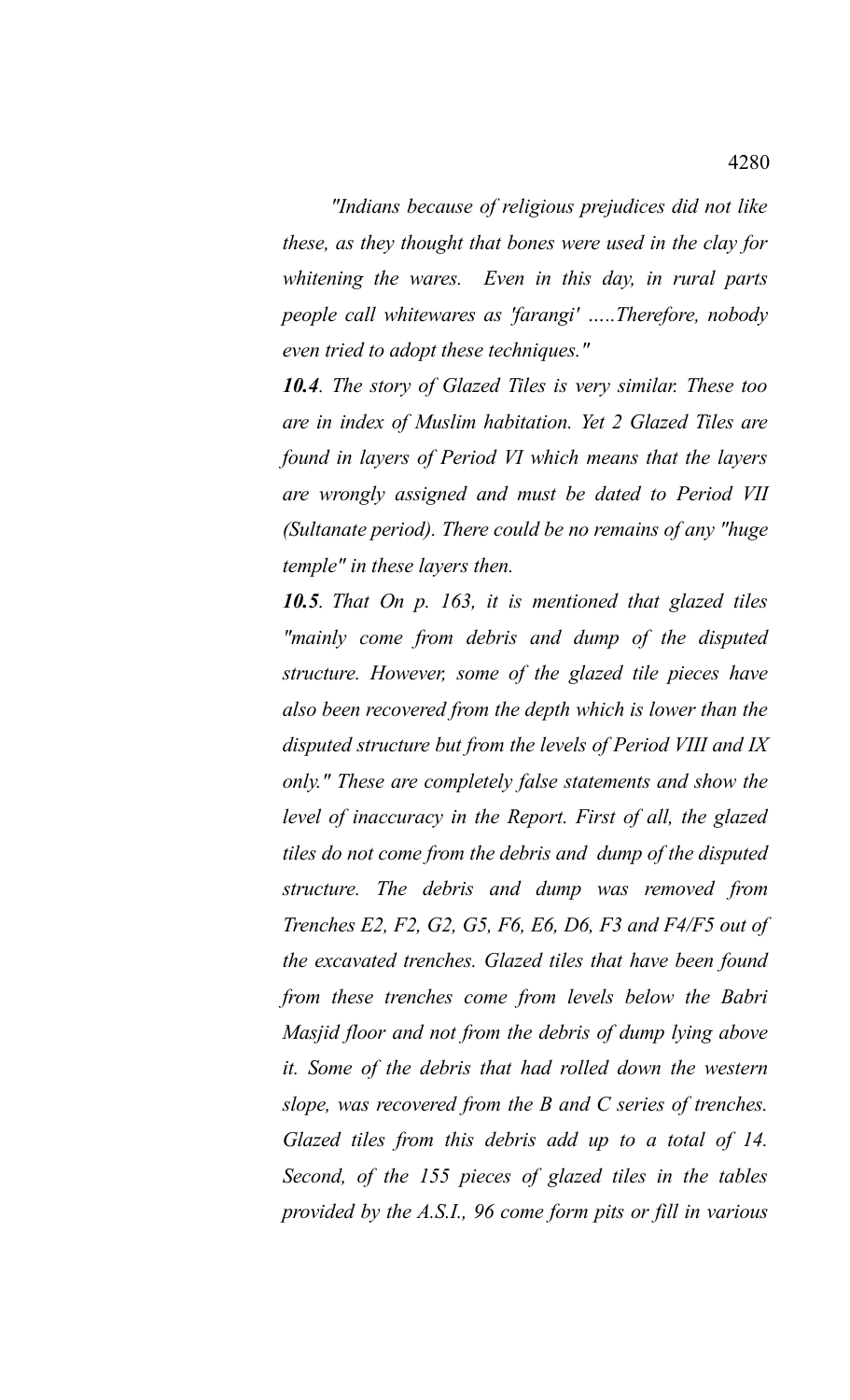trenches. Of the remaining 45, 29 come from period VIII but 14 are from Medieval levels (Periods VII) and 2 from the Early Medieval level (Period VI). This has been gleaned from the table provided by the A.S.I. on pp. 164-72. Thus, the A.S.I.'s own information falsifies their claim that the glazed title pieces mainly come from Period VIII  $and IX.$ 

3972 **PW 16 (Surajbhan)** on the question of Glazed Ware said:

''मुस्लिम ग्लेज्ड वेयर का प्रादुर्भाव पहली बार उस इलाकें में हुआ जहाँ उन्होंने राज्य स्थापित किया, जैसे सिन्ध और मुल्तान के क्षेत्र, किन्तु आधुनिक भारत में इस मृदभाण्ड कला का प्रयोग सल्तनत काल में प्रसारित हुआ। यह सल्तनत पीरियड 1206 ए0डी0से 1526 ए0डी0 के बीच माना जाता है।'' (पेज 214)

" The Muslim glazed ware for the first time emerged in those areas where they established their reign such as Sindh and Multan regions. But in modern India the art of casting pots spread in the Sultanate period. This Sultanate period is taken to be spanning between 1206AD and 1526  $AD.$ " $(E.T.C.)$ 

''इस मुस्लिम ग्लेज्ड वेयर में नए प्रकार के चित्रण होते थे, जिनमें फलोरल डिजाइन, जियोमेटिक डिजाइंस तथा सूर्य जैसे डिजाइन और अरेबिक आदि लिपि के डिज़ाइन भी होते थे। इस प्रकार के ग्लेज्ड वेयर में पशु – पक्षियों तथा जानवरों के डिज़ाइन प्रायः नहीं होते थे।'' (पेज 215)

"This Muslim glazed ware had new type of designs, which included floral designs, geometric designs, sun-like designs and designs of Arabic script etc.. This type of glazed ware often did not have designs of animals and birds."  $(E.T.C.)$ 

''यह कहना गलत है कि ग्लेज्ड वेयर का उपयोग भारतवर्ष में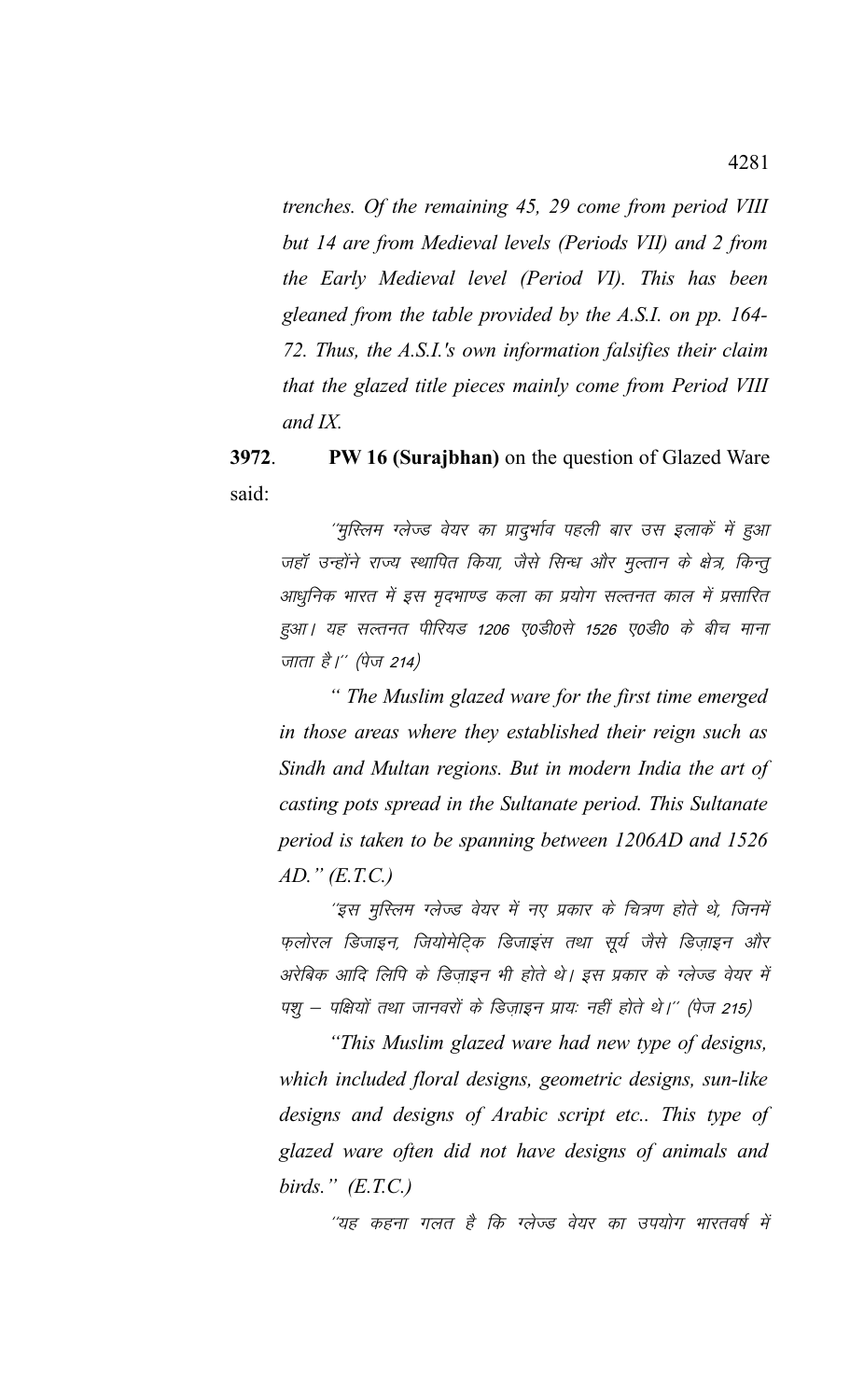हड़प्पन काल से शुरू हो गया था। **कृषाण काल में कूछ ग्लेज्ड** वेयर इमारतों में मिले हैं जो हरे और नीले रंग के थे या नहीं यह मुझे याद नहीं है। हरे व नीले ग्लेज्ड वेयर मुस्लम काल के पूर्व सीमित मात्रा में हो सकते हैं परन्तु सलतनत और मुगल काल का ग्लेज्ड वेयर का टाइप भी अलग है और इनका स्टाइल भी अलग है। स्टाइल, टाइप का प्रमुख अंग है परन्तु इसके अन्तर्गत बर्तनों के आकार (शेप्स), उनकी बनावट, मिट्टी आदि भी देखी जाती है। मीडिवल काल के ग्लेज्ड वेयर में जैसी मिट्टी का इस्तेमाल हुआ है तथा उस पर जिन विविध रंगों और ग्लेज का इस्तेमाल हुआ है वह स्पष्ट रूप से इन दोनों कालों के ग्लेज्ड वेयर को अलग कर देता है और इसमें कन्फूजन की बात ही नहीं।''  $(\dot{q}$ ज 359–360)

*"It is wrong to say that the use of glazed ware started in India from the Harappan period. Few glazed ware have been found in buildings of Kushana period, but I do not remember whether they were green and blue in colour. Green and blue glazed ware can be in limited quantity in pre-Muslim period. However, the type and style of the glazed ware of Sultanate and Mughal period are different. The style is main part of type, but the shape, make, earth etc. are also considered in it. The type of earth used in the glazed ware of medieval period and the different colours & glaze used on it, certainly distinguishes the glazed ware of both these periods and there is no confusion in it." (E.T.C.)*

''ग्लेज्ड वेयर की ओरिजिन मुझे लगता है कि शायद चायना से <u>हु</u>आ है। विद्वानों का कहना है कि चीन में लगभग 1500 ई0 पूर्व ही ग्लेज्ड वेयर का निर्माण होने लगा था।'' (पेज 360)

*"I feel that the glazed ware probably originated from China. The scholars claim that the production of glazed ware started in China prior to 1500 AD." (E.T.C.)* 

"इसका तात्पर्य यह है कि इस्लाम मत के ओरिजिन के पूर्व से ही ग्लेज्ड वेयर तकनीक शुरू हो गया था। . . .वास्तव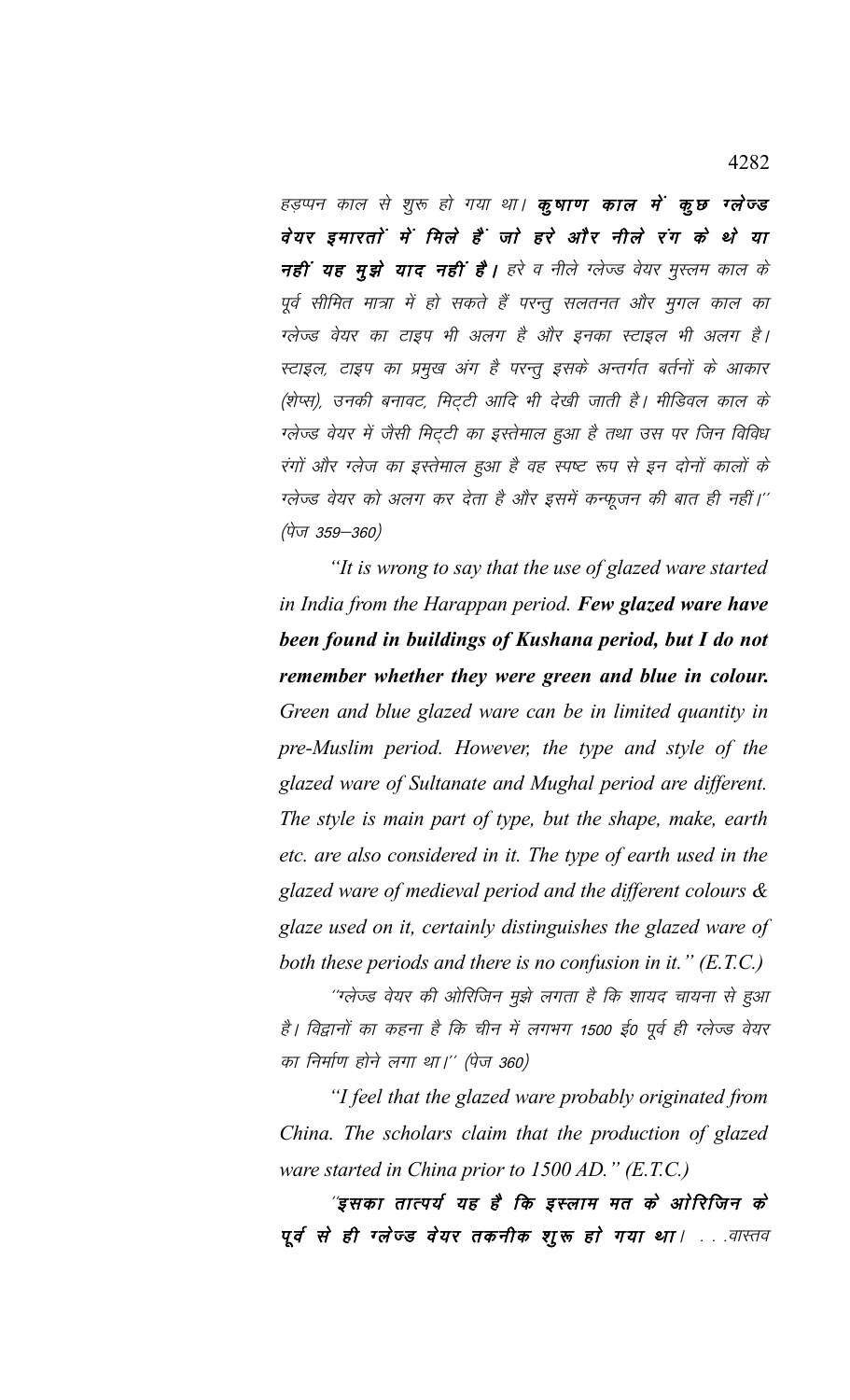में इसे मुस्लिम ग्लेज्ड वेयर इसलिए कहा गया है क्योंकि मध्यकाल में यह तकनीक इस्लामिक देशों में व्यापक तौर पर प्रचलित हो गयी, इसका फेलाव उधर से ही भारत जैसे देशो की तरफ भी हुआ।" (पेज 361)

"It implies that the glazed ware technique was in place prior to origin of Islam faith. . . Actually it has been called Muslim glazed ware only in view of the fact that in the medieval period this technique was widely prevalent in the Islamic countries and it expanded from there towards countries like India." (E.T.C.)

''महत्वपूर्ण यह है कि उत्तर भारत में ग्लेज्ड वेयर मुस्लिम शासकों के आने के साथ अर्थात् सलतनत काल में व्यापक तौर पर आया। यहाँ यह ग्लेज्ड वेयर एक काल विशेष को निर्धारित करता है।'' (पेज 361)

" The important fact is that the glazed ware widely entered northern India along with the advent of Muslim rulers or from the Sultanate period. The glazed ware here determines a particular period." (E.T.C.)

''मैंने चीनी यात्री ह्वेनसांग का नाम सुना है। **मुझे यह जानकारी** नहीं है कि हुवेनसांग ने अपनी यात्रा वृतांत में उत्तर भारत में भवनों की छत व मंदिरों की छत में टाईल्स लगे होने की बात कही है या नहीं मैंने कुषाण काल में कोई ग्लेज्ड वेयर ऐसा नहीं पढ़ा जो हिन्दू मंदिरों में मिला हो।'' (पेज 362)

"I have heard about Chinese traveller Hiun-Tsiang. I have no knowledge whether in his memoirs, Hiun-Tsiang has mentioned about use of tiles in the roofs of buildings & temples in north India, or not. I have not read about any glazed ware of the Kushana period, which has been found in Hindu temples." $(E.T.C.)$ 

#### 3973. **PW-29** (Jaya Menon) on this aspect said:

"I do not agree with ASI report that glazed tiles were used for the first time from Kushan period in India. I do not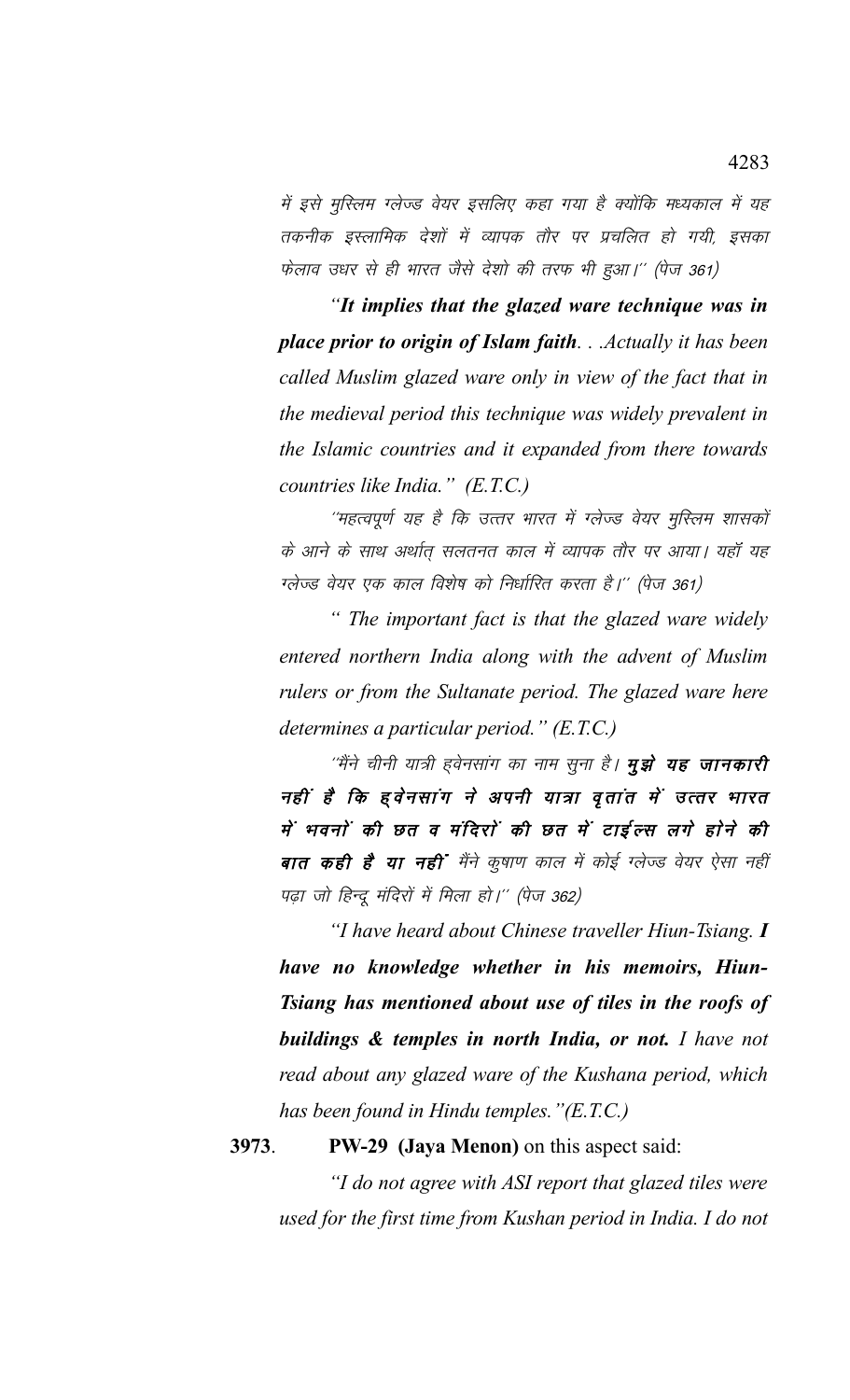*agree with the opinion f the ASI recited in para 2 at page 163 which reads as follows:*

*"Although, use of glazed tiles in India can be traced back to the early centuries of Christian era when the Kushans introduced them, the tiles, under study at present, most probably belong to the original construction of the disputed structure." (Page 225)*

**3974**. PW 30 (Dr. R.C.Thakran) on this aspect said:

''मेरे शपथ पत्र के प्रस्तर 6 में मुस्लिम ग्लेज्ड वेयर कहा गया है। इसे इसलिए कहा गया है कि चूंकि यह ग्लेज्ड वेयर मुस्लिमों के साथ ही भारतवर्ष में आया था। ऐसा कहना सही नहीं है कि मृद्भाण्ड बनाने की कला भारतवर्ष से ही शुरू हुई थी, अर्थात् यह भारतवर्ष की ही कला है। भारतवर्ष में बर्तन बनाने की कला जो शुरू हुई, वह प्राचीनतम नहीं है इससे पहले दूसरे देशों में भी बर्तन बनाने की शुरूआत हो चुकी थी। हमारे पास ऐसी कोई जानकारी नहीं है कि जिसके आधार पर यह कहा जा सके कि भारत में बर्तन बनाने की कला का प्रारम्भ अरब देश से पहले हो चुका था।'' (पेज 124)

*"Para 6 of my Affidavit speaks of the Muslim glazed ware. It is so termed because this glazed ware came to India only along with Muslims. It is not true to say that the art of making pottery originated only from India, that is to say, it is an art only of India. The art of making utensils which began in India, is not oldest. Before it the art of making utensils had begun in other countries. I do not have any knowledge enabling me to say that the art of making utensils had begun in India before Arabian countries."(E.T.C.)*

# *Glazed tiles*

''मैंने अपने शपथ–पत्र के प्रस्तर 8 की दूसरी लाईन में ग्लेज्ड टाईल्स के बारे में कहा है। यह खास तरह की टाईल्स हैं। और एक विशेष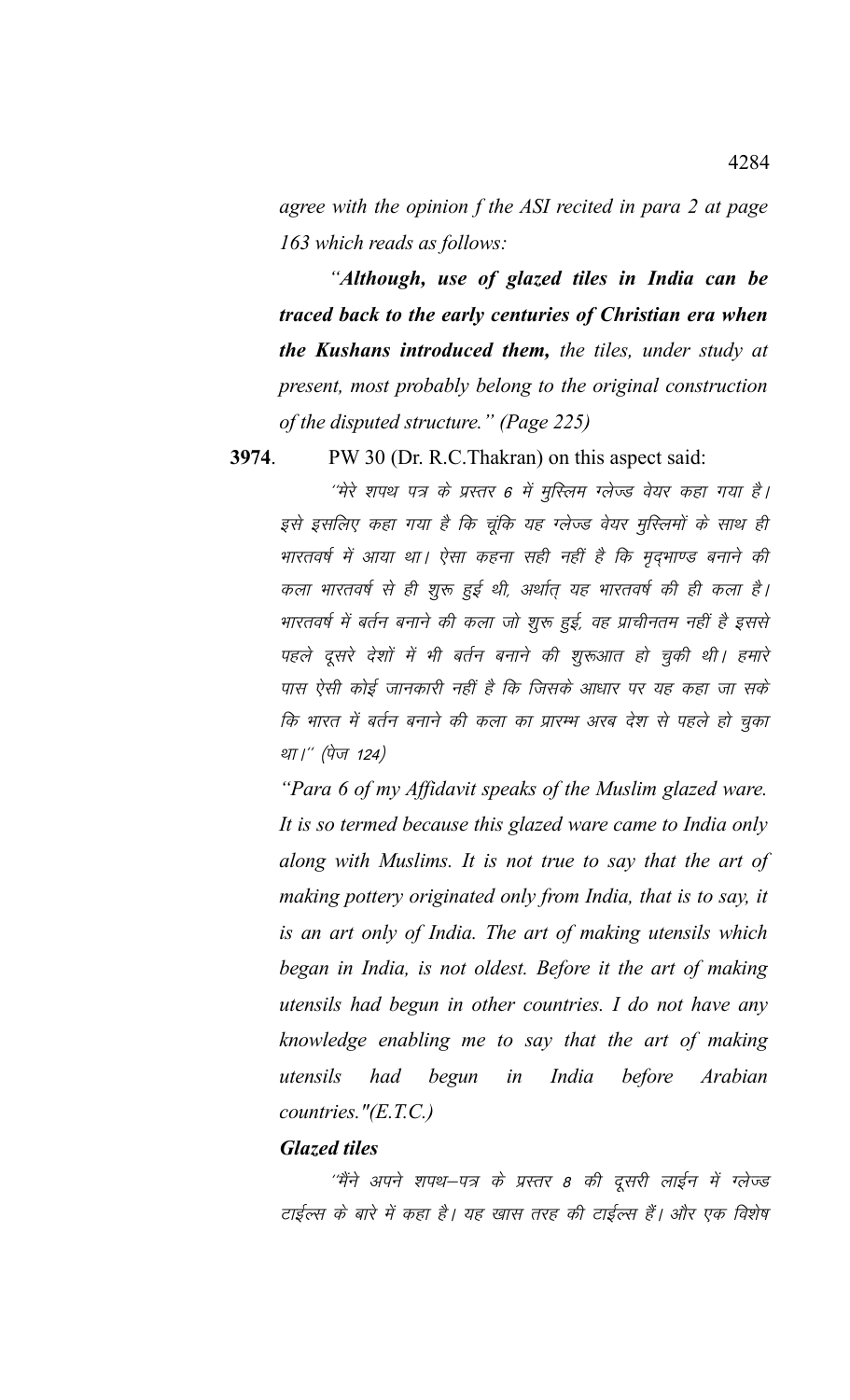तकनीक से बनायी जाती हैं। इस तकनीक का भारत में प्रचलन मुसलमानों के आने के साथ ही हुआ है। टाईल्स, खपड़ा नहीं होता था, बल्कि पक्की मिट्टी की बनायी जाती हैं और उसे किसी खास तकनीक से ग्लेज्ड किया जाता है और अगर टाईल्स को सिर्फ पकाया जाये और ग्लेज्ड न किया जाये तो उसे टेरीकोटा टाईल्स ही कहा जायेगा।'' (पेज 126)

*"I have referred to glazed tiles in the second line of para-8 to my Affidavit. These are tiles of a particular type and are made with a particular technique. The prevalence of this technique in India began with the advent of the Muslims. Tiles were not 'Khapda' (earthen tiles); rather, they are made of baked earth and are glazed with a particular technique. If the tiles are only baked but not glazed they will only be called terracotta tiles." (E.T.C.)*

**3975**. **PW- 32 ( Dr. Supriya Verma)** said:

*"I agree that the glazed wares have been found in Kushan period but the glazed ware of Kushan period are different from the glazed ware associated with later period.*

*It differs both in terms of chemical and physical composition and appearance." (Page 164)*

*"I cannot say as to whether glazed tiles are used in Hindu building in Gwalior Fort. I am also not aware that in Gwalior Fort, Hindu deities are depicted in such glazed titles. I am not aware whether pre-Islamic Persina people were using glazed tiles and glazed wares or not." (Page 164)*

*"Q. There is no contemporary sources to throw light on the production technique of glazed tiles and glazed wares?*

*A. I am not expert of Arabic and Persian and therefore, I have not examined the sources and therefore, I*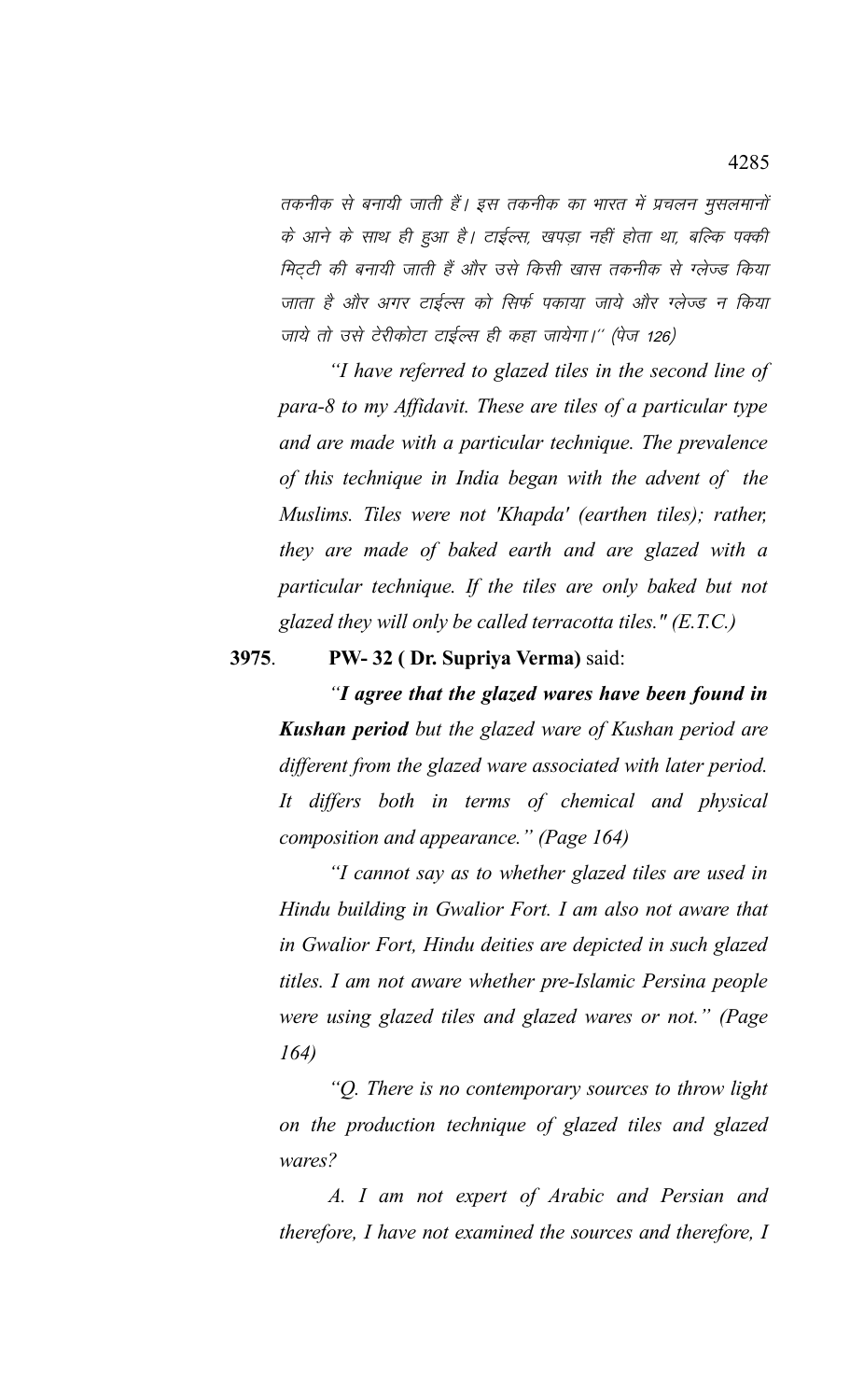*am not in a position to say as to whether any description of production technique is there or not." (Page 164)*

**3976**. Sri Pandey on the contrary in his written argument submitted:

The objection of the plaintiffs that the glazed pottery often called "Muslim" glazed ware militates against the presence or construction of a temple. A tabulation of recorded glazed ware sherds according to trench and stratum was essential.... which has been entirely disregarded. How could Muslims have been using glazed ware inside a temple.

The tradition of glazing of pottery dates back to Harappan culture  $(2500 - 1500 \text{ B.C.})$  and since then it was known. During Kushan period it was a very popular ware. Gradually the tradition of glazing was lost from India but soon its imports were coming from Persia, Iran and China, where this ware has found favour. This ware is known as Indo-Sassanian Glazed ware, as it was in vogue during the Sassanian rule and later the muslims adopted it (**K. K. Mohamad; "Glaze Ware in India"** published in Puratattva No. 15 p. 105-110).

Pottery of any kind is neither Hindu nor Buddhist nor even muslim except some ritual pots which are used in rituals of particular religion. To demarcate pottery ware on religious lines speaks volumes about the oriented mindset only.

A tabulation of glazed ware is maintained in the dayto-day basis according to trench and stratum in the day-today register.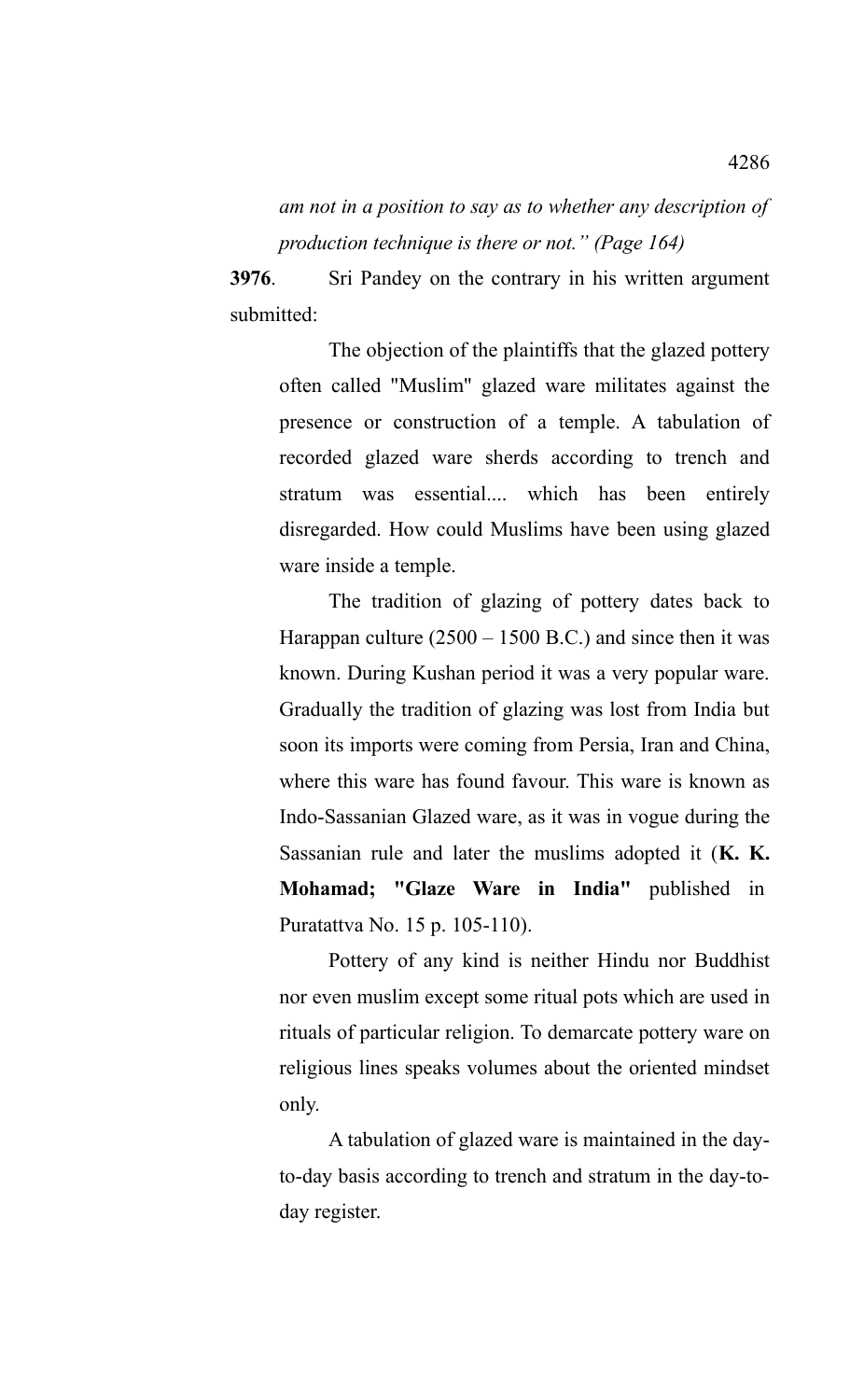Glazed ware has been found mainly from the secondary deposits and not from primary context. The record of the glazed ware in the Day-to-Day register mentions their primary occurrence and tentative layer and depth. The layer identification on day-to-day basis is never final and is liable to change as the identification of pits and disturbances could not be finalized on the very day, but the records could not be changed.

Secondly, a ware has no religion and it transgresses the religious boundary.

The objection of the plaintiffs that Glazed tile are also similarly an index of Muslim habitation. 29 tiles come from Period VIII and 14 from Period VII. One decisive piece of evidence, which entirely negates the possibility of a temple, is that of bones. The statement that the site was not a habitation site from the Period IV onwards upto Period IX stands belied and negated by the animal bone evidence.

In this connection it may be submitted that at Shahji-Dheri, the Buddhist structure used even glazed tiles. Huein T'sang had seen many places in north India where coloured tiles were used in the roof.

It appears that the Objector has not cared to read the table from pages 164 to 172 in the context of Chapter III "Stratigraphy and Chronology" specially from pages 45 to 47, wherein the disturbances in stratigraphy has been elaborately dealt with. Not a single tile is from confirmed primary context.

**3977.** For our purposes we do not find that this aspect can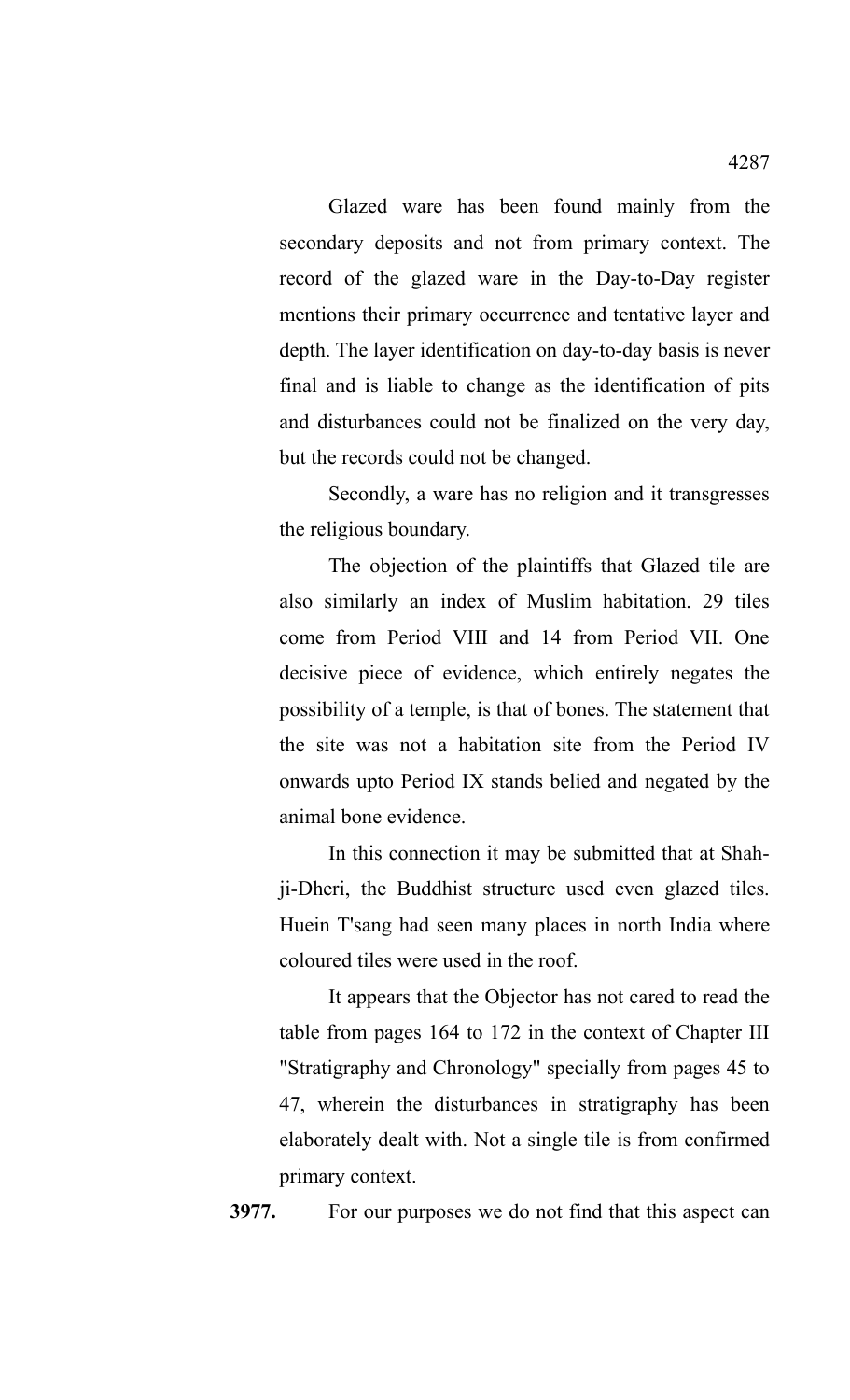have any material impact on the question which was required to be reported by ASI and it has returned the same in the form of its report. One thing is very clear that the disputed structure was not raised on a vacant or unoccupied or a virgin land but the land in question was in frequent use for several centuries continuously having structures relating to different periods. As we have already discussed, attempt on the part of the Expert (Archaeologist) witnesses of plaintiffs (Suit-4) who described the underneath structure as a Idgah or Kanati mosque makes it very clear that the structure underneath is non religious one but it was a place connected with religious purposes. This is suffice to draw inference that there was a structure over land in question where disputed structure was constructed and that structure related to religious purposes and not non-religious purposes. Then only thing which was to be seen, whether it could be a temple or not. By the process of elimination since it was never a case of Muslim parties that there existed any Islamic religious structure at the place in dispute before construction of the disputed structure or that there existed a religious structure other than Hindus, it leads to an inference as suggested by ASI and mere titbits and minor infirmities in it, even it exist, in our view, are of no consequence, if any.

**3978**. Then there are some objections with respect to "Pottery", "Inscriptions" and under the general heading of "Other Contradictions and Discrepancies" as under:

## *12. POTTERY*

*12.1 That in Chapter V on Pottery, it is highly significant that the pottery of Periods VII, VIII and IX is all described together (see pp. 108-120). If stratum VII contained a*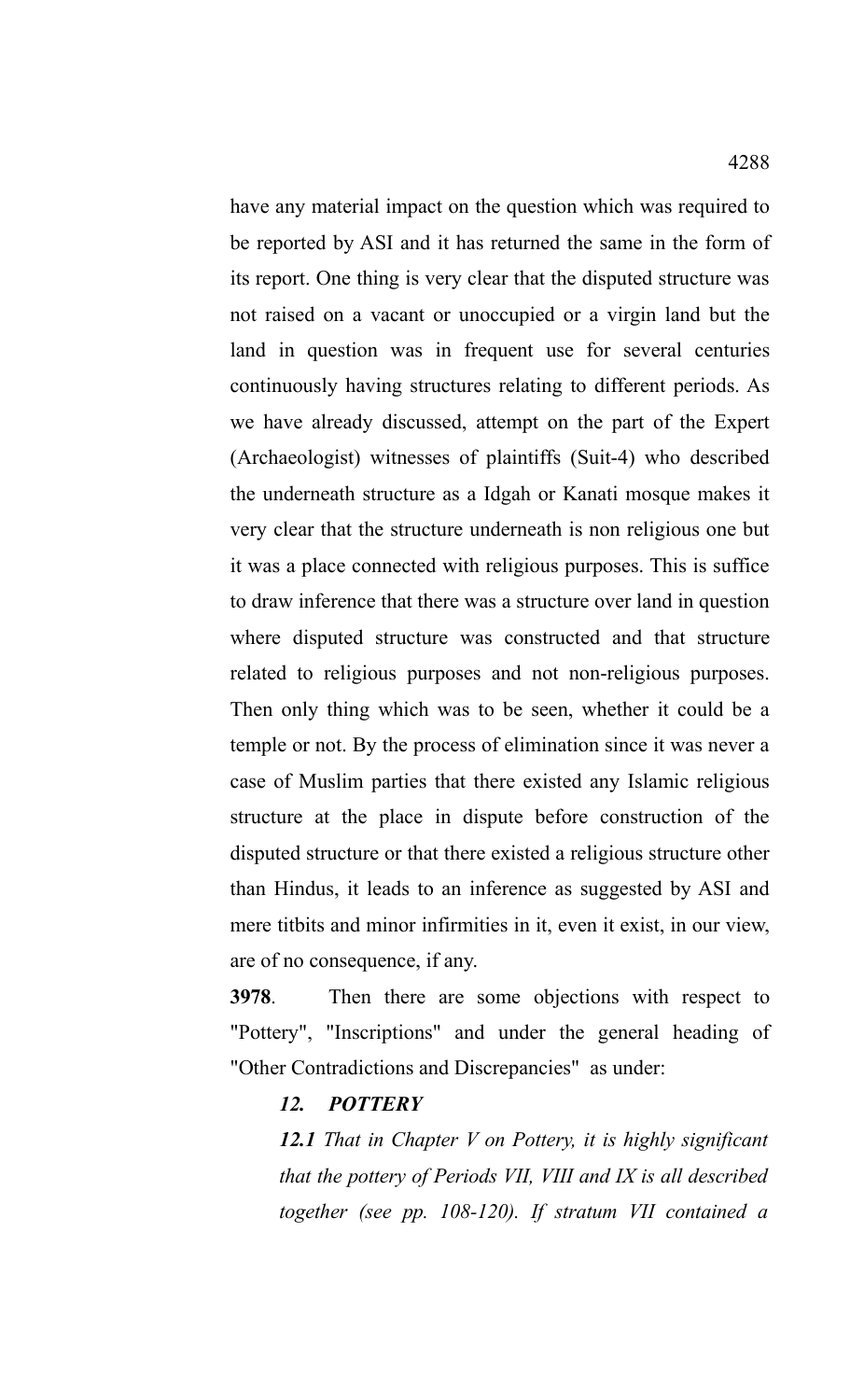*structure so radically different from the mosque in VIII above, why were their finds not kept seperate ?*

*12.2. That moreover, it is stated (p. 108) that the pottery of Periods VII, VIII and IX is combined together because "there is not much difference" in either wares or shapes. Thus the pottery of an insinuated "temple" structure is said to be of the same types as that of a mosque! Incidentally, chillium and hukka pieces are also recorded in this combined batch of pottery (p. 115). Can we expect such finds in a temple?*

## *13. INSCRIPTIONS :-*

*13.1. That the short report on Inscriptions(on pages 204- 06), one of which is in Nagari, and two are in Arabic, show how casual and preconceived in its notions was the A.S.I. The first is not to be dated with any certitude to the 11th century: its time range could be 7th -12th centuries; and it could be a Pala record of a Buddhist provenance--- a piece of evidence negativing the presence of a Hindu temple. On purely palaeographic grounds, the Arabic inscriptions can be dated to the 13th century with as much reason as to the 16th century.*

*13.2. That the so- called "Nagari" inscription has only five letters whose right- ward sloping limes in their lower portion proclaim their affinity to the Siddhamatrika script, 7 th -12th centuries, out of which the Devanagari script has originated. Five letter are not sufficient to declare the letters as belonging to the 11th century(where the A.S.I. places construction of the "huge" temple. (See for the Sidhamatrika script and characters \_\_ Richard Salomon,*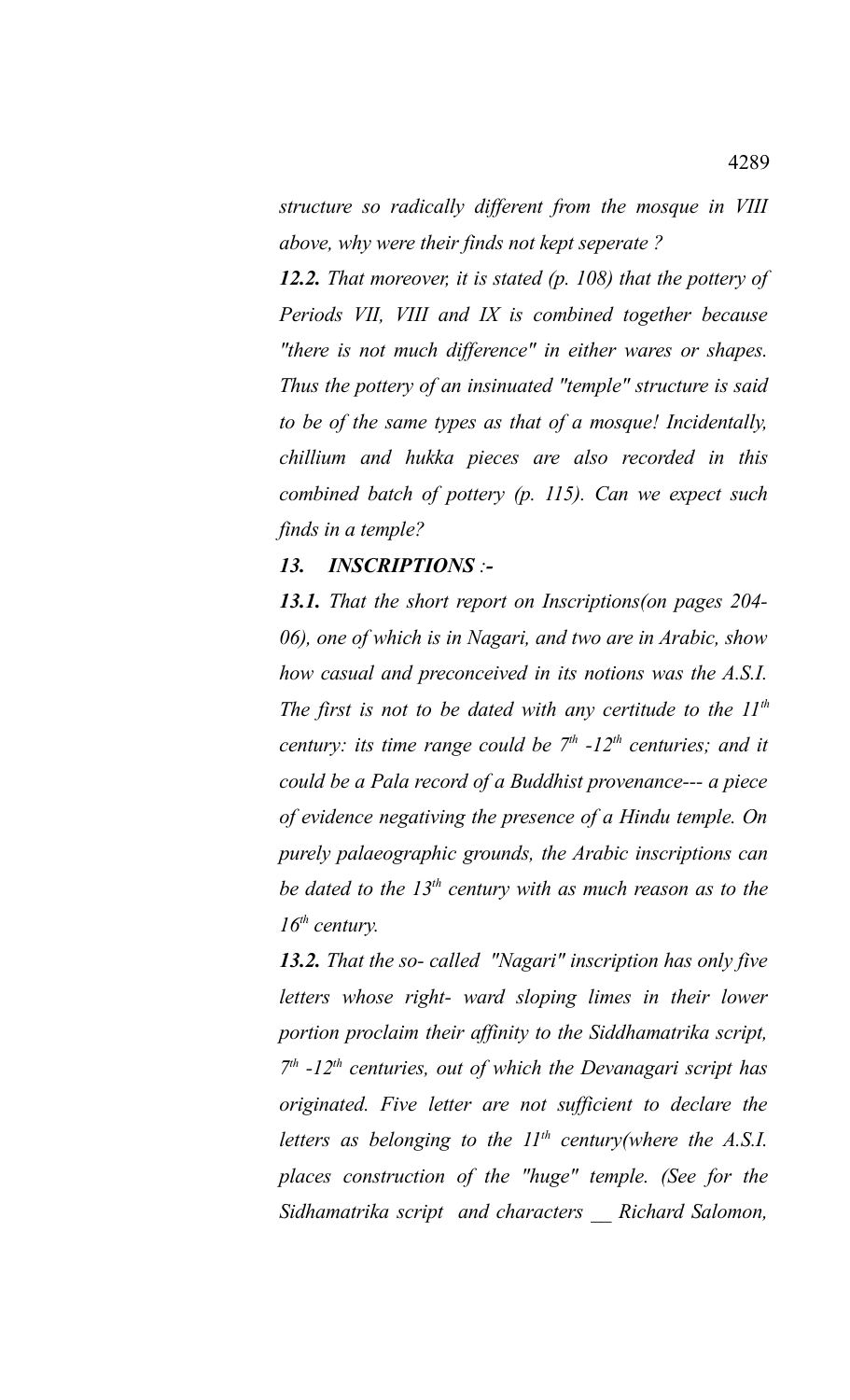*Indian Epigraphy, New Delhi, 1998,pp.32, 39-41). Thus the time -range of the inscription should be 7th -12th centuries. The decipherment is also hasty. The reading of the character next to la is ja(With a as in "jar"), not simple Ja with 'a' as 'u' in "judge" . Further the A.S.I. should have asked itself about the suffix pala, which suggests a possible reference to one of the Pala rulers of Bengal and Bihar(8th -11th centuries)who also held eastern U.P. (as shown by an inscription at Sarnath),and used the Siddhamatrika Script. Their well-known patronage of Buddhism seems to be sole reason why the A.S.I. has avoided any further enquiry into the name -Pala found in this inscription.*

*13.3. That the bias of the A.S.I. is again manifest in how the two Arabic inscriptions found in the debris of the Mosque, are dealt with in the Report, (pages 205-6), with Plates 91 and 92. The A.S.I. epigraphist dates them both to the early sixteenth century, alleged on the basis of the naksh characters employed. He gives no reason why the writing cannot be dated earlier, or placed within a larger range, say 13th - 18th century. In this respect reference may be given to the inscriptions on fronts of the Qutub Minar and the tomb of Iltutamish, both belonging to the first half of the 13th century(given in Tatsuro yanamoto, et al., Delhi:Architectural Remains of the Delhi Sultanate Period,Tokyo, 1967,Plates 2b,6b). It will be seen that the naskh is of the same style. Clearly, the A.S.I. epigraphist has not even considered the possibility of an earlier date, because he know he was expected to hold that all mosque materials must be dated to 1528, so that there be no*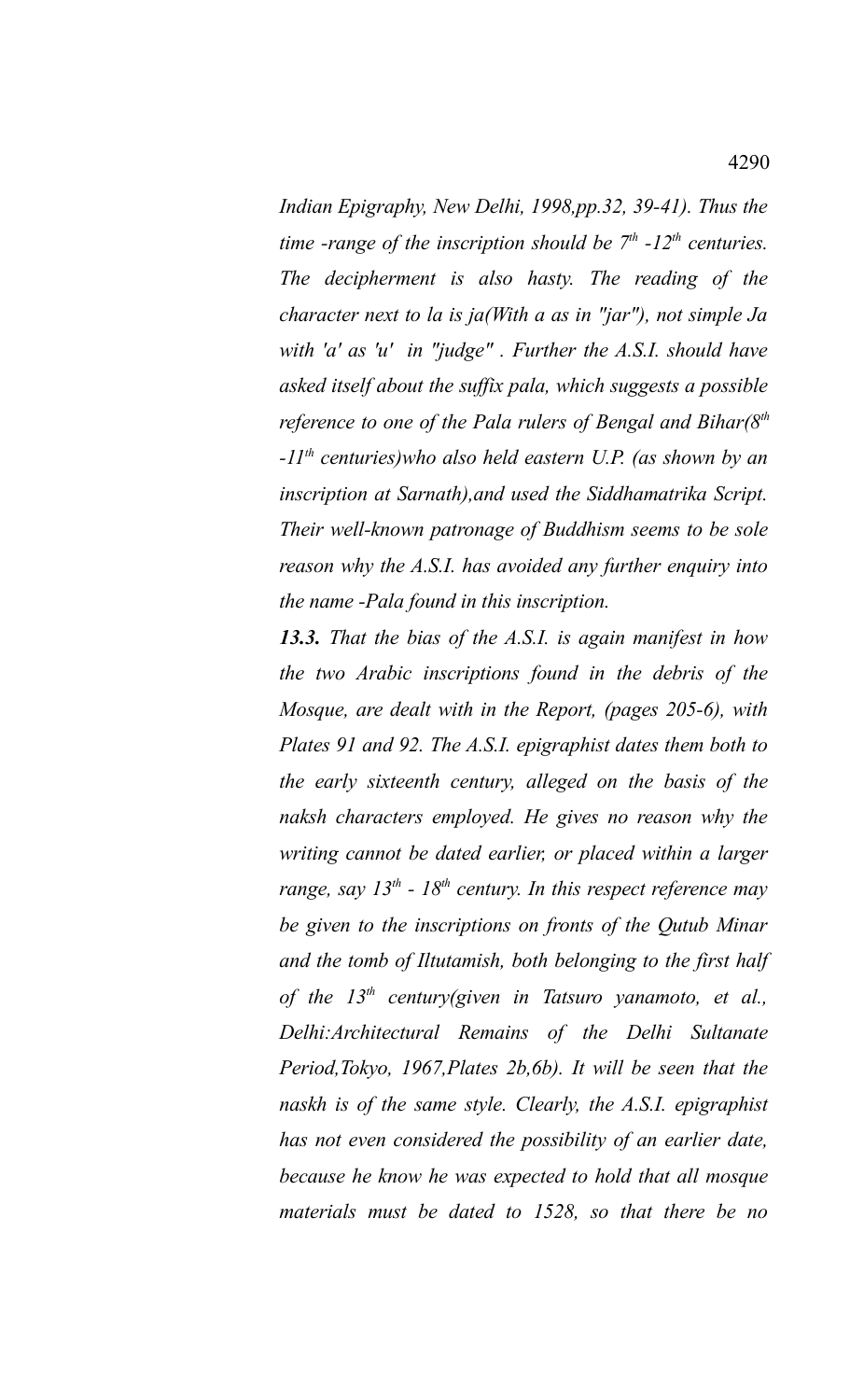*thought that anything could belong to an earlier mosque/Eidgah on the site.*

*13.4. That the floral design of the stone slab in which the word "Allah" has been carved(Plate 92) should show to everyone how absurd it is to take a floral motif as a sure sign of a temple!*

*14. Other Contradictions and Discrepancies :-*

*14.1. That there appears to be considerable confusion on the point as to when structural activity first began at the site. For example, on p.37 it is mentioned that, "the site had seen successive structural activities which began from the middle of the Kushan level(Period III)." On p.38 in the section on the Period II (Sunga level) it is mentioned that, "it is this period that the site witnessed first structural activity in stone and brick, as noticed in J3."*

*14.2. That the descriptive term used for certain periods changes from one chapter to another. For example, in Chapter III (Stratigraphy and Chronology), Period VI is described as the Medieval-Sultanate level. In the same chapter, the tentative periodization and schematic crosssection of the mound describes the period as Early Medieval-Sulanate. However, in Chapter V(Pottery) and Chapter X(Summary of Results) this same period is described as Early Medieval. In Chapter X, this period also described as Early Medieval -Rajput. Period VII in Chapter III is described as Medieval but in Chapter V and Chapter X, it is described as Medieval Sultanate.*

*14.3. That on p.44,it is stated that, "no deposit contemporary to Mughal period exist on the mound*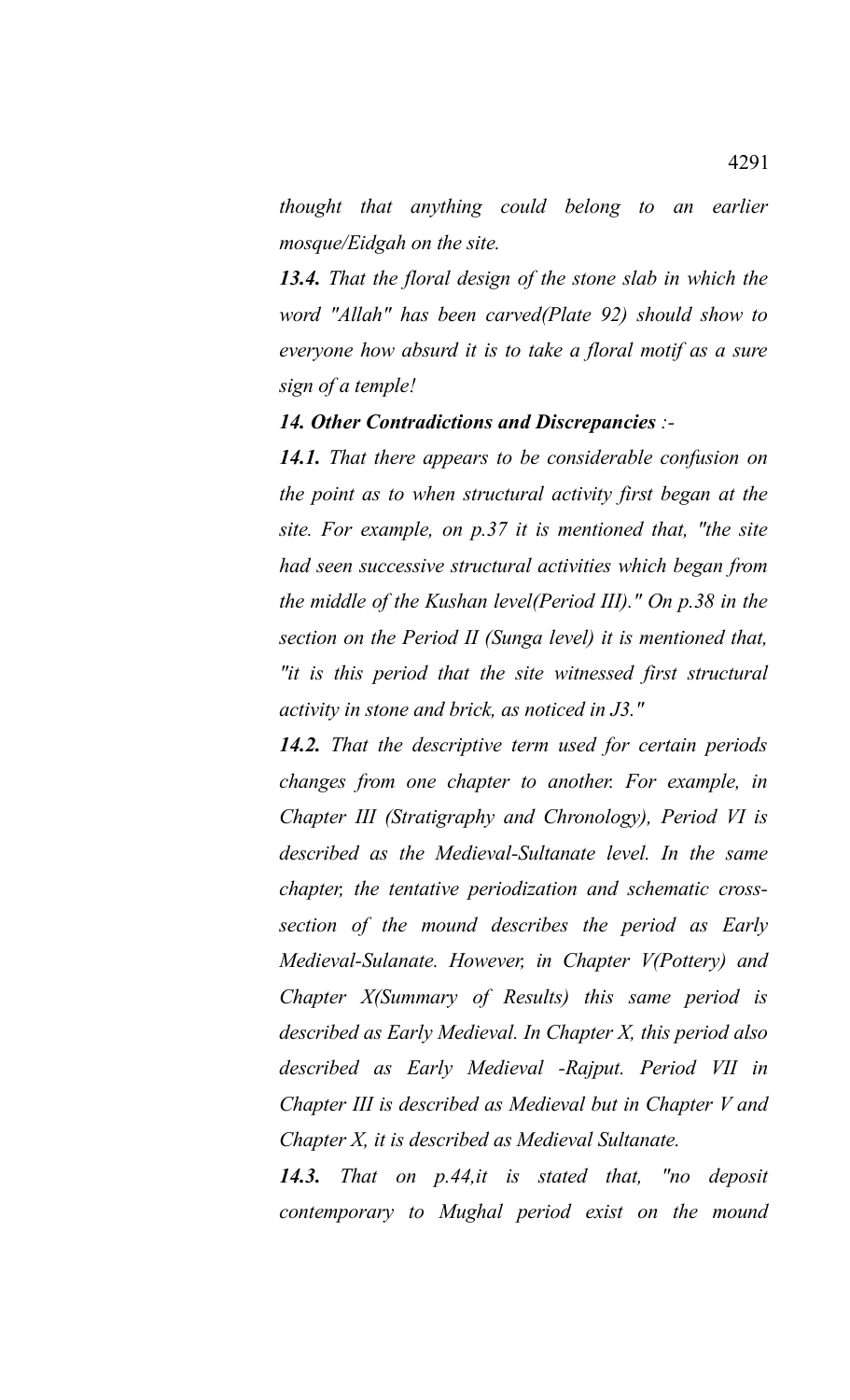*presently." The next page (45) it points out that the last two periods (Mughal and Late Post Mughal) are only represented by structural activities. Further, on p.271,the Report points out that, "there is an increase in contemporary archaeological material including pottery in the Mughal period.*

*14.4. That on page 41, it is mentioned that the earliest floor extended in the eastern area up to the H series of trenches in sub-period VIIA. In sub -period VIIB, the next floor extended up to trenches J4-J5-J6. On p.42, it is indicated that in sub-period VIIC, the floor associated with the "pillar bases" is the most extensive on the mound. In Fig.23A, however, Floor 4(the said earliest floor) is shown as extending all over the mound while Floor 3 and 2 are more restricted providing a complete contradictory picture. 14.5. That In Chapter III, on p.42, Period VII is described thus:"Total deposit of this period is approximately 50 to 60 cm thick which includes layers 1 and 2 in almost all the trenches except those in the eastern area where the deposit was disturbed by the construction in the later periods and in the northern area where the floor of the Period VIIC remained exposed and under use till late." However, according to the tentative periodization and schematic cross-section in the southern area layer 1 is shown to be clearly belonging to the Mughal period. So does layer 1 in the southern area belong to Period VII or VIII?*

*14.6. That on p. 44, while discussing Period IX (Late and Post Mughal level), it is mentioned that first a partition wall was added and later an enclosure wall was built for*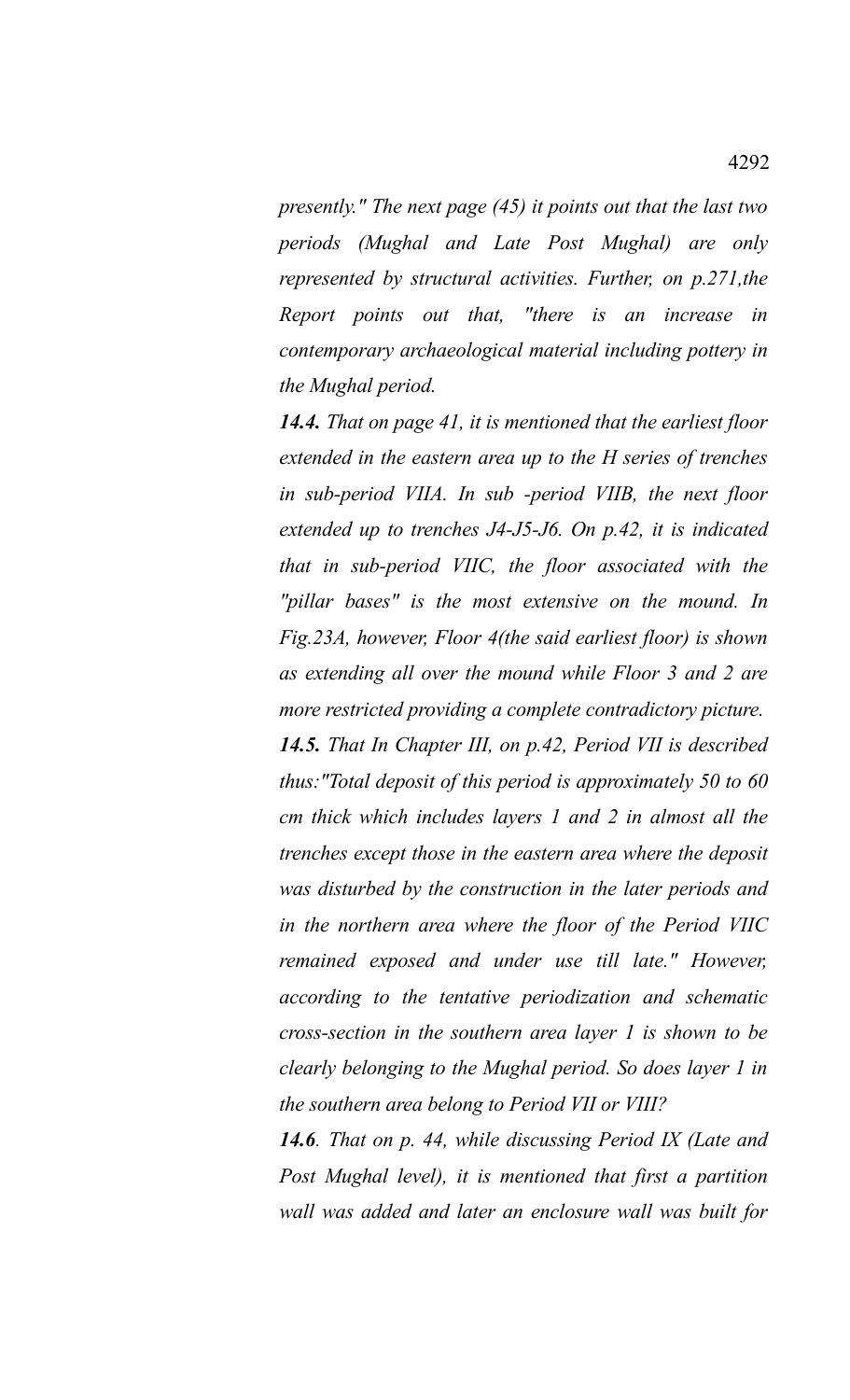*the complex. However, it is well known that the Babri Masjid was built with an enclusure wall and around the mid-19th century, the area of the Babri Masjid was partitioned with a wall.*

*14.7. That on the same page (p.44) and on pp. 70 and 270 it is mentioned that there were burials in the late and post Mughal period (Period IX) in the north and south that have cut the top floors and were sealed by layer 1. According to the A.S.I.'s own admission,on p.42, layer 1 in the southern area is supposed to be of the medieval period while in the schematic cross-section and tentative periodization, layer 1 is of the Mughal period. Therefore, if these burials are sealed by layer 1, then either they belong to the medieval period (Period VII-12th to 16th centuries) or to the Mughal period (period VIII). It may be pointed out that it is in the former period that the alleged temple supposedly stood here.*

*14.8. That the tabulation of the "pillar bases" from pp. 56- 67 mentions the floors on which they rest and in some cases to which they are contemporary. However, the floor numbers do not tally with the information provided in Appendix IV at the end of the text. For example, "pillar base" 22 on pp. 60-61 is indicated as resting on Floor 4 but on p.6 of the appendix, there is no Floor 4 in Trench F2. This discrepancy has been found in 21 cases out of 50. 14.9. That the tabulation of stone architectural fragments, in Chapter VI, also includes non-architectural members like S.No. 3(saddle), S.No. 20(bowl), S.No.48(pestle), S.No.51(pestle), S.No.76 (diya), S.No.78(pestle), S.No.81*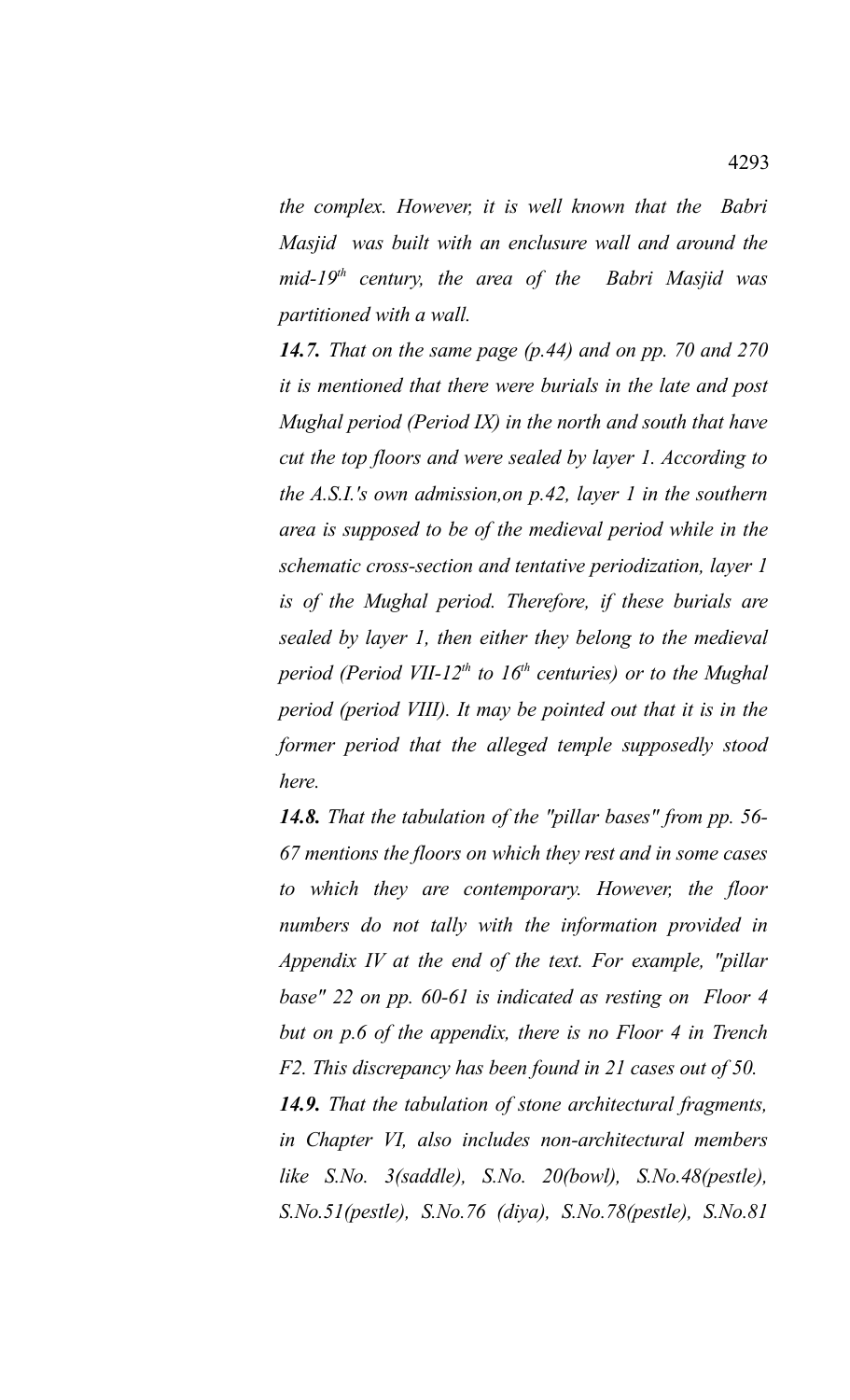*(elephant), S.No.90(muller) and S.No. 145(dish). These, if of stone, should have been described in Chapter IX, on miscellaneous objects."*

**3979.** The report of the Archaeological Survey of India, which is a report of an expert in excavation, contains all the details including details of stratigraphy, artifacts, periodisation as well as details of structures and walls. The pillar bases mentioned in the report establish beyond all doubt the existence of a huge structure. In addition to above, existence of circular shrine, stone slabs in walls with Hindu motifs and more particularly sign of Makar Pranal in wall No. 5 (wall of disputed structure), divine couple and other temple materials, etc., conclusively proves the existence of a hindu religious structure beneath the disputed structure. It is generally admitted by the witnesses that the excavation was conducted as per settled norms of archaeology in presence of parties, experts and observers and three dimensional recording, photography, videography of each and every trench, structure, artifacts, were done by the ASI during excavation in presence of all concerned. Day-to-day register, supervisor's diary and antiquity register were being regularly maintained.

**3980.** There are some more objection which we find not much of worth for the reason that the experts of Muslim parties ultimately, realizing that structure existed underneath the disputed building, hence they made out a new case in their statement. However, a new stand which is not the case of the plaintiff, not pleaded is not permissible.

**3981.** In **Ram Sarup Gupta Vs. Bishun Narain Inter College & others AIR 1987 SC 1242**, it was held: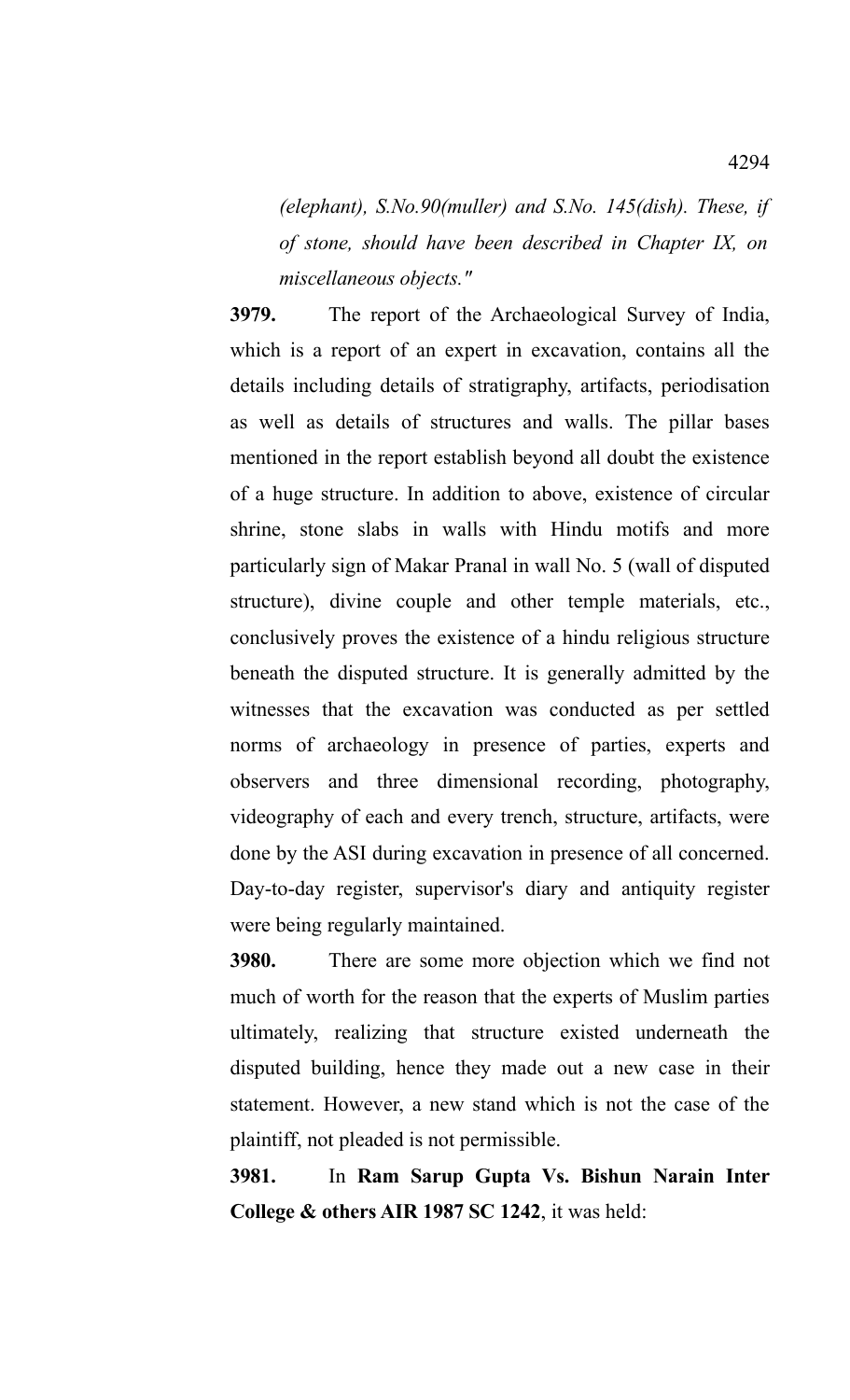*"It is well settled that in the absence of pleading, evidence, if any, produced by the parties cannot be considered. It is*

*also equally settled that no party should be permitted to travel beyond its pleading and that all necessary and material facts should be pleaded by the party in support of the case set up by it. The object and purpose of pleading is to enable the adversary party to know the case it has to meet. In order to have a fair trial it is imperative that the party should state the essential material facts so that other party may not be taken by surprise. The pleadings however should receive a liberal construction, no pedantic approach should be adopted to defeat justice on hair splitting technicalities. Sometimes, pleadings are expressed in words which may not expressly make out a case in accordance with strict interpretation of law, in such a case it is the duty of the Court to ascertain the substance of the pleadings to determine the question. It is not desirable to place undue emphasis on form, instead the substance of the pleadings should be considered. Whenever the question about lack of pleading is raised the enquiry should not be so much about the form of the pleadings, instead; the court must find out whether in substance the parties knew the case and the issues upon which they went to trial. Once it is found that in spite of deficiency in the pleadings parties knew the case and they proceeded to trial on those issues by producing evidence, in that event it would not be open to a party to raise the question of absence of pleadings in appeal."*

**3982. PW-16 (Surajbhan)** formed his opinion in advance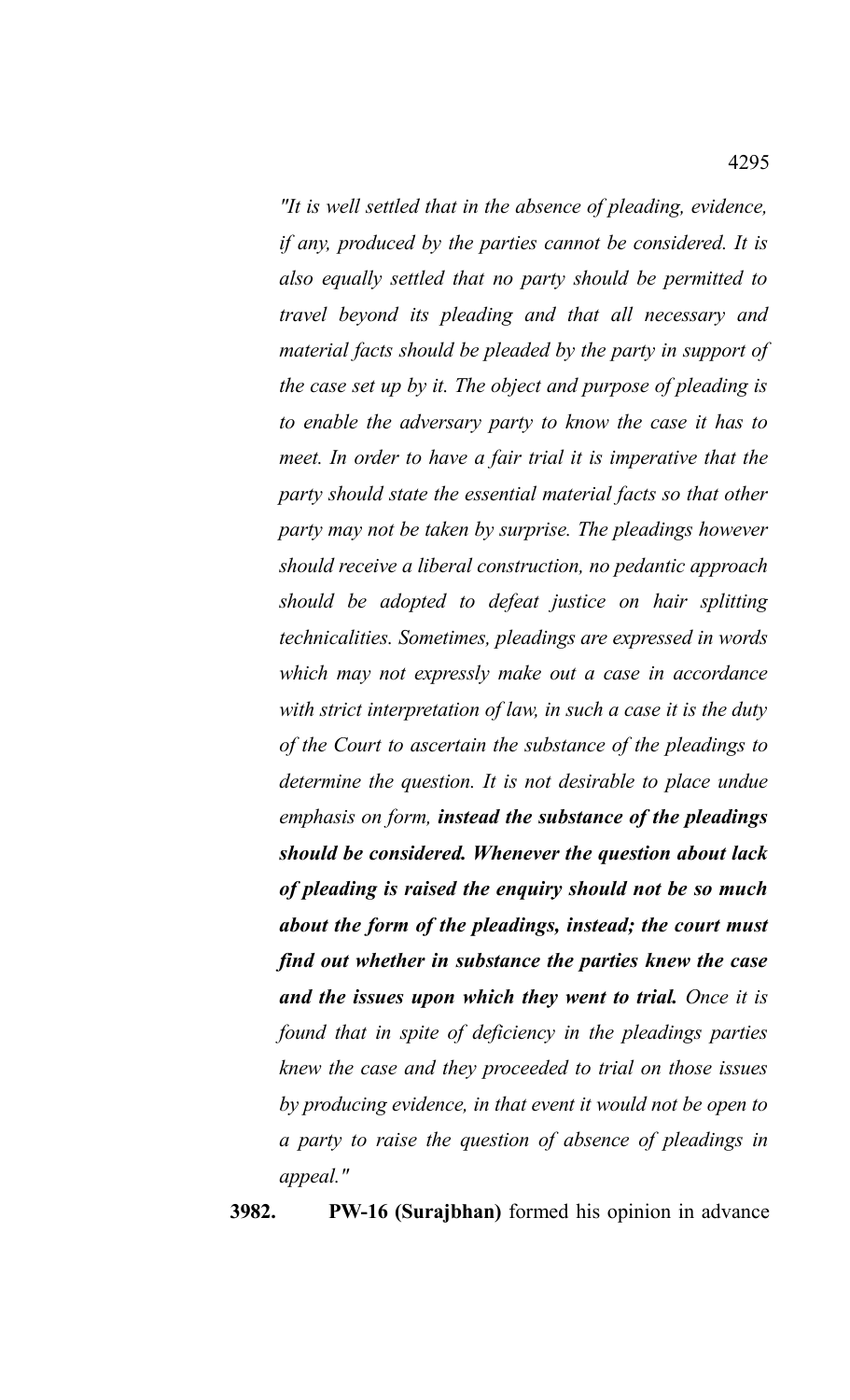before the receipt of the ASI report and sought to explain that underneath the disputed building there appears to be an Islamic structure existing like Idgah and Kanati mosque. His statement on page 446, 521 and 527 is as under:

''यह सही है कि कुछ इश्यूज़ पर मैंने अपने विचार ए०एस०आई० की रिपोर्ट के न्यायालय में प्रस्तुत होने के पहले अपनी जानकारी के आधार पर अपने निष्कर्ष निकाले और विचार व्यक्त किये।'' (पेज 446)

*"It is true that my conclusions and views on certain issues are based on my knowledge existing prior to the submission of ASI's report in court." (E.T.C.)*

''ए०एस०आई० की इस मामले में रिपोर्ट आने के पश्चात मैंने तथा प्रो0 इरफान हबीब ने यह बात आने पर कि विवादित स्थल पर मन्दिर के अवशेष मिले हैं, यह वक्तव्य दिया था कि विवादित स्थल पर नीचे पुरानी मस्जिद या ईदगाह के अवशेष मिले हैं न कि मन्दिर के। अगर यह प्रोपोगैण्डा न होता कि विवादित स्थल पर मन्दिर के अवशेष मिले हैं, तो मुझे व प्रो0 इरफान हबीब को उपरोक्त वक्तव्य देने की आवश्यकता नहीं थी।'' (पेज 521)

*"Consequent to submission of ASI's report in the matter and the claim that remains of temple were found at the disputed site, I and Prof. Irfan Habib had given this statement that remains of old mosque or Eidgah had been found beneath the disputed site and not of any temple. If this propaganda that remains of temple were found at the disputed site, had not taken place, there would have been no occasion for me and Prof. Irfan Habib to give the above statement." (E.T.C.)* 

''मेरा विचार है कि विवादित भवन के नीचे दो स्ट्क्चर्स वाल नं0 16 व वाल नं० 17 से संबंधित भवन सल्तनत काल के थें जो किसी इस्लामिक स्टुक्चर्स रहे होंगे, जैसे ईदगाह या कुनाती मसिजद आदि–आदि |.. . . .यह दोनों दीवारें किसी हिन्दू भवन की मालूम नहीं होती थीं, बल्कि सल्तनत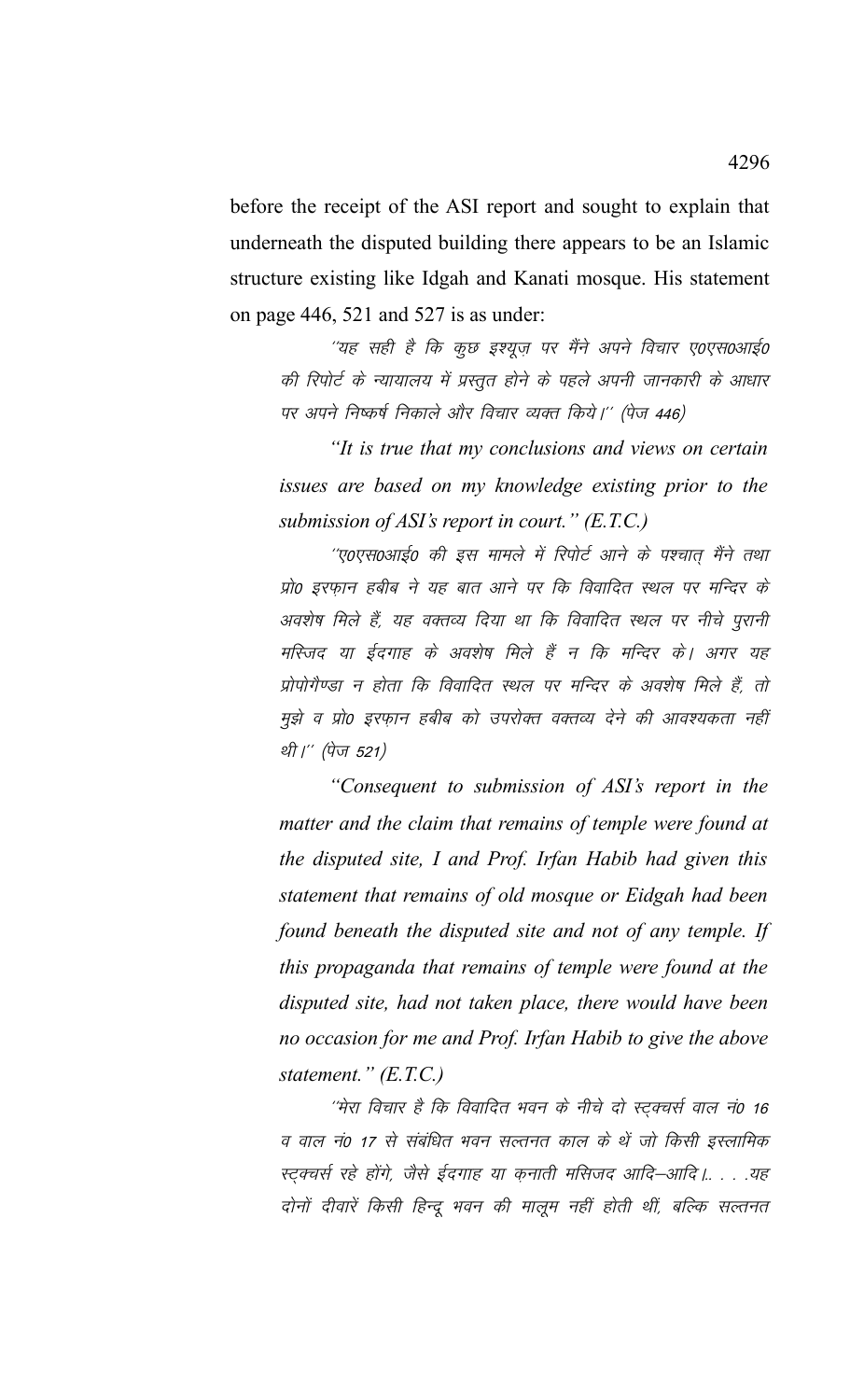पीरियड के किसी मुस्लिम भवन की रही होंगी।'' (पेज 527)

*"In my view the buildings related to wall nos. 16 & 17, the two structure beneath the disputed structure, were of the Sultanate period and must have been some Islamic structures such as Eidgah or Kanati mosque etc.. . . . . . . . . Both these walls do not appear to be of some Hindu building and instead must have been of some Muslim building of the Sultanate period." (E.T.C.)* 

**3983.** Similarly, **PW-29 (Jaya Menon)** on page 157 said:

*"It was Dr. Supriya Varma and myself, who, for the first time, said that there was an Idgah under the disputed structure. I did not know that the plaintiffs of OOS no. 4 of 1989 had not claimed any Idgah under the disputed structure." (Page 157)*

## **3984. PW-30 (Dr. R.C.Thakaran)** on page 169 said:

 $^{\prime\prime}$ विवादित स्थल पर मई सन 2003 में खुदाई के दौरान मुझे यह ज्ञात हुआ कि विवादित स्थल के नीचे मस्जिद ईदगाह थी। खुदाई के दौरान दीवार को देखने से तथा ए०एस०आई० की रिपोट्ट देखने से मुझे ऐसा लगा कि बाबरी मस्जिद या उसके पूर्व की मस्जिद ⁄ईदगाह बनाने में जो मैटीरियल पुनः प्रयोग में लाया गया है, वह कहीं आस–पास से लाकर इस्तेमाल किया गया है।'' (पेज 169)

*"In 2003, in course of excavation at the disputed site, I came to know that there was a mosque/Eidgah beneath the disputed site. Seeing the wall in course of the excavation and going through the ASI report, it seemed to me that the materials reused in the construction of the Babri masjid or its prior mosque/Eidgah, had been brought from somewhere nearby and then used." (E.T.C.)*

**3985.** It is true that all these experts were representing, in fact, a particular party, they were all, in one or the other manner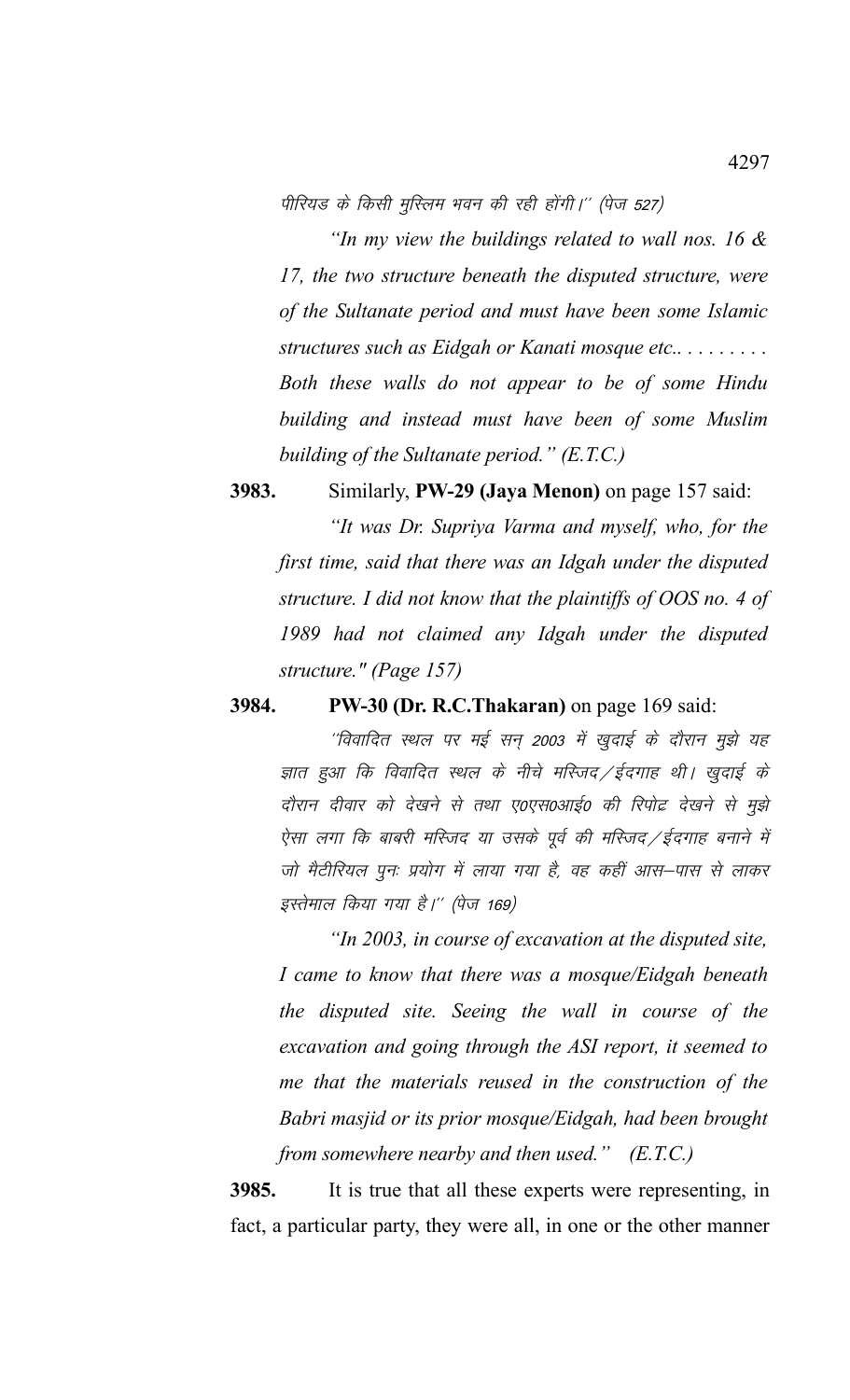connected with each other. The statement of PW-32 (Dr. Supriya Varma) is:

*"I have done my Ph. D. under Prof. Shereen Ratnagar." (Page 72)*

*"All these chapters on archaeology were written by me and Dr. Jaya Menon." (Page 73)*

*"Both Dr. Jaya Menon and myself are archaeologist by specialization. Dr. Jaya Menon and I are equally competent." (Page 74)*

*(Note: Shereen Ratnagar is PW-27)*

**3986.** Normally, it does not happen but we are surprised to see in the zeal of helping their clients or the parties in whose favour they were appearing, these witnesses went ahead than what was not even the case of the party concerned and wrote totally a new story. Evidence in support of a fact which has never been pleaded and was not the case of the party concerned is impermissible in law. Suffice it to mention at this stage that even this stand of these experts make it clear that the disputed structure stood over a piece of land which had a structure earlier and that was of religious nature. Minor mistakes and irregularities in ASI report, if any, do not shake the basic finding that the disputed structure claimed was not raised on a virgin land or unoccupied land but there existed a structure and using some part thereof either in the form of foundation or using the material thereof, the disputed structure was created. Whether lime mortar or lime plaster from a particular period or not, whether glazed ware were Islamic or available in Hindustan earlier are all subsidiary questions particularly when this much at least came to be admitted by the experts of the objectionists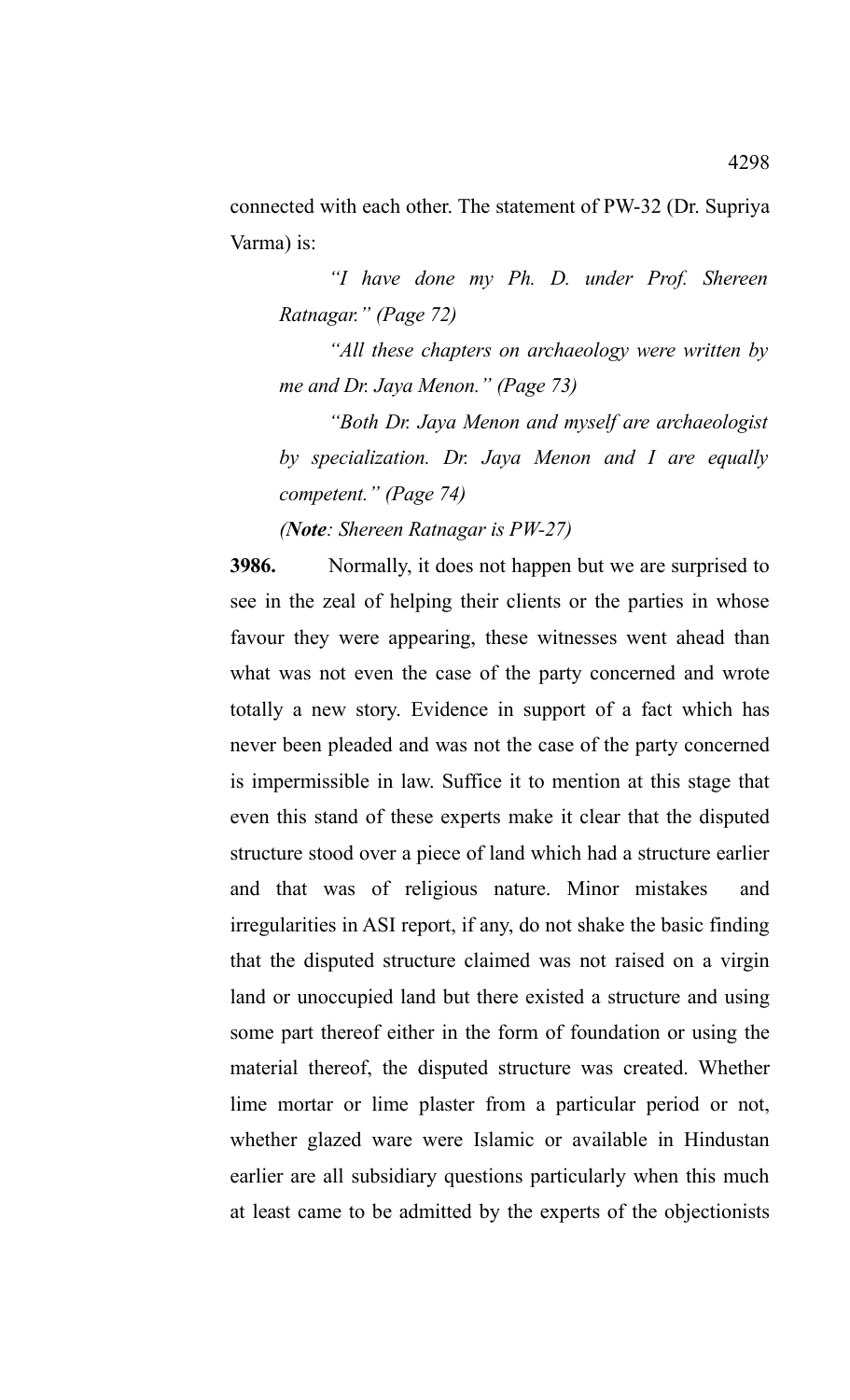parties i.e. the plaintiffs (Suit-4) that there existed a structure, walls etc. used as foundation walls in construction of the building in dispute and underneath at least four floors at different levels were found with lots of several other structures.

**3987.** In these circumstances, now it would be appropriate to refer to the finding of ASI in Chapter 10 under the heading **"Summary of Results":**

*"Excavation at the disputed site of Rama Janmabhumi - Babri Masjid was carried out by the Archaeological Survey of India from 12 March 2003 to 7 August 2003. During this period, as per the directions of the Hon'ble High Court, Lucknow, 82 trenches were excavated to verify the anomalies mentioned in the report of the Ground Penetrating Radar Survey which was conducted at the site prior to taking up the excavations. A total number of 82 trenches along with some of their baulks were checked for anomalies and anomaly alignments. The anomalies were confirmed in the trenches in the form of pillar bases, structures, floors and foundation though no such remains were noticed in some of them at the stipulated depths and spots. Besides the 82 trenches, a few more making a total of 90 finally were also excavated keeping in view the objective fixed by the Hon'ble High Court to confirm the structures.*

*The results of the excavation are summarized as here under:*

*The northern Black Polished Ware (NBPW) using people were the first to occupy the disputed site at Ayodhya. During the first millennium B.C. although no*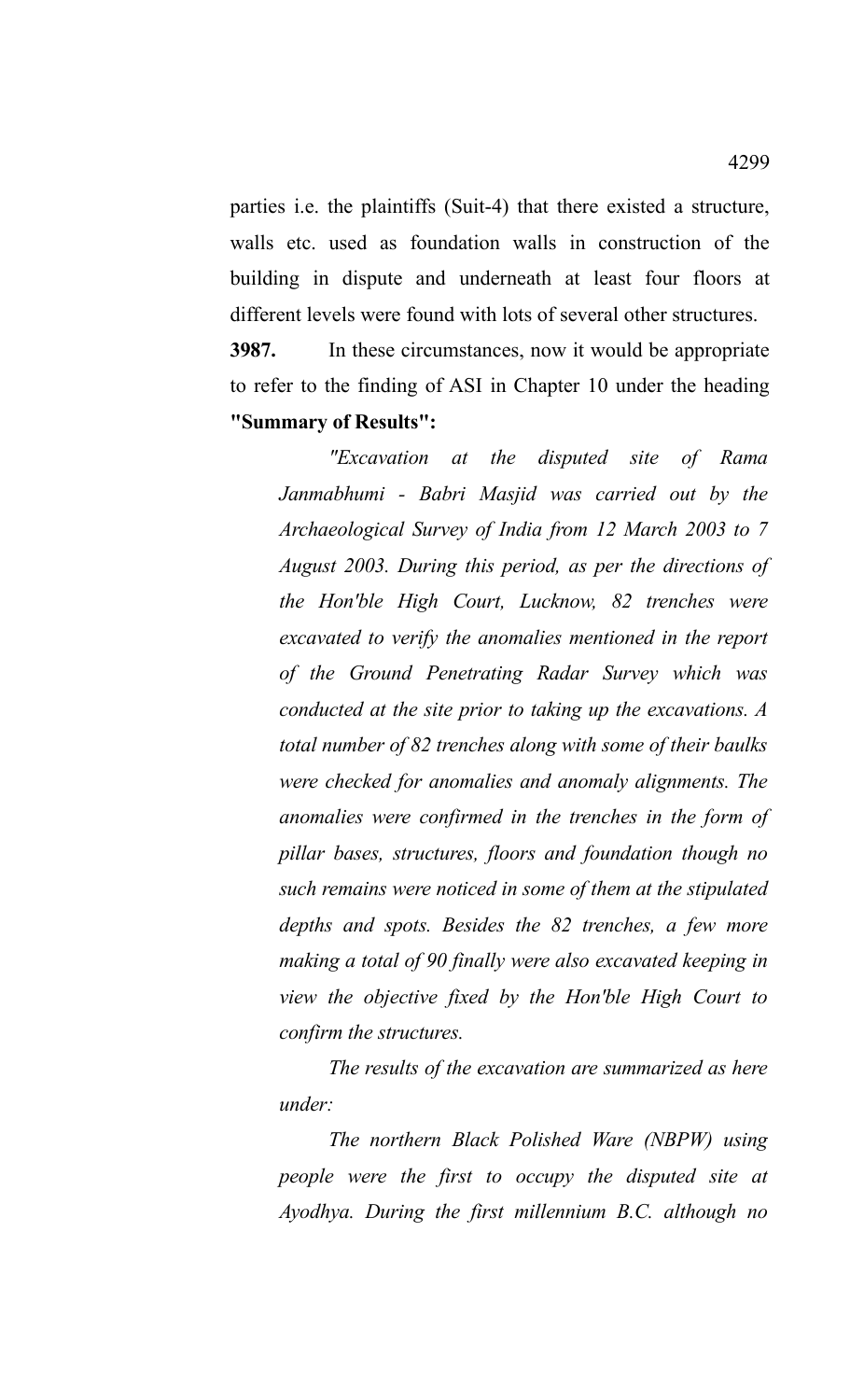*structural activities were encountered in the limited area probed, the material culture is represented by terracotta figurines of female deities showing archaic features, beads of terracotta and glass, wheels and fragments of votive tanks etc. The ceramic industry has the collection of NBPW, the main diagnostic trait of the period besides the grey, black slipped and red wares. A round signet with legend in Asokan Brahmi is another important find of this level. On the basis of material equipment and 14 C dates, this period may be assigned to circa 1000 B.C. to 300 B.C.*

*The Sunga horizon (second-first century B.C.) comes next in the order of the cultural occupation at the site. The typical terracotta mother goddess, human and animal figurines, beads, hairpin, engraver etc. represent the cultural matrix of this level. The pottery collection includes black slipped, red and grey wares etc. The stone and brick structure found from this level mark the beginning of the structural activity at the site.*

*The Kushan period (first to third century A.D.) followed the Sunga occupation. Terracotta human and animal figurines, fragments of votive tanks, beads, antimony rod, hair pin, bangle fragments and ceramic industry comprising red ware represent the typical Kushan occupation at the site. Another important feature of this period is the creation of large sized structures as witnesses by the massive structure running into twenty-two courses.*

*The advent of Guptas (fourth to sixth century A.D.) did not bring any qualitative change in building activity although the period is known for its Classical artistic*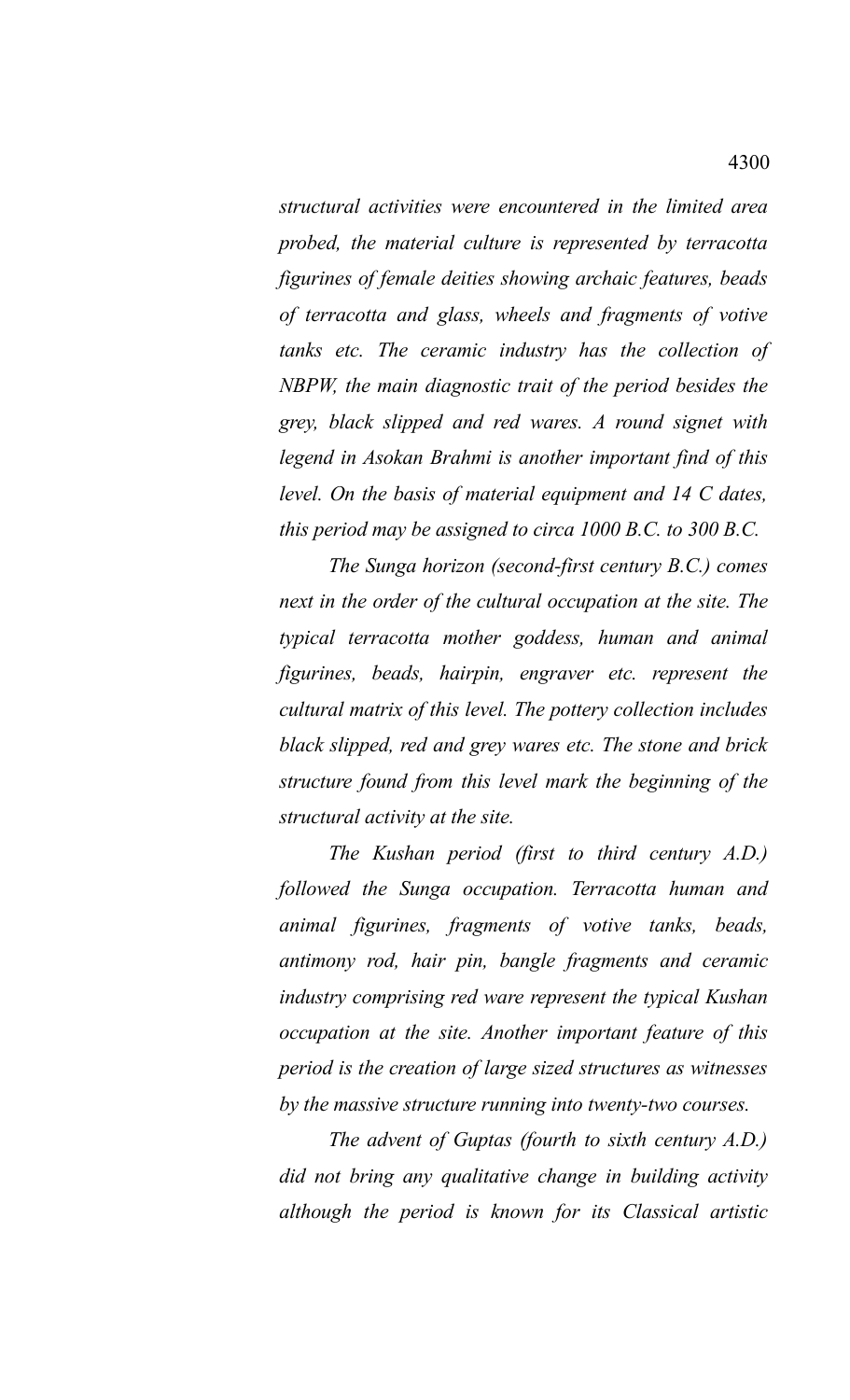*elements. However, this aspect is represented by the typical terracotta figurines and a copper coin with the legend Sri Chandra (Gupta) and illustrative potsherds.*

*During the Post-Gupta-Rajput period (seventh to tenth century A.D.), too the site has witnessed structural activity mainly constructed of burnt bricks. However, among the exposed structures, there stands a circular brick shrine which speaks of its functional utility for the first time. To recapitulate quickly, exteriorly on plan, it is circular whereas internally squarish with an entrance from the east. Though the structure is damaged, the northern wall still retains a provision for pranala, i.e., waterchute which is a distinct feature of contemporary temples already known from the Ganga-Yamuna plain.*

*Subsequently, during the early medieval period (eleventh - twelfth century A.D.) a huge structure, nearly 50 m in north-south orientation was constructed which seems to have been short lived, as only four of the fifty pillar bases exposed during the excavation belong to this level with a brick crush floor. On the remains of the above structure was constructed a massive structure with at least three structural phases and three successive floors attached with it. The architectural members of the earlier short lived massive structure with stencil cut foliage pattern. And other decorative motifs were reused in the construction of the monumental structure having a huge pillared hall (or two halls) which is different from residential structures, providing sufficient evidence of a construction of public usage which remained under existence for a long time*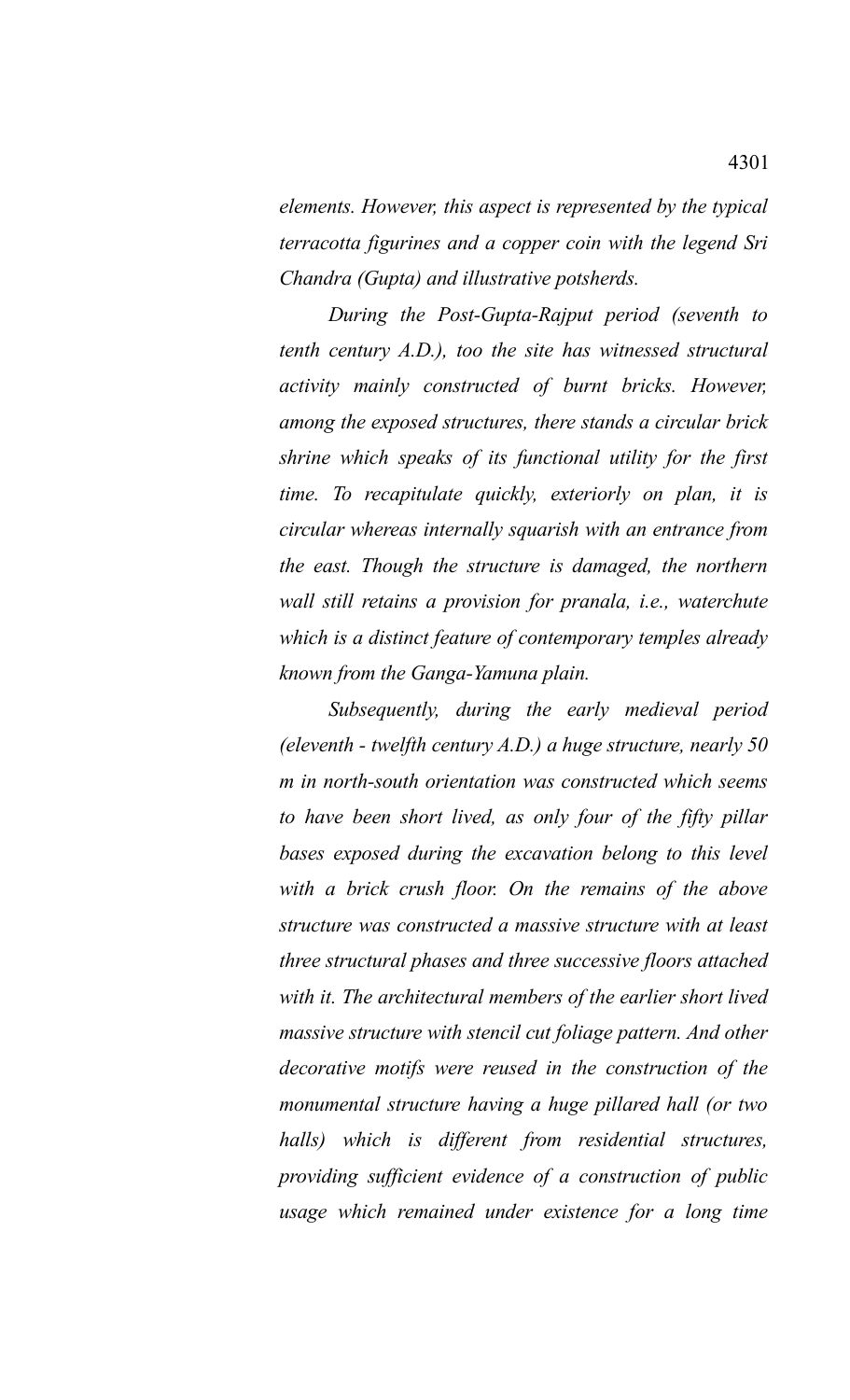*during the period VII (Medieval-Sultanate level - twelfth to sixteenth century A.D.) It was over the top of this construction during the early sixteenth century, the disputed structure was constructed directly resting over it. There is sufficient proof of existence of a massive and monumental structure having a minimum dimension of 50x30 m in north-south and east-west directions respectively just below the disputed structure. In course of present excavations nearly 50 pillar bases with brick bat foundation, below calcrete blocks topped by sandstone blocks were found. The pillar bases exposed during the present excavation in northern and southern areas also give an idea of the length of the massive wall of the earlier construction with which they are associated and which might have been originally around 60 m (of which the 50 m length is available at present). The centre of the central chamber of the disputed structure falls just over the central point of the length of the massive wall of the preceding period which could not be excavated due to presence of Ram Lala at the spot in the make-shift structure. This area is roughly 15x15 m on the raised platform. Towards east of this central point a circular depression with projection on the west, cut into the large sized brick pavement, signify the place where some important object was placed. Terracotta lamps from the various trenches and found in a group in the levels of Periods VII in trench G2 are associated with the structural phase.*

*In the last phase of the period VII glazed ware sherds make their appearance and continue in the succeeding*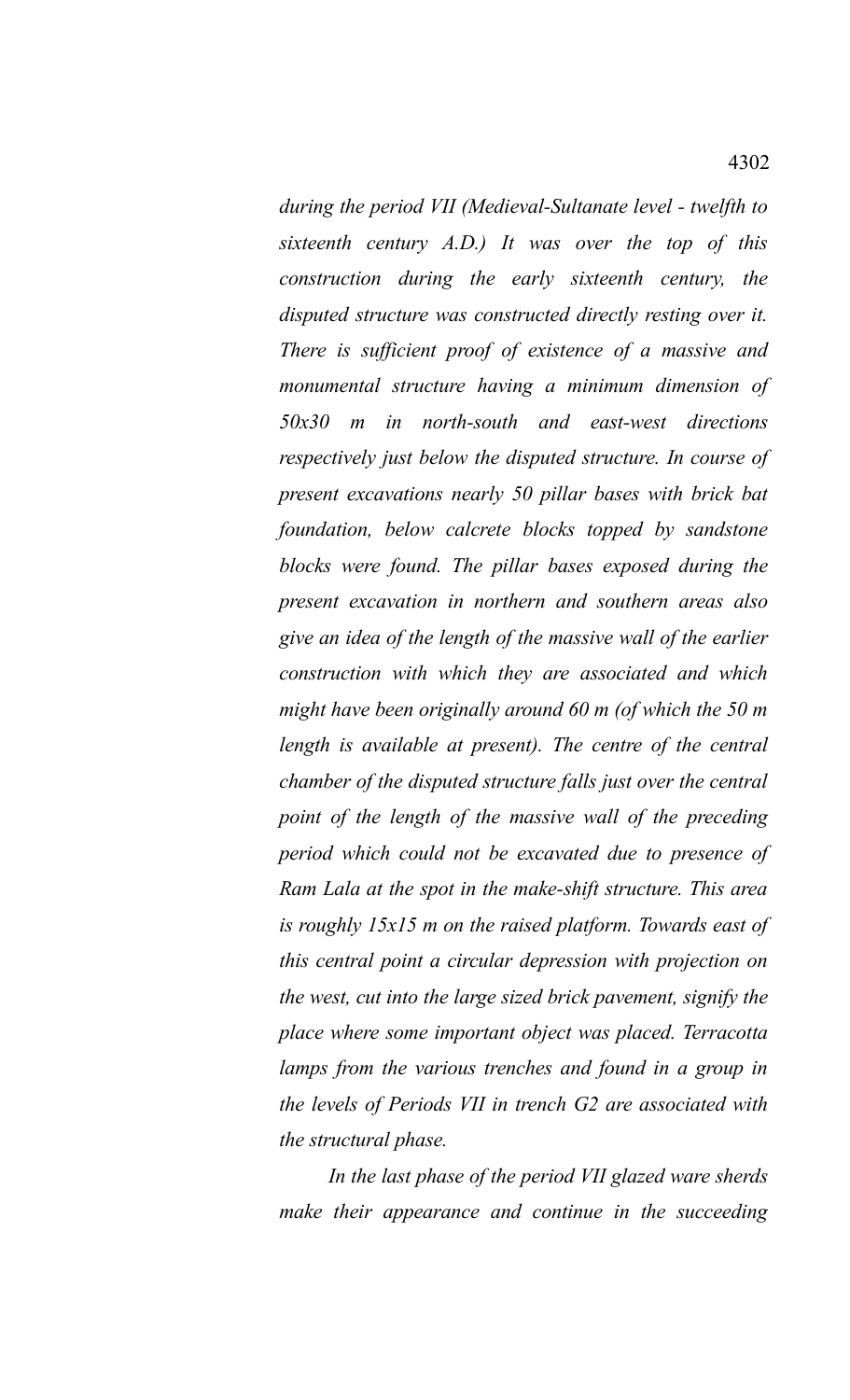*levels of the next periods where they are accompanied by glazed tiles which were probably used in the original construction of the disputed structure. Similarly is the case of celadon and porcelain sherds recovered in a very less quantity they come from the secondary context. Animal bones have been recovered from various levels of different periods, but skeletal remains noticed in the trenches in northern and southern areas belong to the Period IX as the grave pits have been found cut into the deposition coeval with the late disputed structures and are sealed by the top deposit.*

*It is worthwhile to observe that the various structures exposed right from the Sunga to Gupta period do not speak either about their nature or functional utility as no evidence has come to approbate them. Another noteworthy feature is that it was only during and after Period IV (Gupta level) onwards upto Period IX (late and post Mughal level) that the regular habitational deposits disappear in the concerned levels and the structural phases are associated with either structural debris or filling material taken out from the adjoining area to the level the ground for construction purpose. As a result of which much of the earlier material in the form of pottery, terracottas and other objects of preceding periods, particularly of Period I (NBPW level) and Period III (Kushan level) are found in the deposits of later periods mixed along with their contemporary material. The area below the disputed site thus, remained a place for public use for a long time till the Period VIII (Mughal level) when the disputed*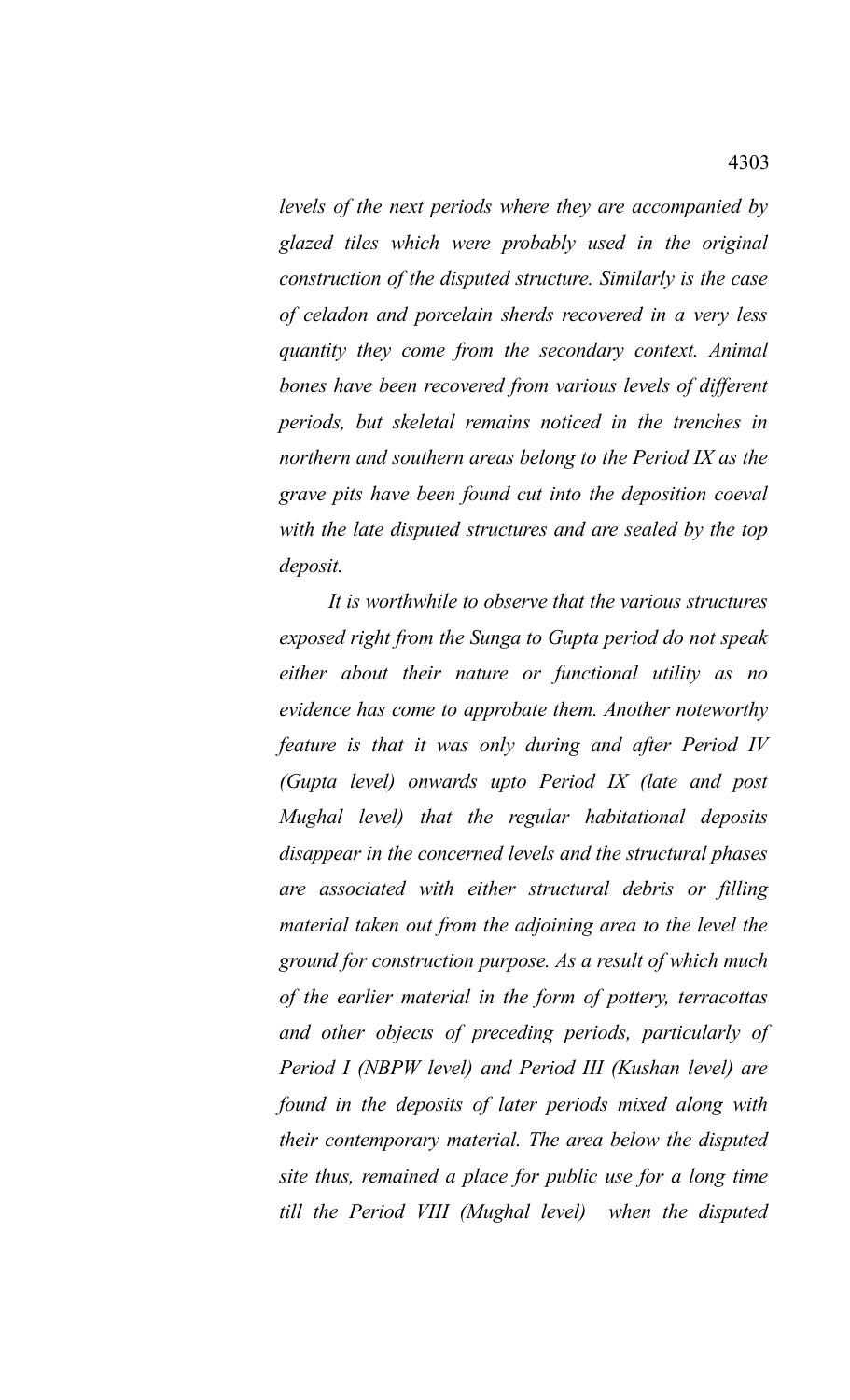*structure was built which was confined to a limited area and population settled around it as evidenced by the increase in contemporary archaeological material including pottery. The same is further attested by the conspicuous absence of habitational structures such as house-complexes, soakage pits, soakage jars, ring wells, drains, wells, hearths, kilns or furnaces etc. from Period IV (Gupta level) onwards and in particular from Period VI (Early Medieval-Rajput level) and Period VII (Medieval-Sultanate level).*

*The site has also proved to be significant for taking back its antiquarian remains for the first time to the middle of the thirteenth century B.C. (1250±130 B.C.) on the analogy of the C14 dates. The lowest deposit above the natural soil represents the NBPW period and therefore the earliest remains may belong to the thirteenth century B.C. which is confirmed by two more consistent C14 dates from the NBPW level (Period I), viz. (910±100 B.C.) These dates are from trench G7. Four more dates from the upper deposit though showing presence of NPBW and associated pottery are determined by Radio-Carbon dating as 780±80 B.C., 530±70 B.C. And 320±80 B.C.. In the light of the above dates in association with the Northern Black Polished Ware (NBPW) which is generally accepted to be between circa 600 B.C. to 300 B.C. it can be pushed back to circa 1000 B.C. and even if a solitary date, three centuries earlier is not associated with NBPW, the human activity at the site dates back to circa thirteenth century B.C. on the basis of the scientific dating method providing*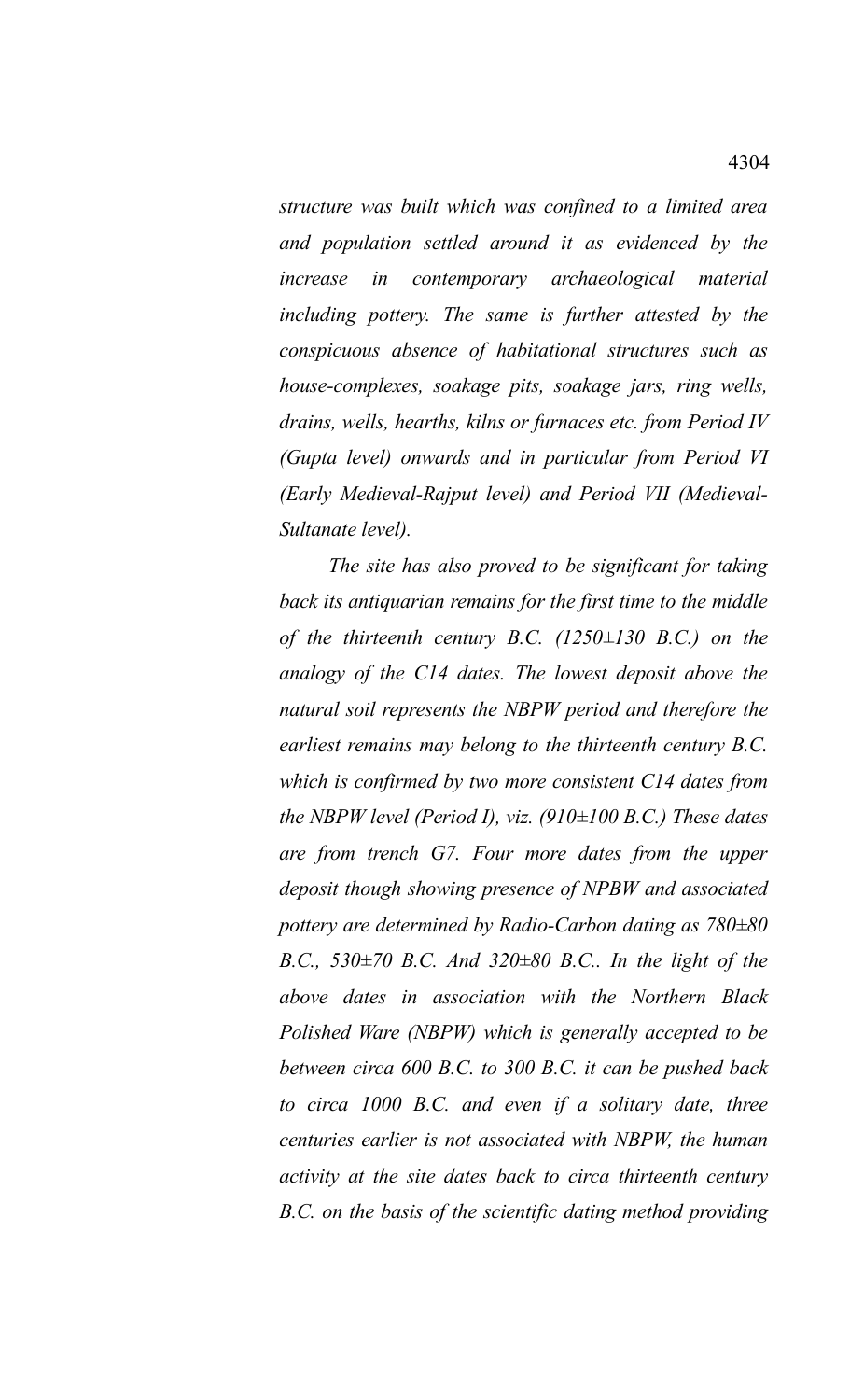*the only archaeological evidence of such an early date of the occupation of the site.*

*The Hon'ble High Court, in order to get sufficient archaeological evidence on the issue involved "whether there was any temple/structure which was demolished and mosque was constructed on the disputed site "as stated on page 1 and further on p.5 of their order dated 5 march 2003, had given directions to the Archaeological Survey of India to excavate at the disputed site where the GPR Survey has suggested evidence of anomalies which could be structure, pillars, foundation walls, slab flooring etc. which could be confirmed by excavation. Now, viewing in totality and taking into account the archaeological evidence of a massive structure just below the disputed structure and evidence of continuity in structural phases from the tenth century onwards upto the construction of the disputed structure alongwith the yield of stone and decorated bricks as well as mutilated sculpture of divine couple and carved architectural members including foliage patterns, amalaka, kapotapali doorjamb with semi-circular pilaster, broken octagonal shaft of black schist pillar, lotus motif, circular shrine having pranala (waterchute) in the north, fifty pillar bases in association of the huge structure, are indicative of remains which are distinctive features found associated with the temples of north India."*

**3988.** It is contented that the ASI report does not answer the question framed by this Court, inasmuch as, neither it clearly says whether there was any demolition of the earlier structure if existed and whether that structure was a temple or not.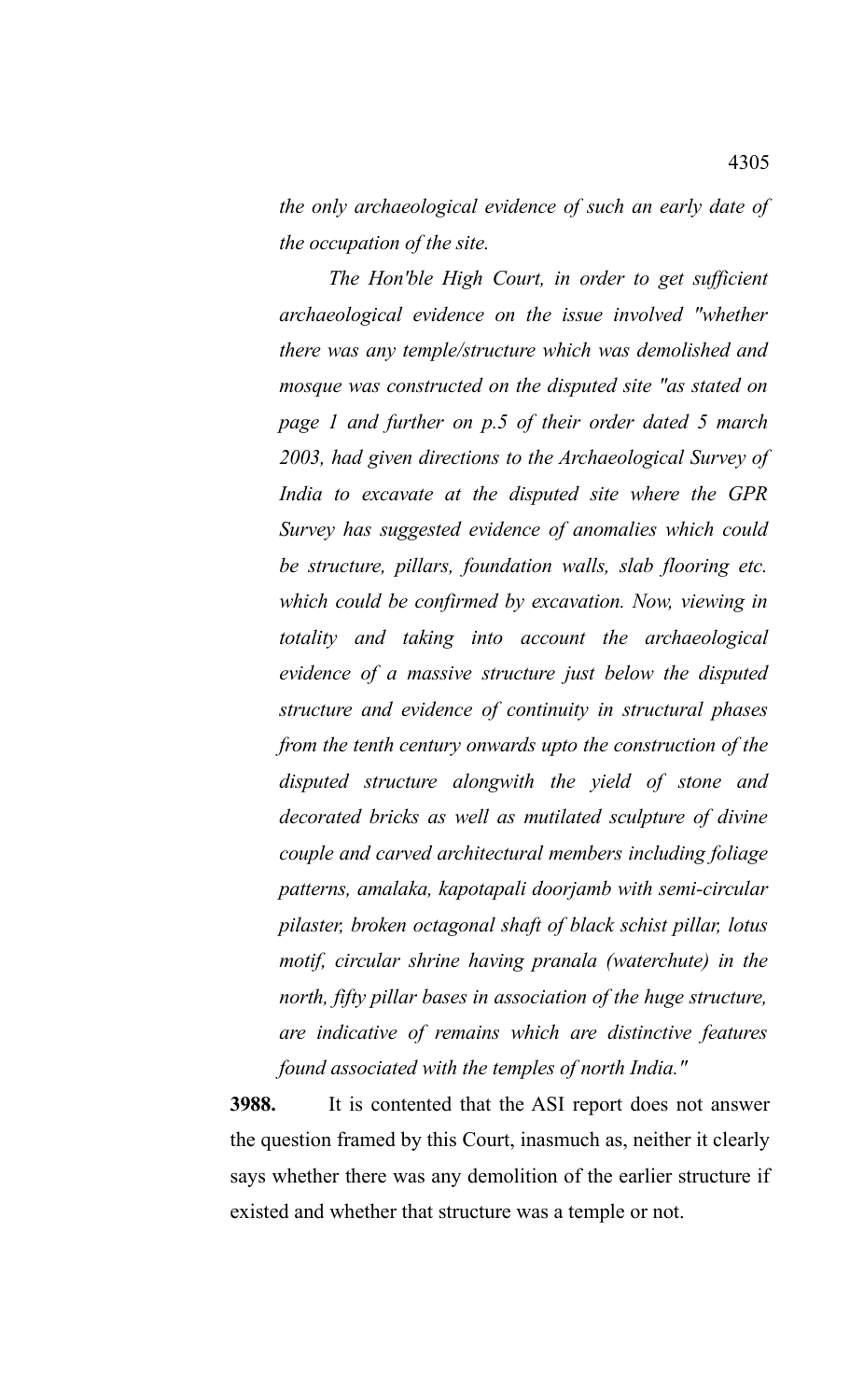**3989.** In our view, the conclusion drawn by the ASI in the project accomplished within an extra-ordinary brief period and with such an excellence precision and perfection deserve commendation and appreciation instead of condemnation. It normally happens when an expert body tender an opinion, the party, who finds such opinion adverse to its interest, feels otherwise and try to rid of such opinion by taking recourse to all such measures as permissible but in the present case we hoped a better response particularly when the expert body involved is a pioneer and premier archaeological body of this country having International repute. We are satisfied that the report of ASI not only deserve to be accepted but it really helps this Court in forming its opinion on an important issue in this regard. All the objections against ASI, therefore, are rejected.

**3990.** ASI, in our view, has rightly refrained from recording a categorical finding whether there was any demolition or not for the reason when a building is constructed over another and that too hundreds of years back, it may sometimes be difficult to ascertain as to in what circumstances building was raised and whether the earlier building collapsed on its own or due to natural forces or for the reason attributable to some persons interested for its damage. Sufficient indication has been given by ASI that the building in dispute did not have its own foundation but it was raised on the existing walls. If a building would not have been existing before construction of the subsequent building, the builder might not have been able to use foundation of the erstwhile building without knowing its strength and capacity of bearing the load of new structure. The floor of the disputed building was just over the floor of earlier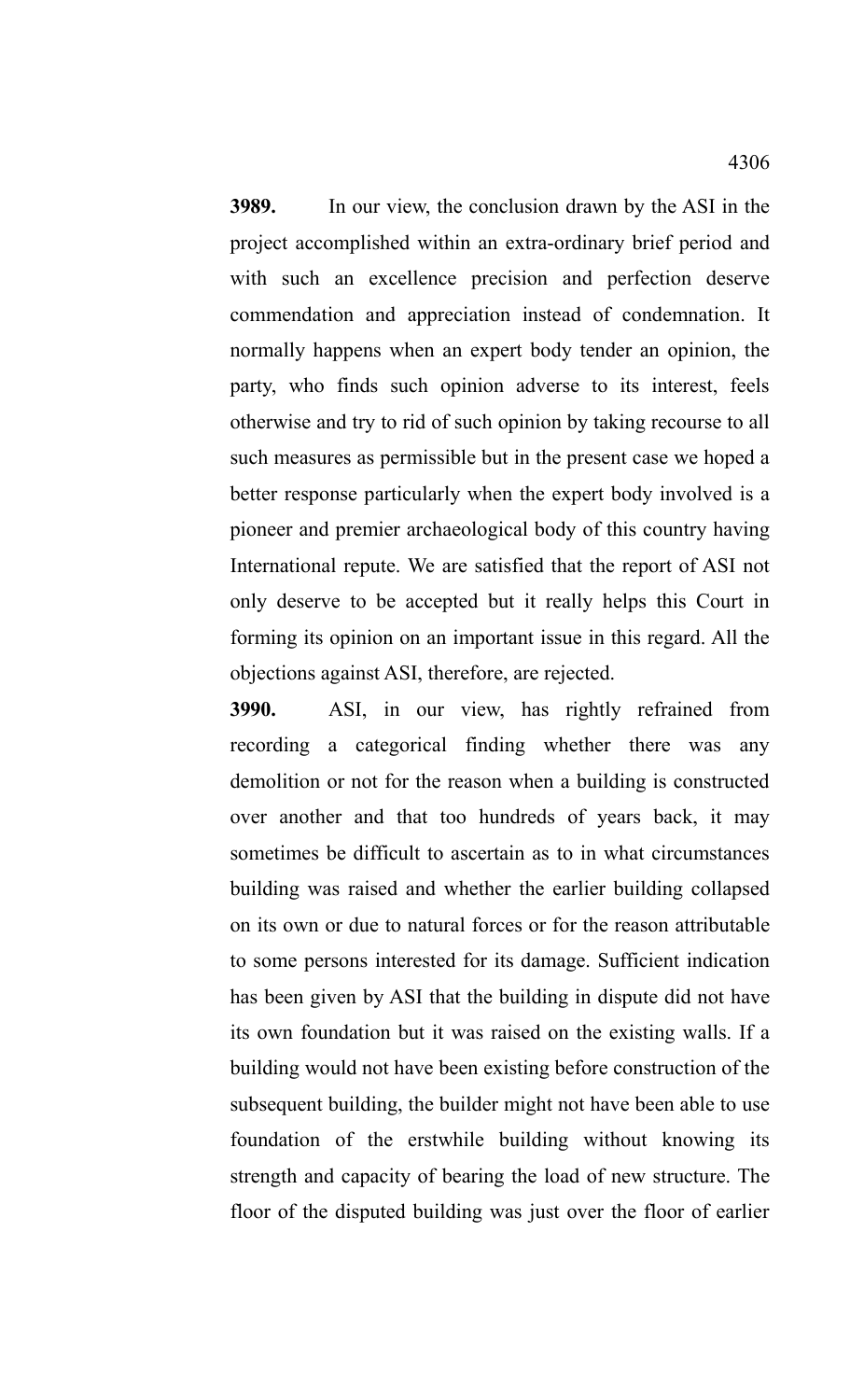building. The existence of several pillar bases all show another earlier existence of a sufficiently bigger structure, if not bigger than the disputed structure then not lessor than that also.

**3991.** Learned counsel for the plaintiffs (Suit-5) vehemently contended that the disputed structure (hereinafter referred to as "DS") was raised after demolishing a Hindu temple at the site in dispute, which was believed to be a birthplace of Lord Rama in the light of the various evidence collectively taken into consideration as under:

*I. The existence of Hindu Temple at the site of DS is indicated in Historical Sketch of Faizabad, 1870, by P. Carnegy Commissioner/Settlement Officer Oudh (paper no 3 of Ramlala's Documents, Ext. OOS 5: 49) which mentions 3 important Hindu Shrines 'at the time of Mohammedan conquest', namely Janmasthan, Swargadwar & Treta-ka-Thakur and that at Janmasthan Emperor Babar built the Mosque (page 21). Mention of Janmasthan to be a Shrine indicates pre-existence of a Hindu Temple at the site of DS. Oudh Gazetteer of 1877 (Ext. OOS 5: 7), Millet's Report of 1888 (Ext. OOS 5: 8), Archaeological Survey of NWP and Oudh of 1889 (OOS 5: Paper 107C1/31-32), Fuhrer's account of 1891 (Ext. OOS 5: 9) and Imperial Gazetteer of 1901 (Ext. OOS 5:10), all mention preexistence of a Hindu Temple at the site of DA.* 

*II. Further recovery of the large Stone-Slab, 115 cm X 55 cm (vide Report dated 3.2.2002 Ext. OOS 5-2, of OTW 10) containing a 20 line Inscription of a Vishnu-Hari Temple. Recovery of the Stone-Slab was proved by OPW 8 Ashok Chatterji. Contents of this Inscription were proved*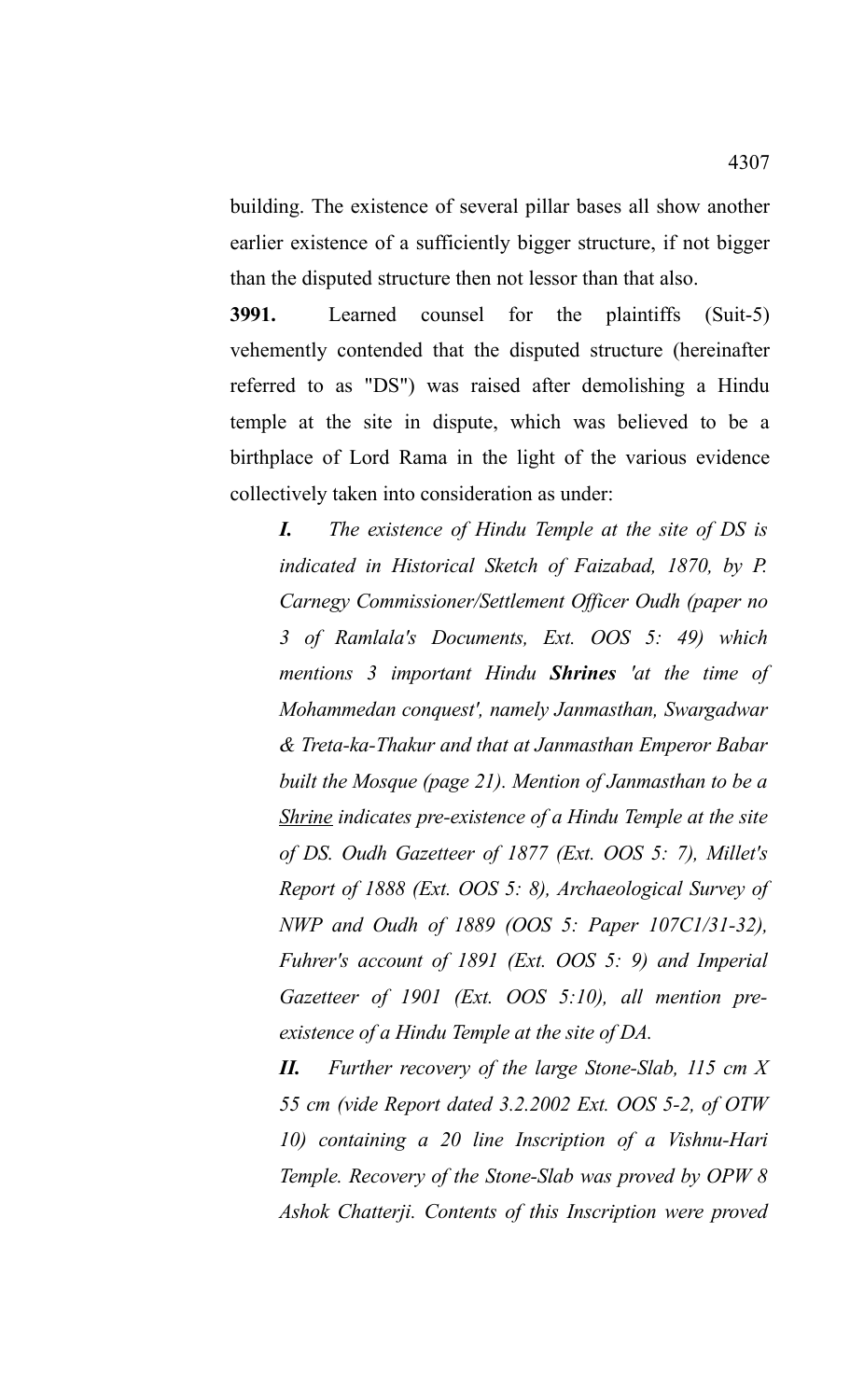*by OPW 10 Dr. K.V.Ramesh, Director Epigraphy of Govt. of India/Joint Director Archaeological Survey of India. The Inscription describes construction of Vishnu-Hari Temple by Anay Chand a Governor of King Govind Chand of Gahadwal Dynasty and Dr. K.V.Ramesh proved that the period of the inscription must be around 12th Century AD. Govind Chand was the ruler of Gahadwal dynasty from 1110 to 1156 (vide Dr. Bishan Bahadur DW 13/1-3). The recovery of this stone slab is reminiscent of recovery of another stone slab from the ruins of a mosque erected by Aurangzeb known as Treta-ka-Thakur Masjid at the site of Treta-ka-Thakur Mandir in Ayodhya; the inscription on that stone slab is dated Samvat 1241 (=1184 AD) of the times of King Jai Chand of Kannauj and records praises of Jai Chand for erecting a Vaishnav Temple (See paper nos 6 and 7 – of 1889 & 1891 - of Ramlala's documents Ext. OOS 5: 8 & 9). The significance is that the stone slab affixed to Treta-ka-Thakur Mandir was used in the structure of Masjid erected in place of the Mandir. It is quite probable that Stone-Slab recovered from DS belonged to Hari-Vishnu Temple that stood at the site of DS hence was made use of in constructing DS; after all the builder would have needed big stones – and this Stone-Slab, 115 cm X 55 cm could easily be one. Further, admittedly 14 Kasauti Pillars bearing carved figures of Hindu gods & goddesses, standing/supporting portions of Babri Masjid structure were seen by Faizabad Civil Court Commissioner, Shiv Shanker Lal, on inspection in April 1950.* 

*III. The findings of ASI Report must be appreciated in the*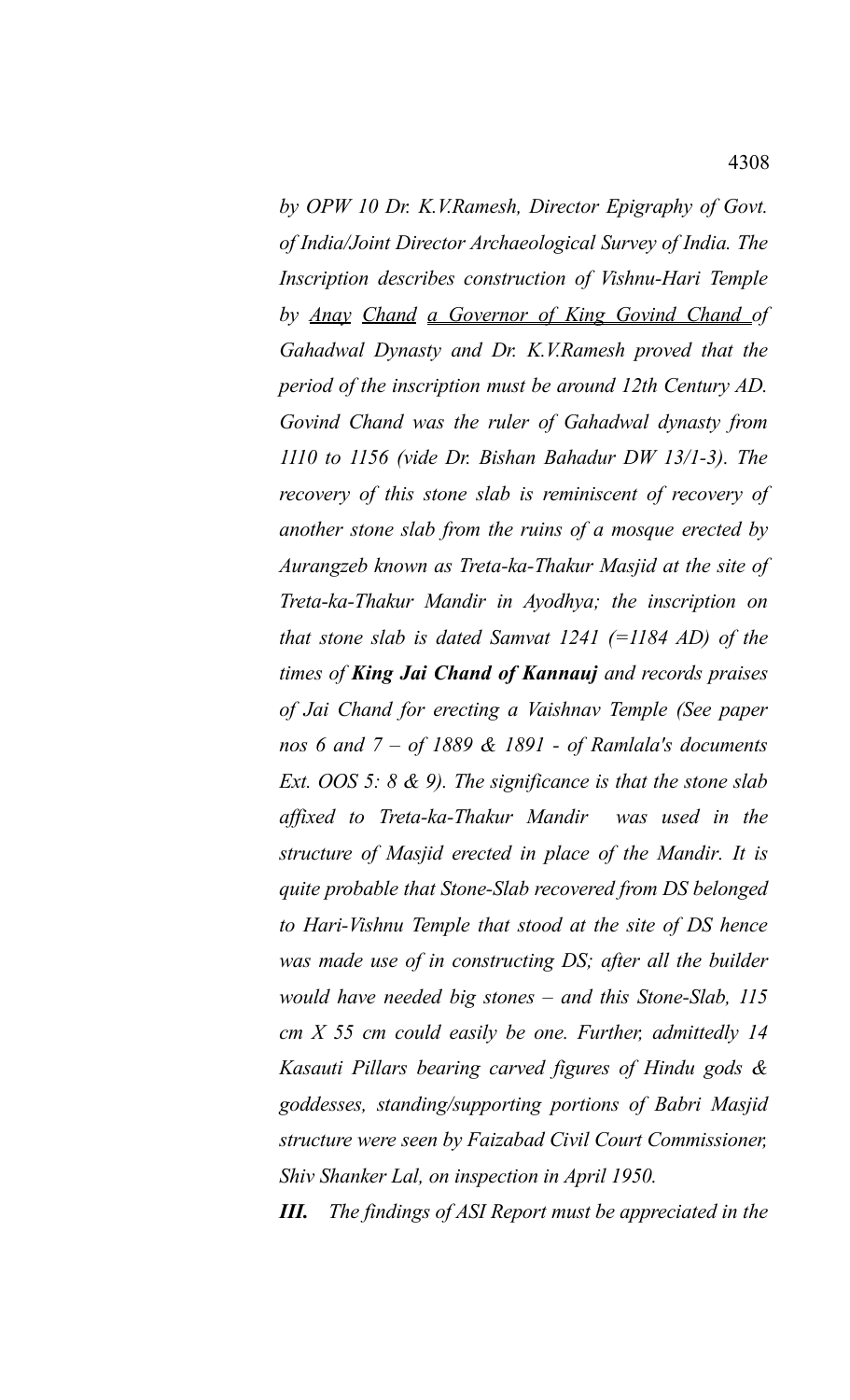*light of a most important factual & legal angle of the Parties' Case. This litigation commenced in 1950. From the very beginning, it has been the case of Hindu Parties that at the spot of Babri Masjid, there had existed a Temple and that the Masjid was erected at the site of the Temple after demolishing it, while it has been the case of Muslim Parties that the site was a barren vacant piece of land which came to be vested in Babar as Emperor/Sovereign who had conquered the Delhi throne. ASI excavation revealed preexistence of 'massive structure' underneath DS. The Muslim Parties did not amend their Pleadings to take any alternative plea to meet the discovery of the massive structure beneath DS; legally, they cannot be heard to say that there had existed some Muslim religious structure at the site in whose place Babri Masjid was erected.*

*IV. Without prejudice to detailed submissions on ASI Report elsewhere, suffice it to mention here that the Western Wall (W5) of DS stands directly over Western Wall (W16) of the Temple without any layer of earth or other strata between the two walls which should have existed at the top if there was no structure on spot when construction of Babri Masjid commenced. W5 standing directly over W16, proves that Babri Masjid was erected over and with full knowledge of pre-existence of a structure. ASI found 50 pillar bases of pillars which could support a roof (some of them inside the baulk between trenches), a Subsidiary Shrine of Lord Shiva (in the Southern portion of the disputed area), a number of walls attached to Temple's old Wall (W16), several walls running*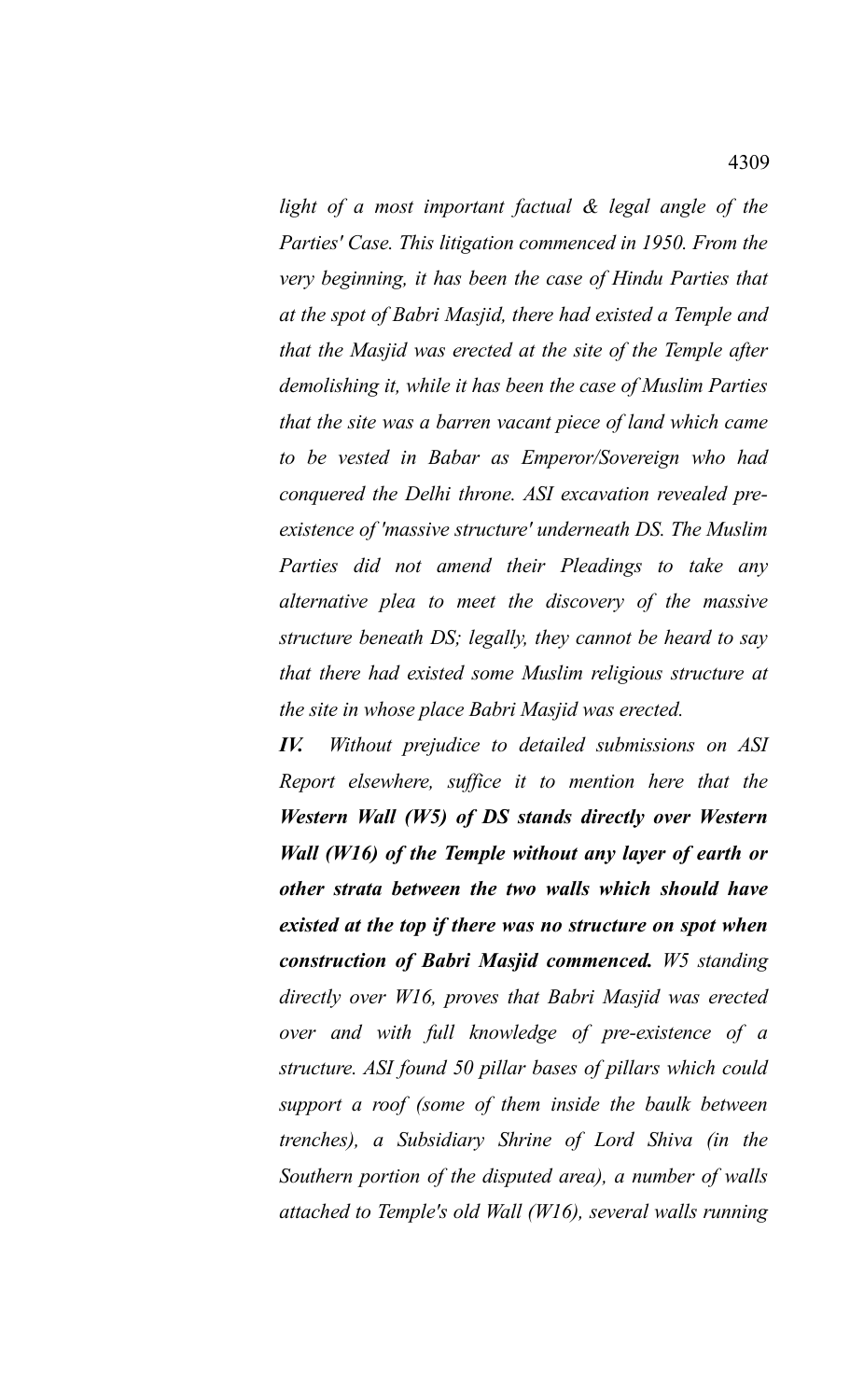*East-West as well as North-South showing 'Massive Structure' below DS, mutilated Uma-Maheshwara Divine Couple stone sculpture (a typical feature of Iconoclastic behaviour) and a number of 'finds' which would typically belong to a Hindu Temple.* 

*V. It was argued on behalf of Sunni Board that Wall 16 could be a Kanati Mosque or Eid-gah or some other Muslim religious structure. This contention is not acceptable for want of Pleading (indeed against their Pleading); it also fails structurally and does not explain several other walls found attached to Wall 16. The existence of a 'Mandir Janmasthan Ram Chandra at Birthpalce of Ram since ancient times with Idols of Ram Chandra ji & others installed therein' is admitted in para 27 of joint WS dt. 2.12.1950 of 5 Muslim Defendants (D1 to D5) in OOS 1 of 1989 (filed by Gopal Singh Visharad). The said Defendants had vaguely pleaded that that Temple 'existed in Ayodhya' – the exact spot was not specified. Plaintiff Gopal Singh Visharad explained in para 27 of his Replication that that Temple was situated within boundaries described by him which sets its location to be close towards North of East-West Rasta which runs abutting on the North side of disputed area. This situation is admitted by Sunni Board in para 32 of their written statement dated 24.2'89 to Visharad's suit (see para 5 above). The significance of this set of pleadings is that as early as 1950, Muslims had admitted existence of a (i)Temple of Ram Chandra (ii) at birthplace of Ram (iii) since ancient times. It cannot be argued that the 'admission'*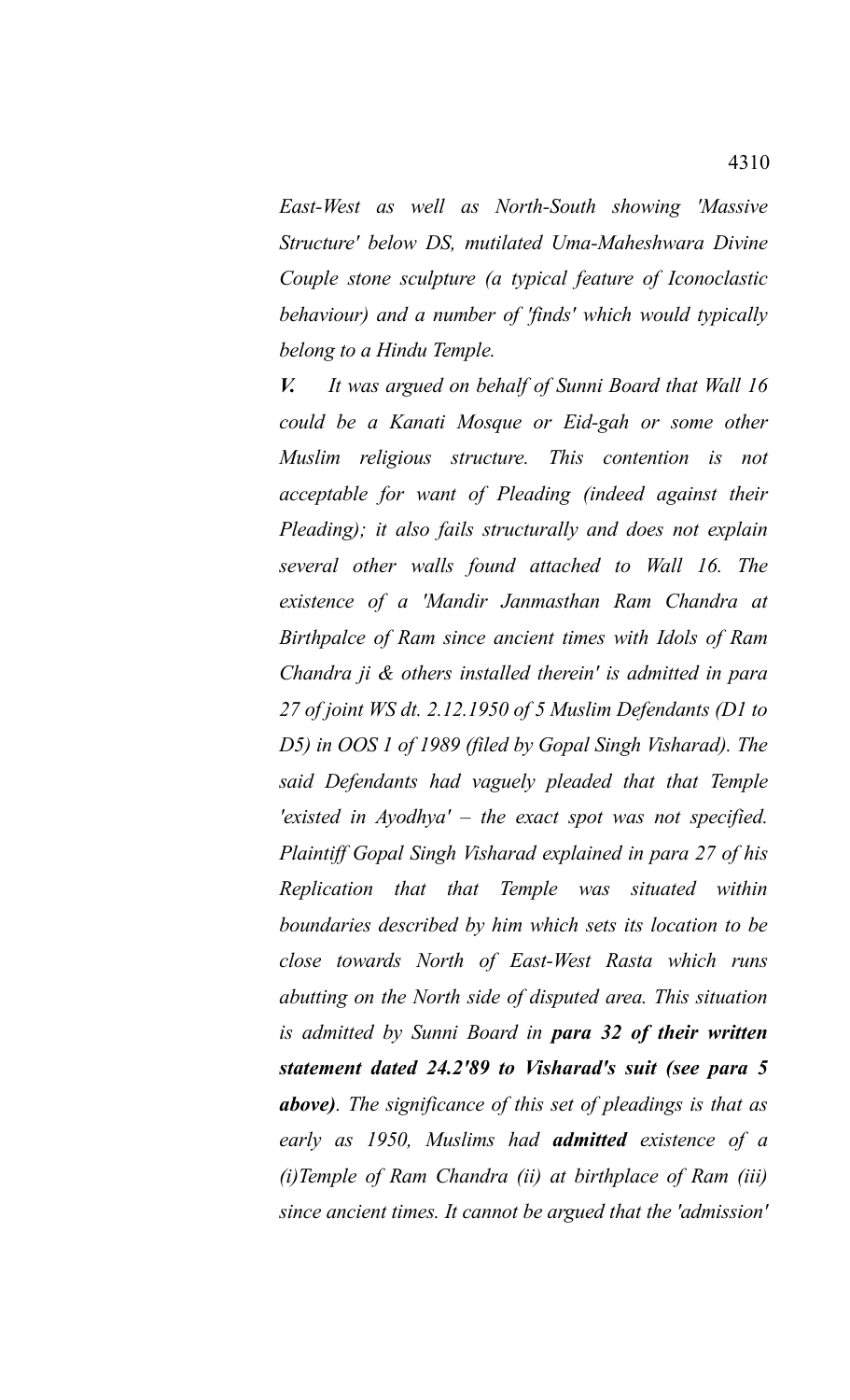*by the 5 Muslim Defendants must be accepted or rejected 'as a whole', because the pleading is designedly half-truth and it is open to Court to 'separate the grain from the chaff'. The existence of such a temple does not find mention in the earliest independent account of the locality by Tieffenthaler in 1786 although other tell-tale details were recorded as indicated in para 17 above; it would have found mention if it was reputed as a Janmasthan temple. The important aspect of these Pleadings must be appreciated. Besides the above admissions in para 27 of joint WS of the 5 Muslim Defendants, an oral pleading was made by their Lawyer under Order X CPC that Babar erected Babri Masjid on entirely barren/open land over or under which there never existed any structure of any sort. Two of these Defendants are also Co-Plaintiffs in Sunni Board's Plaint filed 10 years later; consequently the admissions made by the Muslim Defendants in OOS 1 of 1989 (written or oral) are legally binding upon Sunni Board in OOS 4 of 1989, and they cannot take a case of Kanati Masjid, Eid-gah or other Muslim religious structure underneath DS.*

*VI Certain nomenclatures which have figured from time to time could call for elucidation. 'Masjid Janmasthan', prima-facie indicates a Masjid which exists at Janmasthan, otherwise it could have been named as 'Masjid Ramkot'. 'Chabutra Janmasthan', which Tieffenthaler mentioned to be indicative of place of birth of Ram and his 3 brothers cannot signify exactly the spot where the 4 brothers could have been born. Dashrath had 3 queens each of whom had*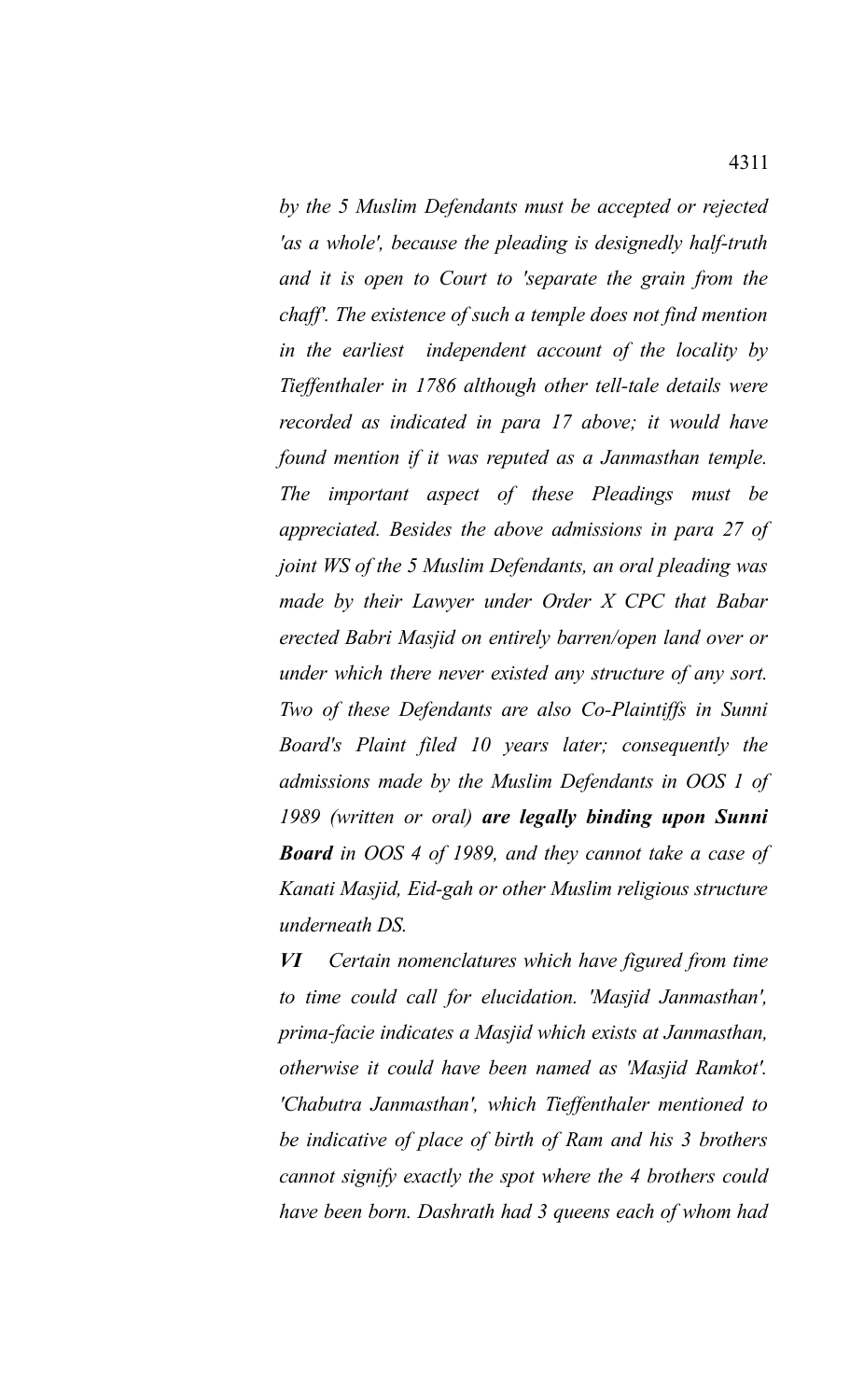*her own palace. Carnegy's account (1870) mentions that Ramkot, the Fort had 8 royal mansions where dwelt Dashrath and his wives. Obviously, the Chabutra alone could not be the place where Dashrath, his 3 wives could live and give birth to 4 children. That is why Mahant Raghubar Das mentioned in his plaint (1885) that in Ayodhya there was Bhumi Janmasthan containing Chabutra Janmasthan, that he was Mahant of Bhumi Janmasthan and was in possession of Chabutra Janmasthan with a small Temple on it. 'Bhumi Janmasthan' could be the entire Palace situated at Ramkot including the site of DS while for reasons of caution and wisdom, 'Chabutra Janmasthan' could be called as birthplace of Ram. In any case, the entire area within the parameter of Parikrama was treated by the devotees as hallowed by divinity, hence worshipped as Bhumi Janmasthan, viz., the disputed area. Indeed, both the Courts in Mahant Raghubar Das' case were persuaded to reject the prayer for erecting a Temple on Chabutra Janmasthan because a Temple could not be allowed to exist in immediate vicinity of Masjid otherwise it could lead to perpetual bloodshed. That is why Hindu devotees/Mahant etc content themselves with calling the Chabutra as Janmasthan while continuing to extend their possession in the Campus and perform worship also inside DS.*

*VII The Archeological Survey of India on the basis of excavation conducted under the orders of the court within the stipulated period in presence of the parties and judge observers submitted its report in accordance with the*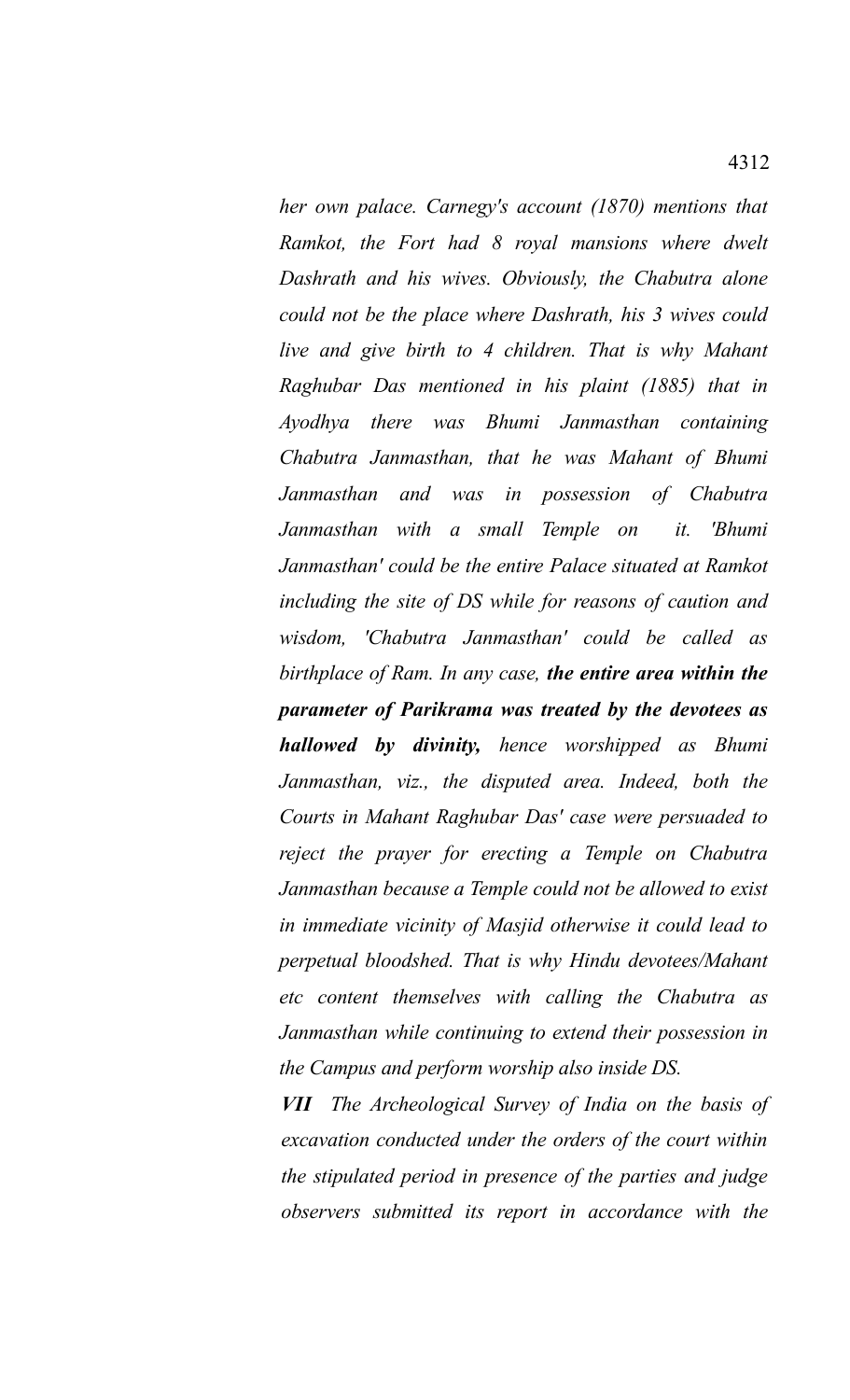*settled norms confirming existence of Hindu religious structures underneath of the disputed structures and existence of divine couple in addition to various finds relating to temple including broken pieces of divine couple. It also found structural activities during post Gupta Rajput period from 7th to 10th Century A.D. as well as construction of massive structure and walls during 10th to 12th Century. Some of the walls were seen extending beyond the area excavated by ASI. In addition to existence of 50 pillar bases out of which 4 associated with the earlier structure belonging to Period IV of 11th and 12th Century A. D. were also reported. The Archeological Survey of India expressed its views that on the basis of excavation conducted on spot and finds of excavation proves existence of massive structure with 3 structural phases and 3 successive floors attached to them is proved. The pillar bases with brick bat foundation below calcrete block also establish the existence of load bearing pillar at the disputed site. It is pertinent to mention here that according to basic principle of civil engineering, the load is distributed on brackets put over the top of the pillar. The disputed structure had no foundation of its own which was constructed on and pre existing structure/ wall i.e. wall no. 16 ( 12th Century A. D. ) which too rests over wall No. 17 ( 11th to 12th Century A. D. ). During excavation by the Archeological Survey of India no feature of habitational activity was found right from Gupta period to early Rajput period. The periodization was done on the basis of archaeological principles which was also confirmed by scientific*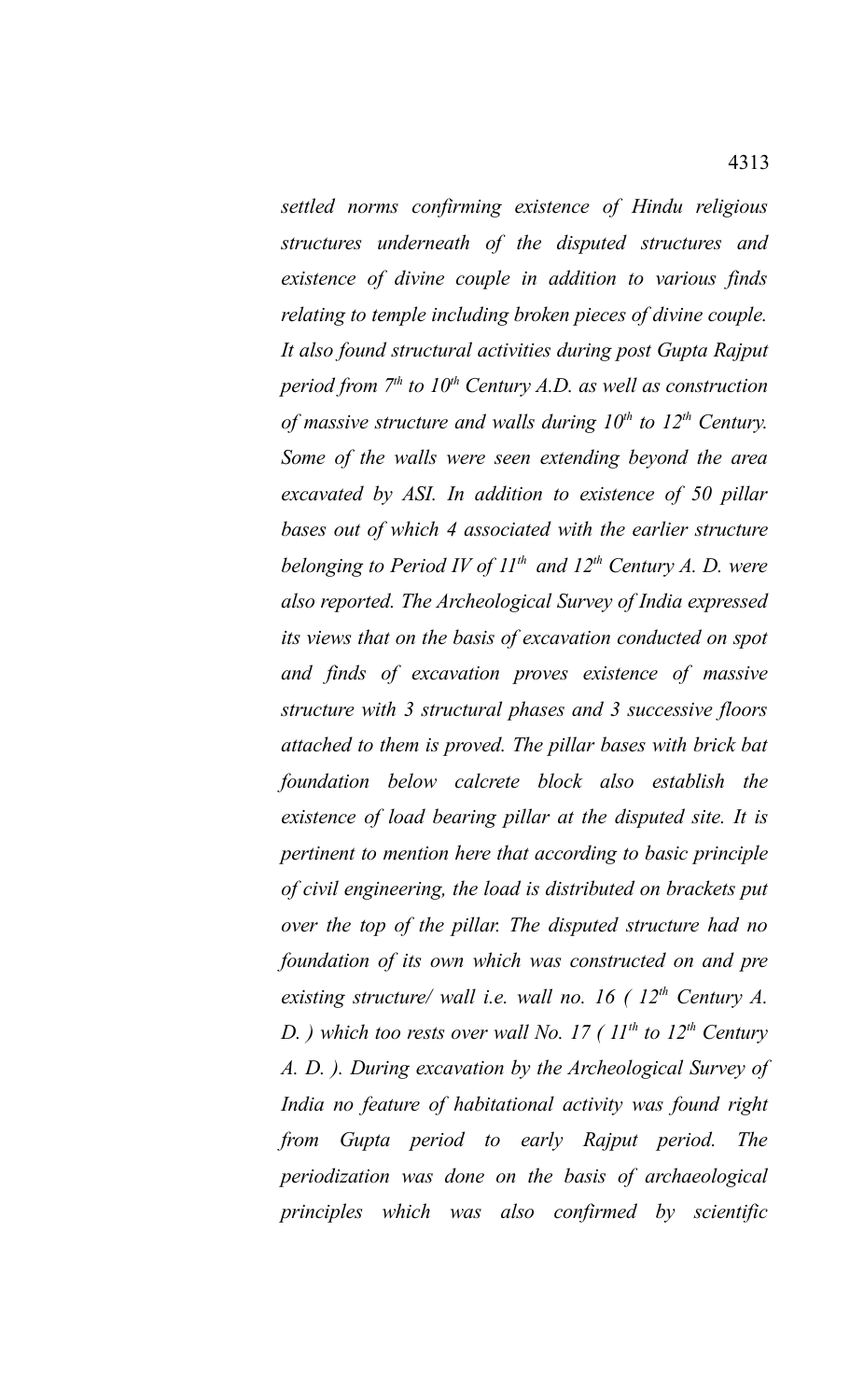*investigation like carbon dating of various sites. The kind of excavation is indicative of remains of North Indian Temples.* 

*VIII The contention of plaintiffs that use of lime motors was started by Muslim Emperors is baseless. It is well established that Choona Surkhi (lime mortars were used by the builder of the disputed structure right from 600 B. C. The excavations at Kausambi Mathura, Karwan (Gujarat) Bhitri (Ghajipur) Nalanda Taxila Ganwaria etc. proves that Choona and Surkhi with lime plaster where commonly used. R.S. Sharma in his book "Perspectives in Social and Economic History of Early India" has expressed similar opinion. Prof. Sharma in his book referring about use of Choona Surkhi at page 181 mentions as under:-*

*IX "No background study of trends in the economic history of Mathura can be complete without some idea of the technological factors operating in this Period. There is little doubt that unbanism reached its climax in northern and western India in this period. Several factors contributed to it. One such factor was the change in building methods. At Mathura and Ganwaria in Basti district in north-eastern Uttar Pradesh the flooring was made of brick concrete mixed with lime. This indicates the use of Surkhi which contributed to the stability of structures. Further, baked, tiles for roofing appear in the period at several places in both the Satavahana and Kusana zones including Mathura. These innovations added to the solidity and longevity of urban structures in the early centuries of the Christian era."*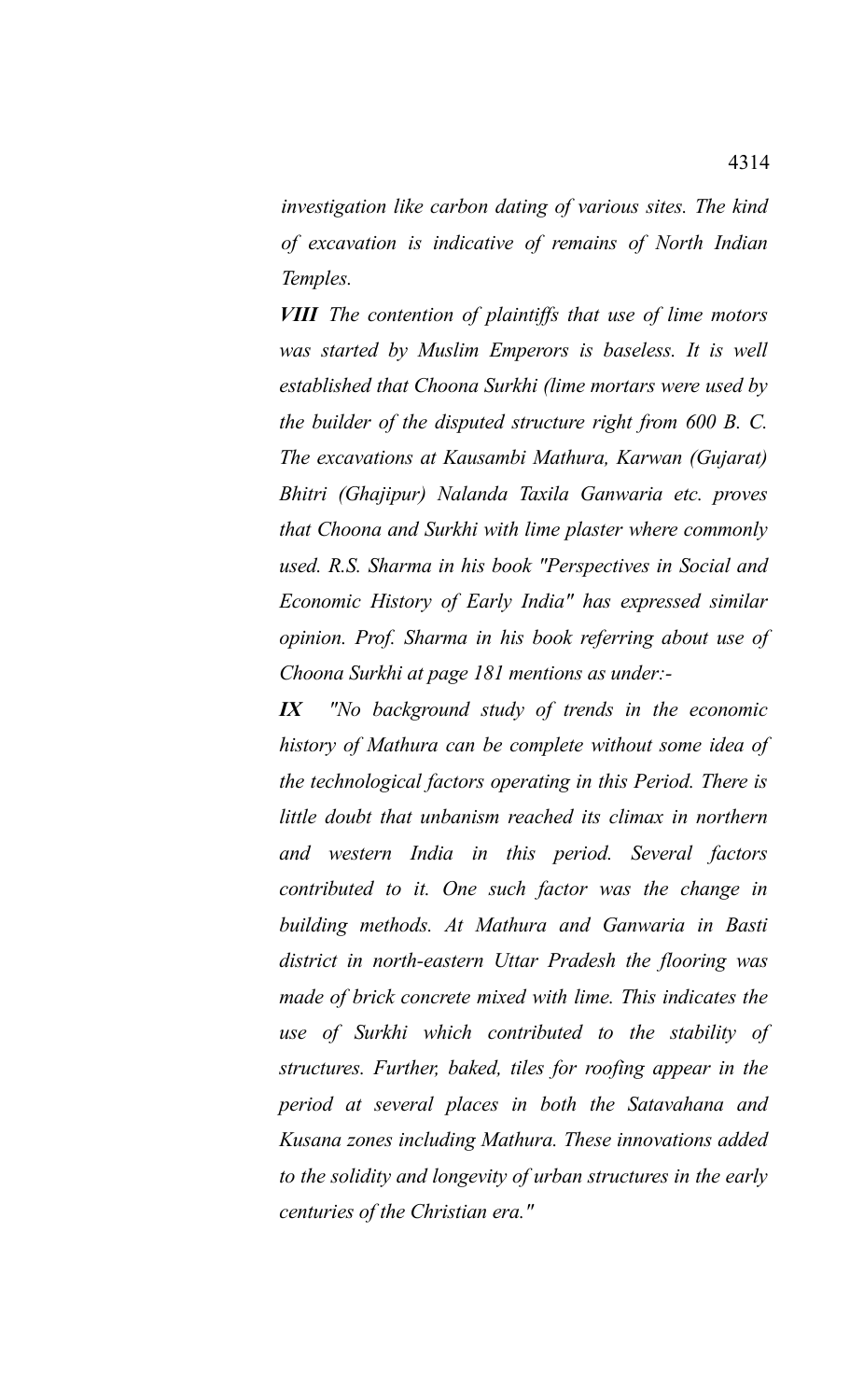*X. Dr. H.C. Bhardwaj – Ex-Professor of History of Technology of B.H.U., in his article titled "Town planning, building and building materials" also expressed similar view and while referring to mortars and plaster expressed his opinion that the earliest use of lime and gypsum comes from Indus civilization.* 

*XI. Lime mortars have been used at Kausambi from 600 B.C. to A.D. 100. But it may be emphasized that by and large only mud mortar and plaster were used. The results of the chemical analysis (Table 2 and 3) show that the content of sand in the mortar was slightly higher than that in plasters. The average ratio of sand : lime Ca(OH)2 is about 1:1, whereas in the case of mortars the average is 2:1. For mortars, probably 2 parts of sand were mixed with one part of slaked lime.*

*XII. Lime Plaster from Karwan (Dt. Vadodara, Gujrat) from pre-Gupta levels : From the analysis (Table 4) it is clear that two types of plaster was used. Samples 1 to 4 represent the upper coat of the plaster and 5 to 8 represent lower rough plaster. The former has higher content of lime as compared to the latter. Fine layer was laid and burnished to make it smooth and elegant.*

*XIII Lime plaster from Bhitari (Dt. Gazipur, U.P.) (Gupta Period) : shows low grade lime plaster (Table 5) was used at the brick temple of Gupta period. It has sand and lime ratio of 6:1. The red colour of the plaster/mortar is due to the use of ferruginous kankar for preparation of lime.*

*XIV. Lime plaster from excavations at Nalanda (7th-10th*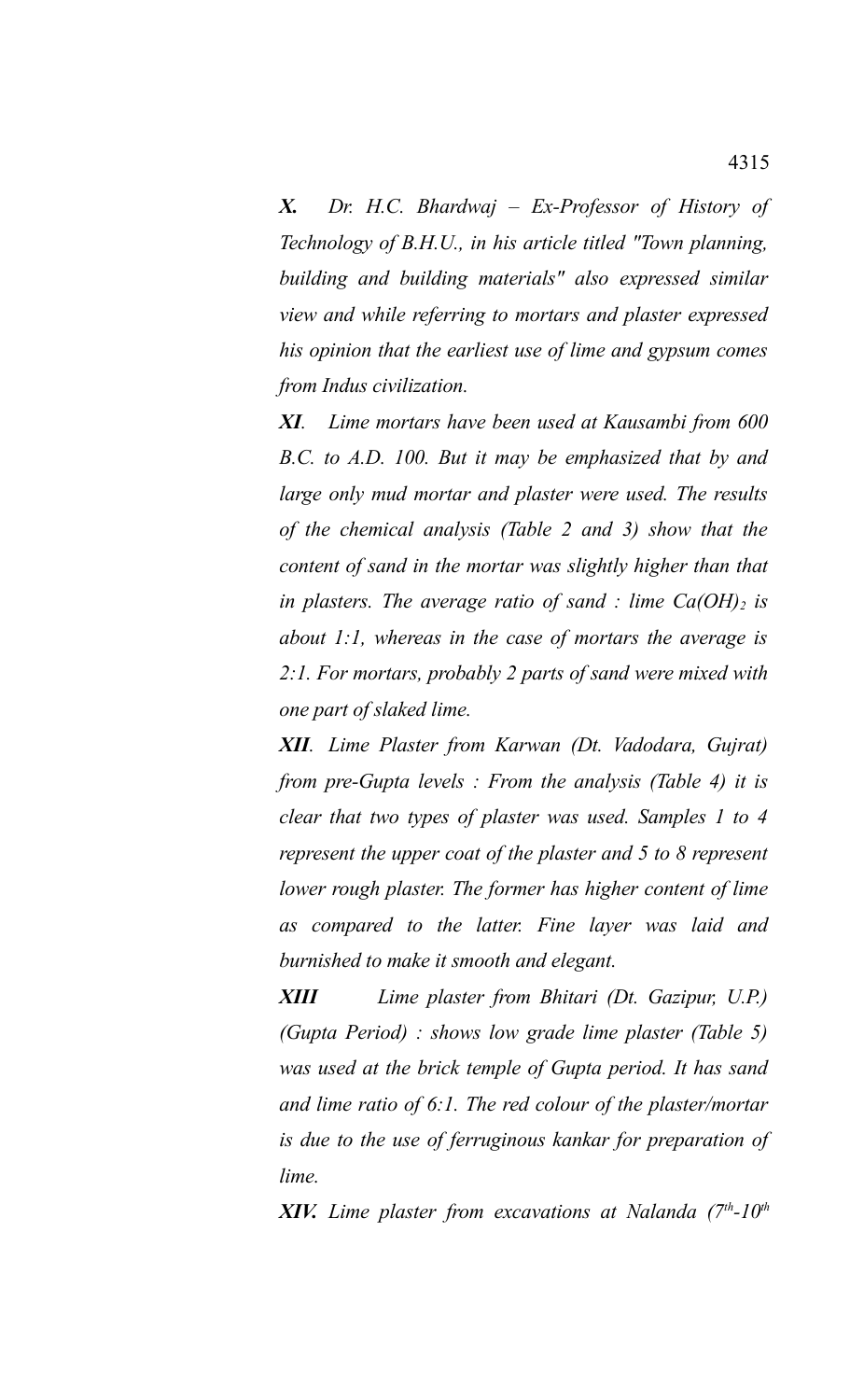*century A.D.) (Table 6) shows 3 parts of lime (calcium carbonate) and 2 parts of sand. Some of the monasteries are thickly plastered. Jars with dried up mortar and a cell used as a cistern in monastery No. 11 are indicative of the preparation of concrete.*

*XV. Lime plaster from Lingaraj temple at Bhubhaneshwar (Orissa-10th century A.D.) (Table 7) shows that lime : silica ratio was 3:1.*

*XVI At Arikamedu lime mortar is reported from historical period. Use of lime is also attested from Hullas Khera (Dt. Lucknow) from Kusan-Gupta levels and from Banagrah (Dt. Dinajpur) where use of time and Surkhi is known from Gupta and Pala Levels. At Purana Quila lime plastered gutter connected with house drains is reported from levels datable to*  $8^{th}$  –  $9^{th}$  *century A.D.* 

*XVII. In addition to above excavations at Arikmedu in Pandicherry proves use of like model from early historical period of 1st Century A.D. Use of lime is also proved from excavations at Hulaskhera District Lucknow from Kushan Gupta levels.* 

*XVIII. It is thus fully established that lime mortar, lime plaster, Surkhi choona were in use in India continuously much before the arrival of Muslims in India. It is well established that lime and surkhi was used prior to 1 st century B.C. and was in continuous use as such the objection of Sunni Central Waqf Board and others Muslim parties to the effect that lime surkhi made appearance from Islamic period is without any basis and mearly an objection for the shake of objection only.*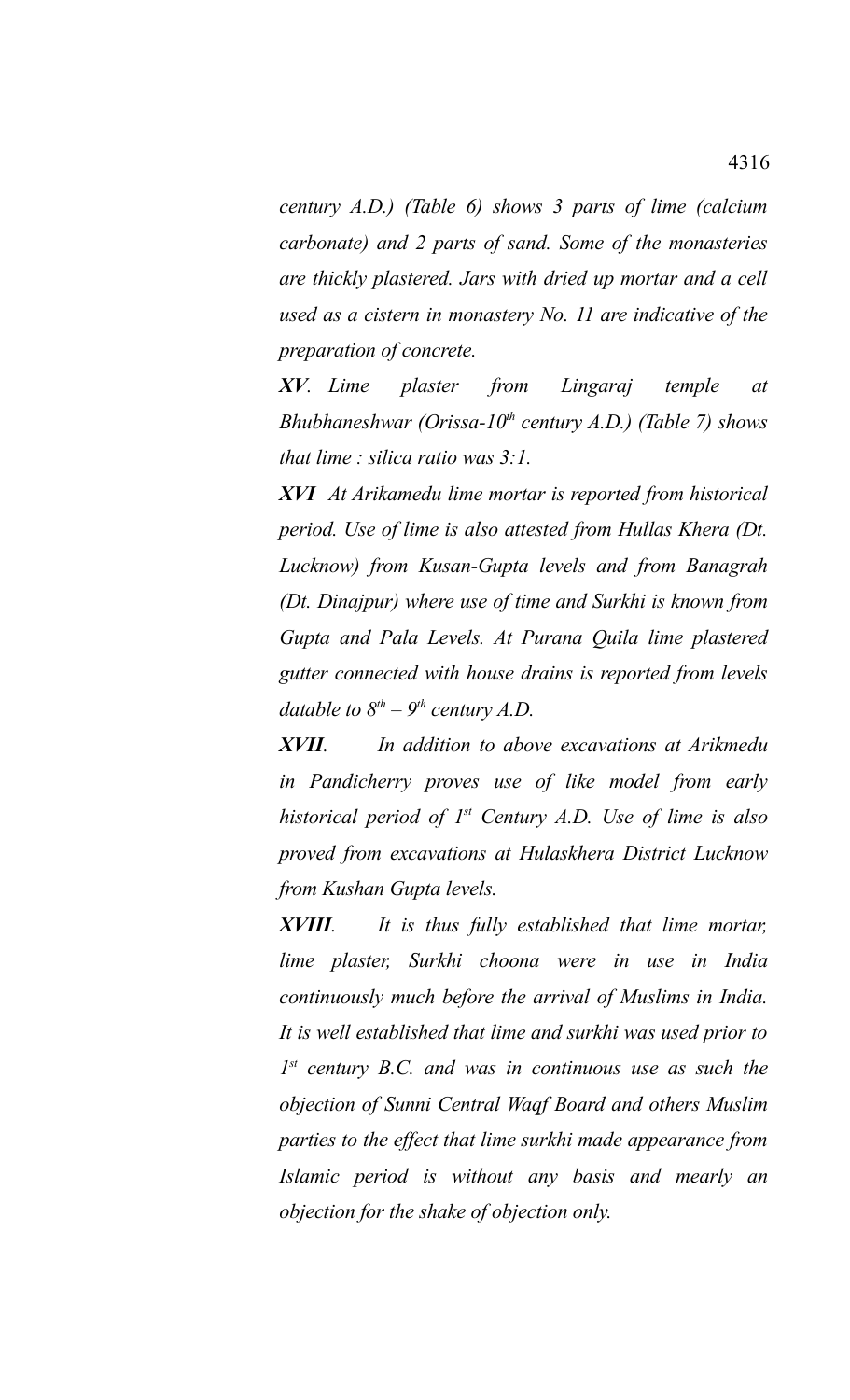*XIX. Moreover, on the contrary, there is not a single evidence to prove it otherwise. The objectors have used phrases 'Muslim construction' several times. What is a 'muslim construction'? Islamic architecture or Indo-Islamic architecture are better generic terms. Then the objector says "muslim built domed circular buildings" as an alternative explanation, but it gets self-negated by their own arguments in the next para of their objections.*

*XX. The report of ASI was challenged by the plaintiffs on the grounds that of the other architectural fragments, majority of these come from the dump or fill and were in many cases part of the Babari Masjid (Disputed Structure) walls; only 40 came from stratified contexts. None of which were specific to a temple and are of no significance. It is also stated that the Srivatsa is of Jainism, and Lotus design could be Buddhist but not of Islamic architecture. In this connection it may be mentioned that in early period of Islamic invasion and rule in India several mosques and other religious constructions were raised, in very short period, by the rulers, ruling elites directly or by their orders after destroying existing Hindu temples and other structures. The dressed construction material which recovered from the destruction of temples was freely utilized by the Muslim builders. In such a situation the architecture that resulted by using Indian motifs and decorations in mosques or tombs was termed Indo-Islamic, which evidently not by the choice of the ruler rather perforce of the existing situation. It was more a case of architectural conversion of Hindu temples into Islamic*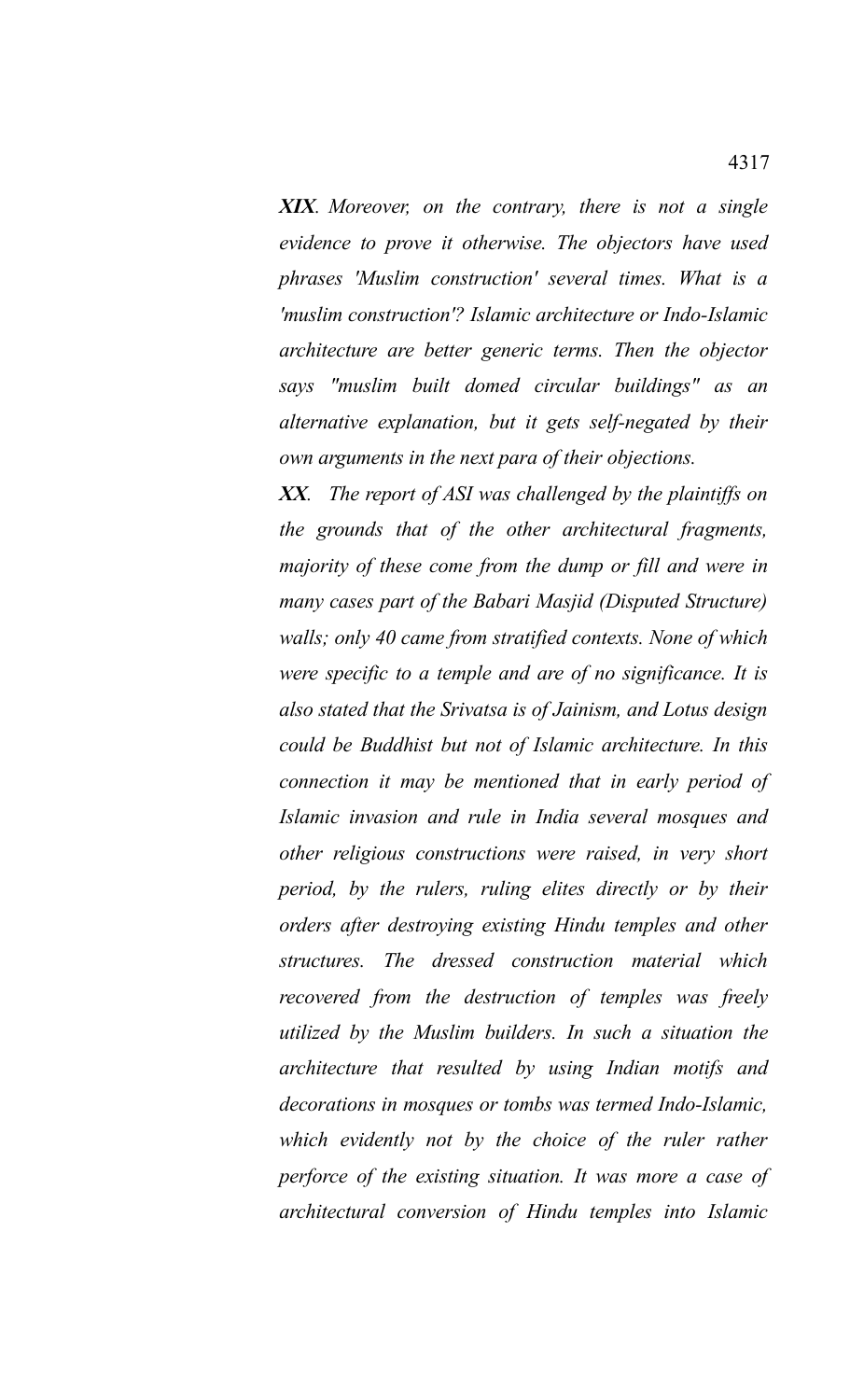*mosques and tombs. The purpose of the construction after destruction was simple-to establish the suzerainty of Islam and terror among the native Indians. This fact was at times boldly advertised too. At Quwwat-ul-Islam mosque near Qutab Minar in Delhi where the inscription very clearly proclaim so Ardhai-din-ka-Jhopara is another example.*

*XXI. So far as Srivatsa is concerned, primarily it is a Vaishnava symbol, representing Laksmi, Consort of Vishnu. Lotus is also, primarily Vaishnava symbol.( Reference may be made by the Dictionary of Iconography)*

*XXII.The objection of the plaintiffs that the octagonal stone block having so-called floral motif has been compared with the used in Dharmachakrajina Vihar at Sarnath. There is not the least similarity between the two. Sarnath is rectangular while Ayodhya one is octagonal on plan. The Sarnath specimen depict motif in slightly low relief while on Ayodhya one it is ni very bold relief.*

*XXIII. There is similarity of decoration and purpose and functional use of the pillar or bases, they are not the exact replicas. The depth of the carved motif is no criteria for dissimilarity. It is after all hand made and that too by possibly different men. The suggested similarity is only for the aforesaid points and in them there is sufficient similarity and enough basis to arrive at a tentative date for the two.*

*XXIV. The objection of the plaintiffs that Nagari inscription is not to be dated with any certitude to the 11th century; its time range could be 7th-12th centuries. The Arabic inscription can be dated to 13th century with as*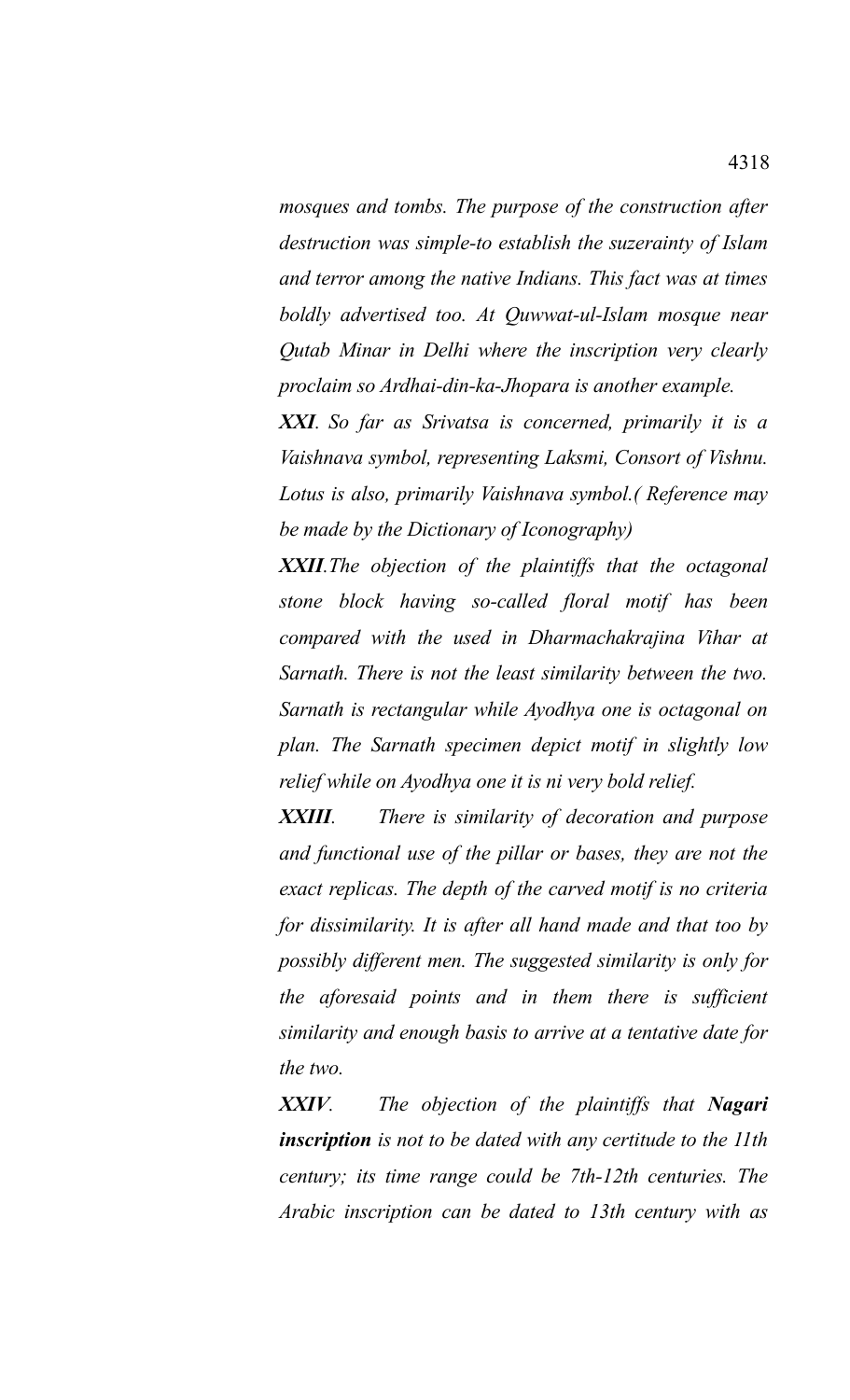*much reason as to the 16th century. The decipherment is hasty; it is Siddhmatrika script and should be dated to 7th-12th century. A.S.I. should have itself about the Pala suffix which suggests a possible reference to one of the Pala rulers of Bengal and Bihar.*

*XXV. In this connection it may be submitted that the date of 11th century has been reached after comparing the letters and is well researched and not arbitrary as the offhand conclusion of the Objector. It is an unfounded possibility raised against a well-researched academic conclusion. Baseless arguments.*

*XXVI. The Pala suffix to names was not used only by the rulers of Bengal and Bihar. Rajput rulers also used this suffix. Dating of the inscriptions is fine. There is no necessity to draw inferences about some ruler mentioned from the five letter extant broken inscription which not even shows all letters of equal size which should have been there had it been some royal inscription.*

*XXVII. The objection of the plaintiff regarding successive structural activities is baseless. It may be submitted that there is some difference in the "first" and "successive" structural activities. The structural activity noticed in the early part of the Sunga level does not have any evidence continued in the succeeding phase of the Sunga level itself. It is definitely the first activity witnessed and exposed by the excavation.*

*XXVIII. Where as in the Kushan level the structures that are build continue in the succeeding phases and periods without any appreciable break. Learned counsels*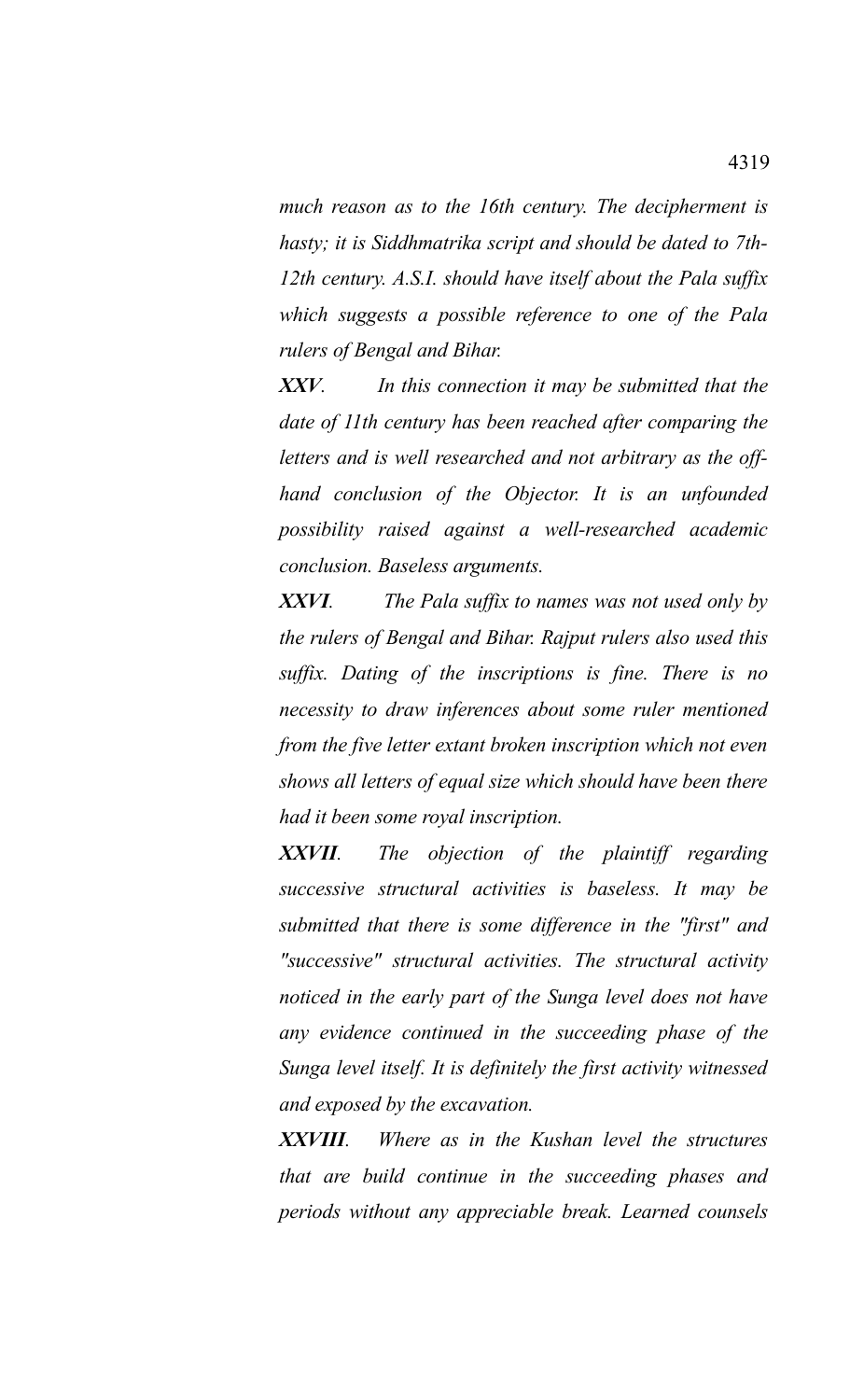*are expected to appreciate the difference between the two statements.*

*XXIX. In the Tentative Periodization and Schematic Cross Section the trenches included do not belong to southern area nor there is any reference to the southern trenches. The Schematic Cross Section is west to east. It is gross misrepresentation of the facts to mislead the Court. The conclusion regarding the gradual building of partition wall and the enclosure wall is based on hard archaeological facts.* 

*XXX. Most of the burial were found in the northern side out side the enclosure wall and were sealed by layer one, while on the south side the pit line of the one burial excavated was open to surface which also lies outside the enclosed area.*

*XXXI. The objection of the plaintiff that ASI has distorted evidence to suit its temple theory is shown by its treatment of mihrab (arched recess) and taq (niche) found in the western wall, which it turns into features of its imagined temple. The objection of the plaintiff is nearly for the shake of the objection to criticize the report only. During excavation recessed niches where found which have been detailed on page 68 of the report. The report described as under:-*

*XXXII. "At an interval of 4.60 m in the inner side of the wall 16 in its first phase of construction two recessed niches were found 0.20 m deep and 1.0 m wide along the face of the wall and 0.78 m wide at its deeper side with 0.02 m thick lime plaster in trenches E6 and E7. The niche*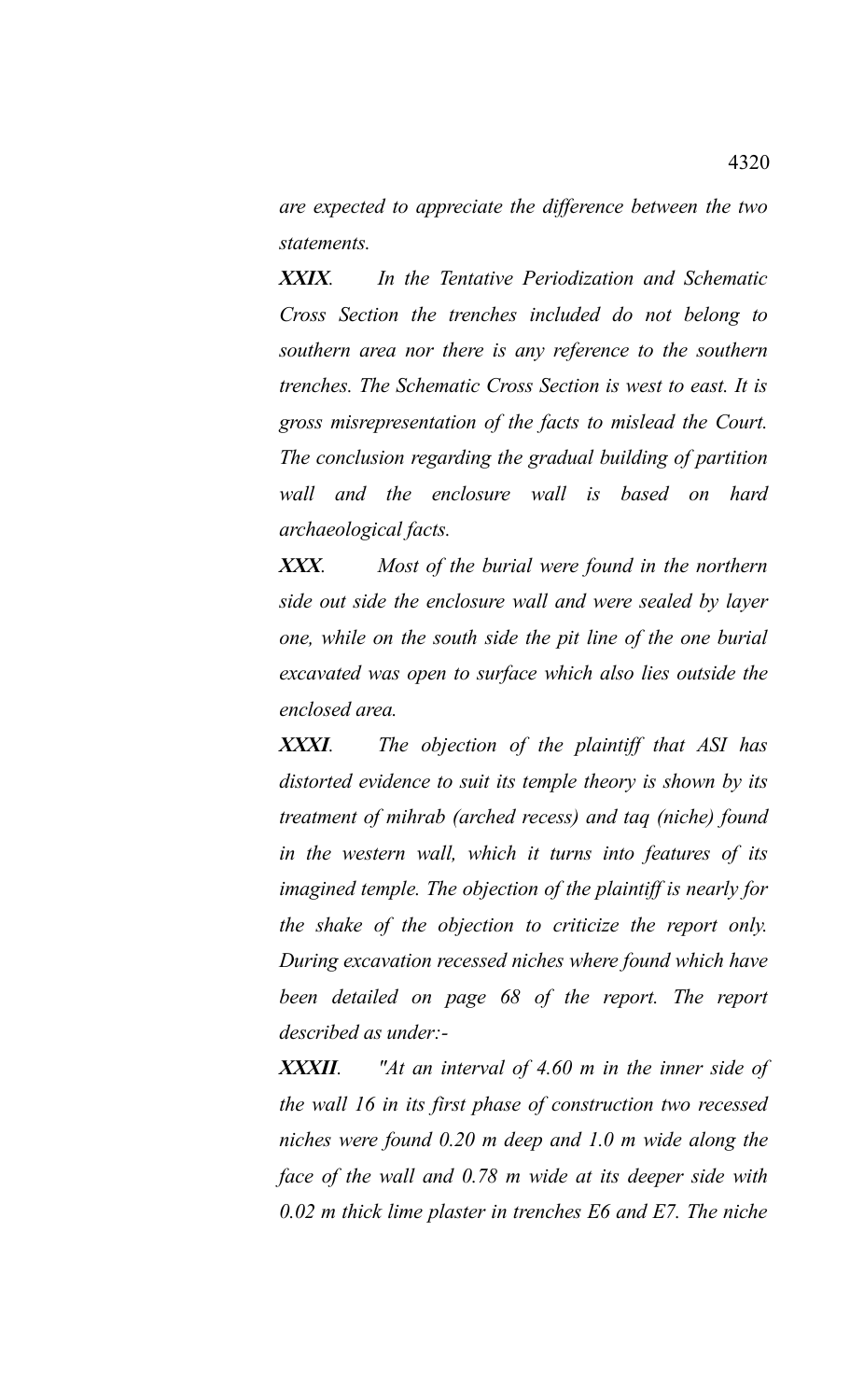*in E6 was exposed while the niche in E7 was found attached with the E7-E8 baulk. A similar niche was found in ZE2 in the northern area with same dimensions (Pl. 49). All of these three niches were closed during the second phase of construction when the floor level was raised and wall was raised above the ten original courses."*

*XXXIII. It is merely the physical description of the three "recessed niches" devoid of any suggestions or relationship, even tentative. Even the "Summary of Results" does not speak about the alleged distortions; there is no turning of these 'recessed niches' into 'features of (its) imagined temple'. However it may be noticed that temples do have niches both inside and outside its walls where subsidiary idols or images are placed.*

*XXXIV. So far plaintiff objection regarding mihrabs or Taq are concerned it must be noted that ASI did not used any of these expression rather simply mentioned " recessed niches". Plaintiffs have……….. that expression to mean mihrab or taq. No such evidence was found during excavation as could have indicated that these three niches in wall No. 16 had any are indeed all these nitches where closed during the operation of raising the floor level above to original brick courses have scraped attention of ASI when the closer of operation was notice.*

*XXXV. No "Taq" has been found during the excavation. Professor R. Nath, Retired Professor & Head of the Department of History and Indian Culture, University of Rajasthan, Jaipur, referring to the niche found in excavation at Ayodhya expressed his opinion*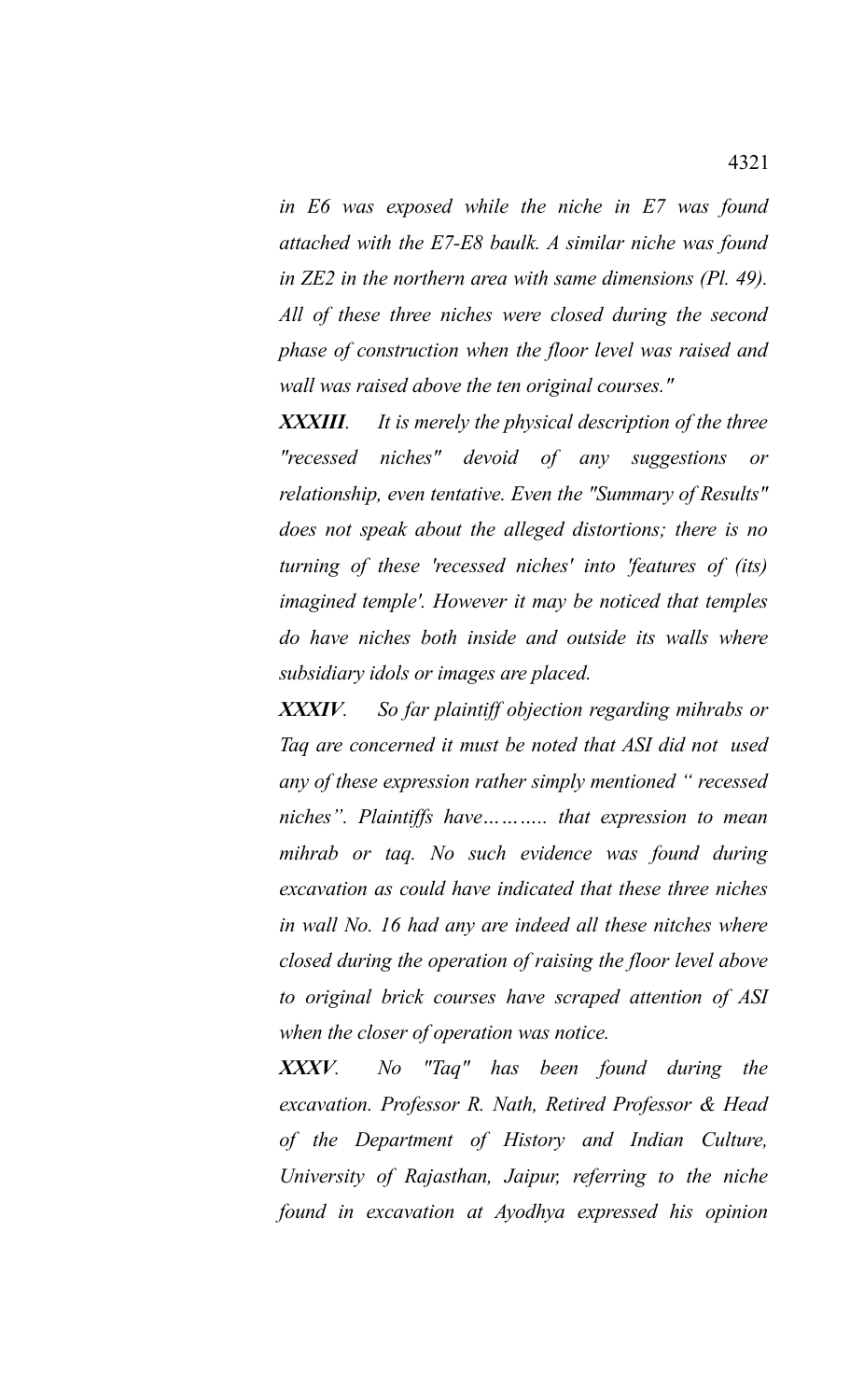*which was published in History Today (An archeological general) part 4 of 2003. According to him the lower part of a recessed niche has been discovered in the recent excavations at Ayodhya (The ASI report 2002-2003 , submitted to the High Court Allahabad, Plate -49: "A Niche in the north-south oriented brick walls" TR-ZE2) (Plate-1 herewith). It is built of brick masonry which was plastered over. Its plan is rectangular with a single recess (offset) making a Karnika (corner) in it. Its floor is also of brick and it is there courses (of brick masonry) higher than the floor-level of the room on which it opens, and of which it is a part.*

*XXXVI. According to objections wall No. 16 belongs to a pre Mughal open Kanti Mosque or Idgah. Fundamentally this claim must be thrown out of consideration because none of the Plaintiffs or objectors even pleaded that disputed structure was even erected over a pre-existing Kanti Mosque or Idgah. They did not even argued their pleading after ASI examination. A Kanti ( so called ) because it has a kanat i.e. a curtain. Mosque or Idgah has no nitches. It is a straight plain wall.. In India, such an open "curtain" mosque which does not have a "Liwan" (prayer-hall) or any other paraphernalia attached to it, and is just a wall, has 5 or 7 or 11 arches, as a rule and a single arch cannot make-up a "Qanati" mosque. Technically, it is an arcade and such arcade- walls were build in Idgahs and graveyards for facilitating "Fatiha" prayer, during the whole medieval period (1192-1803 A.D.). A single arch, even if it was there, cannot be branded*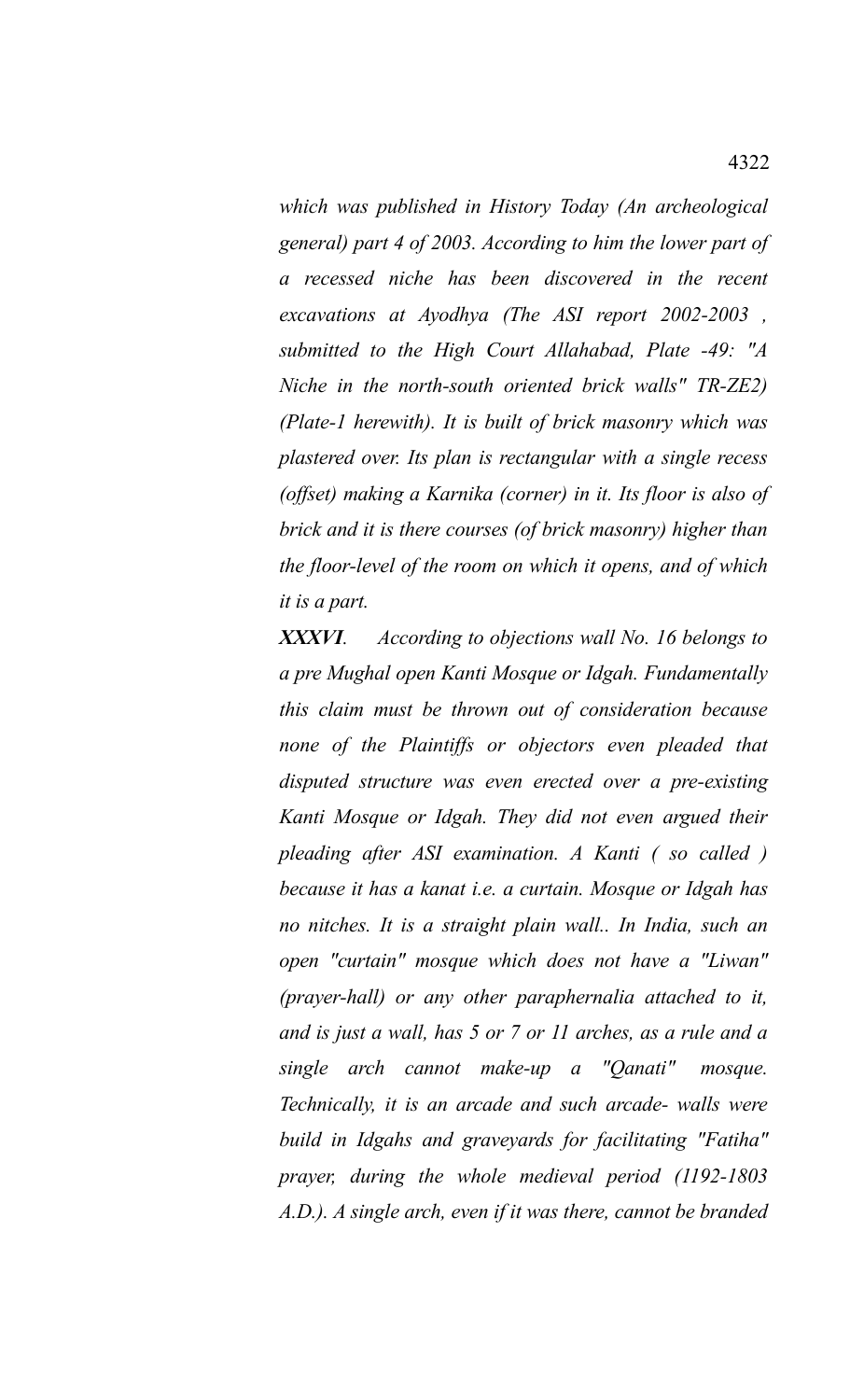*a "Qanati" mosque or "Idgah" and his claim shows that he is not, at all, conversant with the subject.*

*XXXVII. Equally important is the fact. Secondly, that a "qiblah-mihrab" (an arch in the centre of the western wall of a tomb or mosque, denoting the direction of the Ka'bah) is an arch, roofed by a half-cup shaped vault, both of which have tremendous lateral thrust. Hence, stone nook-shafts are invariably used on the corners of such a mihrab, as are there in the mosques of Jaunpur and Delhi (of the Sultanate period, 1192-1526 A.D.), for example, without any exception. But lithic nook-shafts are not there on the corners of this niche. It is architecturally inconceivable to build an arch, roofed by a vault, in a brick masonry without stone nook-shafts, and if stone nook-shafts are not there to take the load, and counter the lateral thrust of the arch and vault, there cannot be a mihrab. Structurally therefore, there was no arch or vault, and it was just a single, rectangular niche – which is what the ASI Report says.*

*XXXVIII. It has also to be noticed, thirdly, that the floorlevel of this niche is three courses higher than the floorlevel of the room on which it opens. This is possible only when it was made as a niche or "alaya" for placing an image, or for a similar other purpose. The mihrab and the Liwan (sanctuary or prayer-hall of a mosque) are always and without any exception, built on the same floor-level, and there is not a single example where a mihrab is built on a higher level as a niche for keeping things. Hence this cannot be identified as a mihrab in any case.* 

*XXXIX. A perusal of the objection filed by the SCBW*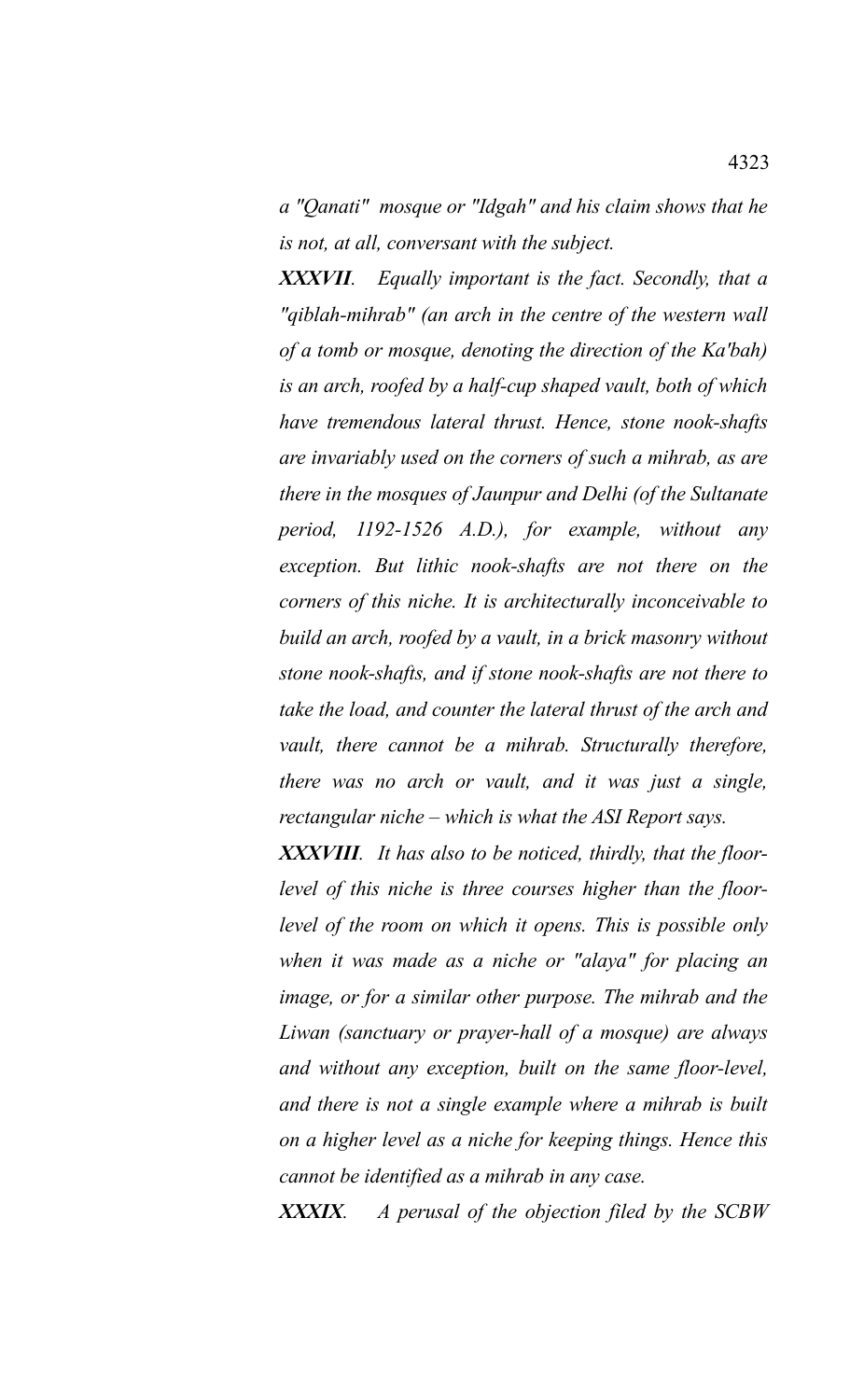*makes it clear that the objection has been filed on baseless and concocted facts and no material evidence has been produced by the opposite parties in support thereof. The SCBW in support of its objection has examined as much as seven witnesses out of which six witnesses namely Prof. Suraj Bhan (PW-16), Prof. Dhaneshwar Mandal (PW-24), Dr Jaya Menon (PW-29), Dr R.C. Thakran (PW-30), Dr Ashok Dutta (PW-31), Dr Supriya Verma (PW-32) are said to be experts of excavation. But a scrutiny of the cross examination of these witnesses makes it clear that except Prof. Suraj Bhan none of them has any experience of field archaeology. Prof. Suraj Bhan, who has conducted some excavations as mentioned by him in his affidavit, made it clear during cross examination that the reports of the alleged excavation have not been published so far.* 

*XL. The plaintiffs of O.O.S. No. 5 of 1989 have examined Dr. R. Nagaswamy, a renowned archaeologist and expert of temple architecture who is a retired director of ASI and had appeared as an expert archaeologist for and on behalf of Government of India in a case pending before London courts. The highest court of London recognised him as an expert archaeologist and based its judgment on his evidence. Dr. R. Nagaswamy has supported the report of ASI and proved the same to be correct and trustworthy.*

*XLI. In addition to him Dr R.D. Trivedi who was also director in ASI and is an expert of temple architecture of North India has also been examined by the plaintiffs of O.O.S. No. 5 of 89 who on the basis of discoveries made during excavation by ASI has proved the existence of a*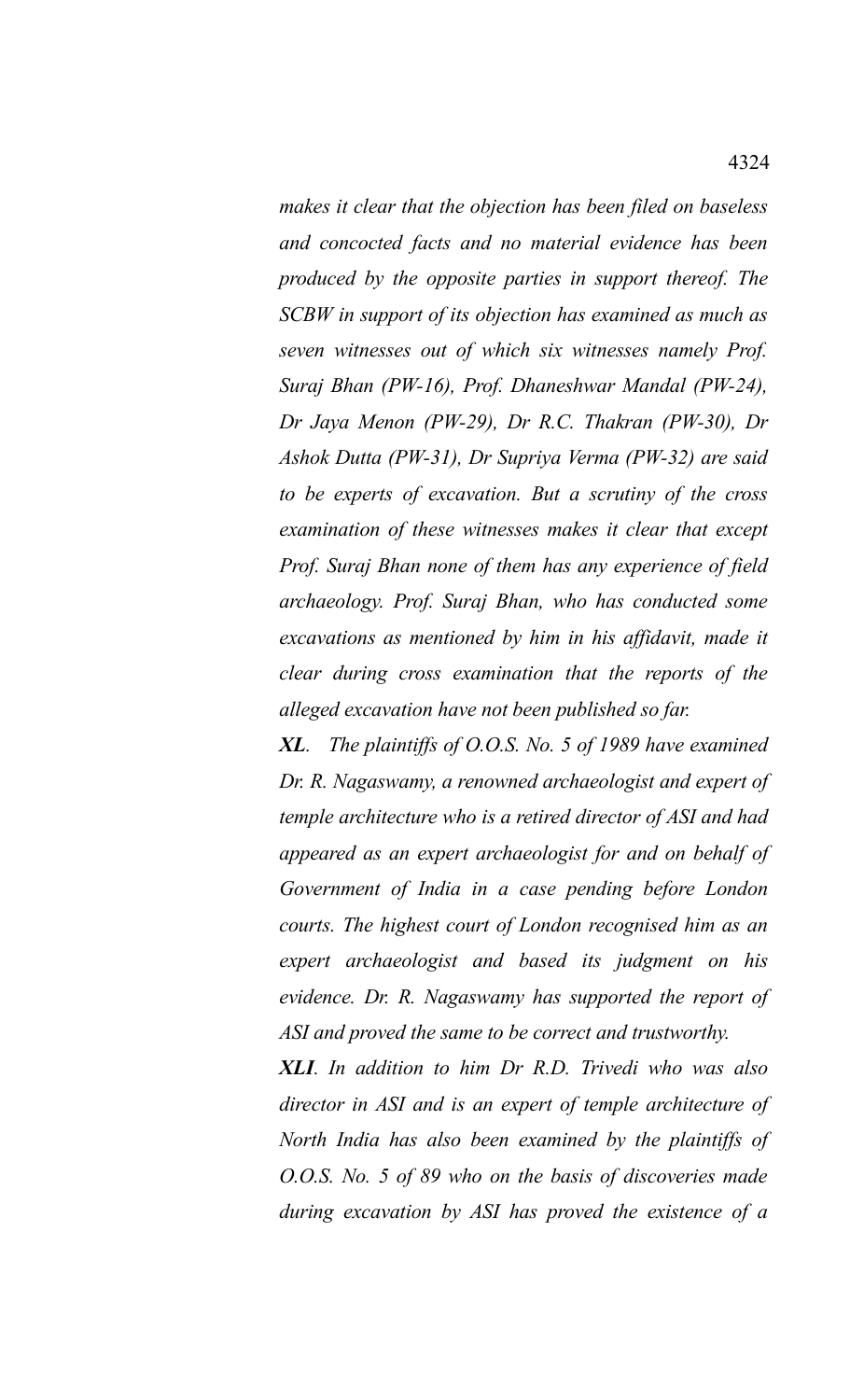*Nagar style Hindu temple then prevalent in Northern India. EW. Shri A.K. Sharma has also been examined by the plaintiffs of O.O.S. No. 5 of 89 who is undisputedly a field archaeologist and has carried on various excavations and is still carrying on excavation work and the reports of his excavation have been published in various journals.* 

*XLII.Dr Rakesh Tiwari, director, U.P. State Archaeology, has been examined by the plaintiffs in support of their case. It may be mentioned here that at the time of leveling near the disputed site in June 1992, plenty of artifacts relating to Hindu temple were found near the disputed site. Dr Rakesh Tiwari in his official capacity as director has prepared a list of 263 artifacts relating to Hindu temple and has proved before the court that the artifacts found at the time of leveling prove existence of a big Hindu religious structure at the site. A perusal of the list prepared and filed in the court proves the same to be temple artifact. In addition to the above, inscriptions written in Nagari script, images of Ganesh, Lakshmi, Sadanand and Vrishabh, etc., further prove existence of Hindu temple on spot.*

*XLIII. It is pertinent to mention that the leveling work was conducted under the control and supervision of Govt. of U.P. under strict security through Government agency and the listing of artifacts found on spot and their preservation was done by the State archaeological department. The artifacts so found on the spot were tendered as evidence and are still in the custody of courts. During excavation also plenty of artifacts relating to temple structure were found as reported by ASI in its report*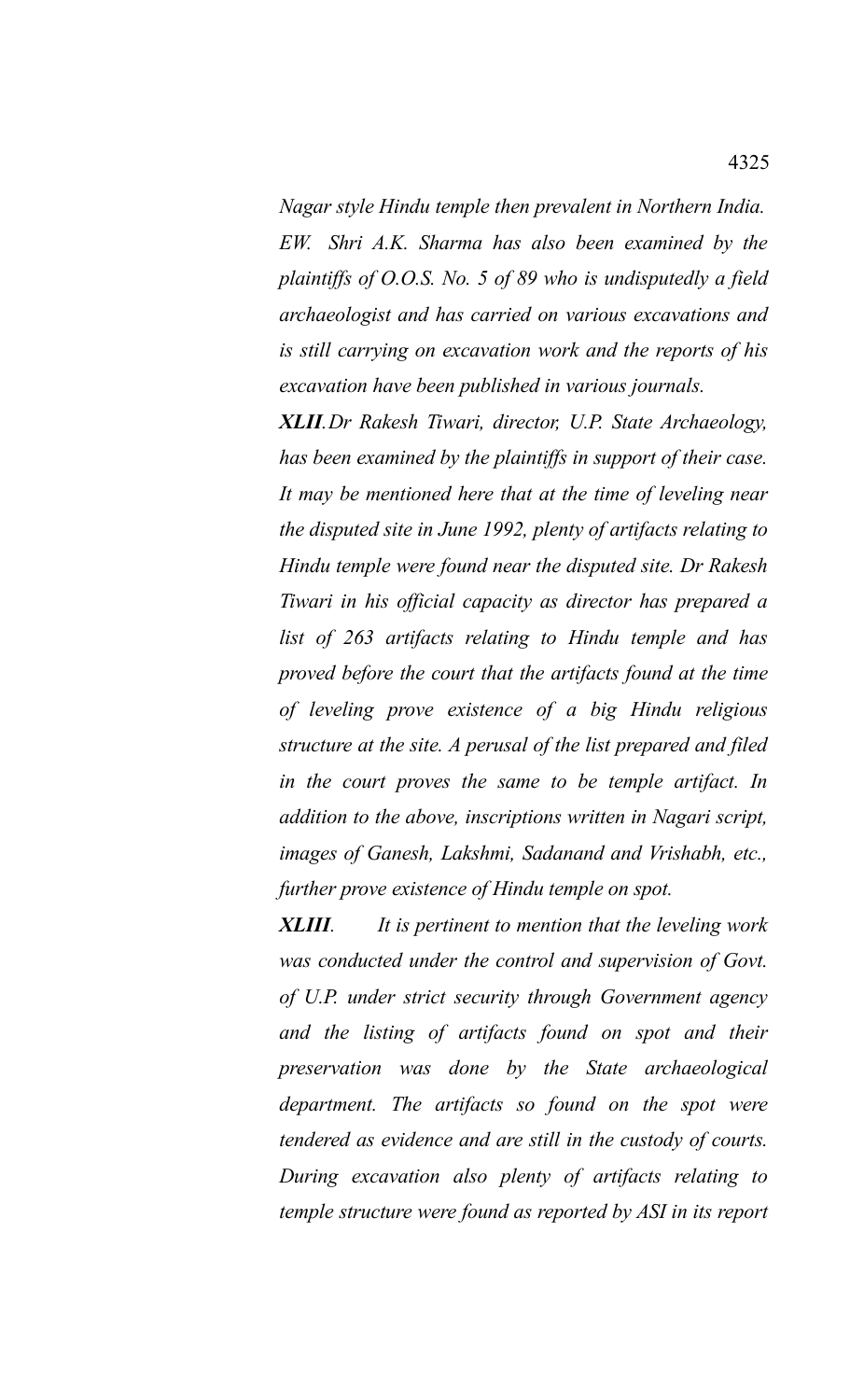*duly confirmed by all the witnesses including the ones examined by the SCBW.*

*XLIV. The Report of the Archaeological Survey of India also makes it clear that there existed temple like structure underneath the disputed structure as well as evidences of demolition of pre-existing Hindu temple are at the disputed site. It will not be out of place to mention here that before demolition of disputed shrine the artifacts recovered at the time of leveling by the Government agency also establish existence of a huge temple/religious structure in the periphery of the disputed area. The existence of temple before the construction of the disputed structure is established during excavation particularly wall No. 16 and 17 which are undisputedly prior to the construction of the disputed structure. The shape, size, length and continuity of the wall on western side in south north orientation coupled with pillar bases intervening floor 2 and 3 and also of the pillar bases of the northern side are admitted by the plaintiff.* 

**3992.** Sri Pandey summarized his argument on this aspect submitting that the following facts established pre-existence of Hindu temple before construction of the disputed structure at the site in dispute.

*I. The disputed structure had no foundation of its own (Refer Wall No.5, 16 and 17). Admittedly the wall No.5 was raised on wall No. 16 which is much prior to the disputed structure, i.e., relating to old temple structure. It is also apparent and established that wall No. 16 which is resting on wall No. 17 belong to pre-existing structure and are*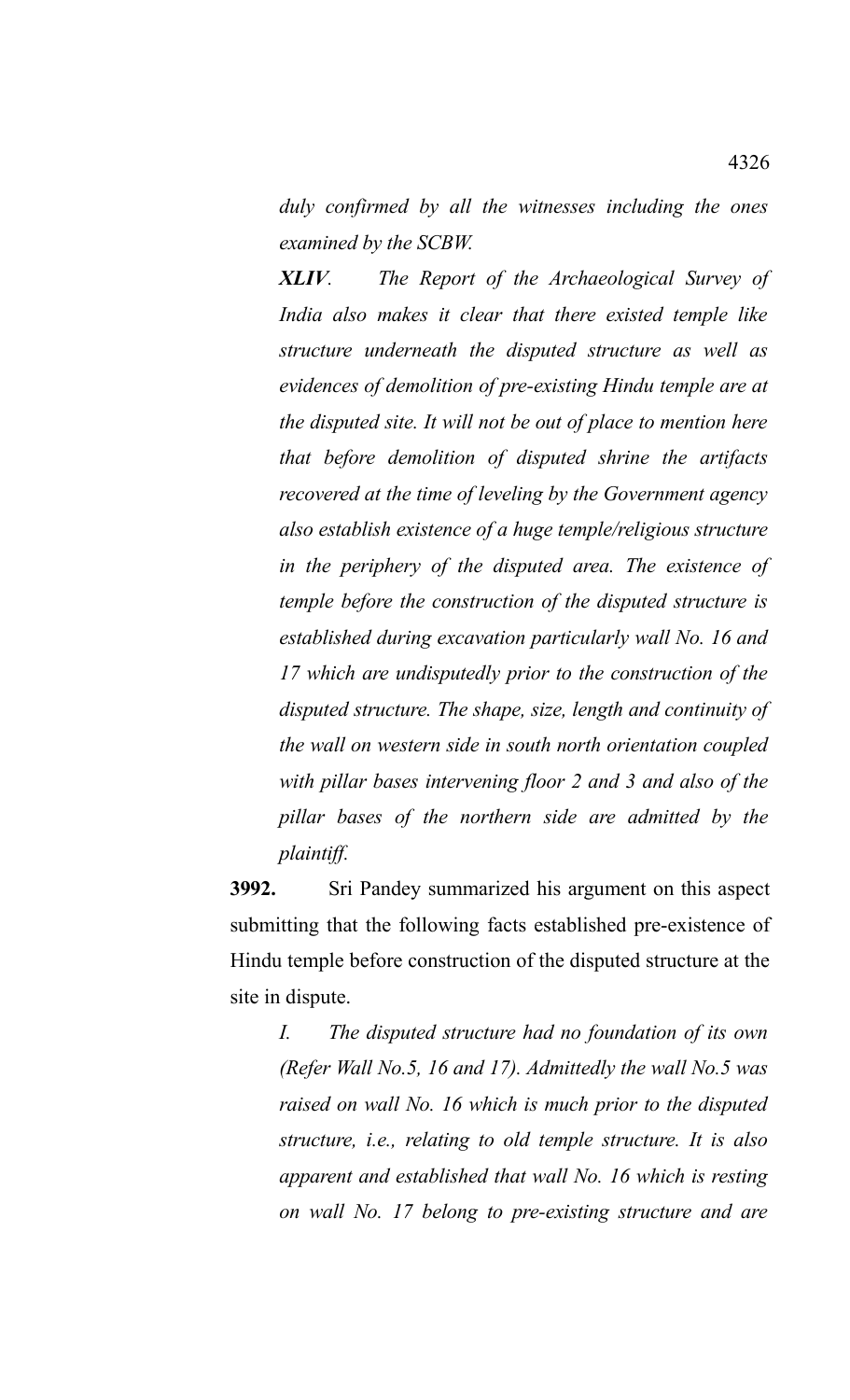*about. ............. wide whereas wall No.5 is about .................... wide, much lesser than the wall No. 16 and 17.Wall No.5 is not in continuation of wall No. 16 and is lying over the wall No. 16. Wall no. 16 and 17 are much longer than wall No.5. The existence of wall No. 16 is much more than 50 metres because the ending point of the wall was not discovered during excavation.* 

*II. The in-situ existence of Makar Pranal in wall No. 5 proves that the temple materials were re-used for construction of disputed structure. It is noteworthy that existence of Makar Pranal has all along been admitted by the plaintiff and their witnesses.* 

*III. Scientific analysis of the plasters used in the wall of preexisting structure, observations and examination of wall No. 1-15 proves that materials used in wall No. 16, 17 onwards are much superior to the walls of the disputed structure, i.e. 1-15 wherein brick bats, and re-used material have been used.* 

*IV. The construction of wall Nos. 1-15, i.e., its structure and texture, material used, etc., proves that the walls of the disputed structure were constructed hurriedly by re-using material of the earlier structure even without any foundation as is evident from the use of brickbats and broken bricks used in the wall which prima facie establishes demolition of pre-existing temple.* 

*V. Existence of pillar bases on all the floor without pillar found during excavation including pillar bases found in the section of the trench further proves that the disputed structure was constructed after demolishing the temple*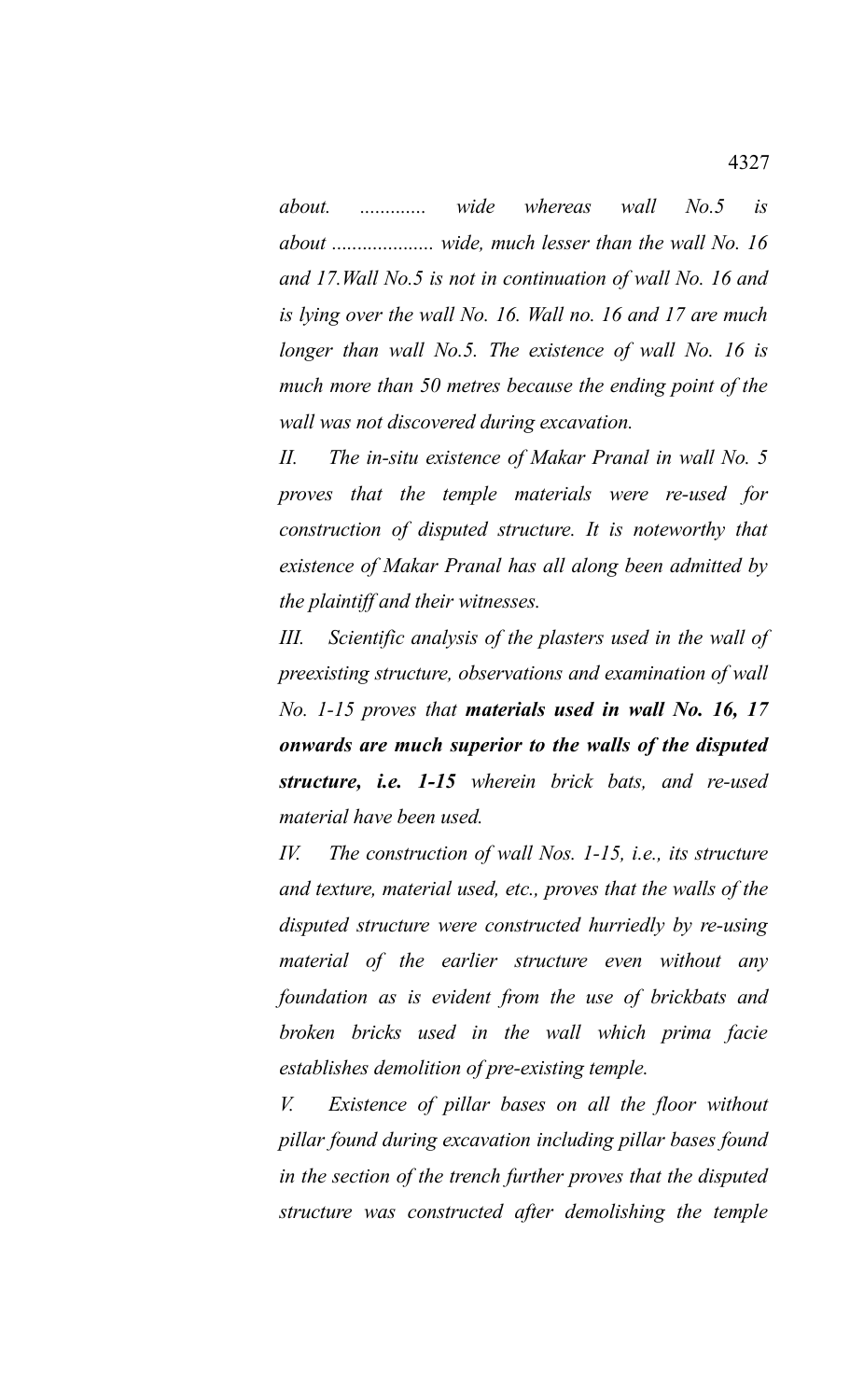*including pillars and after general levelling of the disputed structure was constructed.* 

*VI. The existence of pillar bases in the northern side admitted by the Plaintiff as pillar bases beyond the disputed site with foundation further proves existence of huge pre-existing religious structure extending to much more area in northern side. It is pertinent to mention that bases of the pillars were not removed whereas pillar bases found in the southern and eastern side of the makeshift structure shows existence of similar foundation of pillar bases with removal of bases.* 

*VII. Pillar bases have been found below the floor level of the structure. The pillar bases No. 29, 32, 34, 35 further prove demolition of the pre-existing temple structure as is evident from perusal of the report at page No. 52 and plates 30 and 45 of the Archaeological Survey of India Report Vol. II. Figure 3 B of ASI Report Vol. I shows nine pillar bases have been exposed below the wall and floor of the disputed structure numbered as pillar base Nos. 22, 23, 25, 28, 29, 31, 32, 34 and 35. The existence of these pillar bases below the disputed structure particularly in courtyard establishes existence of temple before construction of the disputed structure.*

*VIII. 20 line inscription recovered from the wall of the disputed structure at the time of its demolition also proves existence of temple in 12th century AD, i.e., prior to construction of the disputed structure.*

*IX. Recovery of 20 line inscription on 06.12.1992 from the debris of the disputed structure proves that the same*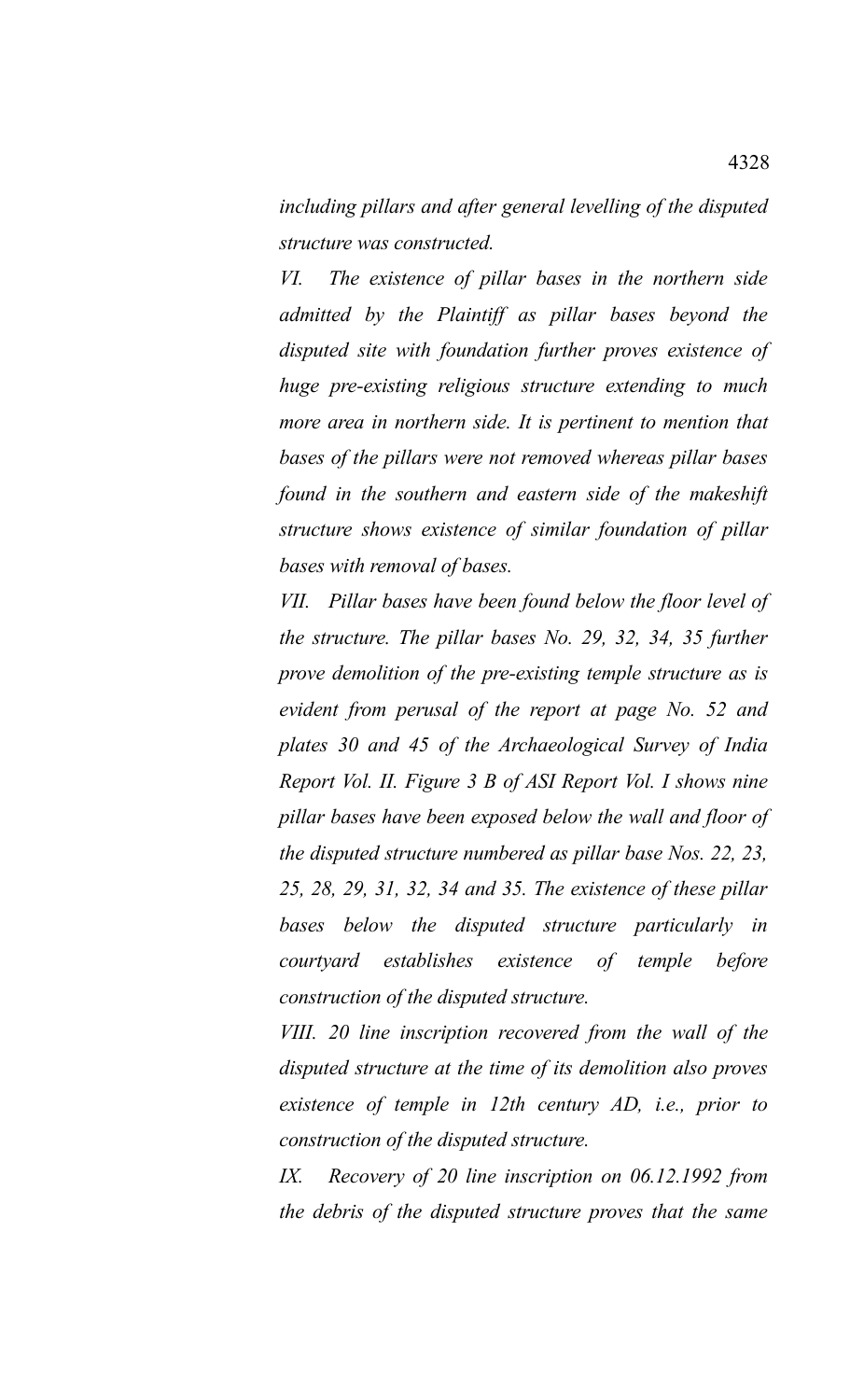*was reused in the construction of the disputed structure.* 

*X. Circular shrine which dates back to 4th-6th century admitted by the plaintiff proves existence of huge temple like structure on spot much before the construction of the disputed structure.*

*XI. The 11th century inscription found from the debris of trench No. J-3 at a depth of 5.75 metres below the floor level of the disputed structure indicates existence of temple below the disputed structure as reported by ASI in its report Vol. 1 at page 204, 205 and Fig. 22 as well as Pl. 137 of the report Vol. II. It is noteworthy to mention that such decorated inscriptions are always found in temple/Hindu religious structures and are never found in the residential buildings. A perusal of the behaviour of debris as shown in Fig. 22 marked as layer No.5 and 6 of trench No. J-3 also indicates that the same was created due to demolition of the temple. The lower level of the layer as shown in Fig. 22 establishes that the boulders obviously came from the demolished temple in accordance with a theory of gravitation.* 

*XII. Archaeological finds like Kopot Palli, Amalak decorated bricks, decorated stone slabs in wall No.5 and 17, Srivatsha, earthern lamp below the floor of the disputed structure, Garuda Dhwaj (the pit made for erecting the Garuda Dhwaj in front of the Garbhagriha - a salient feature of northern Indian temples) shown in Pl. No. 59, 60, 63 and pit of Garuda Dhwaj in front of sanctum sanctorum*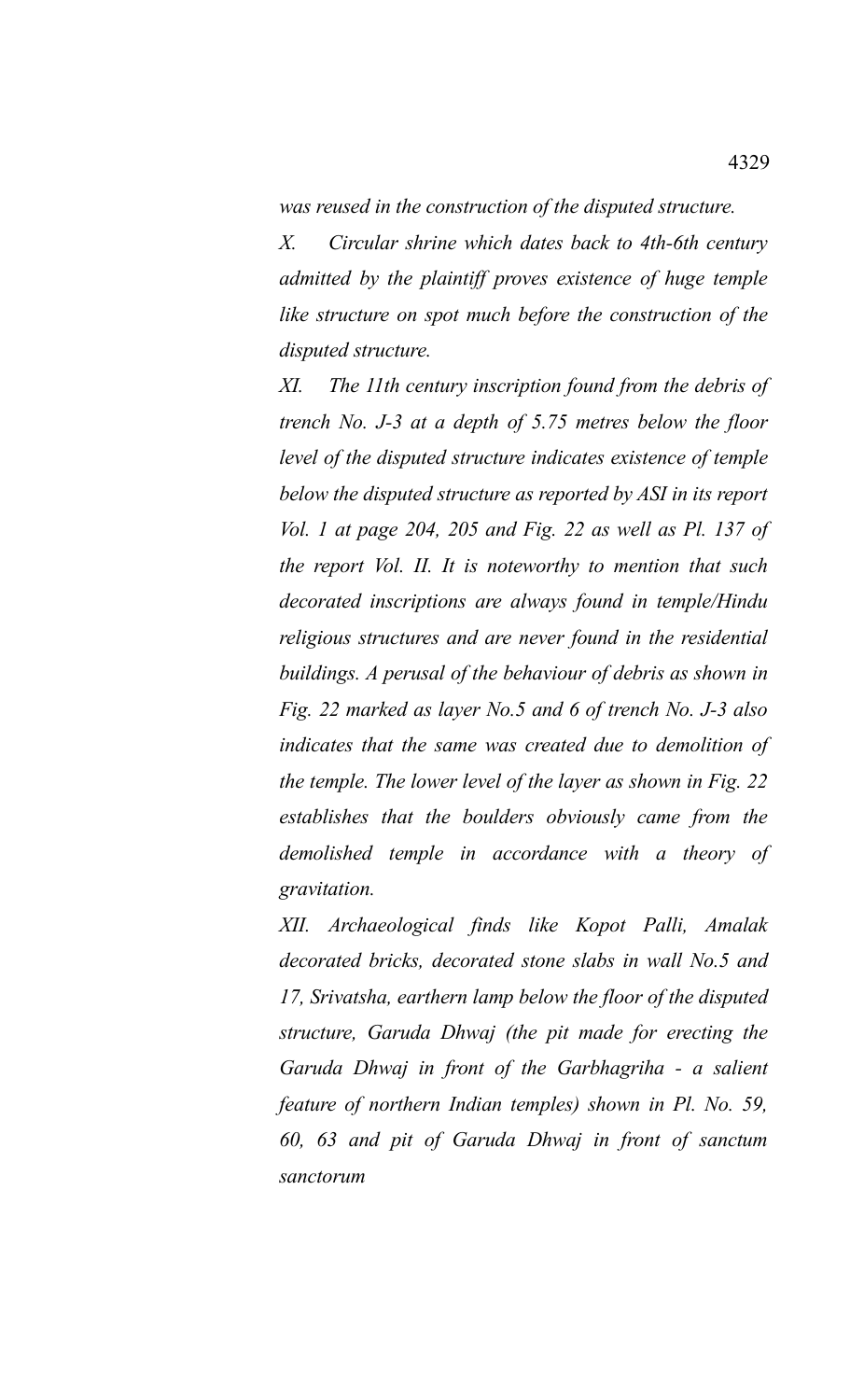*further confirms the pre-existence of temple on the disputed site.* 

*XIII. A perusal of artifacts found during excavation as shown in Plate nos. 5, 22, 23, 24, 25, 26, 29, 30, 36, 50, 51, 52, 53, 54, 55, 62, 64, 65, 66, 67, 81, 82, 83, 87, 88, 89, 90, 93, 95 prima facie establishes pre-existing temple/templelike structure.* 

*XIV. Under any circumstances above referred artifacts may neither form part of Islamic structure nor could be used in non-religious structure. Existence of divine couple as shown in plate No. 235 and the circular shrine undisputedly proves existence of temple on spot.* 

*XV. At the site in question (Rama Janma Bhumi/Baburi Masjid) right from the virgin soil, beginning with the circular Shiva Shrine up to the working floor of the disputed structure only religious structural remains associated with antiquities of religious nature have been found. The continuous nature of 10.80 meter thick deposit accounts for nine cultural periods beginning from N.B.P. level of 6th Century B.C. to 15th Century A.D. and clearly indicate that the site was never abandoned and was never used for habitational purpose. At the site four working floors have been exposed. From Floor # 3, there is a radio carbon date 910 ± 70 A.D. (calibrated 900 – 1030 A.D.). This well-scientifically dated floor is below the Floor # 2 with which 50 pillar bases are associated. Over Floor # 2 is Floor # 1, i.e., the floor of the mosque. Floor # 2 with which 50 pillars bases of Mandapa are associated is evidently the floor of the temple which was demolished.*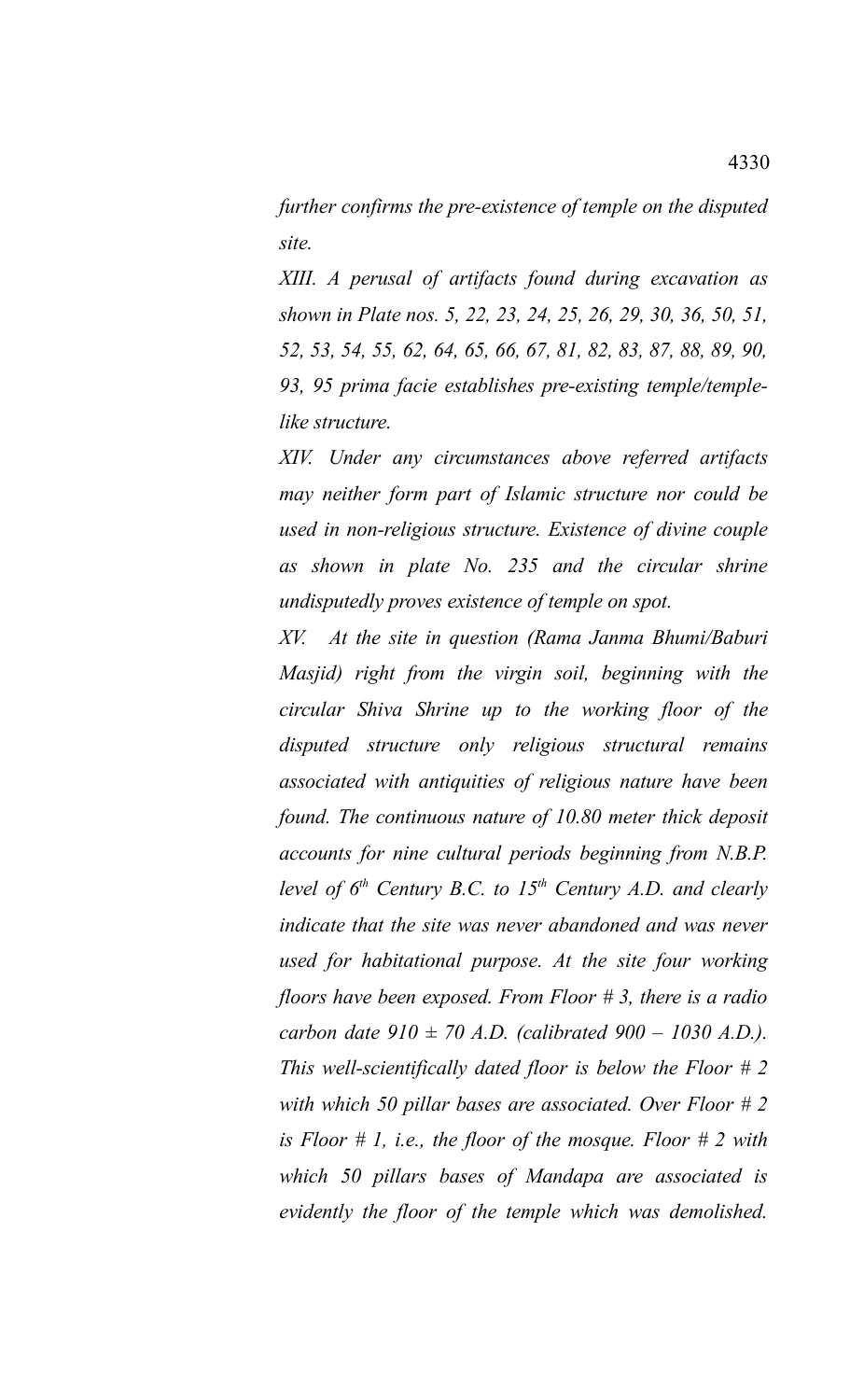*Typical habitational deposits such as soakage pits, ring wells, drainage system, etc., of Indo-Gangetic plain were never found (A. Ghosh – Encyclopaedia of Archaeology, Pages 134-135). When one temple fell into disuse either due to natural calamity or natural decay, immediately new religious structure was raised.*

*XVI. The act of continuous raising of structures only of religious nature at the site clearly indicates that the people had memory of a happening of very important nature in the distant past at the site. At the site there is no stratigraphical gap or any hiatus.* 

*XVII. While demolishing the standing temple in 1528 A.D., Mir Baqi was well-aware of the sacred and religious importance of the site and he thought it proper to raise only a religious structure, i.e., a mosque, right over the demolished temple and did not leave it for people to occupy for habitational purpose.*

*XVIII. The evidence of existence of a temple in 1528 A.D. is clear from the plan of the structural remains which show Garbha Grih (where presently Ram Lala is located), Ardha-Mandapa and wide Mandapa along with Pushkarini on the North-East corner, very wide walls and even damaged structural parts of earlier temples and religious members of the last temple used in the walls of the mosque. This use of members of religious nature in their construction could be done only by persons of other faith.* 

**3993.** Sri Pandey also sought to summarize his arguments on the question of demolition as under:

*I. The Mosque was built right over the walls of the*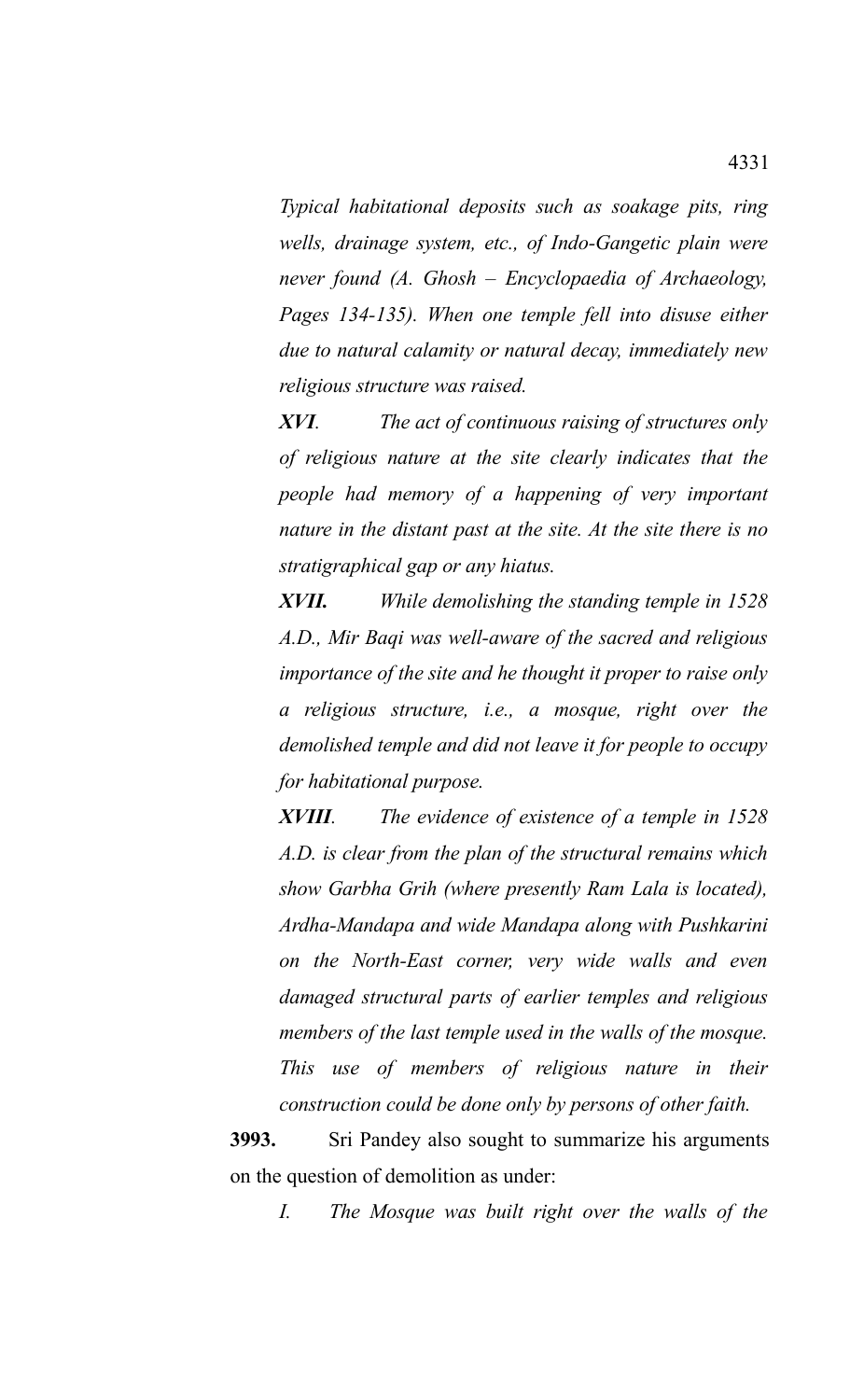*demolished earlier structure, i.e., temple after levelling them. No independent foundations were laid for the mosque.*

*II. In a hurry to raise the mosque, self-same material, i.e., bricks and stones of the demolished structure were used which is evident from the fragmentary nature of bricks. No full bricks have been found in the walls of the mosque. Secondly, the size and texture of the bricks (wherever length and width are available separately) tally with the size of bricks used in the demolished temple. Normally, structures of different periods have bricks of different sizes and texture. In Wall No. 15 of the mosque, many members of the temple like Makar Pranal, etc., have been used.*

*III. As right over the working floor of the demolished temple, the floor of the mosque has been laid, it shows continuous action of demolition and construction. There was no marked evidence of time gap, i.e., both the works were done by the same agency.*

*IV. In some rudimentary pillars of floor 2, signs of demolition are visible. In spite of cleaning the demolished structural remains, broken pieces of bricks, stones and other structural members were found scattered.*

**3994.** Another attempt was made by the learned experts of plaintiffs (Suit-4) by suggesting that historically they do not find any evidence that the muslim Rulers were indulged in destroying temples of idolaters and therefore a presumption that an existing temple was demolished for construction of the disputed structure should not be formed. Though it would not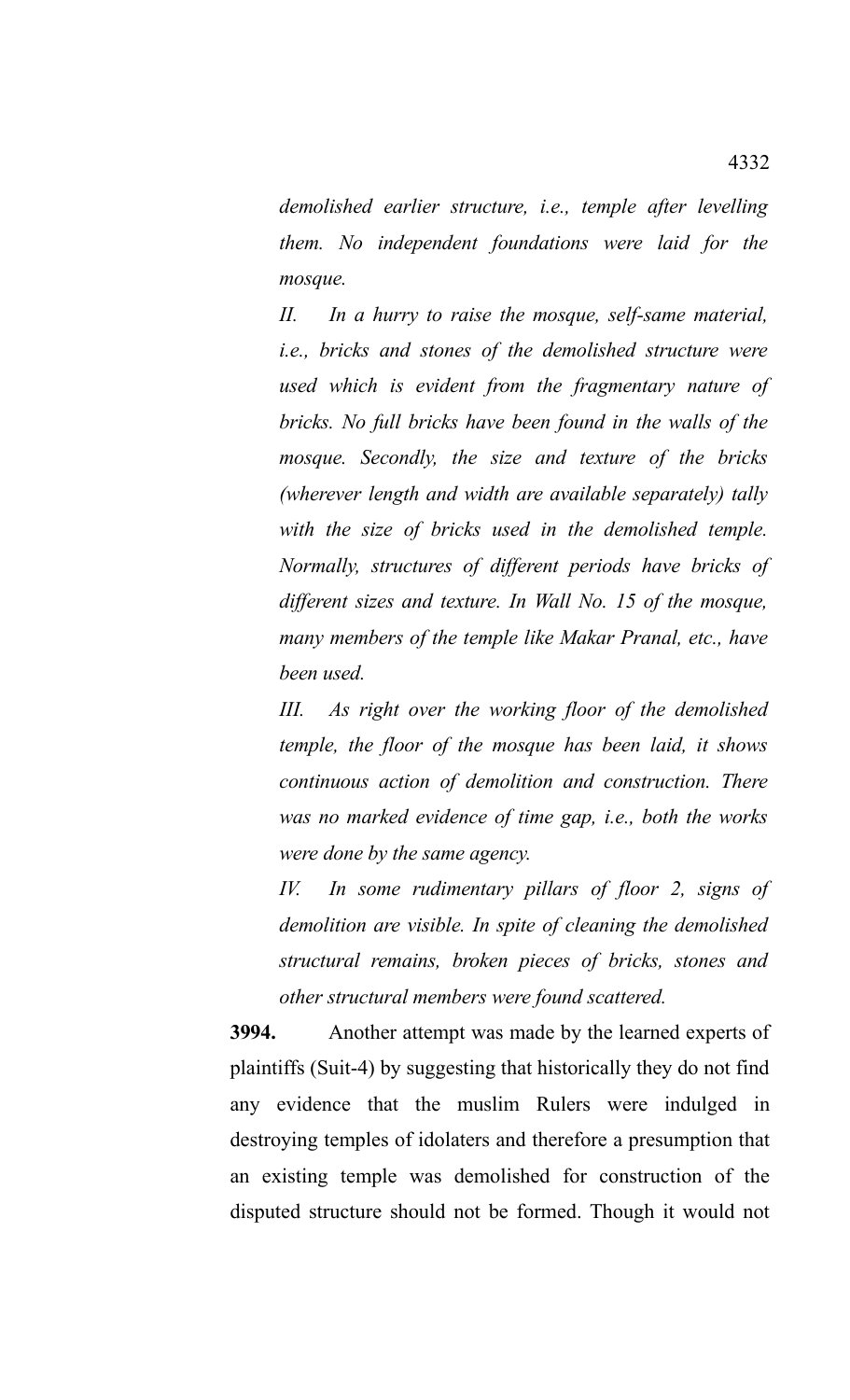have been necessary for us to tell positively that there existed a massive temple structure which was demolished by someone and thereafter the disputed structure was raised for the reason that for our purposes it was sufficient that the disputed structure has been raised on an erstwhile building of a religious nature which was non-Islamic but the kind of statement, which has been given by so many experts appearing on behalf of the plaintiffs (Suit-4) to justify their stand that temples in past were never demolished by the then muslim Rulers or invaders from Persia etc. is so blatant lie that we are reluctant to ignore it without referring to some well known historical record on these aspects particularly some of which have been written by the Muslim writers themselves.

**3995.** Sri Jilani referred to the statement of the Expert witnesses where they have said that the Mughal Emperors before Aurangzeb were not against the idolaters or idol worship and there does not exist any historical record to suggest that they demolished any Hindu temple and constructed mosque or other Islamic religious structure. Even for the Muslim Rulers or invaders before Mughals as also Aurangzeb and subsequent once it is suggested that the act of a few such demolition of temple attributed to Mahmood Gazani or Khilji's or Auraugzeb etc., was not on account of any hatred on their part against idol worshippers or for spread of religion of Islam but more on account of economic reasons since these places i.e. Hindu temples etc. had lot of wealth and for looting the said wealth those attacks were made. He also referred to certain documents constituting historical record etc. to show that neither Babar entered into such activities nor others.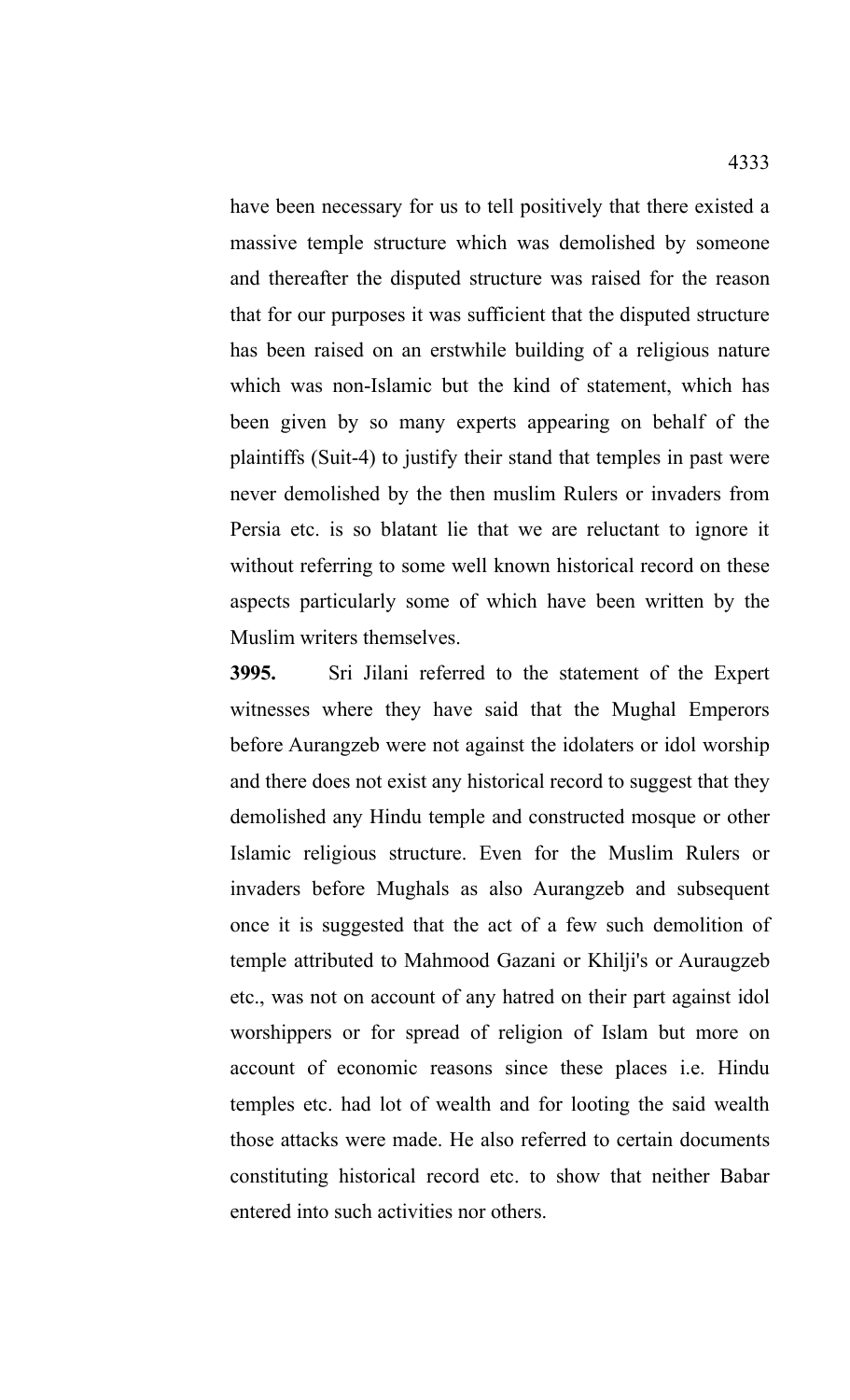**3996. Exhibit 48 (Suit-5) (Register 20, page 129)** contains a photocopy from "Memoirs Zehir-Ed-Din Muhammed Baber; Emperor of Hindustan" written by himself in the Chaghatai Turki and translated partly by John Leyden and partly by William Erskine with Notes and a Geographical and Historical Introduction published in 1807 at London. It has frontispiece and pages number 378, 379, 380 and 381 of the said book. On pages 381 of the book (paper no. 107C1/68) it deals with the description when Baber reached near Ayodhya:

*"We were still a march or two from Oudh, when a messenger arrived from Chin Timur Sultan, with intelligence that the enemy were encamped on the other side of the Siru, and that he would require to be reinforced. I dispatched to his assistance a thousand of the best men from the centre, under the command of Kazak. On Saturday, the 7th of Rajeb, I encamped two or three Kos above Oudh, at the junction of the Gogra and Siru. Till that day, Sheikh Bayezid had kept his station, not far from Oudh, on the other side of the Siru. He had sent a letter to Sultan, for the purpose of overreaching him. Sultan having discovered his insincerity, about noon-day prayers sent a person to call Karacheh to his assistance, and begun to make preparations for passing the river. When Karacheh had joined Sultan, they passed the river without delay. There were about fifty horse, with three or four elephants, on the other side, who, being unable to stand their ground, took to flight. Our people brought down some of them, and cut off their heads, which they sent me. Bikhub Sultan, Terdi Beg, Kuch Beg, Baba Chihreh, and Baki Shaghawal,*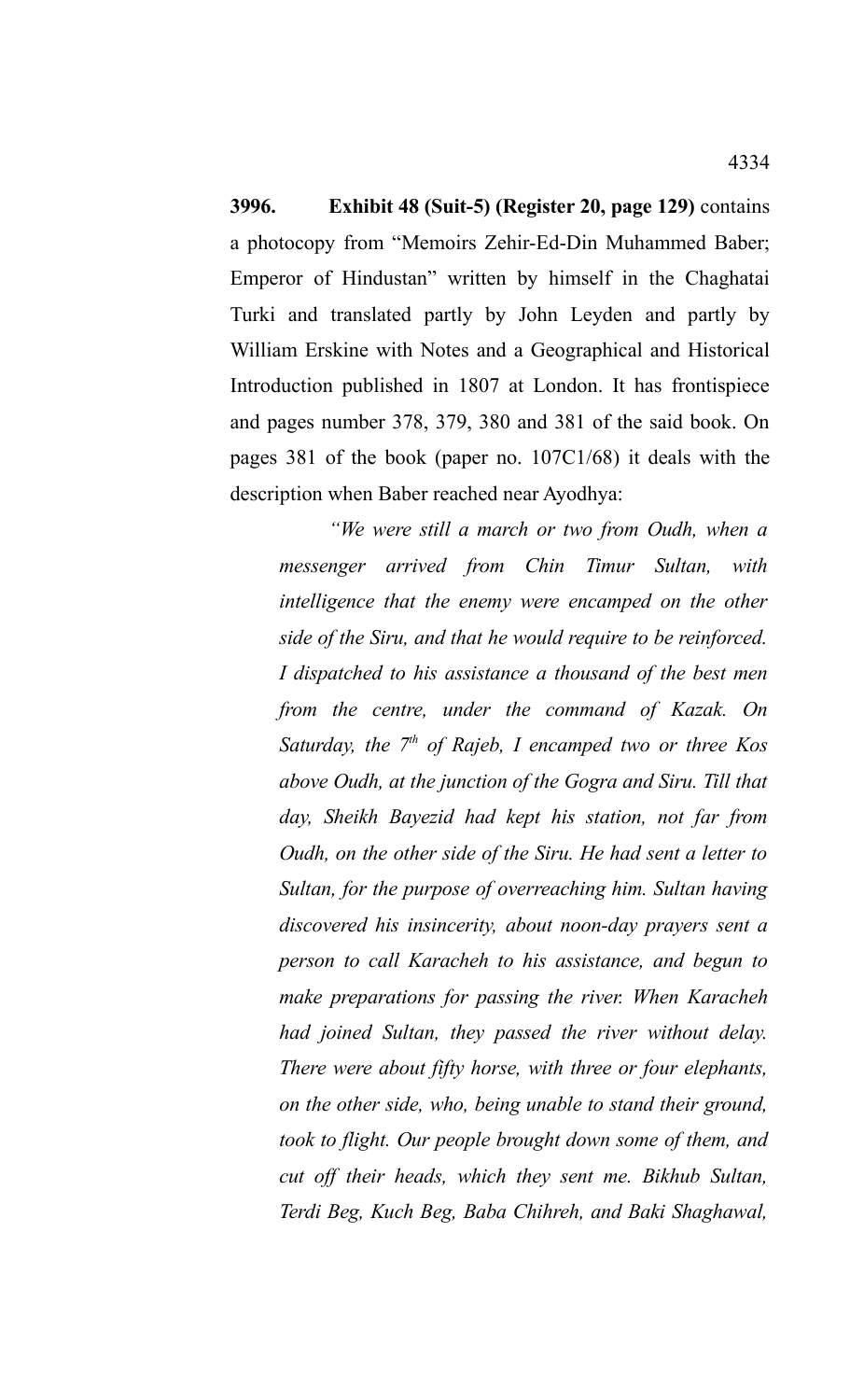*passed the river after Sultan. Those who had passed over first, continued till evening prayers in pursuit of Sheikh Bayezid, who threw himself into a jungle, and escaped. Chiu Timur Sultan having halted at night by a pool, mounted again about midnight, and renewed his pursuit of the enemy. After marching forty kos, he came to a place where their families and baggage had been, but they were already in full light. The light force now divided itself into different bodies, Baki Shaghawel with one division,following close upon the enemy, overtook their baggage and families, and brought in a few of the Afghans as prisoners.* 

*I halted some days in this station, for the purpose of settling the affairs of Oudh and the neighboring country, and for making the necessary arrangement. Seven or eight kos above Oudh, on the banks of the river Siru, is the wellknown tract called the Hunting-ground. I sent Mir Muhammad Jalehban to examine the fords of the rivers Gagra and Siru, which he did. On Thursday, the 12th, I mounted, to set off on a hunting party."*

**3997. Exhibit 15 (Suit-5) (Register 20, pages 139-143)** contains photocopies of frontispiece and pages no. 332 and 333 of "Memoirs Zehir-Ed-Din Muhammed Baber; Emperor of Hindustan" translated by John Leyden and William Erskine (Annotated and Revised by Sir Lucas King) published in 1921 in two Volumes by Oxford University Press. It also contains the verbatim description as we have referred to from Exhibit 48 (Suit-5) at paper no. 107C1/68.

**3998. Exhibit 62 (Suit-4) (Register 12, page 367 to 405)** is a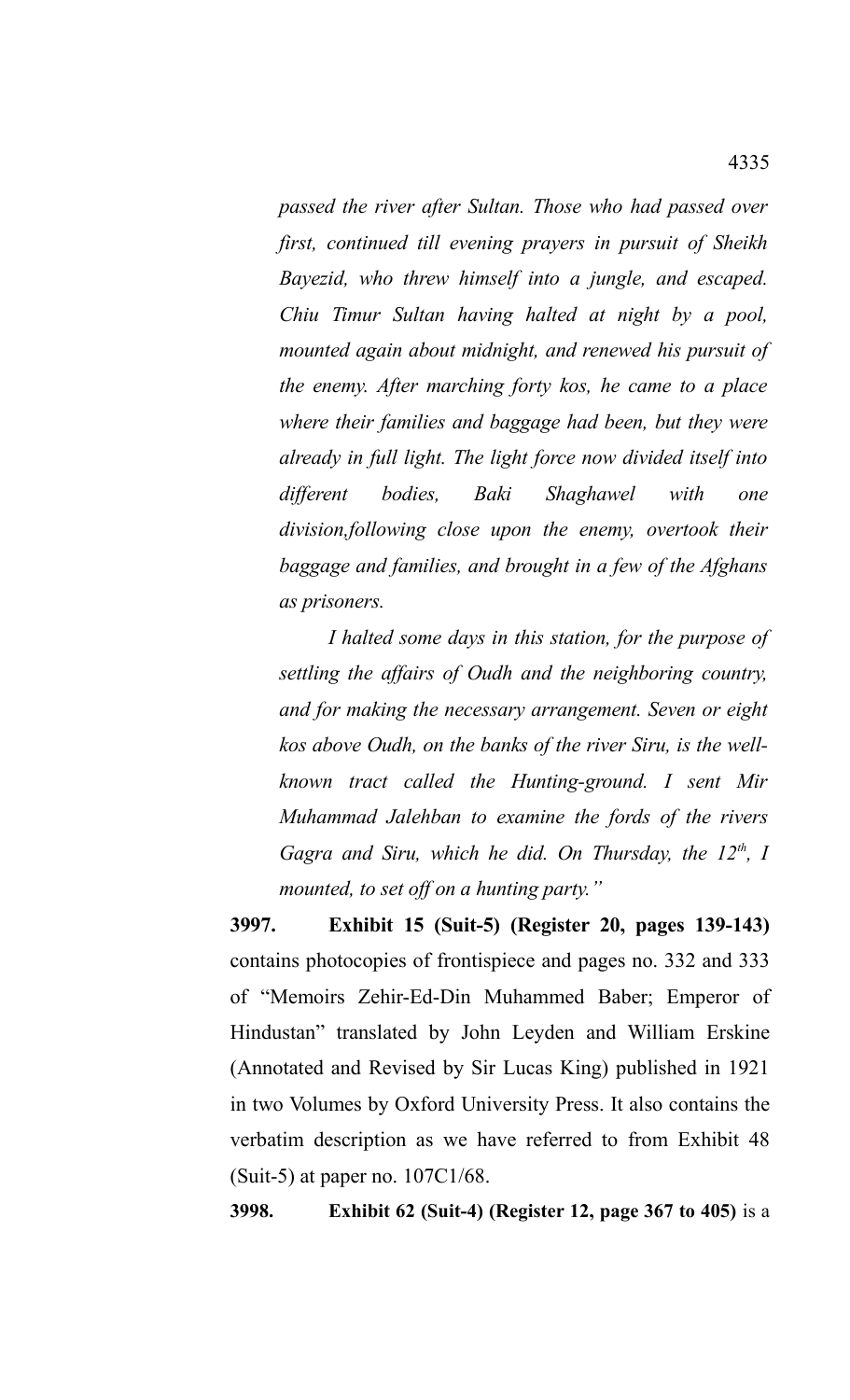copy of an article/ letter/ report said to be submitted by Sri R.S. Sharma, M. Athar Ali, D.N. Jha, Suraj Bhan under the title "Ramjanambhumi-Baburi Masjid A Historians Report to the Nation" along with the covering letter dated 13.5.1991 addressed to Sri Subodh Kant Sahay, Minister of State for Home, Government of India, New Delhi. A perusal of the letter and report shows that it contains signatures of only three persons, i.e., Sri R.S. Sharma, M. Athar Ali and Suraj Bhan. Sri D.N. Jha has not signed the said report.

**3999**. **Exhibit A-10 (Suit-4) (Register 16, pages 65-78)** is photocopy of Appendix-A list of sacred places in and about Ayodhya from the Book "A Historical Sketch of Tahsil Fyzabad, Zillah Fyzabad" by P.Carenegy.

**4000. Exhibit 90 (Suit-4) (Register 16, pages 156-162)** contains the photocopy of the title page and pages no. 51 to 53 and 62 to 65 of the book "**The Disputed Mosque-A Historical Inquiry**" by Sushil Srivastava published in 1991 by Vistaar Publications, New Delhi. The author of this book himself has appeared as witness, i.e. PW 15 and the book itself has been produced before the Court.

**4001. Exhibit 92 (Suit-4) (Register 16, pages 168-181)** contains the title page, preface, index and pages no. 12 to 34 of the book "Mughal Empire In India" by Prof. S.R. Sharma, Eleventh Edition published by Laksmi Narain Agarwal Educational Publishers, Agra. The author on page 15 of the book has given reason of Babar's invasion to India as under:

*"The great advantage of Hindustan, "Babar was aware, "besides its vast extent of territory, is the amount of gold, coined and uncoined, which may be found there." To Hindustan, therefore, he turned his wistful attention when,*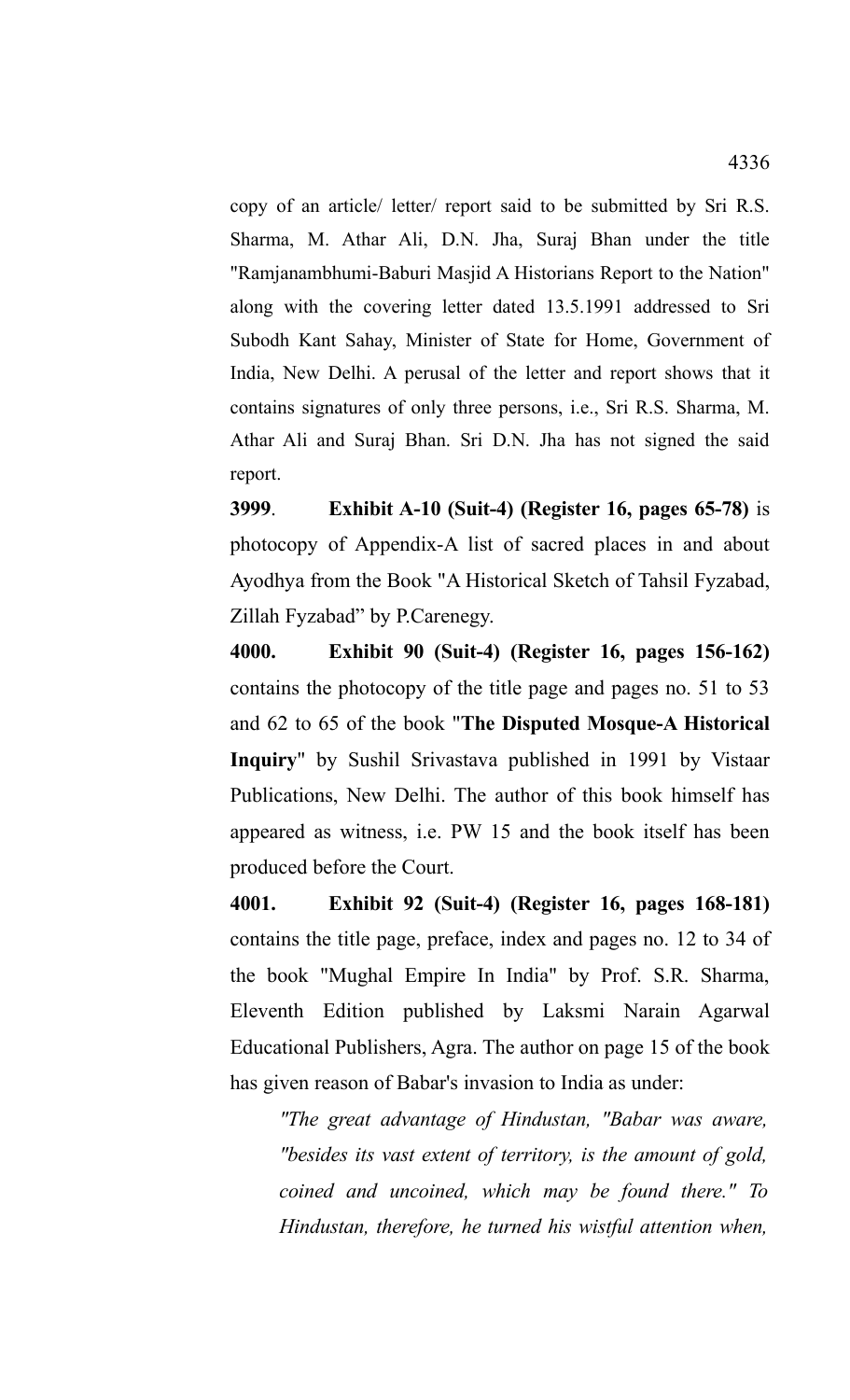*after the conquest of Kabul, he left the need for supplies"*

**4002. Exhibit 15 (Suit-5) (Register 20, pages 139-143)** contains photocopies of frontispiece and pages no. 332 and 333 of "Memoirs Zehir-Ed-Din Muhammed Baber; Emperor of Hindustan" translated by John Leyden and William Erskine (Annotated and Revised by Sir Lucas King) published in 1921 in two Volumes by Oxford University Press. It also contains the verbatim description as we have referred to from Exhibit 48 (Suit-5) at paper no. 107C1/68.

**4003.** Sri Jain and other counsels on the contrary refuted the above arguments vehemently and referred to other documents as are:

**4004**. **Exhibit J-6 (Register 13, page 47-51)** is the photocopy of History of Oudh (Amir Ali Shaheed or Marke-e Hanuman Garhi) by Sheikh Mohammad Azmat Ali Kakori written by Sheikh Mohammad Azmat Ali Kakori published by Markez Adab Urdu Shahganj, Lucknow.

**4005. Exhibit J-10 (Suit 4) (Register 13, page 53-55 and 125)** is photocopy of the page no.71 of Fasanah-E Ibrat by Mirza Rajab Ali published by Marke Adab Urdu, Shahganj, Lucknow.

**4006. Exhibit J-31(Register 13, page 57)** is a copy of page No.324 Holy Quran-majeed by Maulana Saeed Farman Ali published by Matbua-e Nizami Press, Victoria Street, Lucknow.

**4007. Exhibit 87 (Suit-4) (Register 16, pages 1-6)** contains the title page, index and contents of pages 207, 218 and 221 of "History of India As Told By Its Own Historians" Vol. 6 by H.M. Elliot and John Dowson. It is part of the Chapter LI titled as "Tarikh-I-Firishta of Muhammad Kasim Hindu Shah, Firishta". As we know the above book contains the English translation of various manuscripts written in Persian, Arabic,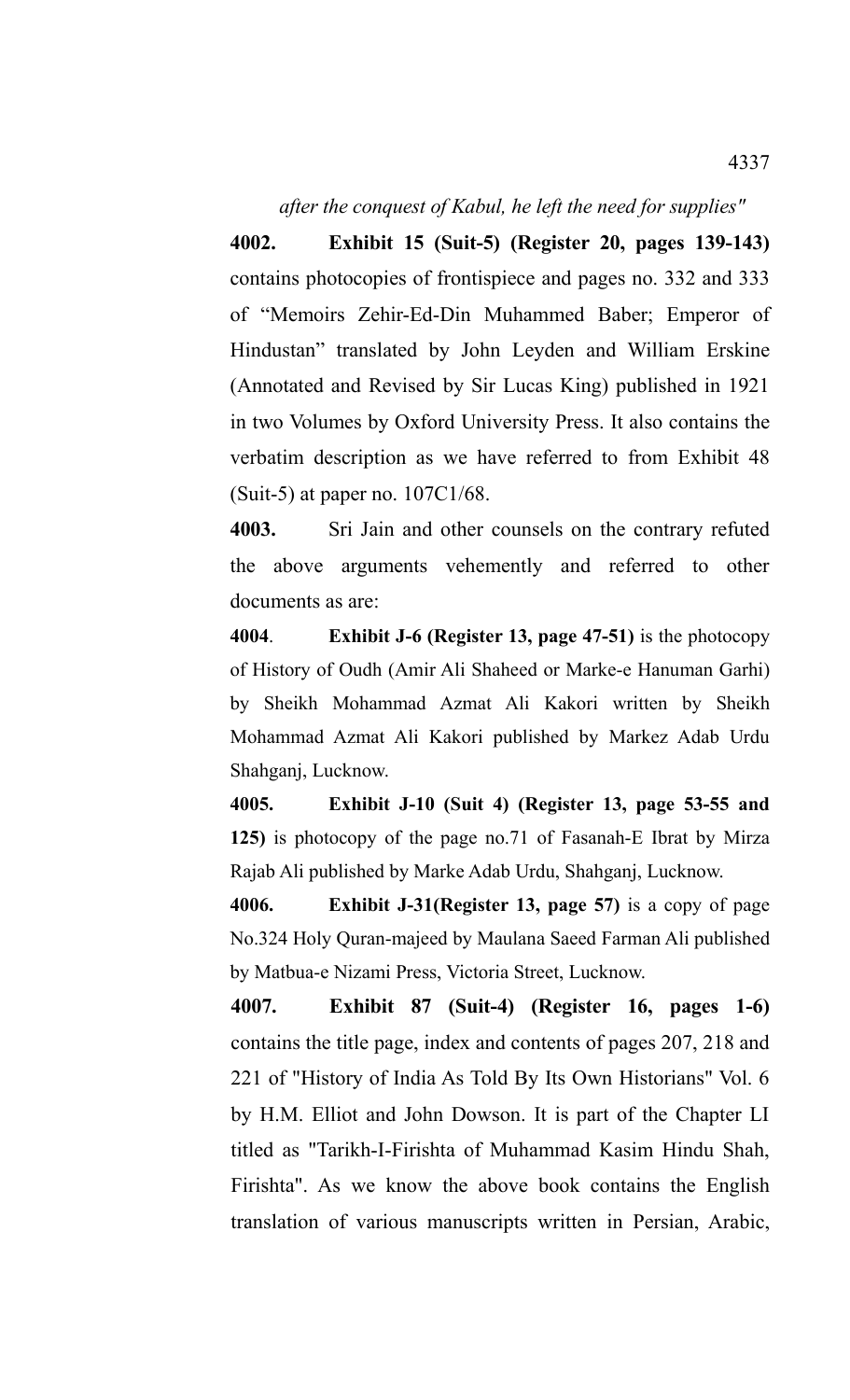Urdu etc. as collected by Sir H.M. Elliot while he was in India. "**Tarikh-I-Firishta**" is work of **Mohammad Kasim Hindu Shah** who is said to be born in 1550 or 1570. Initially, he was in patronage of Murtaza Nizam Shah at Ahmadnagar wherefrom he proceeded to Bijapur sometimes in 1589 A.D. which was in the reign of Ibrahim Adil Shah. Later on, the King presented to him a copy of Rauzatu-s Safa, remarking that no competent person had hitherto written a general history of Muhammadans in India, except Nizamuddin Bakhshi though his work was too brief and imperfect, especially as concerned the Dakhin (south). The Firishta wrote history but it is quite imperfect about Indian history previous to Muhammadan invasion. He died probably in 1660. His book contains 12 chapters the details whereof have been given on page 209 of Vol. VI of the said book (The entire set of "The History of India as Told By Its Own Historians" is available to the Court and, therefore, instead of confining ourselves to the pages filed by the plaintiffs (Suit-4), we have gone through the book and have taken the contents therefrom. The translation of the book has been done by General Briggs. It is said by Elliot and Dowson on page 216/217 that General Briggs procured a copy of Firishta in Persian which contains several valuable annotations and corrections. This copy was carefully collated with several others. Chapter I commences with "Mahmud of Ghazni" and his attack on Anundpal, Raja of Lahore at AH 399 (A.D. 1008). At page 221, it deals with Firoz Shah Tughlik. The above pages have been placed on record to show that the Muslims came to India as long back as with the start of A.D. 1000 and odd and it is not Babar, who for the first time laid the foundation of the Muslim Emperor in the then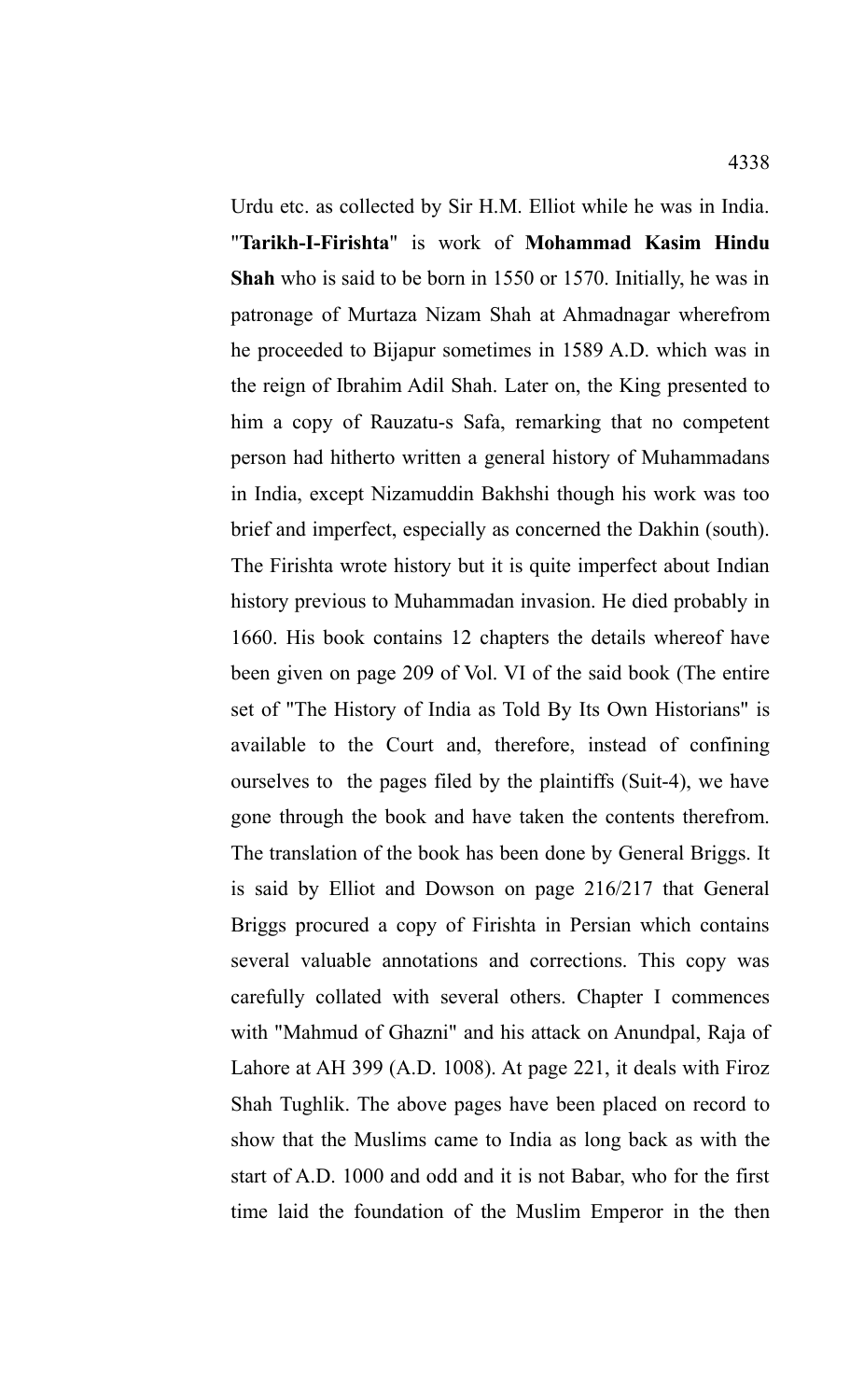Hindostan. The learned counsel for the other side, however, drew out attention to page 227 last five lines:

*"Some historians state, that Sultan Feroze Shah Barbek on this occasion broke the idols of Nagrakote, and mixing the fragments with pieces of cow's flesh, filled bags with them, and caused them to be tied round the necks of Brahmins, who were then paraded through the camp."*

**4008. Exhibit 88 (Suit-4) (Register 16, pages 7-12)** are photocopies of the title page, index and pages no. 218, 239, 339 and 434 of the "The History of India As Told by Its Own Historians", Vol. 4 by H.M. Elliot and John Dowson. Page 218 and 239 are the extract of Chapter XXVIII, Tuzak-I-Babari or Wakiat-I-Babari, the Autobiography of Babar. In the Book, this Chapter runs from page 218 to 287. Page 239 shows that in the last but successful invasion, Babar proceeded to India on  $17<sup>th</sup>$ November, 1525 (AH 932). Page 339 (Paper No. 244C1/5 is part of Chapter XXXII "Tarikh-I-Sher Shahi or Tuhfat-I-Akbar Shahi of Abbas Khan, Sarwani". This work is probably composed after AH 987 (AD 1579). It appears that the author was connected by marriage with the family of Sher Shah. We find no assistance from the said document for the purpose of this matter except that for some time, Sher Shar (Sher Khan) defeated the Mughals to take over the right of kingdon of Bengal and Bihar.

**4009**. Page 434 (Paper No. 244C1/6) is extract of Chapter XXXIII "**Tarikh-I-Daudi of 'Abdulla**" who has commenced his work with the reign of Bahlol Lodi alleging that he was the first King of the Afghan dynasty and brought down to reign of Muhammad Adali Sur and Daud Shah alleging them as last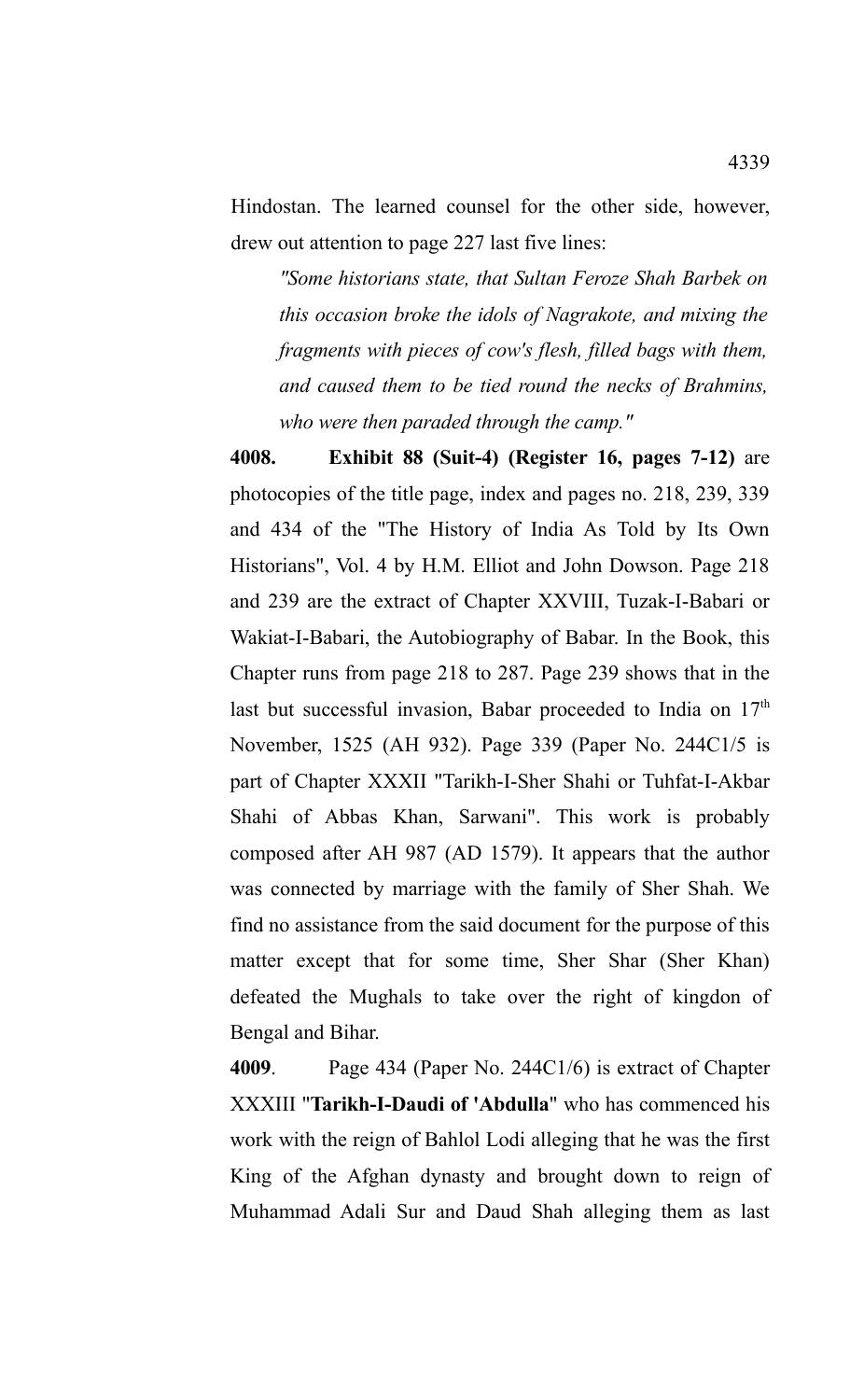Rulers of that reign. Learned counsel for the other side drew our attention to pages 466 and 467 narrating the reign of Sultan Sikandar Ghazi (Sikandar Lodi):

*"He founded masjids throughout all his dominions, and appointed a preacher, a reader, and a sweeper to each; to all of whom he gave regular stipends." (Page 446)*

*"He allotted lands to the infidels who submitted to the followers of Islam in their respective countries; and whoever rebelled or was contumacious, was considered guilty of treason, and was either slain or banished.*

*He was so zealous a Musulaman that he utterly destroyed divers places of worship of the infidels, and left not a vestige remaining of them. He entirely ruined the shrines of Mathura, the mine of heathenism, and turned their principal Hindu places of worship into caravanserais and colleges. Their stone images were given to the butchers to serve them as meat-weights, and all the Hindus in Mathura were strictly prohibited from shaving their heads and beards, and performing their ablutions. He thus put an end to all the idolatrous rites of the infidels there; and no hindu, if he wished to have his head or beard shaved, could get a barber to do it. Every city thus conformed as he desired to the customs of Islam." (Page 447)*

**4010**. **Exhibit 89 (Suit-4) (Register 16, pages 13-20)** are the photocopy of title page, index and pages no. 284, 285, 389, 476 and 477 of the "History of India As Told by Its Own Historians" Vol. 3 by H.M. Elliot and John Dowson. Pages 284 and 285 are the extract of Chapter XVI "Tarikh-I-Firoz Shahi of Shama-i-Siraj, "Asif". This work is devoted exclusively to the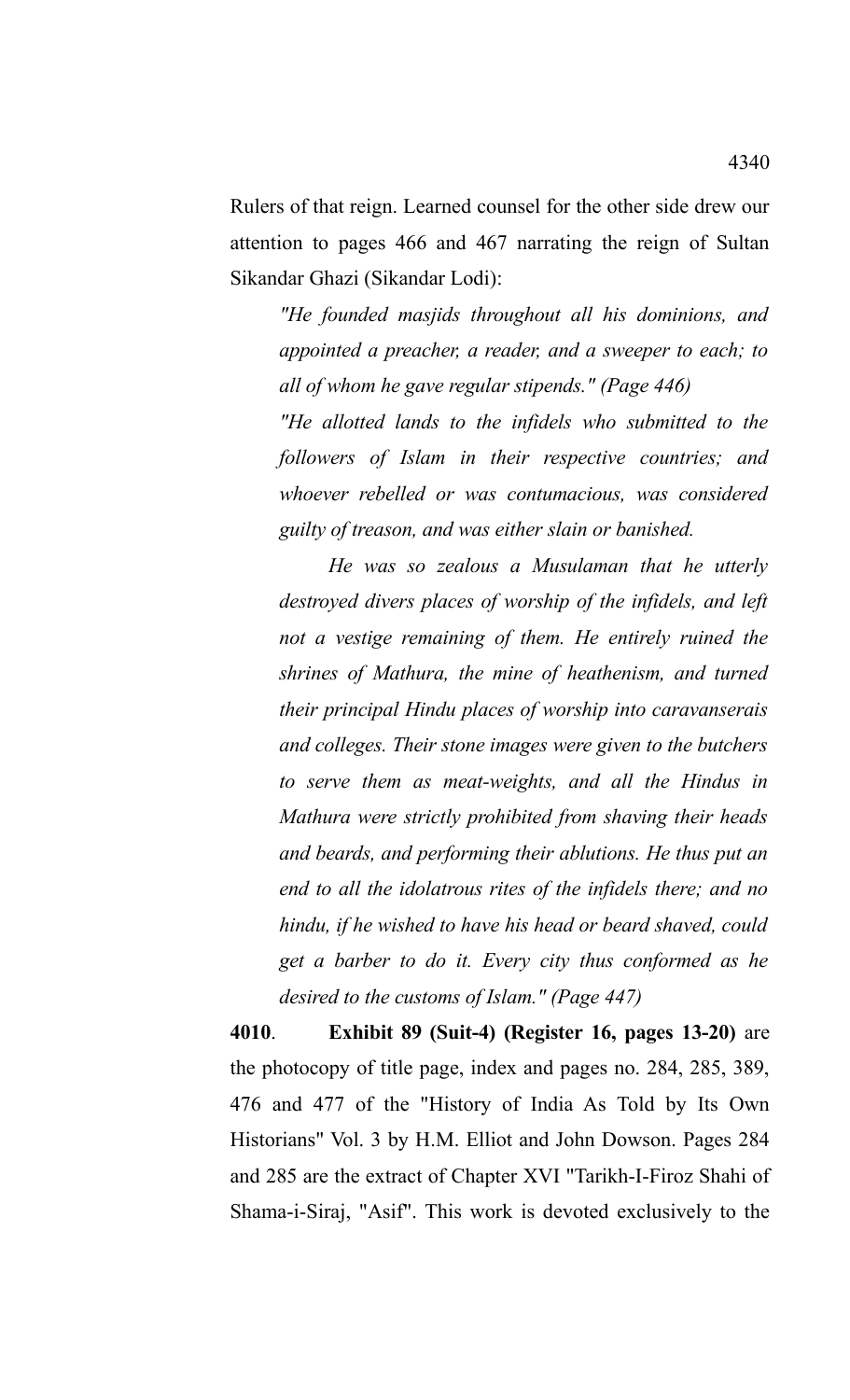reign of Firoz Shah. The author claims to be attached to the Court of Firoz Shah and accompanied him on his hunting expeditions. The two pages show the reign of Firoz Shah at Delhi.

**4011**. Page 389 is extract of Chapter XVIII "Malfuzat-I Timuri or Tuzak-I- Timuri' The Autobiography of Timur". The original work was written in Chaghatai Turki language, translated into Persian by Abu Talib Husaini, and dedicated to Emperor Shah Jahan, who began to reign in A.D. 1628. Timur came to India sometime in the end of  $14<sup>th</sup>$  century. It is not necessary to deal into his invasion in detail since it is also a story of invasion with the object of loot and destruction of idolaters which is evident from the following extract:

*"About this time there arose in my heart the desire to lead an expedition against the infidels, and to become a ghazi; for it had reached my ears that the slayer of infidels is a ghazi, and if he is slain he becomes a martyr. It was on this account that I formed this resolution, but I was undetermined in my mind whether I should direct my expedition against the infidels of China or against the infidels and polytheists of India. In this matter I sought an omen from the Kuran, and the verse I opened upon was this, "O Prophet, make war upon infidels and unbelievers, and treat them with severity."*

*My great officers told my that the inhabitants of Hindustan were infidels and unbelievers. In obedience to the order of Almighty God I determined on an expedition against them, and I issued orders to the amirs of mature years, and the leaders in war, to come before me, and when*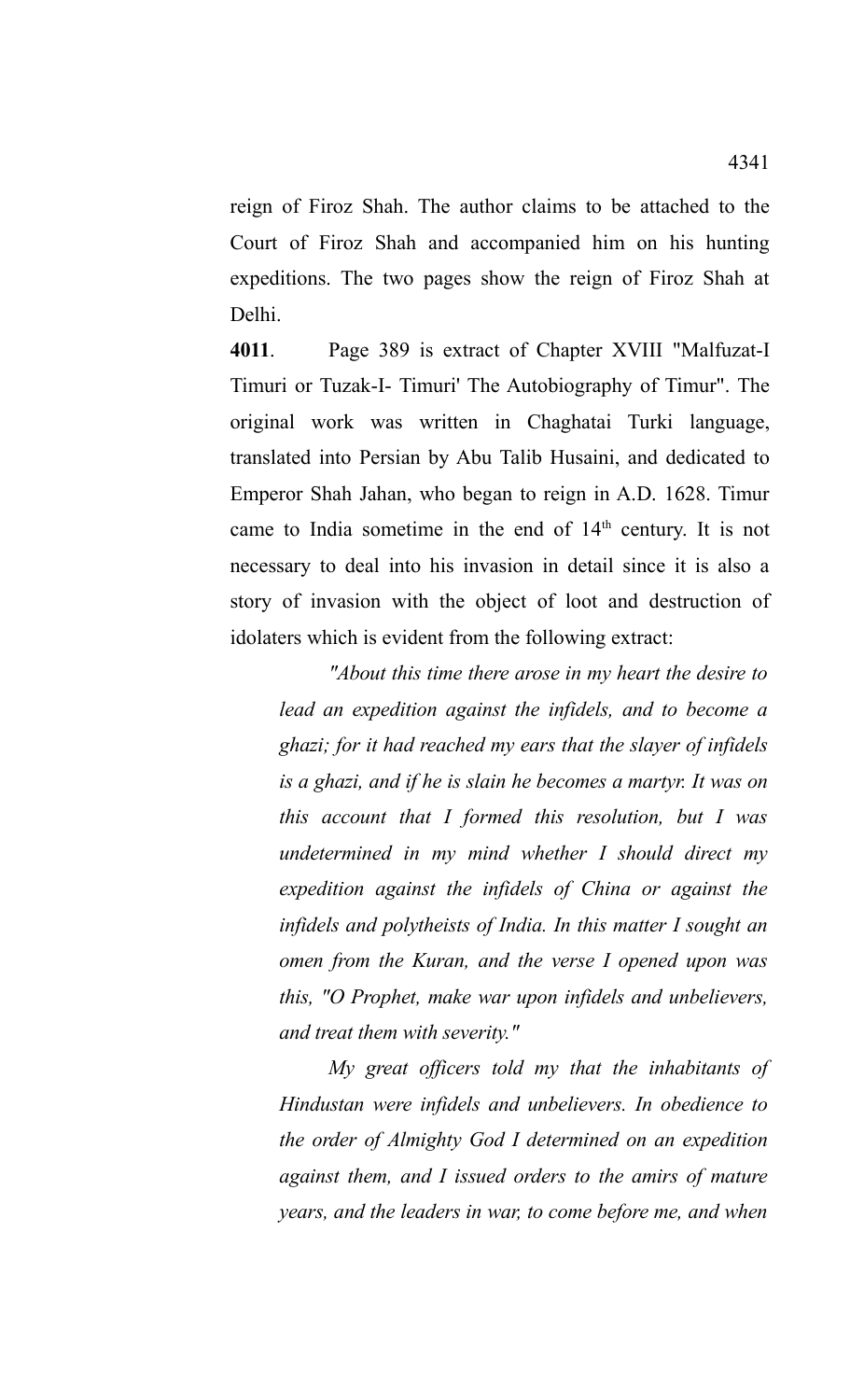*they had come together I questioned the assembly as to whether I should invade Hindustan or China, and said to them, "By the order of God and the Prophet it is incumbent upon me to make war upon these infidels and polytheists." throwing themselves upon their knees they all wished me good fortune. I demanded of the warrior chieftains whether I should direct my expedition against the infidels of Hindustan or China. At first they repeated fables and wise sayings, and then said, in the country of Hindustan there are four defences, and if any one invading this extensive country breaks down there four defences, he becomes the conqueror of Hindustan.*

*The first defence consist of five large rivers, which flow from the mountains of Kashmir, and these rivers unite in their course, and passing through the country of Sind, flow into the Arabian Sea, land it is not possible to cross them without boats and bridges. The second defence consists of woods and forests and trees, which, interweaving stem with stem and branch with branch, render it very difficult to penetrate into that country. The third defence is the soldiery, and land holders, and prices, and Rajas of that country, who inhabit fastnesses in those forests, and live there like wild beasts. The fourth defence consists of the elephants, for the rulers of that country in the day of battle equipping elephants in mail, put them in the van of their army, and place great confidence in them, and they have trained them to such a pitch that, lifting with their trunks a horse with his rider, and whirling him in the air, they will dash him on the ground.*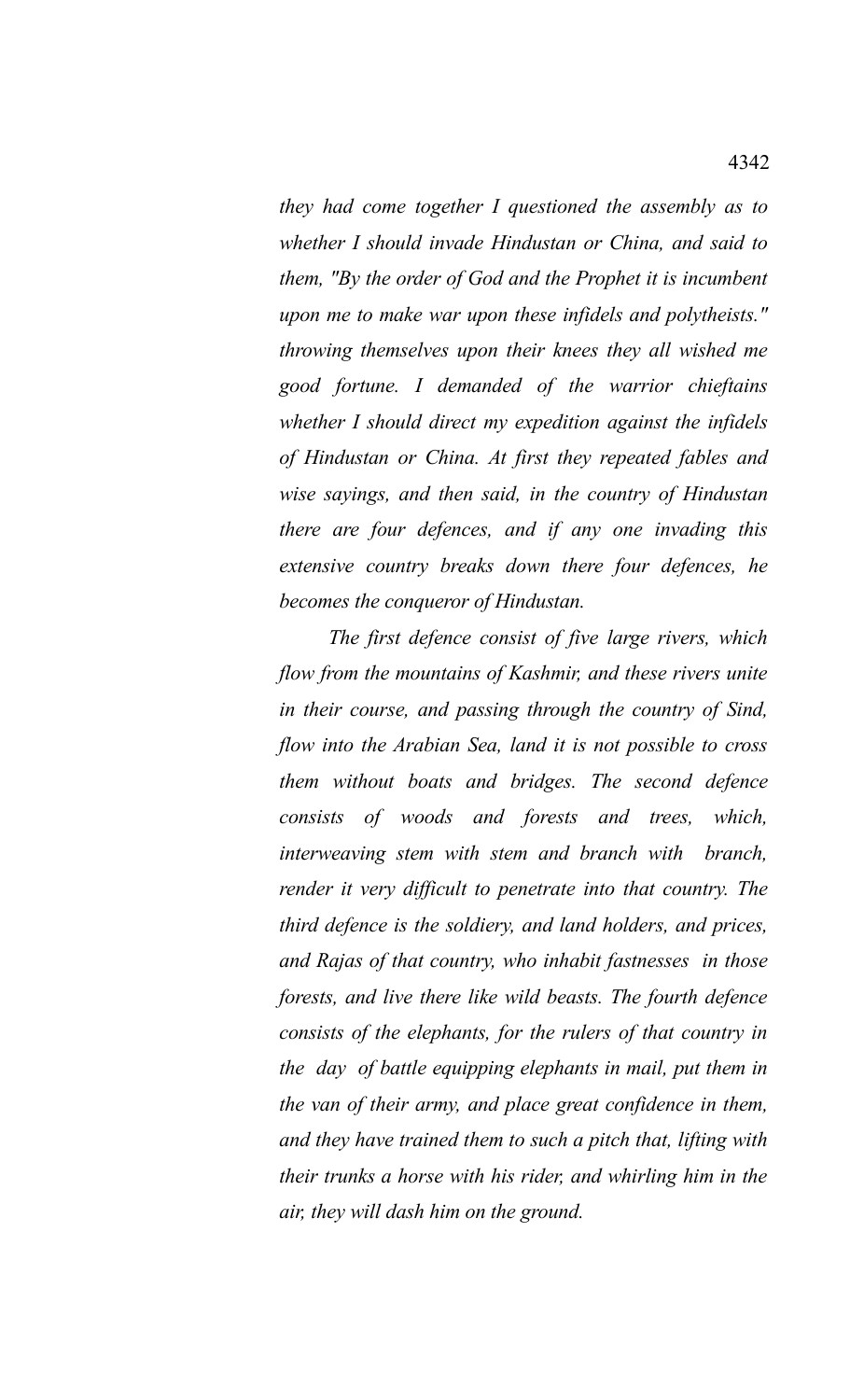*Some of the nobles said in reply that Sultan Mahmud Subuktigin conquered the country of Hindustan with 30,000 horse, and established his own servants as rulers of that region, and carried off many thousand loads of gold and silver and jewels from that country, besides subjecting it to a regular tribute, and is our amir inferior to Sultan Mahmud P No; thanks to Almighty God, to-day a 100,000 valiant Tatar horsemen wait at the stirrup of our amir; if he determines upon this expedition Almighty God will give him victory, and he will become a ghazi and mujahid before God, and we shall be attendants on an amir who is a ghazi, and the army will be contented and the treasury rich and well filled, and with the gold of Hindustan our amir will become a conqueror of the world and famous among the kings of earth.*

*At this time the prince Shah Rukh said: "India is an extensive country; whatever Slultan conquers it becomes supreme over the four quarters of the globe; if, under the conduct of our amir, we conquer India, we shall become rulers over the seven climes." He then said: "I have seen in the history of Persia that, in the time of the Persian Sutans, the King of India was called Darai, with all honour and glory. On account of his dignity he bore no other name; and the Emperor of Rome was called Caesar, and the Sultan of Persia was called Kisra, and the Sultan of the Tatars, Khakan, and the Emperor of Chine, Faghfiur; but the King of Iran and Turan bore the title of Shahinshah, and the orders of the Shahinshah were always paramount over the princes and Rajas of Hindustan, and praise be to*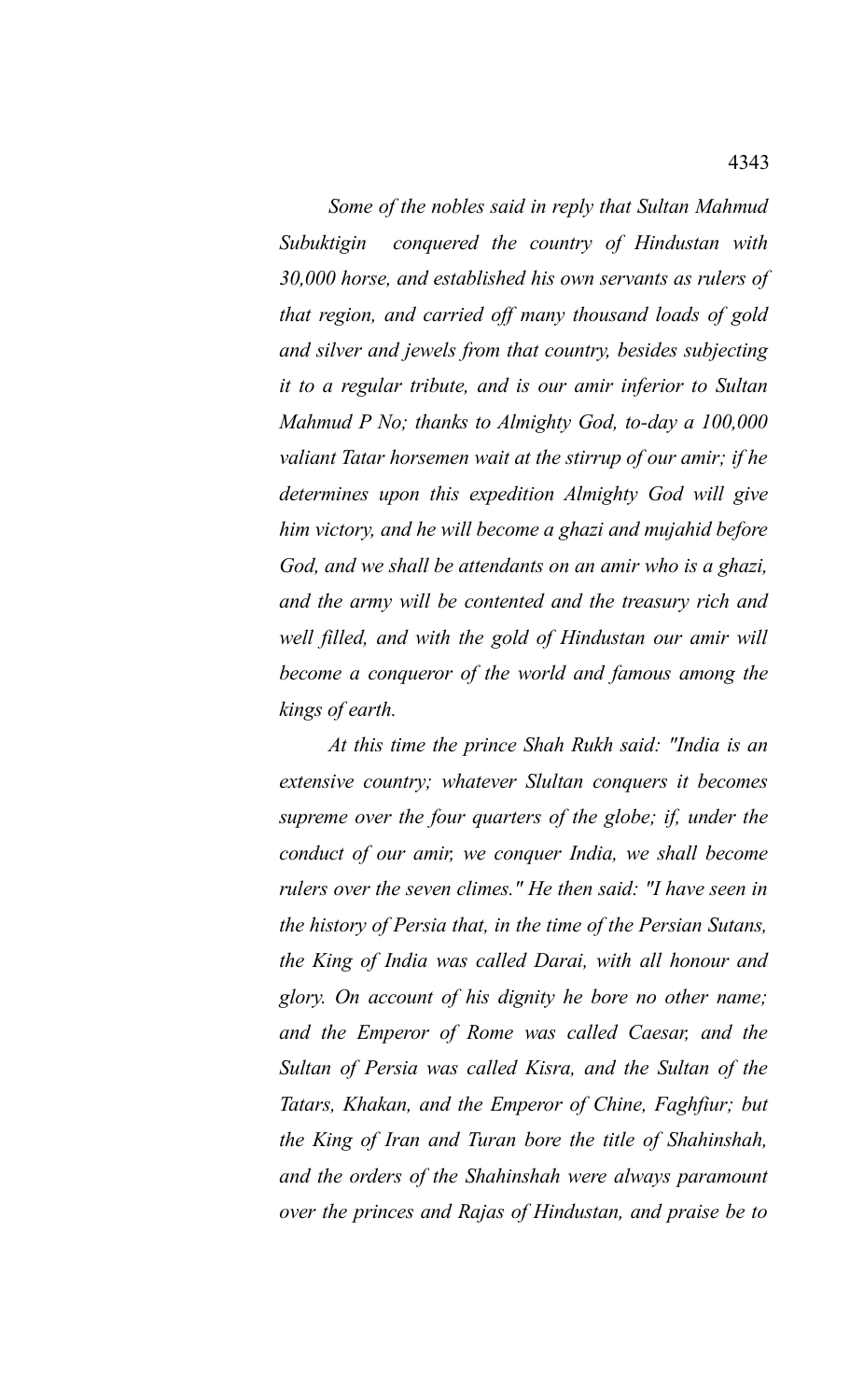*God that we are at this time Shahinshah of Iran and Turan, and it would be a pity that we should not be supreme over the country of Hindustan." I was excessively pleased with these words of Prince Shah Rukh. Then the Prince Muhammad Sultan said: " The whole country of India is full of gold and jewels, and in it there are seventeen mines of gold and silver, diamond and ruby and emerald and tin and iron and steel and copper and quicksilver, etc., and of the plants which grow there are those fit for making wearing apparel, and aromatic plants, and the sugar cane, and it is a country which is always green and verdant, and the whole aspect of this country is pleasant and delightful. Now, since the inhabitants are chiefly polytheists and infidels and idolaters and worshipers of the sun, by the order of God and his prophet, it is right for us to conquer them.*

*My wazirs informed me that the whole amount of the revenue of India is six arbs; now each arb is a 100 krors, and each kror is a 100 lacs, and each lac is a 100,00 miskals of silver. Some of the nobles said, "By the favour of Almighty God we may conquer India, but if we establish ourselves permanently therein, our race will degenerate and our children will become like the natives of those regions, and in a few generations their strength and valour will diminish." the amirs of regiments (kushunat) were disturbed at these words, but I said to them, "My object in the invasion of Hindustan is to lead an expedition against the infidels that, according to the law of Muhammad (upon whom and his family be the blessing and peace of God), we*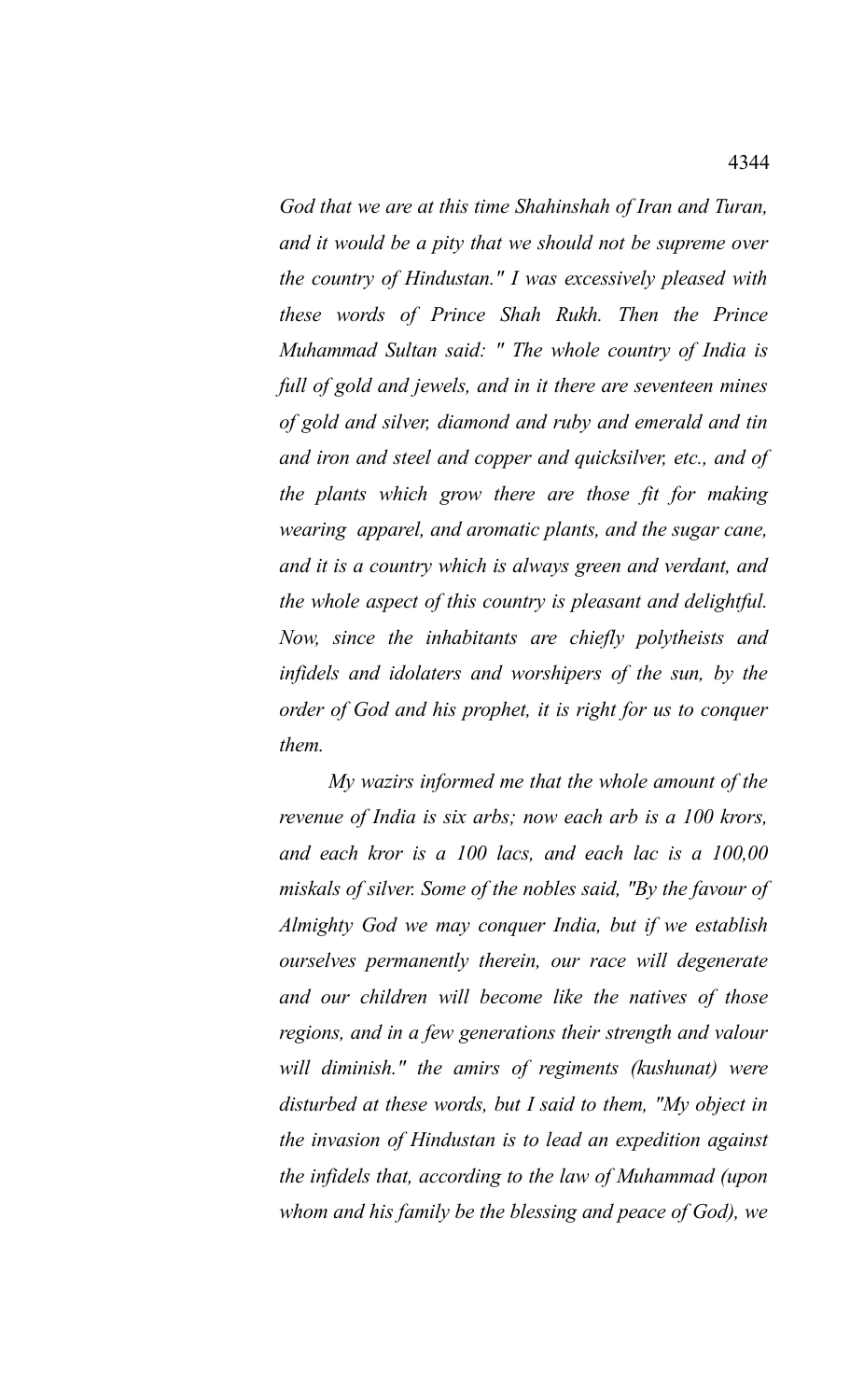*may convert the true faith the people of that country, and purify the land itself from the filth of infidelity and polytheism; and that we may overthrow their temples and idols and become ghazis and mujahids before God." They gave an unwilling consent, but I placed no reliance upon them. At this time the wise men of Islam came before me, and a conversation began about the propriety of a war against infidels and polytheists; they gave it as their opinion that it is the duty of the Sultan of Islam, and all the people who profess that "there is no god but Allah, and Muhammad is the prophet of Allah," for the sake of preserving their religion and strengthening their law, to exert their utmost endeavour for the suppression of the enemies of their faith. And it is the duty of every Muslim and true believer to use his utmost exertions in obedience to his ruler. When the edifying words of the wise men reached the ears of the nobles, all their hearts were set upon a holy war in Hindustan, and throwing themselves on their knees, they repeated the Chapter of Victory.*

*When I girded up my loins for the expedition, I wrote to Hazrat Shaikh Zainu-d din to the effect that I had determined on a religious expedition to Hindustan. He wrote in the margin of my letter: "Be it known to Abu-l Ghazi Timur (whom may God assist) that great prosperity in this world and the next will result to you from this undertaking, and you will go and return in safety." he also sent me a large sword which I made my sceptre.*

*In the meanwhile there came a petition from the Prince Pir Muhammad Jahangir, from the confines to*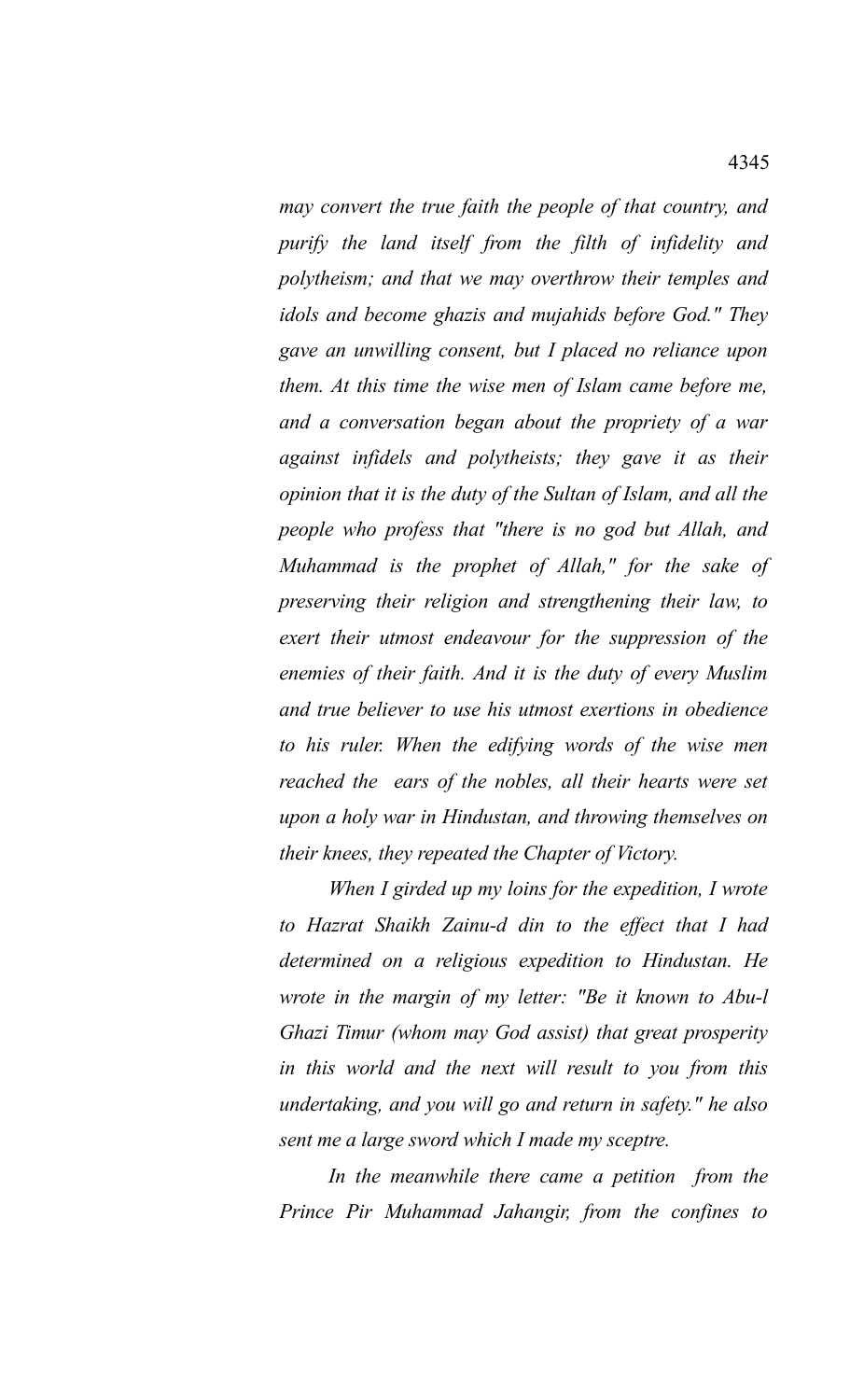*Kabulistan, the government of which country, from the boundaries of Kunduz and Bakalan and Kabul and Ghazni and Kandahar, was vested in him. When I looked at this petition it was thus written: "Since, according to your order, I arrived in this country, I have acted towards all the people conformably to the exalted order and wisdomincreasing counsels of the great king. When I had satisfied my mind with the conquest and settlement of this kingdom, I turned my thoughts towards the acquisition of some of the provinces of Hindustan. I enquired concerning the condition of that country, and received the following account: that the city of Dehli is the capital of the sovereigns of India, and after the death of Sultan Firoz Shah, two brother among his nobility, of whom one was named Mallu and the other Sarang, becoming very powerful, established their independence, giving the nominal sovereignty to one of the sons of Sultan Firoz Shah, by name, Sultan Mahmud, they kept the real power in their own hands, and virtually governed the empire. Mallu, the elder brother, lives at Dehli, about the person of Sultan Mahmud, and Sarang is established in the city of Multan, for the protection of that country. When I became acquainted with these matters, acting according to the practice of the great king, I wrote a letter and sent it to him (Sarang) by an ambassador, purporting that since the fame of the victories and conquests, and of the extensive empire of the great king is spread all over the world, it is certain that it must have reached him also. The great king has appointed me to the government of those provinces which*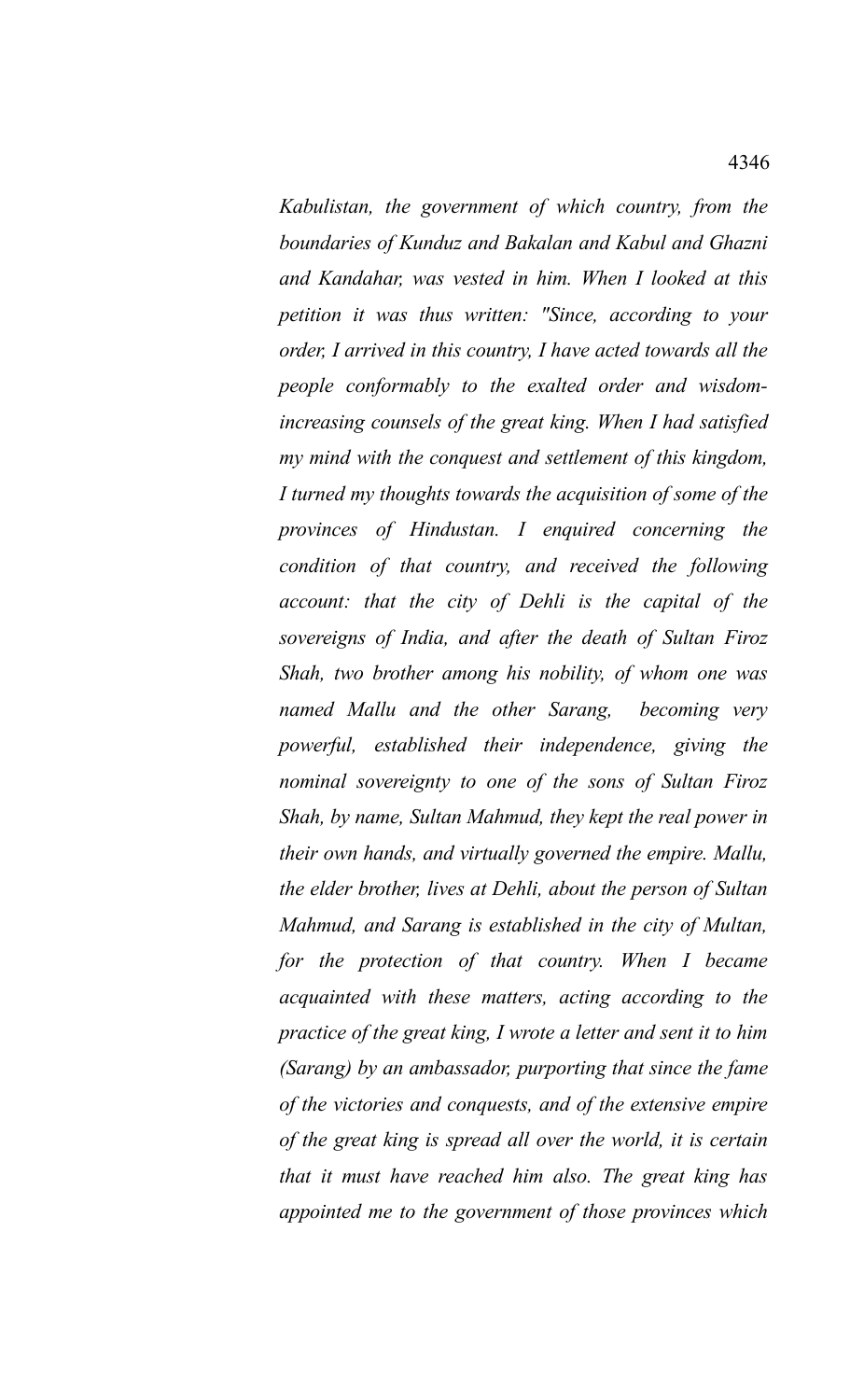*lie on the borders of Hindustan, and has ordered that 'If the rulers of Hindustan come before me with tribute I will not interfere with their lives, property, or kingdoms; but if they are negligent in proffering obedience and submission, I will put forth my strength for the conquest of the kingdoms of India. At all events, if they set any value upon their lives, property, and reputation, they will pay me a yearly tribute, and if not, they shall hear of my arrival with my powerful armies. Farewell.' When the ambassador reached the presence of Sarang at Multan, he was treated with great respect and consideration; but in reply to his letter, Sarang said, 'It is difficult to take an empire like a bride to your bosom without trouble and difficulty and the clashing of swords. The desire of your prince is to take this kingdom with its rich revenue. Well, let him wrest it from us by force of arms if he be able. I have numerous armies and formidable elephants, and am quite prepared for war.' with these words he dismissed the ambassador. But when this unsatisfactory answer was brought back to me. I issued immediate orders for the armies to assemble from all quarters, together with such of the nobles as were in my province, such as Amir Saikal Kandahari, and other amirs, and soldiers."*

**4012**. The amount of wealth his army looted at Delhi is mentioned on page 446:

*"The other booty was immense in rubies, diamonds, garnets, pearls, and other gems; jewels of gold and silver; ashrafis, tankas of gold and silver of the celebrated Alai coinage; vessels of gold and silver; and brocades and silks*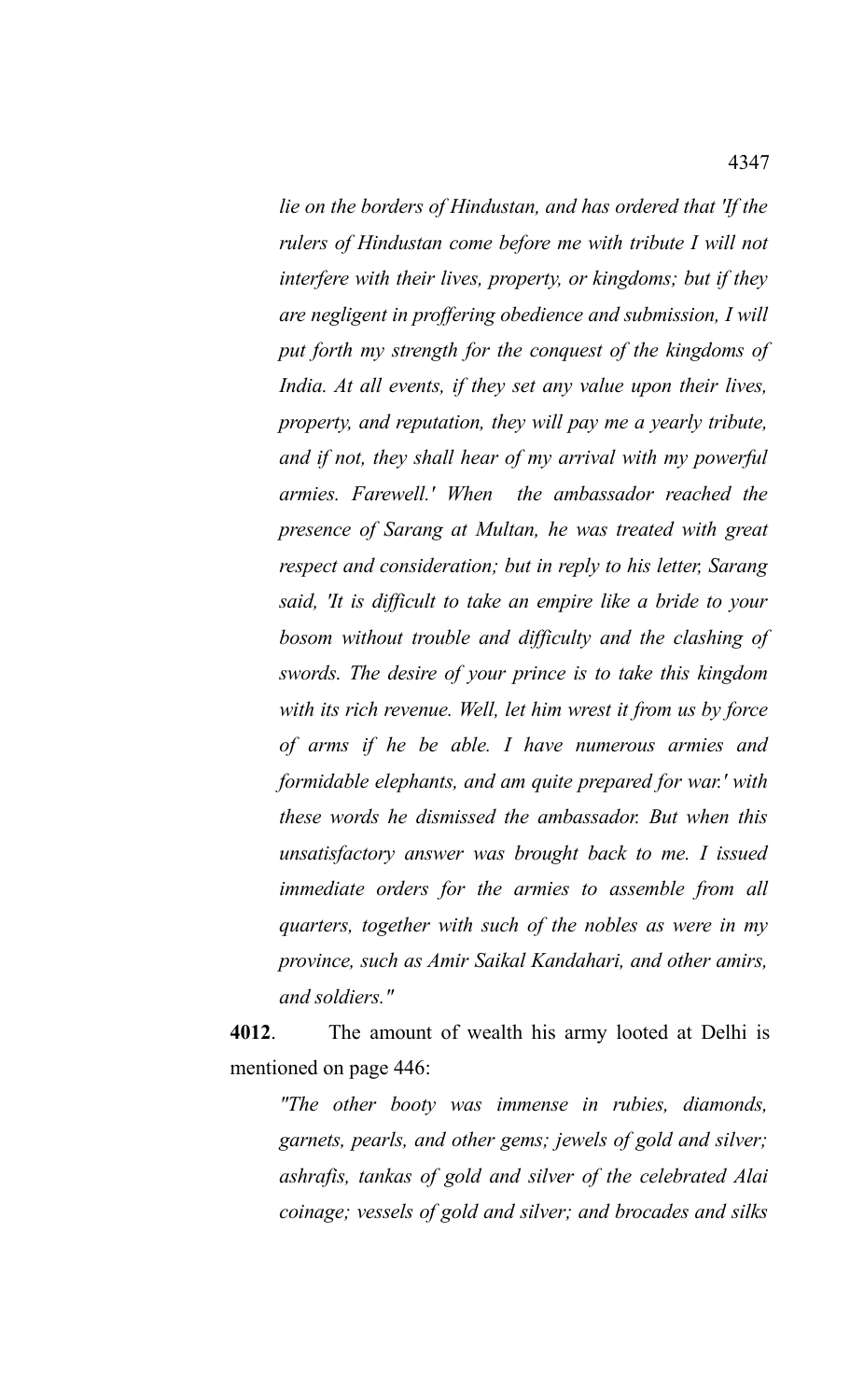*of great value. Gold and silver ornaments of the Hindu women were obtained in such quantities as to exceed all account. Excepting the quarter of the saiyids, the ulama, and the other Musulmans, the whole city was sacked."*

**4013**. On page 448, the number of the people killed by him mentions:

*"I had triumphed over my adversaries, I had put to death some lacs of infidels and idolaters, and I had stained my proselyting sword with the blood of the enemies of the faith."*

At page 476 and 477 is the narration of his return journey through Kashmir.

**4014. Exhibit 64 (Suit-4) (Register 16, pages 80-91)** contains photocopy of title page, preface and pages 1 to 9 of "Ek Drishtikon Ramjanambhoomi, Babari Masjid Vivad" by Ram Saran Srivastava, Retired District Magistrate, Faizabad. We find no matter of substance in the aforesaid document.

**4015**. **Exhibit 65 (Suit-4) (Register 16, pages 93-96)** contains title page and pages 27, 28 and 29 of "Ek Drishtikon Ramjanambhoomi, Babari Masjid Vivad" by Ram Saran Srivastava, Retired District Magistrate, Faizabad. It says as under:

''ऐसा प्रतीत होता है कि बाद में हिन्दुओं के प्रबल विरोध एवं अपनी सहिष्णुता की नीति के कारण बादशाह अकबर ने भवन के आगे चबुतरा बनाने की आज्ञा दे दी थी जिस पर हिन्दुओं द्वारा मूर्तियॉ स्थापित की गई ओर यहाँ नियमित पूजा होती रही। उसी स्थान से उत्तर की तरफ हिन्दुओं का लगा हुआ दुसरा पूजा स्थान था जिसे सीता रसोइया कहा जाता था ओर बाद में सीता पार्क कहा जाने लगा। मुस्लिम शासकों ने इसी के पास कौशल्या रसोई को भी नष्ट करने का साहस नहीं किया किन्तु हिन्दुओं के मन में क्षोभ और क्षति की भावना बनी रही और कहा जाता है कि राम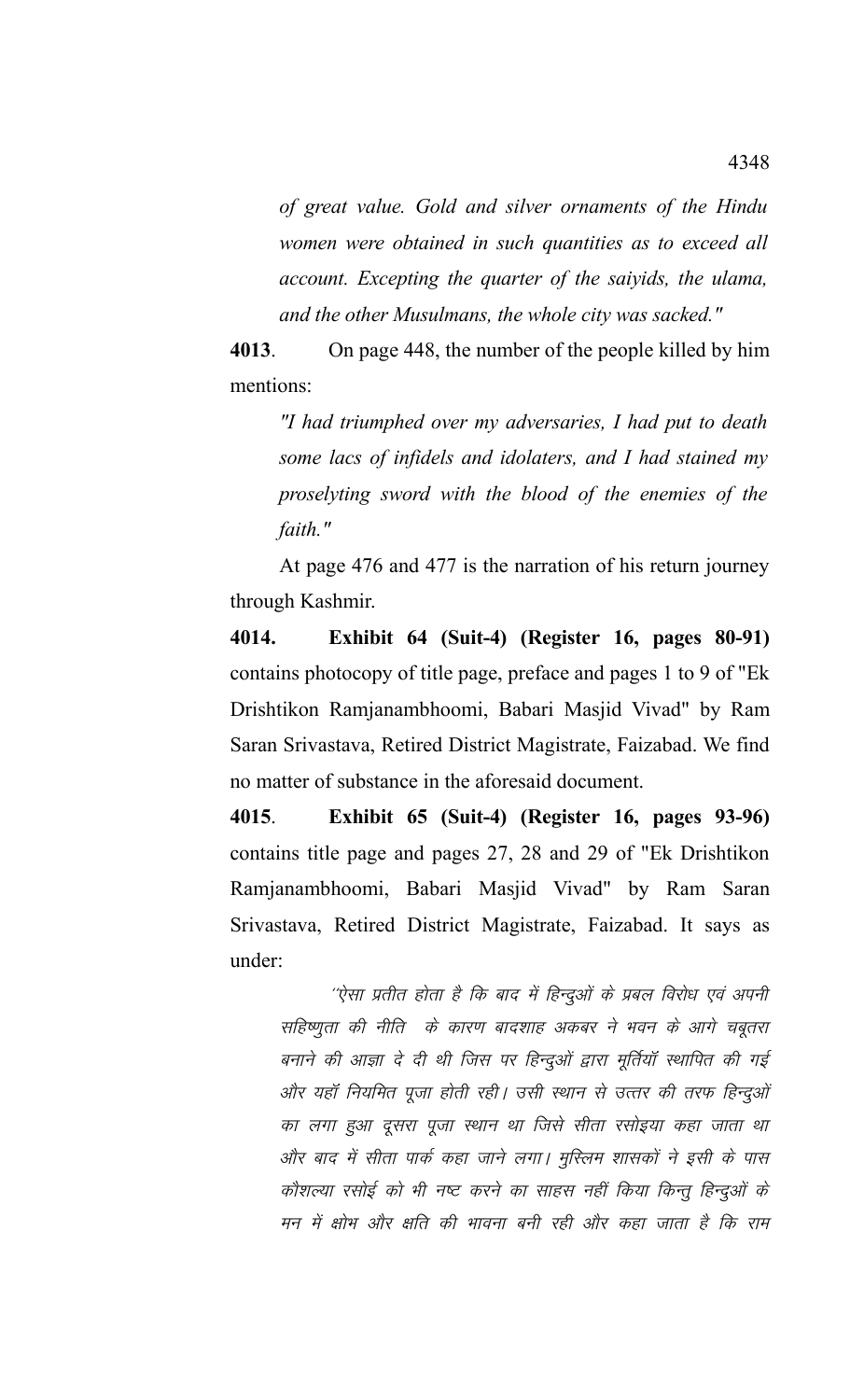चबूतरा या जन्म भूमि के मसले को लेकर प्रायः हिंसक संघर्ष होते रहे, विशेष कर अवध के नवाब के समय, जिनमें बहुत से लोग मारे गये थे। 1859 ई० में वाजिदअली शाह के समय में राम चबूतरा व सीता रसोई के नष्ट होने के प्रयास होते रहे यद्यपि कोई सफलता नहीं मिली। परन्तु औरंगजेब के समय में अकबर के समय बने चबूतरे को गिरा दिया गया साथ ही अयोध्या के अन्य मन्दिर भी नष्ट किये गये। फिर भी प्राचीन मन्दिर होने के कारण सैकड़ों वर्षों से हिन्दू वहाँ पूजा करते रहे। श्री मिर्जा सेन जो 1855 के जेहाद के प्रत्यक्षदर्शी थे जिसमें अयोध्या के वैरागियों से हनुमानगढ़ी छीन ली गई थी अपनी पुस्तक ''हदीक ईसुहद'' में स्पष्ट तौर से लिखा है।

''मुसलमानों ने फैंजाबाद और अवध से नास्तिकता की गंदगी का सफाया कर दिया क्योंकि यह राम के पिता की राजधानी थी और पूजा का एक बड़ा केन्द्र था। जहाँ पर राम जन्म का एक बड़ा मन्दिर बना था वहीं एक बड़ी मस्जिद बनाई गई''। 1855 ई0 के संघर्ष के दूसरे प्रत्यक्षदर्शी शेख अजमत अली, ककोरवी नवी, (811–13) ने लिखा है कि 923 में सैयद मियॉ आशिकान के संरक्षण में बाबरी मस्जिद जन्म स्थान मन्दिर (बृतखाने जन्म स्थान में) बनाई गई। उसकी पुस्तक मरगकाई खुरावी : तारीखे अवध ं की एक प्रति लखनऊ की टैगोर लाईब्रेरी में है और इसका प्रकाशन 1987 में हुआ था। डा0 ककोरवी ने अपनी पुस्तक मिर्जा अली वेग शुरूर (1787–1867) की पुस्तक फसाना –ई–इब्रात के उद्धरण को जोड़ा है। जिसमें बताया गया है कि बाबर के शासन काल में सीता के रसोई के पास एक बड़ी मस्जिद बनाई गई। अयोध्या पर अंग्रेजों के कब्जे के पहले एक योरोपीय यात्री टीफेनथेलर ने जो 1767 में अयोध्या आया था लिखा था कि मस्जिद के बाड़े में हिन्दू लोग नियमित रूप से पूजा अर्चना करते थे और यह भी उल्लेख किया था कि जन्मभूमि मन्दिर को तोड़कर प्रस्तुत मस्जिद बनाई गई थी। इसके पहले भी विलियम फ्रेन्च : 1608 जिसकी पुस्तक की प्रति बनारस हिन्दू विश्वविद्यालय के पुस्तकालय में मौजूद है में उल्लेख किया गया है कि जन्म स्थान व राम कोट क्षेत्र के अन्य मन्दिरों को बाबरी मस्जिद बनाने के लिये तोड़ा गया था। इस लिये यह कहना कि यह झगड़ा अंग्रेजों ने अपनी ''फूट डालो और राज्य करो'' के नीति के तहत जबरदस्ती खड़ा किया था महज ऑखों में पट्टी बॉध लेने के समान है। मौलाना अब्दुल हई जैसे विद्वान धर्मोपदेशक से यह आशा नहीं की जा

## 4349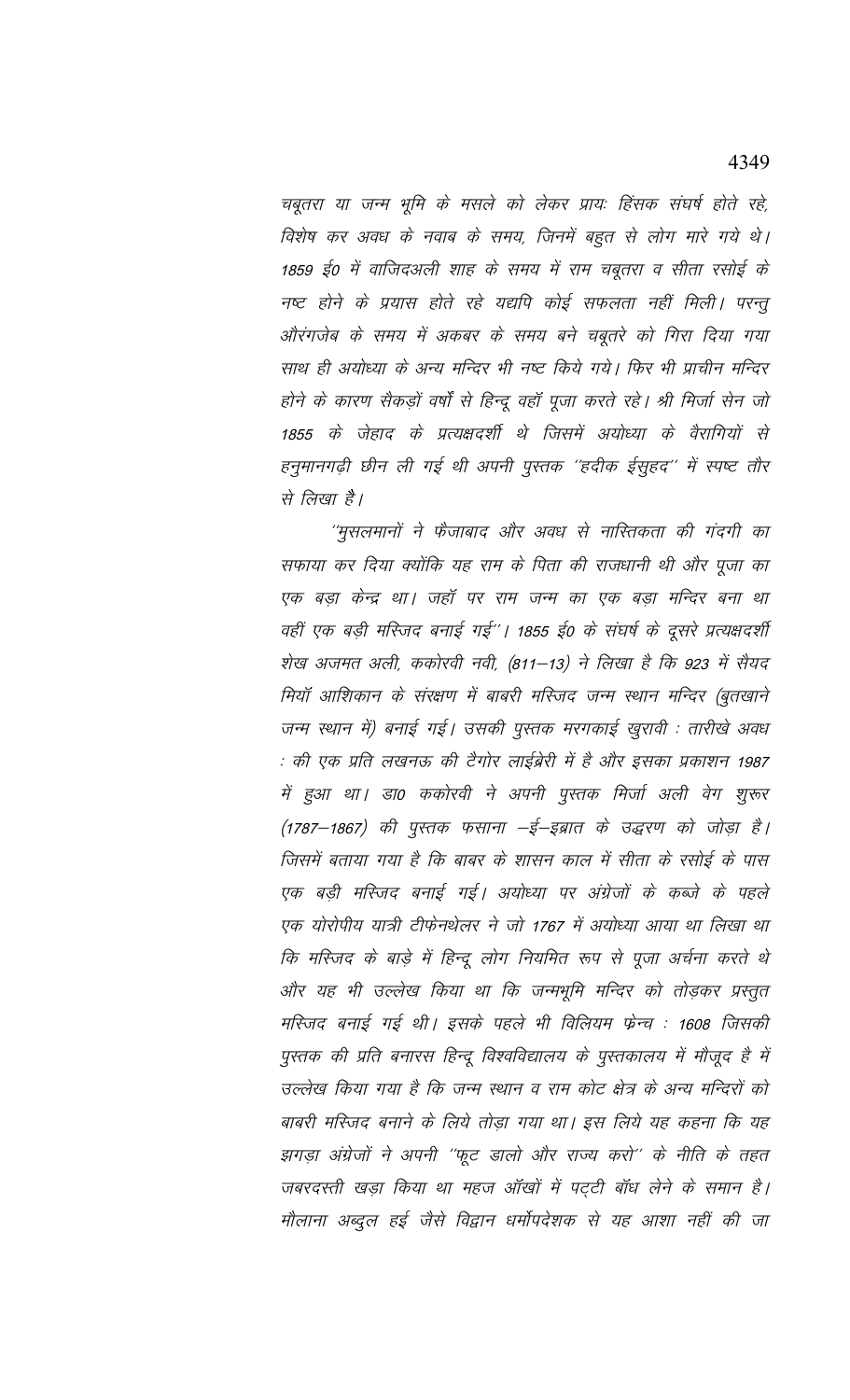सकती थी कि उन्होंने अंग्रेजों से प्रेरणा लेकर लिखा होगा। उन्होंने स्पष्ट लिखा है कि बाबर ने रामचन्द्र के जन्म स्थान पर बाबरी मस्जिद बनवाई थी। इसके अतिरिक्त मार्टिन : 1838 ईस्टर्न इंडिया सर्जन, जनरल एडवर्ड वेलफेयर इनसाईक्लोपीडिया आफ इंडिया 1858, अवध गजेटियर 1877 और अलेक्जेन्डर कनिंघम 1862 के साक्ष्यों पर संदेह व्यक्त करने का कोई कारण नहीं है कि बाबरी मस्जिद जिसे मध्ययुगीन मुसलमानी दस्तावेजों में मस्जिद -ई-जन्मस्थान कहा गया है राम जन्म भूमि स्थान के मन्दिर को तोड़कर बनाई गई थी। अंग्रेज शासकों के लिये हिन्दू मुसलमानों में फूट डालने के लिये एक विवाद का झुठा मुठा हौवा खड़ा करने का कोई कारण नहीं था क्योंकि इस मसले पर दोनों समुदायों में विवाद व आपसी संघर्ष मुगल शासन में ही प्रारम्भ हो चुका था और तब से वह चल रहा था। जैसा कि इतिहास बताता है कि औरंगजेब की पुत्री भी इस तथ्य से अवगत थी कि मन्दिर को तोडकर उसके ऊपर मस्जिद बनाई।''

4016. From Exhibit 19 (Suit-4) (Register 10, Page 21), we find that the Babar though defeated Ibrahim Lodhi in the battle of Panipat in 1526 AD, but he himself noticed several local Amirs having declared themselves independent even before his defeat of Ibrahim Lodi:

"When I first arrived in Agra, there was a strong mutual dislike and hostility between my people and the men of the place.

The peasantry and soldiers of the country avoided and fled from my men. Afterwards, everywhere, except only in Delhi and Agra, the inhabitants fortified different posts, while the governors of towns put their fortifications in a posture of defence, and refused to submit or obey." the nature of the situation he was confronted with, after his victory at Panipat, is best described in his own words:

- 'Kasim Sambhali was in Sambhal;  $(a)$
- 'Nizam Khan in Bayana; (b)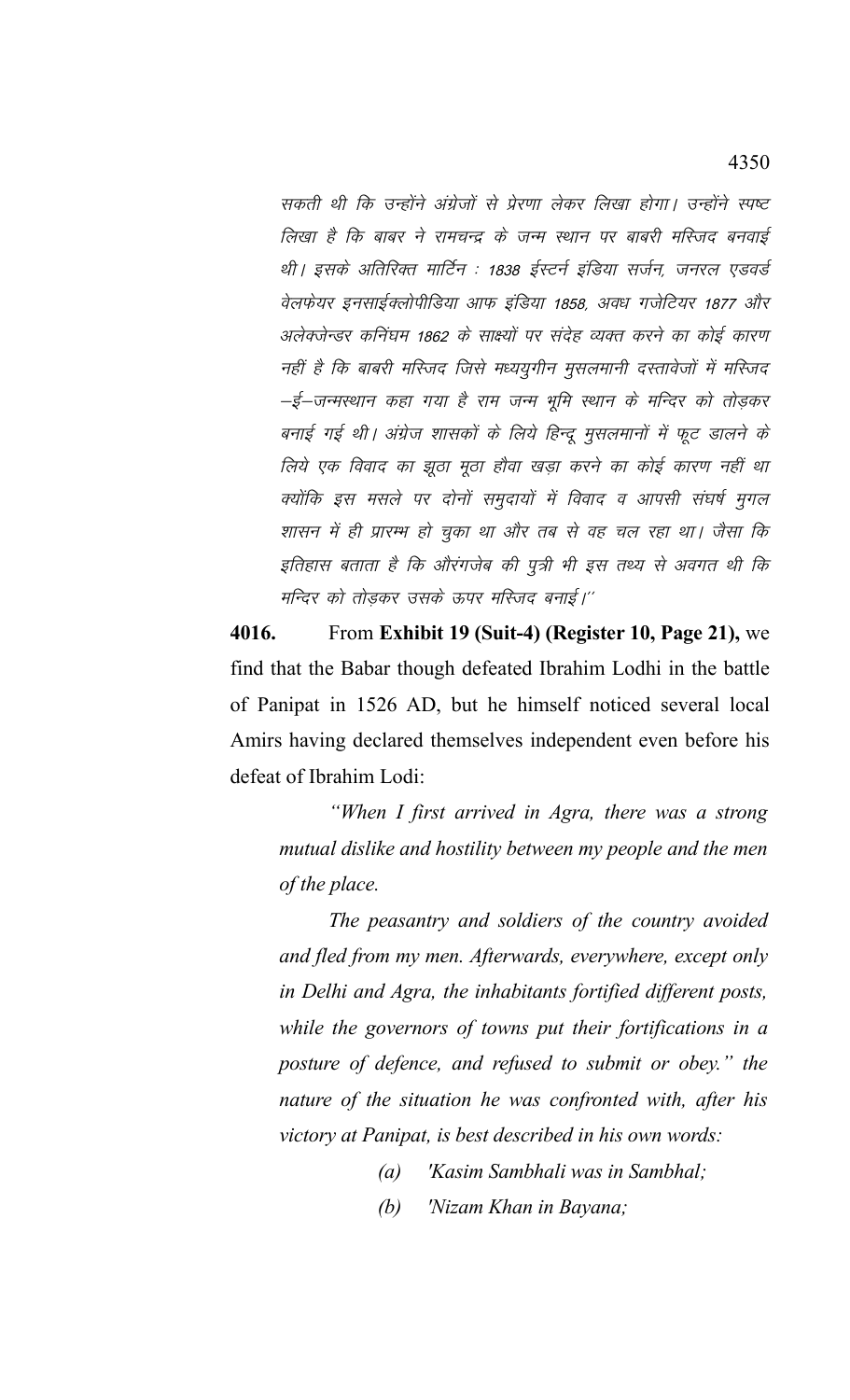*(c) 'the Raja Hasan Khan Mewati himself in Mewat: that infidel was the prime mover and agitator in all these confusions and insurrections;*

*(d) 'Kanauj, with the whole country beyond the Ganges, was entirely in the possession of refractory Afghans, such as, Nasir Khan Lohani, Ma'ruf Farmuli, and a number of other Amirs who had been in a state of open rebellion for two years before the death of Ibrahim.*

*'At the period I defeated that prince, they had overrun, and were in possession of Kanauj and the country in that quarter, and had advanced and encamped two or three marches on this side of Kanauj. They elected Bihar Khan (or, Bhadur Khan), the son of Darya Khan, as their King, and gave him the name of Sultan Mahmud. When I came to Agra we could not find grain or provendor, either for ourselves or for our horses. The villagers, out of hostility for us, had taken to rebellion, thieving, and robbery. The roads became impassable.*

*'I had not time, after the division of treasure, to send proper persons to occupy and protect the different parganas and stations.'*

*To make matters worse, the heat was abnormal that year, and many of Babur's men dropped down dead. Not a few of his Begs and best men began to lose heart, objected to remaining in Hindustan, and even began to make preparations for retreat. .... The final subjugation of the Afghans had to be deferred in the face of a more*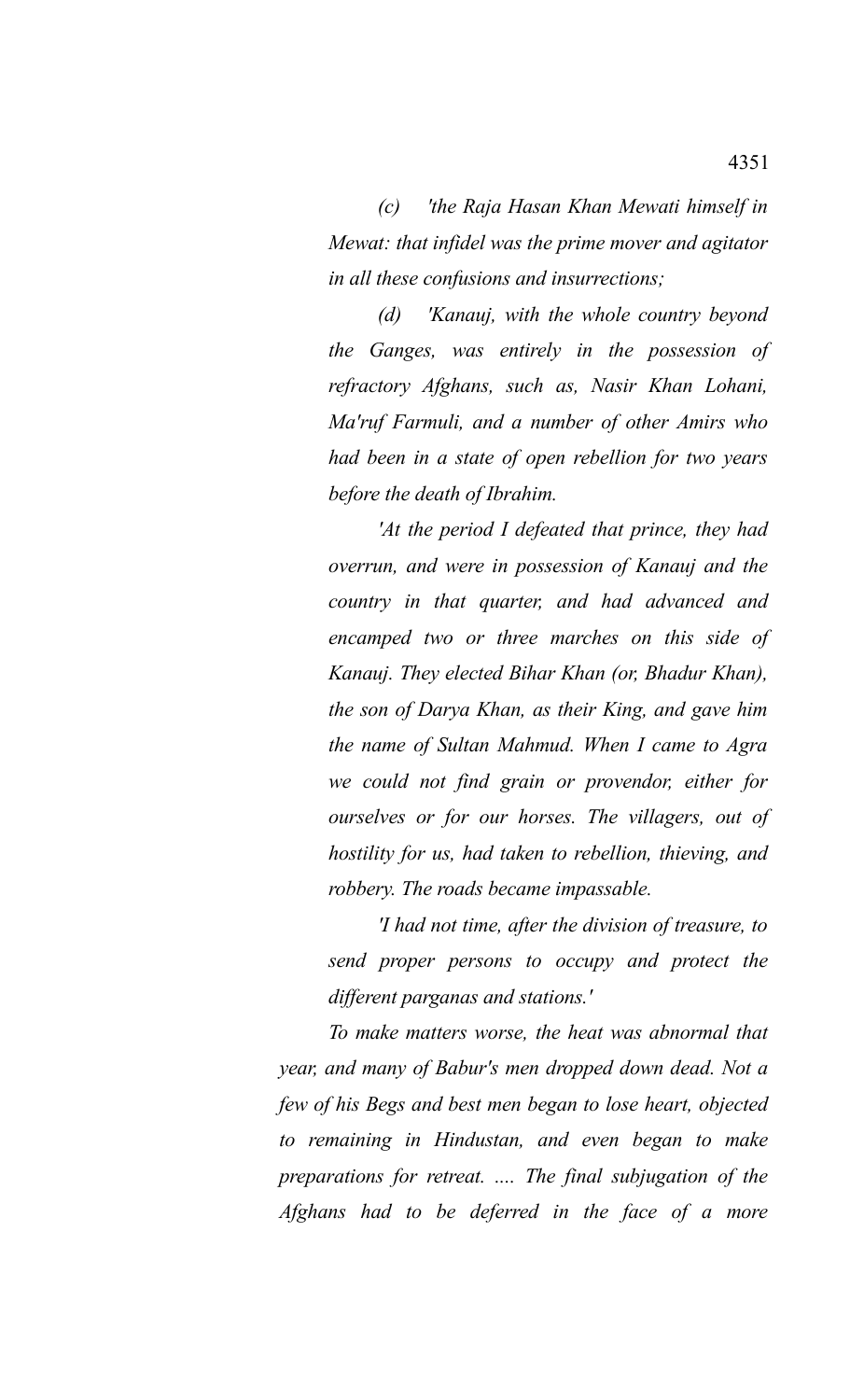*formidable foe."*

**4017**. However, Sri Hari Shankar Jain placed before the following passage from page 22 of the book:

*"But Babur himself looked upon this only as holy war against the infidel, with whom had joined some Muslim apostates. This is indicated by his assumption of the title of Ghazi after the victory: 'After this victory. I used the epithet of Ghazi, in the Imperial titles.' this was necessary to arouse his dispirited and home-sick followers. Babur was a master of the art of persuasion, with a keen eye for the dramatic."*

**4018.** The Afgan Rabels were sought to be taken by Babar in February, March 1528, but after persuing them upto Avadh, he returned to Agra by  $13<sup>th</sup>$  March 1528 as is evident from page 25 of the book as follows:

*"Afghan Rebels. On February 2, 1528. Babur set out to punish the Afghan rebels who had advanced from Bihar into Doab, stormed Shamsabad, and driven the Imperial garrison out of Kanauj. At Babur's approach, the enemy crossed the river Ganges and mustered on its left bank to dispute, Babur's passage. The Emperor reached the great river, on February 27, built a bridge across its broad stream, by March 13, put the insurgents to headlong fight, and hotly pursued them as far as Oudh. After this Babur returned to Agra for the rainy season."*

**4019**. Sri Jain placed before us the following extract from page 32 and 33:

*"Babur was, with all his virtues, a Musalman Emperor. When he had killed the Pagans (as he called the*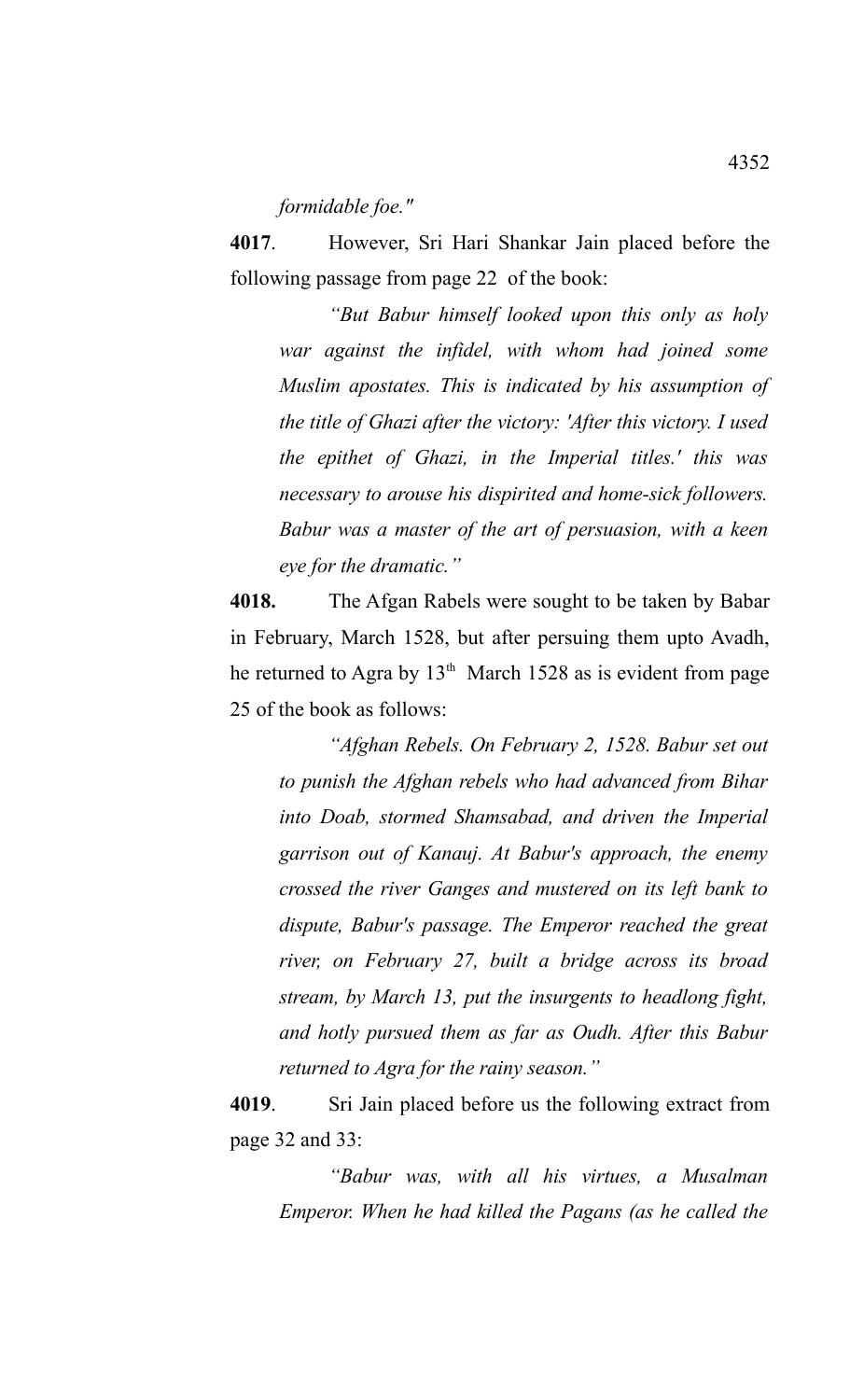*Hindus) he piled up a pyramid of their skulls, at least for the delectation of his orthodox followers. He considers the war against the Rajputs as jihad or 'holy war' and assumed the title of Ghazi, after his victory at Khanua. He spoke of the self-immolation of the Rajputs at Chanderi as 'going to hell'. When he remitted the tamgha after his penitence and vow to renounce wine, it was only Musalmans who were exempted from it, and not the Hindus. After the fall of Chanderi, as Ferishta tells us, he "did not fail to rebuild and repair the mosques in Chanderi, Sarangpur, Rantambhor and Raisen, which had been partly destroyed and otherwise injured by being converted into cattle-sheds, by Medini Rai's orders." Babur himself stated on his conquest of Chanderi, that he converted 'the mansion of hostility' into 'a mansion of faith.' All these facts make it difficult to accept the too liberal policy outlined in the Bhopal MS. ascribed to Babur.*

*But to say this is not to allege the contrary. Babur was beyond question a man of deep faith in God; but his belief in Islam must have sat comparatively light on his mind. He had abjured his orthodoxy and became a Shia to win the support of the Shah of Persia to his cause. At the same time, he had refused to persecute his quandom orthodox co-religionists at the command of his newly accepted suzerain. There is no evidence of his ever having destroyed a Hindu temple or otherwise persecuted the Hindus on account of their religion. On the other hand, there is at least one reference to his equal recognition of the Hindu and Turki Amirs who had enlisted in his service."*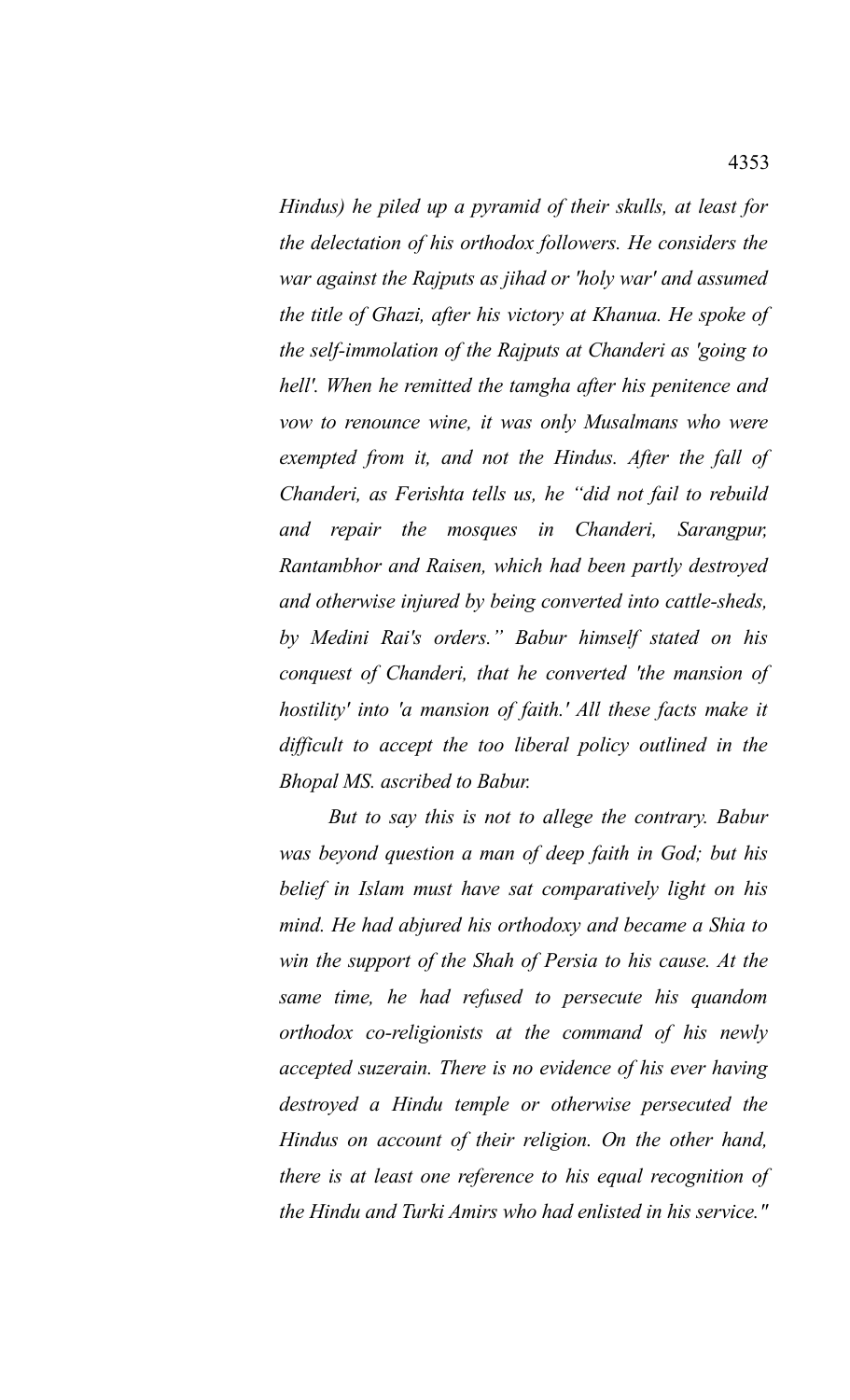**4020. Exhibit 102 (Suit-4) (Register 16, pages 183-196)** contains photocopy of the title page, preface, index and pages no. 259 to 281 of the "History of India As Told By Its Own Historians" Vol. 2 by H.M. Elliot and John Dowson. Page 259 onwards is Chapter VIII of the book providing English translation of **Minhaju-S 'Siraj's Tabakat-I Nasiri'** from the earliest time upto 658 AH (AD 1529). Page 269-270 deals with the Mahmud Ghazni's invasion of Somnath and also conversion of a thousand of idol temples into mosque. It says that the idol of Somnath was broken into four parts, one part he deposited in the Jami' Masjid of Ghazni, one he placed at the entrance of the royal palace, third he sent to Mecca and fourth to Medina.

**4021**. **Exhibit 24 (Suit-5) (Register 22, page 415-511)** is a photocopy of the book **"Sri Ram Janambhumi (Sachitra, Pramanik Itihas"** written by Dr. Radheyshyam Shukla published in 1986 by Bal Krishna Goswami, Ayodhya. The author of the book has given his qualification as M.A., Ph.D. from Oudh Vishwavidyalaya, Faizabad. He is journalist and has worked in some daily newspaper in 1970-85 as co-editor, editor and free lance writer. It has been heavily relied by Sri R.L.Verma, Counsel for plaintiffs (Suit-3), Sri Ravi Shankar Prasad, Senior Advocate, counsel for plaintiffs (Suit-5) and Sri P.N.Mishra, Advocate appearing for defendant no.20 (Suit-4). From internal page 1 to 33 i.e. paper no.107C1/154/5-37, sought to be relied by Sri Verma, we place hereat some extract thereof to have an idea as to what the author has said to consider its acceptability and reliability:

''सम्पूर्ण मानव जाति के लिये आदर्श के प्रेरणास्रोत मर्यादा पुरुषोत्तम भगवान राम का जन्म कहां हुआ था इसकी जानकारी का प्राचीनतम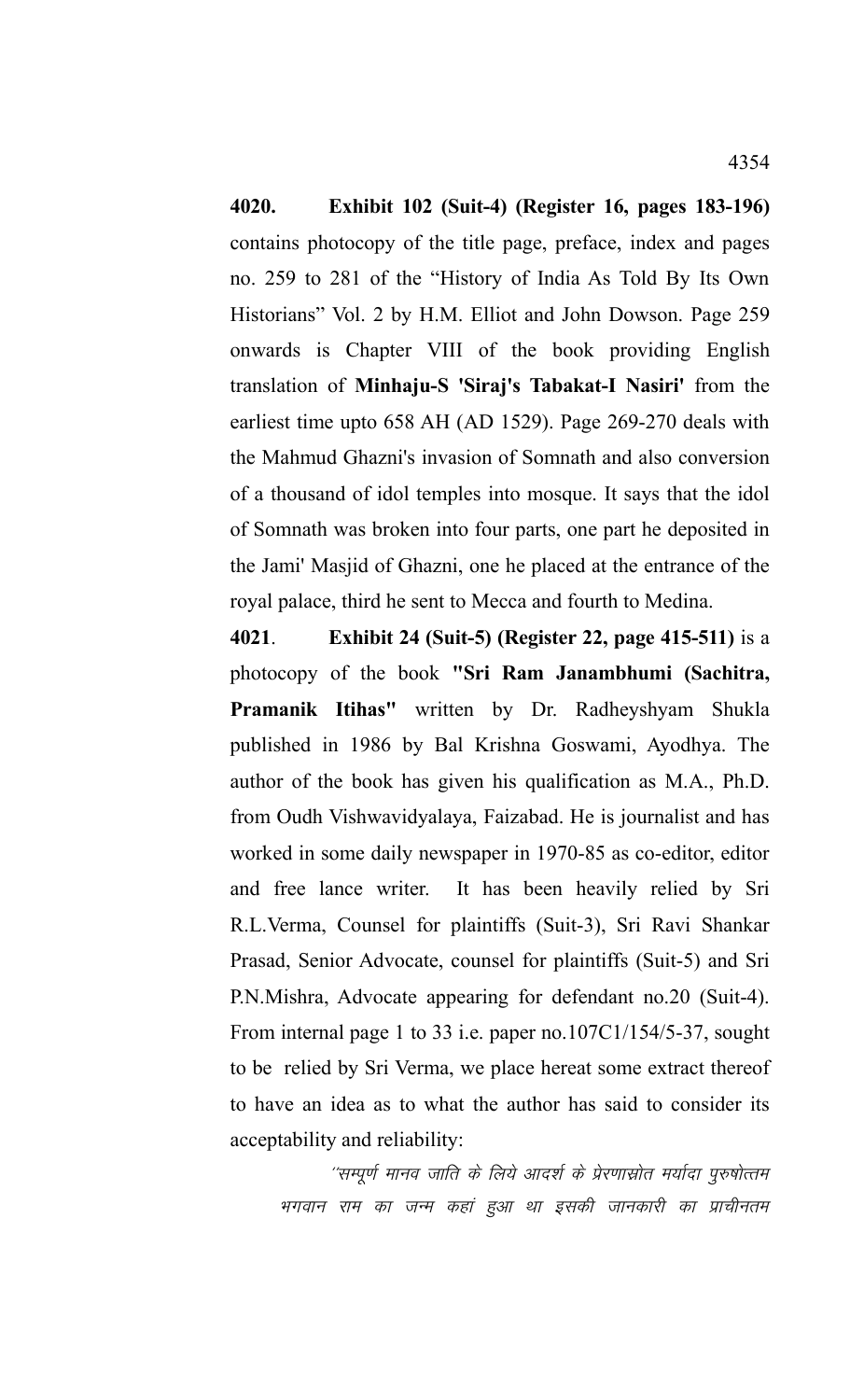साहित्यिक स्रोत महर्षि बाल्मीकि का रामायण है। महर्षि बाल्मीकि के अनुसार भगवान श्रीराम का प्रादुर्भाव (जन्म) जिस लोकविश्रुत अयोध्या नगरी में हुआ था वह कोशल जनपद की राजधानी थी तथा सरयू नदी के दक्षिण तट पर बसी हुई थी। वर्तमान उपलब्ध रामायण जिस समय रची गयी उस समय भगवान राम की कथा तो लोक में प्रसिद्ध थी किन्तु अयोध्या की कोई पहचान शेष नहीं रह गयी थी। इसका स्पष्ट कारण भी था। लोक विश्वास तो यह मानता है कि श्रीराम अब से करीब 9 लाख वर्ष पूर्व त्रेता युग में पृथ्वी पर क्रीड़ा किये थे लेकिन यदि इक्ष्वाकुवंशीय पौराणिक वंशावली के आधार पर गणना करें तो भी भगवान राम अबसे करीब चार हजार वर्ष पूर्व (ई.पू. लगभग 2350 से 1950 के बीच) हुए थे। अबकि वर्तमान रामायण का रचनाकाल विद्वान ई.पू. 300 से ई. 200 के बीच मानते हैं। लोक विश्वास भी मानता है कि अयोध्या कई बार बसी कई बार उजडी। ऐसे में अगर दो हजार वर्ष बाद उसकी भौगोलिक पहचान खो जाय तो कोई आश्चर्य नहीं।

भगवान बुद्ध के समय (ई.पू. छठी शताब्दी) में सरयू के दक्षिण तट पर बसा यह नगर 'साकेत' के नाम से प्रसिद्ध था। उस समय अयोध्या नाम को कोई नगर था ही नहीं। लेकिन इस क्षेत्र के राजवंश तब भी अपने को ऐक्ष्वाकु (इक्ष्वाकुवंशी) कहते थे। साकेत ही अयोध्या है, इसकी पहचान कब किसने की इसका कोई पता नहीं चलता किन्तु इतना निश्चित है कि महाकवि कालिदास के समय साकेत और अयोध्या एक ही नगर का नाम था। रघुवंश नामक अपने महाकाव्य में उन्होंने साकेत और अयोध्या का पर्यायवाची के रूप में इस्तेमाल किया है। अब से करीब डेढ़ हजार वर्ष पूर्व (पांचवी शताब्दी ई. का मध्य) के कालिदास जैसे विद्वान की पहचान को आज चुनौती देने का प्रश्न ही नहीं उठता। इस तरह साकेत के रूप में अयोध्या की पहचान हो जाने के बाद भी श्रीराम जन्मभूमि की पहचान की समस्या का समाधान नहीं हुआ क्योंकि साकेत के भी उजड़ने–बसने की श्रृंखला जारी रही। बुद्धकालीन भारत के छः श्रेष्ठतम महानगरों में से एक साकेत भी काल प्रवाह के आगे टिक नहीं सका। जब कोशल जनपद मगध साम्राज्य का अंग हो गया तो इसका महत्व घटने लगा। नन्दवंश (ई. पू. चौथी शताब्दी) के समय इसका महत्व एक सैनिक छावनी भर का रह गया। शूंग वंश तथा कुषाणकाल में भी एक धार्मिक नगर के रूप में इसकी प्रसिद्धि थी लेकिन उसके बाद की एक दो शताब्दियों में तो यह सम्भवतः और महत्वहीन हो गया।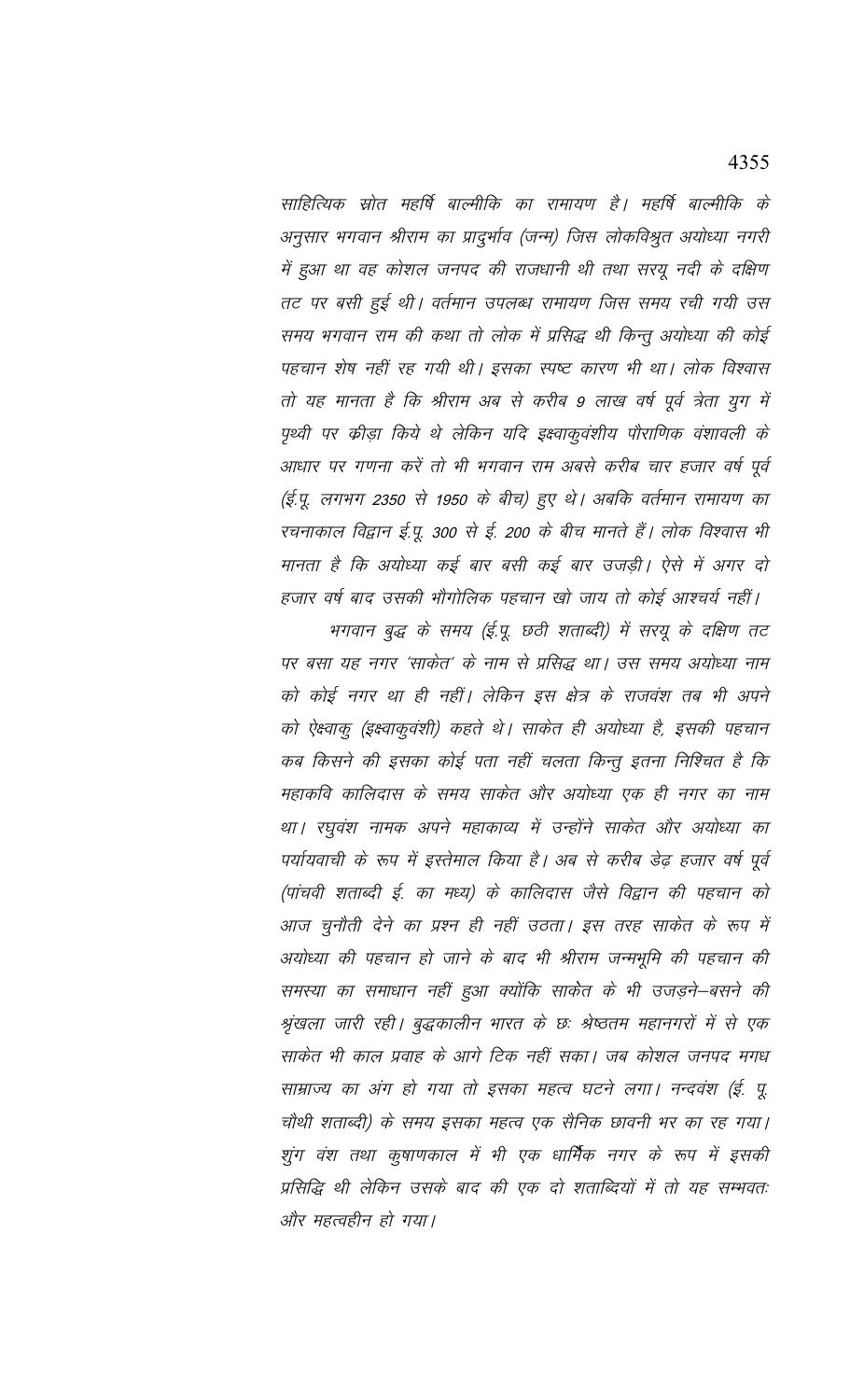## विक मादित्य द्वारा अयोध्या की खोज

अयोध्या की लोक परम्परा में यह विश्वास सदियों से चला आ रहा है कि सम्राट विक्रमादित्य ने उजड़ी अयोध्या की पुनः खोज की, भगवान राम की जन्मभूमि तथा अन्य तीर्थ स्थलों का पता लगाया तथा वहां पर मन्दिर बनवाया। ये विक्रमादित्य कौन थे यह पता नहीं है। इतिहास का जिज्ञासु केवल विक्रमादित्य नाम सुनकर सन्तुष्ट नहीं हो पाता क्योंकि इतिहास में एक दर्शन से भी अधिक विक्रमादित्य हो चुके हैं। इनमें प्राचीनतम ज्ञात विक्रमादित्य पहली शताब्दी ई.पू. के हैं तथा नवीनतम बारहवीं शताब्दी के। अयोध्या के लोगों में प्रचलित विश्वास को सर्वप्रथम 'मार्टिन' नामक अंग्रेज विद्वान ने ऐतिहासिक विवरणों में शामिल किया। उसने लिखा है कि ''अयोध्या के लोग मानते हैं कि वृहदबल की मृत्यू के बाद उनकी नगरी (अयोध्या) उजड़ गयी और उज्जैन के विक्रमादित्य के समय तक उजड़ी पड़ी रही। उज्जैनी के विक्रमादित्य ने सर्वप्रथम इसकी खोज की और यहां 'रामगढ' नामक किला बनवाया। उन्होंने खण्डहरों को ढकने वाले जंगल को साफ कराया तथा भगवान राम, उनकी भार्या सीता, उनके अनूज लक्ष्मण तथा उनके सेनापति महावीर के असाधारण कार्यो के स्मृति स्थलों पर 360 मन्दिरों का निर्माण कराया।'' 'मार्टिन' ने जो कुछ सुना उसे लिख दिया। प्रसिद्ध पुराविद तथा इतिहासकार 'जनरल कनिघम' तथा पी0 कारनेगी ने भी इसी कथा को दुहराया है। किसी ने इस कहानी को ज्ञात इतिहास की कसौटी पर परखने का काम नहीं किया।'' (पेज  $421 - 423$ 

## ''प्रथम श्रीराम मन्दिर का निर्माण

ऊपर उल्लेख आ चुका है कि विक्रमादित्य स्कन्दगुप्त ने शारंगिन (धनुषधारी) विष्णू का मन्दिर बनवाया था। मेरा विश्वास है कि यही श्रीराम जन्मभूमि पर बना प्रथम मन्दिर था। इस मन्दिर का स्वरूप कैसा था इसकी आज केवल कल्पना भर की जा सकती है। परम्परा से ज्ञात है कि काले पत्थर के उत्कीर्ण चौरासी खम्भों पर मन्दिर का मध्य मण्डप खड़ा था। काले पत्थर के इन उत्कीर्ण स्तम्भों में से 16 अभी भी अयोध्या में उपलब्ध हैं। इन स्तम्भों के काल के बारे में विद्वानों में मतभेद है। कुछ विद्वान इसे दसवीं–ग्यारहवीं शताब्दी का मानते हैं तो कुछ विक्रमादित्य कालीन। इनके काल निर्धारण का कोई पुष्ट आधार नहीं है। परम्परा पर विश्वास करें तो इनका काल भी विक्रमादित्य (स्कन्दगुप्त) का काल ही मानना पड़ेगा। जो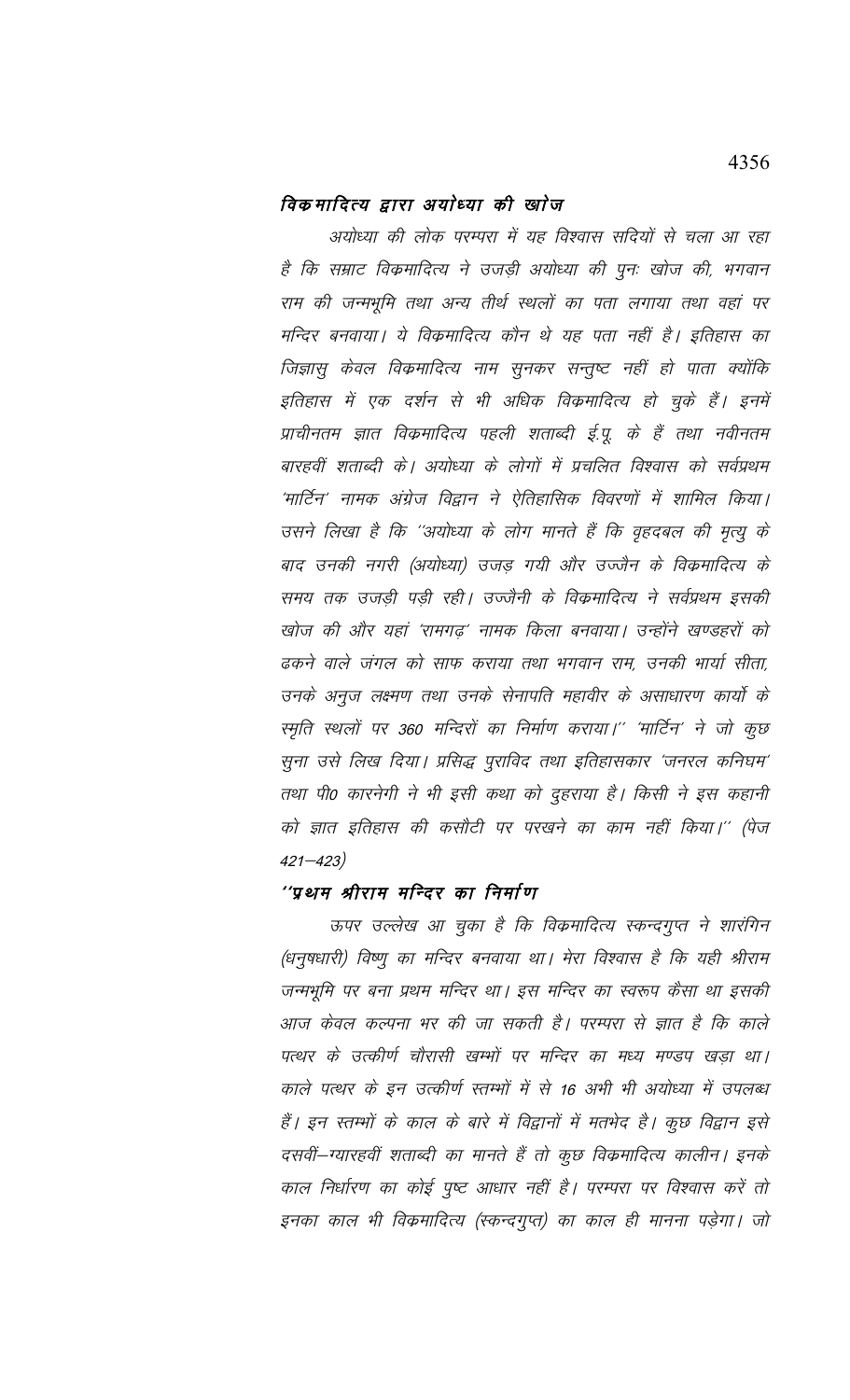विद्वान यह नहीं मानते उनका तर्क यह है कि गुप्तकाल में मन्दिर निर्माणकला अभी अपने शैशव काल में थी। गुप्तकालीन जिन मंदिरों के अवशेष आज प्राप्त हैं उनमें से किसी को भव्य नहीं कहा जा सकता। और इस तरह उत्कीर्ण प्रस्तर स्तम्भों वाला तो कोई भी तत्कालीन मंदिर ज्ञात नहीं है। लेकिन यह स्मरण रखना चाहिए कि इस राम मंदिर का निर्माणकर्ता गुप्त सम्राट था जो बल पराकम में अपनी तुलना राम से करता था। उसने निश्चय ही अपने समय का श्रेष्ठतम मंदिर वनवाया होगा। यह ध्यान देने योग्य है कि ऐसे काले पत्थर के उत्कीर्ण स्तम्भ केवल श्रीराम की जन्मभूमि पर ही उपलब्ध हैं पूरे देश में अन्यत्र कहीं नहीं। श्रीराम जन्मभूमि के दक्षिण पार्श्व तथा पृष्ठ भाग में कराये गये पुरातात्विक उत्खनन की जो रिपोर्ट प्रकाशित हुई है उससे पता चलता है कि ग्यारहवीं शताब्दी के आस पास यहां नयी बरितयां बसीं इसलिये संभवतः श्रीराम जन्मभूमि का वह मन्दिर–जिसमें काले पत्थर के ये स्तम्भ लगे सन् 1000 या उसके कुछ बाद में बना। इन विद्वानों का यह भी तर्क है कि ग्यारहवीं शताब्दी के हिन्दू तीर्थों का विवरण देने वाले लक्ष्मीधर न तो अयोध्या का उल्लेख करते हैं न श्रीराम जन्मभूमि का। लेकिन लक्ष्मीधर अयोध्या को लोकनाथ का निवास बताते हैं। लोकनाथ भगवान विष्णु के विभवों में से एक हैं। सम्भव है यह लोकनाथ जगतपति श्रीराम के लिए ही आया हो। लक्ष्मीधर के विवरणों से यही अनुमान लगाया जा सकता है कि उनके समय तक अयोध्या की तीर्थ रूप में प्रसिद्धि न रही हो किन्तु इसका यह अर्थ नहीं कि यहां श्रीराममंदिर था ही नहीं। हवेनत्सांग ने अपने यात्रा विवरण में यहां दस देव मंदिरों की चर्चा की है। वह सातवीं शताब्दी के पूर्वार्ध में यहां आया था इससे इतना तो प्रमाणित हो ही जाता है कि यहां हर्ष के समय से पहले भी अनेक देव मंदिर थे, लक्ष्मीधर की तीर्थ—सूची में न आने मात्र से इससे इन्कार नहीं किया जा सकता।

जन्मभूमि के निकट हुए पुरातात्विक उत्खननों से निर्माण के कम से कम तीन स्तरों का पता चलता है। इससे जाहिर है कि श्रीराम जन्मभूमि का कम से कम तीन बार निर्माण हुआ। पहला निर्माण यदि स्कन्दगुप्त ने कराया तो सम्भव है चार–पांच सौ वर्षों में वह निर्माण जीर्ण हो गया हो जिसका मध्य काल (दशवीं—ग्यारहवीं—शताब्दी) में पुननिर्माण कराया गया। तीसरी बार मुगल सम्राट बाबर के शासनकाल में उसके सबूदार मीरबाकी ने मंदिर को ध्वस्त करके मस्जिद बनवाया जो काल–कम में स्वतः मंदिर में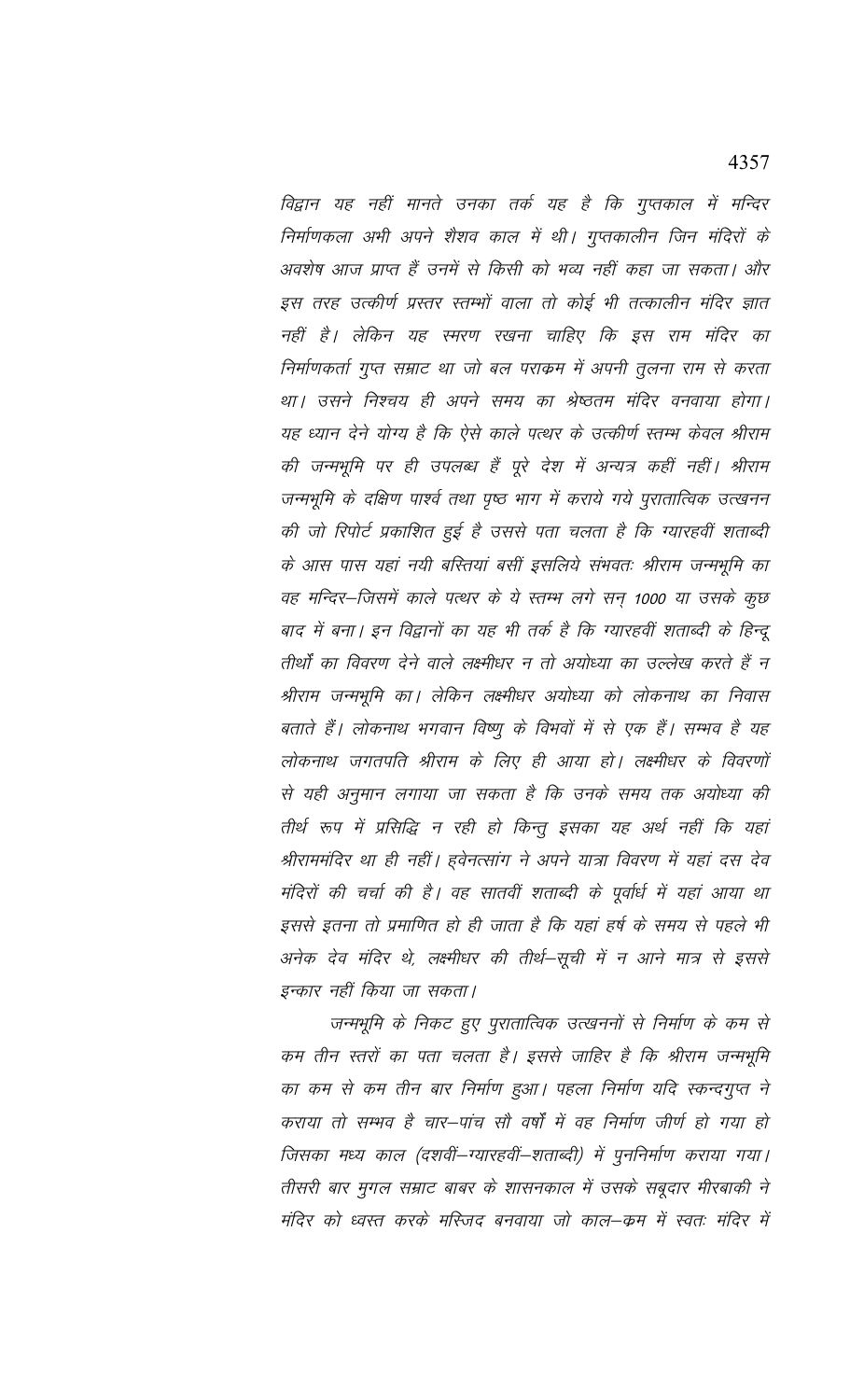बदल गयी। ग्यारहवीं शताब्दी में श्रीराम जन्मभूमि मंदिर का जीर्णोद्वार किसने कराया इसकी भी स्पष्ट जानकारी नहीं है किन्तु हम जानते है कि उस समय अंतिम गहड़वाल नरेश जयचन्द्र का शासनकाल था जिसने अयोध्यामें कई मंदिरों का निर्माण कराया। बहुत सम्भव है श्रीराम मंदिर का जीर्णोद्वार उसी ने कराया हो। लाला सीताराम ने अपने अयोध्या के इतिहास में उल्लेख किया है कि जयचन्द्र ने श्रीराम जन्मभूमि पर विक्रमादित्य का प्रस्तर अभिलेख हटवाकर अपना पत्थर लगवाया था। यह पत्थर जीर्णोद्वार के उपरान्त ही लगाया गया होगा।'' (पेज 429–431)

''विदेशी आतताइयों के हमले ई. सन् 1000 के लगभग महमूद गजनवी के नेतृत्व में काफी तेज हो गये थे। महमूद ने स्वयं अनेक हमले करके कन्नौज तक को लूटपाट कर तहस–नहस कर दिया था। मसूद के नेतृत्व में तुर्क हमलावरों ने बाराबंकी तक पहुंचकर अपना पैर जमा लिया था लेकिन अयोध्या पर मुसलमानों का पहला प्रभावी हमला मुहम्मद गोरी के समय (लगभग ई. 1194) हुआ। गोरी का एक सिपहसालार मखदूशाह जूरान गोरी ने सम्भवतः पहला हमला किया और यहां स्थित प्रथम जैन तीर्थंकर आदिनाथ के मन्दिर को ध्वस्त कर डाला। किन्तु श्रीराम जन्मभूमि का मन्दिर जाने कैसे उसके हाथ से बचा रहा। उसके बाद भी अयोध्या लगातार मुस्लिम शासकों के नियंत्रण में रही लेकिन श्रीराम जन्मभूमि को किसी ने कोई क्षति पहुंचाने का उपक्रम नहीं किया। मुगलों के आगमन के पूर्व तक श्रीराम जन्मभूमि का मन्दिर शान से अपना माथा ऊँचा किये खड़ा रहा |

मुगल विजेता जहीर–उद्–दीन मुहम्मद बाबर हिजरी संवत 934 (ई. 1527) में अयोध्या आया। बाबर ने अपनी डायरी (बाबरनामा) में स्वयं लिखा है कि वह पहलीबार 29 मार्च 1527 को अयोध्या (अउद) पहुंचा। अयोध्या (अउद) सूबे के मामलों को निपटाने के लिये वह कुछ दिन यहां रुका। बाबरनामा में इसका कोई उल्लेख नहीं है कि उसने अयोध्या में कोई मंदिर तोड़वाकर मस्जिद बनवाया। यह उल्लेख हो सकता है कि इसलिए भी न प्राप्त हो कि 2 अप्रैल 1527 के बाद के डायरी के पन्ने ही गायब हैं। डायरी फिर 18 सितम्बर 1528 से शुरू होती है इसी बीच में श्रीराम जन्मभूमि का मन्दिर गिरवाकर वहां पर मस्जिद बनवा दी गयी। यह पता नहीं चलता कि बाबर मस्जिद निर्माण के दौरान अयोध्या में था अथवा दिल्ली वापस लौट गया था। बाबरनामा के अनुवादक ब्रेवेरिज़ ने शाही पुस्तकालय से प्राप्त एक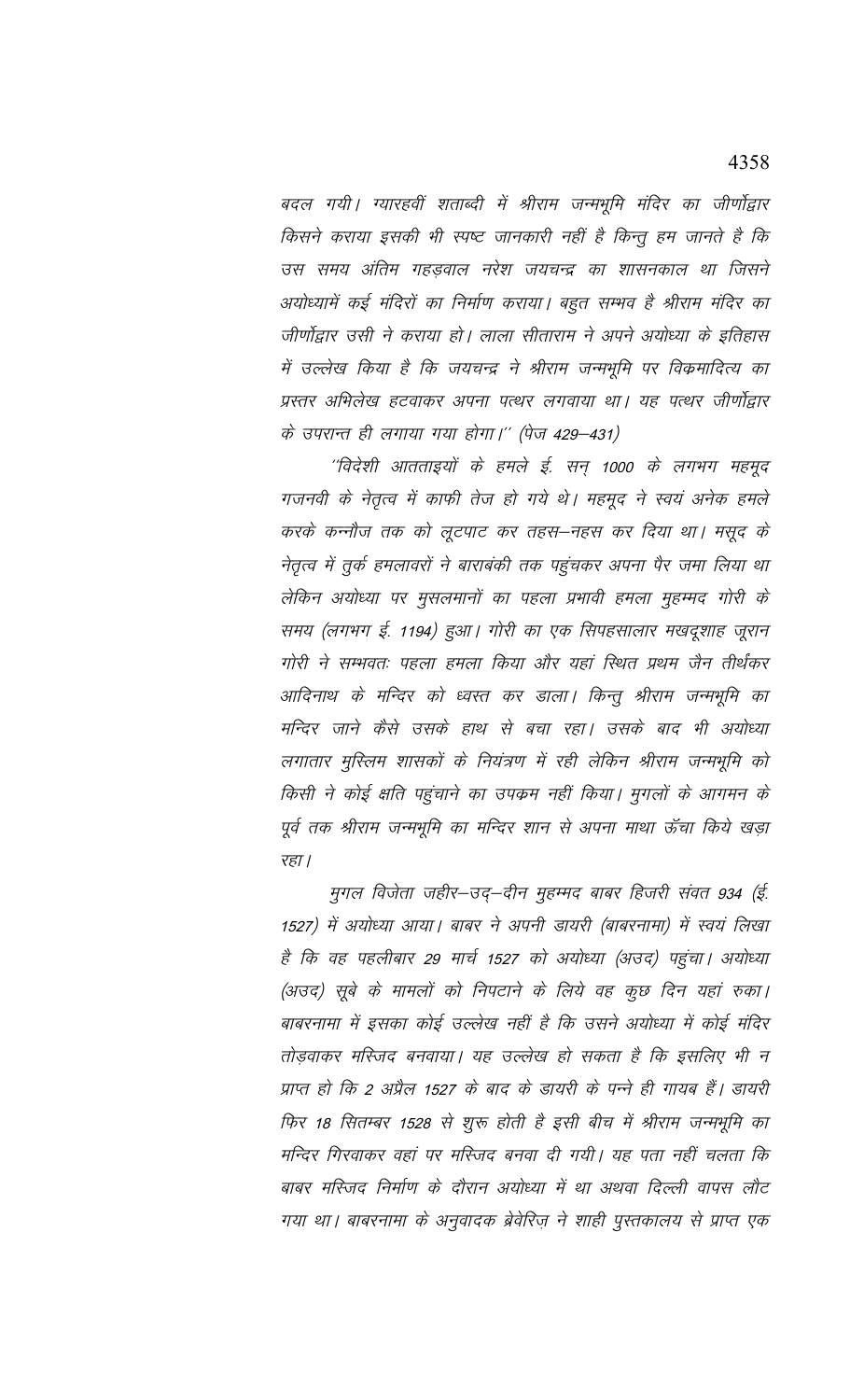फटे पन्ने का अनुवाद दिया है। यह पन्ना शायद बाबरनामे का एक हिस्सा है जो अयोध्या से सम्बद्ध लगता है और 934 हिजरी के लुप्त अभिलेख की कुछ सूचनाएं समेटे है। शाही पुस्तकालय से प्राप्त यह हिस्सा सम्भवतः मूल लेख का फारसी अनुवाद है। इस अंश में लिखा है– ''इस स्थल पर जहां बगीचे, बहता पानी, सुन्दर भवन, वृक्ष विशेषकर रसाल वृक्ष तथा रंगीन पक्षियों का बाहुल्य है, कुछ आनन्दपूर्व बिताने के बाद गाजीपुर की ओर बढ़ने का आदेश दिया।'' इससे जाहिर होता है कि बाबर न केवल अयोध्या आया बल्कि यहां कुछ दिन निवास भी किया।

इस समय श्रीराम जन्मभूमि पर बाबर या उसके सूबेदार मीरबाकी द्वारा जो मस्जिद खड़ी की गयी उसके भीतर तथा बाहर दो पद्य वद्ध अभिलेख अंकित हैं। फारसी लिपि में अंकित इस अभिलेख से इसके निर्माण के इतिहास पर कुछ प्रकाश पड़ता है। भीतर का अभिलेख इस प्रकार है।

ब फरमूदाये शाह बाबर की अदिलस बना ईस्त ता कारव–ए–गरदू मुलाकी।।1।। बना कर्दे ई महबतें कुदसियां अमीरे सआदत निशां मीरबांकी ।।2।। बुवद खैर बांकी चुशाले बनाइस इयां शुद की गुफ्तम-बुवद खैर बाकी। 13।।

इसका हिन्दी अनुवाद इस प्रकार होगा—

''बाबर शाह की आज्ञा से, जिसके न्याय की ध्वजा आकाश तक पहुंचती हुई है, नेक दिल मीरबाकी ने फरिस्तों के उतरने के लिए, यह स्थान बनाया है। उसकी कृपा सदा बनी रहे। कि बुवद खैर बाकी।

'बुवद खैर बाकी' इस वाक्य से इस मस्जिद के निर्माण की तिथि 935 हिजरी (1528 ई.) भी निकल आती है।''

मस्जिद के बाहर वाले (प्रवेश द्वार के ऊपर) अभिलेख की केवल 6 पंक्तियॉ किसी तरह पढ़ी जा सकती हैं बाकी अब अपठनीय हो गयी हैं। हिन्दी लिपि में इस अभिलेख का पाठ इस प्रकार है—

ब नामे औकि दानाहस्त अकबर कि खालिक जुमला आलम लामकानी दुरूदे मुस्तफा बादज सतायश कि सरदर अम्बेयाये दोजहानी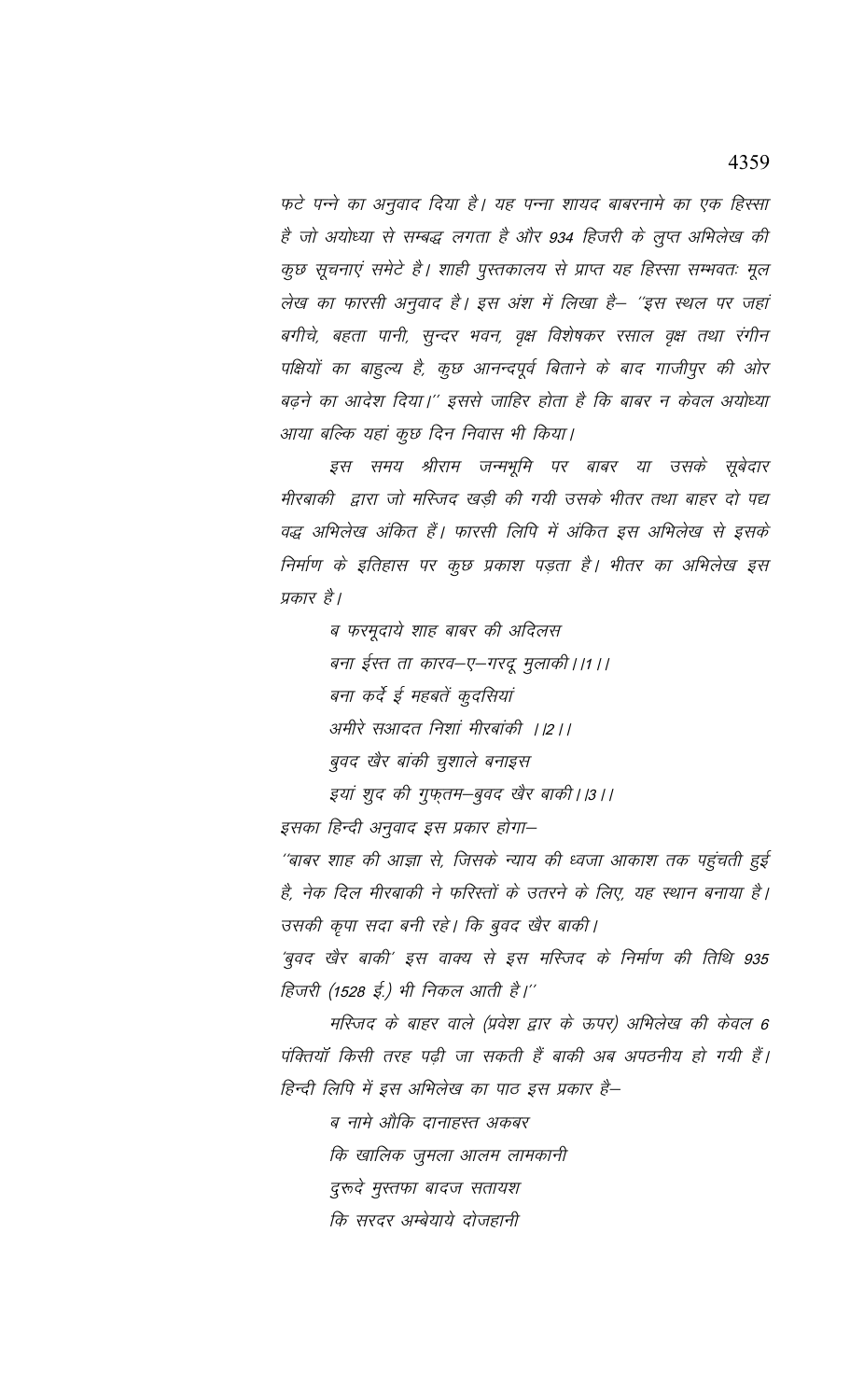फसाना दर जहां बाबर कलंदर

कि शुद दर दौर गेती कामरानी

इस अभिलेख में क्रमशः ईश्वर (खुदा), हजरत मुहम्मद तथा बाबर की प्रशंसा की गयी है। पहले शेर में कहा गया है – सम्पूर्ण जगत का सृष्टिकर्ता (ईश्वर) स्वयं निवास रहित है। दूसरे शेर में हजरत मुहम्मद को दोनों जहान तथा पैगम्बरों का सरदार कहा गया है। तीसरे शेर में बाबर को कलंदर कहकर उसकी प्रशंसा की गयी है किन्तु अगली दो पंक्तियां (जो अपठनीय हैं) के बिना उसका साफ अर्थ नहीं निकलता।

बाबर के समय तक अयोध्या की प्रतिष्ठा बहुत बढ़ गयी थी भगवान राम की जन्मभूमि भारतीय यात्रियों के आकर्षण का मुख्य केन्द्र बन चुका था सम्भवतः स्थानीय मुसलमानों के भड़काने से ही बाबर ने इस मंदिर को तोड़वा कर मस्जिद बनवाने की आज्ञा दी होगी क्योंकि हिन्दू तीर्थ यात्री के केन्द्र के रूप में इसका विकास मुसलमान पीरो–फकीरों की आंख में चुभने लगा था। स्थानीय परम्परा स्वीकार करती है कि पीर फजल अब्बास मूसा आसिकान ने बाबर को इसके लिए भड़काया कि वह मंदिर को तोड़वा कर वहां मस्जिद बनवाये। इस फजल अब्बास मूसा आसिकान की कब्र अभी भी श्रीराम जन्मभूमि के पश्चिम–दक्षिण करीब आधे किलोमीटर की दूरी पर है। इस कब्र में पूर्व मंदिर के वैसे ही दो स्तम्भ लगे हैं जैसे कि चौदह स्तम्भ मस्जिद में लगे हैं।

उपर्युक्त अभिलेख तथा पीर की कहानी से इतना स्पष्ट हो गया है कि पीर फजल अब्बास मूसा आसिकान के भड़काने में आकर बादशाह बाबर ने अपने सूबेदार मीरबाकी को श्रीराम जन्मभूमि मन्दिर गिराकर वहां मस्जिद बनवाने का आदेश दिया जिसने आदेश का पालन किया और मंदिर को ध्वस्त करके मस्जिद का निर्माण कराया। बाबरनामें जिस अवधि (2 अप्रैल 1527 से 18 सितम्बर 1528) के पन्ने गायब हैं उसी अवधि में कभी मन्दिर को गिराकर मस्जिद बनवाने का काम सम्पन्न हुआ होगा। बाबर ने निश्चय ही सारी कहानी को अपनी डायरी में लिखा होगा किन्तु बाद में उसके वंश के ही किसी व्यक्ति ने उस हिस्से को निकाल दिया होगा क्योंकि बाबर का वह विवरण भारत में मुगल सल्तनत के लिए हानिकर सिद्ध हो सकता था। फकीर की कारस्तानी– ऐतिहासिक दस्तावेजों में तो जन्म भूमि की तात्कालिक स्थिति तथा पीरों–फकीरों की भूमिका का कोई उल्लेख नहीं मिलता किन्तु स्थानीय श्रुति परम्परा में सारी कहानी बहुत कुछ सुरक्षित है।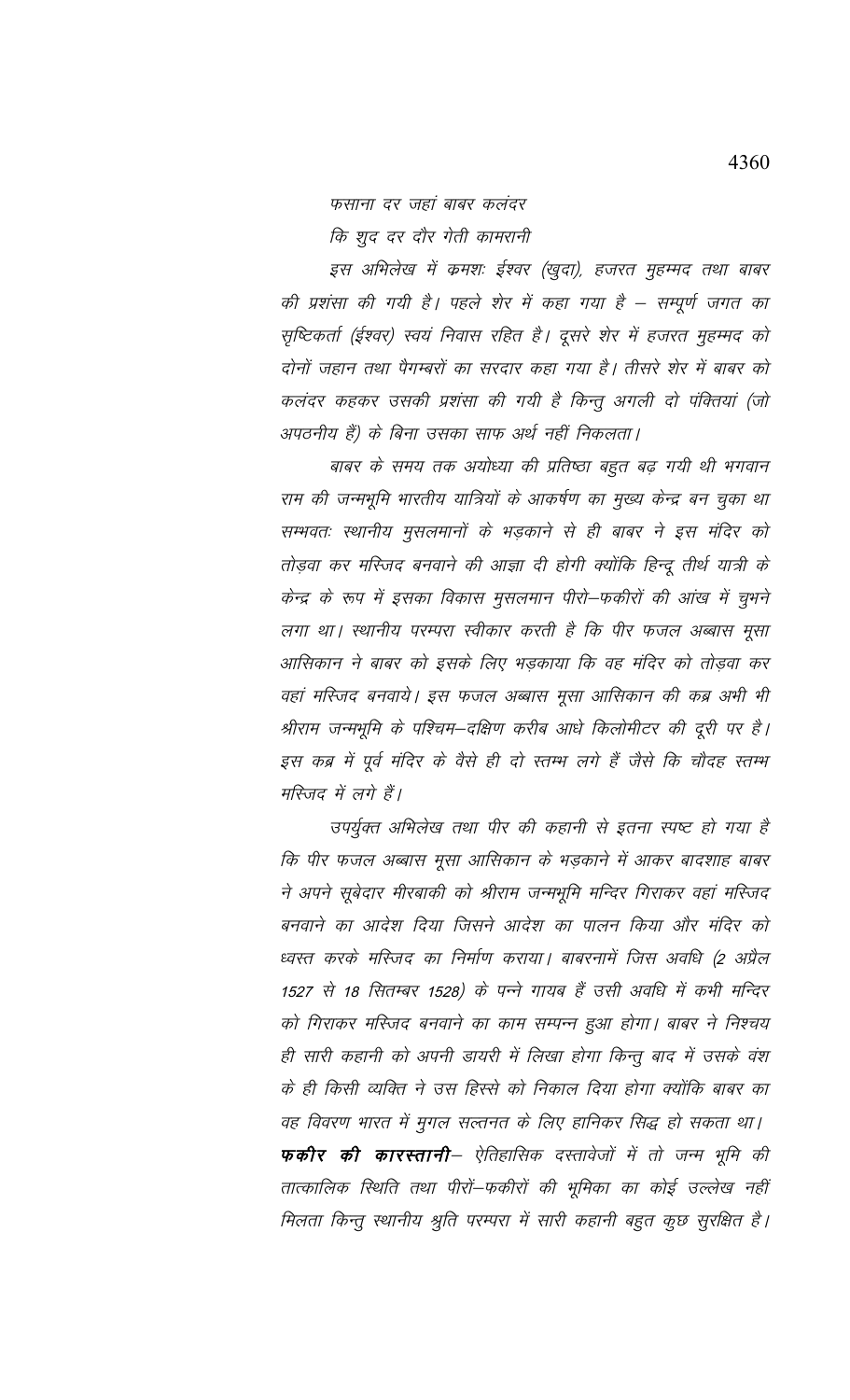बाबर जिस समय अयोध्या आया था उस समय जन्मभूमि पर महात्मा श्यामानन्द जी रहते थे। मन्दिर की देख—रेख उन्हीं के जिम्मे थी। समाज में उच्चकोटि के सिद्ध सन्त के रूप में उनकी ख्याति थी। ये सच्चे साधु थे तथा ऊँच–नीच की भावना से मुक्त थे। उनके शिष्यों में अनेक मुसलमान भी थे। बताया जाता है कि फजल अब्बास उनके सान्निध्य में आकर रहने लगा। उसी समय एक और फकीर जलालशाह भी वहीं आ गया। श्रीराम जन्मभूमि की प्रतिष्ठा को देखकर इन दोनों फकीरों ने सोचा अगर यह स्थल उनके कब्जे मे आ जाय तथा यहां मन्दिर के बजाय मस्जिद खड़ी हो जाय तो भारत में इस्लाम की धाक तो जम ही जायेगी उसके विस्तार का भी मजबूत आधार मिल जायेगा। इन फकीरों के सामने निश्चय ही बहराइच का उदाहरण रहा होगा जहां बालार्ककुण्ड नामक भारतीय तीर्थ को पटवा कर उस पर सैय़यद सालार मसूद का मकबरा बनवा दिया गया लेकिन फिर भी लाखों हिन्दू कुण्ड की जगह उस मकबरे को पूजने लगे। इन फकीरों को विश्वास था कि यदि यहां मस्जिद बन जाय तो मुसलमानों के अलावे बहुसंख्यक हिन्दू भी उनकी शरण में आने लगेंगे। दैवयोग से ऐसे अवसर पर बाबर अयोध्या आ गया। फिर क्या था इन फकीरों ने अन्य स्थानीय मुसलमानों को मिलाकर बाबर को बाध्य करके अपनी मनचाही करवा ली। ऐसी भी जनश्रुति है कि सिद्ध स्थली जानकर फकीर भी जन्मभूमि पर बैठना चाहते थे। मूसा आसिकान भी नित्य जन्मभूमि मन्दिर में जाकर बैठा करता था। एक दिन किसी ने उसे मंदिर से उठाकर बाहर कर दिया जिससे उसने शपथ लिया कि वह इस मन्दिर का ध्वस्त करवाकर छोड़ेगा। जो भी सत्य हो वह अपने संकल्प को पूरा करने में सफल रहा जिसका प्रमाण उसकी कब्र में लेगा ध्वस्त मन्दिर का स्तम्भ है। अयोध्या में प्रचलित सारी किंवदन्तियां मन्दिर तोड़वाने का मुख्यदोषी धर्मांध मुस्लिम फकीरों को ही मानती है। मुसलमान भी यही मानते हैं कि फकीरों के कुचक में पड़कर बाबर ने यह पाप किया। 'तारीख पारीना मदीनतुल औलिया' नामक उर्दू के ग्रंथ में भी फकीरों और मीरबाकी को इस कार्य का जिम्मेदार ठहराया गया है। इस फकीर ने बाबर को कैसे प्रभावित किया इसकी भी एक कहानी है जो परिशिष्ट में दी गयी है।

## जन्मभूमि का प्रथम रक्ताभिषेक

पुजारियों का रक्तदान– फकीरों का षड्यन्त्र अत्यन्त गोपनीय था किन्तु श्यामानन्द जी को अपने शिष्यों की कारस्तानी की भनक लग गयी थी। अब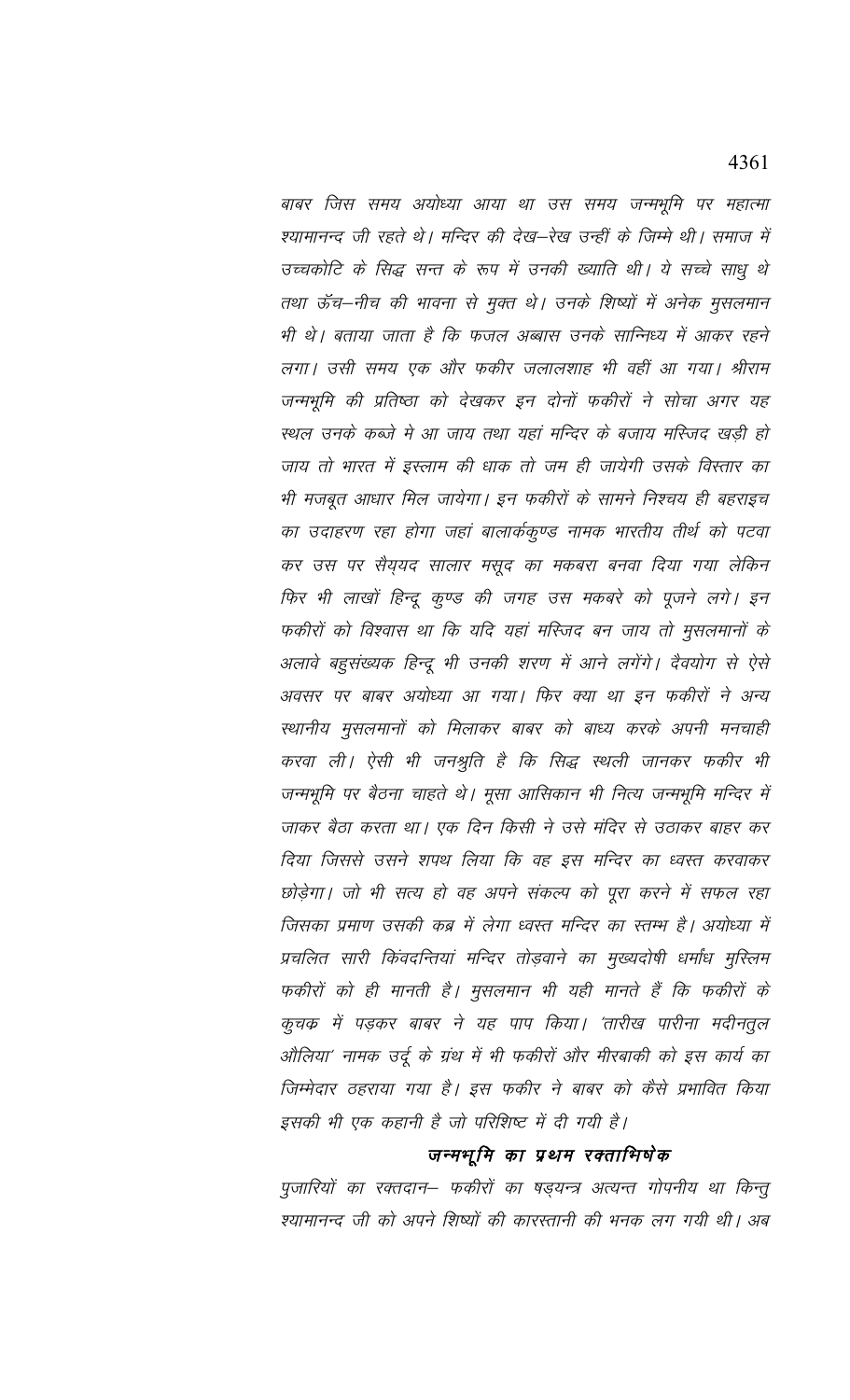उन्हें पता चला कि मुस्लिम सेना मंदिर को कभी भी ध्वस्त कर सकती है क्योंकि बादशाह का ऐसा आदेश मिल गया है तो उन्होंने मंदिर की बड़ी प्रतिमा को सरयू में डाल दिया और छोटी प्रतिमा को लेकर उत्तराखण्ड की ओर निकल गये। लेकिन मन्दिर के अन्य पुजारियों तथा भक्तों ने प्राण रहते मंदिर की रक्षा करने का संकल्प लिया। जब शाही कुमक मन्दि के द्वार पर पहुंची तो पुजारियों ने रास्ता रोक लिया। धर्मान्ध आक्रामकों ने तुरन्त उनका शिर काट लिया। श्रीराम जन्मभूमि की चौखट पहलीबार शहीदों के रक्त में डूब गयी। मूर्ति भंजकों की उन्मादी भीड़ अन्दर घुस गयी लेकिन वहां उन्हें कोई प्रतिमा नहीं मिली। बाहर निकल कर तोपों की मार से उन्होंने मन्दिर को जमीन पर सुला दिया। मंदिर को गिराने की खबर आग की तरह आस–पास के इलाकों में फैल गयी। प्रशासन ने पूरी चुस्ती बरती कि उत्तेजित हिन्दू अयोध्या न पहुंचने पायें लेकिन फिर भी बड़ी संख्या में लोग यहां धर्म की वेदी पर अपनी प्राणाहुति देने के लिए पहुंचे। परम्परा के अनुसार मन्दिर को ध्वस्त करने के विरोध में एक लाख छिहत्तर हजार हिन्दू मारे गये। यह संख्या अतिशयोक्तिपूर्ण हो सकती है किन्तु ऐसा नहीं है कि मीरबाकी ने निर्विरोध अपना कार्य सम्पन्न कर लिया हो। भारी खून खराबे के बाद ही वह शाही आदेश को पूरा कराने में सफल हो सकता होगा। किसी लेखक का यह कथन सही है कि जलालशाह ने हिन्दुओं के खूर का गारा बनाकर उस पर लखैरी ईंटों की नींव मस्जिद बनवाने के लिए दी। यह सहज अनुमान का विषय है कि हिन्दू समुदाय ने यों ही मंदिर की जगह मस्जिद नहीं बन जाने दिया होगा लेकिन तत्कालीन संघर्षों की कहानी जानने का कोई ऐसा आधार नहीं है जिससे प्रामाणिक ब्यौरा दिया जा सके।

महताब सिंह का बलिदान– परम्परा के ज्ञात कहानियों के अनुसार जिस समय मीरबाकी मन्दिर को ध्वस्त करने चला उसी समय भींटी रियासत के राजा महताब सिंह (फैजाबाद जिले के अन्तर्गत अयोध्या से 40 किमी0 पूर्व-दक्षिण) बद्रीनाथ धाम की तीर्थयात्रा के कम में अयोध्या पहुंचे। जब उन्हें इस घृणित प्रयास की सूचना मिली तो उन्होंने तीर्थ यात्रा का अभियान छोड़ा और श्रीराम जन्मभूमि की रक्षा के अभियान में जुट गये। उन्होंने अपने आदमियों से कहा कि बद्रीधाम नहीं अब स्वर्गधाम के यात्रा की तैयारी करनी है। उन्होंने जितना जल्दी हो सका अपने आदमियों को बटोरा और जन्मभूमि की रक्षा के लिए टूट पड़े लेकिन शाही सेना सतर्क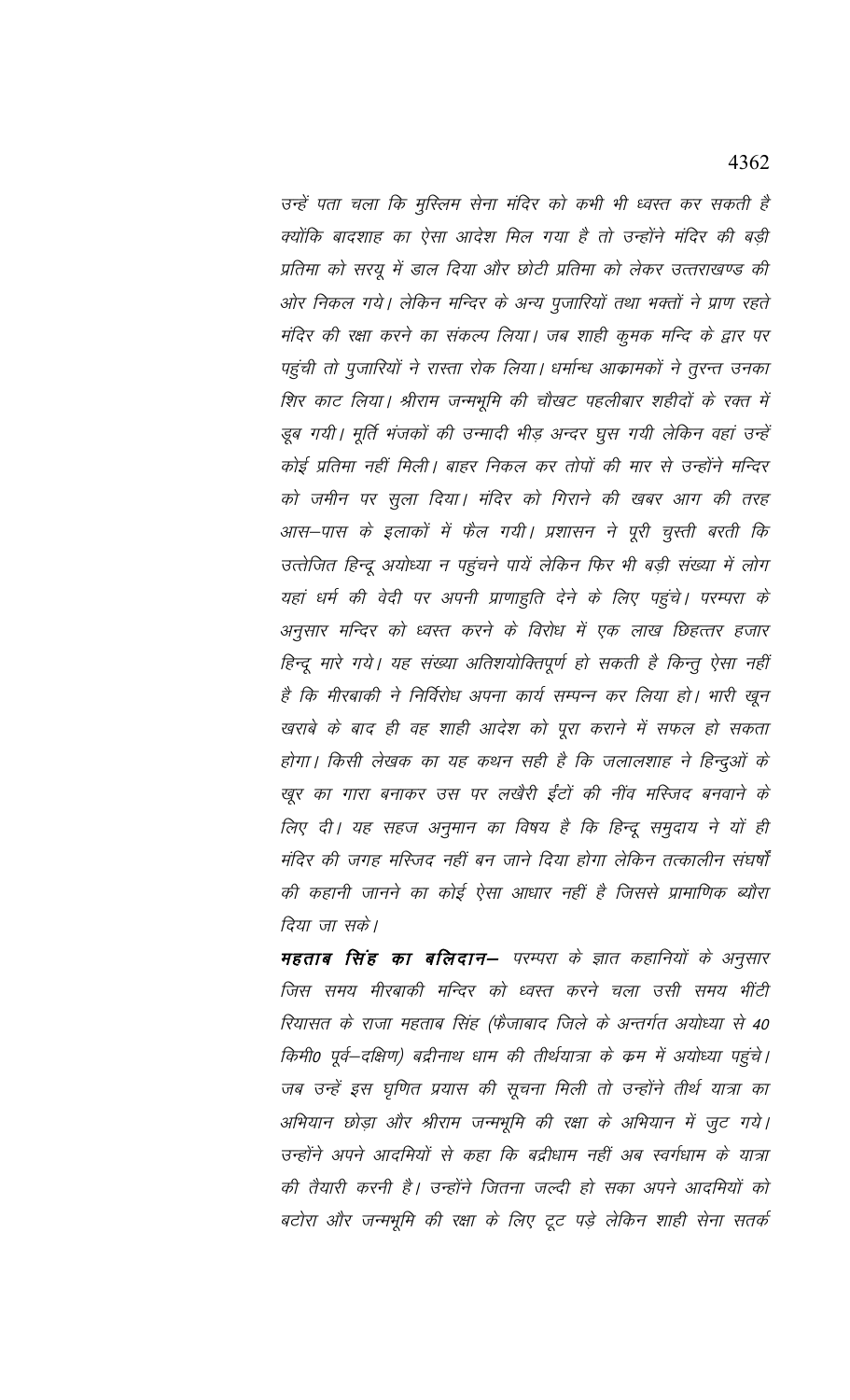थी। बताया जाता है कि राजा महताब सिंह ने सत्तरह दिनों तक घोर संग्राम किया। इस धर्मयज्ञ में उन्होंने पूरी सेना समेत अपनी आहुति दे दी। वे जानते थे कि शाही सेना का मुकावला आसान नहीं है लेकिन शरीर में प्राण रहते उन्होंने मंदिर को एक खरोंच नहीं लगने दी।'' (पेज 432–438)

# ''मुक्ति के लिए हुए खूनी संघर्ष

## (1528से 1947 ई. तक)

राजा महताब सिंह श्रीराम जन्मभूमि मंदिर की रक्षा तो नहीं कर सके लेकिन उनके बलिदान से उठी आग से तमाम भारतीय वीरों का खून उबल उठा। सीमित शक्ति, छोटी ताकत होने के बावजूद ये वीर लगातार शाही सेना से टकराते रहे और मर्यादा पुरुषोत्तम के आदर्शो की वेदी पर अपनी प्राणाहुति देते रहे। महताब सिंह के बाद बाबर के मात्र दो वर्षो के सीमित शासनकाल में श्रीराम जन्मभूमि की मुक्ति के लिए तीन बड़े संघर्ष हुए। और उसके बाद तो अकबर के समय तक लगातार तब तक संघर्ष होते ही रहे जब तक कि भारतीयों को मस्जिद प्रांगण में पूजा करने का अधिकार नहीं मिल गया। अकबर की शांतिप्रिय धार्मिक नीति के कारण तनाव कम हुए जिसके परिणाम स्वरूप जहांगीर तथा शाहजहां के समय शांति रहीं। किन्तू कट्टरपंथी औरंगजेब के शाहंशाह बनते ही स्थिति बदल गयी। उसने उस चबूतरे को ही खुदवा डाला जहां हिन्दू पूजा पाठ करते थे। अंतिम खूनी संघर्ष अंग्रेजों के शासन काल में 1934 में हुआ। बाबर के समय से लेकर स्वतन्त्रता प्राप्ति के समय तक हुए प्रमुख संघर्षो का विवरण नीचे दिया जा रहा है।

#### मुगलकाल

देवीदीन पाण्डेय का प्रहार— अभी मस्जिद बन नहीं पाई थी कि पं0 देवीदीन पाण्डेय ने आस–पास के क्षत्रियों को ललकारा और जन्मभूमि पर टूट पड़े। पण्डित देवीदीन पाण्डेय अयोध्या से 1 किमी0 पूर्व स्थित ग्राम सनेथू के निवासी बताये जाते हैं। वे पुरोहित थे। उन्होंने आस–पास के रियासतों के क्षत्रिय वीरों को संगठित किया और शाही सेना पर एका–एक हमला कर दिया। पण्डित देवीदीन शास्त्र के ही नहीं शस्त्र के भी पण्डित थे। उनके आकस्मिक प्रहार से एक बार तो मीरबाकी घबड़ा गया। लेकिन फिर जमकर युद्ध हुआ। पांच दिन तक युद्ध के बाद छठे दिन मीरबाकी के अंगरक्षक द्वारा फेंकी गयी एक ईंट पण्डित जी के सिर में लगी उन्होंने शिर को पगड़ी से कस कर बांधा और दूने उत्साह से तलवार चलाने लगे।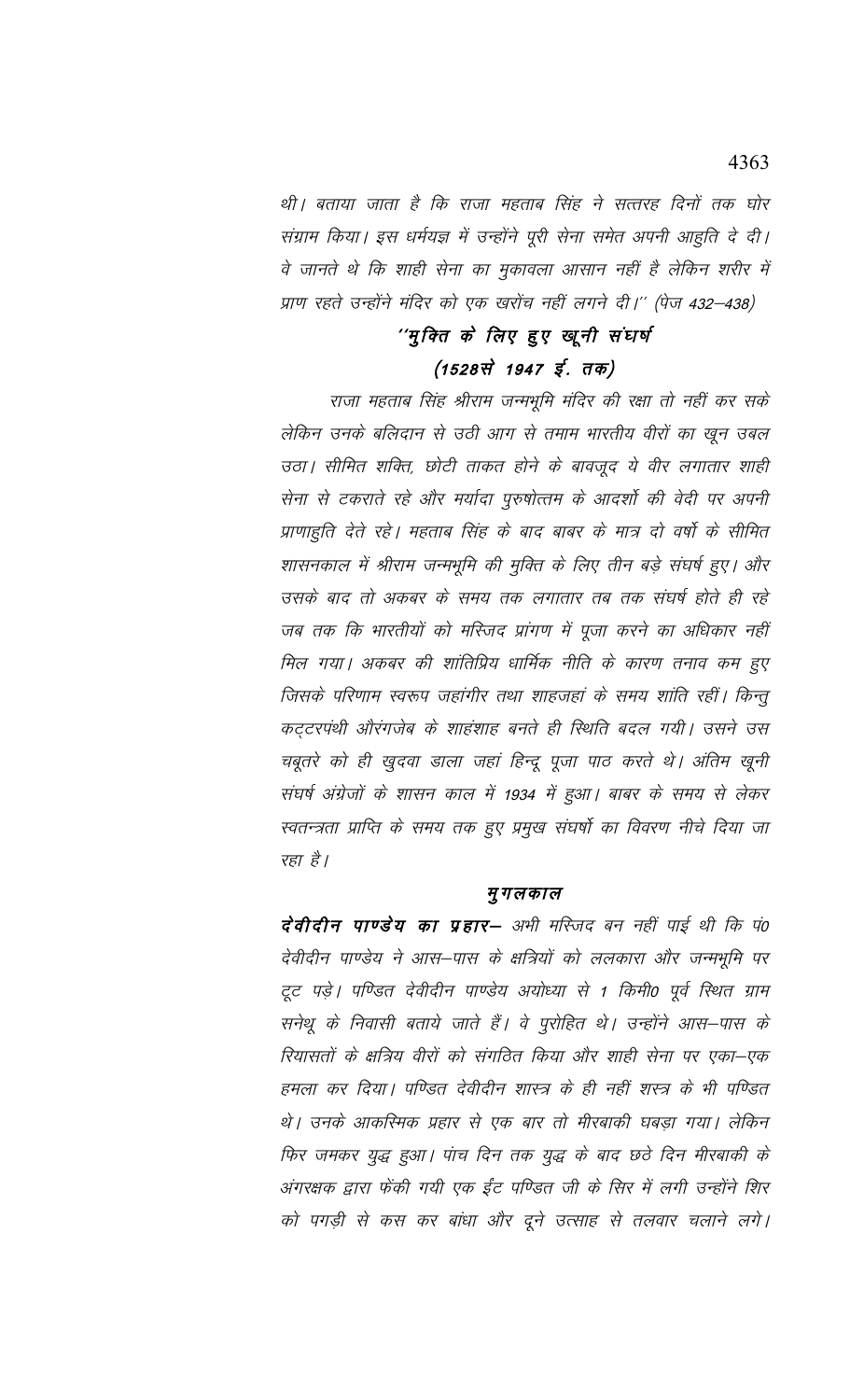उन्होंने एक ही वार में ईंट चलाने वाले अंगरक्षक का शिर धड़ से अलग कर दिया और घोड़े को एड़ लगाकर सीधे मीरबाकी के हौदे पर हमला किया जो हाथी पर सवार था। मीरबाकी वार बचाकर होंदे में छिप गया और उसमें से उसने देवीदीन पर बन्दूक से गोली चला दी। इस गोली के आघात से जन्मभूमि की धरती पर बलिदान होने का उनका संकल्प पूरा हुआ। उनके शव का अंतिम संस्कार बिल्वहरिघाट (अयोध्या से अकबरपुर मार्ग पर पूरा बाजार के निकट) पर हुआ। श्रीराम जन्मभूमि के प्रथम रक्तरंजित इतिहास के लेखक पंण्डित रामगोपाल पाण्डेय 'शारद' के अनुसार पण्डित देवीदीन का यह हमला 3 जून 1528 को हुआ था और उनका बलिदान 9 जून 1528 को दिन के दो बजे हुआ। इनके वंशज उपर्युक्त सनेथू ग्राम के ईश्वरी पाण्डेय के पुरवा में अब भी मौजूद हैं।

राणा रणविजय सिंह का हमला– पण्डित देवीदीन की मृत्यु के मात्र दो सप्ताह बाद हंसवर (यह रियासत भी फैजाबाद के पूर्वांचल में स्थित है) के राजा रणविजय सिंह ने भारी सेना लेकर जन्मभूमि पर अधिकार के लिए हमला किया। दस दिन की मुठभेड़ में इस राजा ने भी अपने सभी सैनिकों के साथ इस पवित्र धरती को अपने रक्त से सींचकर स्वर्ग के लिए प्रस्थान किया।

**स्त्रियां भी पीछे नहीं रहीं** – संकट की घड़ी में राजपूतानें की क्षत्राणियां आत्महत्या का रास्ता (जौहर) अपनाती रही हैं लेकिन अयोध्या की क्षत्राणियों ने अपने पति की आहुति का बदला लेने के लिए स्वयं लोहा अपने हाथ में उठाया और लकड़ी की आग में नहीं रण की आग में कूदकर जौहर किया।

उपर्युक्त हंसवर नरेश रणविजय सिंह की स्वर्गयात्रा के बाद उनकी पत्नी रानी जयराज कुमारी ने अपने पति के संकल्प को पूरा करने का बीड़ा उठाया। इस वीरबाला ने तीन हजार स्त्रियों को संगठित करके नारी–सेना बनायी और शाही सेना के साथ छापा–मार युद्ध शुरू किया। जयराज कुमारी का हमला लगातार हुमायूँ के समय तक जारी रहा। बताया जाता है कि हुमायूँ के समय में इस रानी ने एक बार तो शाही सेना को खदेड़कर जन्मभूमि पर कब्जा कर लिया किन्तु थोड़े ही समय में नई शाही कुमक आ गयी और उसके साथ लड़ते हुई इस वीरांगना ने भी अपने रक्त को अपने पति की रक्तधारा में मिलाकर अपना संकल्प पूरा किया।

इस युद्ध में रानी के गुरु सन्यासी स्वामी महेश्वरानन्द जी भी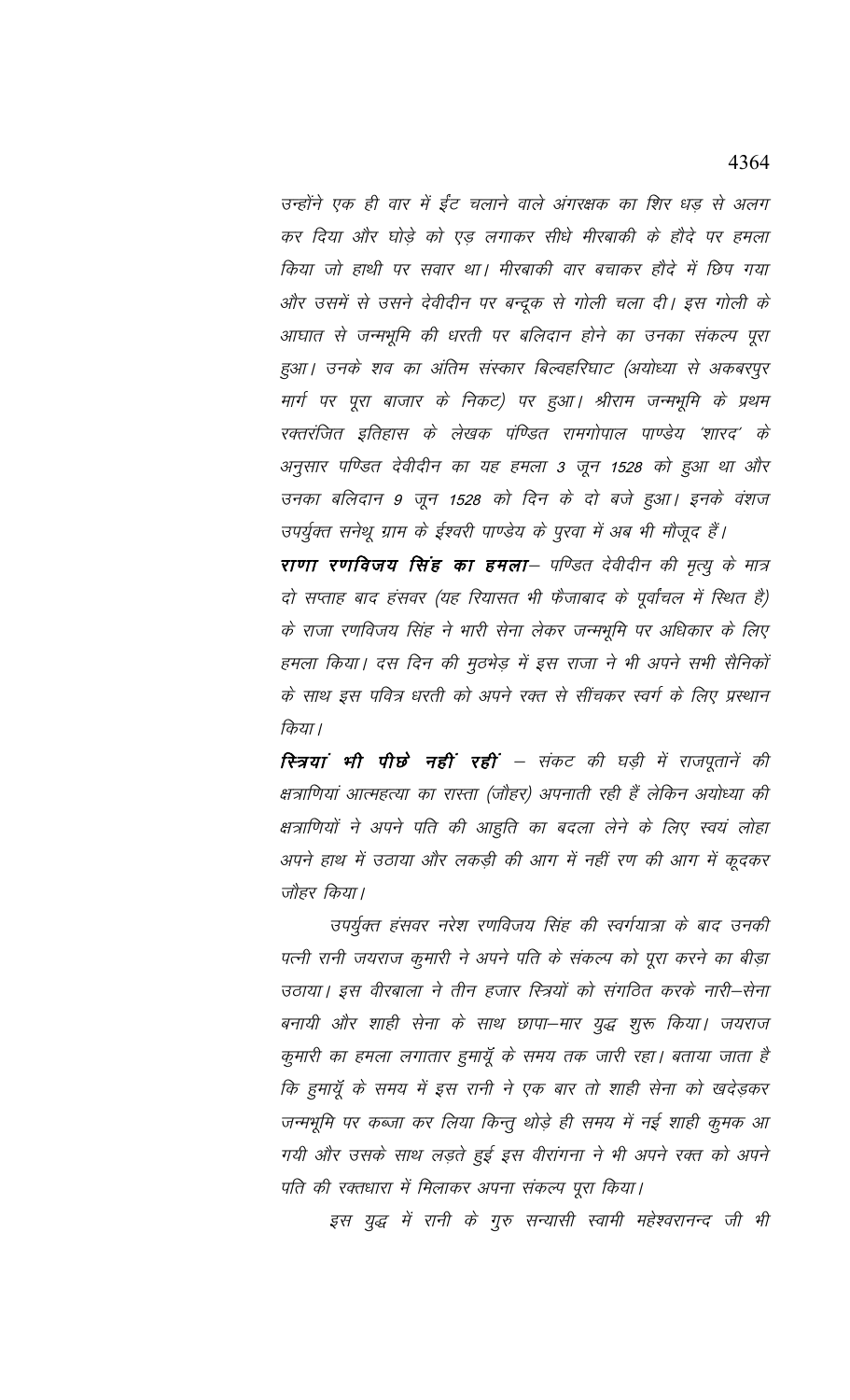शामिल रहे। अपनी शिष्या के साथ लड़ते हुए उन्होंने भी शाही सेना को भारी क्षति पहुंचाकर वीरगति प्राप्त की।

साधुओं का पहला हमला— महेश्वरानन्द की मृत्यु से इस अंचल के साधु सन्यासियों में भी जोश भर उठा। महेश्वरानन्द के बाद स्वामी बलरामाचारी ने युद्ध को आगे बढ़ाया उन्होंने न केवल साधु सन्यासियों को एकत्र किया बल्कि गांव–गांव घूमकर हिन्दुओं की एक जबरदस्त सेना तैयार की। इन्होंने कई हमले किये। परम्परा के अनुसार इन्होंने करीब बीस बार हमला किया। कई बार वे जन्मभूमि पर अधिकार करने में सफल रहे किन्तु उनकी सफलता स्थाई नहीं हो पाती थी। नयी शाही कुमुक के आ जाने पर उन्हें भागना पड़ता। फिर भी बलरामाचारी ने अयोध्या क्षेत्र के पूरे ॲंचल में ऐसी चेतना लगा दी थी कि श्रीराम जन्मभूमि के लिये प्राणोत्सर्ग करने के लिये उत्सुक वीरों की टोली ने मुगल शासन को तंग कर दिया। मस्जिद के आंगन में मन्दिर– यह स्वामी बलरामाचारी के शौयूर्य का परिणाम था कि तत्कालीन मुगल बादशाह अकबर को मस्जिद के प्रांगण में मन्दिर स्वीकार करना पड़ा। बताया जाता है कि स्वामी बलरामाचारी ने ही लड़ भिड़कर अकबर से मस्जिद के प्रांगण में एक चबूतरा बनवाने का अधिकार ले लिया जिस पर खस की टटि्टयों का तीन फिट ऊँचा एक मंन्दिर बनवाया गया। बलरामाचारी को यह अधिकार दिलाने में अकबर की धार्मिक उदारता के साथ–साथ उसके दो दरबारी रत्नों राजा टोडरमल

तथा वीरबल के सहयोग ने भी काम किया। उसी स्थल पर अब भी छोटा सा मन्दिर है जिसमें पूजा पाठ होता है।

**पूजा भी अजान भी–** अकबर के समय से हिन्दू और मुसलमान दोनों इस भवन में समान रूप से आने–जाने लगे। मुसलमान प्रायः शुक्रवार (जुमा) को भीतर आकर नमाज अदा करते थें हिन्दू बाहरी चबूतरे पर नित्य पूजा—पाठ दर्शन करते थे और अपने उत्सव आदि मनाते थे। इस समय यह मस्जिद बाबरी मस्जिद के अलावे जामा मस्जिद या मस्जिद जन्मस्थान भी कहलाती थी।

**शांति तथा सद्भाव का काल—** 1528 में मन्दिर की जगह मस्जिद के निर्माण से नफरत की जो दीवाल खड़ी हुई थी अकबर के समय (1556—1605 के मध्य) वह बहुत कुछ ढह गयी और शाहजहाँ के समय तक (1627—1658 ई.) सद्भाव और शांति का वातावरण बना रहा। करीब 69—70 वर्ष की इस अवधि में जन्मभूमि के लिए किसी संघर्ष का पता नहीं चलता।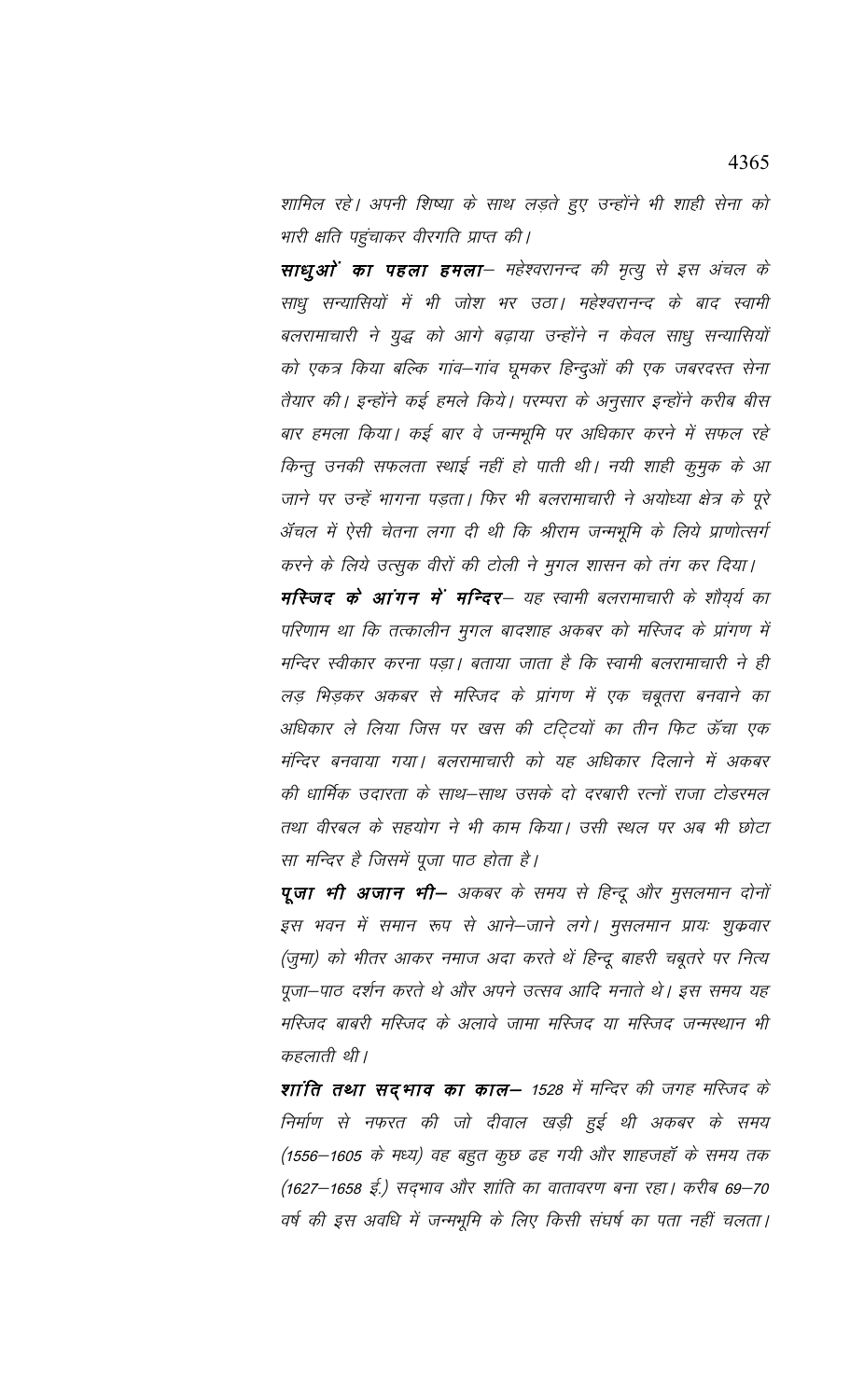हिन्दू श्रद्धा से इस भूमि पर आते थे और पूजा—पाठ करते थे। मुसलमान प्रति जुमे को नमाज पढ़ने आते थे लेकिन हिन्दुओं के मन्दिर की ओर से जूता पहनकर नहीं जाते थे। यद्यपि मुस्लिम फकीरों को यह बात खटकती थी लेकिन शासन का रूख भिन्न देखकर वे भी कोई कदम उठाने की हिम्मत नहीं रखते थे। किन्तु जब शाहजहां के बाद औरंगजेब मुगल सिंहासन पर बैठा तो घर्मान्ध फकीरों ने फिर अपनी चाल चलनी शुरू कर दी। जिन फकीरों ने नेकदिल बाबर को मन्दिर तोड़ने तक के लिए मजबूर कर दिया उनके लिए औरंगजेब को धर्मान्धता के रंग पर लाने में कितनी देर थी।

#### औरंगजेब का काल : फिर संघर्ष छिड़ा

भारतीय (हिन्दू) स्वभावतः सहिष्णु होते हैं। वे छोटे से चबूतरे को लेकर सन्तुष्ट थे। वे मस्जिद में भी अपने राम को विराजमान मानते थे। मुस्लिम नमाज से भी उन्हें कोई चिढ़ नहीं थी। लेकिन इस्लामी कट्टरपंथयों को मस्जिद के प्रांगण में घंटा, घरियालियों, शंख तथा कीर्तन की गूँज तनिक नहीं सुहाती थी। जब औरंगजेब जैसा कट्टर इस्लामी शासक मुगलिया तख्त पर आसीन हुआ तो इन कट्टरपंथियों ने दिल्ली दरबार में पहुंचकर बादशाह से फरियाद की। बताया जाता है कि औरंगजेब ने आदेश भेजा कि हिन्दू मस्जिद में कोई धार्मिक उत्सव न करें। उसने अपने सिपहसालार जांबाज खां को सेना के साथ अयोध्या भेजा। लेकिन यहां भी बैरागी व हिन्दू रियासतों के क्षत्रिय सतर्क थे। उस समय समर्थ गुरु रामदास के शिष्य बाबा वैष्णव दास अयोध्या के अहिल्याघाट स्थान पर स्थित परशुरामठ में आसन जमाये थे। उनके साथ हजारों चिमटाधारी साधुओं का जत्था था। बाबा वैष्णव दास के साथ गुप्तारगढ़ी के सशस्त्र साधुओं का एक दल भी तैयार खड़ा था। ''शारद'' जी के इतिहास के अनुसार हिन्दू रजबाड़ों तथा बाबा वैष्णवदास के चिमटाधारी साधुओं ने उर्वसी कुण्ड के पास जांबाज खां की सेना का मुकाबला किया और उसे मार भगाया।

बताया जाता है कि इस पराजय के कारण औरंगजेब ने जांबाज खां को हटा दिया और उसकी जगह सैयुयद हसन अली को नियुक्त किया। सैयुयद हसन अली एक बहुत बड़ी सेना लेकर तोपखानों के साथ अयोध्या के लिए रवाना हुआ। वैष्णव दास को जब इसकी खबर मिली तो उन्होंने सिख गुरू गाविन्द सिंह को पत्र लिखकर अयोध्या बुलवाया। गोबिन्द सिंह फौरन यहां पहुंचे। सैय्यद हसन के मुकाबले के लिए हिन्दू सेना के तीन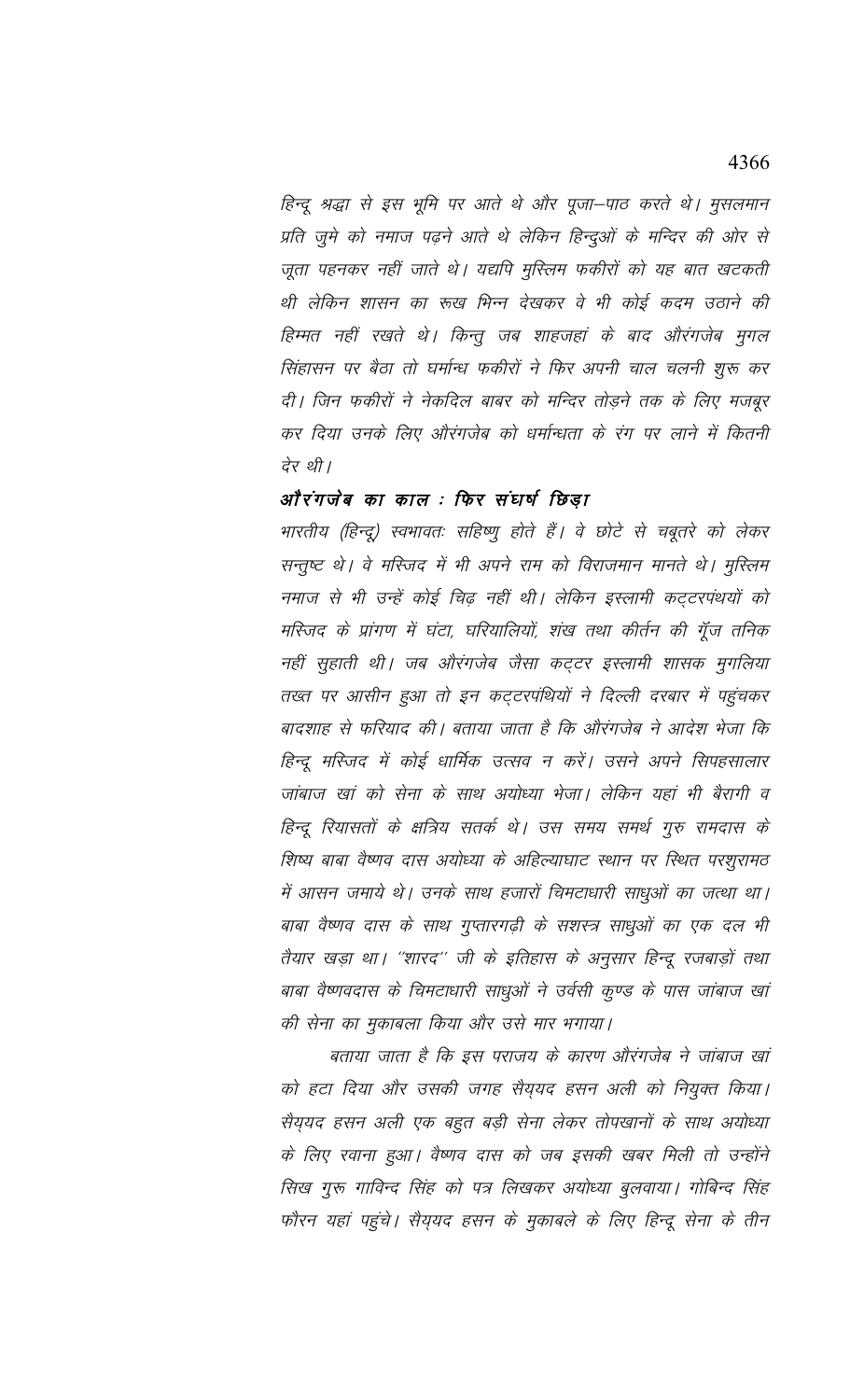भाग कर दिये गये और शाही सेना का मुकाबला तीन स्थानों–रुदौली (फेंजाबाद–बाराबंकी सीमा पर), सआदतगंज (फेंजाबाद नगर का पश्चिमी नाका) तथा जालपा (अयोध्या की वर्तमान दूध डेयरी के पास) पर करने का निश्चय किया। सआदतगंज में सिखों का दस्ता खेतों के पास छिप गया। (बताया जाता है इसके पास छोटा सा एक तोपखाना भी था) क्षत्रियों का दस्ता रुदौली में जा डटा। वैष्णव दास का चिमटाधारी गिरोह जालपा के पास सरपतों की झुरमुट में जम गया। शाही सेना पर पहला प्रहार रुदौली में हुआ। तब तक मुगल सैनिक संभलते क्षत्रिय मारकाट कर भाग निकले। शाही सेना जब सआदतगंज पहुंची तो सिखों ने धावा बोल दिया। पीछे से क्षत्रियों ने भी हमला कर दिया। इस दुहरे हमले में शाही सेना तहस—नहस हो गयी और सैय्यद हसन अली खां भी मारा गया। गुरू गोविन्द सिंह अयोध्या में थोड़े दिन ब्रह्मघाट पर ठहरे थे जहां कभी गुरु नानक देव भी पधारे थे।

श्रीराम जन्मभूमि पर हिन्दुओं का सबसे बड़ा उत्सव राम–जन्म का हुआ करता था। उस समय लाखों साधु तथा गृहस्थों की उपस्थिति में स्थानीय कट्टरपंथी मुसलमान कुछ नहीं कर पाते थे लेकिन वे बादशाह के कान अवश्य भरते रहते थे। अंततः 1664 में औरंगजेब स्वयं एक बड़ी सेना के साथ अयोध्या आया और जन्मभूमि पर हमला बोल दिया। इस हमले में हिन्दुओं के पैर नहीं टिक सके। तत्कालीन पुजारी प्रतिमा लेकर भाग खड़े हुए। औरंगजेब की सेना ने चबूतरे पर खड़े फूस के मंदिर को नोच डाला और चबूतरे को खोदकर गड्ढा कर दिया। यह विनाशलीला आठ दिनों तक चलती रही। औरंगजेब ने अयोध्या के दो और विष्णु मंदिरों को गिरवाकर वहां मस्जिदें कायम कर दी। जन्मभूमि पर झोपड़ी रखकर पूजा करने का भी अधिकार हिन्दुओं को नहीं रह गया।

बताया जाता है कि बाबा वैष्णवदास जी के साथ दस हजार चिमटाधारी साधु रहा करते थे। औरंगजेबी शासनकाल में वे लगातार शाही सेना की नाक मे दम किये रहे लेकिन अंत में इनका क्या हुआ पता नहीं चलता |

#### नवाबी राज

औरंगजेब के बाद दिल्ली सल्तनत कमजोर होती चली गयी। अवध के सूबे में भी स्थानीय रियासतें स्वतन्त्र हो गयी थी। दिल्ली के बादशाह मुहम्मदशाह ने अपने रिस्तेदार सआदत खां मुहम्मद अमीन बुरहानुलमुल्क

#### 4367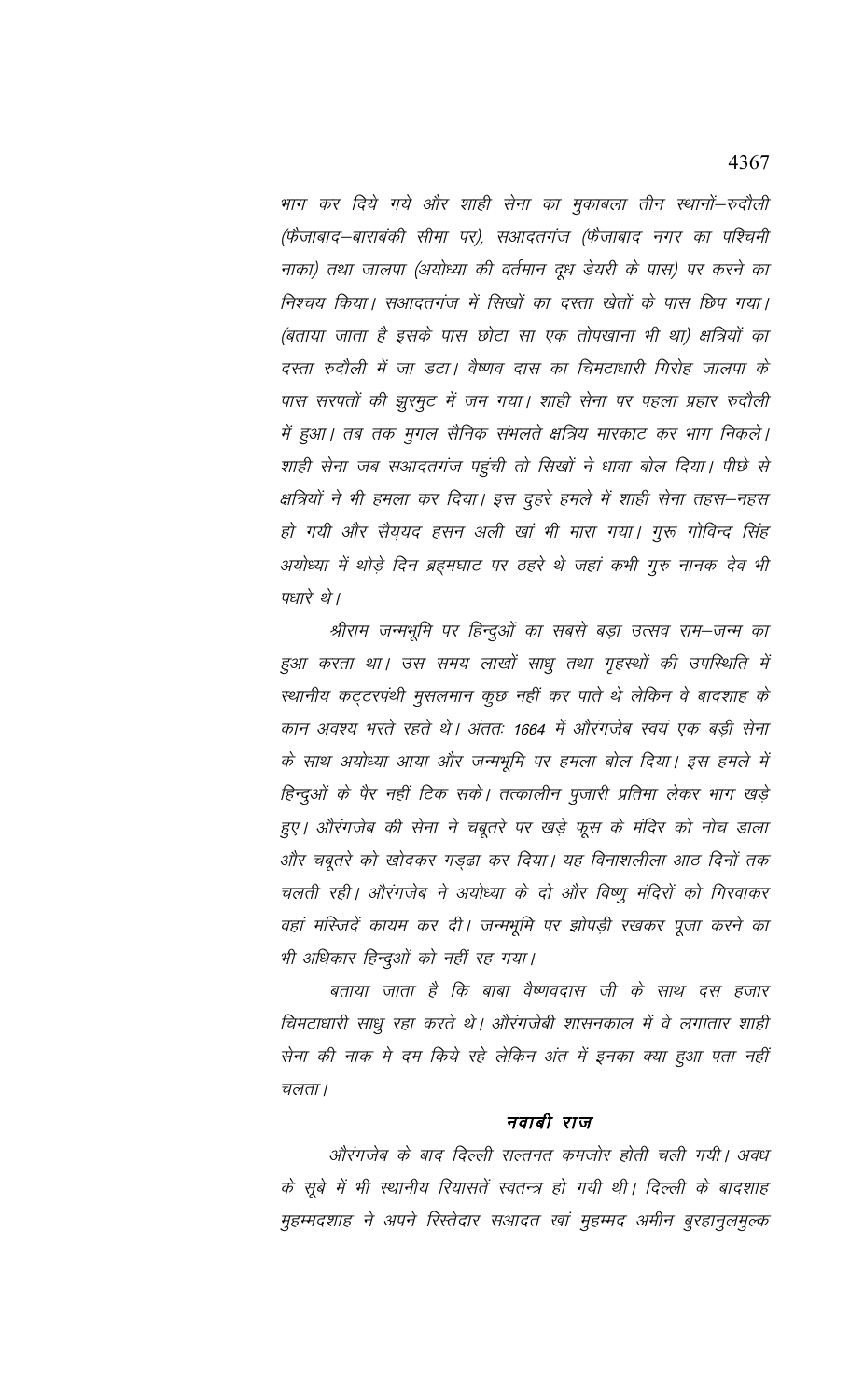को (सितम्बर 1722) अवध का सूबेदार बनाकर भेजा। उसने सूबेदारी बचाने के लिए अवध पर हमला किया। अमेठी (सुल्तानपुर जिले की एक रियासत) के राजा गुरूदत्त सिंह ने नवाब का मुकाबला किया। इस युद्ध में सूबेदार विजयी रहा हिन्दू संगठन छिन्न–भिन्न हो गया।

हिन्दुओं को पूजा अर्चना का फिर अधिकार मिला अमेठी के राजा गुरुदत्त सिंह तथा पिपरा के राजा राजकुमार सिंह ने सआदतअली खां के समय में भी रीराम जन्मभूमि पर अधिकार के लिए संघर्ष जारी रखा। बैरागी साधु भी बीच—बीच में हमला कर दिया करते थे। इससे आजिज आकर उसने श्रीराम जन्मभूमि पर हिन्दुओं को पहले की तरह पूजा पाठ का अधिकार दे दिया। इसका उल्लेख गजेटियरों में आया है। कर्नलहण्ट ने लिखा है कि हिन्दुओं के हमले से ऊबकर नवाब ने मस्जिद में हिन्दुओं को भी पूजा—पाठ करने की इजाजत दे दी तब जाकर कुछ झगड़ा शान्त हुआ।

सआदतअलीखां के बाद उसका दामाद अबुलमंसूरअलीखां 'सफदरजंग' अवध का सूबेदार (1739 ई.) बना। उसके समय में अयोध्या में शान्ति बनी रही। सफदरजंग के बाद उसका बेटा सुजाउद्दौला अवध का नवाब हुआ (6 अक्तूबर 1754)। सफदरजंग के मन्त्री नवल राय तथा सुजाउद्दौला के मन्त्री बालकृष्ण दोनों धार्मिक प्रकृति के थे। उनके काल में किसी तरह का साम्प्रदायिक वैमनस्य नहीं खड़ा हुआ। सुजाउद्दौला ने अयोध्या से पश्चिम हटकर एक नये नगर की नींव डाली जिसका नाम फैजाबाद रखा गया। (इस समय फैजाबाद जनपद का मुख्यालय है)। इससे पहली बार प्रशासनिक मुख्यालय अयोध्या से खिसककर फैजाबाद गया। सुजाउद्दौला के बाद उसके बेटे आसफुद्दौला ने (1775 ई.) में अपनी राजधानी फैजाबाद से हटाकर वहां से 120 किमी. पश्चिम लखनऊ में बनाया। आसफुद्दौला को भी टिकैत राय जैसे योग्य मंन्त्री का सहयोग मिला। टिकैत राय ने हिन्दू–मुस्लिम सद्भाव की स्थापना में अभूत–पूर्व योगदान किया। टिकैत राय के प्रयत्नों से ही वर्तमान हनुमानगढ़ी बनी थी। नवाब ने उसके लिए पूरा सहयोग किया था। इसी काल में जन्मभूमि पर मस्जिद प्रांगण में वह चबूतरा फिर बना जिसे औरंगजेब ने खुदवा दिया था। नवाबों के काल में साम्प्रदायिक सद्भाव पूरी तरह बना रहा किन्तु नवाब नसीरुद्दीन हैदर के शासनकाल (1827—37 ई.) में श्रीराम जन्मभूमि को पुनः पूर्व रूप देने की कोशिश हुई। मकरही के तालुकेदार के नेतृत्व में हिन्दुओं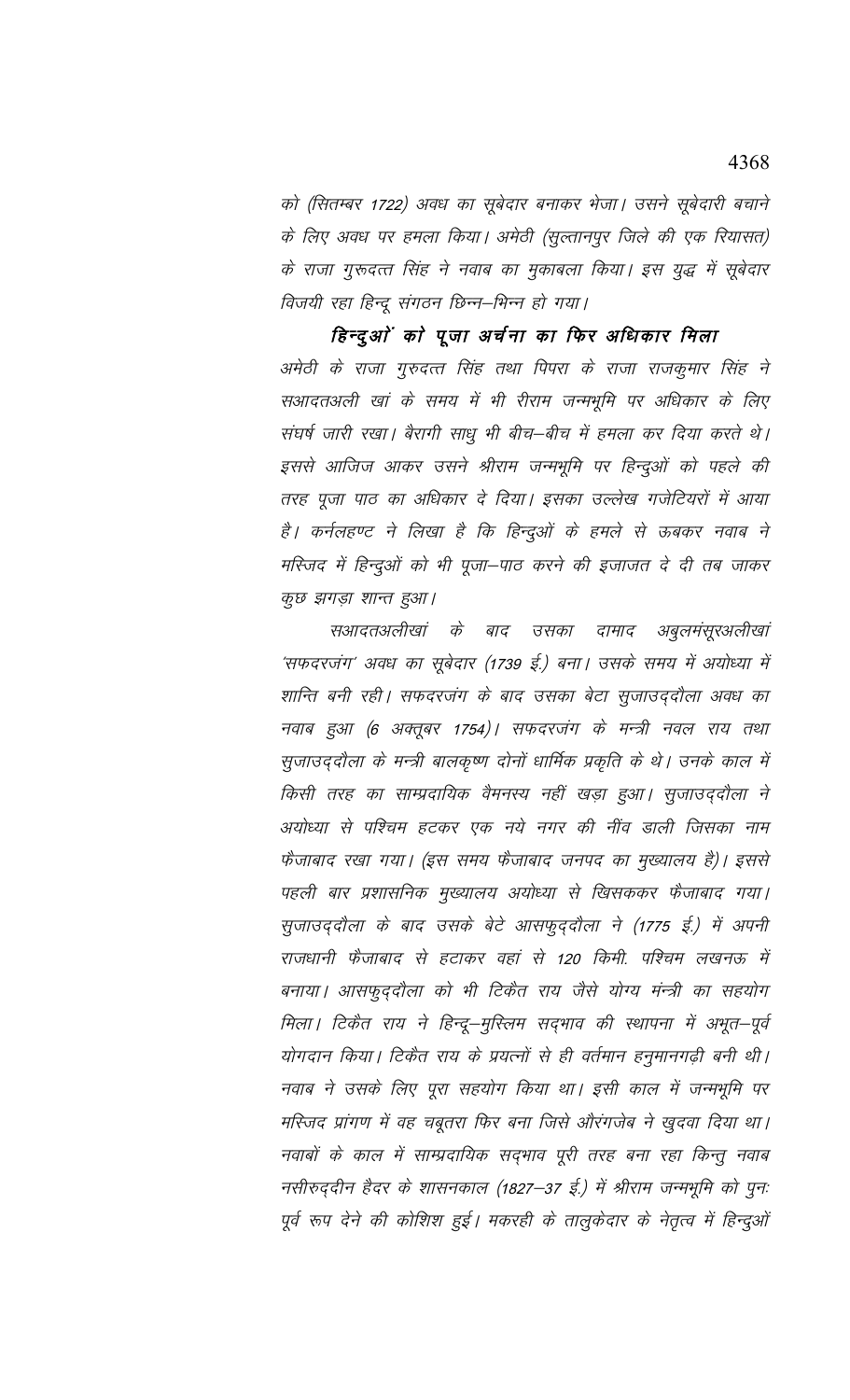की भीड़ ने तीन बार जन्मभूमि पर हमला बोला। अन्तिम बार वे मस्जिद पर कब्जा करने में सफल भी हो गये किन्तु मात्र तीन दिनों बाद शाही सेना ने फिर उनसे मस्जिद छीन ली।

वाजिदअलीशाह के समय हिन्दू-मुस्लिम संघर्ष नवाब वाजिदअलीशाह के शासनकाल में (सन् 1855ई.) गुलाम हुसेन नामक एक सुन्नी फकीर ने दंगा करा दिया। विडम्बना यह कि ये गुलाम हुसैन साहब हनुमानगढ़ी पर पलते थे। ये हनुमान जी के सामने तुरही बजाया करते थे। किसी बात को लेकर उसका महान्त से विवाद हो गया इस पर उसने सुन्नी मुसलमानों को यह कहकर भड़काना शुरू कर दिया कि हनुमानगढ़ी के भीतर औरंगजेब ने जो मस्जिद बनवाई थी उसे वैरागियों ने गिरा दिया है। मुसलमान उसके बहकावे में आ गये और संगठित होकर हनुमानगढ़ी पर हमला बोल दिया लेकिन हनुमानगढ़ी के साधु भी संगठित थे। उनकी मार के आगे मुसलमान भाग चले। साधुओं ने उनका पीछा किया वे सब जाकर जन्मभूमि मस्जिद में छिप गये। साधुओं ने मस्जिद का फाटक तोड़ डाला। दोनों ओर से जम के संघर्ष हुआ। इस संघर्ष में 11 साधु तथा 75 मुसलमान मारे गये।

अयोध्या के तत्कालीन कोतवाल मिरजा मुनीमबेग ने झगड़ा निपटाने की बहुत कोशिश की लेकिन नाकामयाब रहे। संघर्ष के बाद नायब कोतवाल नासिर हुसैन ने सभी शवों को एक ही जगह दफन कर दिया। वाजिदअली की निष्पक्षता– अयोध्या में हुई इस मारपीट की फरियाद मुसलमानों की ओर से नवाब वाजिदअलीशाह के सामने की गयी उनसे कहा गया कि हिन्दुओं ने मस्जिद का दरवाजा ढहा दिया है इसलिये उन्हें मस्जिद में आने से रोक दिया जाय तथा उनके चबूतरे को हटवा दिया जाय । यह बाबरी मस्जिद है उसमें मूर्तिपूजा नहीं होनी चाहिये । बादशाह ने अपने दरबारियों से सलाह मशविरे के बाद मुसलमानों की दरखास्त पर एक शेर लिख दिया—

हम इश्क के बन्दे हैं मजहब से नहीं वाकिब।

गर काबा हुआ तो क्या बुतखाना हुआ तो क्या।।

(हम तो प्रेम के पुजारी है, मजहब क्या है हम नहीं जानते, चाहे मन्दिर हो चाहे मस्जिद, मेरे लिए दोनों में कोई फर्क नहीं है)।

**जेहाद की घाेषणा—** उसके इस ऐतिहासिक फैसले की चतुर्दिक मुक्त कंठ से प्रशंसाा हुई। किन्तु कट्टरपंथी मुसलमान इस फैसले से और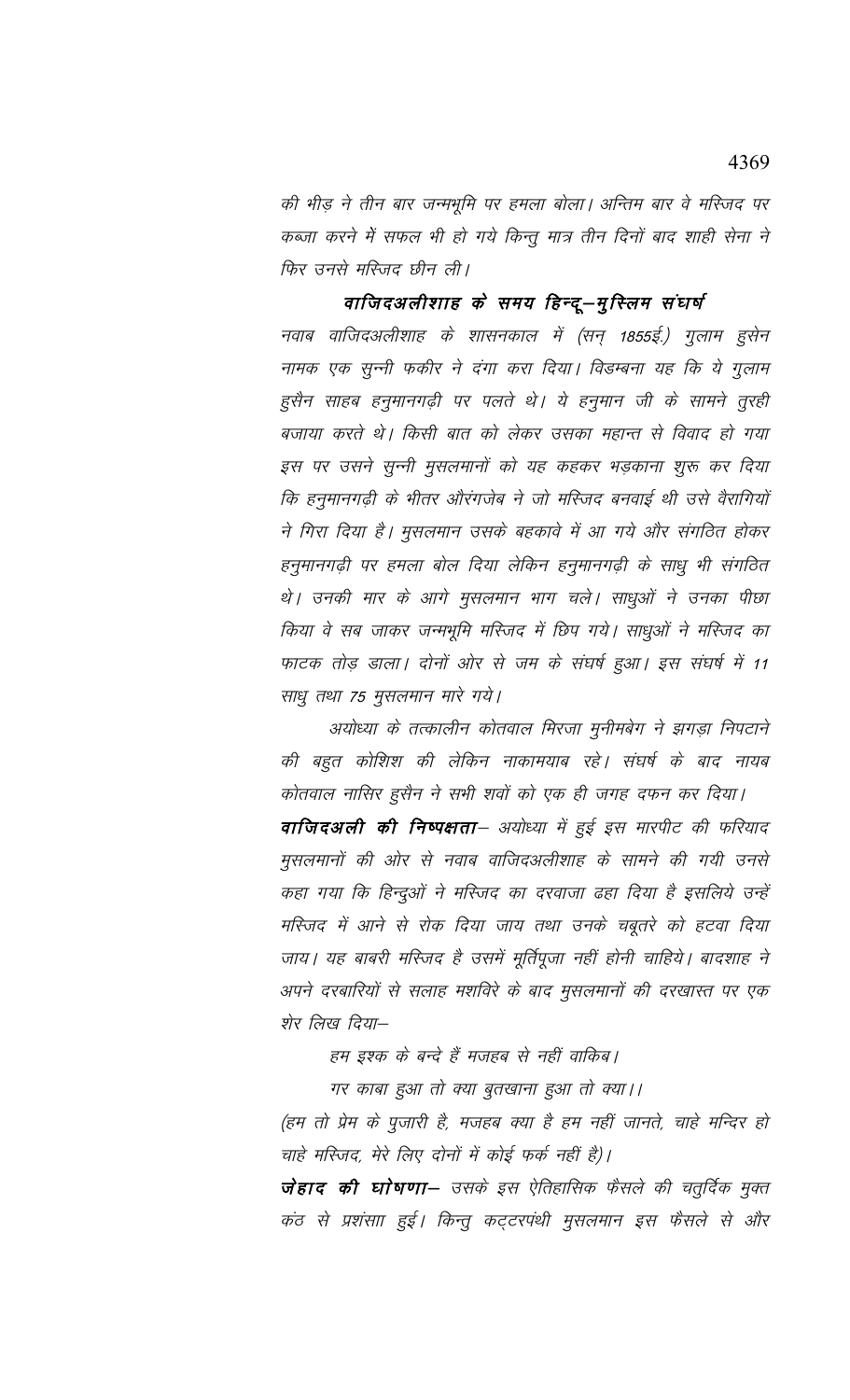नाराज हुए। अमेठी के मीर–मौलवी अमीरअली नामक मुसलमान ने कोध में भर कर स्वयं धर्मयुद्ध (जेहाद) करने का निश्चय किया। उसने धर्मरक्षा के नाम पर मुसलमानों का एक विशाल दल सजाया तथा श्रीराम जन्मभूमि पर हिन्दुओं का चबूतरा और फूस का मन्दिर ध्वस्त करने के लिए कूच किया। नवाब की ओर से मुसलमानों को रोका गया लेकिन वे नहीं माने। नवाब ने देखा कि मुसलमान नहीं मान रहे है तो अमीरअली को रोकने के लिए उसने भी अपनी एक सैनिक टुकड़ी भेज दी। इधर हिन्दू राजाओं ने भी जेहाद का मुकाबला करने की तैयारी की। रुदौली या रौनाही के पास अमीरअली की फौज के साथ नवाब की फौज का मुकाबला हुआ। हिन्दू सेना भी पहुंच गयी थी। इस युद्ध में अमीरअली मारा गया। हिन्दुओं की ओर से भीटी के राजकुमार जयदत्त सिंह भी इस अभियान में शामिल हुए। इस घटना का विवरण ''मदीनतुल—औलिया' नामक ग्रन्थ में भी आया है। इसके अनुसार ''मौलवी अमीर अली जुमा की नमाज पढ़कर 170 आदमियों को लेकर जेहाद के लिए रवाना हुए। सन् 1271 से 1272 हिजरी तक वायदा मोकिद हुआ। जेहाद का नाम सुनकर सैकड़ों मुसलमान शरीक जिहादीन (जेहाद में शामिल) हुए। तकरीबन दो हजार की जमेयत होगी जो रौनाही के पास जंग करते हुए शहीद हुए।''

'गुमगस्ते हालात अयोध्या' ने भी इस घटना का विवरण दिया है। इसमें अमीरअली को कसवा अमेठी (लखनऊ) का निवासी बताया गया है। नवाब ने उसे अपने अहलकार मिर्जा मुनीम बेग इत्यादि द्वारा फसाद करने से रोकना चाहा किन्तु वह नहीं माना। आखिरीबार 1855 में उसने जबर्दस्त तैयारी की जिसमें संडीला, रामपुर तथा दरियाबाद (बाराबंकी) के मुसलमान तालुकेदारों और मौलवियों ने हाथ बंटाया। यह देखकर अंग्रेजी रेजीडेंसी के मुख्याधिकारियेां ने लखनऊ के नवाब से सम्पर्क किया कि अमीरअली और उसके साथी आतंककारियों को रोका जाय। नवाब ने शाही फरमान जारी करके उन्हें रोका, परन्तु जब वह नहीं माने तो अंत में शाही सेना और अंग्रेजों की सेना भेजी गयी। राजा शेरबहादुर सिंह ताल्लुकेदार कर्मियर गोण्डा की भी एक सेना गयी। राजा शेरबहादुर सिंह की सेना ने अमीरअली के साथियों का सफाया किया।

#### ब्रिटिश शासनकाल

1857 के प्रथम स्वतंत्रता संग्राम के बाद अवध क्षेत्र ब्रिटिश शासन क्षेत्र में आ गया। यद्यपि इस काल में जन्मभूमि पर कोई विवाद नहीं था,

#### 4370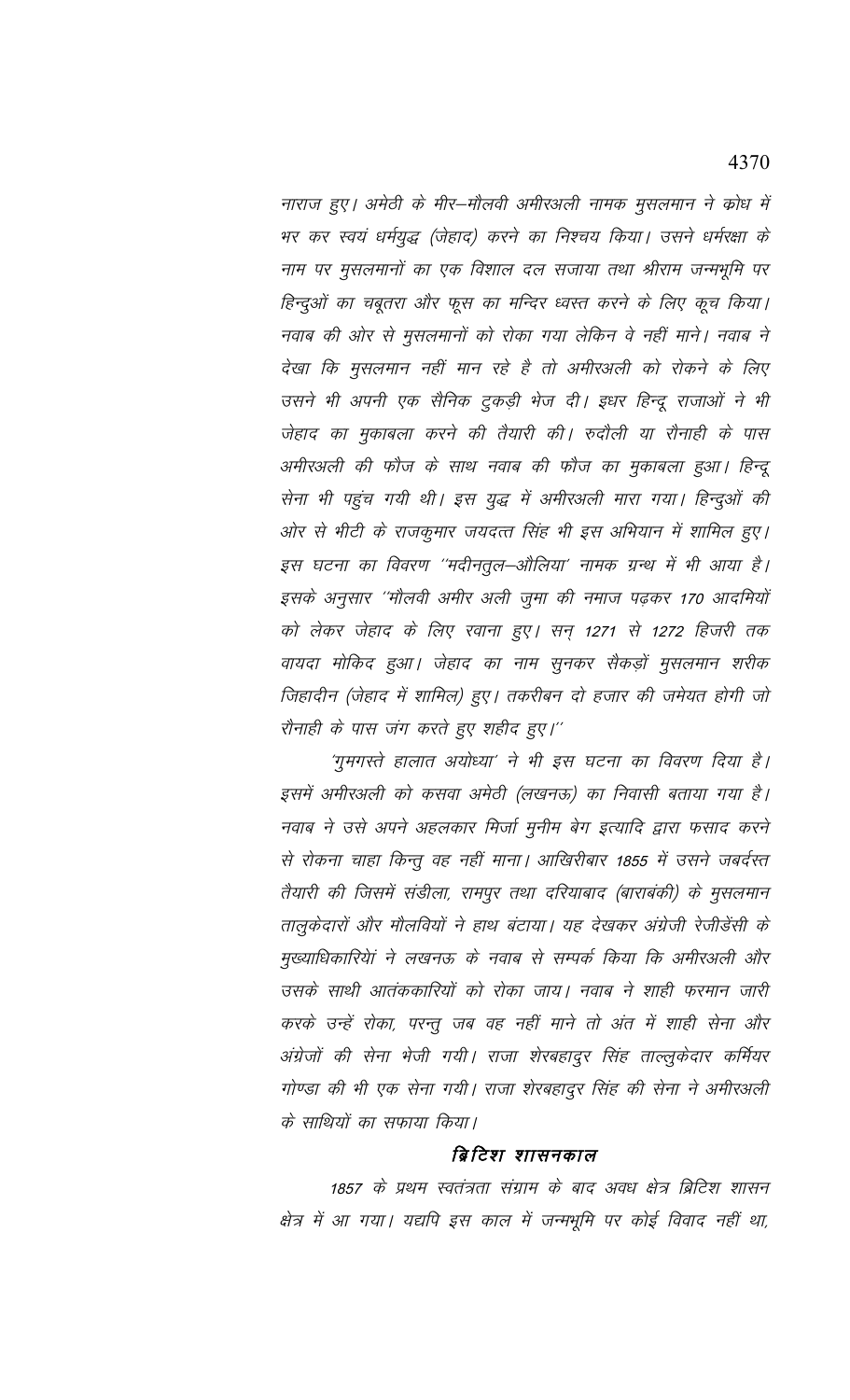मुसलमान हर शुक्रवार को अपनी नमाज अदा करते थे तथा हिन्दू चबूतरे पर बने अपने फूस के मन्दिर में पूजा—पाठ, लेकिन दोनों भीतर—भीतर इस कोशिश में लगे रहते थे कि दूसरे का वहां से बिल्कुल सफाया कर दें, इसलिए छिटपुट संघर्ष होते रहते थे। ई. 1857 का वर्ष ऐसा रहा जब कि हिन्दू और मुसलमान कंधे से कंधा मिलाकर अंग्रेजों के विरुद्ध युद्ध में लगे थे। साम्प्रदायिक द्वेष की खाइयां पट रही थीं। ऐसे में यह स्वाभाविक था कि मुसलमानों की ओर से जन्मभूमि का मस्जिद समेत पूरा क्षेत्र हिन्दुओं को सौंप दिये जाने का प्रस्ताव आता। मुस्लिम नेता अमीरअली ने अयोध्या—फैजाबाद के सभी मुसलमानों को एकत्र करके उन्हें समझाया कि वे हमारे सम्राट बहादुरशाह जफर को अपना सम्राट मानकर जिस तरह युद्ध कर रहे हैं उससे हमें भी आगे बढ़कर ऐसा कुछ करना चाहिए जिससे दोस्ती और मजबूत हो। इसके लिए जरूरी है कि श्रीरामचन्द्र जी की जन्मस्थली हिन्दुओं को सौंप दी जाय। वातावरण सौहाद्र्य का था सभी मुसलमानों ने एक स्वर से समर्थन किया। लेकिन जब अंग्रेजों का यह पता चला तो वे घबड़ा गये। वे नहीं चाहते थे कि हिन्दू और मुसलमान दोस्त बन जाय। इस समय अयोध्या में अंग्रेजों के विरुद्ध संघर्ष करने वालों में बाबा रामचरणदास प्रमुख थे। रामजन्मभूमि के हस्तान्तरण की मनोभूमि तैयार करने में उनकी भी महत्वपूर्ण भूमिका बतायी जाती है। अंग्रेजों ने षडयन्त्र पूर्वक अमीरअली तथा बाबा रामचरणदास को बागी घोषित कर दिया तथा 18 मार्च 1858 को कुबेर टीला पर एक इमली के पेड़ में अमीर अली तथा बाबा रामचरणदास दोनों को फांसी दे दी गयी। स्थानीय जनता बहुत दिनों तक इस इमली के पेड़ की पूजा करती रही। अंग्रेजों ने जब यह श्रद्धा देखी तो उसने इस इमली के पेड़ को भी कटवा दिया।

**रानी विक्टोरिया का हस्तक्षेप–** जन्मभूमि और बाबरी मस्जिद के विवाद की जानकारी जब ब्रिटिश महारानी विक्टोरिया को हुई तो उसने इस मस्जिद का एक नक्शा अपने पास मंगाया और उसके आंगन के बीच एक रेखा खींच दी और आदेश दिया कि आंगन के बीच में इस रेखा पर एक दीवाल खींच दी जाय मुसलमान अन्दर नमाज पढ़ें, हिन्दू बाहर के चबूतरे पर अपना पूजा पाठ करें। ब्रिटिश अधिकारियों ने आदेश का पालन किया और मस्जिद के आंगन में करीब आठ फिट ऊँची एक दीवाल खड़ी कर दी गयी जिसमें बीच–बीच में लोहे की जालियां लगा दी गयी तथा लोहे के ही दो दरवाजे लगाये गये। यह दीवाल आज भी इसी तरह बरकरार है।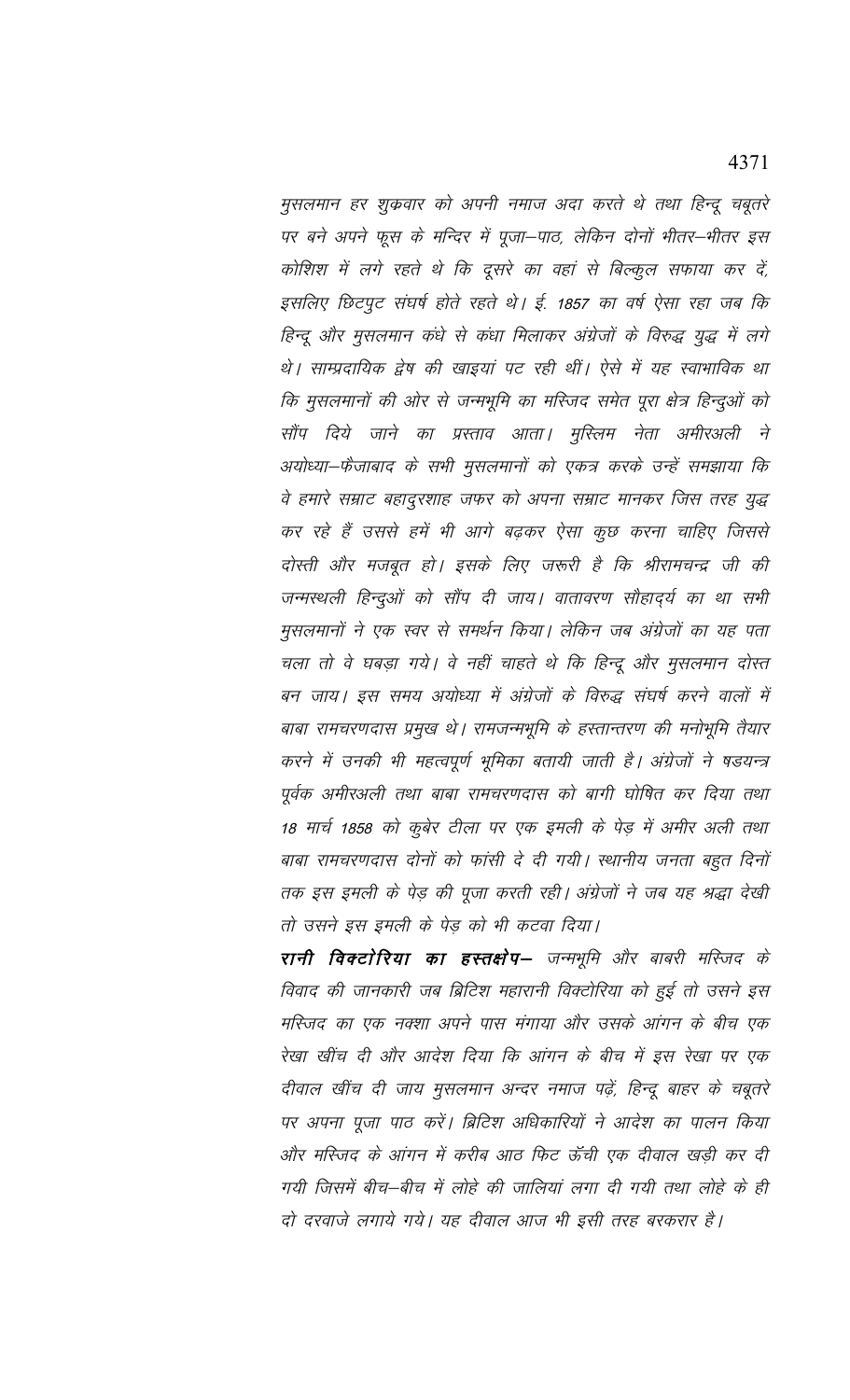अंग्रेजी राज में पहला दंगा– अंग्रेजी राज में श्रीरामजन्मभूमि को लेकर दो बाद दंगा हुआ पहला 1912 में दूसरा 1934 में। 1912 के दंगे में सैकड़ों हिन्दू और मुसलमानों की जान गयी। इस दंगे के पीछे कारण मुसलमानों द्वारा गाय की कुरबानी बतायी जाती है। दंगा बकरीद के अवसर पर भड़का था। बकरीद के त्यौहार पर आमतौर से मुसलमान कुरबानी देते हैं इस अवसर पर मस्जिद श्रीरामजन्मभूमि में नमाज के लिए मुसलमानों को शासन से विशेष अनुमति लेनी पड़ती थी जो प्रायः मिल जाती थी। बताया जाता है कि इस दंगे के दौरान निर्मोही अखाड़े के तत्कालीन महान्त नरोत्तमदास जी दिल्ली गये और वायसराय को अयोध्या ले आये। उन्होंने पूरी स्थिति का अध्ययन करने के बाद अयोध्या की पंचकोशी परिक्रमा के भीतर पशु हत्या विशेषकर गोहत्या पर पूरी तरह पाबन्दी लगा दी।

**अंग्रेजी राज में दूसरा दंगा**— अंग्रेजों के शासनकाल में दूसरा दंगा 1934 में हुआ। यह भी कुरबानी को लेकर हुआ। यह दंगा सबसे अधिक भयंकर था। इस दंगे में प्रत्यक्षदर्शी अभी बहुत से लोग अयोध्या में जीवित हैं। कुछ ऐसे भी लोग हैं जिनकी इस दंगे में सक्रिय भूमिका थी। प्रत्यक्ष दर्शियों के अनुसार 24 मार्च 1934 दिन मंगलवार को दोपहर बाद दंगा भड़का। उस दिन पता चला अयोध्या कें दक्षिणी अंचल में स्थित गांव शाहजहांपुर में कुरबानी हुई है। सूचना मिलते ही हनुमानगढ़ी के कुछ साधु वहां पहुंचे। गांव के मुसलमानों ने उनका मुकाबला किया। यह खबर आग की तरह अयोध्या में फैल गयी। आगजनी और मारकाट का बाजार गर्म हो गया। सुतहटी (रामकोट के दक्षिण एक मुहल्ला) पर बाबा रामसरनदास नामक एक पहलवान साधु ने एक फकीर की हत्या कर दी। बताया जाता है ये फकीर नवाबूशाह थे जिनकी मजार अभी भी बनी हैं दंगे में दोनों पक्षों को क्षति पहुंची। वैरागियों तथा गृहस्थों का एक दल जन्मभूमि बाबरी मस्जिद पर चढ़ आया और उसके गुम्बदों को खोद कर गिरा दिया। हमले में मन्दिर के भीतर तीन मुसलमान मारे गये। इस परिस्थिति में मुस्लिम समुदाय की शिकायत पर फैजाबाद से राजकीय सेना की एक टुकड़ी अयोध्या भेजी गयी। पूरे नगर में कफ़र्यू लागू कर दिया गया। सैकड़ों लोग गिरफ़्तार किये गये। गिरफ़्तार किये गये लोगों में विरक्त साधु अधिक थे। फैजाबाद के निवासी राजा मोहन मनूचा ने इन सबकी जमानत ली। मुकदमा चलने पर सबके सब निरपराध छूट गये। गिरफ्तार किये गये लोगों में प्रमुख थे— महान्त रघुवर प्रसाद (बड़ा स्थान) बाबा सियाराम दास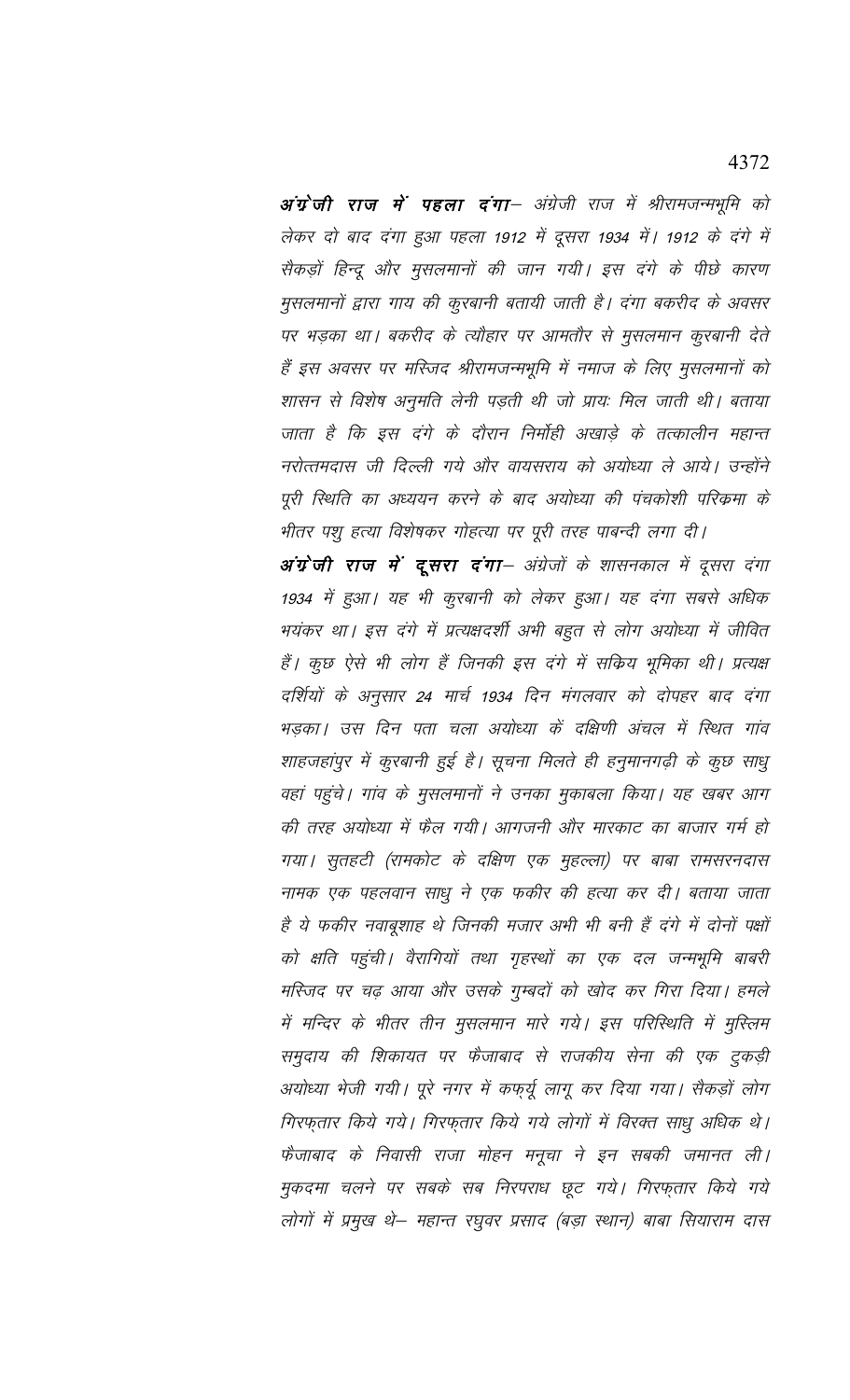(राजगोपाल) महान्त रामकिशोर दास (जन्मस्थान) महान्त रामटहल दास, बाबा मंगलदास पहलवान, बाबा शत्रुघ्न दास, बाबा यमुना दास (सभी हनुमानगढ़ी) तथा तपस्वी जी की छावनी के अधिकारी।

अंग्रेज कमिश्नर जे0पी0नेकल्सन ने अयोध्या पर इस दंगे के कारण दन्डात्मक कर (प्यूनिटिव टैक्स) लगाया। जिससे पचासी हजार रूपये की आय हुई। इस रुपये से मस्जिद की मरम्मत की गयी तथा उसके गुम्बदों का पुनर्मिाण कराया गया। मस्जिद के भीतर एक पत्थर पर अंकित अभिलेख में इस मरम्मत का जिक्र है, जिसे तहव्वर खां ठेकेदार ने कराया था। अभिलेख इस प्रकार है— ''27 मार्च 1934 मुताबिक 11 जिउलहज्ज सन् 1352 हिजरी बरोजे बलवा हिन्दू बलवाई मस्जिद शहीद करके असली कुतबा उठा ले गये। जिसको तहव्वर खां ठेकेदार ने निहायत खूबी के साथ तामीर कराया।'' (पेज 439–451)

4022. Most of the contents of the said book are unauthenticated. The credentials of the author are not known. On page 436 and 437, there are footnotes no.1 respectively on each and the same reads as under:

 $\mathcal{L}_{1}$ बाबर यद्यपि मुसलमान आक्रामक था लेकिन वह महमूद गजनवी या मुहम्मद गोरी की तरह आतताई नहीं था। वह धर्मभीरु था लेकिन धर्मान्ध नहीं। वह भारत में अपना साम्राज्य स्थापित करने आया था जेहाद करने नहीं। अपनी साम्राज्य स्थापना की लालच में वह सभी सन्तों–सिद्धों–फकीरों की दुआएं प्राप्त करने की कोशिश करता था। उसकी इस कमजोरी का लाभ ही फकीर फजल अब्बास मूसा आसिकान तथा जलालशाह ने उठाया। अन्यथा वह हिन्दू धर्म या उनके पूजागृहों के प्रति द्वेष रखने वाला नहीं था। इसका सबसे बड़ा प्रमाण यह है कि अयोध्या में दन्तधावन कुण्ड स्थान के आचार्य श्री स्वामी शत्रुघ्न जी को बाबर ने पांच सौ बीघा लमीन की काफी दी थी। यह स्थान अभी भी है और इनके पास उस प्राचीन दान के दस्तावेज भी हैं। बताया जाता है कि श्री शत्रुघ्न सिद्धयोगी थे और बाबर जब यहाँ आया था तो वह उनके दर्शनार्थ भी गया था। इस भूमि की प्राप्ति के बाद ही दन्तधावनकुण्ड मठ की स्थापना हुई। आज भी यहां स्थित अयोध्या का यह प्राचीनतम वैष्णव मठ है जिसके महान्त इस समय स्वामी नारायणाचार्य जी हैं

सिद्धों का दर्शन करके उनका आशीर्वाद प्राप्त करने के उद्देश्य से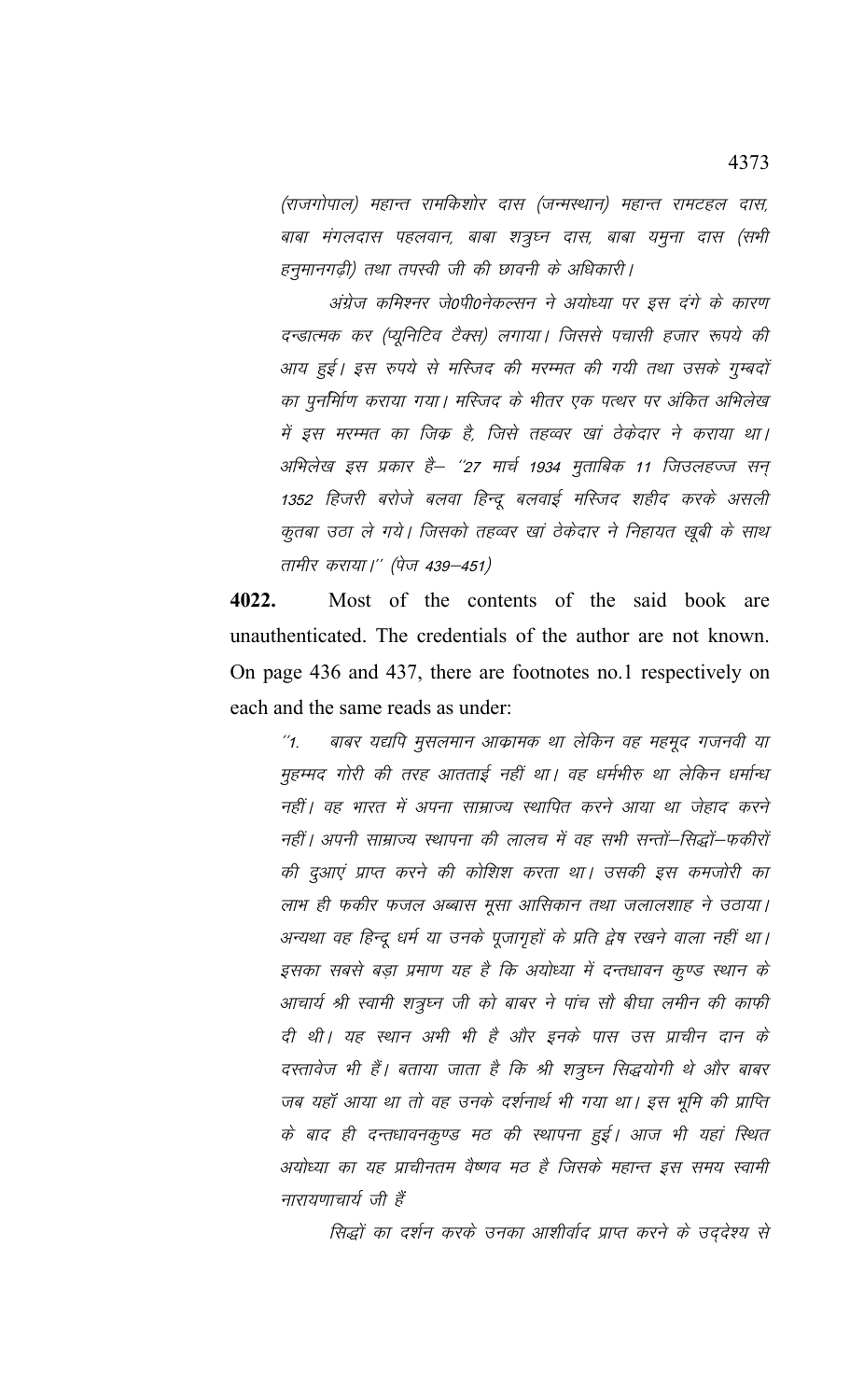ही वह फजल अब्बास के पास भी गया था तो उसने अपनी सिद्धाई की धाक जमाकर उसे श्रीराम जन्मभूमि मन्दिर तोड़ने के कुचक में फांस दिया।''(पेज 436)

''मार्डन रिव्यू'' नामक अंग्रेजी की पत्रिका के 6 जुलाई 1924 के  $\gamma$ अंक में जाने माने लेखक स्वामी सत्यदेव परिब्राजक का एक लेख छपा था जिसमें उन्होंने एक शाही फरमान की प्रति को उदधृत किया था। उनके अनुसार शाही मुहर युक्त यह फरमान उन्हें पुराने कागजातों की छानबीन के दौरान मुगल कालीन शाही कागजातों के साथ मिला था। यह फरमान बादशाह बाबर की ओर से जारी किया गया था जो श्रीराम जन्मभूमि के सम्बन्ध में था। यह फरमान अब कहीं है या नहीं इसकी कोई जानकारी नहीं है। किन्तु आजकल की प्रकाशित पुस्तकों में छपा उसका प्रारूप इस प्रकार है ''शाहंशाहे हिन्द मालिकूल जहां बादशाह बाबर के हुक्म से हजरत जलालशाह के मर्जी के मुताबिक अयोध्या में राम की जन्मभूमि को मिसमार करके उसकी जगह उसी के मसाले से मस्जिद तामीर करने की इजाजत दे दी गयी है बजरिये इस हुक्मनामें के तुमको बतौर इत्तिला के आगाह किया जाता है कि हिन्दुस्तान के किसी भी गैर सूबे से कोई हिन्दू अयोध्या न जाने पावे जिस सख्स पर यह सुबहा हो कि वह जाना चाहता है, उसे फौरन गिरफ़तार करके दाखिल कारागार कर दिया जाय। हुक्म की सख्ती से तामीर हो फर्ज समझकर।'' (पेज 437)

4023. The correctness of the facts stated in the two footnotes could not be supported or authenticated by any of the learned counsels and in respect to the footnote on page 437, in fact no counsel on behalf of Hindu parties claimed that any such Farman ever existed. The author of the book has not been shown to be a known historian or expert on the subject. The preface of the book i.e. paper no.107C1/154-3 (Register 22, page 419) shows that the book was written in hurry meaning thereby the author had no occasion to make any in-depth research on the subject. There is no mention that the author had earlier or at any point of time ever made research on the subject. He has also mentioned in preface: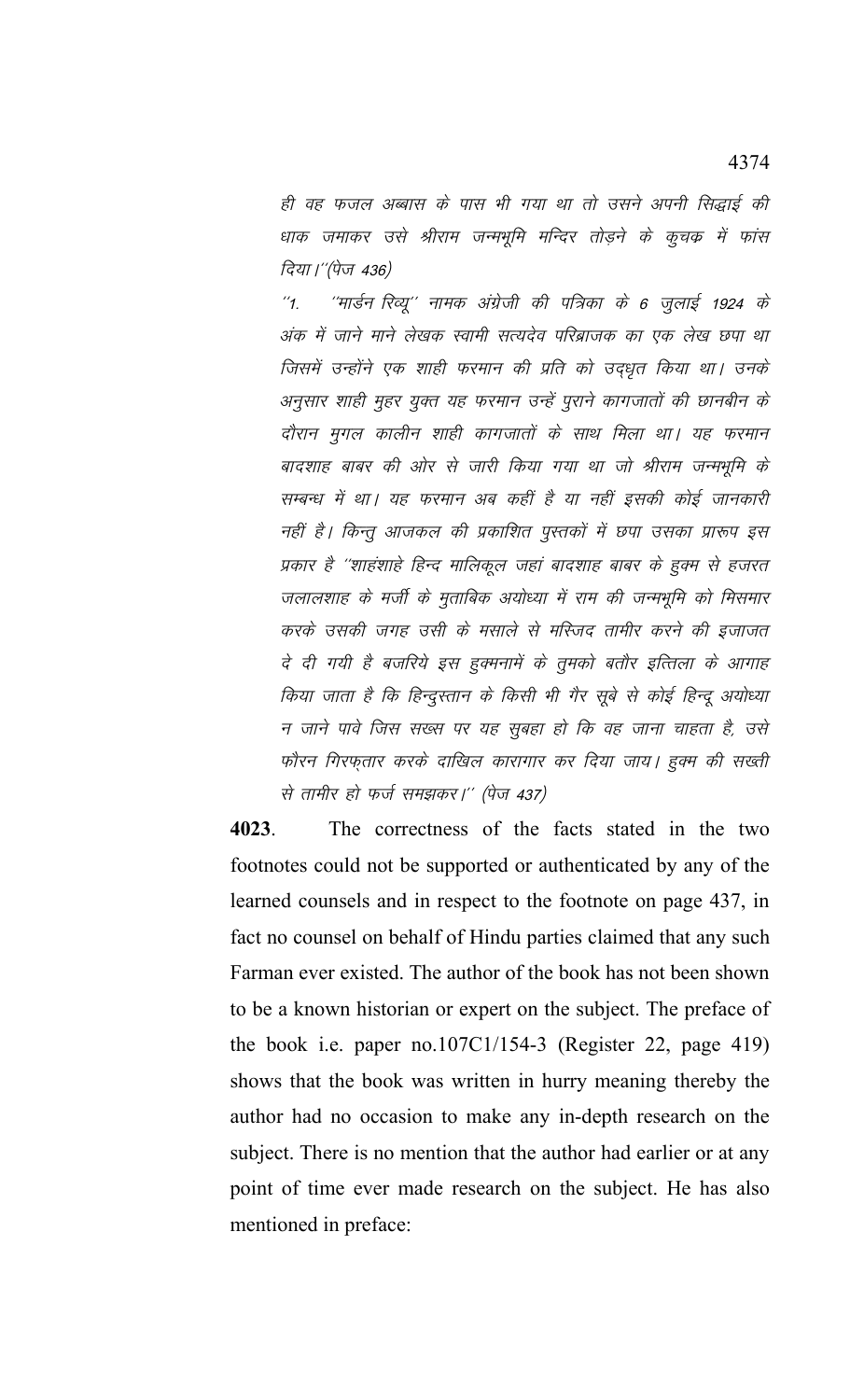''फिर भी यत्र–तत्र किंवदन्तियों तथा परमपराओं का सहारा लेना पड़ा है।''

This is self speaking. In our view, no credence can be laid to the above document and this book loses trustworthiness for lack of supporting reference and material.

4024. Reliance has been placed "Sri Ram on Janambhumi Ka Rakt Ranjit Itihas" written by Late Pt. Sri Ramgopal Pandey "Sharad", published by Pt. Dwarika Prasad Shivgovind, Ayodhya (1987). Photocopy of the frontispiece and pages 14, 15, 31, 33, 34, 95 and 96 of the said book have been filed as Exhibit 128 (Suit-4), Register Vol. 19, pages 33-40. The relevant part from pages 20 to 34 referred to by Sri R.L. Verma, Advocate says:

'इस सम्बन्ध में मार्डन रिव्यू में राम की अयोध्या शीर्षक एक लेख उक्त पत्र के ता0 6 जुलाई सन् 1924 के अंक में प्रकाशित हुआ था। इस लेख के लेखक थे श्रीस्वामी सत्यदेव परिब्राजक। स्वामी श्रीसत्यदेव परिब्राजक एक ख्याति प्राप्त व्यक्ति हैं। उनसे हिन्दी संसार पूर्णतया परिचित है। श्रीस्वामीजी ने कई बार विदेशों में भ्रमण कर भारतीय संस्कृति के अमर सन्देश का महामन्त्र अंग्रेज इतिहासज्ञों के बीच में भी फूका था। आपकी लिखी पुस्तकें ''मेरी कैलाश यात्रा'' ''संगठन का बिगुल'' हिन्दी संसार में पर्याप्त ख्याति प्राप्त कर चुकी हैं। आपको दिल्ली में किसी पुराने कागजातों की छानबीन में प्राचीन मुगल कालीन सरकारी कागजातों के साथ फारसी लिपि में लीथो प्रेस द्वारा प्रकाशित शाही मुहर संयुक्त बाबर का एक शाही फरमान प्राप्त हुआ था। जो अयोध्या में स्थित श्रीराम जन्मभूमि के समय उसे गिराकर मसजिद बनाने के सम्बन्ध में शाही अधिकारियों के पास जारी किया गया था। आपने अंग्रेजी में उसे मार्डन रिव्यू में 6 जुलाई सन् 1924 ई0 में अपने उस धारावाही रूप से प्रकाशित होने वाले लेख के साथ छपवाया था जिसे वे उस समय ''श्रीराम की अयोध्या'' शीर्षक देकर निकाल रहे थे। हम उस फरमान का अविकल हिन्दी अनुवाद नीचे दे रहे हैं।

## श्रीरामजन्मभूमि

श्रीरामजन्मभूमि को गिराकर उसके स्थान पर बाबरी मसजिद निर्माण करने के लिए आज्ञा प्रदान करने के लिए बाबर को बाध्य करने वाला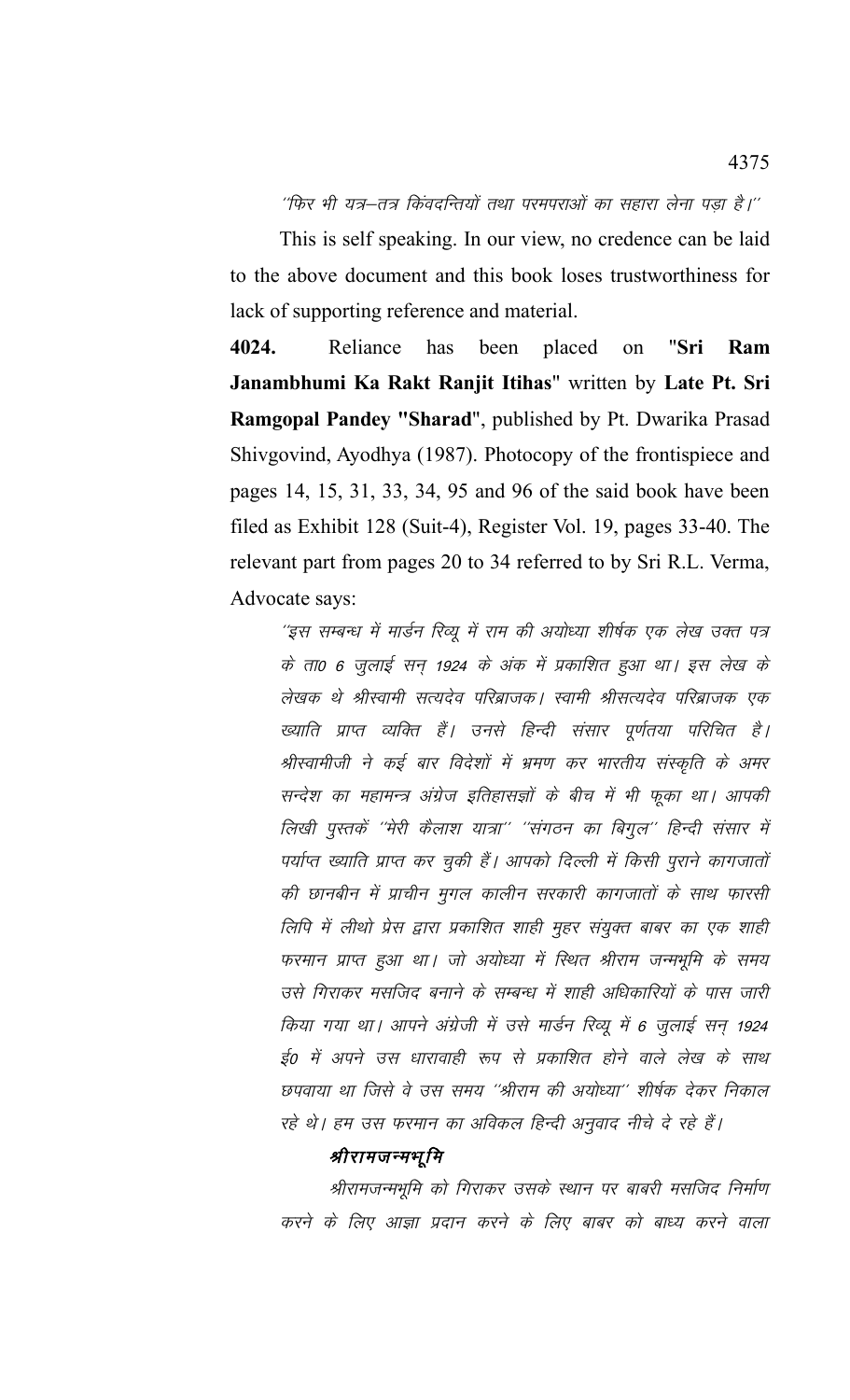प्रसिद्ध तास्सुवी मुसलमान फकीर कजल अब्बास मूसा आशिकान कलन्दर साहब जिसने अयोध्या को मुसलिम तीर्थ खुर्द मक्का का स्वरूप देना चाहा था ।

शाहंशाहे हिन्द कालिकुल जहां बादशाह बाबर के हुक्म से।

हजरत जलाल शाह के हुक्म के बमूजिब अयोध्या में राम की जन्मभूमि को मिसमार करके उसकी जगह उसी के मसाले से मसजिद तामीर करने की इजाजत दे दी गई है। बजरिये इस हुक्मनामे के तुमको बतौर इत्तिला के आगाह किया जाता है कि हिन्दुस्तान के किसी भी गैर सूबे से कोई हिन्दू अयोध्या न जाने पावे जिस शख्स पर यह सुबहा हो कि यह जाना चाहता है फौरन गिरफ्तार करके दाखिले जिन्दाकर दिया जाय। हुक्म की सख्ती से तामील हो फर्ज समझ कर।

(शाही मुहर) इससे यह पता लगता है कि उस समय की सरकार भी यह समझती थी कि राम को जन्मभूमि को तोड़ कर उस जगह मसजिद खड़ी कर देना आसान काम नहीं है। इसका प्रभाव सारे हिन्दुस्तान पर पड़ेगा। सोई हुई हिन्दू जाति एक बार ॲंगड़ाई लेकर खड़ी हो जायगी। फिर तो उससे टकराकर दिल्ली का सिंहासन चूर चूर हो जाएगा और सारी राजसत्ता धूल में मिल जायगी।

इस फरमान के निकलने का क्या परिणाम हुआ। भारत के हिन्दू जन्मभूमि के उद्धार के लिए कुछ कर सके या नहीं, इसका हमारे पास कोई प्रमाण नहीं है। किन्तु कनिंघम की लखनऊ गजेटियर में प्रकाशित रिपोर्ट यह बतलाती है कि युद्ध करते हुए एक लाख चौहत्तर हजार हिन्दू जब मारे जा चुके, उनकी लाशों का ढेर लग गया तब बाबर के वजीर मीर बांकी खॉ ने तोप के द्वारा जन्मभूमि का मन्दिर गिराया। यह रिपोर्ट कनिंघम ने किस आधार पर दी है इसका भी हमारे पास कोई प्रमाण नहीं है। लेकिन उसकी यह रिपोर्ट कम से कम हिन्दुओं के मारे जाने की है। इसी से पाठक यह जान सकते हैं कि समस्त भारतीय जनता इस अन्याय से कुद्ध थी और अपनी समस्त शक्तियों से जन्मभूमि की रक्षा करने के लिये कृत संकल्प थी। हैमिल्टन तो बाराबंकी गजेटियर में यहां तक लिखता है कि जलालशाह ने हिन्दुओं के खून का गारा बनाबर उसपर लाहौरी ईंटों की नींव मसजिद बनवाने के लिये दी थी। बाबर अपने बाबरनामें में लिखता है—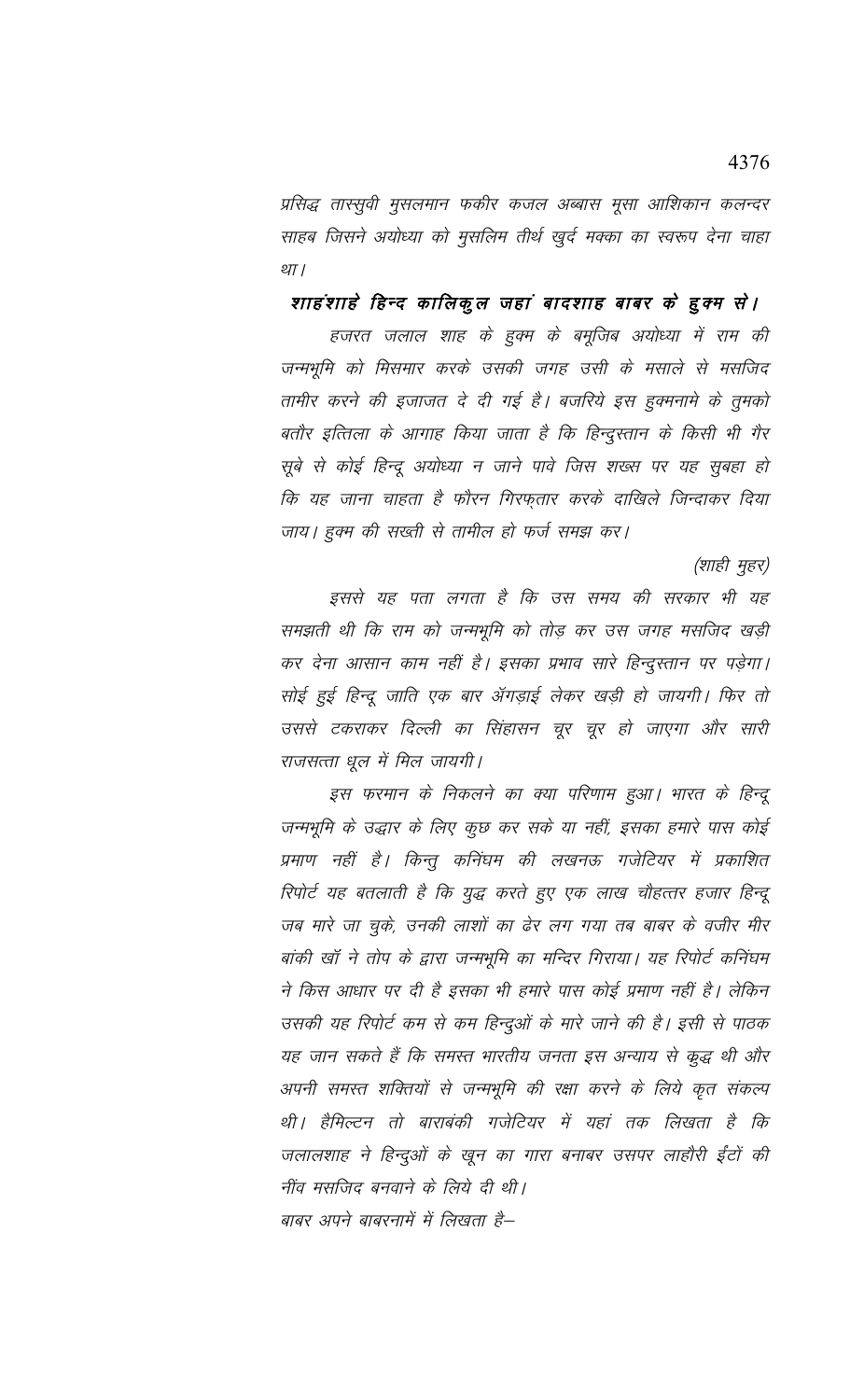हजरत कजल अब्बास मूसा आशिकान कलन्दर साहब की इजाजत से जन्मभूमि मन्दिर को मिसमार करके मैंने उसी के मसाले से उसी जगह यह मसजिद तामीर की।

बाबरनामा पृष्ठ 173

मसजिद के बन जाने पर भी हिन्दू शान्त नहीं बैठे, वे येन केन प्रकार से रामजन्मभूमि को पुनः प्राप्त करने के लिये कृत संकल्प रहे। हुमायूँ के समय में अयोध्या के पास स्थित सराय सिरसिण्डा, और राजेपुर नामक ग्राम के सूर्यवंशीय क्षत्रियों में एक बार पुनः जोश आया और दस हजार की संख्या में एकत्रित होकर उन्होंने पुनः जन्मभूमि पर धावा बोल दिया। स्थानापन्न सारी शाही छावनियाँ काट डाली, तम्बू फूंक दिए और मसजिद का अगला द्वार तोड़ फोड़ कर बरबाद कर दिया किन्तू तीसरे ही दिन शाही कुमक आ गई और सब क्षत्री युद्ध करते हुए मारे गये उनके गांवों में आग लगा दी गई किन्तु उनके वंशज इस पर भी शान्त नहीं हुये। अकबर के राज्य काल में उन्होंने फिर संगठित रूप से जन्मभूमि पर हमला किया। शाही सेना सावधान थी। बड़ी भयंकर मारकाट हुई। जब यह समाचार दिल्ली पहुँचा तो राजा बीरबल और टोडर मल ने अकबर को बहुत समझाया। हिन्दुओं ने अपनी भयंकर मार से शाही सेना के पांव उखाड़ कर एक चबूतरा मसजिद के सामने बना लिया था, अकबर ने उसी पर भगवान के स्थापित करने की आज्ञा दे दी। दीवाने अकबरी में लिखा है–

जन्मभूमि को वापस लेने के लिए हिन्दुओं ने 20 हमले किये। अपनी हिन्दू रियाया की दिल शिकमी न हो इसलिये शाहंशाहे हिन्द शाह जलालुद्दीन अकबर ने राजा बीरबल और टोडरमल की राय से उनको बाबरी मसजिद के सामने चबूतरा बनाबर उस पर एक छोटा सा राम मन्दिर तामीर कर लेने की इजाजत बख्श दी, और यह हुक्म दिया कि कोई भी शख्स उनके पूजा–पाठ में किसी तरह की रोक टोक न करे।

(दीवाने अकबरी से)

इस नीति से कुछ दिनों के लिये यह झगड़ा शान्त हो गया। उस चबूतरे पर स्थित भगवान की मूर्ति का पूजन पाठ बहुत दिनों तक अबाधगति से चलता रहा। अकबर की कठोर आज्ञा के कारण मुसलमान उनके घड़ी घंटा आदि बजाने और पूजन पाठ में कोई विक्षेप नहीं करते थे। यही कम शाहजहॉ के समय तक रहा। जहांगीर और शाहजहॉ ने भी इस सम्बन्ध में हिन्दुओं का कोई विरोध नहीं किया। सन् 1640 में जब दिल्ली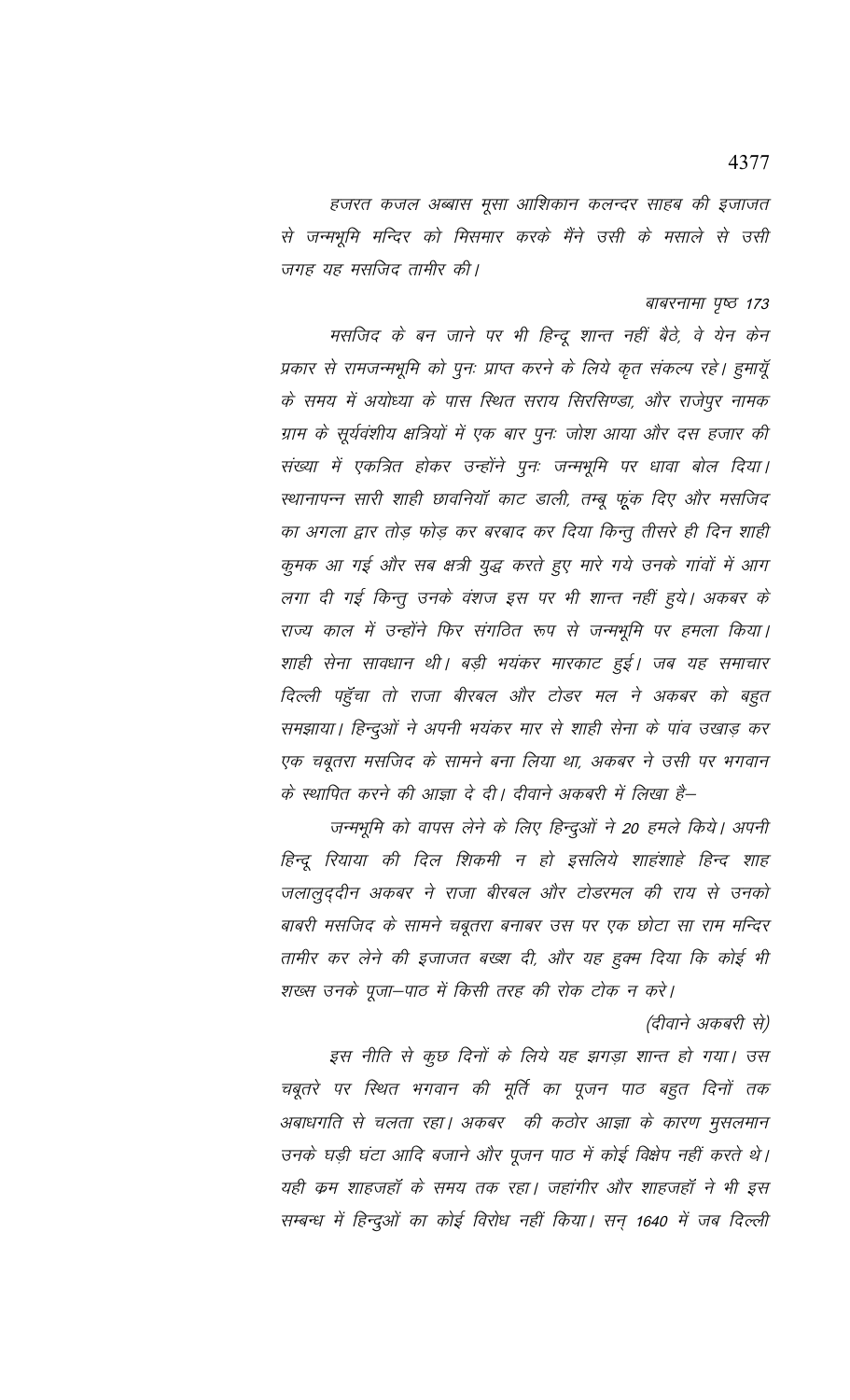के सिंहासन पर हिन्दू धर्म द्वेषी औरंगजेब बैठा तब जन्मभूमि के इतिहास के पृष्ठ में एक कान्तिकारी नया अध्याय आरम्भ हुआ।

## औरंगजेब का आकमण

राजसिंहासन पर बैठते ही सबसे पहले औरंगजेब का ध्यान अयोध्या की ओर गया। प्रायः देखा गया है कि जैसा राजा होता है वैसे ही उसके कर्मचारी एवं अधिकारी वर्ग हो जाते हैं। जहां अकबर के समय में हिन्दू जाति के प्रति सहानुभूति रखने वालों की अधिकता थी वहां औरंगजेब के समय में हिन्दू धर्म द्वेषियों का प्राबल्य हो गया, सिंहासन पर बैठते ही मुल्लाओं ने औरंगजेब के कान भरने शुरू किये उसका ध्यान राम जन्मभूमि की ओर दिलाया औरंगजेब ने अपने सिपहसालार जाबांज खॉ की अध्यक्षता में एक जबरदस्त सेना भेज दी। वह सेना अयोध्या आ पहुँची। पुजारियों को पहले ही यह मालूम हो गया था अतः उन्होंने पुनः भगवान की मूर्ति एवं पूजा का सामान छिपा दिया तथा रातो रात देहातों में घूम घूम कर मन्दिर पर आक्रमण होने की सूचना हिन्दुओं को दे दी और रात ही रात हिन्दुओं का एक जबरदस्त दल मन्दिर की रक्षार्थ श्रीराम जन्मभूमि पर आ डटा, उन दिनों अयोध्या में अहिल्याघाट पर परशुराम मठ में स्थित वैष्णवदास नाम के एक महात्मा निवास करते थे दक्षिण प्रान्त के समर्थ गुरु श्रीरामदास जी महाराज के शिष्य थे और उन्हीं की आज्ञानुसार सम्पूर्ण उत्तरीय भारत में हिन्दू संस्कृति के प्रचार एवं विधर्मियों से देश का उद्धार करने के लिये घूम रहे थे। इनके साथ दस हजार चीमटाधारी साधुओं का एक जबरदस्त गिरोह था। उस गिरोह के साधु प्रचार, योग साधना, जासूसी, युद्ध विद्या आदि सभी कार्यो में निपुण थे, जन्मभूमि पर औरंगजेबी आक्रमण का समाचार जब इन साधुओं को मिला तो यह साधुओं की जबरदस्त सेना हिन्दुओं के दल से मिल गई और इस जबरदस्त दल ने उर्बसी कुण्ड पर मुगल सेना का डटकर सामना किया। सात दिन तक लगातार घोर संग्राम होने पर साधुओं के चीमटों की मार से शाही सेना के धुर्रे उड़ गये और वह मैदान छोड़कर भाग खड़ी हुई।

मुगल सेना को पराजित कर भगा देने के पश्चात् यह साधुओं का दल भाऊ के जंगलो में छिप गया। हिन्दुओं का गिरोह भी जहां तहां अन्तर्ध्यान हो गया और चबूतरे पर स्थित मन्दिर की रक्षा हो गई। इस पराजय का समाचार जब औरंगजेब के पास पहुंचा तो वह अत्यन्त कुद्ध हुआ और जॉबाज खॉ को पदच्युत करके उसके स्थान पर सैय्यद हसन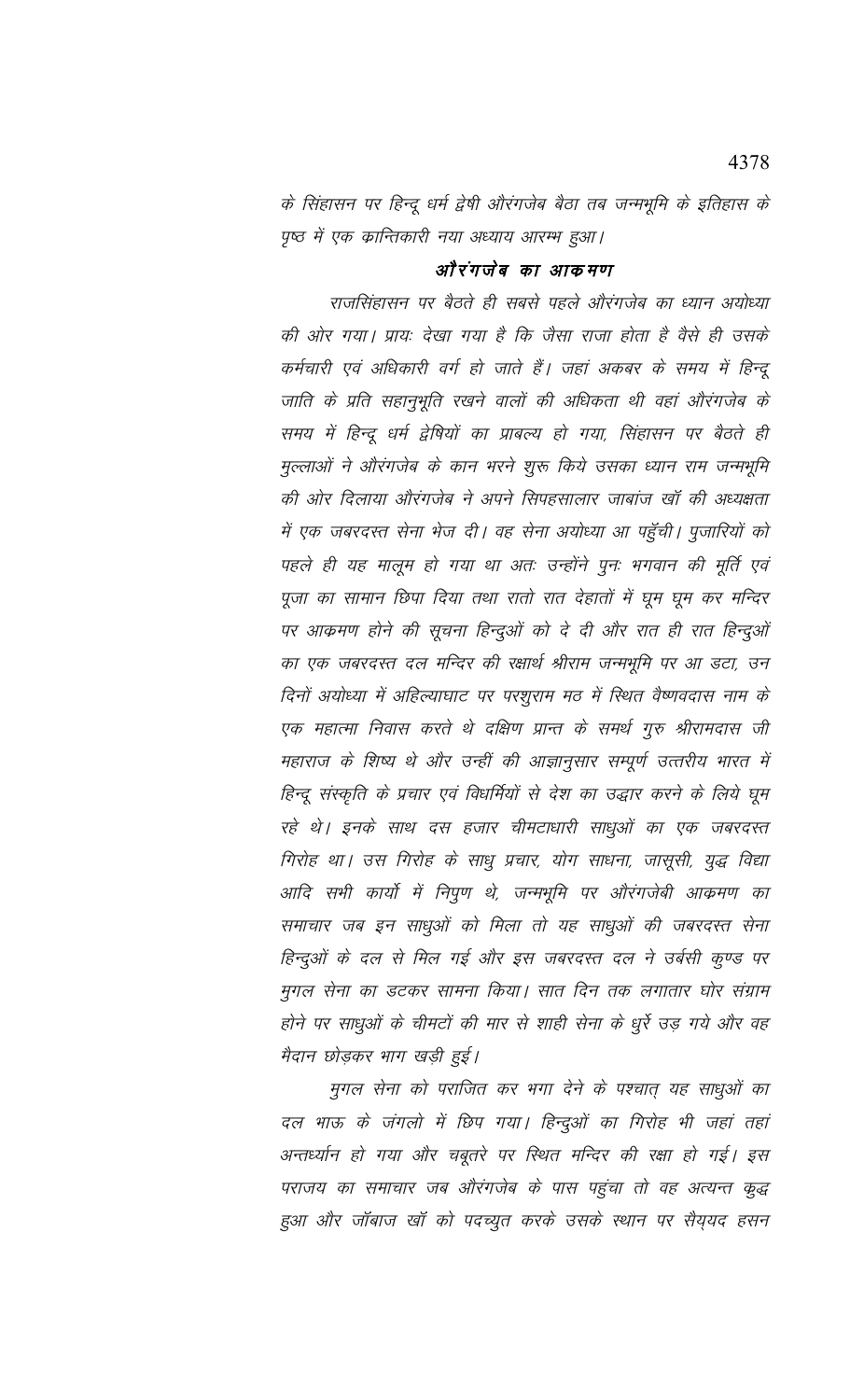अली को सिपहसालार बनाकर पचास हजार सेना देकर जन्मभूमि को तहस नहस कर डालने के लिये भेजा।

मगर साधुओं का दल भी असावधान नहीं था। इस गिरोह के कुछ आदमियों को पत्र देकर वैष्णवदास ने गुरु गोविन्द सिंह के पास भेजा। गुरु गोविन्द सिंह अपने अधीनस्थ सिक्खों की एक जबरदस्त सेना लेकर उन दिनों आगरे की ओर मुगल सेना की हेंकडी भुला रहे थे। वे वैष्णवदास के साथ आकर मिल गये और ब्रह्मकुण्ड पर अपना अड्डा जमाया। वैष्णवदास के जासूस कदम 2 पर मुगल सेना की टोह ले रहे थे। जब उन्हें पता चला कि हसनअली की अध्यक्षता में पचास हजार मुगल सेना ऑधी की तरह अयोध्या की ओर बढ़ती चली आ रही और उसके साथ एक तोपखाना भी है तो सिक्ख और साधुओं की सेना ने अपने तीन दल कर दिये। एक दल सिक्खों का एक छोटे से तोपखाने के साथ फैजाबाद के वर्तमान शहादतगंज के पास खेतों में छिप गया। दूसरा दल गृहस्थ क्षत्रियों का था जिसने रुदौली में डटकर शाही सेना का सामना किया। और वैष्णवदास का चीमटाधारी गिरोह जालपा पर सरपत के जंगलो में छिपकर मुगल सेना की प्रतिक्षा करने लगा।

शाही सेना का पहला मुकाबला रुदौली में क्षत्रियों से हुआ जिसमुें साधारण लड़ाई के बाद पूर्व निश्चित कार्यक्रम के अनुसार वे हट गये और आकर सिक्खों के दल से चुपचाप मिल गये। मुगल सेना ने समझा हिन्दू पराजित होकर भाग गये, अतएव वह निश्चिन्त होकर आगे बढ़ी। जैसे ही वह शहादतगंज के पास पहुँची वैसे ही सिक्खों का दल भूखे बाघ की तरह उन पर टूट पड़ा। पीछे से हिन्दुओं के दल ने भी धावा बोल दिया। सिक्खों ने आगे बढ़कर सबसे पहिले शाही तोपखाने पर ही अधिकार कर लिया। इस दोहरी मार से मुगल सेना घबरा उठी और साहस छोड़कर भाग निकली। सरदार हसनअली भी इस युद्ध में मारे गये। इस पराजय का औरंगजेब पर ऐसा असर पड़ा कि लगातार 4 वर्ष तक उसने जन्मभूमि पर आक्रमण करने का नाम तक नहीं लिया।

चार वर्ष तक लगातार आक्रमण न होने के कारण हिन्दू असावधान थे। इससे लाभ उठाकर सन् 1664 में औरंगजेब ने पुनः श्रीजन्मभूमि पर आक्रमण कर दिया। यह समाचार पाकर हिन्दुओं ने मुकाबला किया किन्तु शाही सेना के सामने उसकी एक न चली पुजारियों के प्रयत्न से मन्दिरस्थ भगवान की प्रतिमा छिपा दी गई। इस अचानक आक्रमण में दस हजार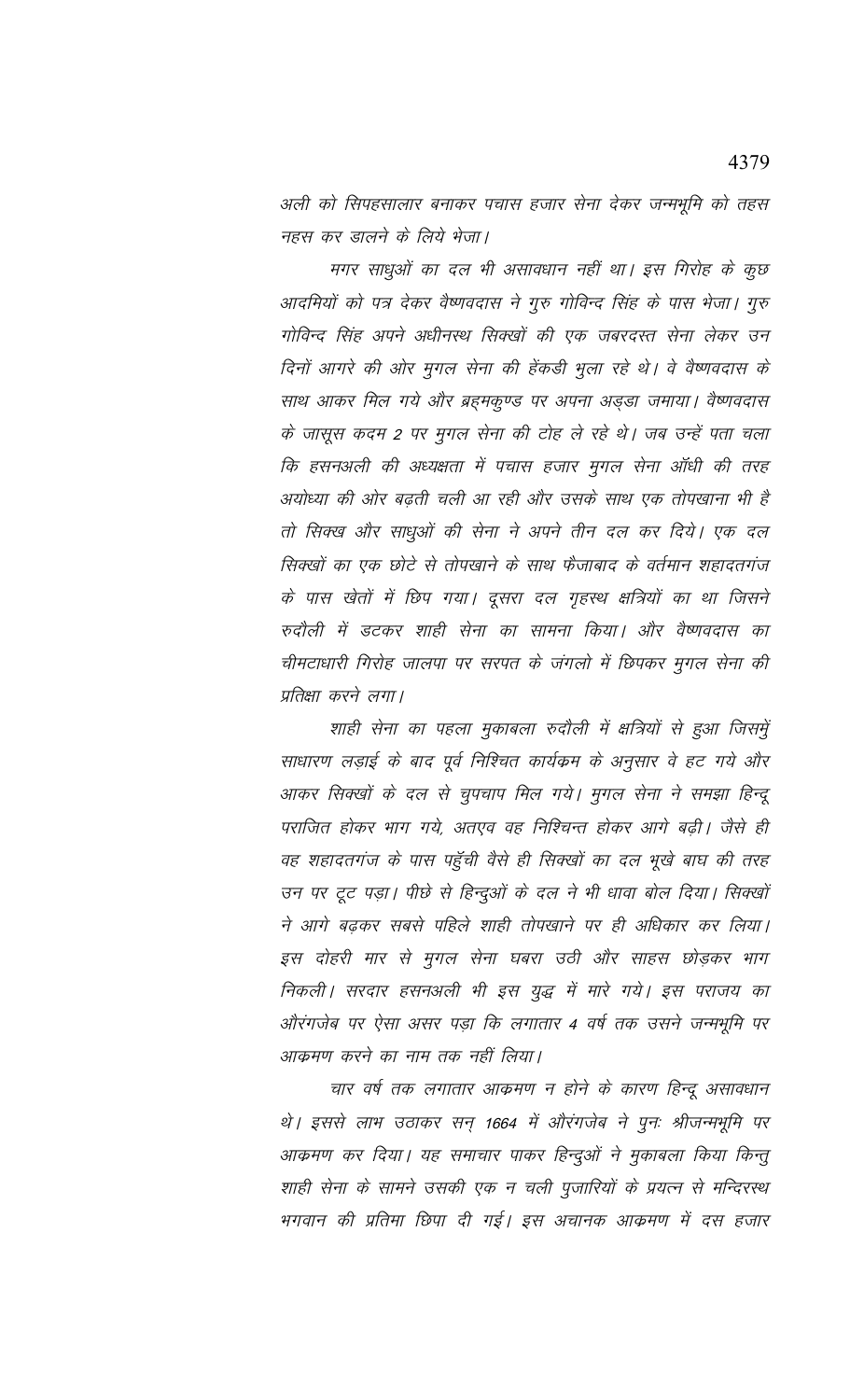हिन्दुओं का बध हुआ। मारे गये हिन्दुओं की लाशें मन्दिर के पूर्वीय द्वार पर स्थित नवकोण का एक कन्दर्प कूप नामक कुवॉ था उसमें भर दी गई और चारों ओर से चहारदिवारी उठाकर उसे घेर दिया गया। आज भी वह कन्दर्प कूप ''गंज शहीदा'' के नाम से मन्दिर के पूर्व द्वार पर स्थित है जिसे मुसलमान अपनी सम्पत्ति बतलाते हैं।

#### आठ दिन तक रात दिन घोर संग्राम

शाही सेना ने जन्मभूमि का चबूतरा खोद डाला। बहुत दिनों तक वह चबूतरा गढ़े के रूप में वहां पर स्थित था। हिन्दू जनता श्रीराम नौमी के दिन भक्ति भाव से उसी गढ़े में जल अक्षत पुष्प चढ़ा दिया करती थी। जब लखनऊ की नवाबी का उदय हुआ और लखनऊ की नवाबी की मसनद पर नवाब सहादतअली खॉ तख्तनशीन हुआ तो एक बार फिर हिन्दुओं ने जन्मभूमि पर आक्रमण किया किन्तु इस बार भी दुर्भाग्य से उन्हें सफलता नहीं मिली।

नवाब नासिरुद्दीन हैदर के समय में फिर हिन्दुओं का जबरदस्त आक्रमण हुआ। इस बार हिन्दू संगठित थे। अबकी बार डटकर नवाबी सेना का सामना हुआ। आठवें दिन हिन्दुओं की शक्ति क्षीण होने लगी। जन्मभूमि के मैदान में हिन्दू और मुसलमानों की लाशों का ढेर लगा हुआ था। शाही सेना के सैनिक अधिक संख्या में मृतक हुए थे। इस भयानक संग्राम में भीटी हसवर, मकरही, खजुरहट, दियरा, अमेठी के राजा गुरुदत्त सिंह आदि भी सम्मिलित थे। शाही सेना इन्हें पछाड़ती हुई हनुमानगढ़ी तक ले आई। हनुमानगढ़ी तक आने पर साधुओं की चीमटाधारी जमात हिन्दुओं से आ मिली। इस जमात में खाकी साधुओं के साथ बड़े बड़े महन्त भी थे। अबकी बार डटकर घोर संग्राम हुआ। इस युद्ध में शाही सेना के चिथड़े उड़ गये और उसे रगेदती हुई हिन्दू सेना ने जाकर जन्मभूमि पर अधिकार कर लिया।

किन्तु यह अधिकार अधिक दिनों तक नहीं रहा। जबरदस्त शाही सेना ने आकर फिर इनके हाथ से जन्मभूमि छीन ली।

नवाब वाजिदअली शाह के समय में पुनः हिन्दुओं ने जन्मभूमि के उद्धारार्थ आक्रमण किया। अबकी बार के आक्रमण में अवध के दो चार राजाओं को छोड़कर सभी हिन्दू राजा सम्मिलित थे। फैजाबाद गजेटियर में कनिंघम लिखता है कि इस बार शाही सेना एक ओर खड़ी तमाशा देखने लगी। हिन्दू और मुसलमानों को यह छूट दे दी गई कि वे लड़कर आपस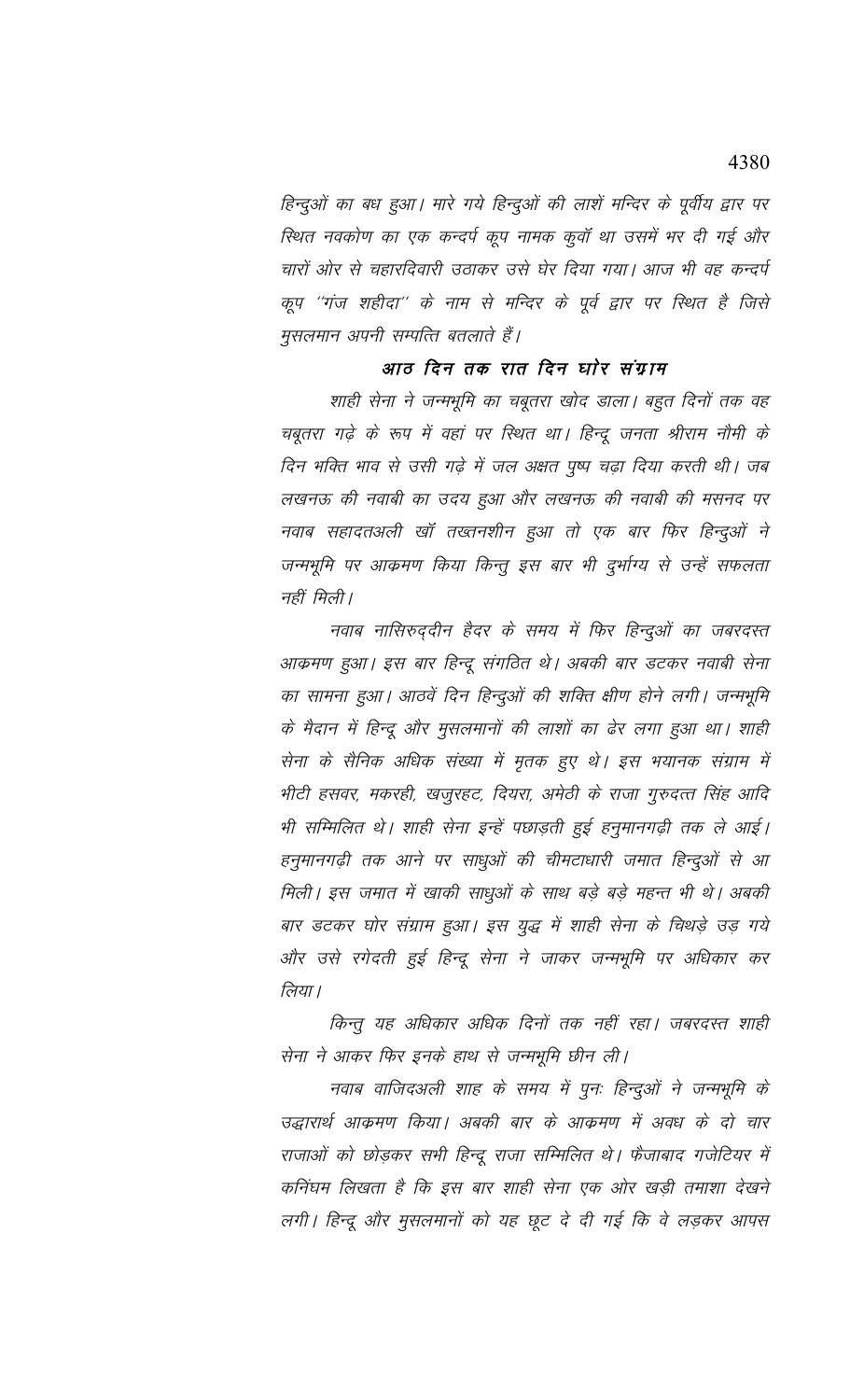में निपट लें। यह संग्राम ऐसा भयानक था कि वर्णन करना शक्ति के बाहर है। दो दिन के रात दिन तक होने वाले भयंकर युद्ध में बुरी तरह मुसलमान पराजित हुए। कुद्ध हिन्दुओं की भीड़ उनके मकान फूँकने और कबरें तोड़ फोड कर बरबाद करने एवं मसजिदों को मिसमार करने लगी। यहाँ तक कि मुर्गियों तक को जिन्दा नहीं छोड़ा। केवल उन्होंने स्त्रियों और बच्चों को कोई हानि नहीं पहुँचाई। सारी अयोध्या में प्रलय मच गया, मुसलमान अयोध्या छोड़कर अपनी जान लेकर भाग निकले। इतिहास लेखक कनिंघम लिखता है कि यह अयोध्या का सबसे बड़ा हिन्दू मुसलिम बलवा था। मुसलमानों की इस प्रकार की दुर्दशा देखकर शाही सेना ने जिसमें अधिकतर अंग्रेज थे। स्थिति को काबू में किया। सारे शहर में करफ़यू आर्डर की घोषणा कर दी गई। उस समय अयोध्या के महाराज मानसिंह ने नबाब वाजिदअलीशाह से कह सुनकर चबूतरा फिर से हिन्दुओं को बनवा लेने की आज्ञा दिलवाई और चबूतरे पर तीन फीट ऊँची खस की टटि्टयों का एक छोटा सा मन्दिर बना जिसमें पुनः भगवान की स्थापना की गई।

## अंग्रेजी, राज्य में जन्मभूमि पर हमला।

अंग्रेजी राज्य में दो बार जन्मभूमि पर आक्रमण हिन्दुओं द्वारा हुए। पहला आक्रमण सन् 1912 में और दूसरा आक्रमण सन् 1934 में हुआ। पहले आक्रमण में तो बाबरी मसजिद को हानि नहीं पहुंची किन्तु दूसरे आक्रमण में बाबरी मसजिद तोड़ फोड़ कर बरबाद कर दी गई किन्तु फैजाबाद के डिप्टी कमिश्नर जे0 पी0 निकल्सन ने मसजिद पुनः बनवा दी।

बाबरी मसजिद में एक जगह लिखा है–

27 मार्च सन् 1934 मुताबिक 11 जीउल हिज्जा सन् 1352 हिजरी बरोजे बलबा हिन्दू बलबाई मसजिद शहीद करके असली कुतवए उठा ले गये जिसको तहव्वर खाँ ठेकेदार ने निहायत खूबी के साथ तामीर किया। (बाबरी मसजिद से)

# मुसलमानों द्वारा श्रीरामजन्मभूमि के उद्धार का प्रयत्न

सन् 18 सौ सत्तावन के विप्लव में जब बहादुर शाह को सम्राट घोषित कर विद्रोह का नारा बुलन्द किया गया तो अयोध्या के हिन्दू राजा देबीबख्श सिंह गोंडा नरेश तथा बागी रामचरणदास की अध्यक्षता में संगठित हो गए। उस समय बागी मुसलमानों के नेता अमीरअली ने अयोध्या और फैजाबाद के समस्त मुसलमानों को इक्ट्ठा करके कहा कि बिरादराने वतन बेगमों के जवरातों को बचाने में हमारे हिन्दू भाइयों ने जिस कदर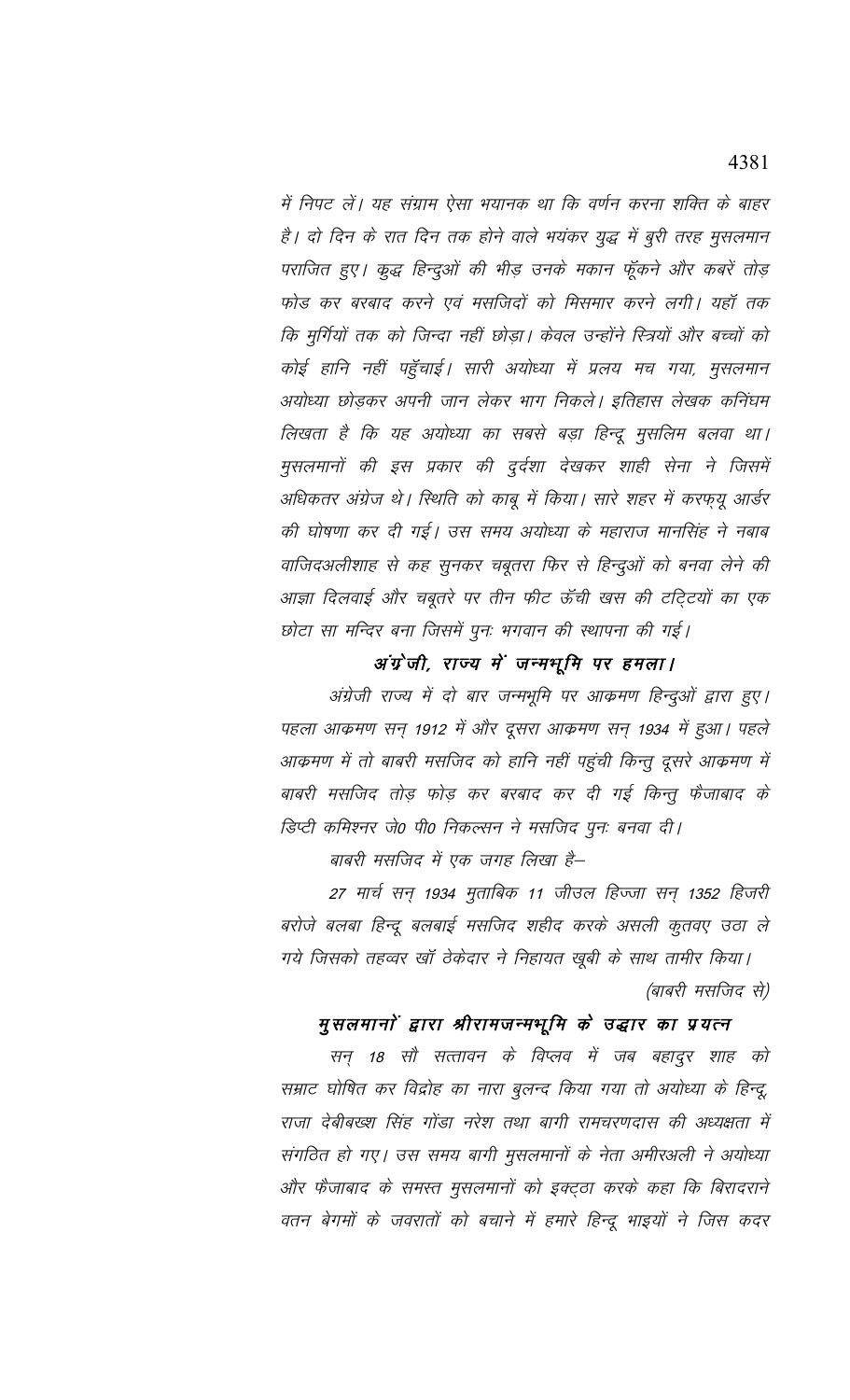अंग्रेजो से लड़कर बहादुरी दिखाई है इसे हम भूल नहीं सकते? सम्राट बहादुर शाह ज़फर को अपना बादशाह मानकर हमारे हिन्दू भाई अपना खून बहा रहे हैं, इसलिये फर्जे इलाही हमें मजबूर करता है कि हिन्दुओं के खुदा श्रीराम चन्द्र जी की पैदाइशी जगह पर जो बाबरी बनी है वह हम इन्हे बखुशी सुपुर्द कर दें क्योंकि हिन्दू मुसलिम नाइत्तफाकी की सबसे बड़ी जड़ यही है ऐसा करके हम इनके दिल पर फतह पा जायेंगे।

कहना नहीं होगा कि अमीरअली के इस प्रस्ताव का सारे मुसलमानों ने एक स्वर से समर्थन किया। किन्तु अंग्रेजों को यह बात मंजूर नहीं थी। वे चाहते थे कि मसजिद बनी रहे जिससे हिन्दू और मुसलमानों के दिल आपस में मिलने न पाएँ, क्योंकि बाबरी मसजिद के हिन्दुओं को मुसलमानों द्वारा वापस किए जाने की खबर फेल चुकी थी। अंग्रेजो में जो घबराहट इससे फैली इसका प्रमाण हम सुल्तानपुर गजेटियर में प्रकाशित पृष्ठ 36 पर कर्नल मार्टिन की रिपोर्ट को उद्धृत करके देते हैं।

अयोध्या की बाबरी मसजिद को मुसलमानों के द्वारा हिन्दुओं का वापस दिए जाने की खबर सुनकर हम लोगों में घबराहट फेल गई। और विश्वास हो गया कि हिन्दुस्तान से अब अंग्रेज खतम हो जायेंगे। लेकिन अच्छा हुआ कि गदर का पास पलट गया और अमीरअली तथा बलवाई बाबा रामचरनदास को फॉसी पर लटका दिया गया जिनके बाद फैजाबाद के बलवाइयों की कमर टूट गई और तमाम फैजाबाद जिले पर हमारा रोब गालिब हो गया। क्योंकि गोंडा का राजा देबीबख्श सिंह पहले ही फरार हो चुका था। इस काम में राजा मानसिंह मेहदौना वाले ने हमारी बड़ी मदद की ।

कहना नहीं होगा कि अमीर अली का यह सत्प्रयत्न अंग्रेजों की कूटनीति के कारण विफल हो गया और 18 मार्च सन् 1858 को कुबेरटीला पर स्थित इमली के पेड़ पर बाबा रामचरणदास और अमीरअली दोनों को फॉसी पर लटका दिया गया। बहुत दिनों तक जनता इस इमली के पेड़ पर उन दोनो देश भक्तो को फॉसी दे दी गई थी। फूल अच्छत चढ़ाती रही। जब अंग्रेजों ने जनता की इतनी जबरदस्त श्रद्धा उन देश–भक्तों के प्रति देखी तो उनके अन्तिम स्मारक उस इमली के वृक्ष को भी कटवा डाला। इस प्रकार मुसलमानों द्वारा श्रीजन्मभूमि उद्धार किया गया प्रयत्न अंग्रेजों की कूटनीति से व्यर्थ हो गया।

जन्मभूमि के उद्धार के लिए बाबर के शासन से लेकर आज तब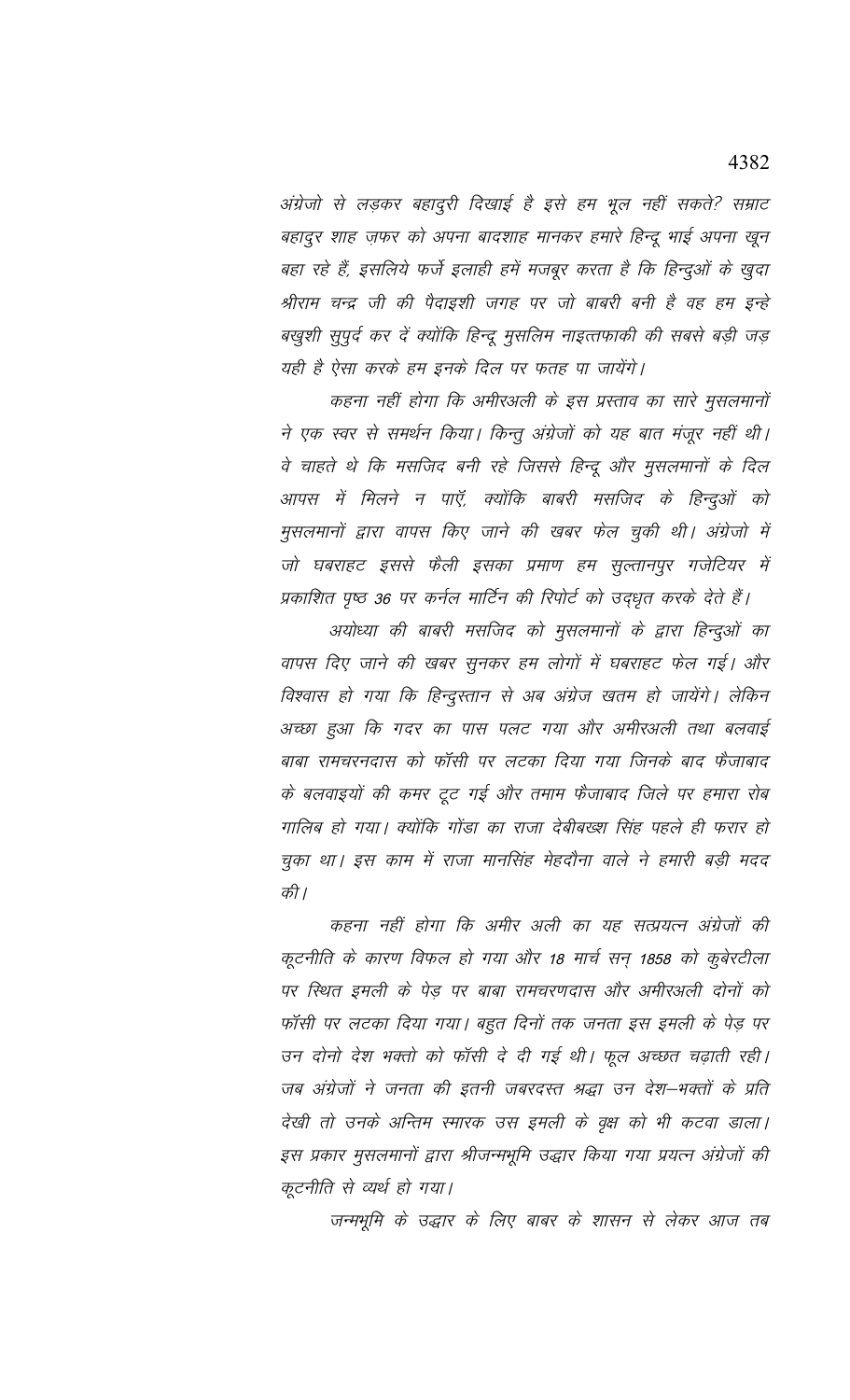क्षिहत्तर बलवे हुए जिनकी सुची कुमबद्ध नीचे दी जा रही है।

- 1. बाबर के समय में  $-$  4
- 2. हुमायूँ के समय में–10
- 3. अकबर के समय में –20
- 4. औरंगजेब के समय में 30
- 5- uckc 'kgknrvyh ds le; esa & 5
- 6. नासिररुद्दीन हैदर के समय में  $-$  3
- 7. वाजिदअली के समय में– 2
- 8. अंग्रेजों के समय में–2
	- dqy ;ksx& 76

सबसे अन्तिम भयानक युद्ध जिसमें शाही सेना खड़ी तमाशा देखती थी और हिन्दू मुसलमान आपस में लड़कर फैसला कर रहे थे वह सन् 1856 में हुआ था, जिसमें सबसे बढ़ कर हानि मुसलमानों की हुई थी।''

**4025.** We do not find any reference for the supporting material of the said book. On page 33, however, reference has been made to Cunningham's report but the facts which are alleged to have been written by Cunningham do not find mention in the work of Cunningham which we have already referred in some detail. The alleged *Farman* of Babar, which is mentioned by the author in support of his work that Babar issued order for desecration of the birth place of Lord Rama, has not been shown to exist anywhere. Despite our query, the learned counsel could not place his hand even to suggest about the very existence of any such *Farman.* Again the quote from page 173 of Babarnama is also perverse as no such fact is mentioned anywhere in the Babarnama written by various writers and the learned counsel Sri Verma could not support the said work.

**4026**. Ex facie, we are clearly of the view that whatever have been written in his work mostly is imaginary and the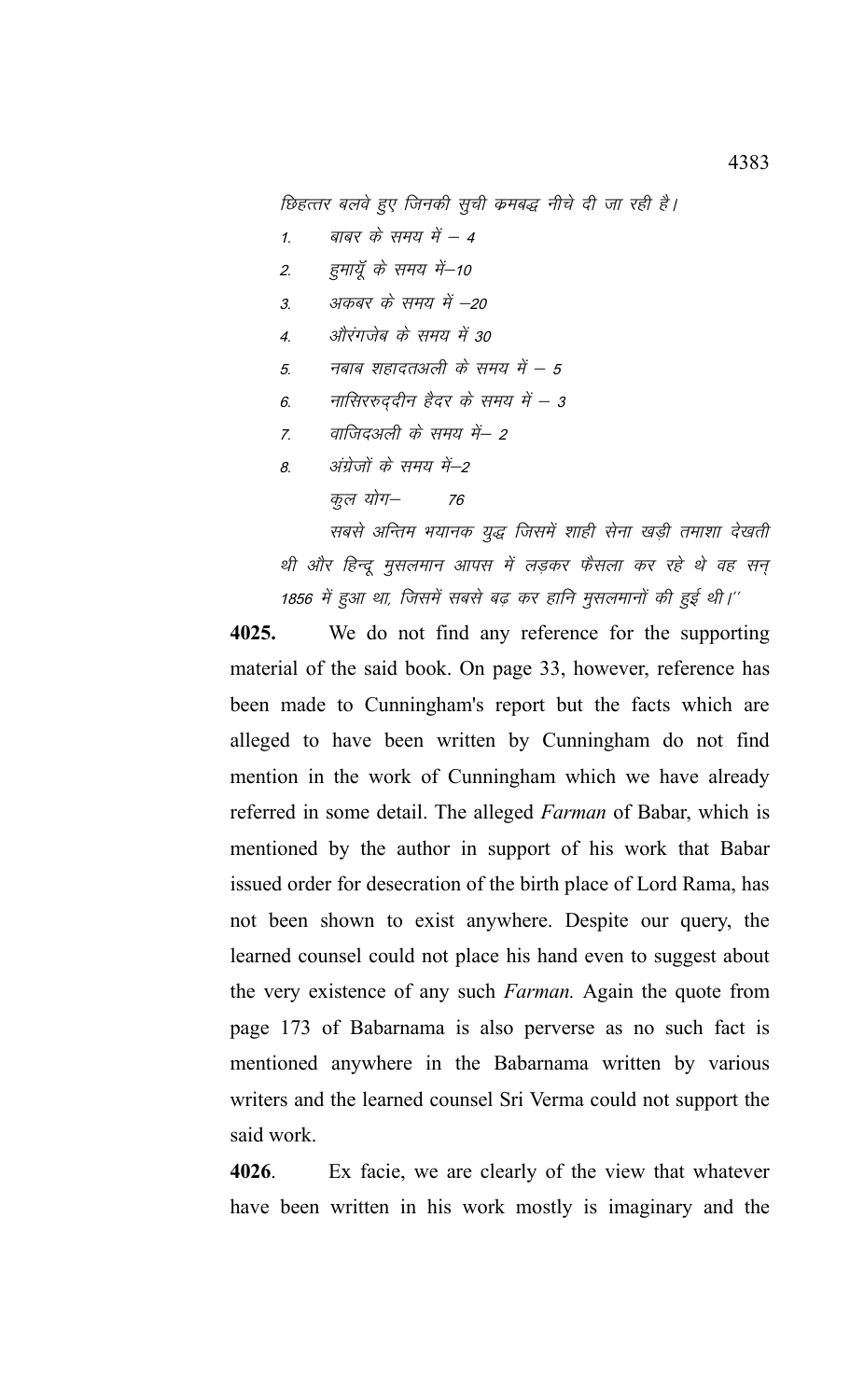creation of the author himself instead of having any factual authenticity. We, therefore, find it difficult to believe on the said narration in the absence of any supporting and corroborating material particularly when it is not shown by Sri R.L. Verma that author of the said booklet was a historian or in any case an expert in the subject having special skill and resources to collect such historical facts.

**4027. Exhibit 114 (Suit-5) (Register 23, Page 535-577)** is a copy of article/paper by Dr.S.P.Gupta, Director, Allahabad Museum being Presidential address in XXIII Annual Conference of the India Archaeological Society held on 22nd December, 1989 at Guntur (State of Andhra Pradesh). The subject of the paper is **"Ram Janmabhumi Controversy : Passion Apart What History And Archaeology Have To Say On This Issue".** The paper only shows the personal opinion of the author. The aforesaid author has appeared as witness O.P.W. 3 on behalf of plaintiffs (Suit-5). We find no reason to take into account the aforesaid opinion when he himself has appeared before us and has deposed as an expert witness (Archeologist).

**4028**. **Exhibit 115 (Suit-5) (Register 23, Page 579-587)** is another article by Dr. S.P.Gupta, Former Director, Allahabad Museum, Allahabad on the subject **"Ram Janambhoomi-Babri Masjid Revisited".** This document also does not require any further comments and we do not find any reason to consider it since it is at the best an opinion of an expert and when the expert himself has deposed his statement, it is better to consider that statement instead of his ex parte opinion.

**4029**. **Exhibit 132 (Suit-5) (Register 23, Page 593-603)** is a photocopy of the frontispiece, Foreword and two photographs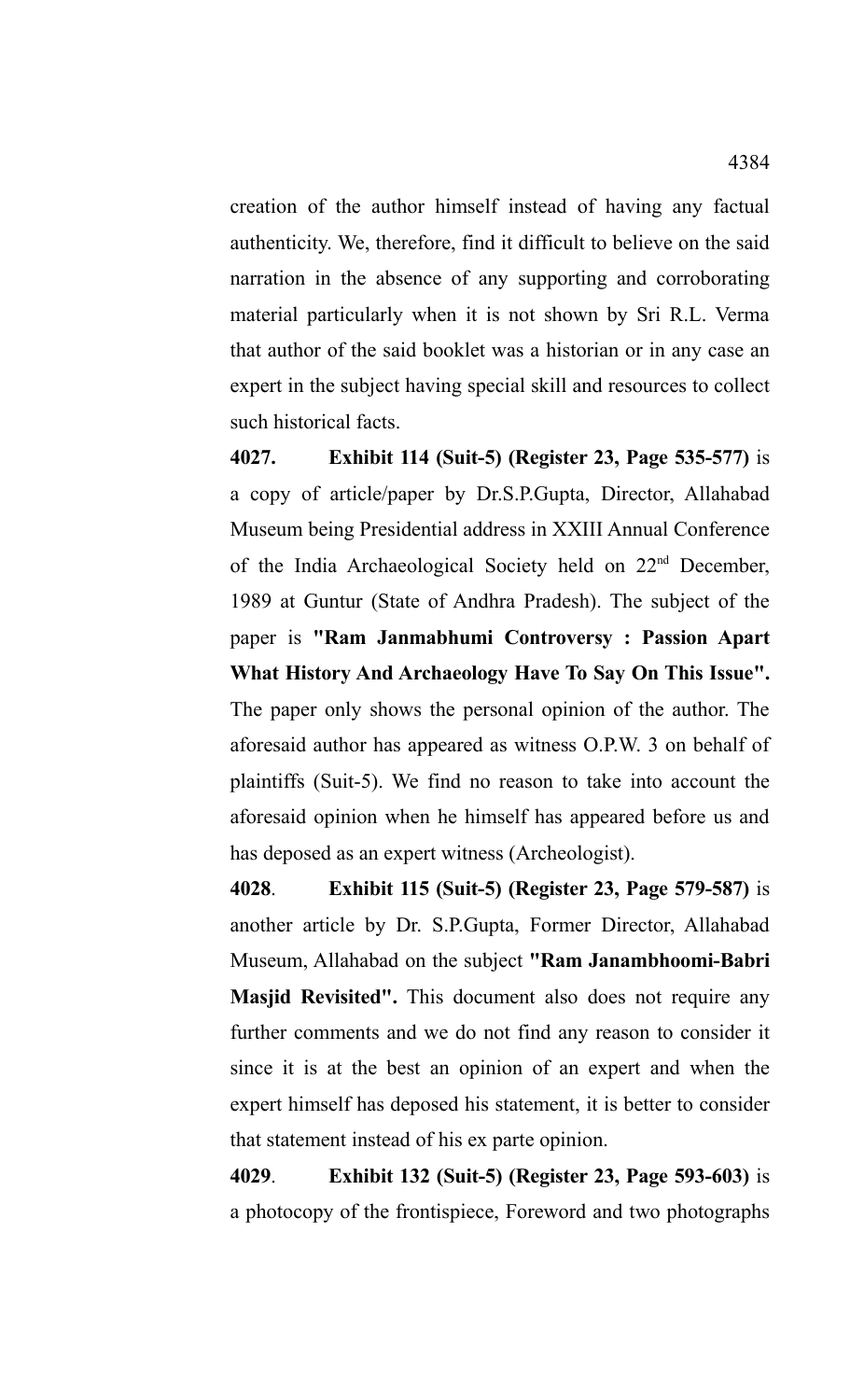at page 601 and 603 of "Catalogue of Historical Documents in Kapad Dwara, Jaipur" by G.N.Bahura and C.Singh. Item 179 paper no.107 C1/195 has been relied on by Sri P.N.Mishra and Sri H.S.Jain. It reads:

*"Map of Ayodhya, painted on white cotton fabric: early 18th Century: size: 213x178 cm.*

*The map was acquied through a Swami of Ayodhya at a price of Rs.5/-. This kind of maps were made for pilgrims and were presented to kings and nobles by saints. Important religious places are depicted prominently, for example:- Chakratirth. Devi of Ayodhya, Bharatkund, gufa of Bharatji, palaces of Dashrath, Kalpavriksha, Janaki kund, seat of Swami Raghodas, Sumeru Parvat, jaunpur town 40 kos from Ayodhya, Vibhishan pol, Chauki of Angad, Chauki of Sugriva, Patshahi qila, Lakshman kund, Saptasagar where Sri Ram left for his heavenly abode, Gorakhpur 40 kos from Ayodhya, river Tilottama, Mahavidya-kund where Sri Ram took lessons, Janmasthan (birth-place) of Sri Ram, Agni-kund where Sita entered into fire, Vairagpur, Hanuman-kund, Apsara-kund, Ramdwara, Ramghat and the river Sarayu."*

**4030**.**Exhibit 51 (Suit-5) (Register Vol. 28, page 217-225)** is a copy of a Article written by Sri Ajay Mitra Shastri under the title "Ayodhya and God Rama" said to have been published sometime after December 1992. The author was Head of Ancient Indian History and Archeology Department, Nagpur University, Nagpur, Maharashtra, who has expressed his opinion that the building in dispute was constructed by Babar in 1528 as is evident from the inscriptions fixed on the said building built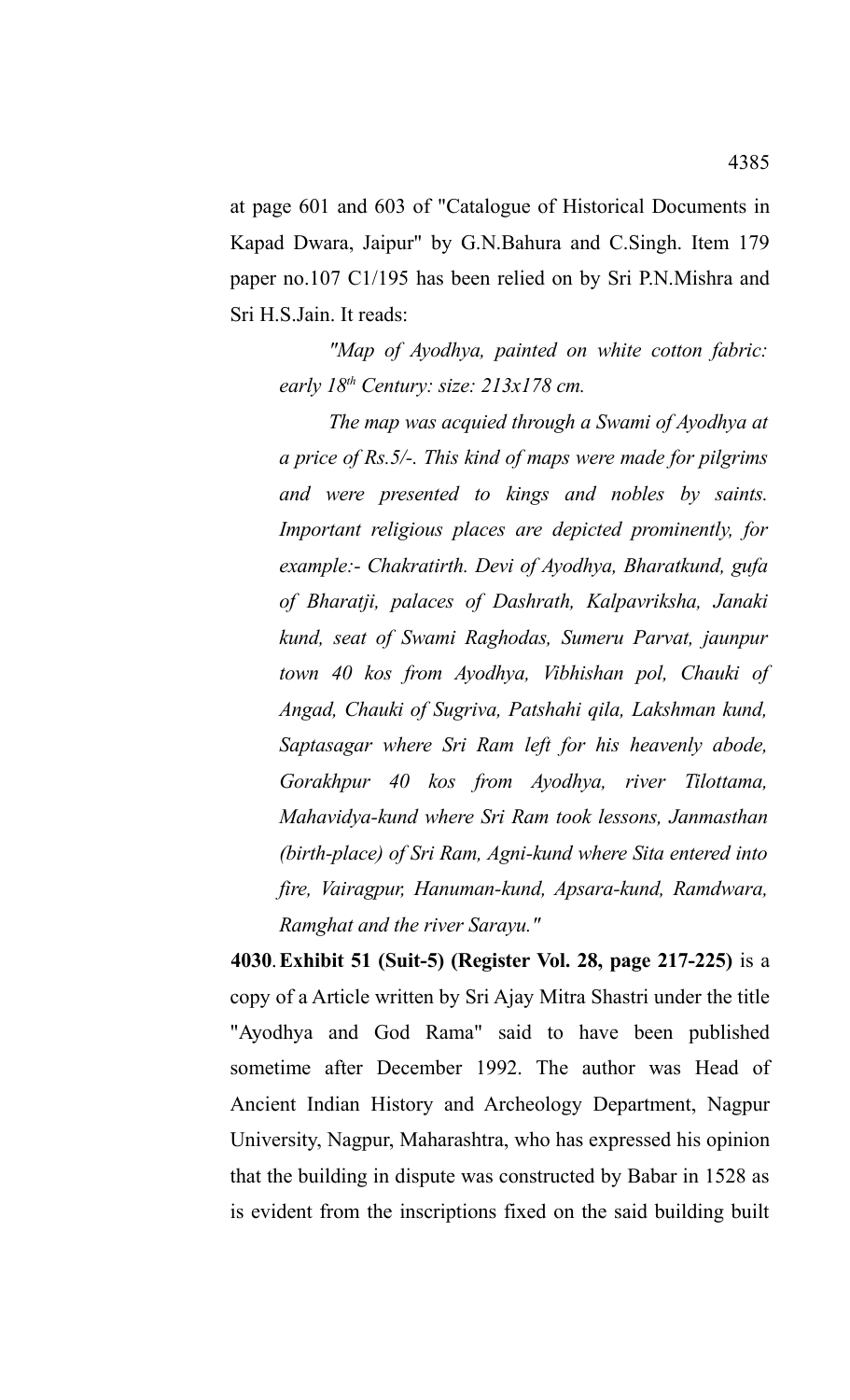after demolition of a Hindu Temple and in support of this opinion, he has relied on (a) the Chandravati plates of the Gahadavala King Chandradeva, dated Vikram Samvat 1150 (AD 1092-93); (b) the research work of Hans Bakker; (c) inscription of Jayachachandradeve, dated AD 1184 said to have been seen by him when he claimed to have visited Ayodhya in 1992; (d) the stone inscription said to have been found at the time of demolition of the disputed building on  $6<sup>th</sup>$  December 1992.

**4031**. **Exhibit 129 (Suit-5) (Register Vol. 28, page 227- 281; 289-325)** claimed to be an Article read by Sri S.P. Gupta in a Conference at Ayodhya in October, 1992. The author himself has appeared in witness box and, therefore, we would consider his evidence along with his oral deposition.

**4032. Exhibit 131 (Suit-5) (Register Vol. 28, page 283- 285)** is a copy of a map of the disputed site at Ayodhya which was part of the Article of Sri S.P. Gupta, i.e., Exhibit 129 (Suit-5) and shall accordingly be dealt with along with his oral deposition.

**4033**. **Exhibit 130 (Suit-5) (Register Vol. 28, page 327- 353; 369-387)** is a copy of another Article of Sri S.P. Gupta expressing his opinion about the disputed site and the building which we may discuss along with his oral deposition.

**4034**. **Exhibit 128 (Suit-5) (Register Vol. 28, page 355- 367)** claimed to be copy of the resolution of archaeologists, historians, epigraphists and scholars of allied disciplines participated in seminars held between  $10<sup>th</sup>$  to  $13<sup>th</sup>$  October, 1992 at Ayodhya.

**4035.** Though expert witnesses produced on behalf of plaintiffs (Suit-4), have sought to claim that history does not say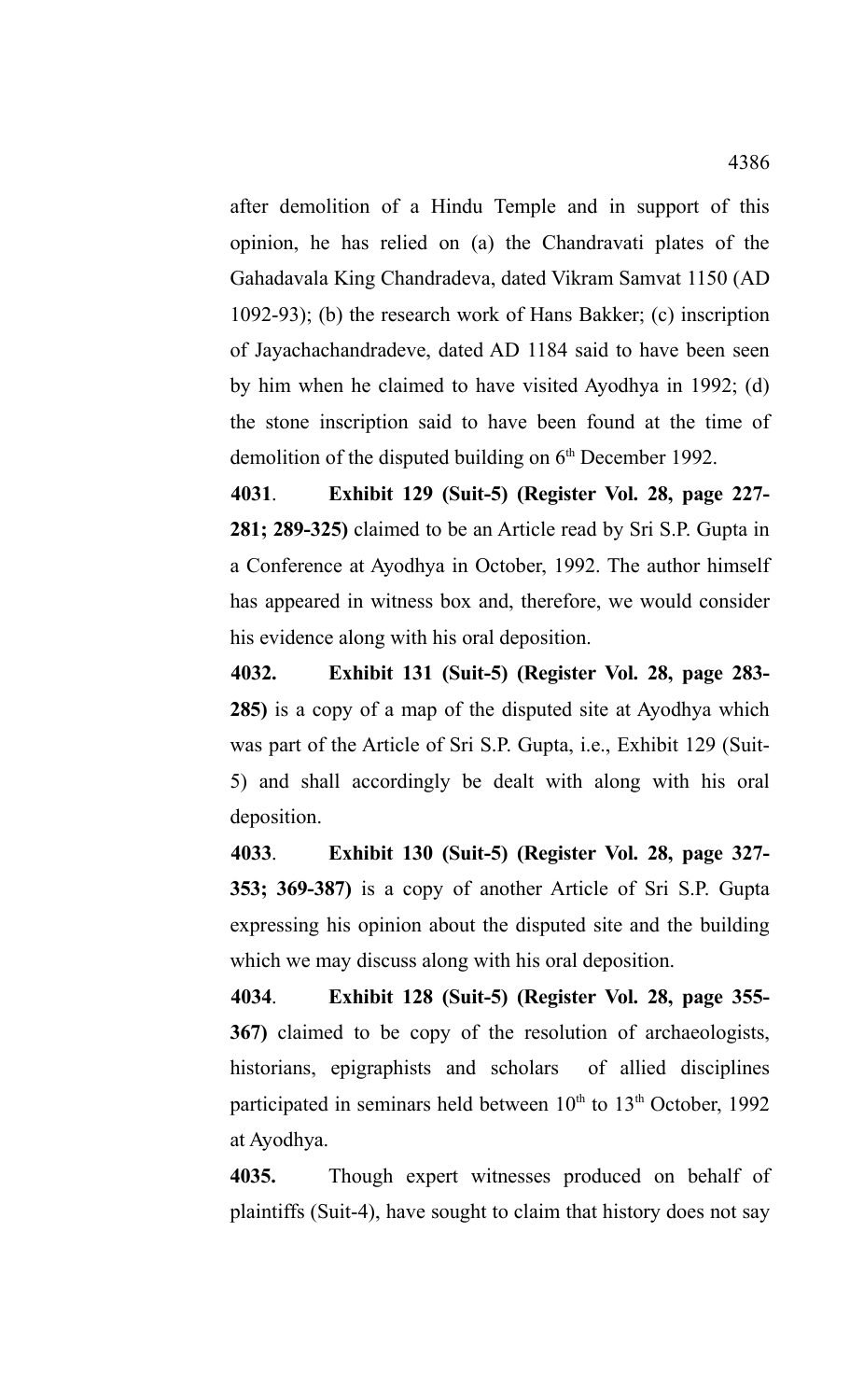demolition of religious structure by Rulers of one religion and nothing is there to show discrimination between the followers of different religions, we find that the said averments are mere in the nature of a deliberate attempt to misguide the people and the Court about historical information which already is present in black and white in various historical literature. Even some of the corresponding writers have admitted and mentioned these things. The first source, we find more reliable than other is, the translation of the work of a number of Muslim writers given in the book **"History of India As told by its own Historians"** by **H.M. Elliot and John Dowson** published in eight volumes.

**4036**. Henry Miers Elliot was born in 1808 at Westminster in England. Due to consolidation of British power in India, the East India Company felt extreme deficiency of civil servants and, therefore, sought reinforcement from England by resorting to an emergence summary kind of recruitment and it is pursuant thereto Mr. Elliot was nominated as a candidate by Campbell Marjoribanks and was appointed directly in civil services to be sent to India. He sought to specialize in oriental languages and during the Training Examination, secured honorary classes. Initially, he was appointed an Assistant to the Magistrate and Collector of Bareilly and thereafter he worked in the capacity of Assistant to the Political Agent and Commissioner at Delhi, Assistant to the Collector and Magistrate of Mooradabad, Secretary to the Sudder Board of Revenue for the North West Provinces. In 1847 he became Secretary to the Government of India in the Foreign Department. He died in an early age of 45 while seeking to restore his broken health in the soothing climate of Cape of Good Hope.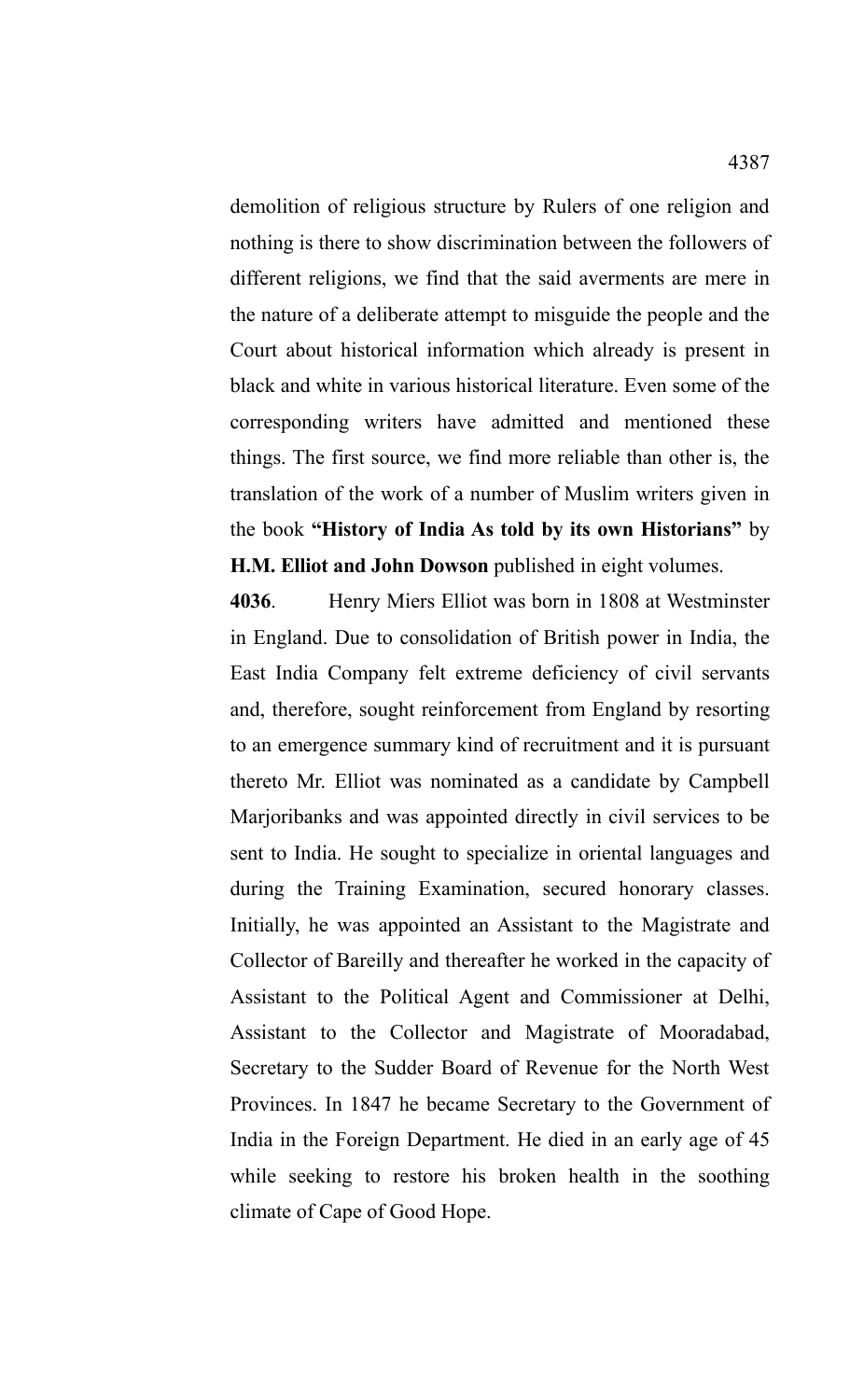**4037.** In 1846, Mr. Elliot got printed first volume of his "Supplement to the Glossary of Indian Terms" and in 1849 published the first volume of his "Bibliographical Index to the Historians of Mohammedan India". It appears that Mr. Elliot had collected a large number of manuscripts mostly from Muslim writers containing history of Indian territory of the periods since when the Islamic followers got attracted to India hearing stories of its huge wealth on account whereof one of the Muslim writer termed it **"Meadows of Gold"**. All the work was either in Persian or Arabic. Elliot got translated it either himself or through others. After his death the material which he had collected was taken by his widow to England and thereafter Prof. John Dowson of Staff College, Sandhurst got it edited, and also, wherever necessary, made corrections in translation etc. The said work has been published in eight volumes under the title **"The History of India As told by its own Historians"**. The above book basically therefore contains the English translation of a large number of manuscripts which are the work of several Muslim and other authors. The antiquity of the work relates back to the period of Mahmud Ghaznavi. Besides, in the form of Appendix, the authors have analysed the Indian history of more than a thousand years which was relevant in connection with Muslims with Indian sub-continent.

**4038**. In Appendix A, Page 403 and onwards, (Vol. 2) of the book "History of India", the author has referred to what has been said by Abu Rihan al Biruni in his work *"Tarikhu-I— Hind"* written in Arabic stating that Kabul was earlier governed by Hindu Kings. It says :

*"Kabul was formerly governed by princess of Turk lineage.*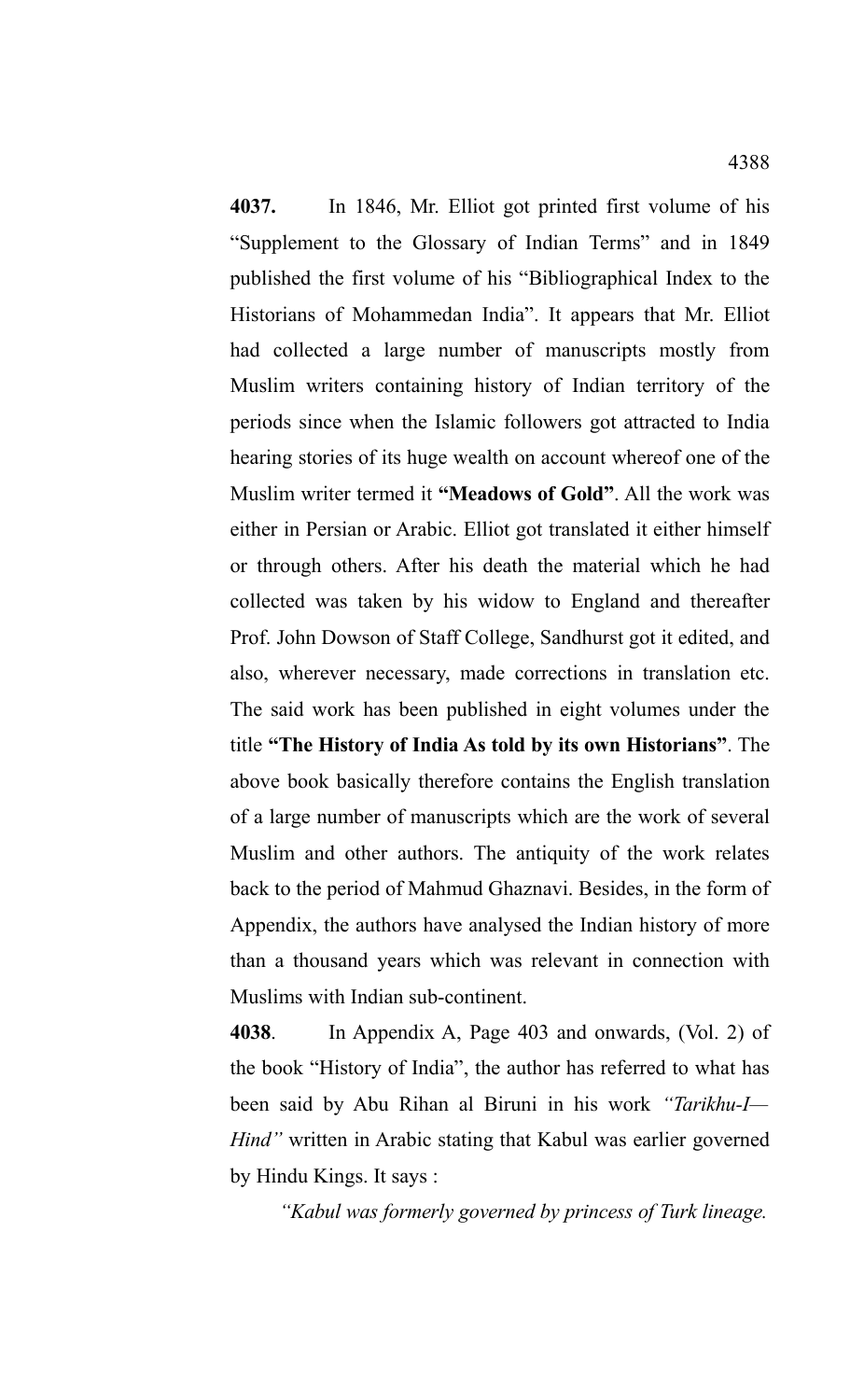*It is said that they were originally from Tibet. The first of them was named Barhtigin, and the Kingdom continued with his children for sixty generations. The last of them was a Katorman, and his minister was Kala, a Brahman. This minister was favoured by fortune, and he found in the earth treasures which augmented his power. Fortune at the same time turned her back upon his master. The Katorman's thoughts and actions were evil, so that many complaints reached the minister, who loaded him with chains, and imprisoned him for his correction. In the end the minister yielded to the temptation of becoming sole master, and he had wealth sufficient to remove all obstacles. So he established himself on the throne. After him reigned the Brahman(s) Samand, then Kamlua, then Bhim, then Jaipal, then Anandpal, then Nardajanpal, who was killed in A.H. 412. His son, Bhimpal, succeeded him, after the lapse of five years, and under him the sovereignty of Hind became extinct, and no descendent remained to light a fire on the hearth. These princes, notwithstanding the extent their dominions, were endowed with excellent qualities, faithful to their engagements, and gracious towards their inferiors. The letter which Anandpal wrote to Amir Mahmud, at the time enmity existed between them, is much to be admired. 'I have heard that the Turks have invaded your dominions, and have spread over Khurasan; if you desire it, I will join you with 5,000 cavalry, 10,000 infantry, and 100 elephants, but if you prefer it, I will send my son with twice the number. In making this proposal, I do not wish to ingratiate myself with you. Though I have vanquished you, I do not*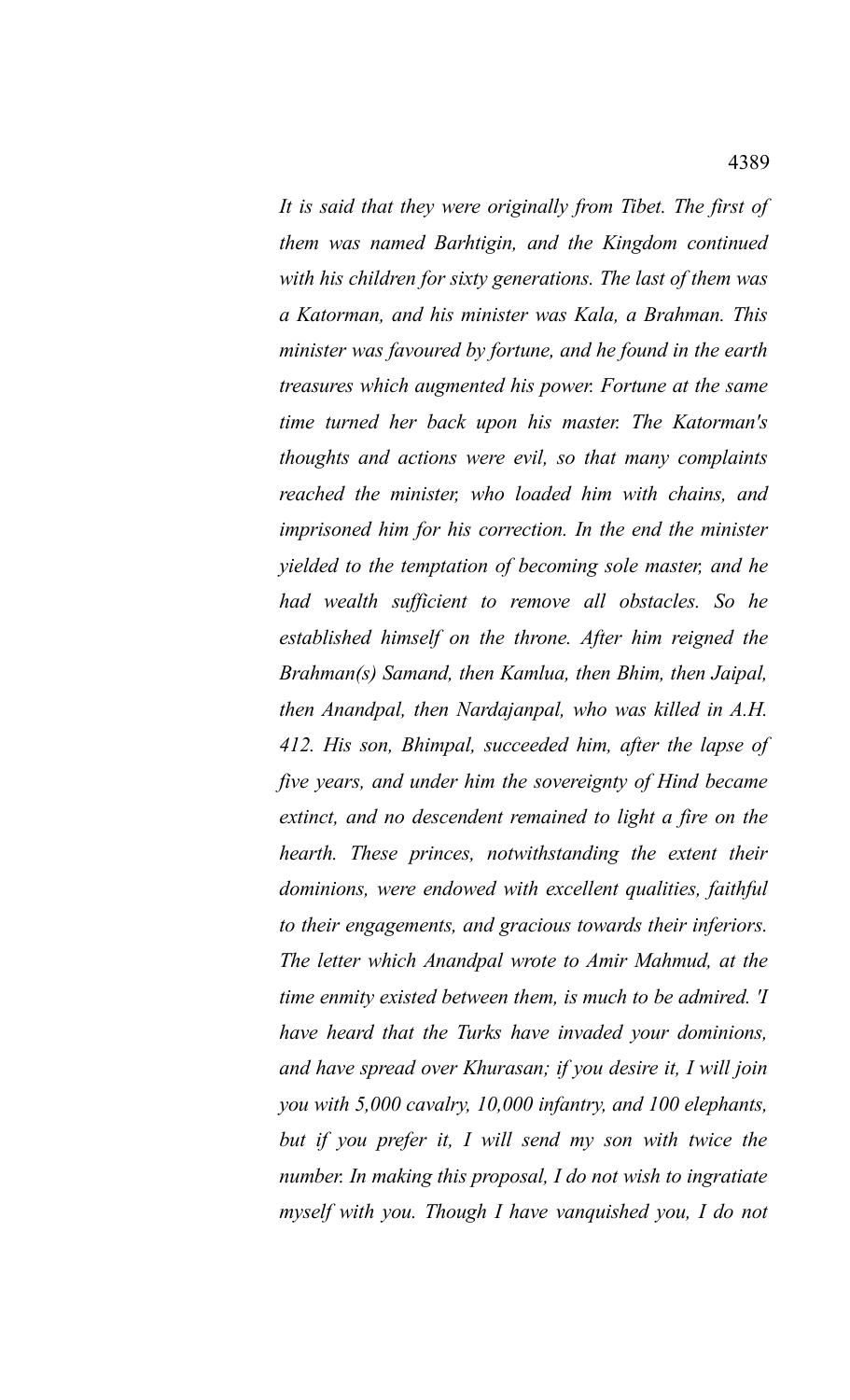*desire that any one else but myself should obtain the ascendancy. This prince was a determined enemy of the Musulmans from the time that his son, Nardajanpal, was taken prisoner; but this son was, on the contrary, welldisposed towards them."*

**4039**. The author, however, made minor corrections in the above extract which was initially translated and published by M. Reinaud and instead of word 'Katorman', in translation this line is, "The last of them was a name, which represents the name of a tribe, or prince of that tribe, as well as the name of the country in which that tribe resided. He also observed that Turkish dynasty at Kabul which is said to have lasted for sixty generations should mean that it must have continued in the same family or tribe and they appear to have reigned upto AD 850. Further, history and genealogy of the rulers of Kabul and nearby areas has been considered thereafter which we do not find of much relevance to discuss in detail. However, in order to see the extent of reliability and the so called historical narrations in the books of different languages written by innumerable writers, we find useful to refer some discussion made in Vol.-2, Appendix Note C which relates to the history of Ghaznivides and reads as under :

*"The contents of this volume relate more especially to the history of the Ghaznivides. It therefore seems expedient to take a general review of the authors who have particularly treated of that dynasty.* 

*First in order come 'Utbi, who has already been sufficiently noticed. It may be remarked generally that he is deficient in dates, and, though the chief and earliest*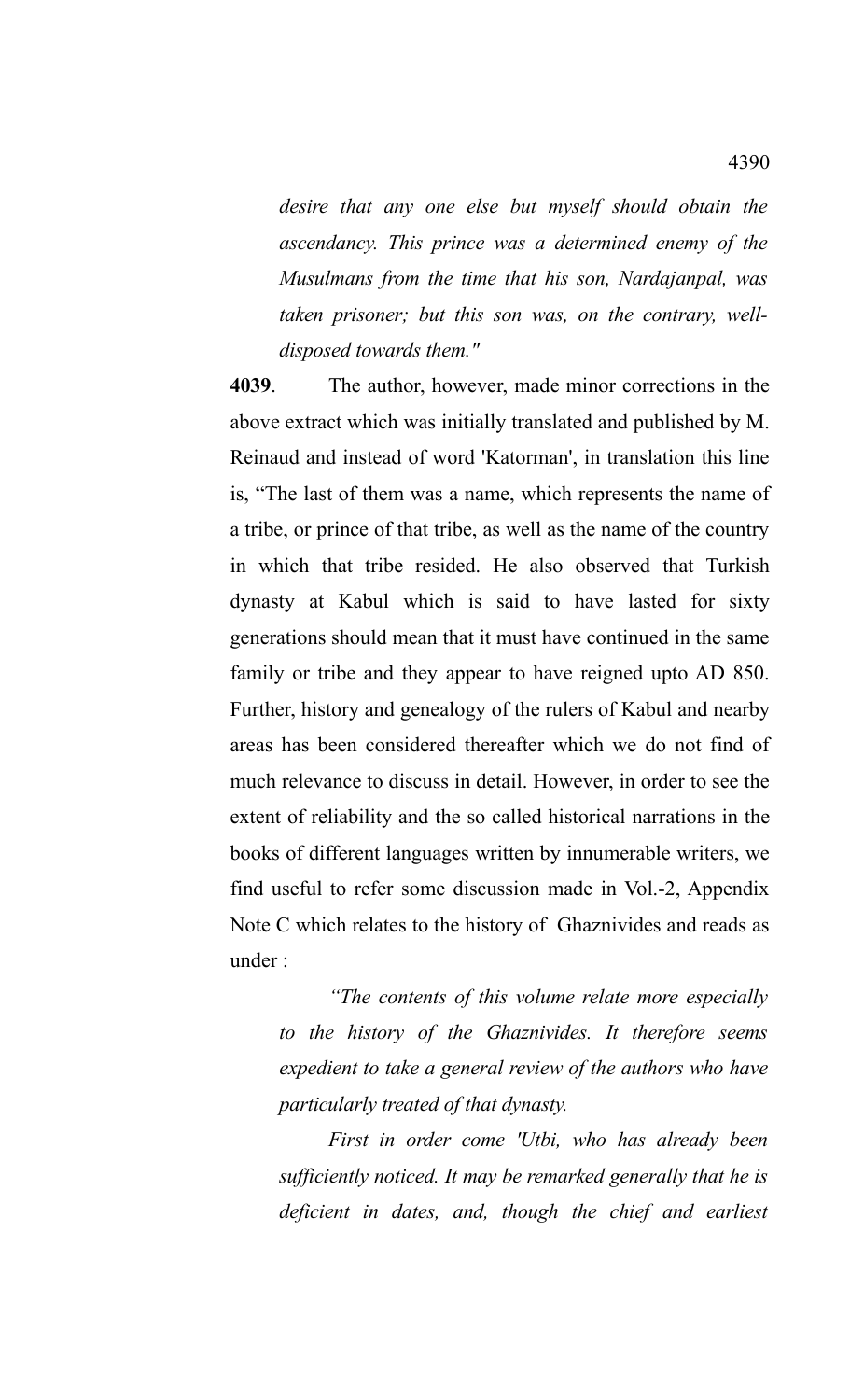*authority on all which relates to the early invasions of India, be evidently had no personal knowledge of that country, a circumstance which of course greatly detracts from his value. He is fuller in the reign of Subuktigin and the transactions in Turkistan than any of his successors.*

*Thirty years later come Abu-l Fazl Baihaki, of whose voluminous and important work only a portion has come down to us.*

*After an interval of more than two centuries follows the Nizamu-t Tawarikh, composed in 674 H., about a century after the extinction of the dynasty. The short notice which this work devotes to the Ghaznivides has been translated as an extract from that work, but it is of little authority, and confuses dates irremediably towards the close of the dynasty, in which the transactions were carried on too far eastward to be within the foreign ken of the author. Indeed he confesses that he knows nothing of their successors, the Ghorians, beyond the names of three of their kings.*

*The next, but after a period of two hundred years from 'Utbi is the Tabakat-i Nasiri, the chief value of which is that it quotes the lost volumes of Abu-l Fazl Baihaki. It is for this reason, however, greatly to be regretted, especially as he is one of the earliest Muhammadan authors who wrote in india, that his notice of Mahmud's reign is so very curt; for it is that in which we most feel the want of Baihaki's familiar gossiping narrative. It is true he is quoted in the Jami'u-l Hikayat, Tarikh-i Guzida, Rauzatu-s Safa, and Firishta; yet it may be doubted if any except the*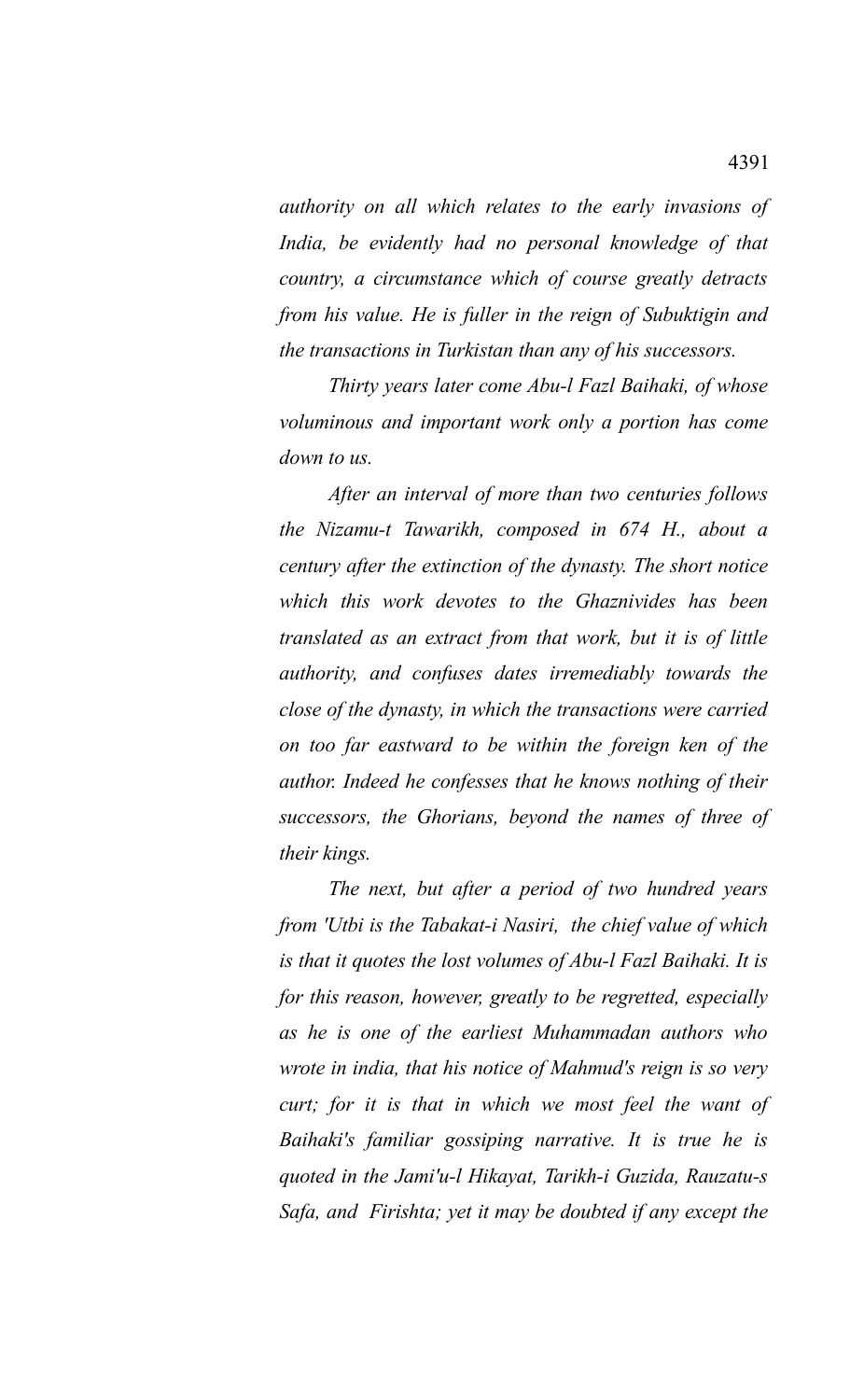*author of the first ever saw his Tarikh-i Nasiri, which is mentioned by name in the Tabakat. In some of the other Ghaznivides reigns, this work differs from others, as will be seen from the passages which are extracted in the article TABAKAT-I NASIRI in this volume.*

*The great copyist and extractor, Rashidu-d din, follows after the lapse of about twenty years. In this Jami u-t Tawarikh, he follows 'Utbi implicitly, as far as the Yamini extends, taking not only this facts, but giving a literal translation of that work, even to the images and similes. So little does he attempt to improve upon the Yamini, that he even leaves out the important expedition to Somant, which was undertaken after the close of that work. This resource fails him altogether in the later reigns, which are consequently very unsatisfactorily disposed of in the Jami u-t Tawarikh.* 

*About twenty years later follows the Tarikh-i Guzida of Hamdu-lla Muatauff – although he mentions the Makamat of Abu Nasr Miskati, and the Mujalladat of Abu-l Fazl Baihaki, he does not appear to have read them: at least he gives no information derived from them, and altogether his account of Mahmud's reign is very meagre. He mentions the names of the towns taken by him, omitting , however, all notice of Somnat, and without stating the dates of their capture. He is so often quoted by Mirkhond, Khondamir, and Firishta, that he has had more credit than he deserves in this portion of his universal history.*

*After a long interval of about a century, we have*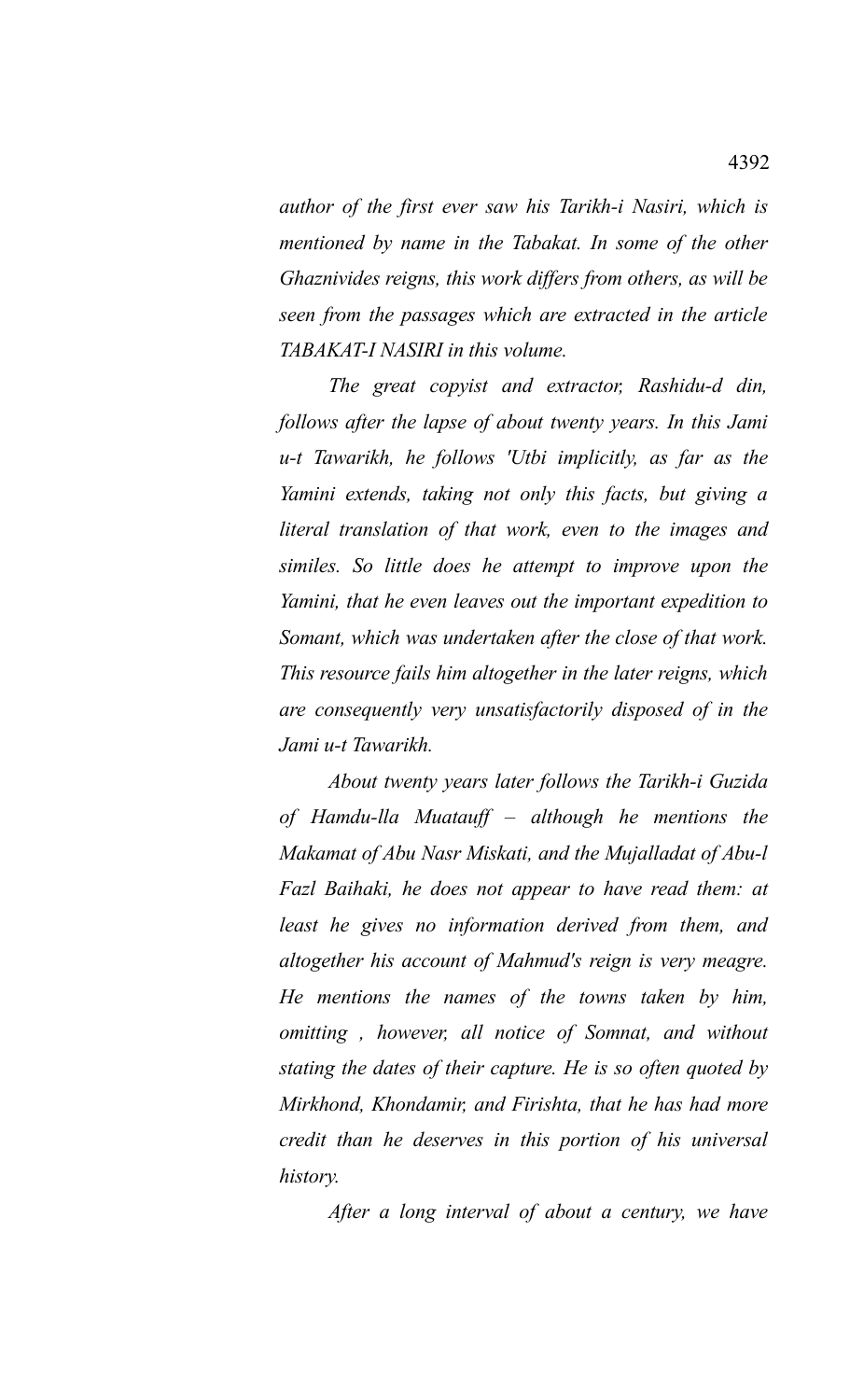*Mirkhond, who in his Rauzatu-s Safa has given us the first detailed account of the history of the Ghaznivides. It is founded in the early portion upon the Yamini, but in later reigns rests upon some other authorities which are not quoted. Those which are mentioned, as the Nasiri and Guzida, are too meagre to have furnished the fuller information found in the Rauzatu-s Safa. This portion has been translated by F. Wilken into latin, and published with the original text at Berlin in 1832, under the title of Historia Gasnevidarun. He has added in footnotes passages from Firishta and Haidar Razi, where the details are more complete than in the Rauzatu-s Safa. Haidar Razi, however, is no original authority. I have found all the passages, except two, quoted by Wilken to be word for word the same as the Tarikh-i Alfi, even where other authorities are quoted, as Ibn Asir, Ibn Kasir, and Hafiz Abru. The chief omission to be noted in Mirkhond's account is that of the expeditions to India intervening between those of Kanauj and Somnat, and the attack upon the Jats of Jud after Mahmud's return from Somnat.*

*Mirkhond is followed by his nephew Khondamir in the Khulasatu-l Akhbar and the Habibu-s Siyar. The former has been translated by Price with additions from Firishta, and from the latter a translation will be found in a later volume of this work. He follows the Rauzatra-s Safa closely, and has no new authorities, omitting some passages, but dealing more copiously with the biographies of contemporary poets and ministers. Altogether, Mirkhond's narrative is preferable, and in this, as well as*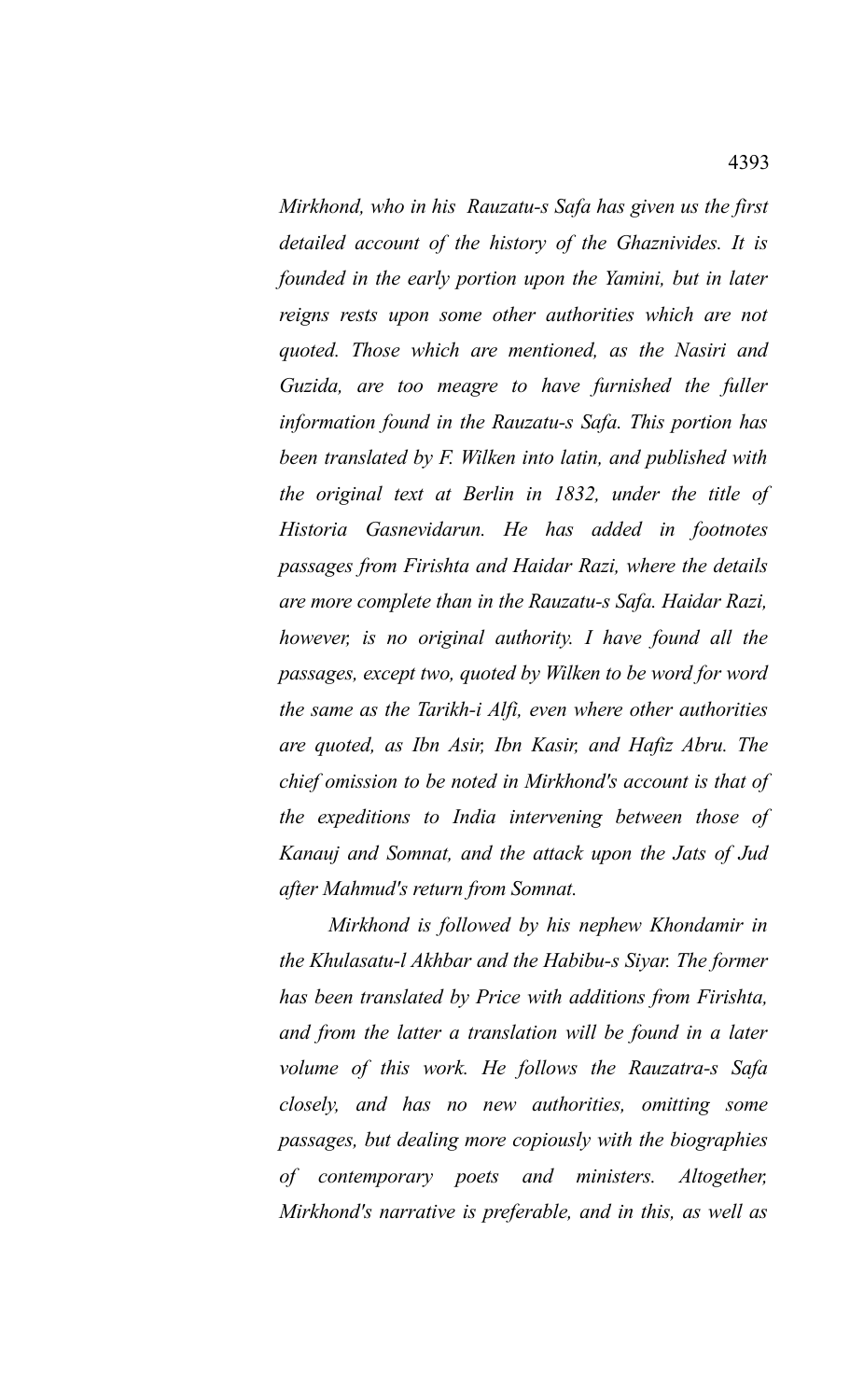*in many other portions of his history Khondamir might have saved himself the trouble of attempting to rival his uncle.*

*The next authority of any value is the Tarikh-i Alfi. Like as in other portions of that work, it is, in the history of the Ghaznivides, also somewhat deficient in connexion, and troublesome, from adopting a new era; but, altogether, it is copious and correct. 'Utbi and Mirkhond are the chief authorities of the Tarikh-i Alfi, but something is added from the less known histories, which have already been mentioned as being quoted at second hand by Haidar Razi. It is to be regretted that Abu-l Fazl Baihaki is not amongst them. Here also we have no detailed account of the Indian expeditions between those of Kanauj and Somnat, and that to Thanesar is not mentioned.*

*Nizamu-d din Ahmad, in his Tabakat-i Akbari, gives a succinct account of the history of the Ghaznivides, and is particular in mentioning his dates. He notices very curiously the events in Turkistan, Sistan, and 'Irak, confining his attention principally to what related to India. In his work we, for the first time, find mention of several expeditions to India, which are passed over by his predecessors; and it is, therefore, to be regretted that he does not signify on what authority he relates them. The only probable source, among those mentioned as his general authorities, is the Zainu-l Akhbar. Nizamu-d din is followed closely by Firishta.*

*'Abdu-l Kadir, in his Tarikh-i Badauni, follows Nizamu-d din implicitly; but, in order to show the*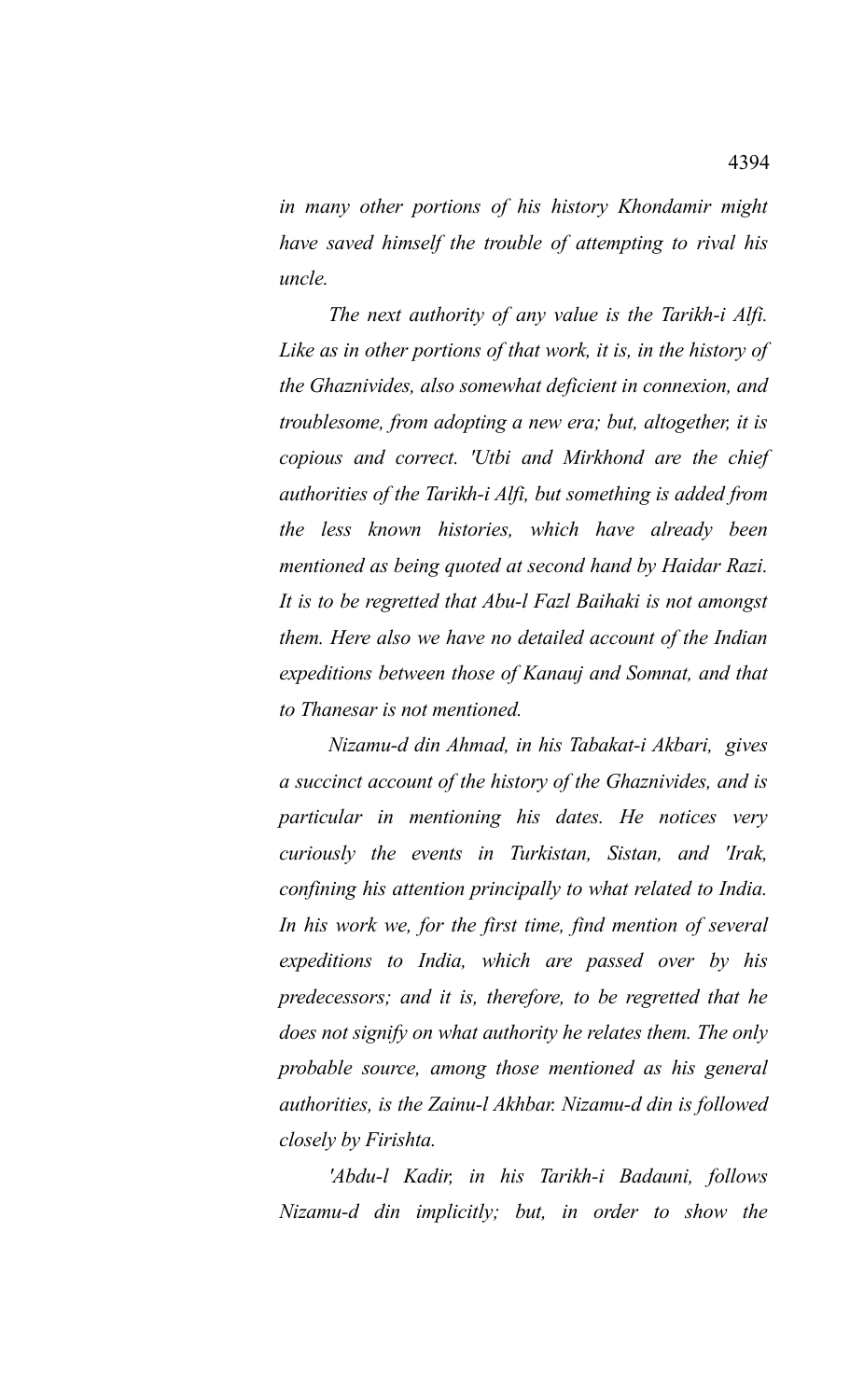*variations, he occasionally quotes the Nizamu-t Tawarikh, and the Lubbu-t Tawarikh. He adds also, some verses of poets who were contemporary with Ghaznivides.*

*The Muntakhabu-t Tawarikh of Kahki Shirazi is very brief, and scarcely deserves notice. It is chiefly follows the Habibu-l Siyar.*

*We next come to the history of Firishta, which gives the most complete and detailed account which we have of the Ghaznivides. Dr. Bird complaints of the author's ignorance of the geography of Upper India; but he has exhibited no more than his predecessors, and in one or two instances attempts corrections. His chief resource is the Tabakat-i Akhbari, but he has also used the Tarikh-i Yamini, the Tarikh-i Guzida, the Rauzatu-s Safa, and the Habibu-s Siyar. Some of the other works which he quotes there is reason to believe he never saw. The translation by Briggs is generally correct and faithful in this portion, and there are no omissions in it of any great consequence.* 

*The Khulasatu-t Tawarikh discusses this history in a peculiar fashion of its own. It omits all notice of transactions on the frontiers of Persia and Turkistan, and confines itself solely to India, insomuch that it leaves out whole reigns in which the sovereign had no connection with India: and, in consequence, preposterously confines the whole number of reigns to seven only. There is no other novelty in this chapter, except that it substitutes two new readings of places, which if they are derived from the history of Mahmud by 'Unsuri, which is quoted in the preface, may be considered authentic.*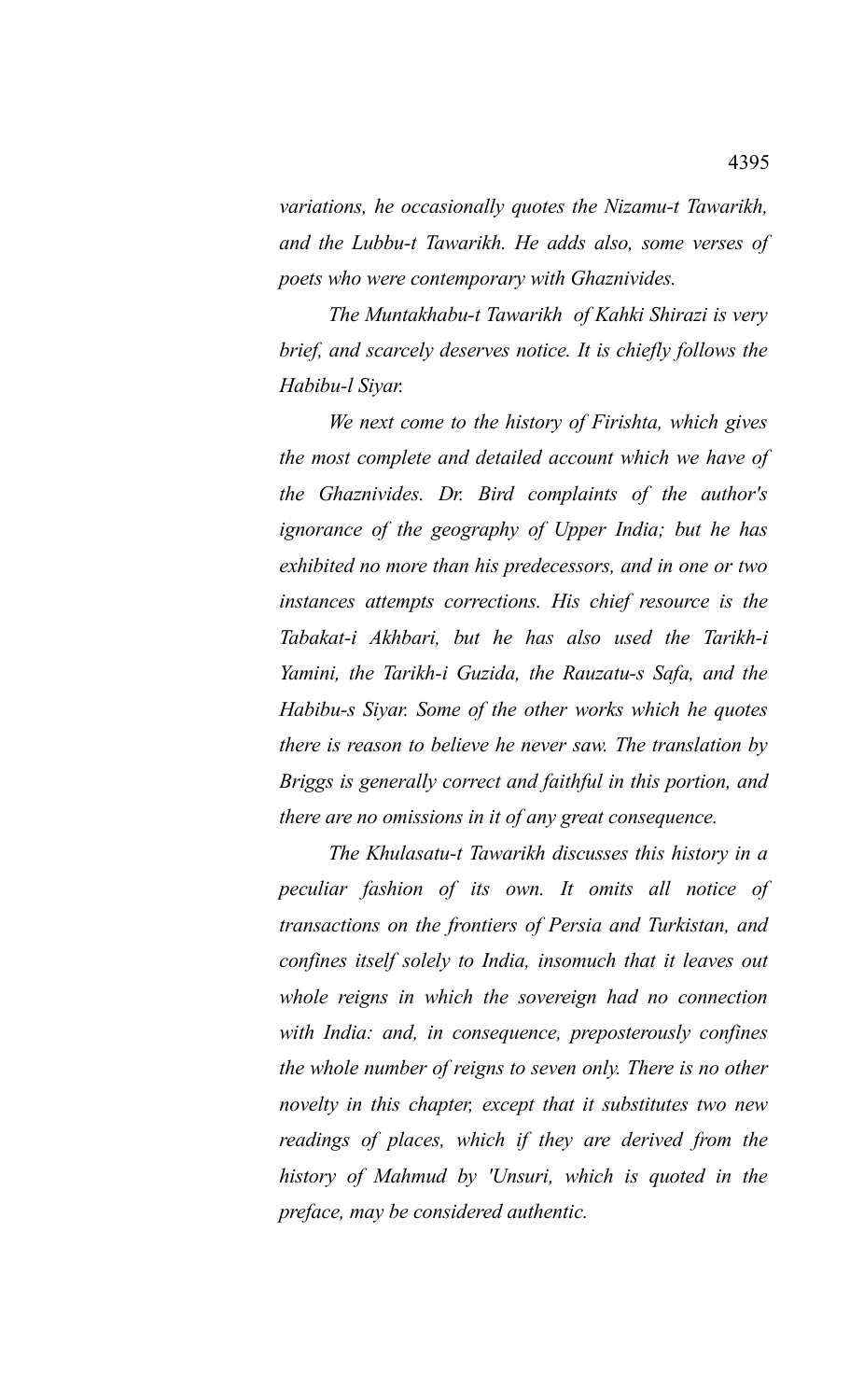*These are all the authorities which is seems necessary to notice, as all the subsequent ones follow in the wake of Firishta. Abu-l Fida, Ibn Shuhna, Ibn Asir, Ibn Kasir, Nikbi, and Lari, have had all that is valuable in them extracted by the diligence of European authors, who have translated, abridged, or commented on the reigns of the Ghaznivides. The Turkish histories of the period, such as the Nakhbatu-t Tawarikh, and the work of Munajjim Bashi, we may fairly presume to have been exhausted by the industry of Hammer-Purgstall amongst the fourteen different histories which he quotes as authorities upon Mahud's reign – so that the only hope now left us for ascertaining any new fact with respect to the history of the Ghaznivides is in the recovery of the missing volumes of Memoirs, which we know to have been written by contemporary writers, and to have been in existence less than two centuries ago – such as those of Abu-l Fazl Baihaki, Abu Nasr Mishkani, and Mulla Muhammad Ghaznawi. The Makamat of Abu Nazr Mishkati (Mishkani) is mentioned by Firishta (Briggs I. 32 and 97), and the same author is referred to in Wilken (Gasnevidarum, p. 189). Firishta quotes from him the anecdote about Masud, which has been given from the Tabakat-i Nasiri (Supra, p. 271), and which is there also attributed to Abu Nasr Mishkan. The Tarikh-i Mulla Muhammad Ghaznawi is mentioned by 'Abdu-r Rahman, who wrote the Mir-atu-l Asrar and Mir-at-i Masudi, in Jahangir's time. The author was contemporary with Sultan Mahmud, of whom his work is said to give an ample account."*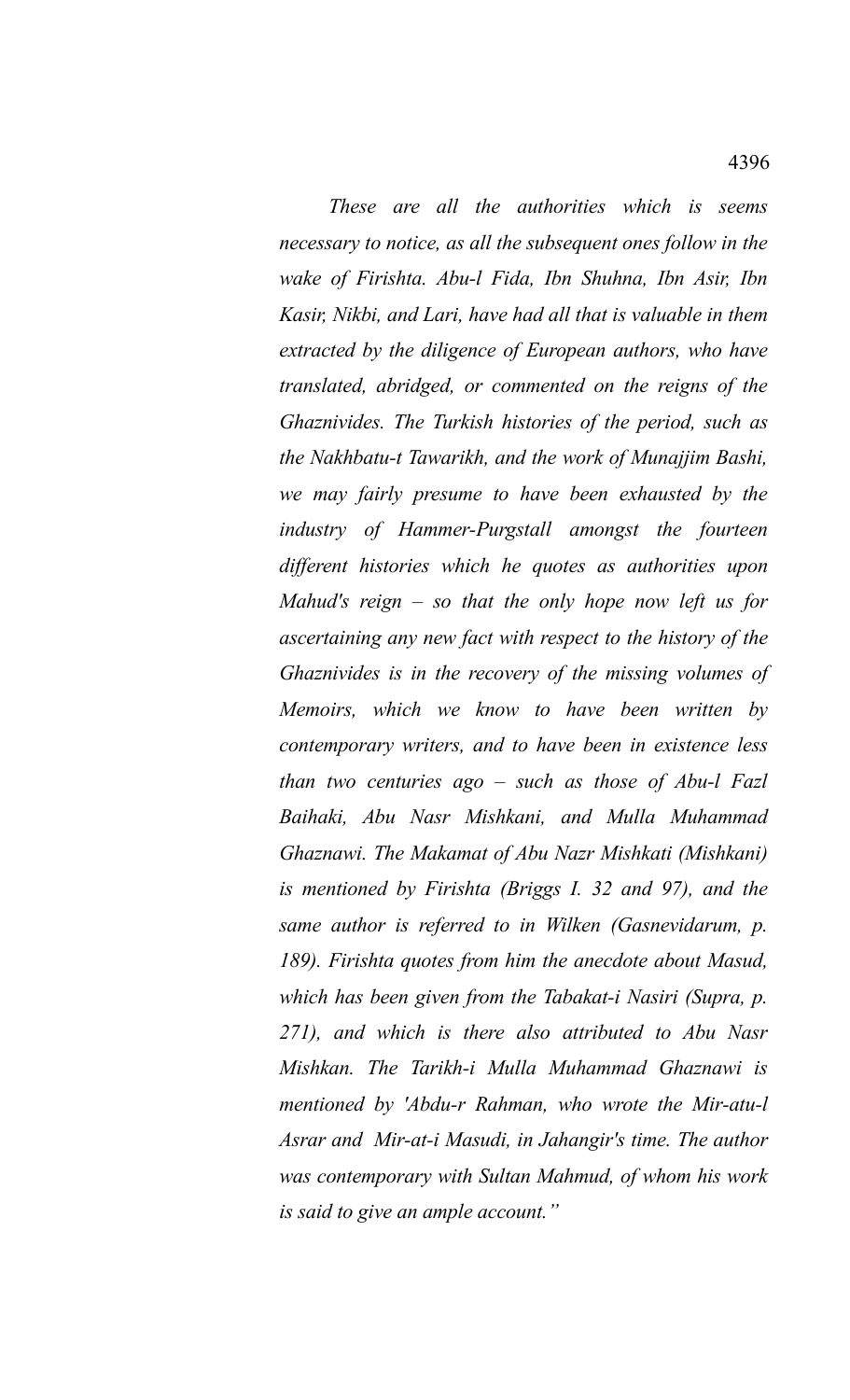**4040**. Regarding the expeditions of Mahmud Ghaznavi in India with which the real Muslim history of invasions commenced as is widely known, we find that the European authors noticed the same in the  $17<sup>th</sup>$  Century and probably the first publication came from D' Herbelot, a French author under the title **"Bibiotheque Orientale, Art. "Mahmood."** Paris, published in 1697. Modern history writers tell us about seventeen expeditions of Mahmud Ghaznavi to India but in *"Tabakat-i-Akbari"* written by Nizamu-d-din Ahmad, the period of expedition mentioned twelve which has been reiterated by some subsequent writers. This discrepancy has been noticed by "Dowson" in Appendix, Note B, on page 434-435 (Vol.-2) as under :

*"It has been usual to consider the number of Mahmud's expeditious to India to be twelve. The first authority for this number is Nizamu-d din Ahmad in the Tabakat-i Akbari; and as Dow has also numbered them as twelve, the most English authors following him as the standard, have entertained the same persuasion. But it is curious to observe that, while Nazamu-d din mentions that there were altogether twelve, in recording them seriatim, he enumerates no less that sixteen; and Dow, while he marginally notes twelve, records no less than fifteen different ivasions. Even Elphinston though he notes twelve, records more. The Khulasatu-t Tawarikh gives twelve, and confines itself to that number, or in reality only to eleven, as by some mistake an expedition to Kashmir and Kalinjar are placed in one year, and the tenth expedition is omitted. The Akhbar-i Muhabbat follows it in both errors."*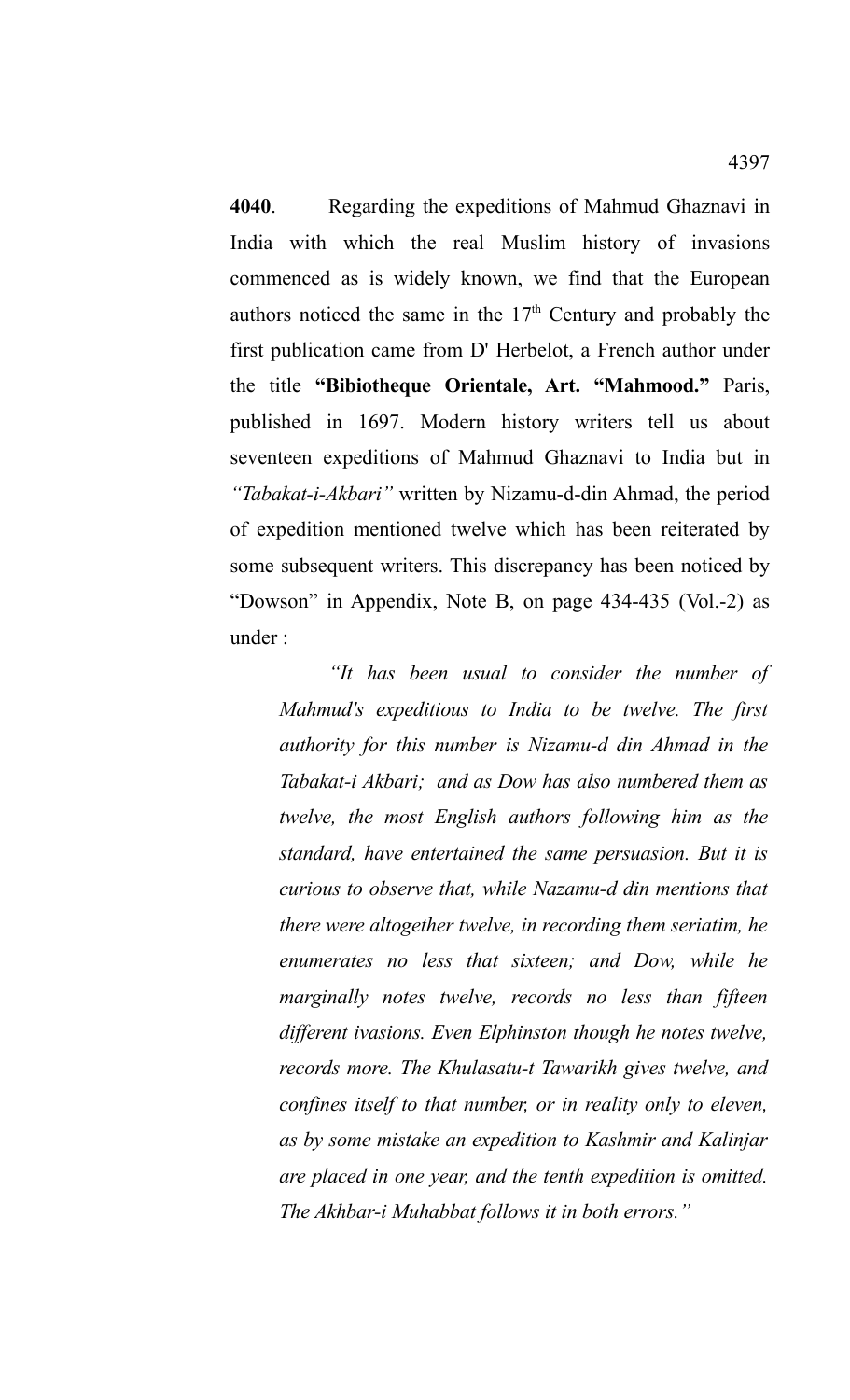**4041**. Dowson, thereafter, proceeded to consider expeditions period-wise individually and has shown total seventeen expeditions which took place in 1026 AD (AH 417). The author has not hesitated in giving the details of the battles fought by Ghazani and his determination to destroy Hindu religious places as well as the idols. The first expedition started in 1000 A.D. (AH 390) when Mahmud Ghaznavi captured many forts, provinces in the northern territory of India and established his Governors thereat. Various Volumes of **"History of India"** by Elliot and Dowson (supra) give details of various subsequent Muslim rulers and about their act of demolition of Hindu temples which included similar orders having been issued even during the reign of Jahangir, Shahjahan and Aurangzeb etc.

**4042**. Sri Hari Shankar Jain sought to place before us **"The History and Culture of the Indian People; The Delhi Sultanate"** publish by Bharatiya Vidya Bhavan (1<sup>st</sup> published in 1960, 4<sup>th</sup> Edition 1990) forwarded and edited by K.M.Munshi, R.C.Majumdar, A.D.Pusalker and A.K.Majumdar. On page 617 in the Chapter titled as "Hindu Muslim Relations" Status of the Hindus has been discussed. The learned authors referred to a passage from an article written by Sir Jadunath Sarkar, historian as under:

*"The poison lay in the very core of Islamic theocracy. Under it there can be only one faith, one people, and one all overriding authority. The State is a religious trust administered solely by His people (the Faithful) acting in obedience to the Commander of the Faithful, who was in theory, and very often in practice too, the supreme General of the Army of militant Islam (Janud). There could be no*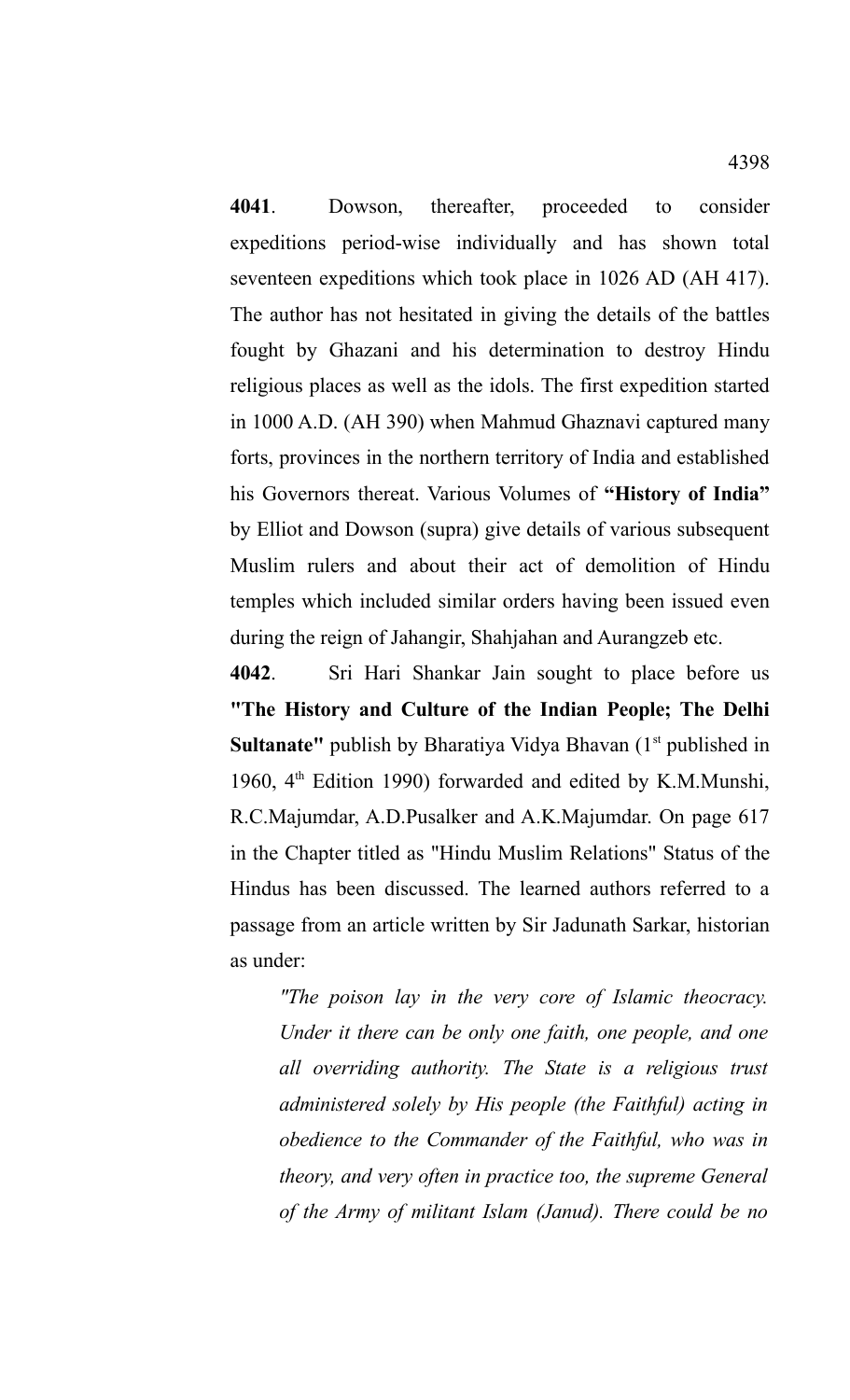*place for non-believers. Even Jews and Christians could not be full citizens of it, though they somewhat approached the Muslims by reason of their being "People of the Book" or believers in the Bible, which the Prophet of Islam accepted as revealed.*

*"As for the Hindus and Zoroastrians, they had no place in such a political system. If their existence was tolerated, it was only to use them as hewers of wood and drawers of water, as tax-payers, "Khiraj-quzar", for the benefit of the dominant sect of the Faithful. They were called Zimmis or people under a contract of protection by the Muslim State on condition of certain service to be rendered by them and certain political and civil disabilities to be borne by them to prevent them from growing strong. The very term Zimmi is an insulting title. It connotes political inferiority and helplessness like the status of a minor proprietor perpetually under a guardian; such protected people could not claim equality with the citizens of the Muslim theocracy.*

*"Thus by the basic conception of the Muslim State all non-Muslims are its enemies, and it is the interest of the State to curb their growth in number and power. The ideal aim was to exterminate them totally, as Hindus, Zoroastrians and Christian nationals have been liquidated (sometimes totally, sometimes leaving a negligible remnant behind) in Afghanistan, Persia and the Near East.*

*"The Quran (IX.29) calls upon the Muslims 'to fight those who do not profess the true faith, till they pay jizya with the hand in humality (ham sagkhirun)'. This was a*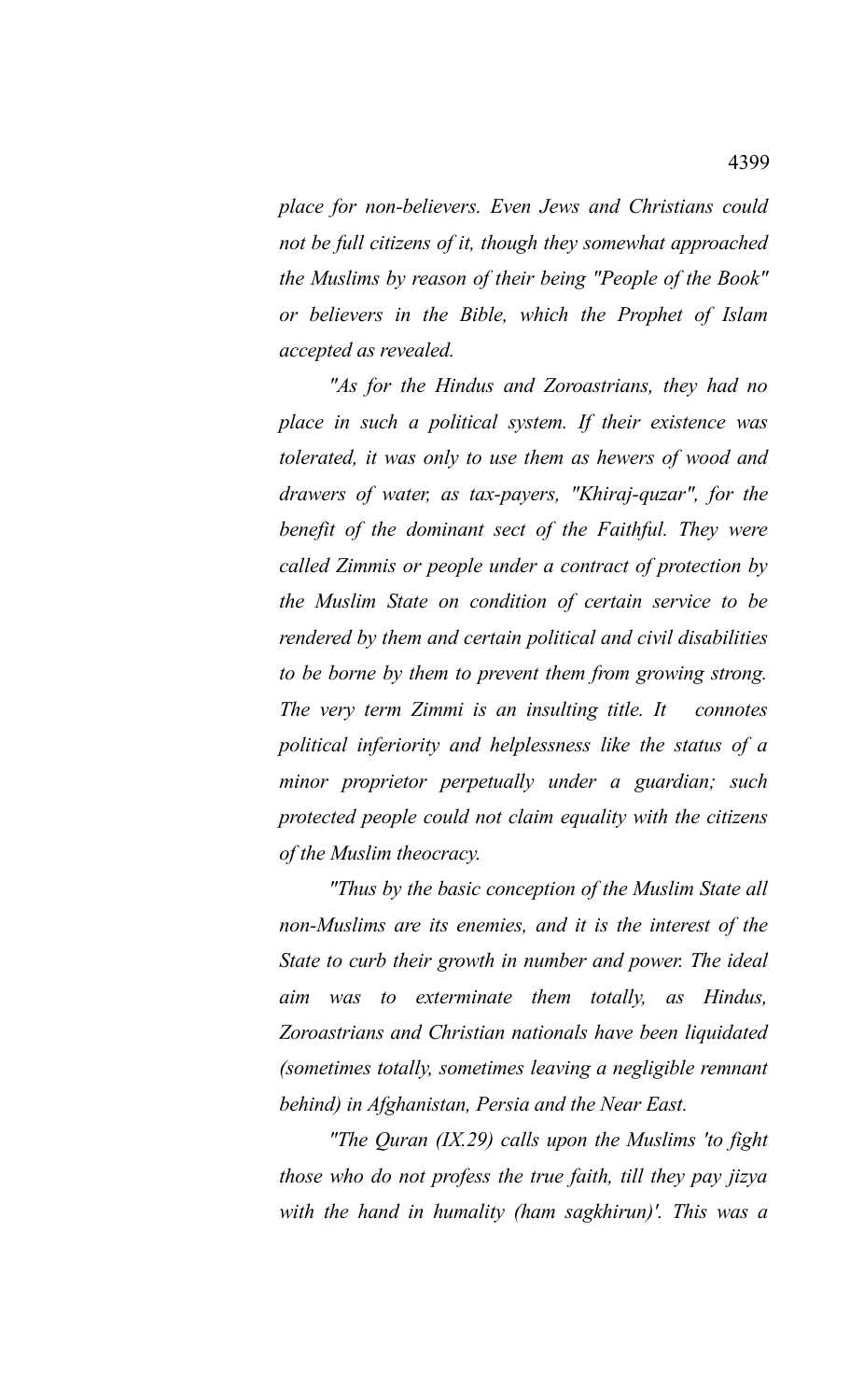*poll-tax payable by Hindus (and also Christians) for permission to live in their ancestral homes under a Muslim sovereign.*

*"In addition to the obligation to pay this poll-tax, the Hindu was subjected to many disabilities by the very constitution of the Muslim theocracy. He must distinguish himself from the Muslims by wearing a humble dress, and sometimes adding a label of a certain colour to his coat. He must not ride on horse-back or carry arms;though wearing the sword was a necessary part of the dress of every gentleman of that age. He must show a generally respectful attitude towards Muslims. The Hindu was also under certain legal disabilities in giving testimony in lawcourts, protection under the criminal law, and in marriage. Finally, in the exercise of his religion he must avoid any publicity that may rouse the wrath of the followers of the Prophet.*

*"Under the Canon Law, as followed in Islamic countries, a man who converts a Muslim to some other faith is liable to death at the hands of any private Muslim, and so also is the apostate from Islam."*

**4043**. Thereafter the authors further said:

*"Sir Jadunath's exposition of the Islamic theory, and in particular his view of the nature of the jizya, has been opposed by some. But his views are fully borne out by the following passage in the Zakhirct-ul-Muluk by Shaikh Hamadani:*

*"The is another mandate relating to those subjects who are unbelievers and protected people (zimmis). For their*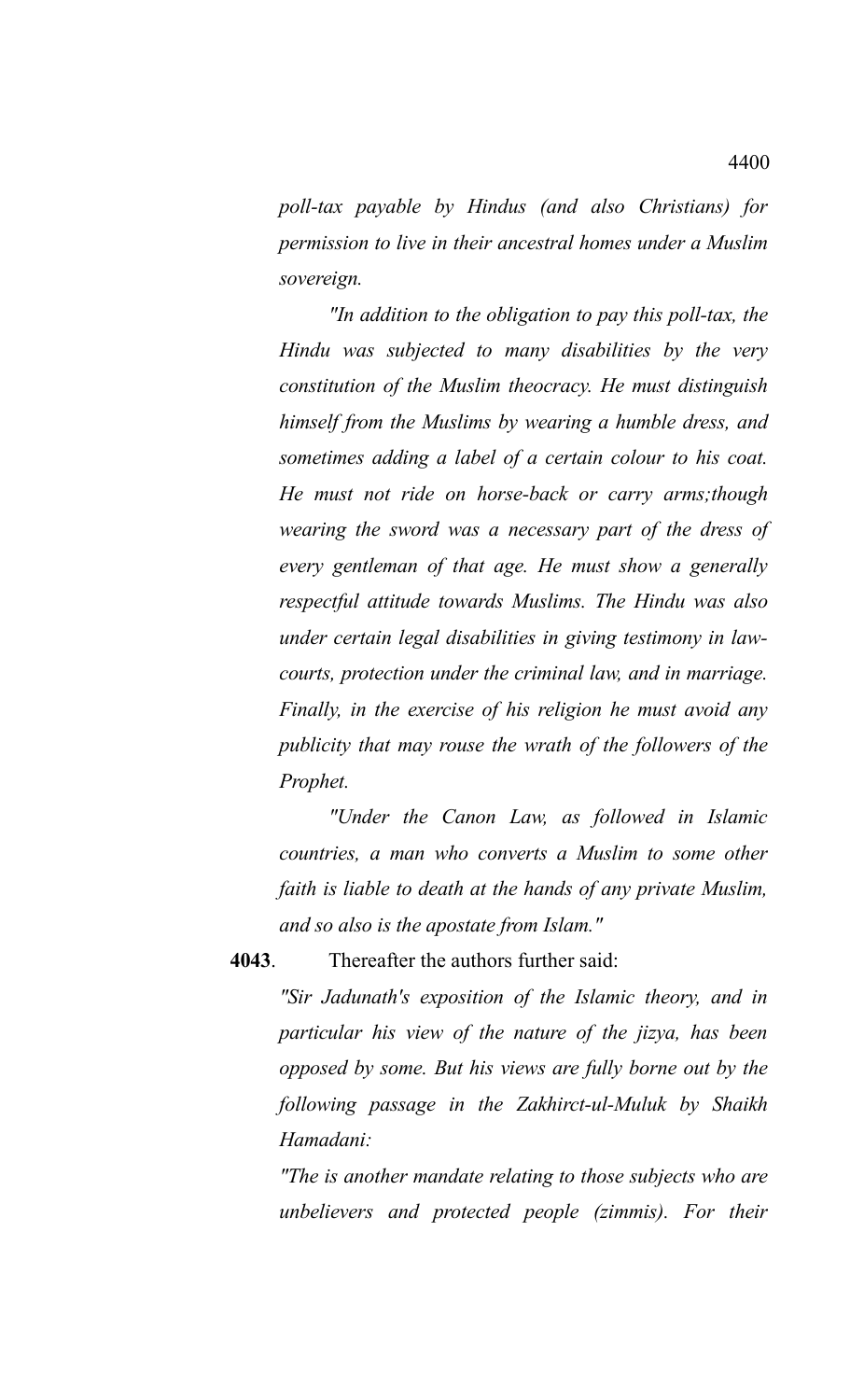*governance, the observance of those conditions which the Caliph 'Umar laid in his agreement for establishing the status of the fire-worshippers and the People of the Book (Jews and Christians) and which gave them safety is obligatory on rulers and governors. Rulers should impose these conditions on the zimmis of their dominions and make their lives and their property dependent on heir fulfilment. The twenty conditions are as follows:*

*1. In a country under the authority of a Muslim ruler, they are to build no new homes for images or idol temples.*

*2. They are not to rebuild any old buildings which have been destroyed.*

*3. Muslim travellers are not to be prevented from staying in idol temples.*

*4. No Muslim who stays in their houses will commit a sin if he is a guest for three days, if he should have occasion for the delay.* 

*5. Infidels may not act as spies or give aid and comfort to them.*

*6. If any of their people show any inclination towards Islam.*

*7. Muslim are to be respected.*

*8. If the zimmis are gathered together in a meeting and Muslims appear, they are to be allowed at the meeting.*

*9. They are not to dress like Muslims.*

*10. They are not to give each other Muslim names.*

*11. They are not to ride on horses with saddle and bridle.*

*12. They are not to possess swords and arrows.*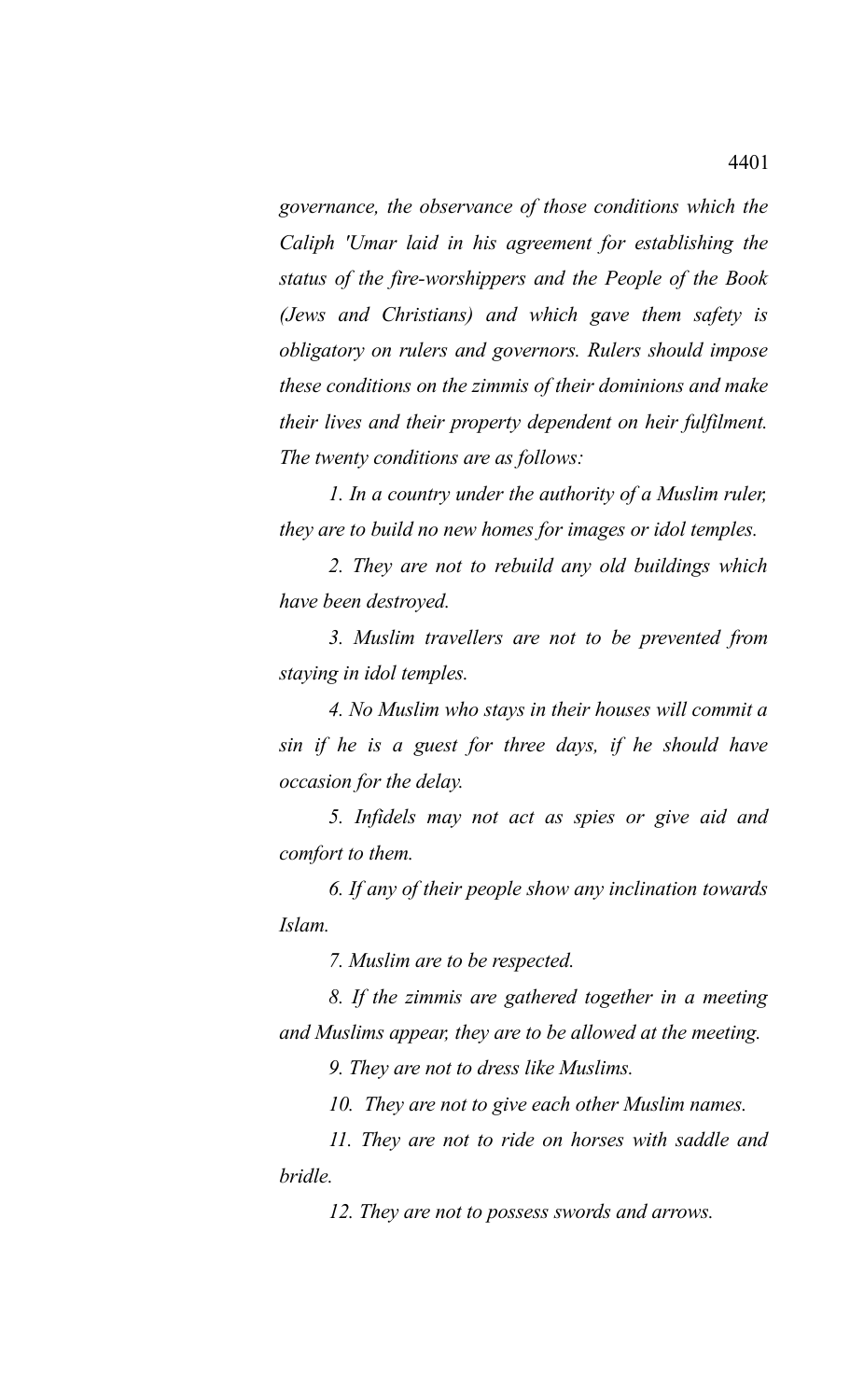*13. They are not to wear signet rings and seals on their fingers.*

*14. They are not to sell and drink intoxicating liquor openly.*

*15. They must not abandon the clothing which they have had as a sign of their state of ignorance so that they may be distinguished from Muslims.*

*16. They are not to propagate the customs and usages of polytheists among Muslims.*

*17. They are not to build their homes in the neighbourhood of those of Muslims.*

*18. They are not to bring their dead near the graveyards of Muslims.*

*19. They are not to mourn their dead with loud voices.*

*20. They are not to buy Muslim slaves.*

*At the end of the treaty it is written that if zimmis infringe any of these conditions, they shall not enjoy security and it shall be lawful for Muslims to take their lives and possessions as though they were the lives and possessions of unbelievers in a state of war with the faithful.*

*It is unnecessary for our present purpose to enter into any further discussion about the correctness of Sir Jadunath's interpretation of the Muslim scripture, but there is no doubt that he correctly represents the view accepted, both in theory and practice, by the Muslim rulers and theologians in India during the period under review. And this is really more relevant to the present issue."*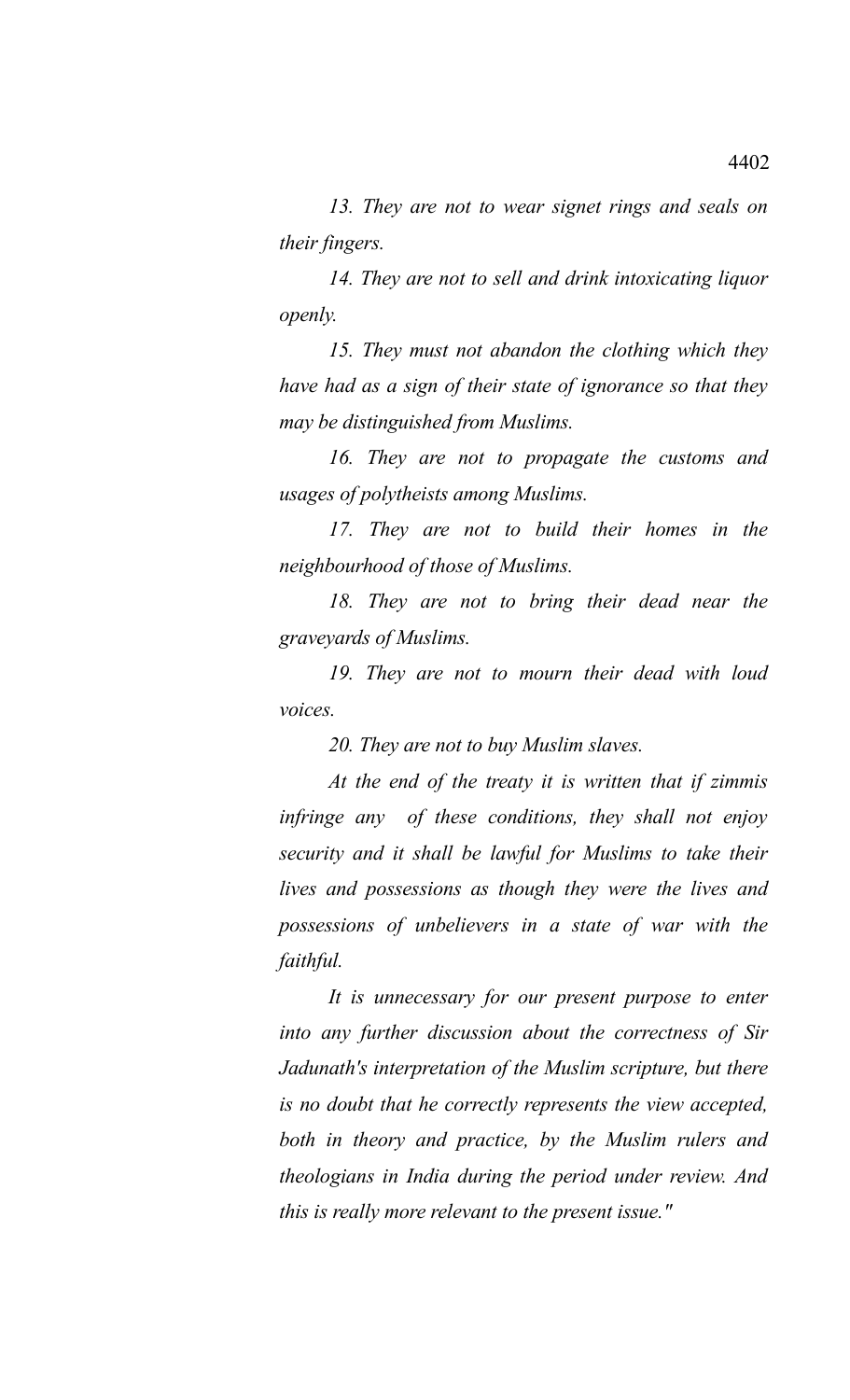**4044**. Sri Jain also referred to the following narration contained in pages 620 as under:

*"Reference has already been made above to the position of the Hindus in Muslim State according to Islamic theory as explained by the 'wise men', and particularly Qazi Mughisud-din of Bayana, to Ala-ud-din Khalji, and the earnestness with which the Sultan carried it into practice.*

*Muhammad bin Tughlaq is generally, and perhaps rightly, regarded as a man of liberal views. The Chinese Emperor asked for his permission to build a temple at Samhal, a place of pilgrimage in the Himalayan hills frequented by the Chinese, which the Muslim army "had seized, destroyed and sacked". But the Sultan, who accepted the rich presents sent by the Chinese Emperor, wrote to him a reply to this effect: "Islam does not allow the furthering of such an aim and the permission to build a temple in a Muslim country can be accorded only to those who pay the jizya."*

*It has been already stated above, that Firuz Tughlaq, who also looked upon India as a Muslim country, held more bigoted views, for he would not permit the erection of new temples even by those who paid the jizya. He, however, realized this tax with utmost rigour even from the Brahmans who were up to that time exempted from it.*

*The true nature of the jizya is further revealed by the opposition of the orthodox Muslims to the idea that the Hindus should be allowed to perform their religious ceremonies simply by the payment of the jizya. The historian Ziya-ud-din Barani, a contemporary of the two*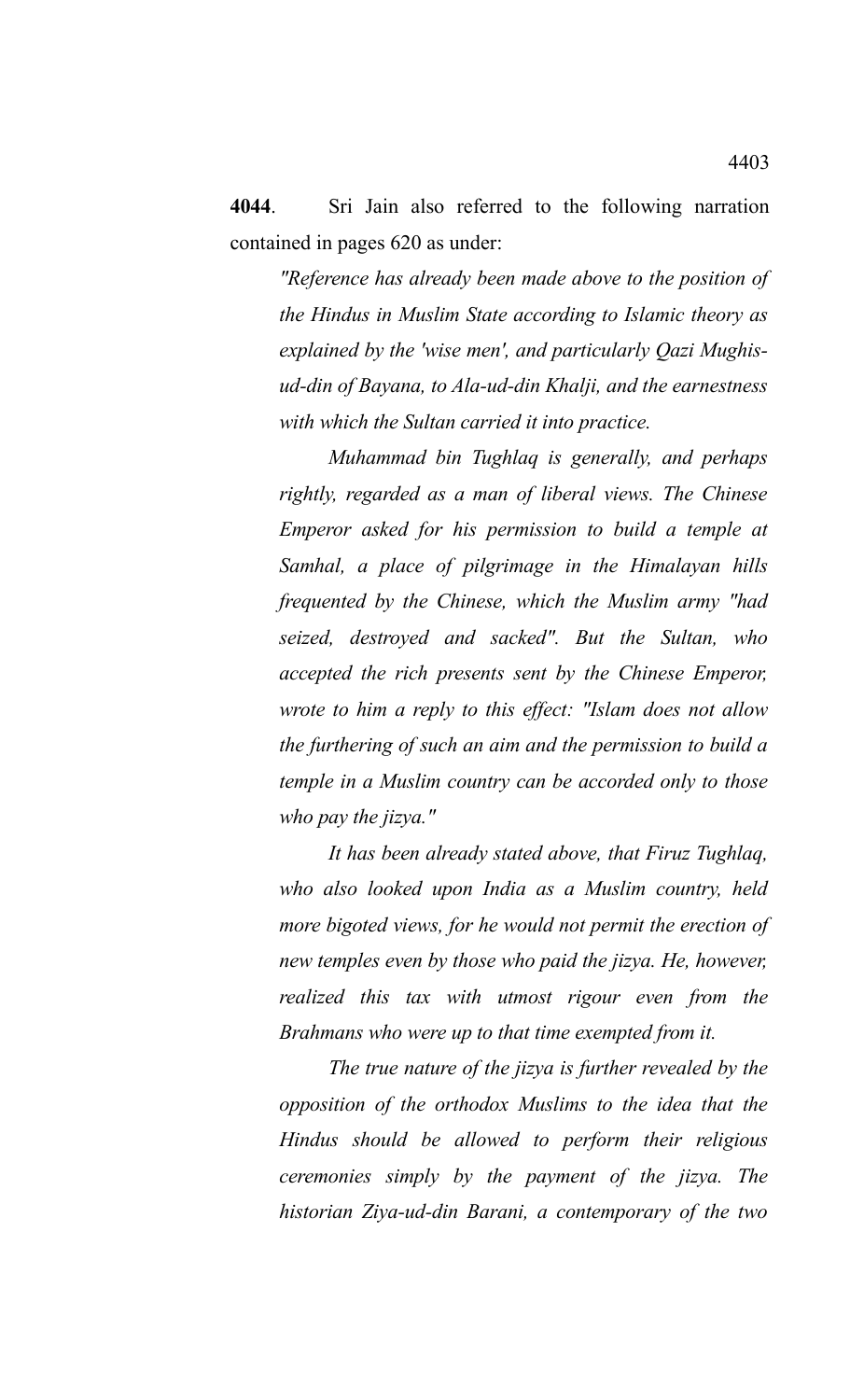*Tughlaq emperors, mentioned above, wrote in righteous indignation.*

*". . . . Should the kings consider the payment of a few tankas by way of jizya as sufficient justification for their allowing all possible freedom to the infidels to observe and demonstrate all orders and details of infidelity, to read the misleading literature of their faith and to propagate their teachings, how could the true religion get the upper hand over other religions and how could the emblems of Islam be held high. . . . ."*

*It would thus appear that an orthodox section of the Muslims chafed at the Hanafite doctrine which was officially accepted by the Muslim rulers in India. As Qazi Mughis-ud-din pointed out to 'Ala-ud-din Khalji, 'it was Hanifa alone who assented to the imposition of the juzuya on the Hindus. Doctors of other schools allow no other alternative but 'Death or Islam'. As has been stated above, Sultan Mahmud followed this policy, and evidently Barani and men of his ilk yearned for its restoration in the fourteenth century. Barani gave vent to this feeling in the following passage in his Fatawa-i-Jahandari. "If Mahmud . . . . had gone to India once more, he would have brought uder his sword all the Brahmans of Hind who, in that vast land, are the cause of the continuance of the laws of infidelity and of the strength of idolators, he would have cut off the heads of two hundred or three hundred thousand Hindu chiefs. He would not have returned his "Hinduslaughtering" sword to its scabbard until the whole of Hind had accepted Islam. For Mahmud was a Shafi'ite, and*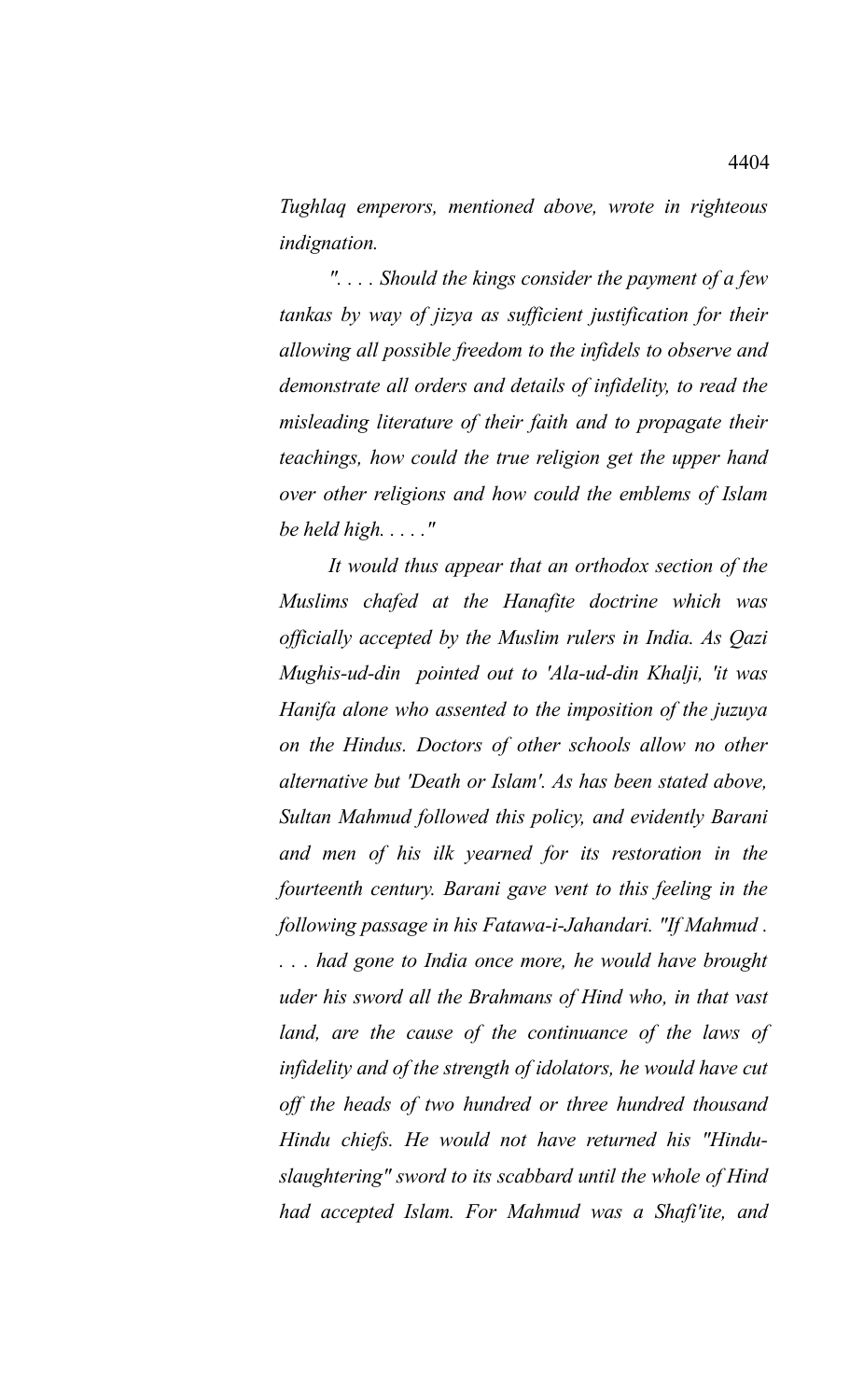*according to Imam Shafi'i the decree for Hindus is "either death or Islam"-that is to say, they should either be put to death or embrace Islam. It is not lawful to accept jizya from Hindus as they have neither a prophet nor a revealed book." The same book shows how Barani chafed at the idea that the "desire for the overthrow of infidels and the abasing of idolators and polytheists does not fill the hearts of the Muslim kings", who "permit the banners of infidelity to be openly displayed in their sapital and in the cities of Muslims, idols to be openly worshipped ." "How", asks the Indignant historian, "will the true faith prevail if rulers allow the infidels to keep their temples, adorn their idols, and to make merry during their festivals with beating of drums and dhols, singing and dancing?"*

*If a learned historian and a distinguished Muslim felt no scruple in openly expressing such views in writing, in the fourteenth century A.D., i.e. six hundred years after the Muslims first settled in India, one can well understand why the gulf between the Hindus and the Muslims could never be bridged.*

*A perusal of the history of Afif, another great historian of the period, conveys the same lesson. He puts in the mouth of the wazir of Firuz Tughlaq a long speech in which he frankly says that a State should have only two ends in view, namely (1) prosperity of the kingdom and protection of the people, etc.; and (2) destruction of the infidels and expansion of the kingdom."*

**4045**. He also refers to page 627 of the book, the 'Travellor's Account' of 'Ibn Batutah', who came to India about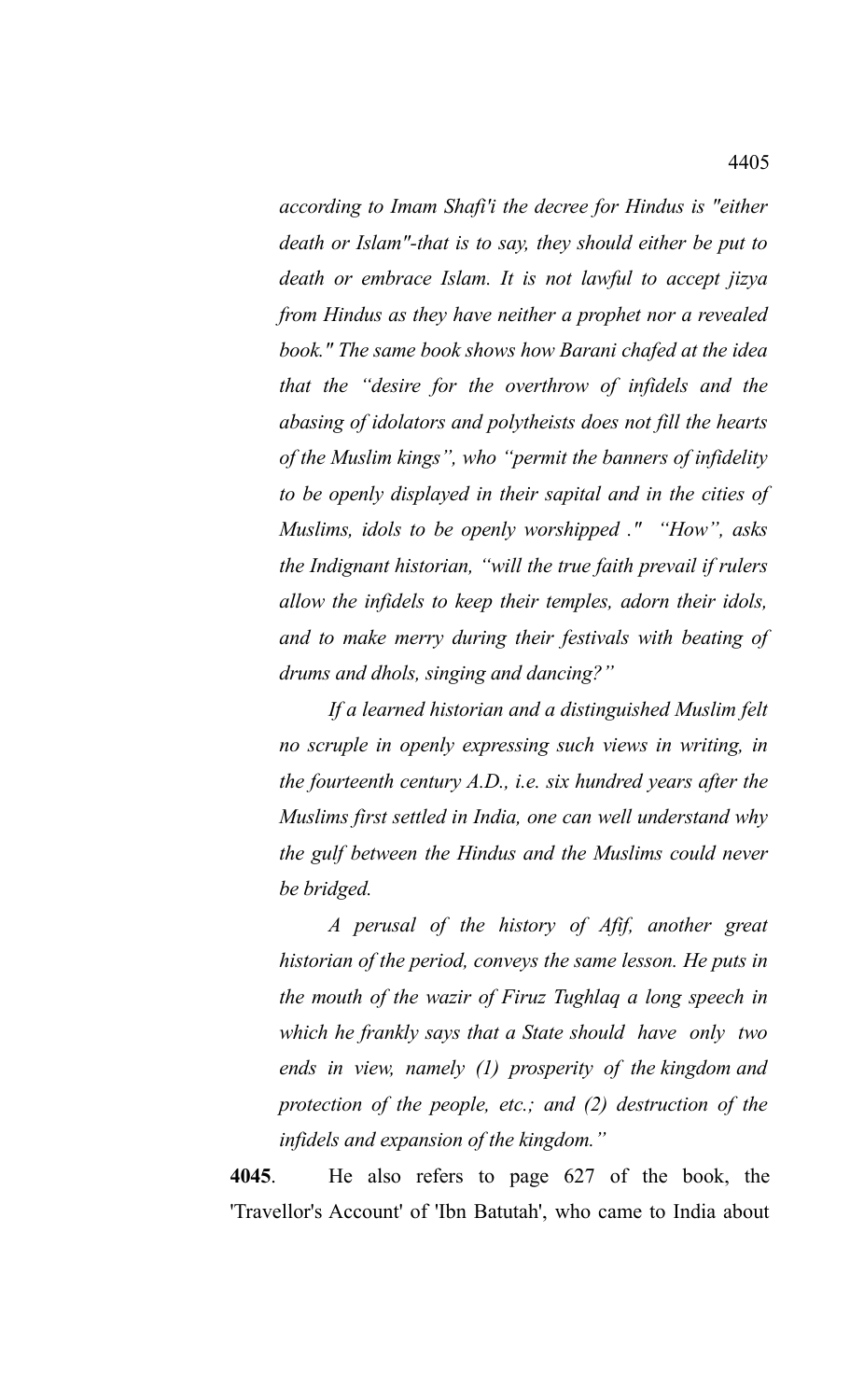the middle of the  $14<sup>th</sup>$  century A.D. during the reign of Muhammad bin Tughlaq has been dealt with and refers to the following:

*"Ibn Batutah confirms the general statement, made above, particularly about forcible conversion, mass-enslavement, and the inferior status of the Hindus as zimmis. Thus he remarks that "other nations embraced Islam only when the Arabs used their swords against them."*

**4046**. The Muslims and non Muslims peoples were also treated differently. One of such illustration has also been noticed by J.S. Grewal, Director, Indian Institute of Advanced Study, Shimla in his book **"The New Cambridge History of India** II.3 The Sikhs of the Punjab" and in Chapter 2 thereof, which is under the heading "Foundation of The Sikh Panth", it says :

*"The rulers are unjust; they discriminate against their non-Muslim subjects by extorting jizya and pilgrimage tax. The ruling class is oppressing the cultivators and the common people. The rajas prey like lions and the muqaddams eat like dogs; they fall upon the raiyat day and night. Notwithstanding the association of non-Muslims with the administration at subordinate levels, contemporary rule is occasionally equated with 'Muslim" rule."*

**4047**. The historical events as they took place are fait accompli. In our view today whether we appreciate or condemn, like or dislike, the practice, policy, individual acts or omissions on the part of a Ruler, who invaded India or his successor who ruled India in the past, we cannot forget that whatever they have done is a matter of history and will always remain so. After this length of period, we are not able to understand as to how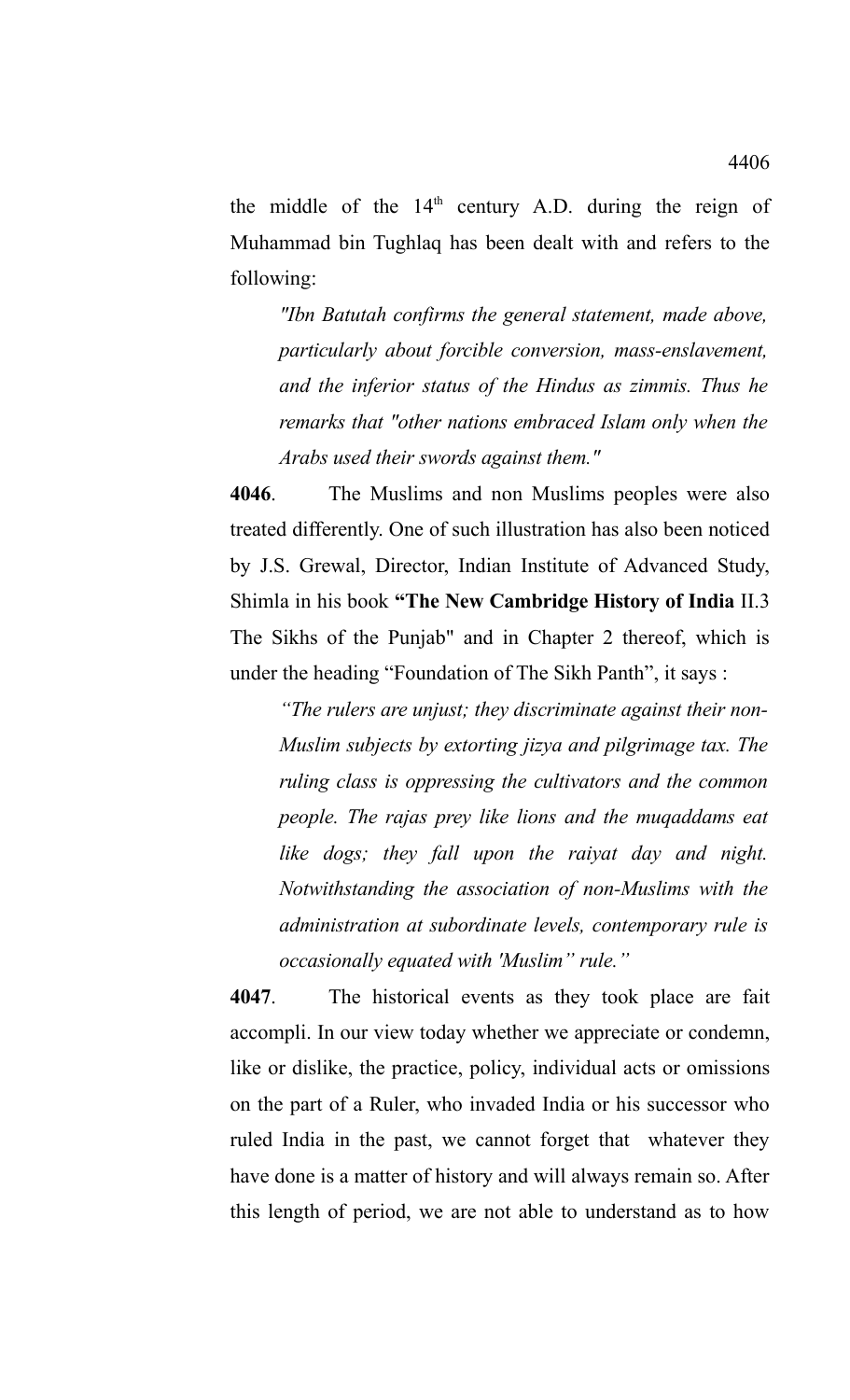this Court is competent either to comment upon the genuity or ingenuity, justification or injustification, correctness or incorrectness, cruelty or liberality etc. on their part. One side while condemning the acts of any of such invader and/or Ruler may find obstruction as a track of rocks difficult to break. Similar attempt on the part of other side either to justify such acts or to otherwise glorify the same would be of no help. If something is wrong ex facie it was always so but the concept of wrongness is a relative one. Something which may be wrong at one point of time for some individual may not be so at another point of time or for other set of individuals. It depends on a variety of factors, which we find difficult to place in a strait jacket formula or to codify. It is a historical fact that before independence of India in 1947, most of the geographical area of this Country had to face a large number of invasions either from a north west side or from Europe from different directions. Mainly these warring incursions were with the motive of syphoning off the huge wealth this Country had. Some times those invaders decided to make it a source of regular earning and left their Governors/ Representatives/ Commanders in their conquered territory to rule. The religious background those invaders had, came along with them but all the individuals did not come from their native place. The situation was exploited by creating such circumstances so that the native people of the conquered territories of this Country would have no option but to convert their religion so as to avail favour of Rulers. These are some of the historical illustrations which this Country had experienced in last more than a millennium. In our view, this by itself would not be a relevant factor to decide or adjudicate an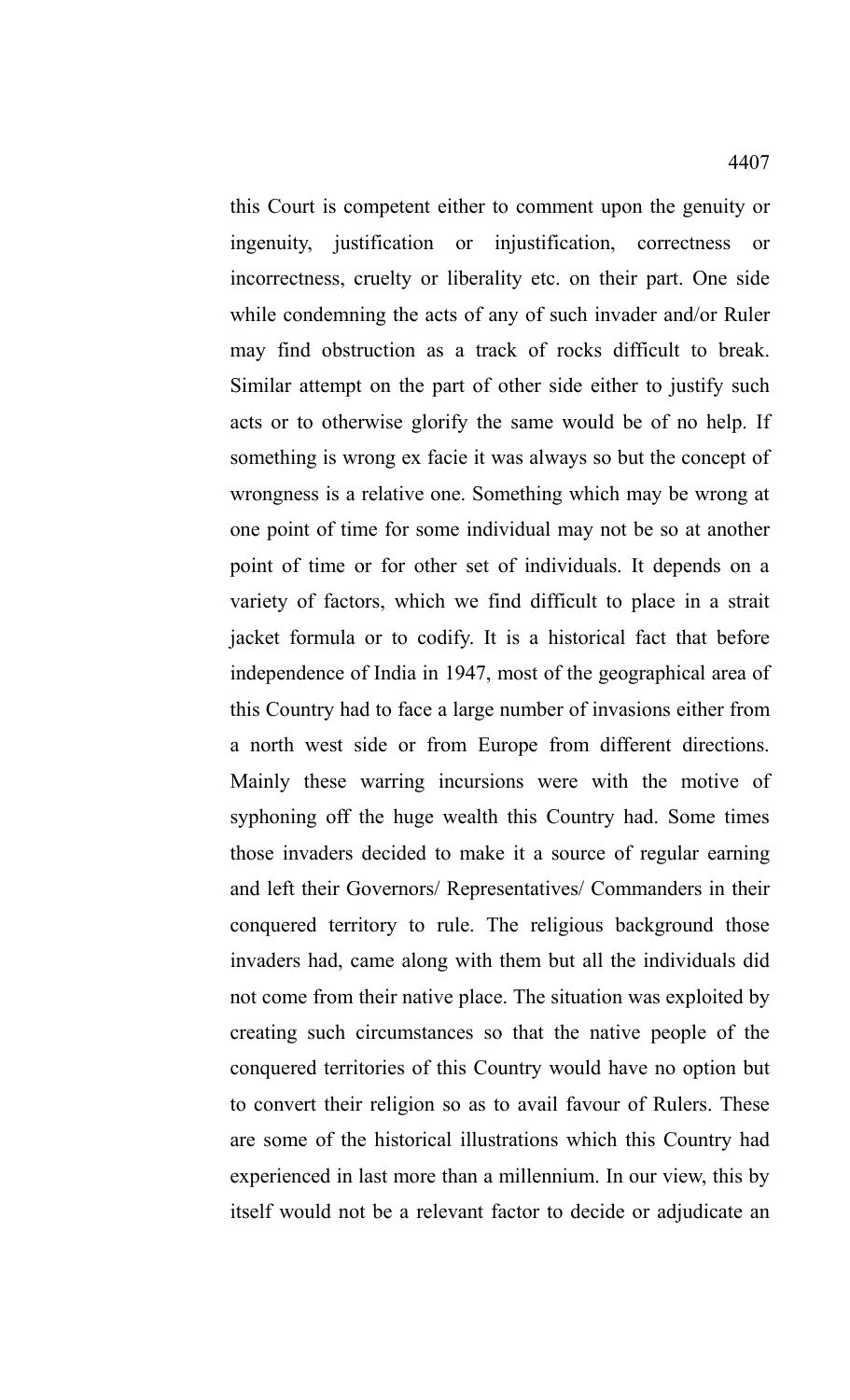issue in the present day territory governed by a written and codified law including a written Constitution. All the persons irrespective of their religion, faith, customs, etc. who were residing in the territory of India set out in our Constitution at the time of its promulgation became citizens of this Country besides those who have born or otherwise have acquired citizenship as per the procedure laid down in the Constitution and the statute concerned. They are governed by the statutes as are in force in this Country. A Court of law is also bound to decide a matter in accordance thereof. Neither the Rulers several hundred years back were governed by these statutes we are confronted or governed nor they can be under the authority of judicial review of a Court of a judicial system which came into existence later on and is governed by a different system in-vogue subsequently.

**4048.** For our purpose it is not at all necessary to go into this larger question and the manner in which it has been raised since certain facts are the matters of history and all those who have some idea of history are well aware. Whether an act of past should be seen in a different context colour or texture may be a subject matter of debate and discussion amongst the intellectual of this country whose approach is also tainted with their own mind set and this is really unfortunate part that we are still looking for only unbiased independent and objective historians who may give us a correct and clear picture of historical evidence but whatever we had to do suffice it to conclude that the incidence of temple demolition are not only confined to past but is going in continuously. The religion which is supposed to connect all individuals with the brotherly feeling has become a tool of hatred and enmity. For the purpose of the present case we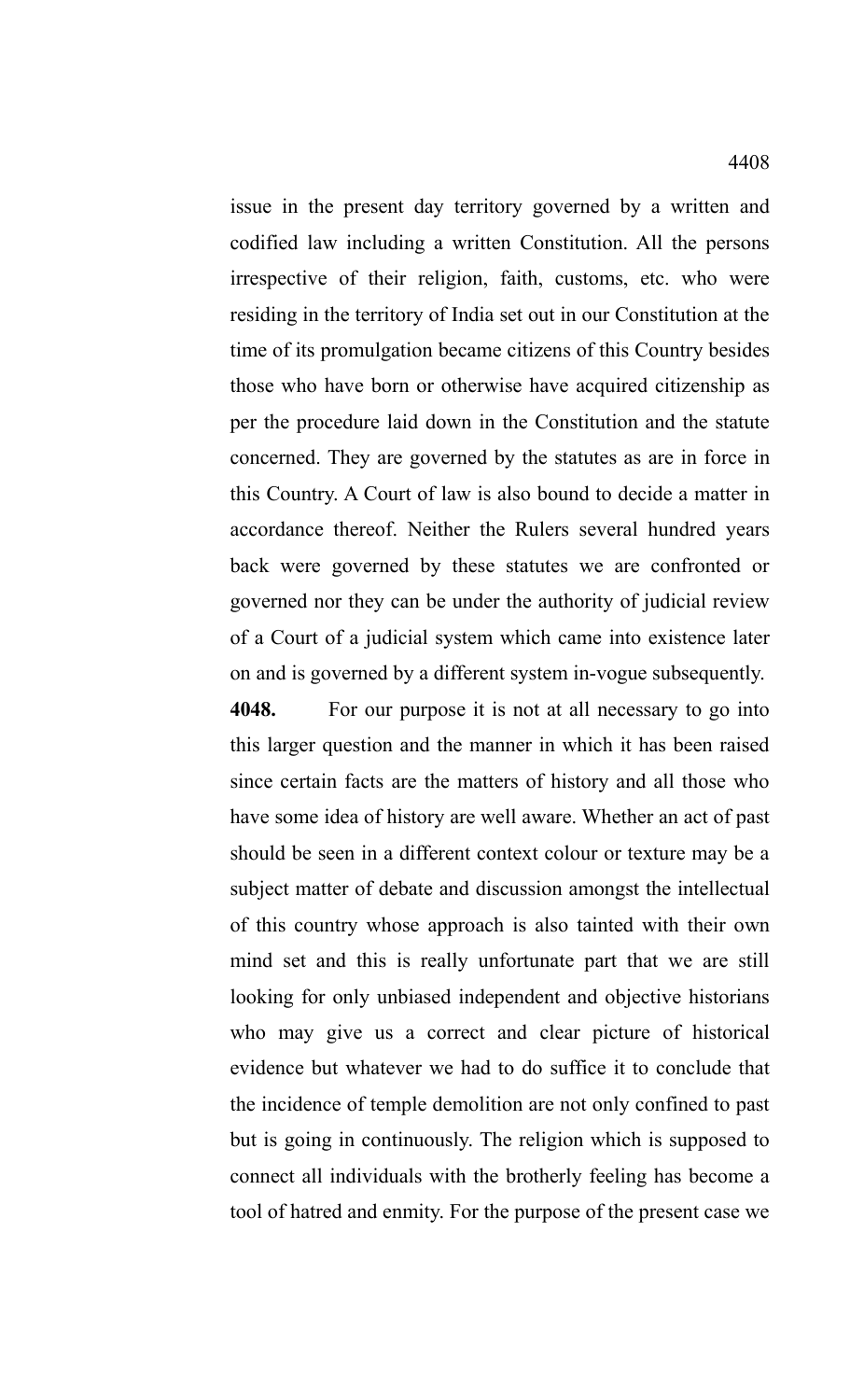can stop on this aspect by simply observing that the justification sought to be canvassed by some of the expert witnesses of Muslim parties is that in the history the people who attacked the Indian continent from its northern borders of Panjab etc. in the last more that thousand years and odd have acted according to their understanding and policies as the case may be but they are totally irrelevant in the present day time where this county is governed by a written constitution which clearly declares against discrimination merely on the ground of religion.

**4049**. Some of the learned counsel for the parties sought to rely on the Constitution Bench decision in **Dr. M. Ismail Faruqui (supra)** by reading certain passages in a manner as if the Apex Court has expressed its opinion on certain aspects which are contentious issues before this Court in the suits pending before us and said that the said observations are binding on this Court and, therefore, those aspects cannot be looked into. **4050.** Sri Iyer, Senior Advocate sought to read the aforesaid judgement where the contents of the White Paper issued by the Central Government quoted to suggest that these are the findings of the Government are of India having taken note by the Apex Court and, therefore, should be treated to be concluded. It is suggested that the issues, if any, in those matters should be deemed to be concluded by the judgement of the Apex Court.

**4051.** We, however, find no force in the submission. The Constitution Bench considered the validity of Ayodhya Act, 1993 whereby certain land at Ayodhya including the land which was subject matter in these suits sought to be acquired by the Government of India. Further, the Apex Court was considering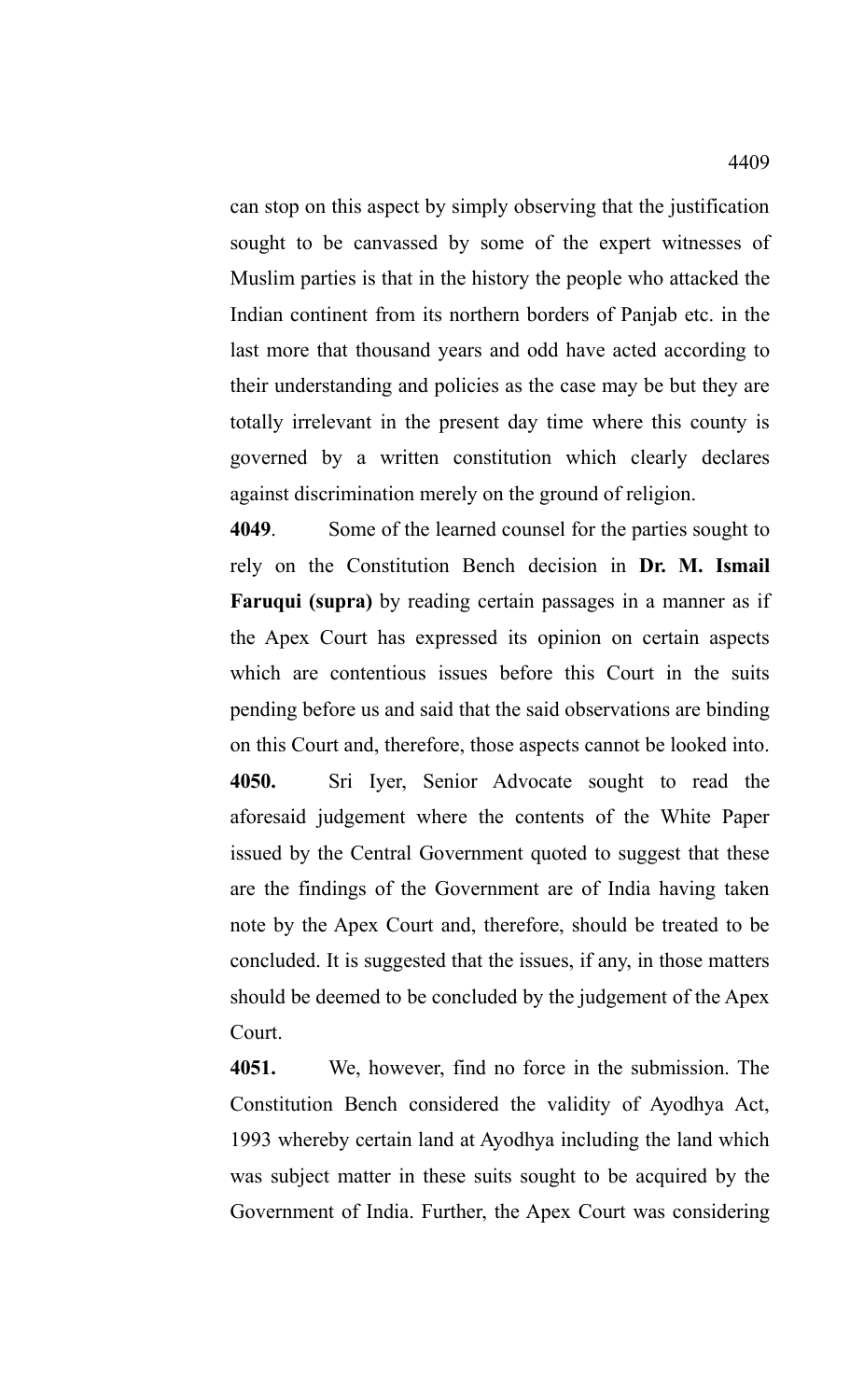the special reference made by the President of India on 7th January, 1993 under Article 143 of the Constitution seeking opinion of the Apex Court on the following question:

"Whether a Hindu temple or any Hindu religious structure existing prior to the construction of Ram Janma Bhumi-Babari Masjid (including the premises of the inner and outer courtyard of said structure) in the area on which the structure stood."

**4052.** In the context of the above matters the Apex Court refers in detail the contents of the White Paper published by the Government of India in February, 1993. In the context of the question as to whether certain provisions of the Act, 1993 are valid or not, the Court considered several aspects and repelled the argument that the Act is discriminatory containing provisions more favourable to Hindus by observing that certain rights of Hindus also stand adversely affected.

**4053.** It is in this context that certain facts placed on record are mentioned therein but it cannot be said that those facts stood adjudicated by the Apex Court for the reason that those facts neither were in issue before the Court nor actually have been adjudicated. The only question which has specifically been considered and decided that was necessary in the light of challenge thrown to the power of acquisition of land over which a mosque existing. It appears that pro-mosque parties raised a contention that a mosque cannot be acquired because of special status in Mohammedan Law irrespective of its significance to practice of the religion of Islam. This argument in the context of acquisition of land was considered from para 68 (AIR) and onwards in the judgement. The Court has held that the right to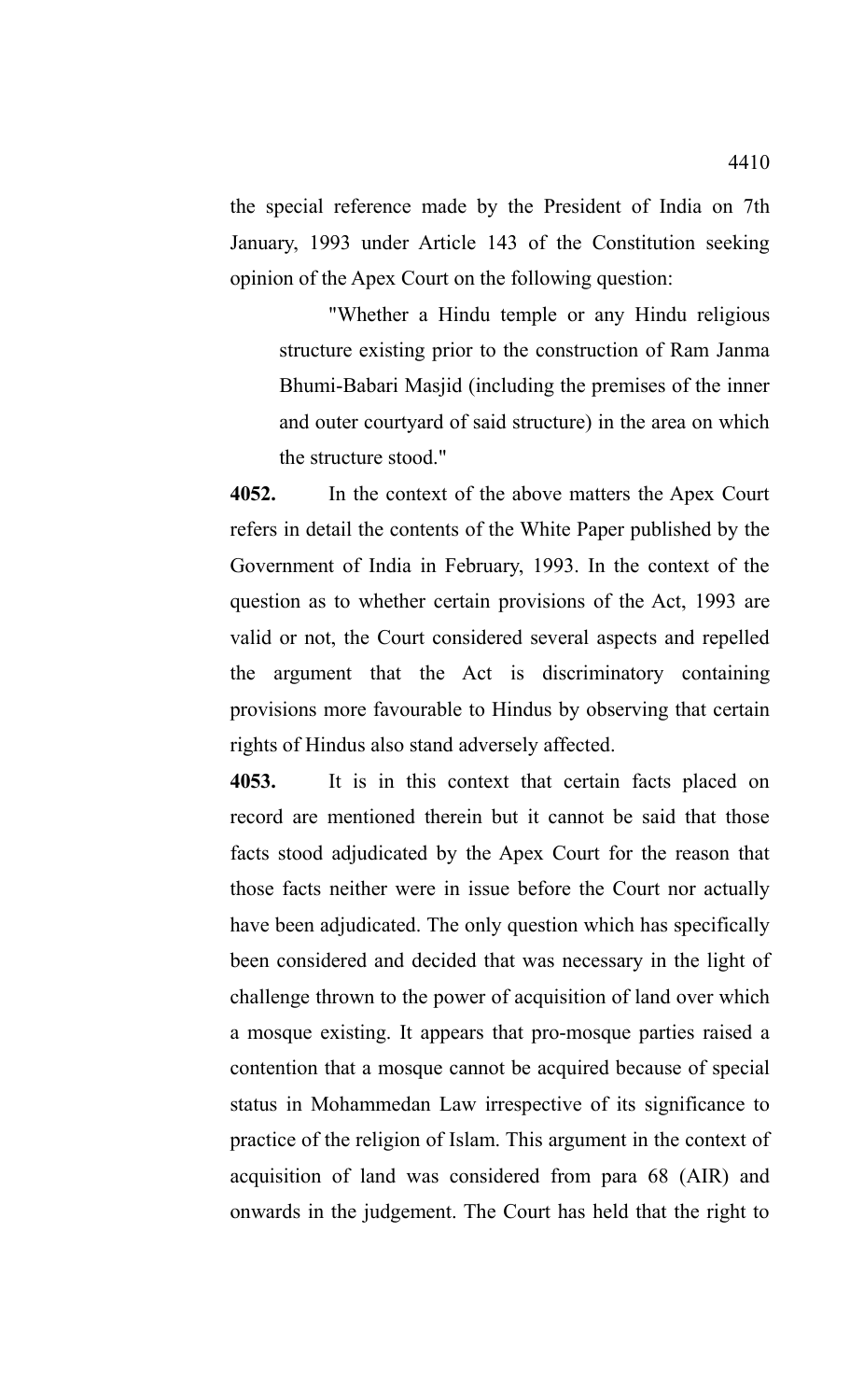worship of Muslims in a mosque and Hindus in a temple was recognised only as a civil right in British India. Relying on the Full Bench decision of Lahore High Court in **Mosque Known as Masjid Shahid Ganj Vs. Shiromani Gurdwara Prabandhak Committee, Amritsar, AIR 1938 Lahore 369** where it was held that a mosque if adversely possessed by non muslims it will loose its sacred character as mosque, the Apex Court held that, "*the view that once a consecrated mosque, it remains always a place of worship as a mosque was not the Mahomedan Law of India as approved by Indian Courts."* The Lahore High Court also held that, *"a mosque in India was an immovable property and the right of worship at a particular place is lost when the right to property on which it stands is lost by adverse possession."* Both these views were approved by the Privy Council and the Apex Court followed the said view. Besides, independently also the Court took the view that the sovereign power of the State empowers it to acquire property. It is a right inherent in every sovereign to take an appropriate private property belonging to individual citizens for public use. This right is described as eminent domain in American Law and is like the power of taxation of offering of political necessity and is supposed to be based upon an implied reservation by the Government that private property acquired by its citizens under its protection may be taken or its use can be controlled for public benefit irrespective of the wishes of the owner. The Court also considered the right of worship whether a fundamental right enshrined under Article 25 or 26 of the Constitution and observed, *"while offer of prayer or worship is a religious practice, its offering at every location where such prayers can be*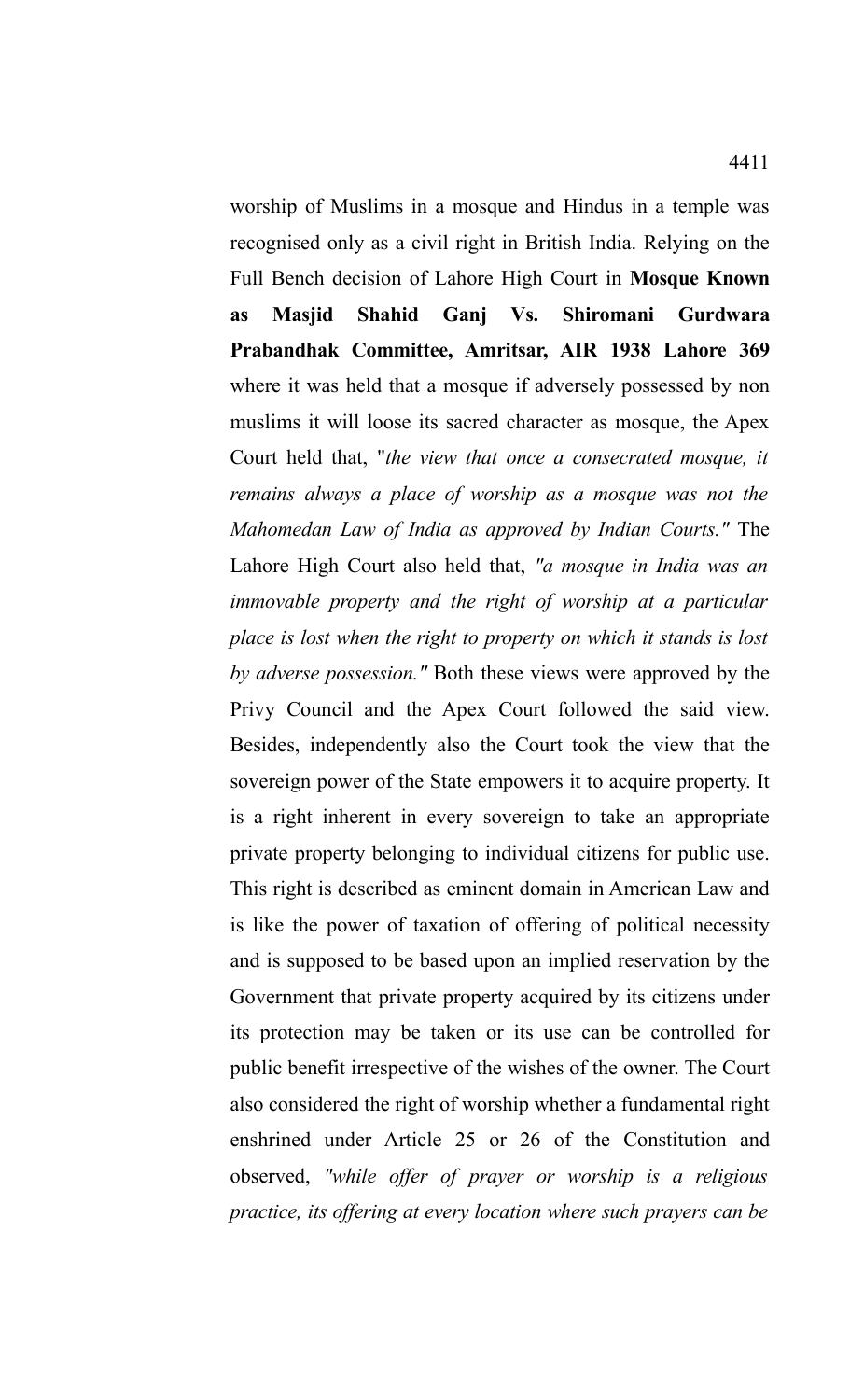*offered would not be an essential or integral part of such religious practice unless the place has a particular significance for that religion so as to form an essential or integral part thereof. Places of worship of any religion having particular significance for that religion, to make it an essential or integral part of the religion, stand on a different footing and have to be treated differently and more reverentially".* Ultimately the law has been laid down by the Constitution Bench by majority that under the Mohammedan Law applicable in India title to a mosque can be lost by adverse possession. If that is the position in law, there can be no reason to hold that a mosque as a unique or special status, higher than that of the places of worship of other religions in secular India to make it immune from acquisition by exercise of the sovereign or prerogative power of the State. A mosque is not an essential part of the practice of religion of Islam and namaz (prayer) by Muslims can be offered anywhere even in open. The Court also held that unless the right to worship at a particular place is itself an integral part of that right, i.e., the place is of a particular significance, its alienability cannot be doubted. The Apex Court having answered the various questions on the validity of the Act 1993 declined to answer the reference and returned the same as such as it is. The suits having been revived due to striking down of Section 4(3) of the Act, this Court trying the original suits has to decide the entire matter on merits unless it can be shown that a particular issue which is engaging attention of this Court in trial of the original suit has already been raised, argued and decided by the Apex Court. The learned counsels for the parties have not been able to show any such finding in respect to the matters which are involved in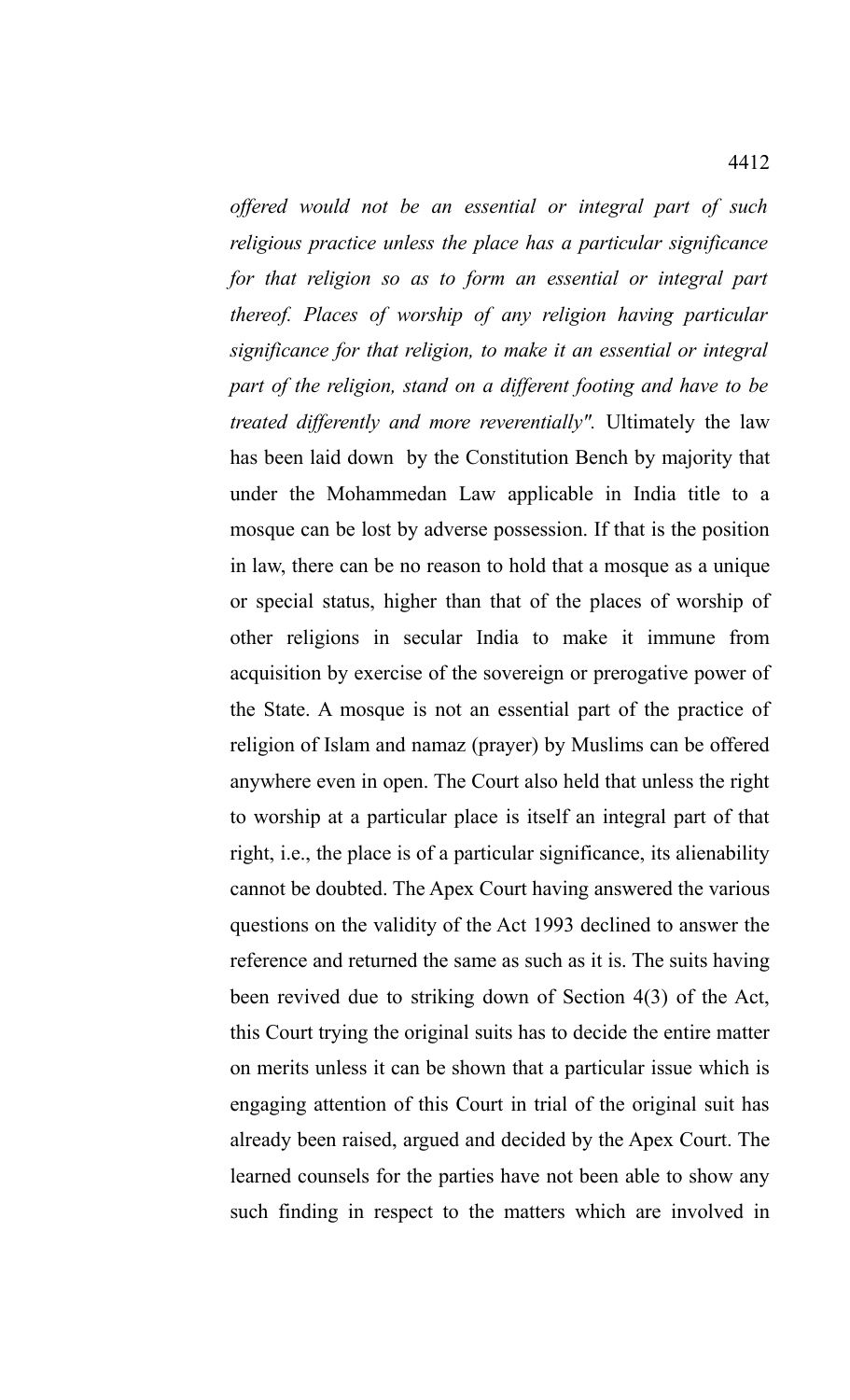various issues before this Court and, therefore, we are not in agreement with the counsels for the parties as argued otherwise.

**4054.** The mere fact that some facts have been noticed by the Government of India in White Paper and those facts have simply been noticed by the Apex Court while referring to the facts mentioned in the White Paper, it cannot be said that those facts can be construed as if they have been accepted by the Apex Court to be correct and stand adjudicated. The law of precedence is well known. The authority of the superior Court laying down a law is binding on the Courts below provided a matter has been decided by the Court. An issue can be considered to be decided by a superior Court when it was raised, argued and decided and only then it is a binding precedent for the other courts.

**4055.** The ultimate inference, which can reasonably be drawn by this Court from the entire discussion and material noticed above, is:

- **(i)** The disputed structure was not raised on a virgin, vacant, unoccupied, open land.
- **(ii)** There existed a structure, if not much bigger then at least comparable or bigger than the disputed structure, at the site in dispute.
- **(iii)** The builder of the disputed structure knew the details of the erstwhile structure, its strength, capacity, the size of the walls etc. and therefore did not hesitate in using the walls etc. without any further improvement.
- **(iv)** The erstwhile structure was religious in nature and that too non-Islamic one.
- **(v)** The material like stone, pillars, bricks etc. of the erstwhile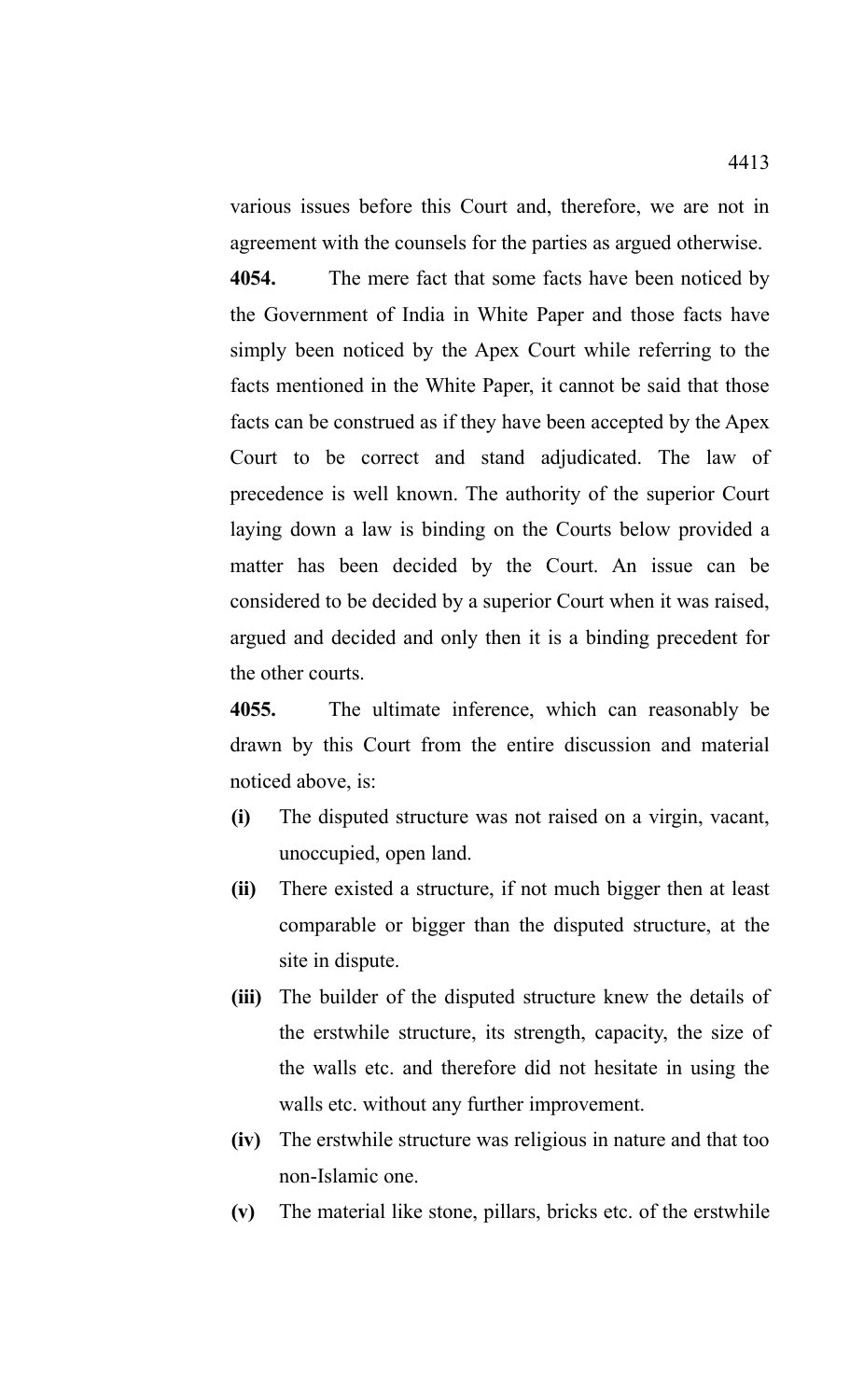structure was used in raising the disputed structure.

**(vi)** The artefacts recovered during excavation are mostly such as are non-Islamic i.e pertaining to Hindu religious places, even if we accept that some of the items are such which may be used in other religions also. Simultaneously no artefacts etc., which can be used only in Islamic religious place, has been found.

**4056.** The claim of Hindus that the disputed structure was constructed after demolishing a Hindu temple is pre-litem and not post-litem hence credible, reliable and trustworthy. Till late, no person of any other religion except the Hindus have been continuously staking their claim over the site in dispute on the ground that this is the place of birth of Lord Rama and there was a temple. In normal course, there could not have been any reason for such persistent attachment to the site had there been no basis or substance for the same particularly when this kind of persistence is continuing for the last hundreds of years. The various non-Indian writers, who have mentioned these facts, clearly stating that a Hindu temple was demolished for constructing mosque in question, may have some motive if it would have been a case of only post nineteenth century when the British Government virtually came in power and sought to evolve the theory of "Divide and Rule" but even prior thereto, these facts have been noticed and recognized. Tieffenthaler was a missionary having no motive in making such remark when he visited Oudh area between 1766 to 1771 and such work was published in 1786.

**4057.** This belief is existing for the last more than 200 years from the date the property was attached and therefore,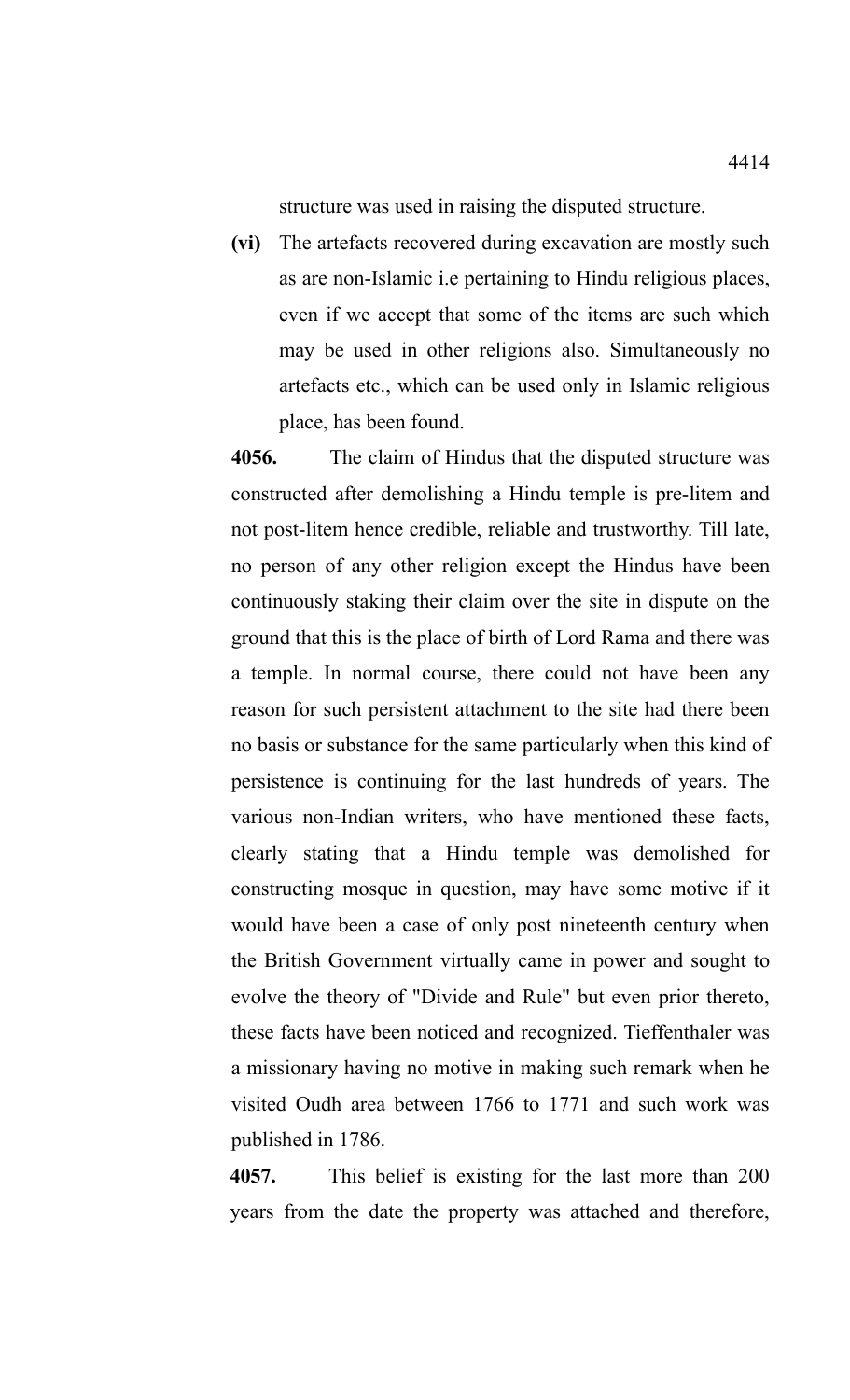having been corroborative by the above it can safely be said that the erstwhile structure was a Hindu temple and it was demolished whereafter the disputed structure was raised.

**4058.** One more aspect remains to be seen. Issue No.1(b) (Suit-4) further requires that if the first part is answered in affirmative, then what shall be its effect. We have already held that whatever happened was in an era when this Court and/or the codified statute or the Constitution of India at that time was not applicable. The intent of the sovereign was supreme at that time. We can only see the *de facto* position as has resulted after the aforesaid event but we find no authority to consider this event *de jure*. The *de facto* position is that after demolition, a building was constructed in the shape of a mosque. It is also *de facto* position that despite construction of such building in the shape of the mosque, it was used and continued to be visited by Hindus for offering worship, Puja and Darshan since according to their belief, they treated it to be the birth place of Lord Rama in respect whereto there was no alternative and according to their belief, the piety and reverence, the place is permanent and not liable to be disturbed in any manner by any such act.

**4059.** Accordingly, **we answer both the issues i.e. Issue No.1(b) (Suit-4) and Issue No. 14 (Suit-5) in affirmative**.

**(B) Existence of other Hindu religious places making the disputed building landlocked by religious places of Hindus:** 

**4060.** In this category, falls **Issue No. 19 (b) (Suit-4),** which reads as under:

*"Whether the building was land-locked and cannot be reached except by passing through places of Hindu worship? If so, its effect?"*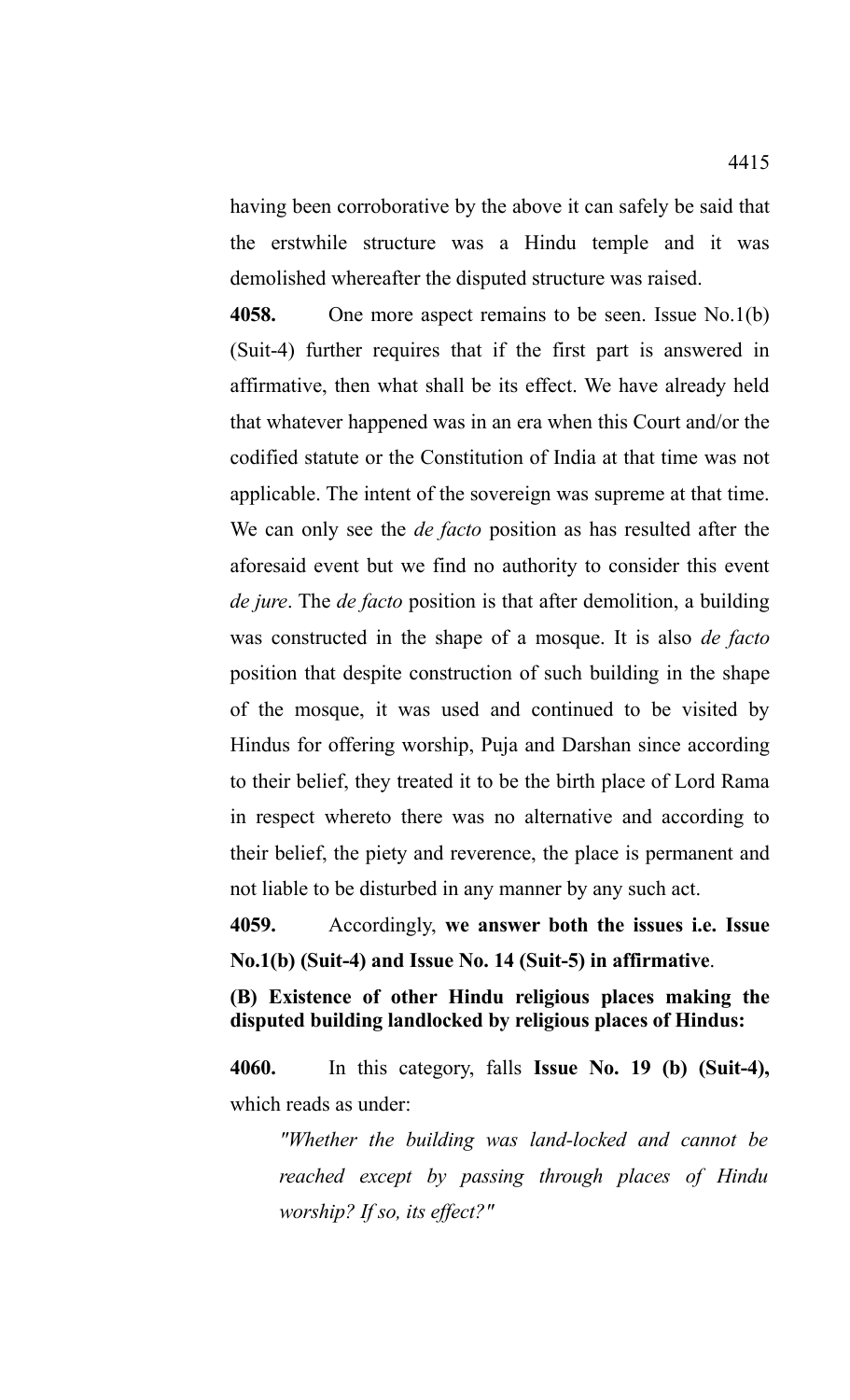**4061.** This issue has been framed considering pleadings of the defendants that no Muslim person could have entered the building in dispute for the reason that it is landlocked by the Temples and other Hindu religious places of worship. In para 28 (B) of the written statement of defendant no. 13, Mahant Dharam Das, it has been said that no one could enter the three domed structure except after passing through the places of Hindu worship, i.e., Ram Chabutara; Charan and Sita Rasoi. It is said that according to the tenets of Islam, a Mosque should never be landlocked by a Hindu place of worship and there can be no co-sharing in title or possession with Allah, particularly, in the case of a Mosque. His possession must be exclusive. To the similar effect is the pleading in para 31 of the written statement of defendant no. 13.

**4062.** We have referred to the site maps while discussing issues relating to limitation. One of the oldest map, which is available, is that of 1885 prepared by Sri Gopal Sahai Amin, a Commission appointed by the Civil Court in Suit-1885. So far as the disputed site is concerned, he had clearly noticed existence of three structures in the outer courtyard, i.e., Ram Chabutara on the south east side, a *Chhappar* on the north east side and Sita Rasoi on the north west side. Another map was prepared and submitted in the Court of Civil Judge, Faizabad on 25th May, 1950 by Sri Shiv Shankar Lal, Pleader, who was also appointed as Commissioner in Suit-1 for preparing the site map. Here also he has mentioned three structures in the outer courtyard as were noted in the earlier map at the same places. Besides the above, in the vicinity of the disputed site, other existing places which are shown in the map are: on the eastern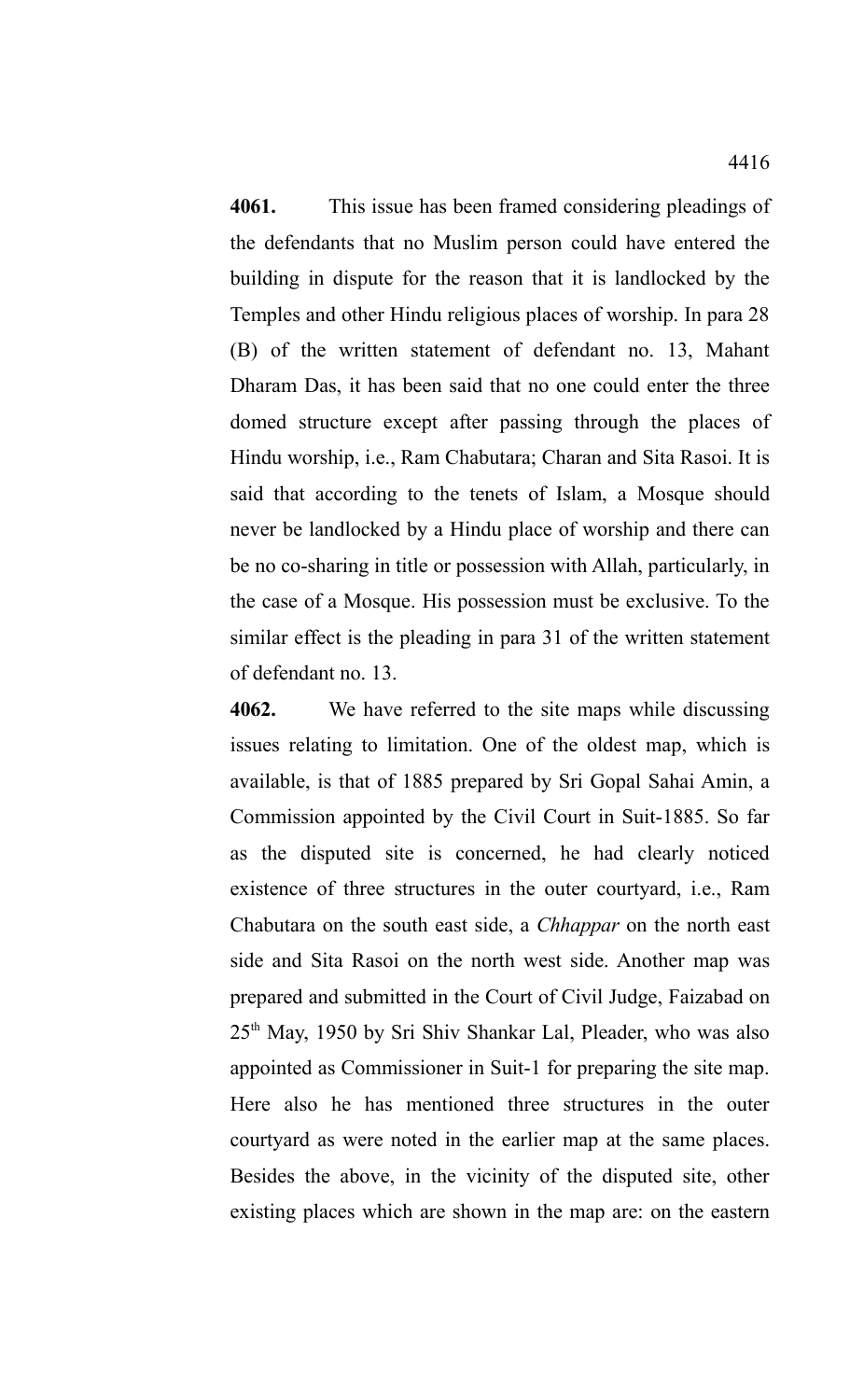side, Mandir Sri Vijay Raghav Sakshi Gopal, Shankar Chabutara; on the south east side Sita Koop, Tulsi Chaura, Sumitra Bhawan; on the southern side Lomash Chaura and on the northern side, it shows Narad Chabutara. The aforesaid map was not disputed in that suit by the defendant no. 2, who contested that matter as Mutwalli of the alleged wakf of the disputed building and in the present case, by both the parties except of nomenclature.

**4063.** This situation is virtually admitted by the parties also including the plaintiffs (Suit-4) as is evident from the deposition of their witnesses, though in the pleading, initially, they tried to deny existence of Sita Rasoi etc. in the premises of outer courtyard of property in dispute. This is evident from the following:

#### **(i) PW 1, Mohd. Hashim:**

''पहले जब पुरब के फाटक से अन्दर जाते थे तो दक्षिण की तरफ एक **चबूतरा** था। उस पर कभी—कभी पुजारी लोग बैठते थे। यह चबुतरा रास्ते से दस कदम हटकर था। उस पर एक **छप्पर** था। मस्जिद के उत्तर दरवाजे के पास एक चूल्हा बना हुआ था, उसको **सीता रसोई** कहते थे। उस रास्ते से आने में रसोई के कारण कोई रूकावट नहीं थी। सीता रसोई के सामने एक चारदीवारी थी और ज्यादा भीड़ हो जाने पर उत्तर वाले दरवाजे से जाते थे। इसके बाद मस्जिद के अन्दर एक और दीवार थी, उसके सदर दरवाजा पर ताला लगा हुआ था।''(पेज 3–4)

*"There was a Chabutra on the south, when we would go inside through the eastern gate earlier. Priests would sometimes sit on the said Chabutra. This Chabutra was ten paces away from the pathway. There was a shed on it. Near the northern gate of the mosque was built a hearth, which was called Sita Rasoi. In coming inside from that pathway, there was no hurdle on account of their being Rasoi. There*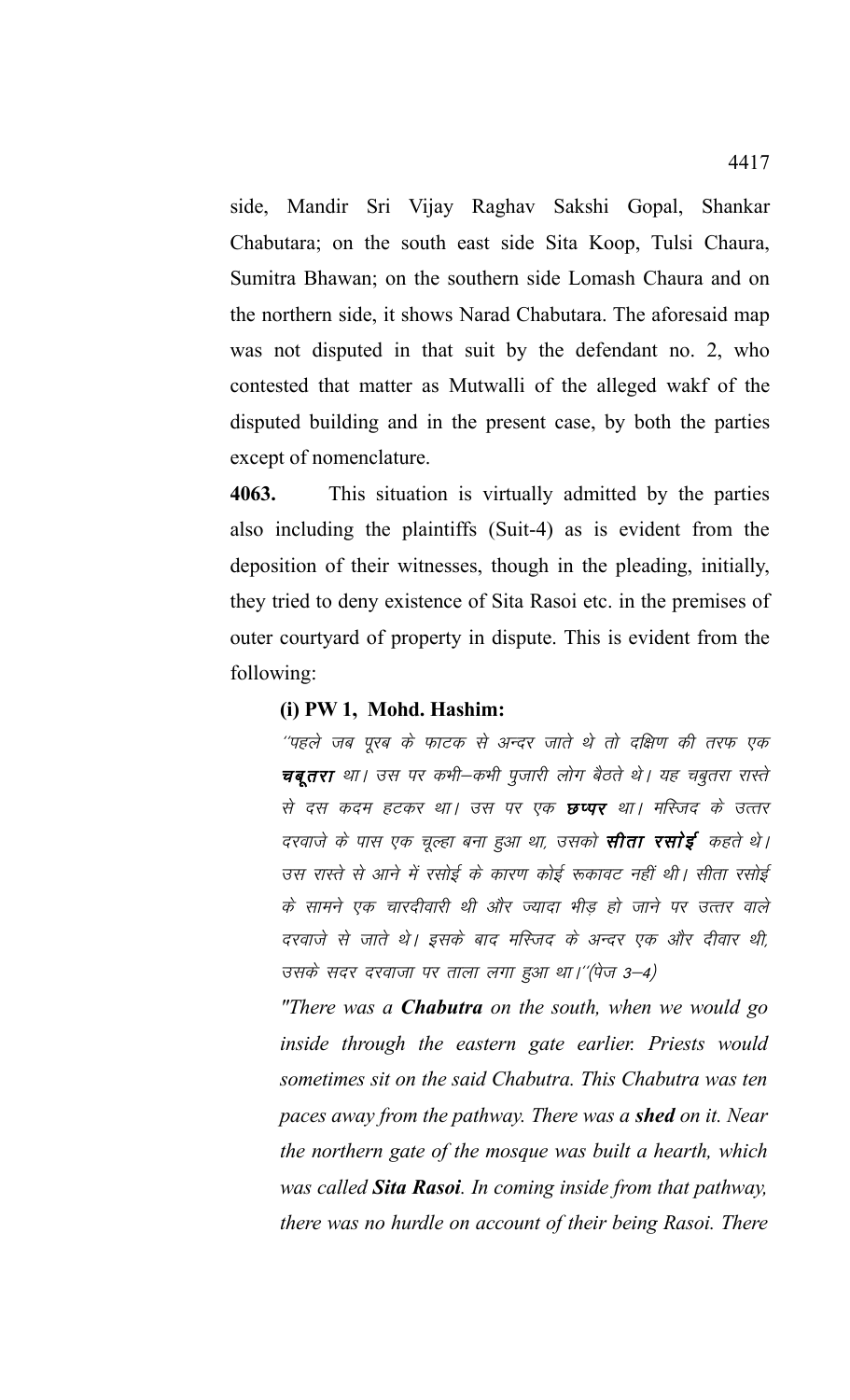*was a four-walled enclosure in front of Sita Rasoi, and we would enter from the northern gate, whenever there was much crowd. After that, inside the mosque lay another wall, main gate of which was locked." (E.T.C)*

´उस **चबूतरे** पर लकड़ी का स्ट्रक्चर था जिस पर फूस छाया हुआ था। यह लकड़ी का तम्बू नुमा ढांचा अक्सर हर मन्दिर में मूर्तियों को रखने के लिए बनाया जाता है।'' (पेज 25)

*"On that Chabutra there lay a wooden structure which was covered with thatched. This wooden tent like structure is often raised in every temple for keeping idols." (E.T.C)*

''पहले जब पुरब के फाटक से अन्दर जाते थे तो दक्षिण की तरफ एक चबूतरा था। उस पर कभी–कभी पूजारी लोग बैठते थे। जो पहले मैंने कहा था, पुजारी चबूतरे पर बैठते थे, वह गलत है, वहाँ पर कुछ लोग बैठते थे और यह बात सही है। यह आम आदमी हिन्द थे पर पूजारी या साध् नहीं थे, ये लोग अयोध्या के नहीं थे। ... सन् 1949 में **सीता रसोई** फर्श के बराबर थी। सीता रसोई पर चूल्हा चौकी, बेलना चूने गारे का बना था वर्ष 1949 में। उस पर चार जोड़ी पैर के चिन्ह नहीं थे। यह **चूल्हा बेलना** जो बना था वह सतह के बराबर था सिर्फ दिखाई देता था। शुरू में हम लोग भी उसको करीब से देखते थे, उस समय कोई तनाव नहीं था। उसको आम लोग सीता रसोई कहते थे। ...**सीता रसोई का दर्शन** करने जाते थो।"(पेज 27)

*"Whenever we would go inside through the eastern gate earlier, there was a Chabutra on south. Priests would sometime sit on it. My earlier statement to the effect that the priests would sit on Chabutra, is incorrect; some people would sit there and this fact is correct. These common men were Hindus but they were not priests or saints; these people did not belong to Ayodhya. . . . . In 1949, Sita Rasoi was on the level with the floor. In 1949, 'Chulha' (hearth), 'Chowki' and 'Belna' (rolling pin) was made with lime-*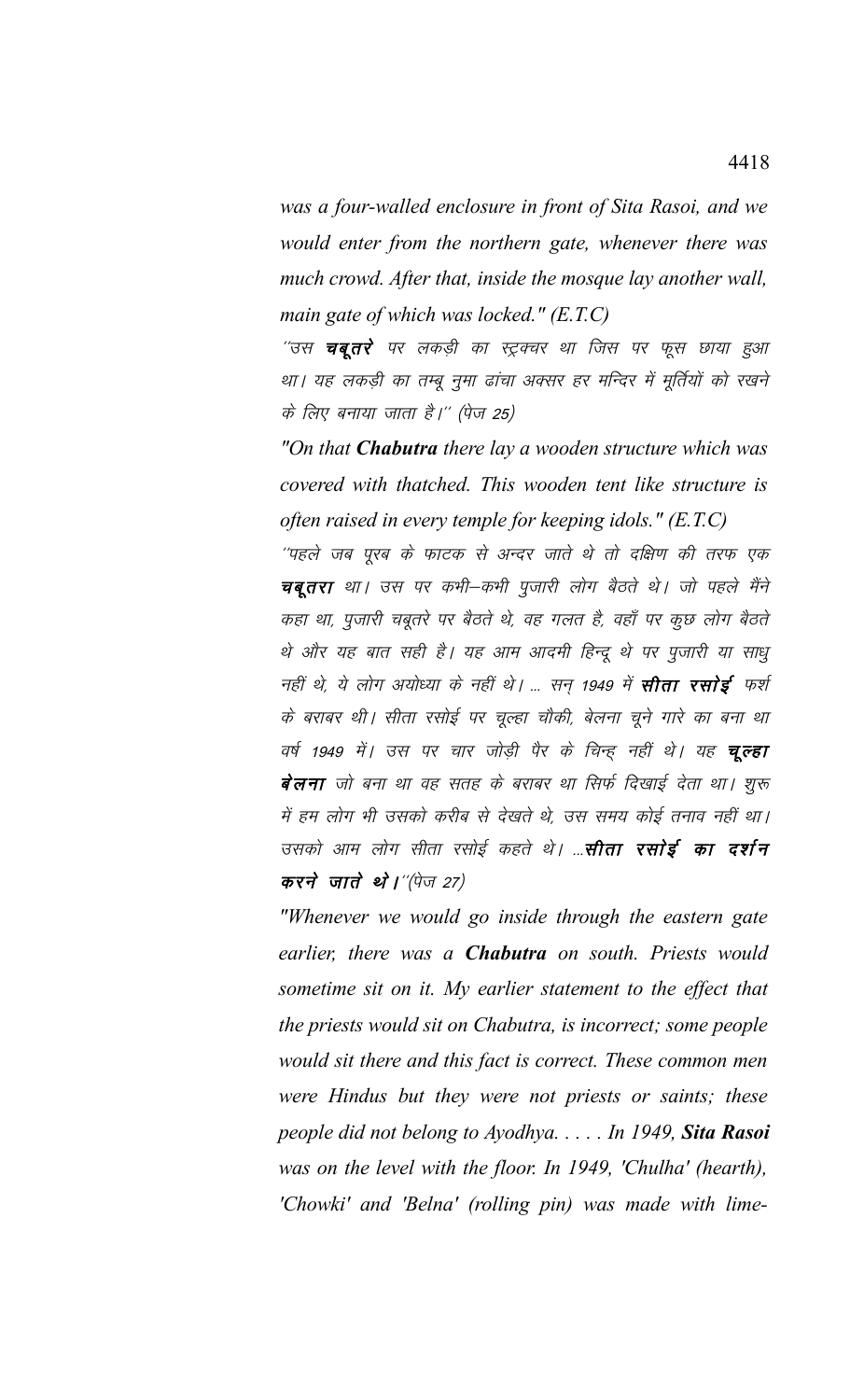*mortar. Four pairs of foot prints were not there on it. This 'Chulha-Belna', which was made, was on the level with the ground; it was just visible. In the beginning we would see it from a close range; no tension prevailed at that time. Common people called it Sita Rasoi. . . . . would go to have darshan of Sita Rasoi." (E.T.C)*

''पूर्वी फाटक के अन्दर आने पर बाहरी दीवाल के अन्दर उत्तर तरफ एक लम्बा सा छप्पर था, वह **भण्डार** था या नहीं यह नहीं बता सकता। यह लम्बा सा छप्पर नीम के पेड के नीचे था। लोग उस **छप्पर** में रहते थे पर मुझे नहीं मालूम कौन लोग रहते थे। इस छप्पर के नीचे हिन्दू लोग रहते थे, मुसलमान लोग नहीं रहते थे।" (पेज 31)

*"On entrance through the eastern gate, towards the north inside the outer wall there was a long shed; I cannot tell whether it was 'Bhandar' (store room) are not. This longish shed was under a neem tree. People used to live in that shed but I do not know who they were. Under this shed, the Hindus resided; the Muslims did not reside." (E.T.C)*

''उत्तर की तरफ सीता रसोई को छोड़कर खुला सहन है और फिर बाहरी दीवाल है। ...विवादित जायदाद के दक्षिण तरफ **सूमित्रा भवन मन्दिर** था, उसे भी गिरवा दिया।'' (पेज 32)

*"On the north, except Sita Rasoi, there is an open courtyard and after that lies an outer wall. . . . . To the south of the disputed property was Sumitra Bhawan temple, which too was demolished." (E.T.C)*

´´यह सीता रसोई जो मैंने पहले कहा है, वह हमारे होश से **पहले से चला आ रहा है।** सीता रसोई में चूल्हा, तसला व बेलना को सीता रसोई के नाम से मशहूर होने की बात मुझे अपने होश से है। सीता रसोई की राम–सीता की जो सीता है, उसी नाम से जोड़ा जाता है।'' (पेज 48½

*"This Sita Rasoi, about which I have stated earlier, has*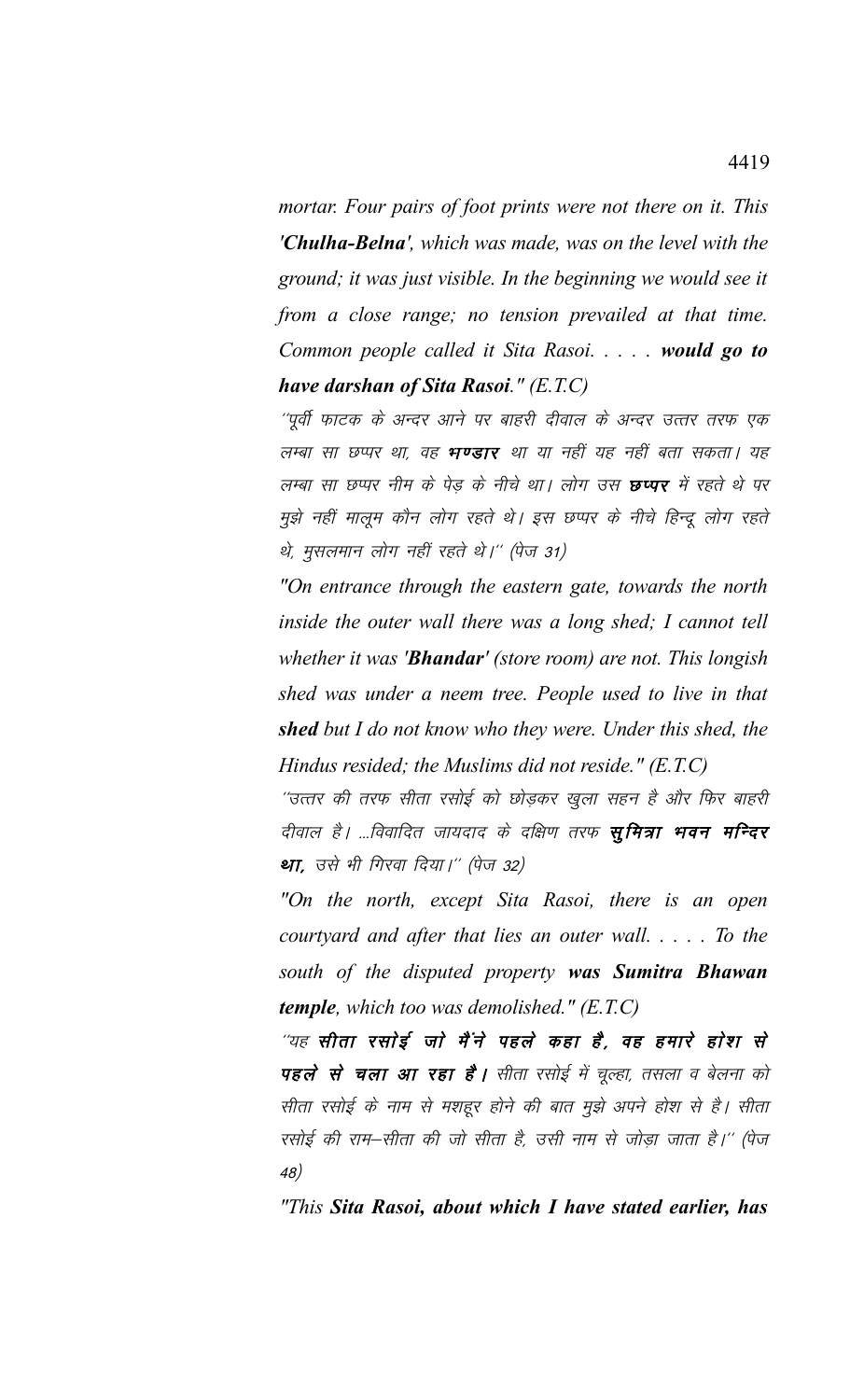*continued to exist since before the time I gained understanding. Since when I gained understanding, I have knowledge about 'Chulha' (hearth) 'Tasla' and 'Belna' (rolling pin) getting famous by the name of Sita Rasoi. Sita Rasoi is associated with the name of that very Sita, who forms Ram-Sita couple." (E.T.C)*

''1885 में जो मुकदमा महंत रघुवरदास और असगर अली के बीच में चला था, उसमें भी सीता कूप का जिक्र आया था या नहीं मुझे मालूम नहीं है। सीता कूप कोई सरकारी रिकार्ड में नहीं है, उस वक्त कुआँ था, रिकार्ड में कुआँ है। मुझे आज तक इस चीज का इल्म नहीं हुआ कि ये कुआँ सीता कूप के नाम से मशहूर है। इस कुएं के सामने मैंने कभी कोई इसके नाम का पत्थर नहीं देखा।'' (पेज 58)

*"I do not know whether or not Sita- koop has also found mention in a case in which Mahant Raghubar Das and Asgar Ali were involved in 1885. Sita-koop does not find mention in any Government record ; there was a well at that time, there is well in record. I have not till date had knowledge as to whether this well is famous as Sita-koop. I never saw any stone named after it, in front of this well."*

*(E.T.C)*

''जिस **चबूतरे** का जिक्र मैंने अपने पहले बयान में किया है **वह चबूतरा** भी ए. बी. सी. डी. के अन्दर शामिल है। जिस चबूतरे का और सीता रसोई कहे गए निशानात का जिक्र मैंने अपने पहले बयान में किया है वह जगह भी इस ए. बी. सी. डी. का एक हिस्सा है। इन नक्शे को देखकर मैं नहीं बता सकता कि वह सीता रसोई वाला हिस्सा कौन सा है। मैंने नहीं देखा कि वह सीता रसोई हिस्सा इस प्लाट ए. बी. सी. डी. के कौन तरफ है। मैं इस बात का जबाव नहीं दे सकता कि वह उत्तर पश्चिम के कोने के तरफ है या नहीं। जो सीता रसोई का बयान मैंने पहले दिया है वह इस नक्शे में नहीं दिखाई गई है। मैं उस जगह की बावत कि वह किस विशेष प्वाईंट पर है इस नक्शे के हिसाब से नहीं बता सकता।'' (पेज 114) *"The Chabutra I have mentioned about in my earlier*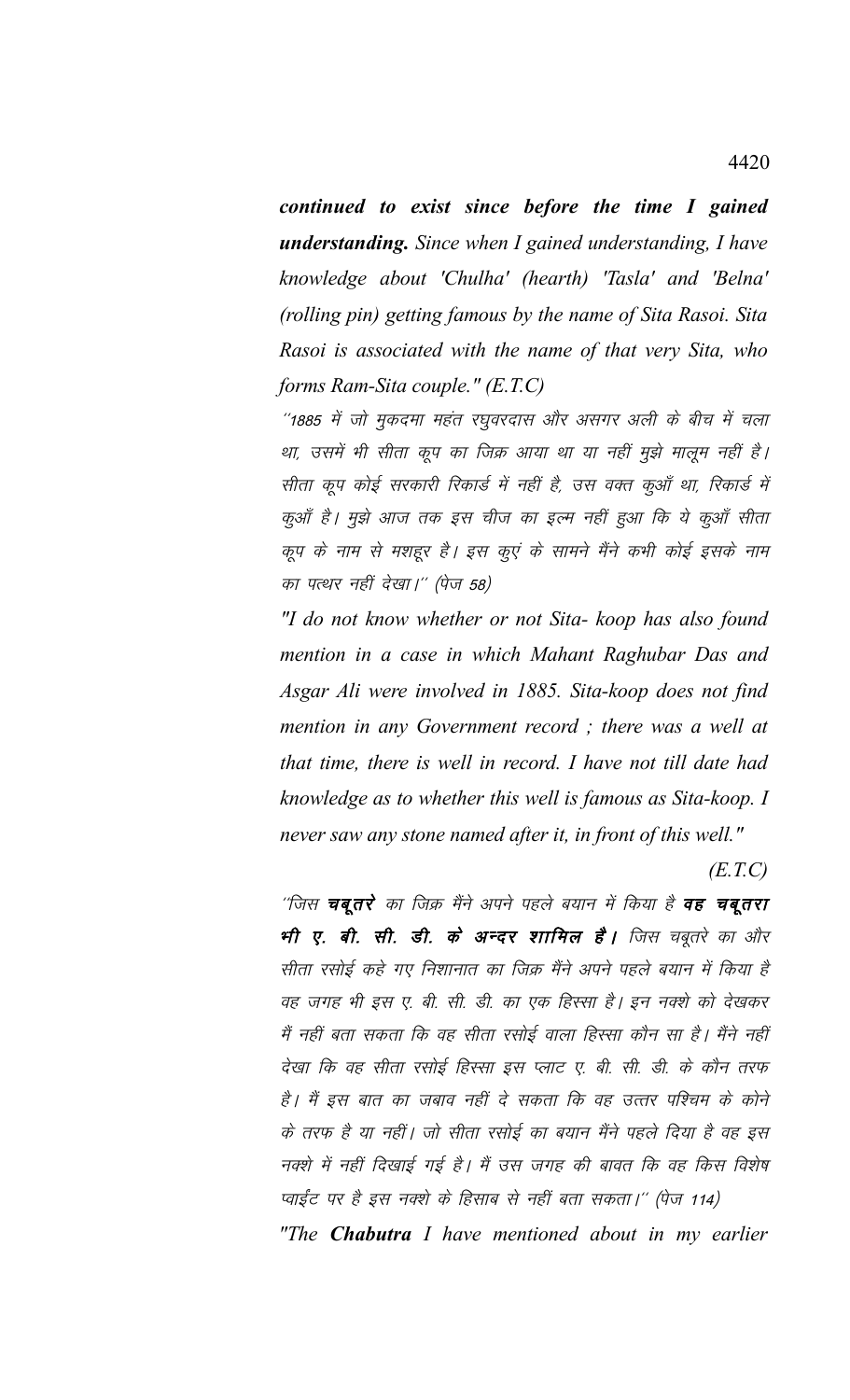# *statement, is also included in the space marked as ABCD. The Chabutra and emblems like Sita Rasoi- I have mentioned about in my earlier statement-is also a part of ABCD marked place. Looking at this map I cannot say which is the Sita Rasoi portion. I did not see on which side of the ABCD marked plot Sita Rasoi is located. I cannot respond to a query as to whether it is towards the corner of north-west or not. The Sita Rasoi about which I have deposed earlier, is not shown in this map. On the basis of this map, I cannot locate at which particular point it is located." (E.T.C)*

 $^{\prime\prime}$ 1934 से 1949 के बीच में विवादित जायदाद में कोई तब्दीली नहीं हुई। मुझे मालूम नहीं कि सीता रसोई और चबूतरा जिस हालत में 1934 में था, उसी हालत में 1949 में कुर्की होने तक रहा। 1934 से 1949 के बीच में उस सीता रसोई में जिसका जिक्र मेरे बयान के पहले हिस्से में आया है, कोई तब्दीली नहीं हुई। लेकिन एक बार फिर कह दूं कि वह रसोई जमीन की सतह के साथ मिली हुई थी, जिसकी तरफ हमने कोई ध्यान नहीं दिया। (एक्जामिनेशन इन चीफ)। यह ठीक है कि 1934 और 1949 के बीच में उस चबूतरे में भी कोई तब्दीली नहीं की गई, जिसका जिक्र मेरे एक्जामिनेशन इन चीफ में आया है।'' (पेज 117)

*"No changes were effected in the disputed property between 1934 and 1949. I cannot tell whether Sita Rasoi and Chabutra continued to be in the same position as it existed in 1934, till attachment in 1949. No change was effected in that Sita Rasoi I have mentioned in the first part of my statement. But I would like to repeat once more that the said Rasoi abutted on the ground surface, towards which I did not pay any attention. (Examination-in-chief). It is true that between 1934 and 1949 no alternation was effected in that Chabutra as well, which has found mention*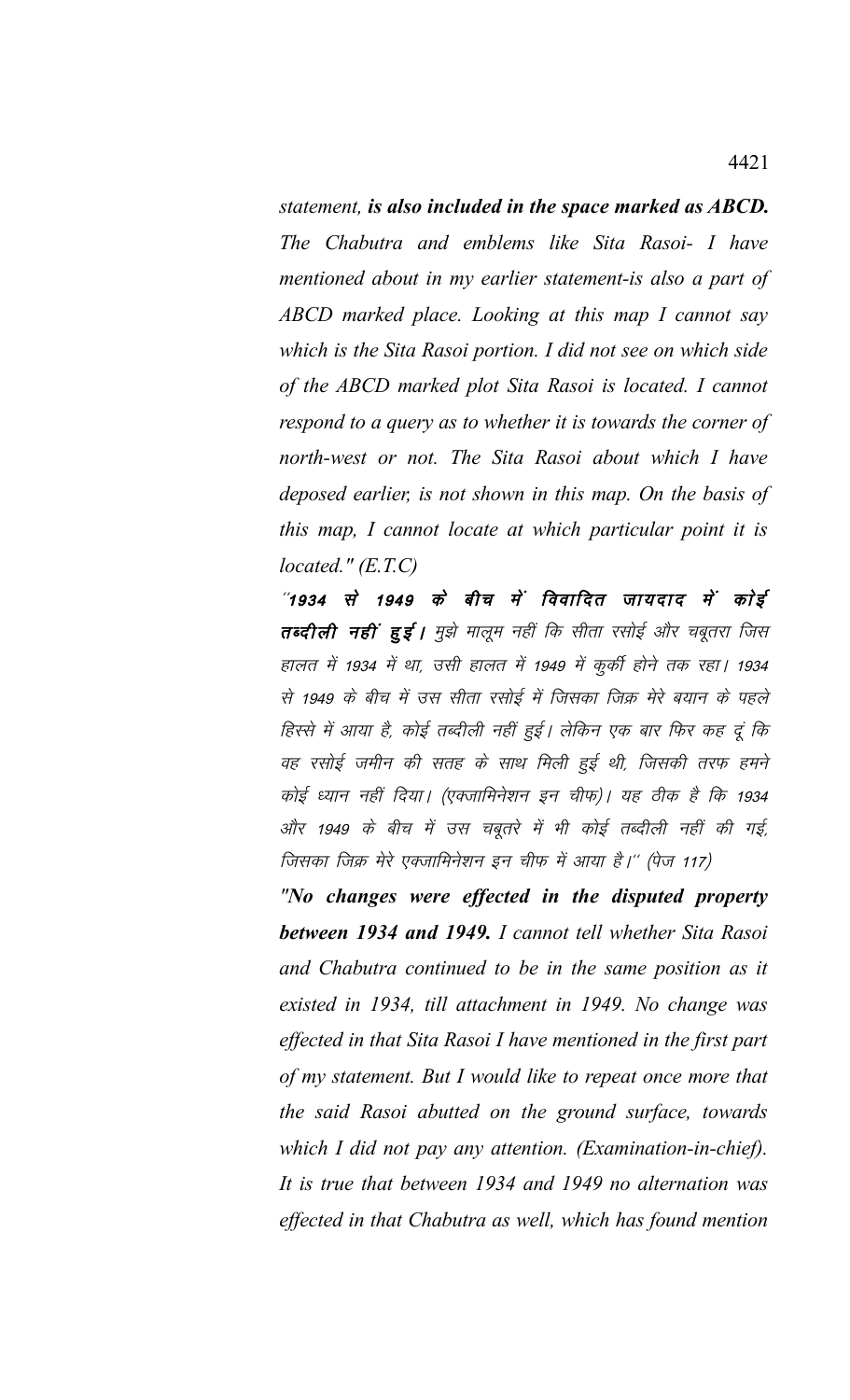*in my examination-in-chief." (E.T.C)*

''यह प**रिक्रमा इस जायदाद के चारो' तरफ है।** यह बहुत पुरानी परिक्रमा है और हिन्दू लोग हमारे होश से इस परिक्रमा को करते आ रहे हैं। इसी परिक्रमा में हम भी हैं, वह हमारी भी परिक्रमा करते  $\overrightarrow{g}$ '/'' (ਧੇਯ 141)

*"This 'Parikrama' (circumambulation) is on all the four sides of this property. This is a very old circumambulation, and the Hindus have been performing this circumambulation since when I gained understanding. We are also within this very circumambulation area; they perform circumambulation around us also." (E.T.C)*

**(ii) PW 2, Haji Mahboob Ahamad:**

"इस लान में दक्षिण की तरफ ऊँचा चबुतरा नहीं था, एक चबुतरा टाइप स्थान जरूर था ................. मैं नहीं कह सकता कि उस छप्पर में बैठने वाले हिन्दू होते थे या **मुसलमान।''** (पेज 52)

*"On the south in this lawn, there was no elevated Chabutra; there was certainly a place looking like a Chabutra. . . . . I cannot say whether those sitting in that shed were Hindus or Muslims." (E.T.C)*

''ब्लैक एण्ड व्हाइट एलबम 29–30 फोटो मैंने देख ली है इसमें दिखाई गई छप्पर और चबुतरा इस तरह से नहीं थे, हालांकि छप्पर पहले भी था लेकिन उसकी सूरत दूसरी थी।'' (पेज 53)

*"I have seen the photographs 29-30 of the black and white album; the shed and chabutra shown in them were not like this. The shed, however, existed since before but it had a different shape. " (E.T.C)*

''सहन के अन्दर सीता रसोई का चूल्हा बेलना नहीं था बल्कि यह चीजें सहन के बाहर लान में थी।'' (पेज 54)

*" Chulha (hearth) and belna (rolling pin) of Sita rasoi were*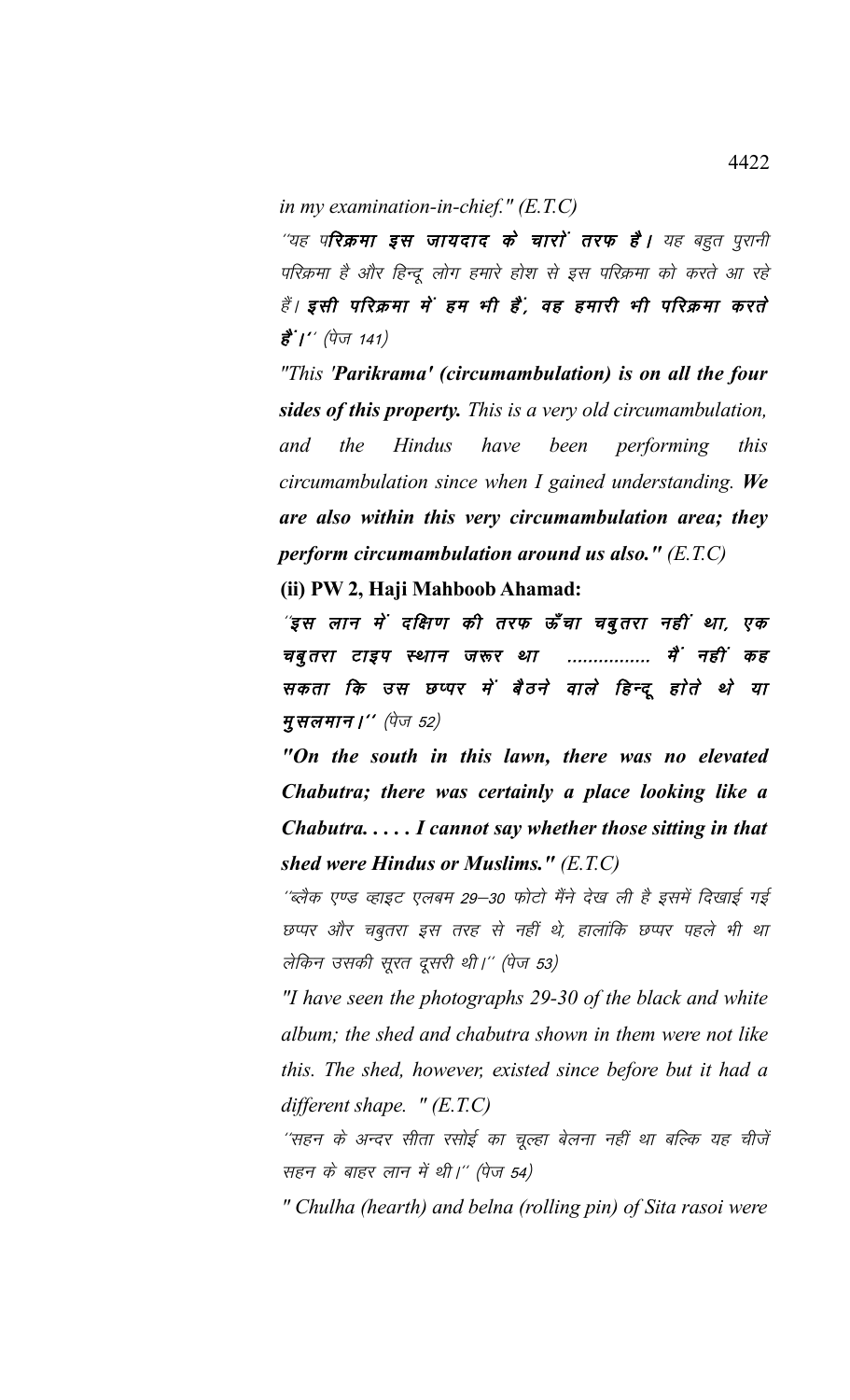*not inside the court yard but these things were in the outer lawn. " (E.T.C)*

#### **(iii) PW 3, Farookh Ahamad:**

''...इस सहन के दक्षिण में एक छोटा—सा **चबूतरा** था और उस पर एक छप्पर था। यह चबूतरा एक और डेढ़ हाथ के बीच की ऊँचाई तक था।... इस चबूतरे के दक्षिण हिस्से से मस्जिद की दक्षिण दीवार 40–50 फूट के फासले पर होगी। ... उत्तरी जंगले वाली दीवार से निकलते ही पश्चिमी तरफ कूछ निशानात चकला, बेलन और चूल्हे के बने हुए थे । ''(पेज 20)

*" To the south of this court yard, there was a small Chaubutra, and on that lay a shed. This Chabutra was at the height of one to one-a-half hand-span. . . . .The southern wall of the mosque would be 40-50 feet away from the southern portion of this Chabutra. . . . .Immediately after exiting from the northern grill wall, some marks such as those of 'Chakla', 'Belna' and 'Chulha' were made on the western side." (E.T.C)*

''हमारी होश में यह छप्पर बीसों बार बदला गया होगा। साल छह माह में बदला जाता था।''(पेज 21)

*"In my knowledge, this shed must have been changed twenty times. It used to be changed at the interval of a year or sixth months." (E.T.C)*

''सदर दरवाज़े से अन्दर दाखिल होने पर दक्खिन की तरफ जो चबूतरा था उस पर सभी लोग जिनमें पूजारी भी शामिल होते थे, बैठा करते थे।... मेले के वक्त भी हर मज़हब के लोग चबूतरा देखाने आते थे | ..... वह छप्पर और चबूतरा मैं अपने होश से देखता आ रहा था।''  $(\vec{q}$ ज 29–30)

*" On the entrance through the main gate, towards the south there was a Chabutra on which all the people, including priests as well, would sit. Even on the occasions of fair*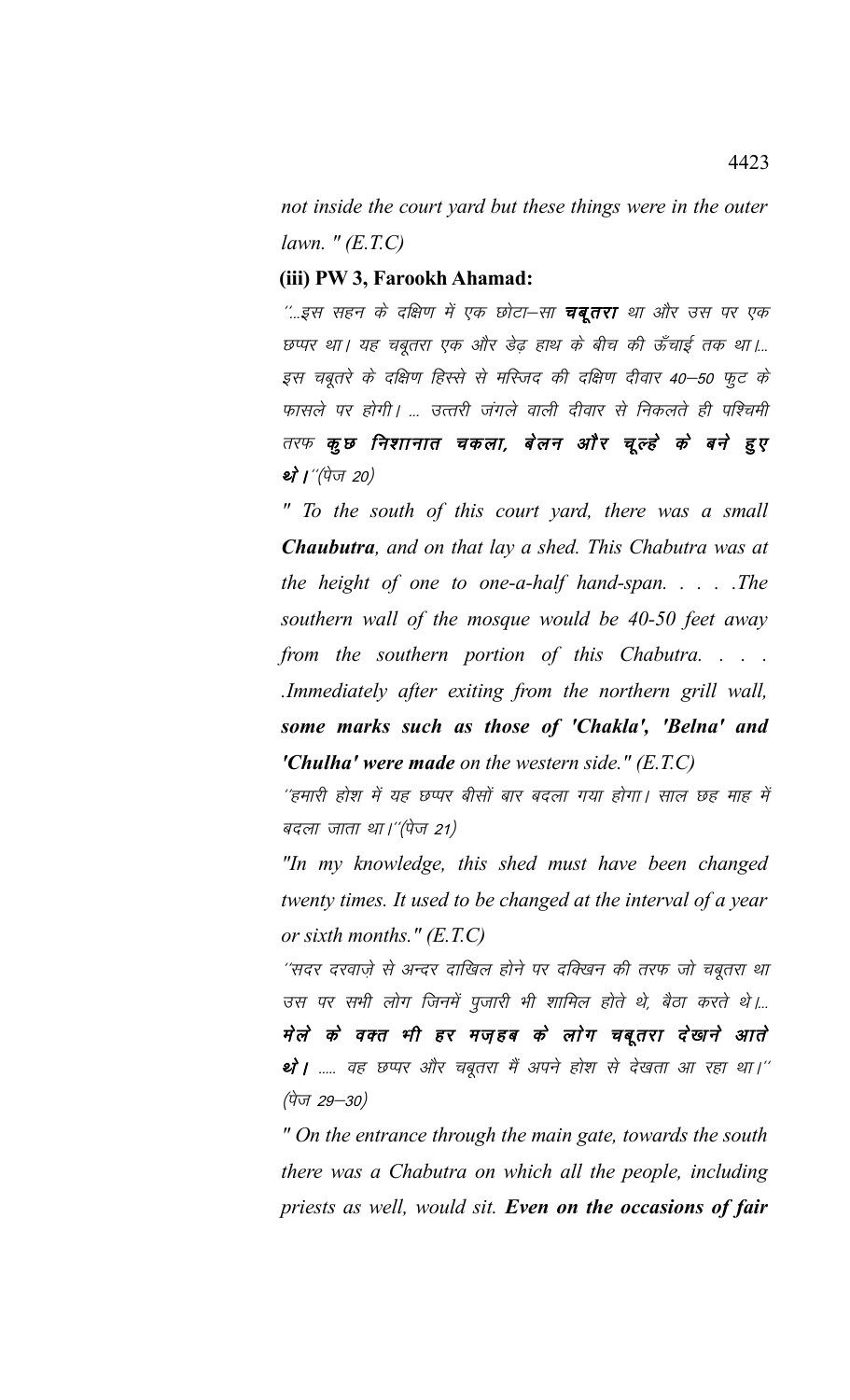## *people of all religions would come and have glimpse of Chabutra. . . . . I continued to see this shed and Chabutra since when I gained understanding." (E.T.C)*

''जो चकला बेलन और चूल्हा के निशानात बने थे, वह हमने 1949 से पहले भी देखे थे। .... आज से 60–70 साल पहले चकला–बेलन देखा था और छप्पर भी देखा था।'' (पेज 95)

*"The existing marks of 'Chakla', 'Belan' and stove (chulha), had been seen over there by me even before 1949. . . . About 60-70 years ago, I had seen the chakla-belan, as also the thatched roof."(E.T.C)* 

#### **(iv) PW 4, Mohd. Yasin:**

''...जंगले वाली दिवार के उत्तर की तरफ बाहरी सहन में कोई चूल्हे का निशान तो नहीं था लेकिन चकला और बेलन जरूर बने हुए थे। इस चकले बेलना को और ऊपर बताये गये दोनों छप्परों को मैं अपनी होश में 1949 तक देखता रहा था।'' (पेज 19)

*". . . to the south of grill wall, in the outer courtyard there were certainly no marks of any 'Chulha' (hearth) but 'Chakla' and 'Belna' were certainly raised. In my knowledge I continued to see till 1949 this 'Chakla' and 'Belna' and the two thatched roofings stated above." (E.T.C)*

#### **(v) PW 5, Abdul Raheman:**

´´इस जायदाद में जब सदर दरवाजे से अन्दर दाखिल होते थे तो एक तरफ के बाहरी सहन में छोटी सी छपरिया थी और दूसरी तरफ चूल्हा और बेलना रखा था।'' (पेज 63)

*"On entrance in this structure through the main gate, in the outer courtyard there was small shed on one side and 'Chulha' and 'Belna' were placed on the other side."*

*(E.T.C)*

#### **(vi) PW 6, Mohammad Yunus Siddiki:**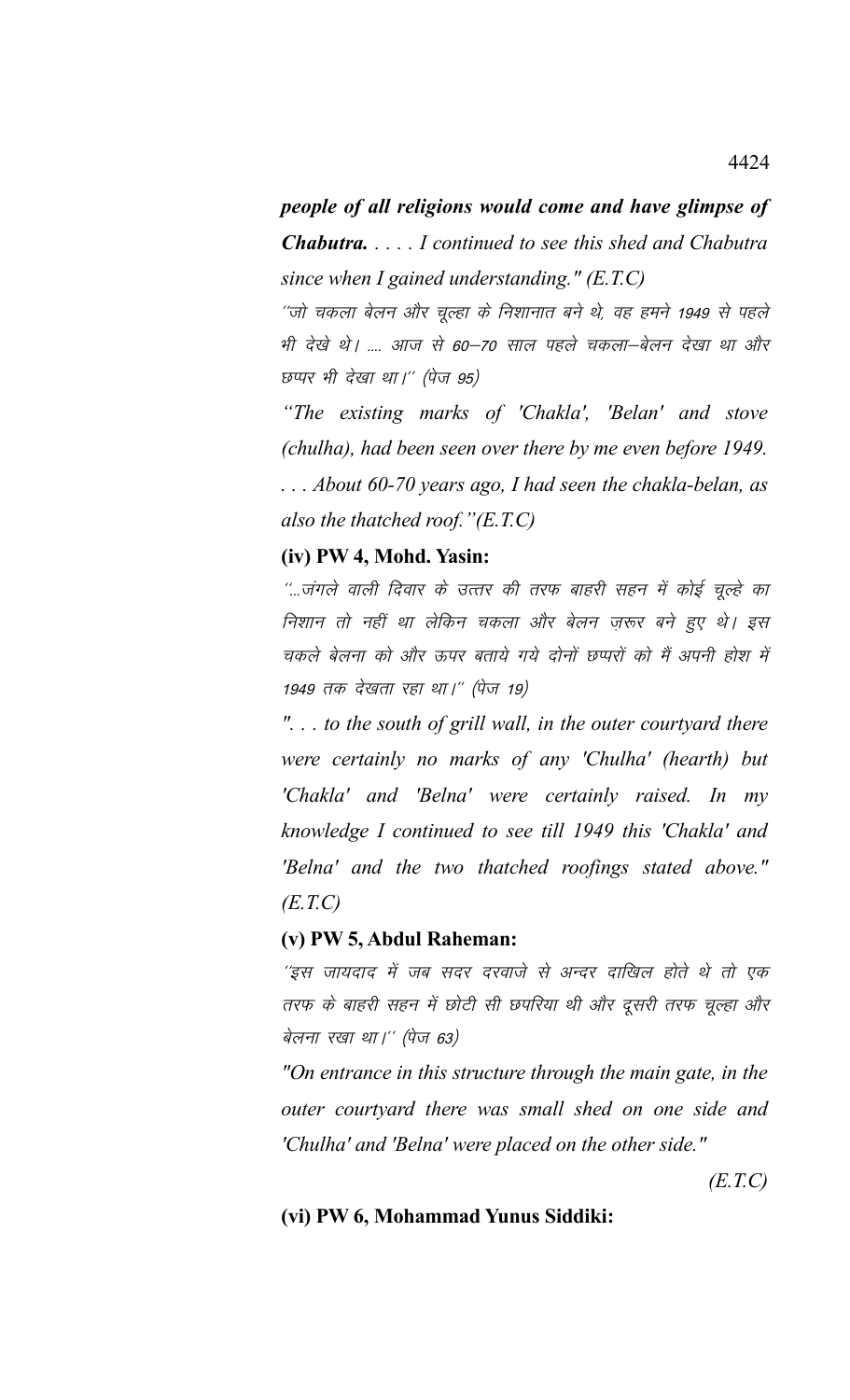''चबुतरा छप्पर से पूरा ढका था। छप्पर के अंदर किसी को कूछ करते हुए नहीं देखा। जब रात को मैं वहां जाता था तो अक्सर लोग छप्पर में सोते हुए दिखाई देते थे।" (पेज 11)

*"Chabutra was completely thatched. I did not see anybody doing any thing inside the said. Whenever I would go to the shed there during nights, I would often see people sleep there." (E.T.C)*

''यह इमारत चारों तरफ दिवारों से घिरी हुई थी। **मैं ऐसा नहीं** समझता कि जिस भवन में चूल्हा, चाकिया, बेलना हो या जिन्हें हिन्दू पूजते हो वह मस्जिद नहीं हो सकती ।"(पेज 27)

*"This building was enclosed with walls all around. I do not have the understanding that the building in which there are 'Chulha', 'Chakiya' and 'Belna' or which is worshipped by Hindus, cannot be a mosque." (E.T.C)*

**(vii) PW 7, Hasmatulla Ansari:**

''बाहर सहन में दक्षिण की तरफ हमने एक **चबूतरा देखा था।** उस पर एक छप्पर भी देखा था। ए**क छप्पर उत्तर में भी था** और एक दक्षिण में भी था। यह छप्पर अलग से रखा हुआ था, जो उत्तर की तरफ था, बाउण्ड्री वाल के साथ नहीं लगता था। उत्तर वाला छप्पर 6X8 फिट का था, बड़ा नहीं था। जो छप्पर दक्षिण की तरफ था, वह तकरीबन 20X15 फुट का था। चबूतरा उससे बड़ा था। वह चबूतरा 21 फिट लम्बा रहा होगा ओर 17 फीट चौड़ा होगा। आउटर यानी बाहरी सहन में कोई वृक्ष नहीं था। यह बाहरी सहन उत्तर की तरफ से चलकर पश्चिम की तरफ मुड गया था। लेकिन ऐसी हालत दक्षिण की तरफ नहीं थी। उत्तर वाला सहन का वह हिस्सा जो पश्चिम की तरफ मुड़ गया था, आखिरी दीवार तक जाता था और तकरीबन 90 फुट लम्बा था। इस हिस्से की चौड़ाई तकरीबन 20 फुट होगी। इस सहन की फर्श भी पक्की थी।'' (पेज 28)

*"We had seen a Chabutra on the south in the outer courtyard. I had also seen a thatched roofing on the said Chabutra. 6here was a shed on the north and as also on the south. This shed was separately laid which was on the*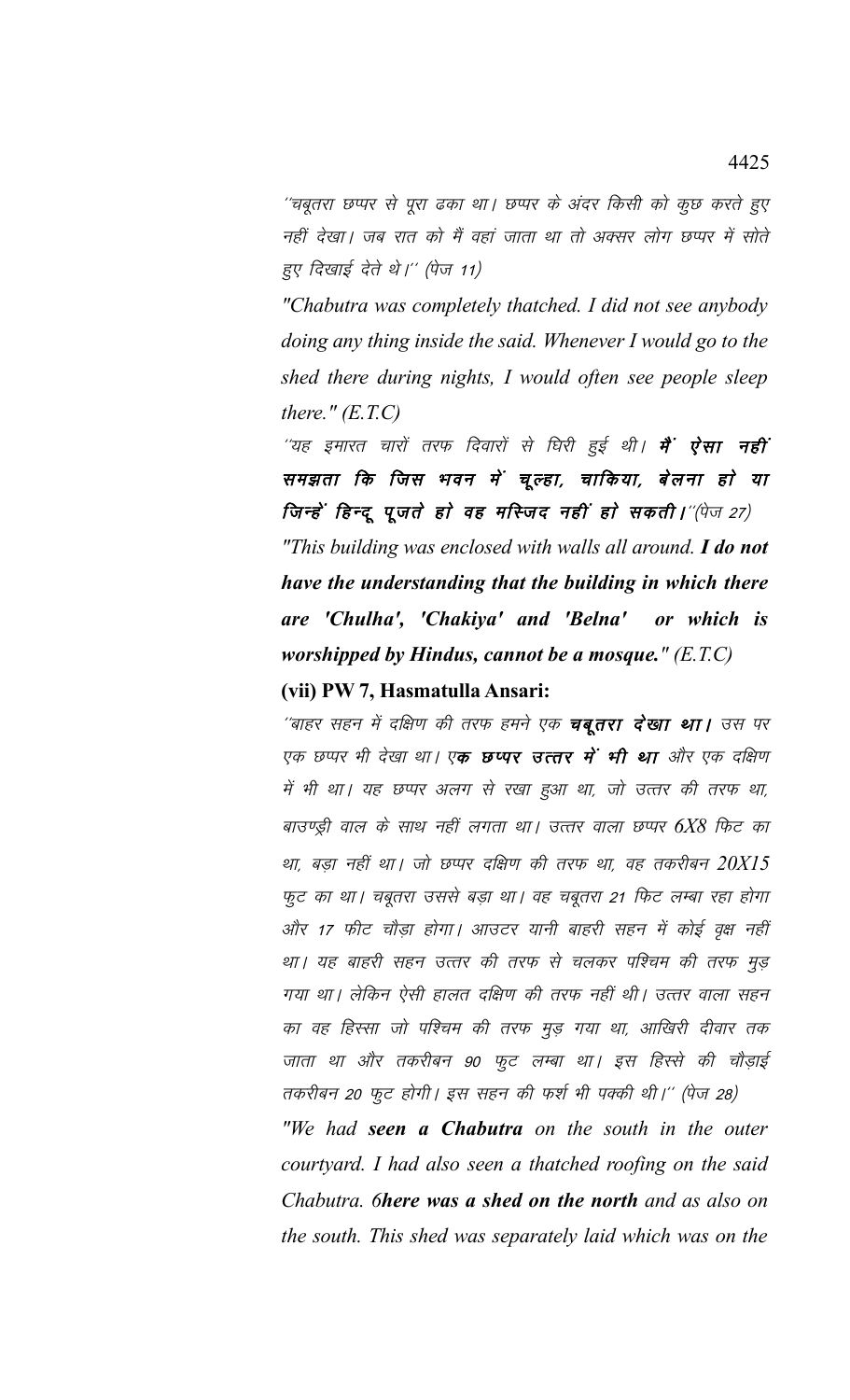*north and it did not adjoin the boundary wall. The northern shed was 6 X 8 feet; it was not a big one. The shed which lay on the south was nearly 20 X 15 feet. The Chabutra was bigger than the shed. The Chabutra would have been 20 feet long and 17 feet wide. There was not tree in the outer courtyard. This outer courtyard extended from the northern side and turned towards the west. But such position was not on the south. The portion of the northern courtyard which had turning towards the west, extended upto the last wall and was nearly 90 feet long. The width of this portion must be nearly 20 feet. The floor of this courtyard was metaled." (E.T.C)*

''इस सहन में **एक चूल्हा बना हुआ था** और **एक बेलन बना हुआ** था। (फिर कहा) वहाँ पर चुल्हा नहीं था, बल्कि चकला था, जिस पर रोटियाँ सेंकी जाती हैं। वह चकला और बेलन सीमेंट के बने हुए मालुम देते थे। हमें तो ऐसा नहीं लगता था कि वह संगमरमर के बने हुए हों। चकला ज्यादा से ज्यादा एक फुट के दायरे में रहा होगा। बेलना एक–डेढ़ फट का उसी के साथ का था। यह चकला और बेलन सहन से चार या छ : इंच की एक ऊँचाई पर छोटा सा फर्श बनाकर उस पर स्थापित किए हुए थे। मुझे याद नहीं कि यह ऊँचे उठाया गया चबूतरानुमा फर्श पत्थर का था, संगमरमर का था या ईंटों का था। यह चबूतरानुमा चीज तीन या चार फूट लम्बी और इतनी ही चौड़ी थी। यह छोटा सा चबूतरा पश्चिमी दीवार से तकरीबन 25 फूट के फासले पर था। ... उत्तरी गेट में अगर सड़क से दाखिल होकर उस इमारत में जाया जाए तो यह छोटा चबूतरा बाईं तरफ पड़ता था। बाईं तरफ पूरब दिशा बनती है। उस दरवाजे से अन्दर दाखिल होते वक्त इस चबूतरे को पार नहीं किया जाता था, थोड़ी सी इसकी बगल से निकला जाता था। इस 4X4 के छोटे चबूतरे की दक्षिणी तरफ दीवार थी, जो जंगलेदार थी। उसमें एक दरवाजा भी था, जो बन्द रहता था। उस जंगले वाला दीवार की लम्बाई तकरीबन 30 फूट थी। यह पूरब पश्चिम थी। वह जंगले वाली दीवार पश्चिम सिरे में मस्जिद की दीवार से जा मिलती थी। जहाँ पर यह जंगले वाली दीवार का आखिरी कोना पश्चिम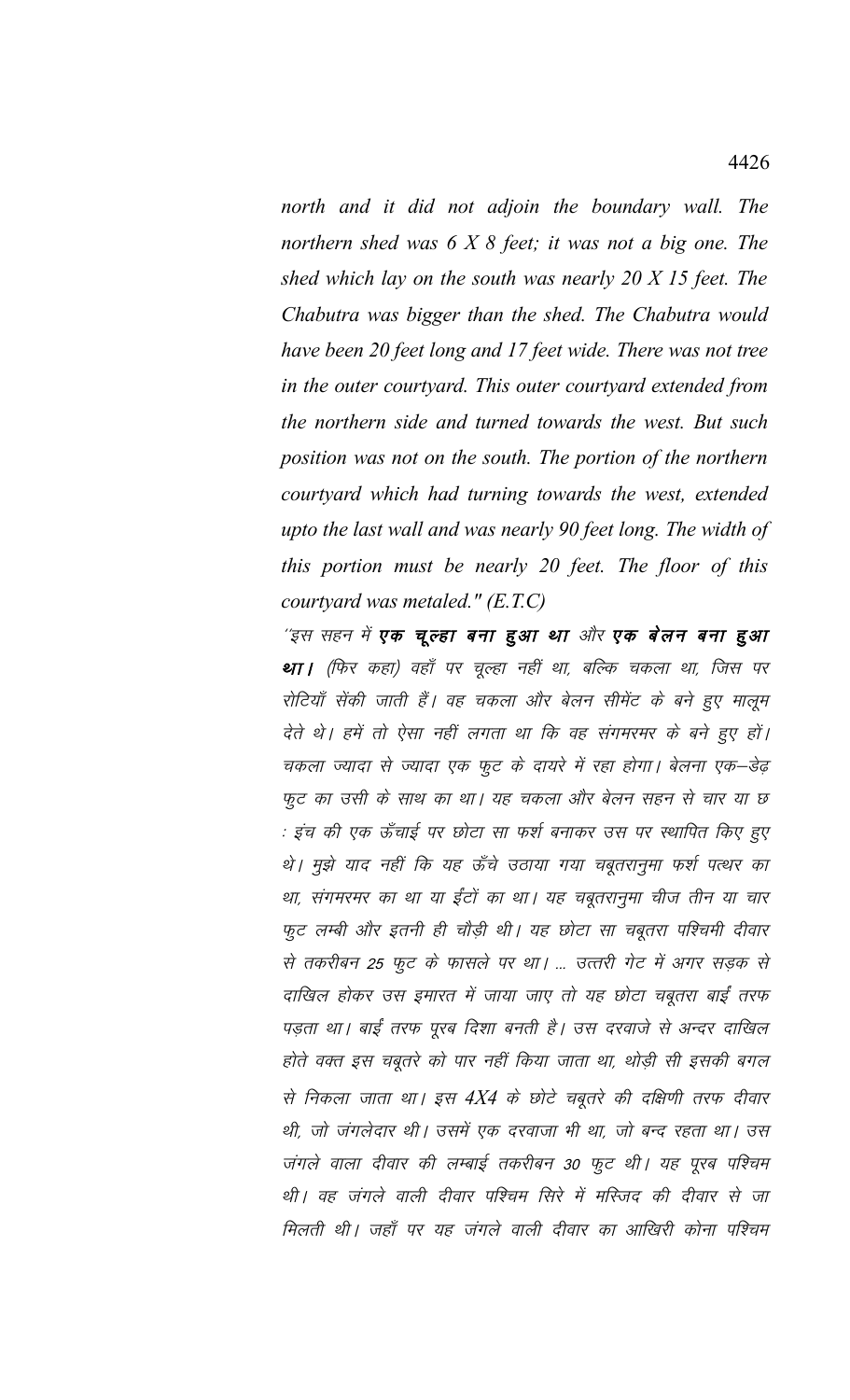की तरफ था, वहाँ से इमारत की पश्चिमी दीवार का फासला तकरीबन 30 फुट था। उसमें उत्तर की तरफ कोई दरवाजा नहीं था। उत्तरी जंगले वाली दीवार में ही दरवाजा था, वह उसके बीचोबीच था। वह दरवाजा जंगले में ही था और लोहे का था। सलाखों का दरवाजा था। यह दरवाजा 6 फूट ऊँचा होगा और चार फूट चौड़ा होगा। भीतरी सहन के पूरबी तरफ भी जंगले वाली दीवार थी।" (पेज 29.–30)

*"In this courtyard, a 'Chulha' (hearth) was build and so was a 'Belan' (rolling pin). (Further stated) there was no 'Chulha' there; there was a 'Chakla' on which breads are baked. The said 'Chakla' and 'Balan' appeared to be made of cement. It does appears to us that they were built of marble. The said 'Chakla ' would have been a circumference of one feet at most. A 1½ feet 'Belna' was beside it. The said 'Chakla' and 'Belan' was placed on the small floor erected at the height of 4 or 6 inches. I do not remember whether the said elevated Chabutra-like floor was made of stone or of marbles or of bricks. This Chabutra shaped thing was 3 or 4 feet long and it was that much wide. This small Chabutra was at the distance of nearly 25 feet from the western wall. . . . .On entering that building from the road through the main gate, there lay a small Chabutra on the left side. The left side forms the eastern direction. At the time of entering through that gate, one would not cross this Chabutra; one would go slightly by its site. On the southern side of this 4 X 4 feet small Chabutra, there was a wall having grills. It had a wall as well which continued to be closed. That grilled wall was nearly 30 feet in length. It extended from east to west the grilled wall at the western end joined the wall of the mosque, where the last corner of the grilled wall towards*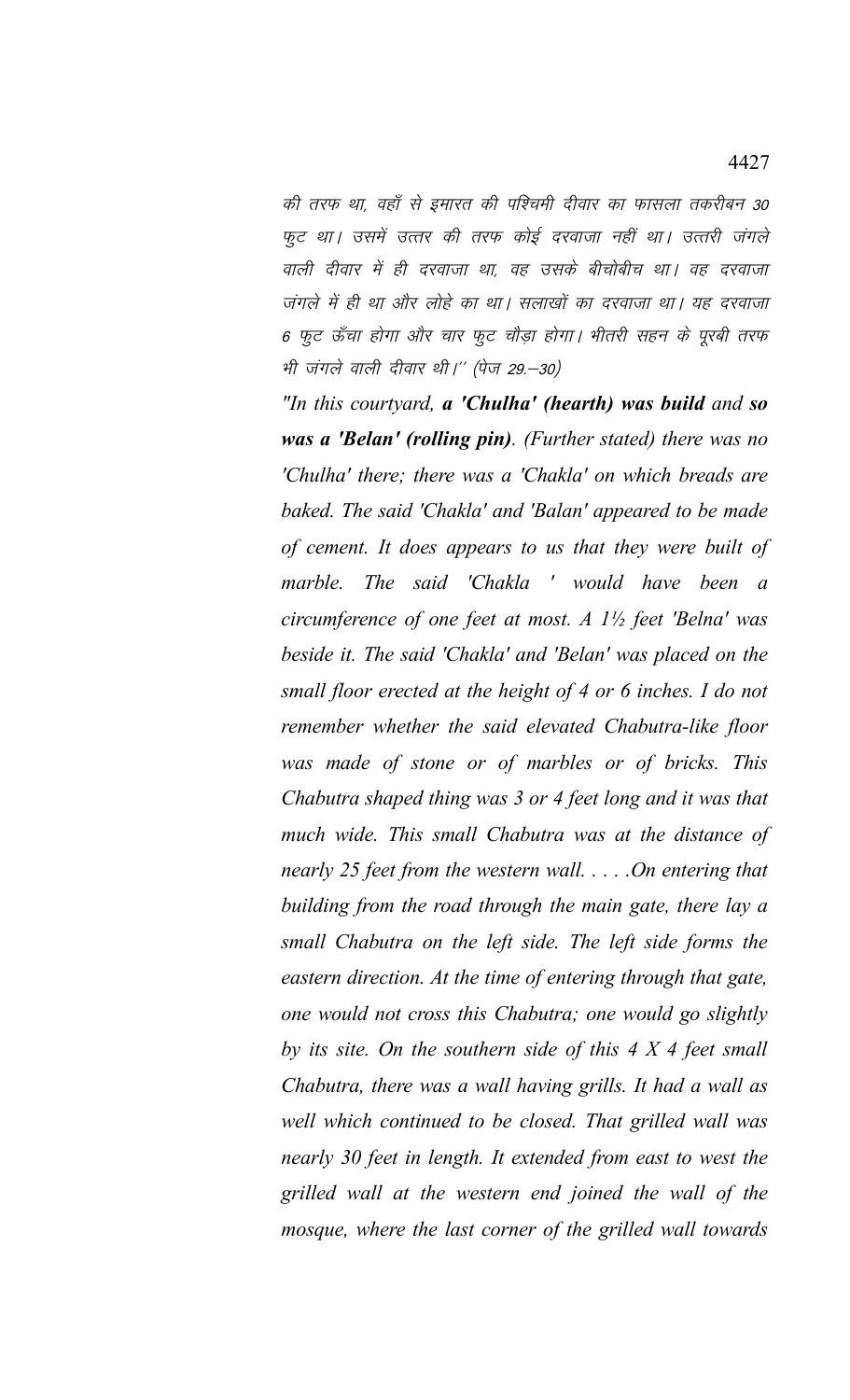*the west and from there the western wall of the building was at the distance of nearly 30 feet. It has no door on the northern side. Only in the northern grill wall, there was a door which was in its middle. This door was in the grill itself and was made of iron. The door was of iron bars. This door would be 6 feet high and 4 feet wide. There was a grill wall also to the east of the inner courtyard." (E.T.C)*

### **(viii) PW 8, Abdul Aziz:**

''इस इमारत के अंदरूनी हालात बाबत छप्पर, चबूतरे, दिवारे या फर्श जो मैंने बतलाए है वह मेरे वहां पहली मर्तबा जाने से और आखिरी बार नमाज अदा करने तक बदस्तूर उसी तरह से कायम रहे थे उनमें कोई रद्दोबदल नहीं हूयी थी।'' (पेज 38)

*"The inteso was a 'Belan' (rolling pin)rnal position of this buildinso was a 'Belan' (rolling pin)g, in reference to shed, Chabutra, walls and flooring which I have stated about, continued to be the same from my first visit to that place till the time I last offered namaz; there was no alternation therein." (E.T.C)*

#### **(ix) PW 9, Saiyyad Akhalak:**

''इस सहन के दक्षिण की तरफ एक चबूतरे की शक्ल वाली तामीर थी। इस चबूतरे की ऊँचाई तीन सवा तीन फुट के आसपास थी। यह पुख्ता चबूतरा था। ... इस चबूतरे पर एक छोटा सा छप्पर था।'' (पेज 22)

*"There was a Chabutra-shaped construction to the south of this courtyard. The height of this Chabutra was nearly 3- 3¾ feet. It was a firm Chabutra. . . . . There was a small shed on this Chabutra." (E.T.C)*

"यह छप्पर लकड़ी के खम्भों पर टिका हुआ था। मेरी जानकारी में इस चबूतरे के ऊपर या छप्पर के नीचे लकड़ी की टेन्टनुमा तामीर नहीं थी। ... इस चबूतरे के ऊपर और नीचे के बीच में दो–तीन खिड़कीनुमा चीजें बनी हुई थीं। ... खिड़कियों की लम्बाई–चौड़ाई ऐसी थी कि उसमें एक आदमी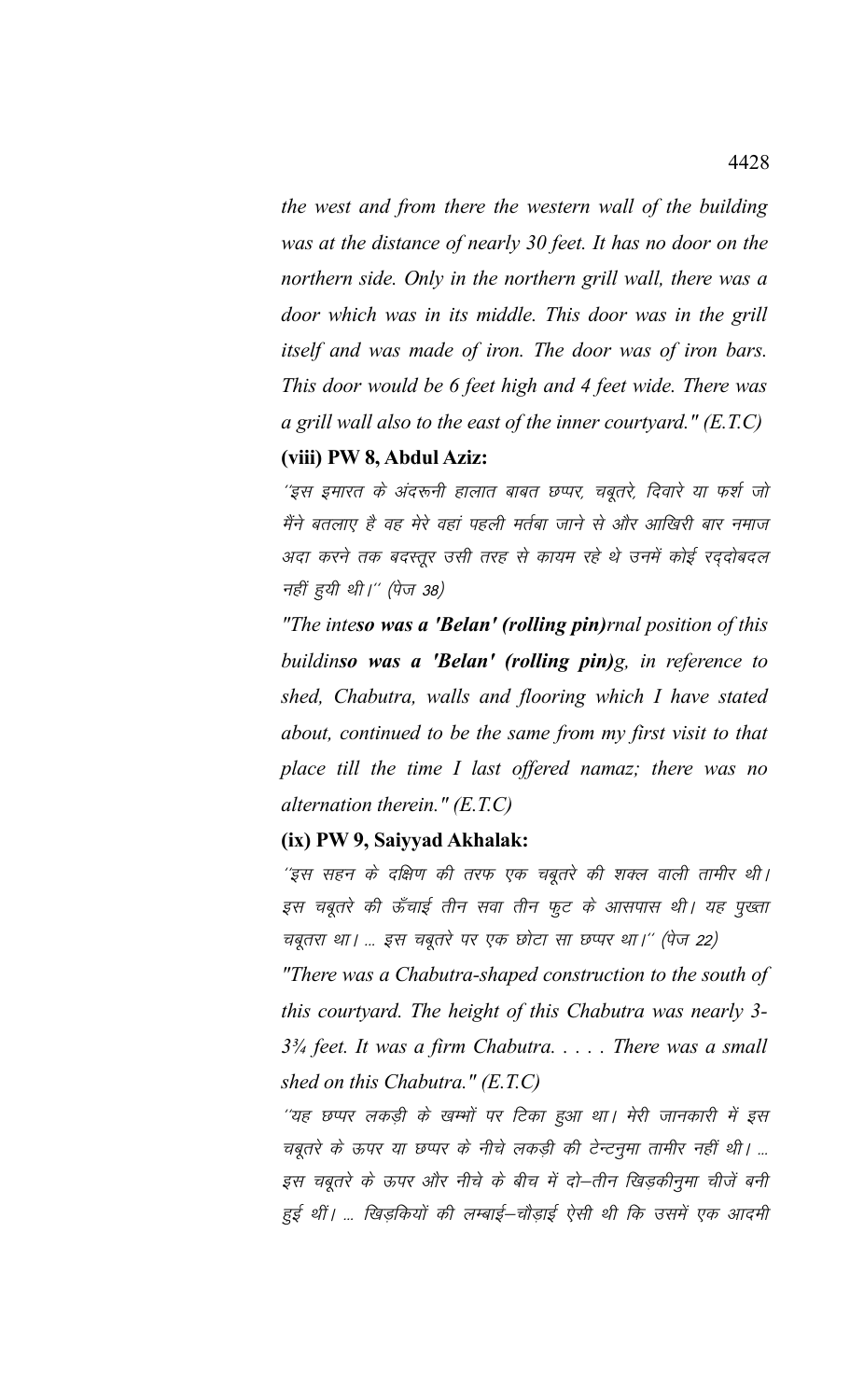झुक कर आ–जा सकता था। खिडकियों के अन्दर उस चबुतरे के बीच में कुछ जगह तो बहरहाल जरूर थी। उसके अन्दर मूर्ति रखी हुई थी, जो बाहर से दिखाई देती थी, अब उसकी गहराई को जितना चाहो मान लीजिए। जो आदमी उसमें झुककर जाता था, जाहिर है कि वह उसके अन्दर बैठ भी सकता था। चबूतरे के ऊपर जो छप्पर था उसमें मुझे मालूम नहीं क्या काम होता था। मैंने वहाँ कभी किसी को बैठते–उठते नहीं देखा।'' (पेज 23)

*"This shed rested on the wooden pillars. In my knowledge, there was not any wooden tent like construction above this Chabutra or below the shed. . . . . In between the top and the bottom of this Chabutra, there were 2-3 window shaped things.. . . . . The length and width of the windows was such as to allow one to enter and exit in a bending position. Inside the windows, there was, however, certainly some space in the middle of that Chabutra. Inside that was placed idol which was visible from outside. As far as its depth is concerned, you may now take it to be so much as you like. From the fact that a person can go therein by stooping himself, it is clear that he can even sit inside it. As far as the shed above the Chabutra is concerned, I do not know what was done therein. I never saw anybody sitting and standing up there." (E.T.C)*

''मैने इन दरवाजों पर कभी कोई ताला लगा हुआ नहीं देखा। ...**एक** थाेड़ी सी जगह पर चूल्हा, चकला और बेलना बने हुए नजर आते थे। .... चुल्हा, चकला और बेलना पत्थर के बने हुए थे। इस चीजों का जिक्र काफी अर्सा से सुनते थे और मैं अपनी होश से इन्हें वहाँ देखता भी आया था। इस उठान के उत्तर की तरफ एक गेट था।'' (पेज 25).

*"I never saw any locks put on these doors. . . . .'Chulha' (hearth), 'Chakla' and 'Belna' (rolling pin) were seen built on a small place. . . . .Chulha' (hearth), 'Chakla' and*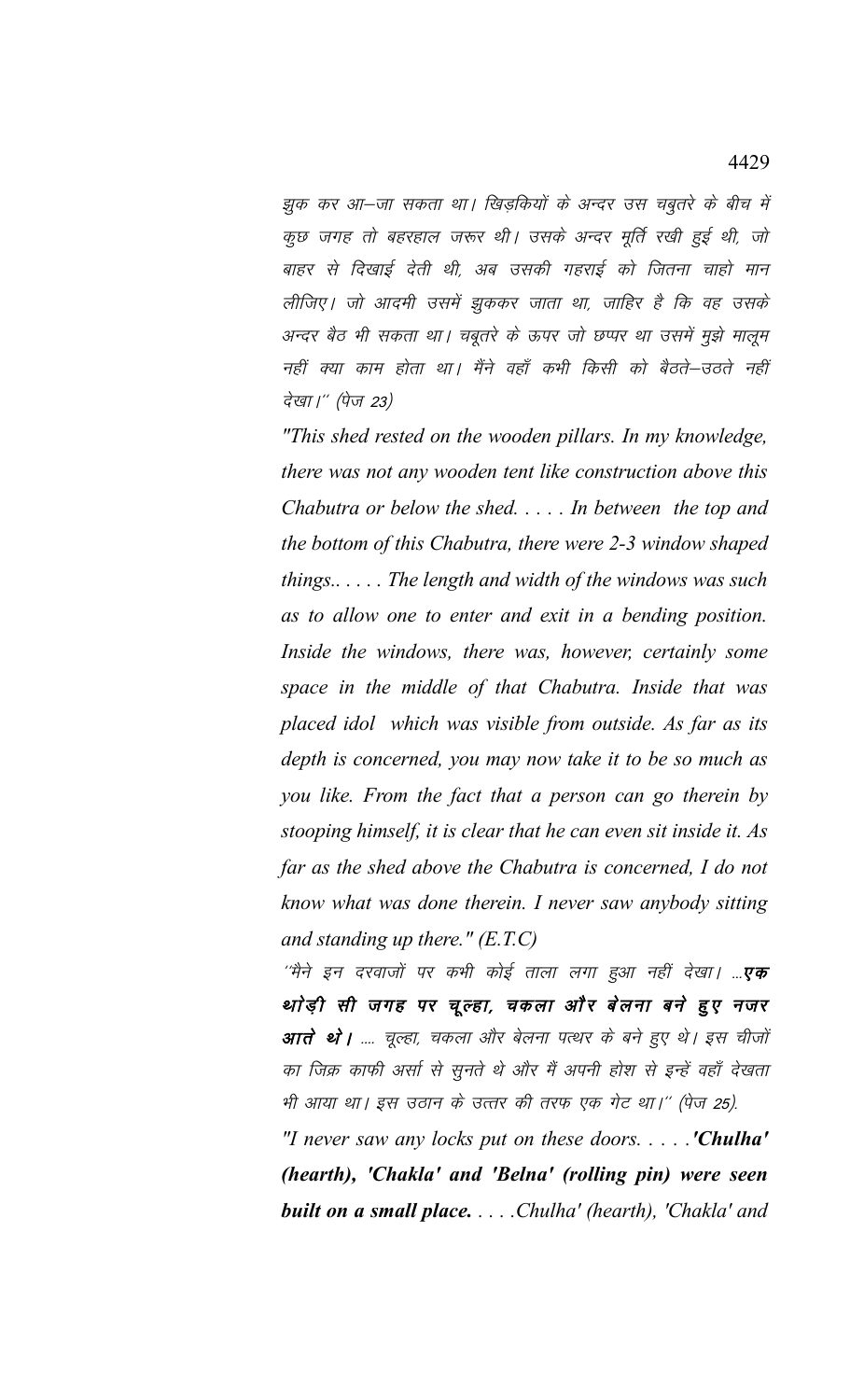*'Belna' (rolling pin) were carved of stone. I would hear about these things for a considerable times and since the time I gained understanding, I continued to see them over there. There was a gate to the north of this 'Uthan' (raised place)." (E.T.C)*

''इस सहन पर, जो बाहर की तरफ था या जो ऊपर बतलाया गया चूल्हा, चकले वाला सहन है, उस पर और पहले बयानकर्ता चबुतरे वाले सहन पर कभी नमाज नहीं पढ़ी गई। मेन गेट से अन्दर दाखिल होने पर उत्तर वाला सहन खुला पड़ा रहता था, उसका कोई इस्तेमाल नहीं होता था।''

(पेज 27). *"Namaz was never offered in this courtyard, which was*

*towards the exterior side or which is the above-stated courtyard having 'Chulha' and 'Chakla' and in the Chabutra courtyard about which deposition has been made earlier. On coming inside through the main gate, the northern courtyard continued to be open and was not put to any use." (E.T.C)*

#### **(x) PW 14, Jalil Ahmad:**

''रसोई जहां बनी थी उसमें चूल्हा, बेलना और चौका था। कोई पैर के चिन्ह नहीं बने थे। मैं नहीं बता सकता कि चूल्हा चकला या चौका बेलना किस मसाले से बने हुए थे। यह सभी चीजें फर्श की सतह पर बनी हुई थी कोई चबूतरा नहीं था। यह चूल्हा चकला और बेलना फर्श के साथ लगा हुआ था अर्थात् फर्श से ही चिपका था। ...इसी छोटे वाले दरवाजे के उत्तर थोड़ा सा हट कर यह चूल्हा बेलना चौका चकला बना हुआ था। मुझे नहीं मालूम कि इस चूल्हे चकले बेलन को किसने बनवाया।'' (पेज 19).

*"There were Chulha' (hearth), 'Belna' (rolling pin) and 'Chauka' at the place where Rasoi was built. No foot prints were built. I cannot tell of which material 'Chulha', 'Chakla'/'Chauka' or 'Belna' were built. All these things*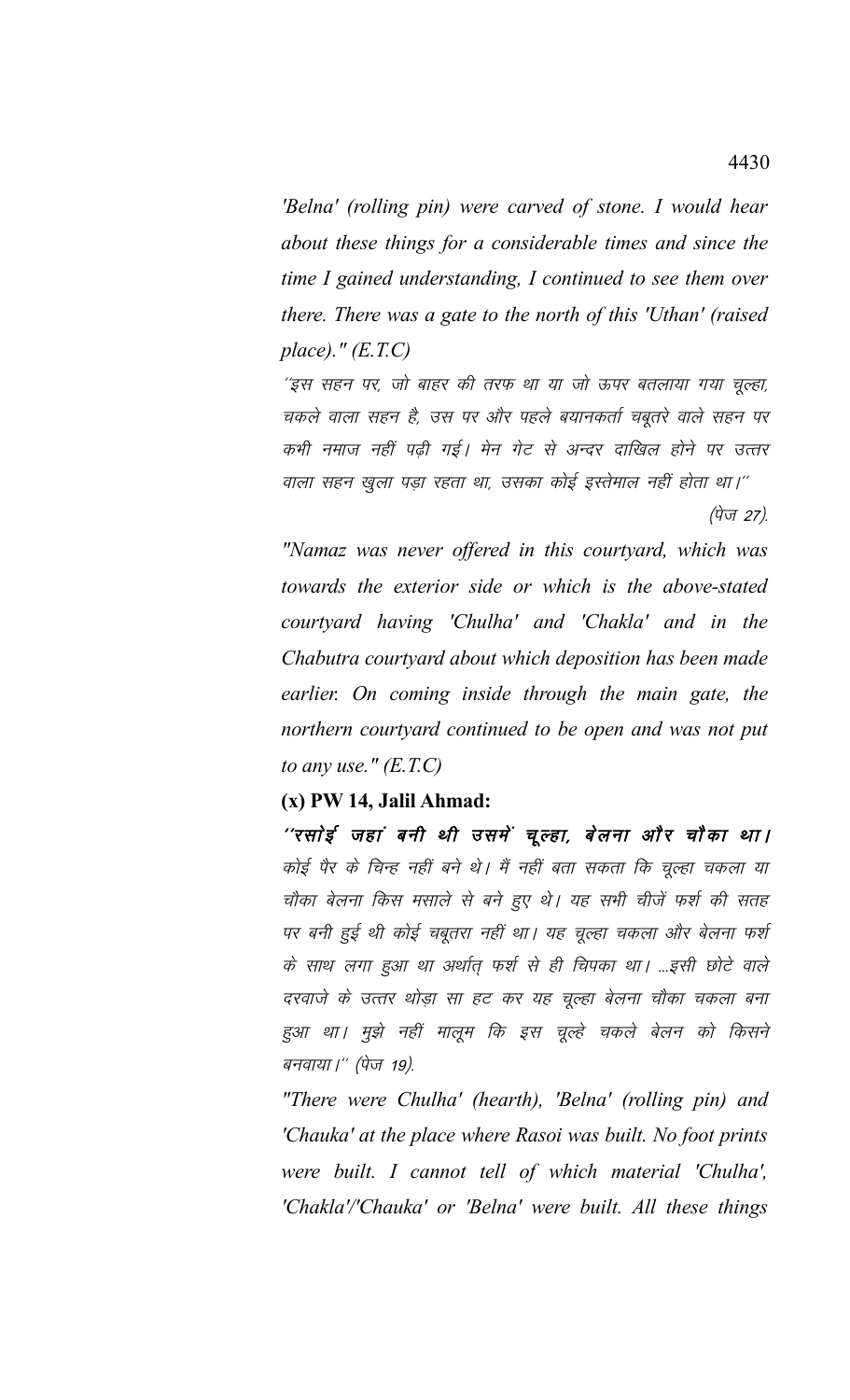*were built on the ground surface; there was no Chabutra. The said Chulha', 'Chakla' and 'Belna' formed part of the floor, that is to say, they were stuck to the floor itself. . . . . To the south of and slightly away from this very small door, the said Chulha', 'Belna' and 'Chauka-Chakla' were wrought. I do not know who built the said Chulha', 'Chakla' and 'Belna'." (E.T.C)*

''यह चुल्हा—चकला और बेलन वही है, जिसके बारे मे मैं ऊपर बता चुका हूँ। तस्वीर नं0–71 को देखकर गवाह ने कहा कि इसमें चूल्हा–चकला एक चबूतरे पर दिखाये गये है।'' (पेज 23).

*"These 'Chulha', 'Chakla' and 'Belan' are those very things about which I have stated above. Looking at the Photograph No. 71 the witness stated- it shows 'Chulha-Chakla' on a Chabutra." (E.T.C)*

''यह भी सही है कि चूल्हा चक्की बेलन के चित्र जहां बने हो वहां नमाज नही पढी जायेगी।'' (पेज 38).

*"It is also correct that namaz will not be offered at a place having pictures of 'Chulha', 'Chakki', 'Belan'." (E.T.C)*

### **(xi) DW1/2 - Sri Krishna Chandra Singh:**

''हनुमतद्वार से अन्दर जाने पर बाएं यानी दक्षिण तरफ राम चबूतरा था जिस पर राम दरबार के विग्रह तथा श्री रामलला की मूर्ति विराजमान थी। उसके दक्षिण पश्चिम कोने पर नीम व पीपल का पेड़ एक ही में लगा हुआ था, जहाँ अर्ध गोलाकार चबूतरा था, चबूतरे पर शिव, पार्वती, गणेश, कार्तिकेय, शिवजी का अर्घानन्दी की मूर्तियाँ विराजमान थी।'' (पेज 3).

*"On going inside through Hanumatdwar, on the left, that is on the southern side there was Ramchabutra, on which 'Vigrah' (different forms) of Ram Darbar as also the idol of Ramlala was seated. On its southern-western corner, there were Neem and Peepal trees stuck together, where lay a semi circular Chabutra, on which the idols of Shiv, Parvati,*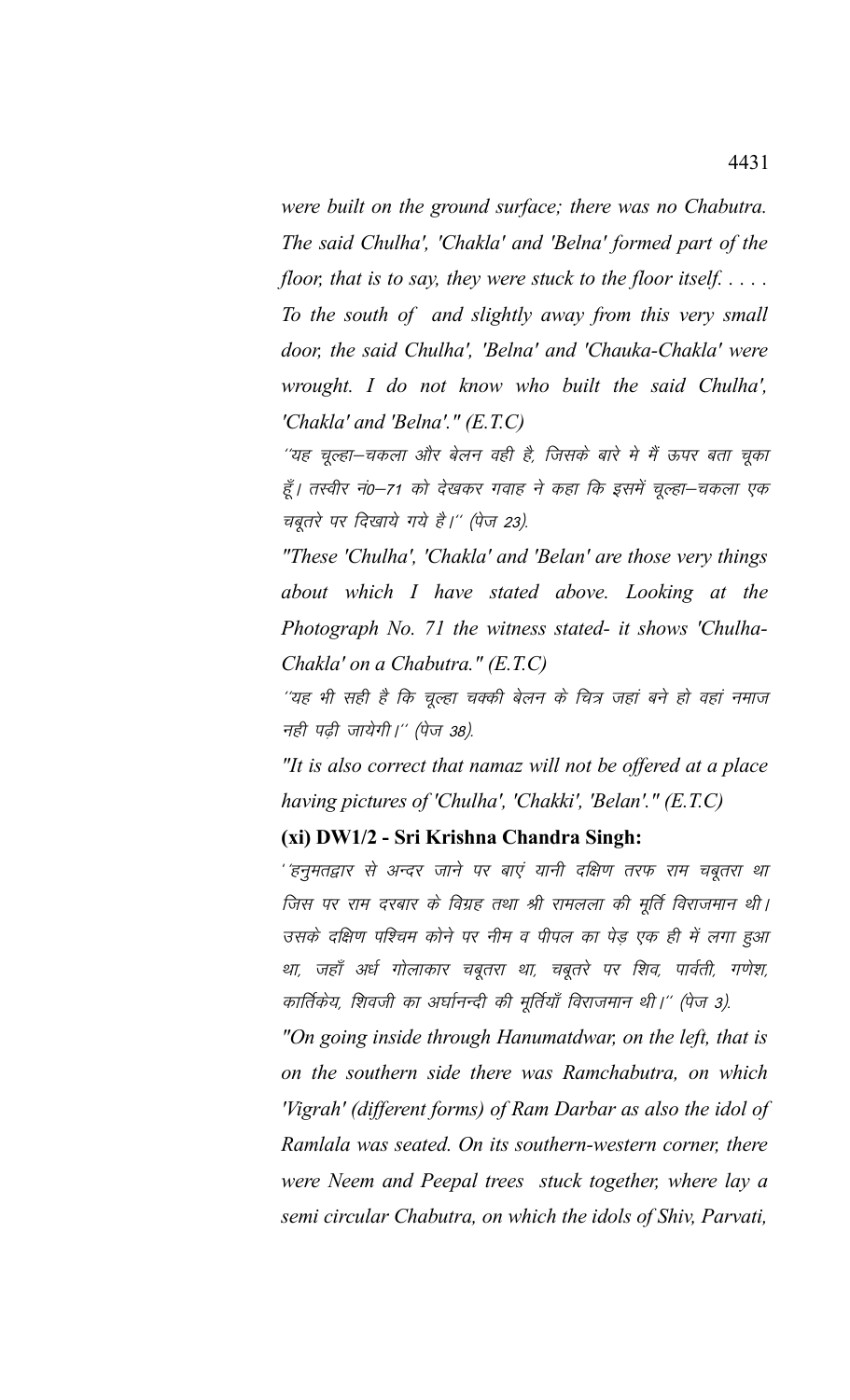*Ganesh, Kartikey and Shiv Ji's vehicle Nandi were seated." (E.T.C)*

## **(xii) DW1/3, Sri Sahdev Prasad Dube:**

''श्रीराम जन्मभूमि स्थित मन्दिर में प्रवेश के लिए पूरब दिशा में हनुमत द्वार 6 दिसम्बर, 1992 के पूर्व था, द्वार के दोनों ओर कसौटी के खम्भे लगे थे, जो गिनती में दो थे, इन पर देवी–देवताओं की मूर्तियाँ उभरी थी। उत्तर की ओर सीता रसोई व इसके पूरब में जन्मभूमि मन्दिर का भण्डारगृह व राम चबूतरा था, सीता रसोई व इसके पूरब में जन्मभूमि मन्दिर का भण्डारगृह व राम चबुतरा था, सीता रसोई के उत्तरी दिशा में सिंहद्वार था, दक्षिण व पश्चिम दिशा में परती जमीन थी जिससे भक्तगण मन्दिर परिसर अर्थात राम जन्मभूमि स्थित मन्दिर की परिक्रमा करते थे।'' (पेज 5).

*"For entrance in Sri Ram Janmabhumi-situated temple, in the eastern direction was Hanumatdwar prior to 6th December, 1992. On both sides of the gate were fixed Kasauti pillars, two in number, with the images of godsgoddess engraved on them. On the north lay Sita Rasoi and on its east were 'Bhandar Grih' (store room) of Janmbhumi temple and Ramchabutra. To the north of Sita Rasoi was Singhdwar; on its south and west there was uncultivated land, from which point of place devotees performed circumambulation of the temple precincts or Ramjanmbhumi-situated temple." (E.T.C)*

## **(xiii) DW 2/1-2, Sri Ram Sharan Shrivastava:**

''विवादित ढांचे में लगे काले पत्थर के खम्भों, पर कलश, आम के पल्लव, कमल, देवी–देवताओं एवं मानव आकृतियाँ स्पष्ट थीं तथ उसी परिसर में सीता रसोई, चरणचिन्ह, चौका बेलन, चूल्हा, राम चबूतरा था। उक्त स्थल हिन्दुओं के पूज्य स्थली के रूप में था एवं विवादित स्थल सदैव से भगवान राम के जन्म स्थल के रूप में पूज्य था।" (पेज 5).

*"'Kalash', mango leaves, lotus flowers, images of godgoddess and human beings were clearly seen engraved on*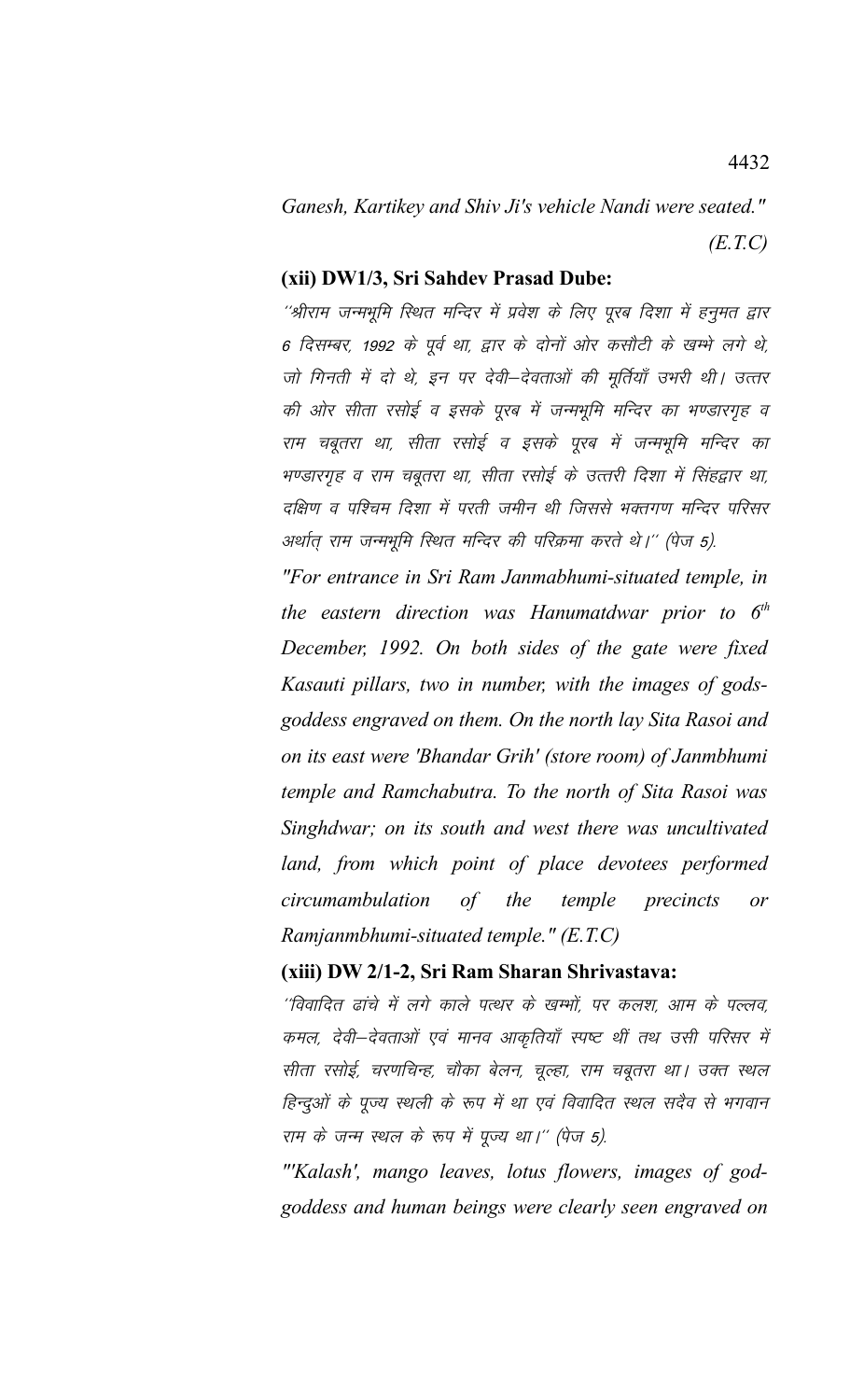*the black stone pillars embedded in the disputed structure, and Sita Rasoi, foot prints, 'Chauka', 'Belan', 'Chulha' and Ramchabutra were there in that very premises. The said place was as a revered place for the Hindus and the disputed site was always revered as the birthplace of Lord Rama." (E.T.C)*

''भवन की रिथति से मेरा तात्पर्य पूरे भवन से है, जिसमें पूरब की ओर राम चबूतरा, जहाँ पूजा हो रही थी, उत्तर की तरफ सीता रसाई और विवादित भवन को भी लोग रामजन्मभूमि मानते थे, से है।'' (पेज 167).

*"By the location of the building I mean the entire building, including Ramchabutra on the east providing space for worship, Sita Rasoi on the north and the disputed structure regarded by people as Ramjanmbhumi." (E.T.C)*

**4064.** PW 6 on page 20, further said about the other temples around the building in dispute:

''मुतदाविया जायदाद के इर्दगिर्द हिन्दुओं के मन्दिर हैं। इस जायदाद से हनुमानगढ़ी तक रास्ते में हिन्दुओं के बड़े–बड़े मंन्दिर हैं, जैसे–कनक भवन ओर रामजन्मस्थान, हनुमानगढ़ी। मोहल्ला रामकोट में राम जन्मभूमि मन्दिर भी है। अयोध्या में श्रीरामचन्द्र जी के मन्दिर भी हैं, हनुमान जी के भी मन्दिर हैं और जैनियों के भी मन्दिर हैं।'' (पेज 20)

*"Around the property in suit, there are temples of Hindus. On the way from this property to Hanumangarhi, there situate a number of big temples of Hindus e.g. Kanak Bhawan, Ramjanamsthan and Hanumangarhi. In Mohalla Ramkot, Ramjanambhumi temple also situates. In Ayodhya, there are also the temples of Sri Ram Chandra Ji Hanumanji and Jains." (E.T.C.)*

**4065.** In the above context, PW 16 said as under: ''पूर्वी दरवाजे से भीतर घुसने पर पूरबी अहाते में दक्षिण की तरफ चबूतरा था, जिसे राम जन्मभूमि कहते हैं। इसी अहाते की उत्तर की तरफ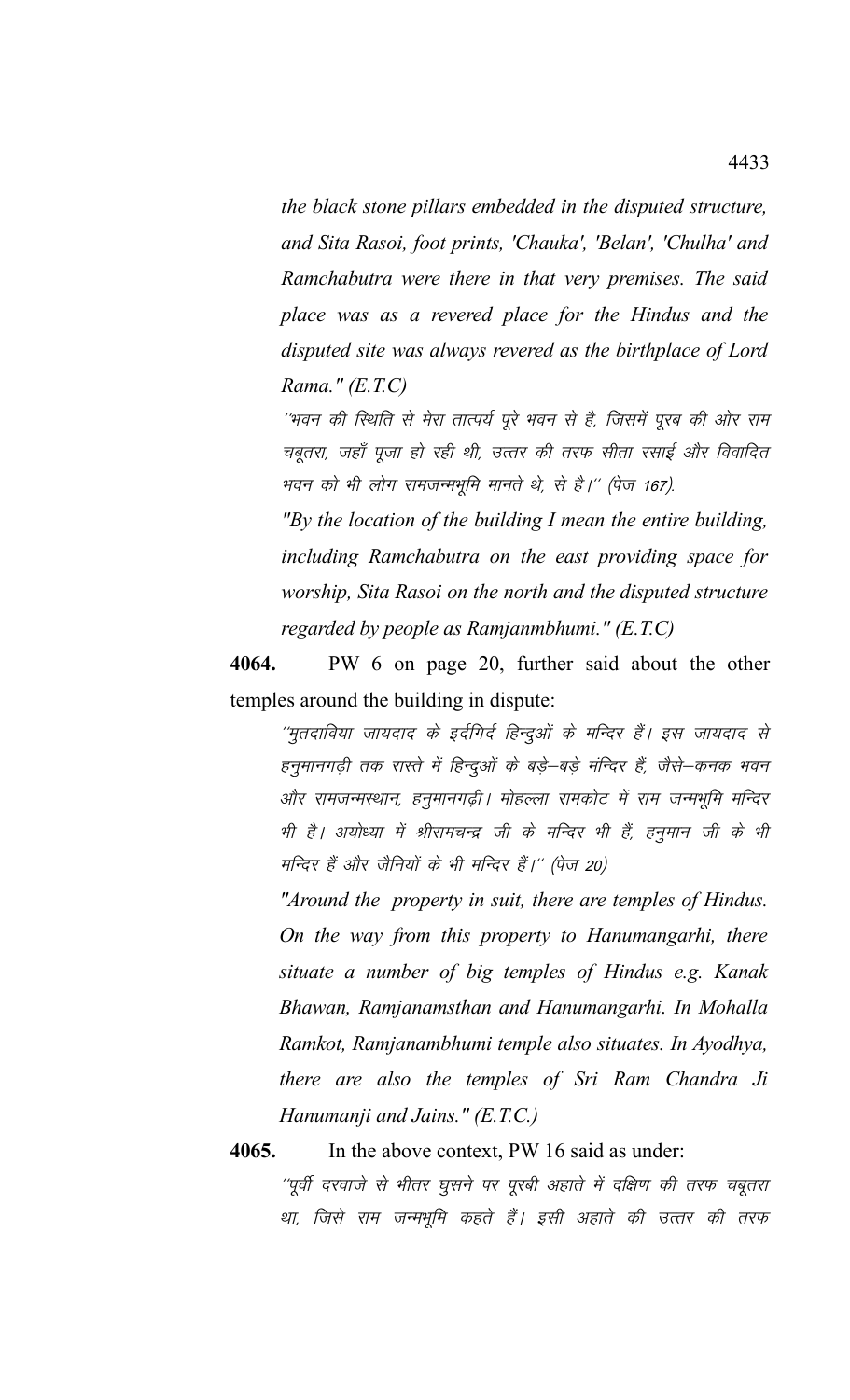भण्डारगृह कोठार हो सकता था।'' (पेज 57)

*"Entering through the eastern door, there was a chabutara (platform) towards eastern side of the compound, which is called Ram Janambhumi. Towards north of this compound there might have been store room." (E.T.C.)*

''सीता रसोई जहॉ पर स्थित था, उसी के पास उत्तरी दरवाजा था। यह ठीक है कि मुख्य इमारत जिसे मैं मस्जिद कहता हूँ, के अन्दर जाने के लिए उपरोक्त हिन्दू धार्मिक स्थानों के पास से होकर जाना पड़ता था।''

(पेज 58)

*"Near the place where Sita Rasoi situated, there was the north door. It is correct that for reaching the main building, which I term as 'mosque', one had to pass through the aforesaid religious places." (E.T.C.)*

**4066.** This position as emerges from the above could not have been controverted in any manner. Therefore, the first part of the issue in question we are inclined to answer in affirmance. So far as the second part is concerned, i.e., its effect, we find that the pleadings in this respect are that if the mosque is surrounded or landlocked by the places of worship of other religions (in the present case Hindu), then it cannot be a Mosque according to the tenets of Islam. However, no such command in any of the Islamic text could have been traced or placed before us to support the submission. It is true that normally the places of worship are constructed where the population of the worshippers is quite reasonable and for their convenience, the persons responsible for construction normally choose a place where obstruction is minimal, but that is one aspect of the matter and can not be equated to a proposition that such a construction would not be an Islamic religious structure, if it is surrounded or landlocked by the religious places of other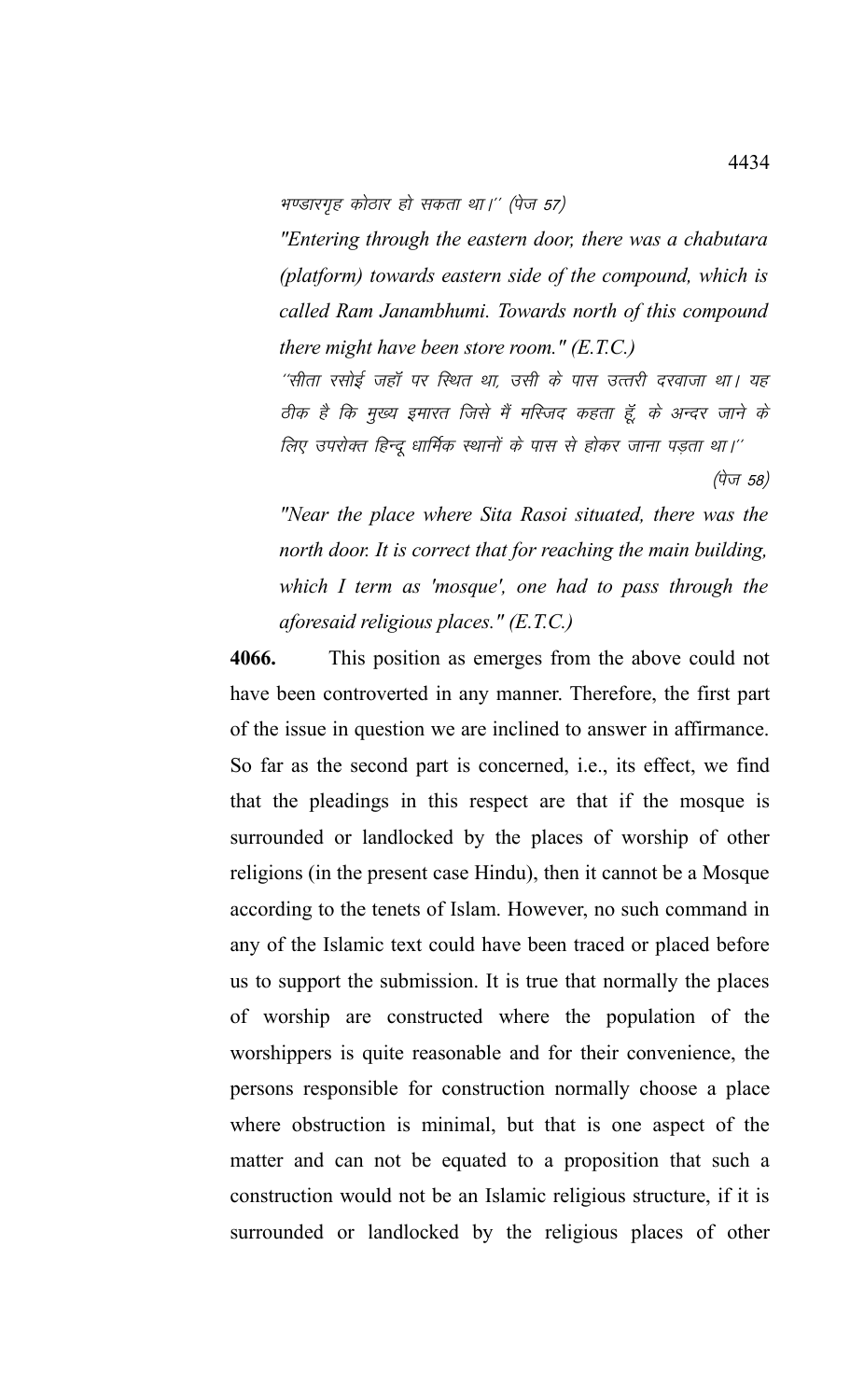religions.

**4067.** The issue further is sought to be argued on the ground that under Islamic text, at one place there cannot be two places of worship as the property vested in God cannot have a share holder. It is, thus, submitted that this is a command against a Mosque under the Islamic text and, therefore, the building in dispute could not be a Mosque. We have already held that in this case, it is a peculiar situation where in the same premises, Hindus and Muslims both were worshipping according to their beliefs, customs and tenets and this is going on for the last several decades before the first suit was filed in the Court of Civil Judge. When a religious practice is continuing in a particular manner for such a long time, in our view, it ought not be questioned or should be discussed or adjudicated by the Court. No one can be allowed to say such practice was not correct and the generations to generations were acting illegally or contrary in following tenets of their religion. The manner of worship of one religion ought not be allowed to be questioned after almost a century by the people of other religion. It is impertinent and improper. In view thereof, **we answer the Issue No. 19 (b) (Suit-4) in affirmance to the extent that the building was landlocked and could not be reached except by passing through the places of Hindu worship. However, this by itself was of no consequences.** 

**(C) Whether the Hindus had been continuously worshipping at the place in dispute:**

**4068.** Issue No. 13, 14 (Suit-4) and 24 (Suit-5) come in this category.

**4069. Issue No. 13 and 14 (Suit-4)** read as under: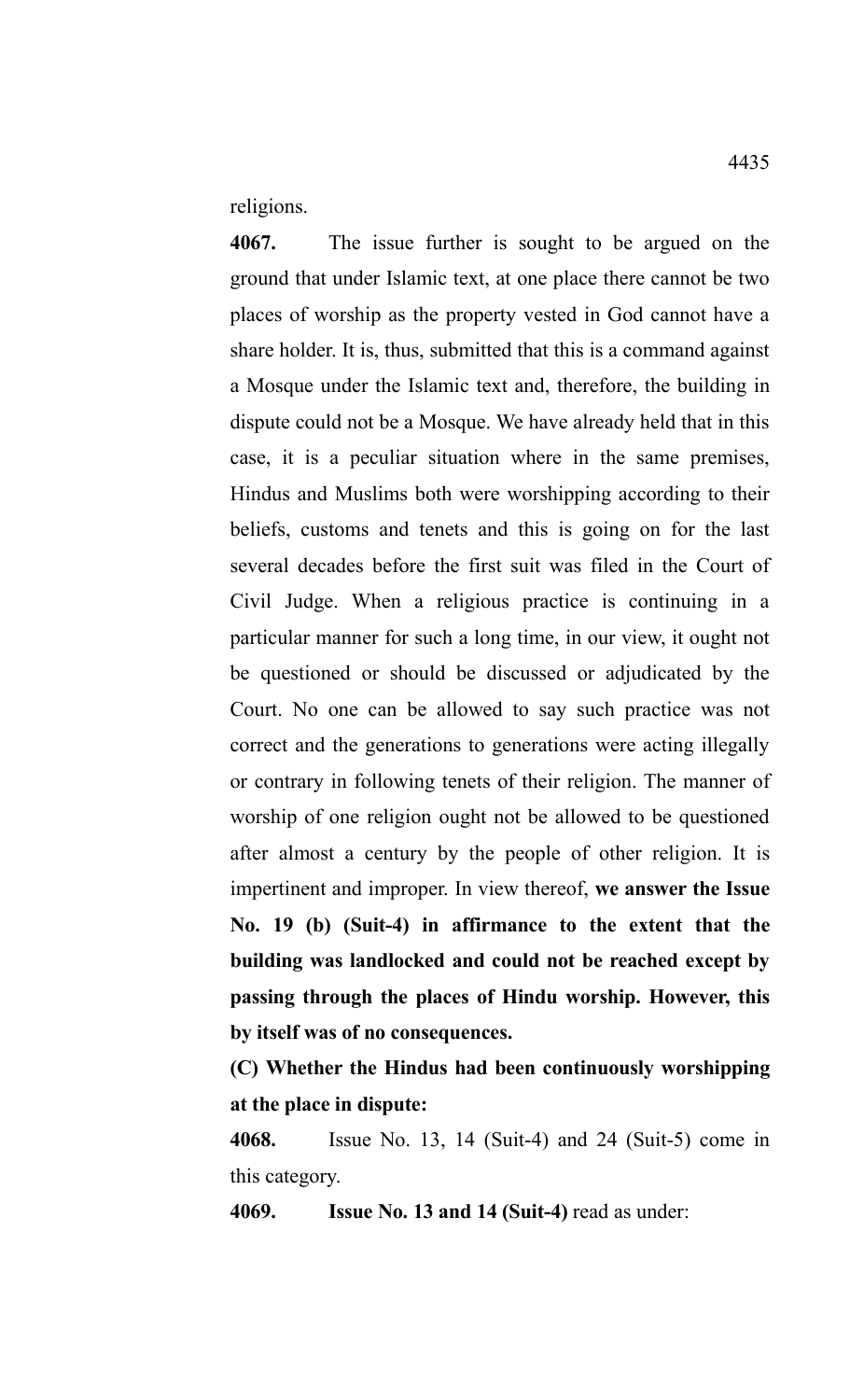#### *Issue No. 13 :-*

*Whether the Hindus in general and defendants in particular had the right to worship the Charans and 'Sita Rasoi' and other idols and other objects of worship, if any, existing in or upon the property in suit?* 

## *Issue No. 14 :-*

*Have the Hindus been worshipping the place in dispute as Sri Ram Janam Bhumi or Janam Asthan and have been visiting it as a sacred place of pilgrimage as of right since times immemorial? If so, its effect?*

**4070.** While considering issue No.3 (Suit-4) pertaining to limitation, we have already held that in the outer courtyard there were certain religious structures of Hindus which they were worshipping since long i.e. before 1885. The plaintiffs (Suit-4) having lost their right to interfere in such right of Hindus which has continued for such a long time, therefore, in respect to those religious structures, the answer would be affirmative. So far as the inner courtyard is concerned, there the idols were kept for the first time on 22/23rd December, 1949. But that itself makes no difference for the reason that the place of birth of lord Rama, we have already held to be a Swayambhu deity and worship of this place is continuing for the past several centuries. As we have already discussed while considering issues relating to site as birthplace and the existence of temple as also the issues pertaining to possession therefore, Hindus in general had been entering the premises within the inner courtyard, as a matter of right for the last several centuries, hence cannot be denied this right after such a long time. **We therefore, answer issues 13 and 14 (Suit 4) in affirmative.**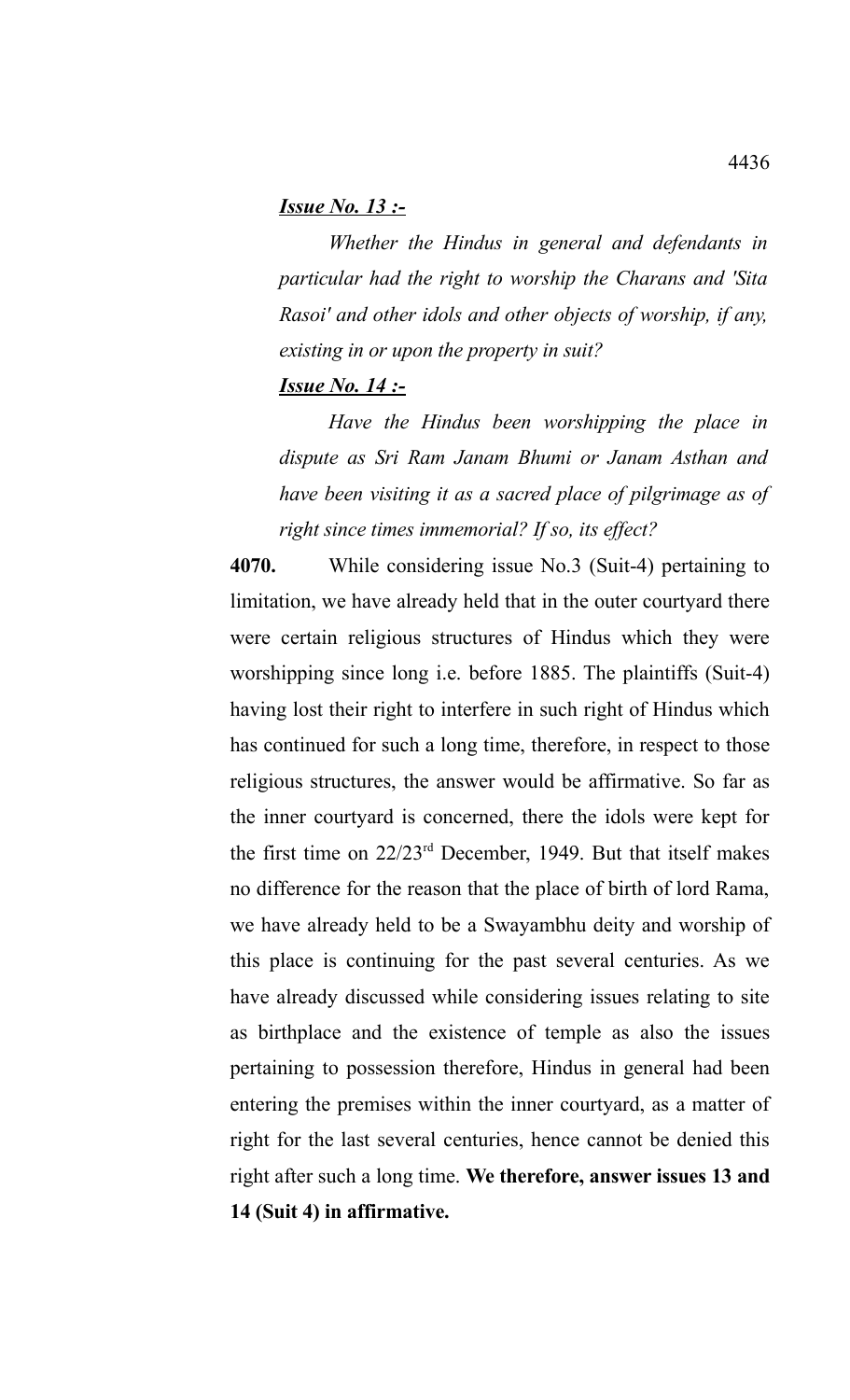#### **4071. Issue No. 24 (Suit-5)** is;

*"Whether worship has been done of the alleged plaintiff Deity on the premises in suit since time immemorial as alleged in para 25 of the plaint?"*

**4072.** Here also we remind that for the purpose of Suit-5, the property in dispute comprises of inner and outer courtyard, both. There are two plaintiff Deities. Plaintiff 1 is the idol. We have already held that the idol of Ramlala or Lord Rama kept earlier on Ram Chabutara in the outer courtyard and was being worshipped by Hindus since long time, i.e. almost a century, was shifted and placed under the central dome of the disputed structure in the inner courtyard in December, 1949.

**4073.** So far as the plaintiff 2 is concerned, we have discussed above that it was also being worshipped since long as noticed by Joseph Tieffenthaler in the middle of the  $18<sup>th</sup>$  century and thereafter in several gazetteers etc.. Worship of both the plaintiffs was going on for such a long time which satisfy the term "time immemorial". **Issue No.24 (Suit-5) therefore is also answered in affirmative.**

#### **(D) The presence of idol in the disputed building:**

**4074.** Issue No.2 (Suit-1) comes in this category.

### **4075. Issue 2 (Suit -1) is:**

*"Are there any idols of Bhagwan Ram Chandra Ji and are His Charan Paduka situated in the site in suit?"*

**4076.** Before answering it, we may remind ourselves that the suit is confined to the premises within the inner courtyard as also clarified by the plaintiff Gopal Singh Visharad in his statement made under Order X, Rule 2 C.P.C. on 07.03.1962 which reads as under: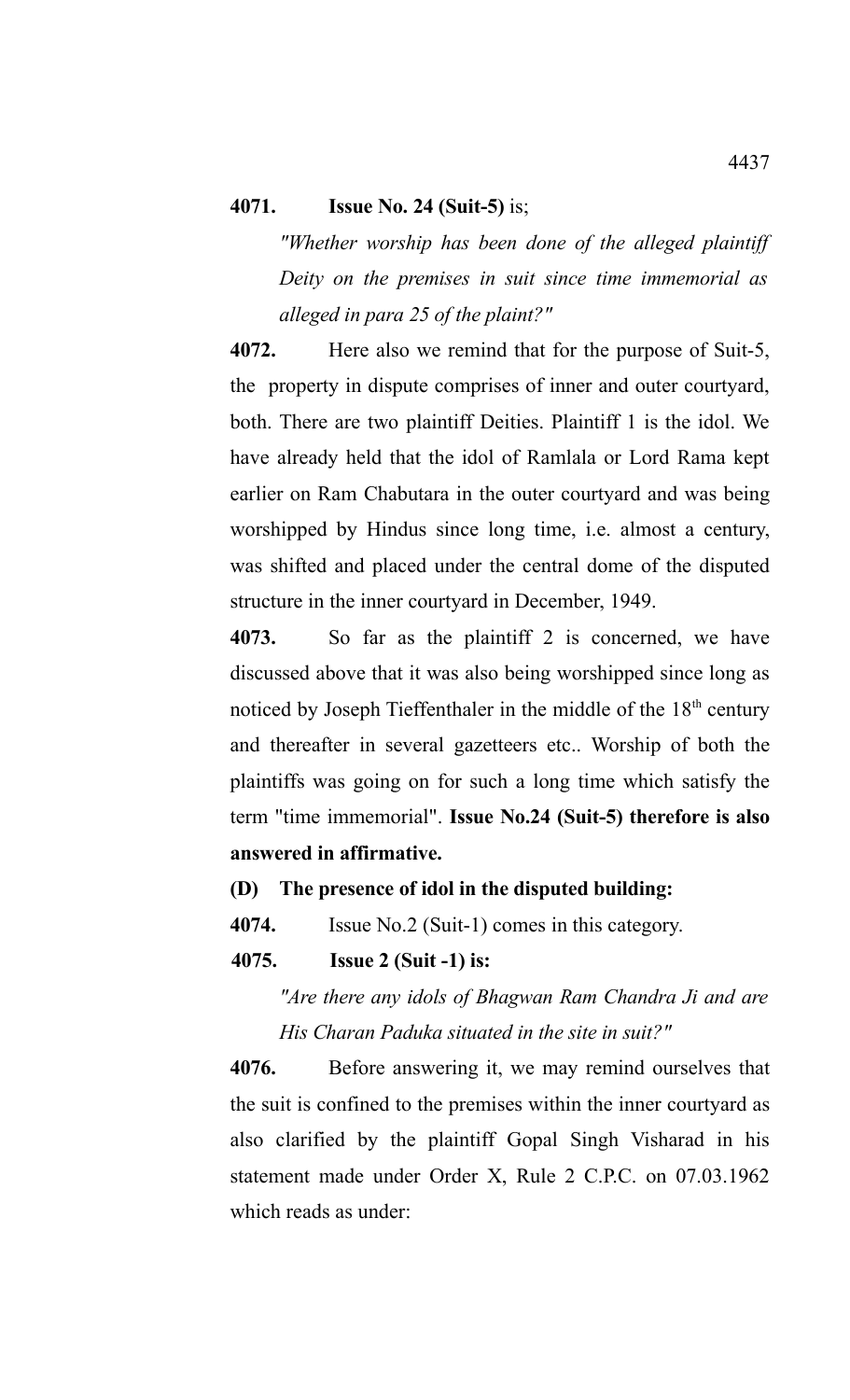*"Plaintiff Gopal Singh Visharad and Sri Param Hans Ram Chandra plffs of both the suits no.2/50 and 25 of 1950 accompanied by their counsel state that they do not want any relief with regard to constructions or structures indicated in the map of the Commissioner Sheo Shanker Lal dated 25.5.50. by the terms 'Sita Rasoi' 'Bhandar' and 'Ram Chabootra' . They say that the reliefs are asked for only with regard to property enclosed in the said map by letters A. B. C. D. L. K. J. P. O. H. N. G. A.*

**4077.** In the discussion already made above, this has come on record that "*Charan Paduka"* is part of the structure which is also called as "*Sita Rasoi*" or "*Chhati Pujan Sthal*" which existed in the outer courtyard. It is evident from the site plan submitted by Sri Shiv Shankar Lal on 25<sup>th</sup> May, 1950, which we have already appended as Appendix 2 to this judgment. This is also admitted by plaintiff. Therefore, it cannot be said that "*Charan Paduka"* situated in the site in dispute since the suit is confined only to the premises within the inner courtyard.

**4078.** So far as the idols of "Bhagwan Ram Chandra Ji" is concerned, we have already held while considering Issues No.3(a) (Suit-5) and Issue No.12 (Suit-4) that the same were placed under the central dome of the disputed structure, within the inner courtyard, in the night of 22/23rd December, 1949 but prior thereto the same existed in the outer courtyard and it is therefrom, the same was shifted. Suit-1 was filed on  $16<sup>th</sup>$ January, 1950 on which date idol of Ram Chandra Ji, as a matter of fact, existed in the inner courtyard under the central dome of the disputed structure. **Issue No.2 (Suit-1) is therefore, answered accordingly**.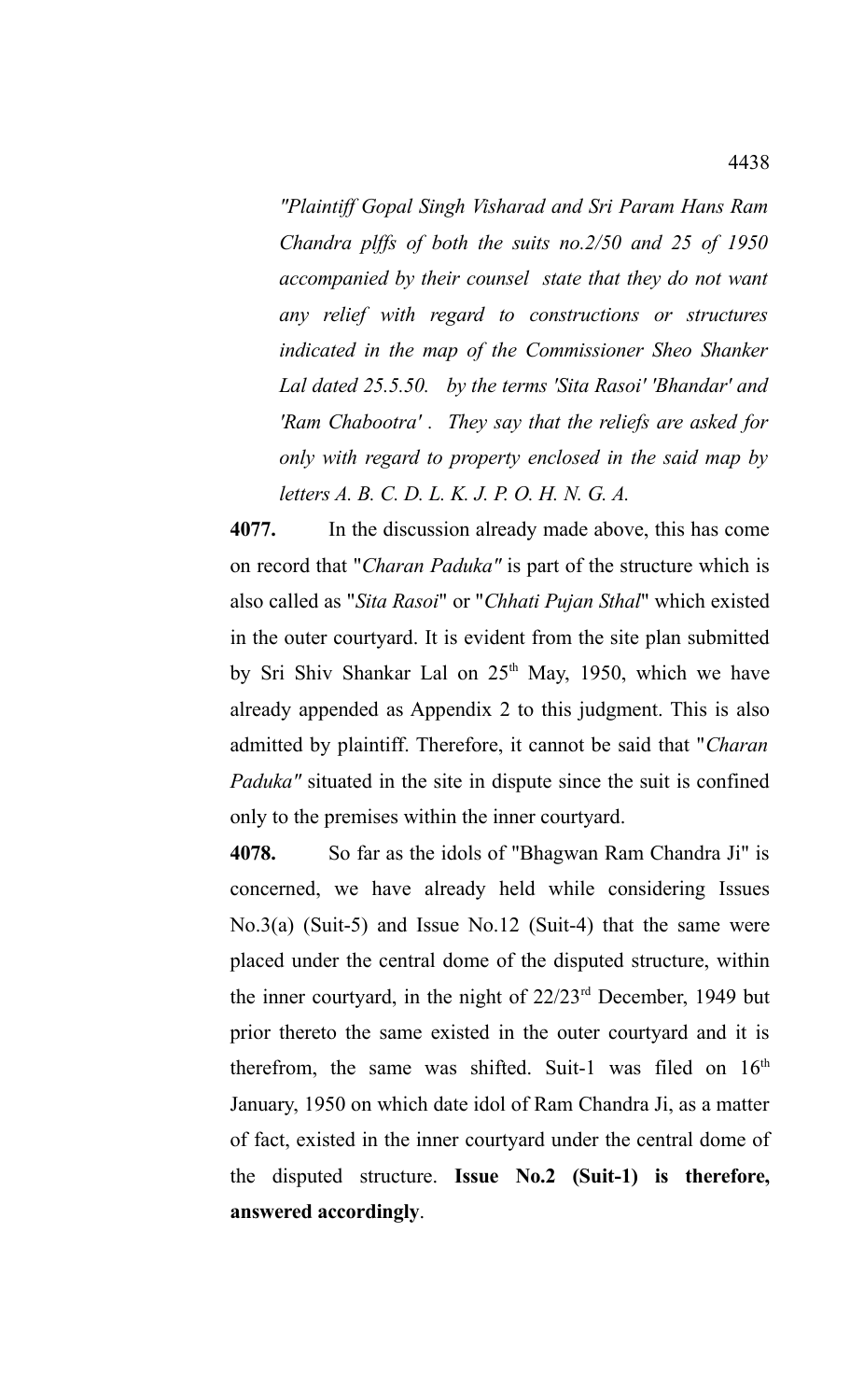# **(E) Issues relating to place of birth of Lord Rama, believed as such by Hindus by tradition etc.**

**4079**. Here we are concerned with issues no. 11 (Suit-4), 1 (Suit-1) and 22 (Suit-5) which reads as under:

*Issue No. 11 :-*

*Is the property in suit the site of Janam Bhumi of Sri Ram Chandraji?*

*Issue No. 1 :-*

*Is the property in suit the site of Janam Bhumi of Sri Ram Chandra Ji?*

*Issue No. 22 :-*

*Whether the premises in question or any part thereof is by tradition, belief and faith the birth place of Lord Rama as alleged in paragraphs 19 and 20 of the plaint? If so, its effect?*

**4080**. The real and substantial issue in all these cases going to the root of the matter is that the plaintiffs (Suit-4) and Muslim defendants in rest of the suits unequivocally and unanimously submit that there is no evidence to show that lord Rama was born at the disputed site. They submit that Hindus belief that Ayodhya is the place of birth of lord Rama and therefore is very holy and religious place even if not disputed in these cases, but that by itself would not mean that the disputed place can be identified as the only place where lord Rama is said to have been born. Neither in any Hindu religious scriptures nor in any other history book or record it is mentioned that the disputed site was actually the place of birth of lord Rama. He may have born at Ayodhya but to narrow it down and concentrate on the disputed site is wholly conjectured and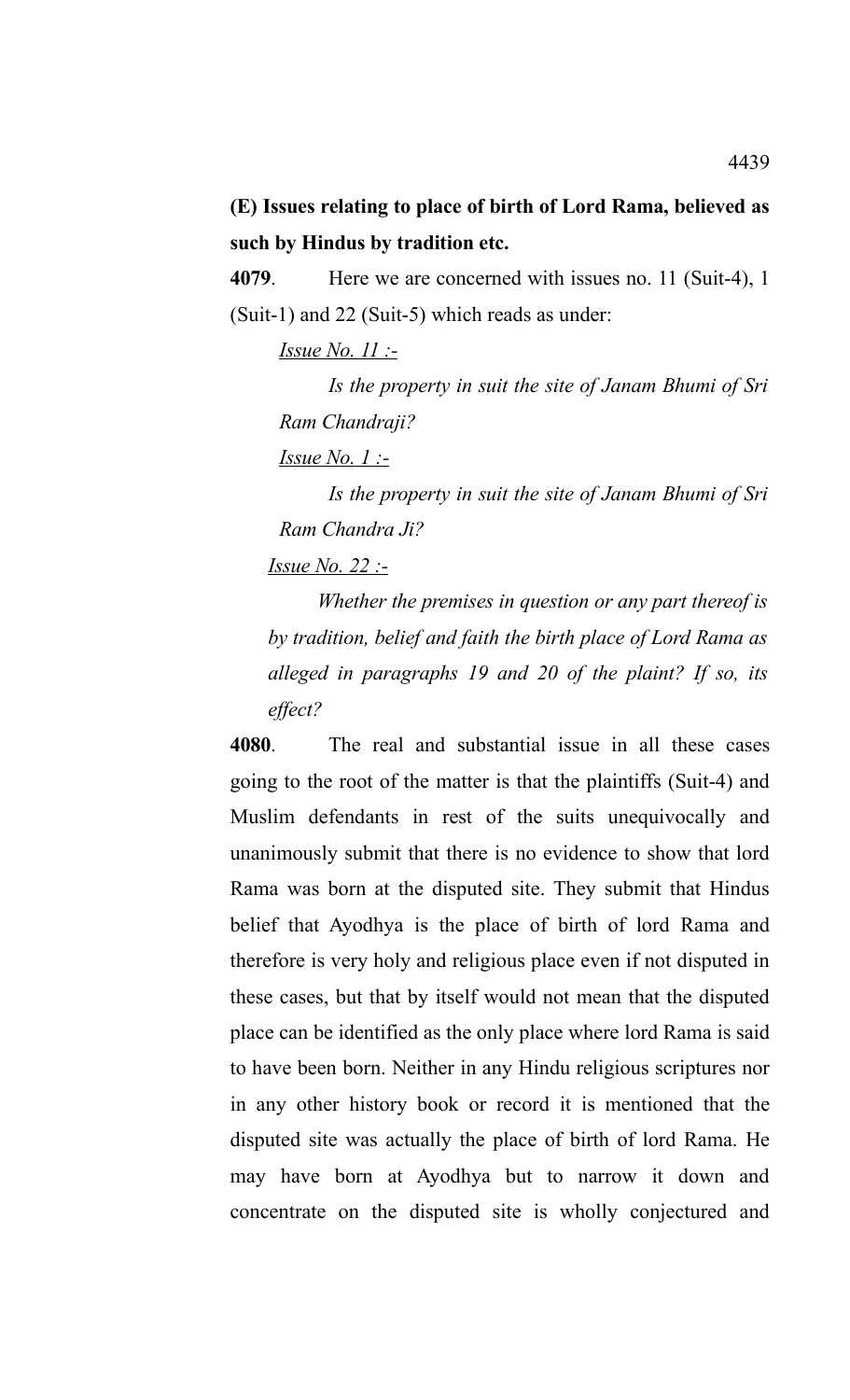imaginary. It is without any foundation or substance.

**4081**. It is said that though the statements under Order X, Rule 2 C.P.C. have been given by the learned counsels for the various Muslim parties that they do not dispute about the faith of Hindus regarding birth of lord Rama at Ayodhya and that the present Ayodhya is the same as believed by the Hindus yet the Court cannot ignore the opinion of voluminous record of historian and other experts in the field saying that the Ramayana, which is considered to be the basic document to reflect life of lord Rama and makes it an incarnation of lord Vishnu, is a myth and therefore it is termed as an epic.

**4082**. That being so, the story of lord Rama, with the passage of time has generated in such a vast Hindu faith as if a matter of historicity yet on judicial side when this Court will take note of it, it cannot hold otherwise and therefore it is unjust to raise an unfounded claim and contend that lord Rama was born at the disputed site. They submit that the vedic literature and the Hindu scripture relied by various counsels for Hindu parties broadly do not construe reliable source of history and therefore in the absence of any reliable material, merely on the basis of something which is mentioned in some gazetteers published in 19th century and onwards during the British regime, that too wholly unsubstantiated, and, perhaps was written to create a rift between Hindu and Muslim in furtherance of policy of the Britishers to rule India following divide rule, it cannot be said that building in dispute was constructed at a place where lord Rama had born and therefore the question of desecration of Hindu religious place does not arise.

**4083**. It is in this context, the common submissions in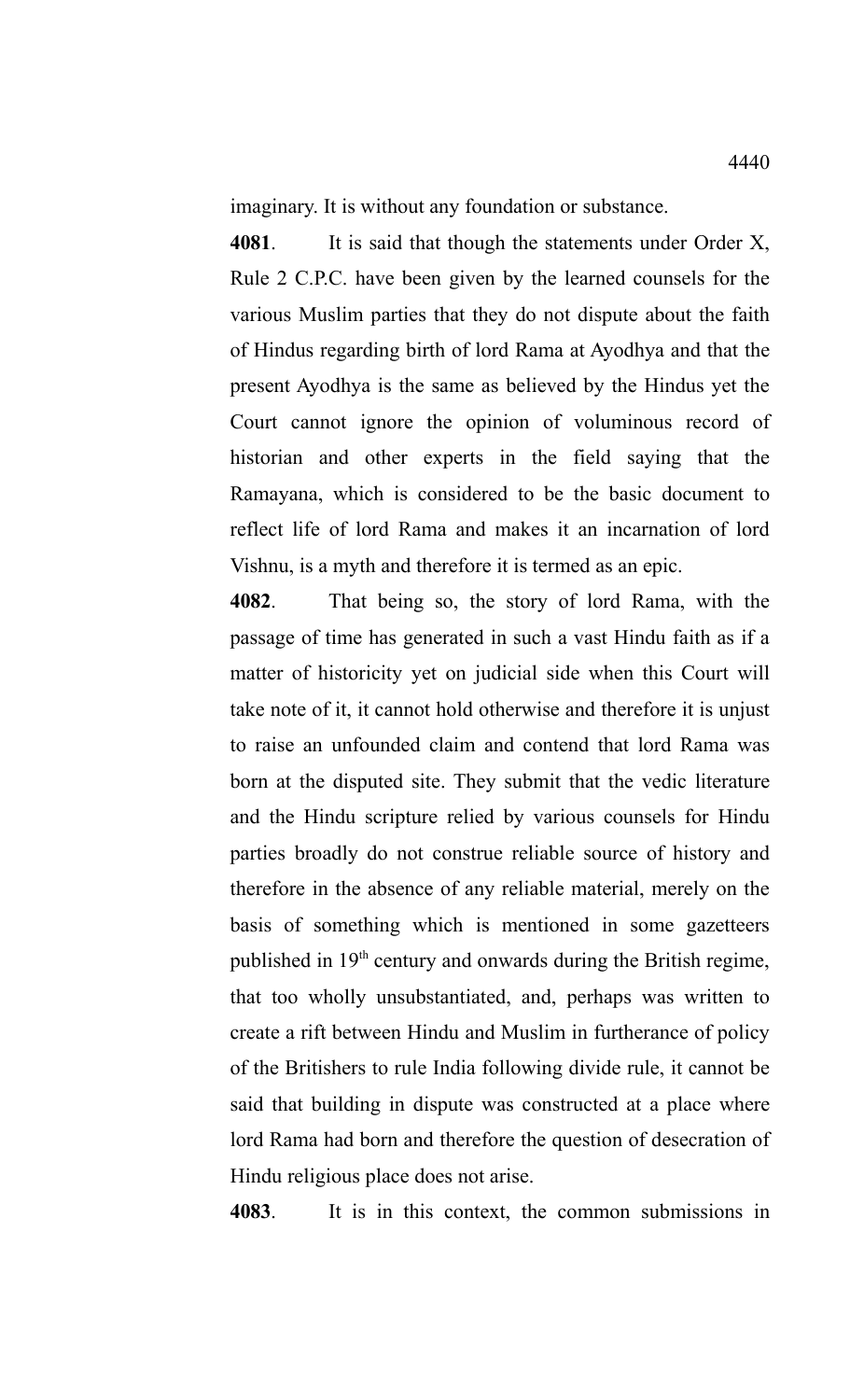brief advanced by the learned counsels for the Muslims side are that there exists no evidence to show that any temple or religious structure existed at the disputed site which is said to have been demolished for construction of the disputed structure; there is no evidence to show that Lord Rama actually took birth at the disputed site though his birth in Ayodhya itself is not disputed; the disputed structure was constructed in 1528 by Meer Baqi, a Commander of Emperor Babar and throughout since then it has been considered, treated and practised as Mosque wherein Muslims have offered their religious prayers regularly till at least December 1949 when the District administration restrained them by attaching the property in dispute and placing it under the receivership.

**4084**. Sri Jilani submitted that it is for this reason that the stand of Hindus also differ on certain aspect though not in respect to the issue pertaining to birth place.

**4085**. The Sunni Central Waqf Board was impleaded as defendant in Suit-1 in 1989 whereafter it filed its written statement and Sri Jilani referred to paras 10, 11, 12 and 13 thereof. He then referred the claim and written statements in other three suits and submitted that in general there are three parties: (1) Muslim Group, (2) Orthodox Hindus and (3) Nirmohi Akhara. The case of the Nirmohi Akhara is that there was never a mosque but it was throughout a temple of Lord Sri Rama and Ram Janam Bhumi was in possession of Nirmohi Akhara who was performing Pooja, Arti etc. through its Pujaris, from time immemorial. The case of orthodox Hindus is that it was a place of birth of Lord Sri Rama where a mosque was constructed by Babar through his aide Mir Baqi but the said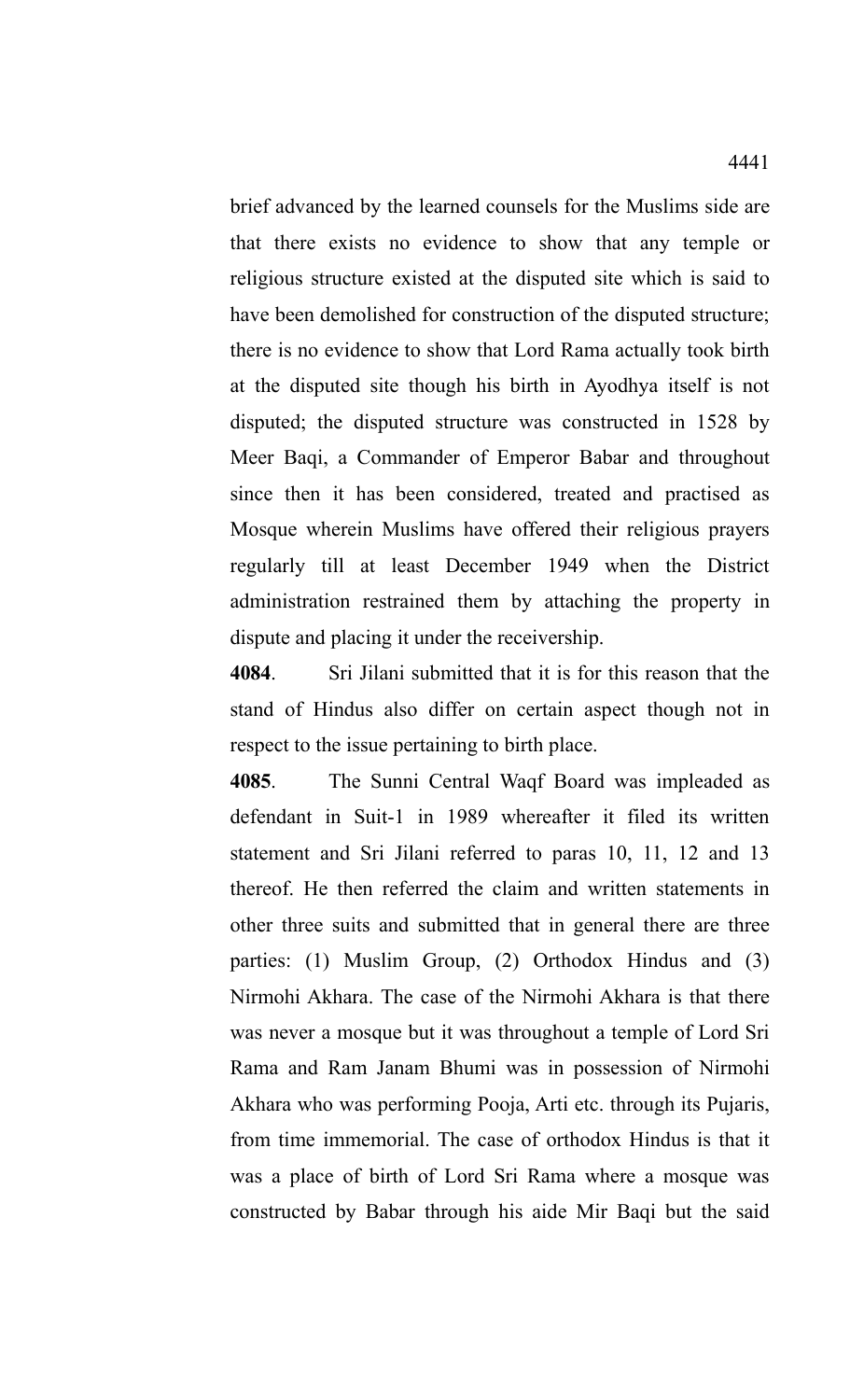building was never used as mosque. At least from 1934 the building was never used as mosque. In respect to the placement of idols, Sri Jilani pointed out that there are two versions: first, about the alleged manifestation of Ram Lala in the night of 22/23.12.1949 and second is the transfer of idols from Ram Chabutara to the dome shaped building of the disputed premises.

**4086**. Mr. Jilani, in brief, advanced his submission by placing oral and documentary evidence as under:

1. The building in question was constructed in 1528 AD by Mir Baqi at Ayodhya and has always been treated a mosque

2. The muslims were offering Namaj in the said building since very beginning and at least from 1855 onwards. There is evidence that the building in dispute was in possession of Muslims, managed by a Mutawalli and Namaj was offered regularly therein.

3. There is no evidence whatsoever that the disputed building was constructed after demolition of any temple of Lord Ram or any other deity worshipped by Hindus.

4. In fact there is no evidence at all that there existed a Hindu temple on or before 1528 when Mir Baqi made construction of the disputed building.

5. The claim of Nirmohi Akhara that it was throughout in possession of the disputed building and Pooja Archana of Lord Rama was going since long is incorrect, the oral evidence is not creditworthy and self contradictory. There is no credible documentary evidence either.

6. On the contrary the documents of the state authorities of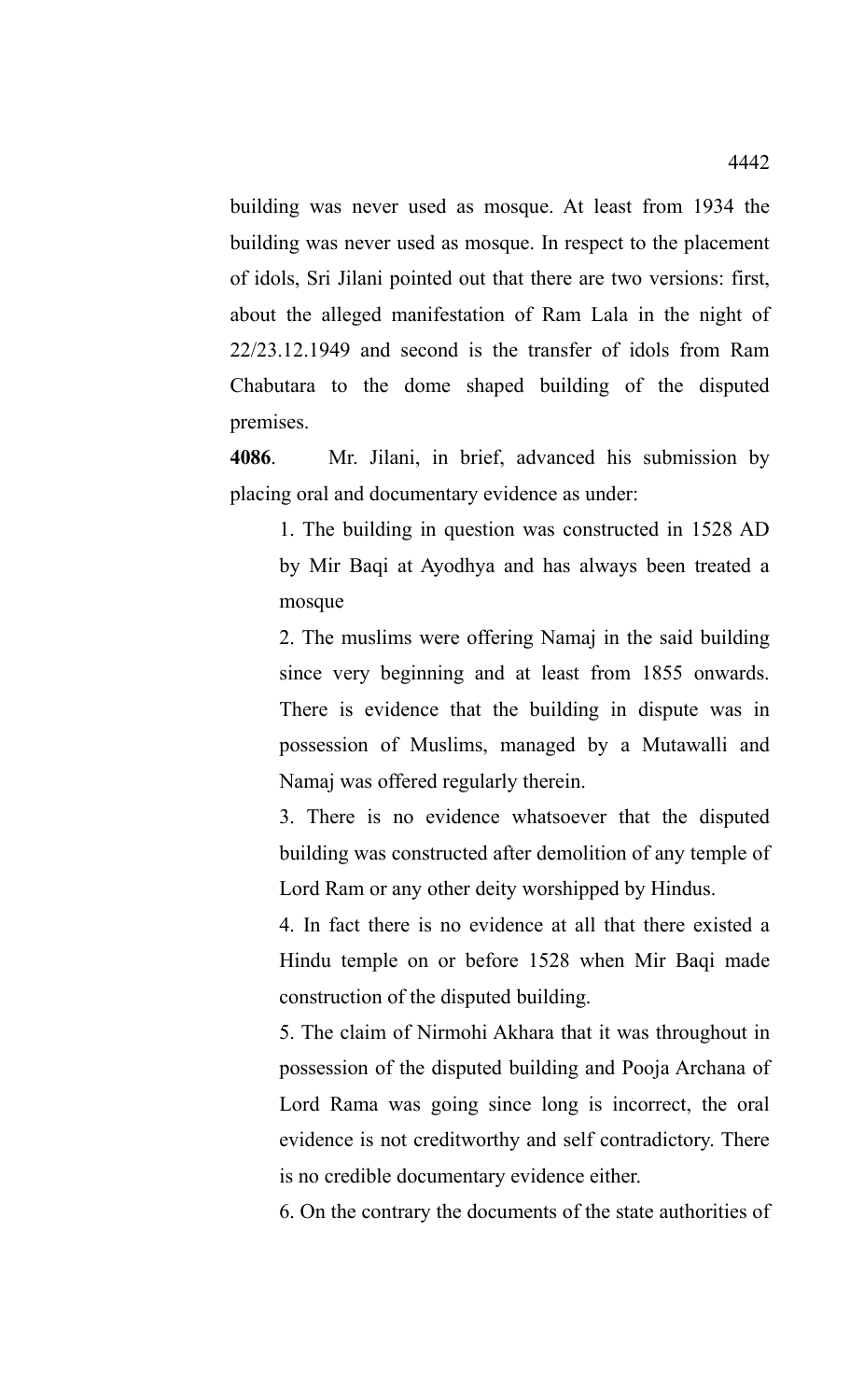different time, oral evidence of individuals etc. show that the building in question was a mosque, throughout known as Babri Mosque, and Namaj was offered therein throughout.

**4087**. Adopting the entire arguments of Sri Z. Jilani, Sri Siddiqui further stated that though he does not dispute that Lord Rama took birth at Ayodhya, however, there is no evidence that Lord Rama took birth at the disputed site. There is neither any evidence to this effect nor there existed any Temple of Lord Rama at the aforesaid place in 1528 when the construction in dispute was raised by Meer Baqi, a Commander of Emperor Babar. He drew our attention to the topography of the land in dispute and nearby area referring to the two maps of 1885, a site plan prepared by Court Commissioner Sri Gopal Sahai, Amin, and, the map and pleadings in Suit No. 95 of 1941, and Commissioner Sri Shiv Shanker Lal's report. He pointed out that the report of Sri Shiv Shanker Lal mentions two houj  $(\vec{s})$ showing source and availability of water for Vajoo and also a place used as urinal at the disputed site. He also referred to the exhibits A20, A21 and A22 (Suit-1) and exhibit A13 (Suit-4). According to him, the aforesaid maps show admission of the parties that the disputed construction was a mosque.

**4088**. On the contrary, the stand of all the counsels appearing for Hindu parties whether plaintiff or defendant in all the suit is common. They collectively submit that there is enough material to show that since time immemorial the disputed place being a part of fort of lord Rama or King Dashratha was held, treated, practised and worshiped as the place of birth of lord Rama as an incarnation in human form of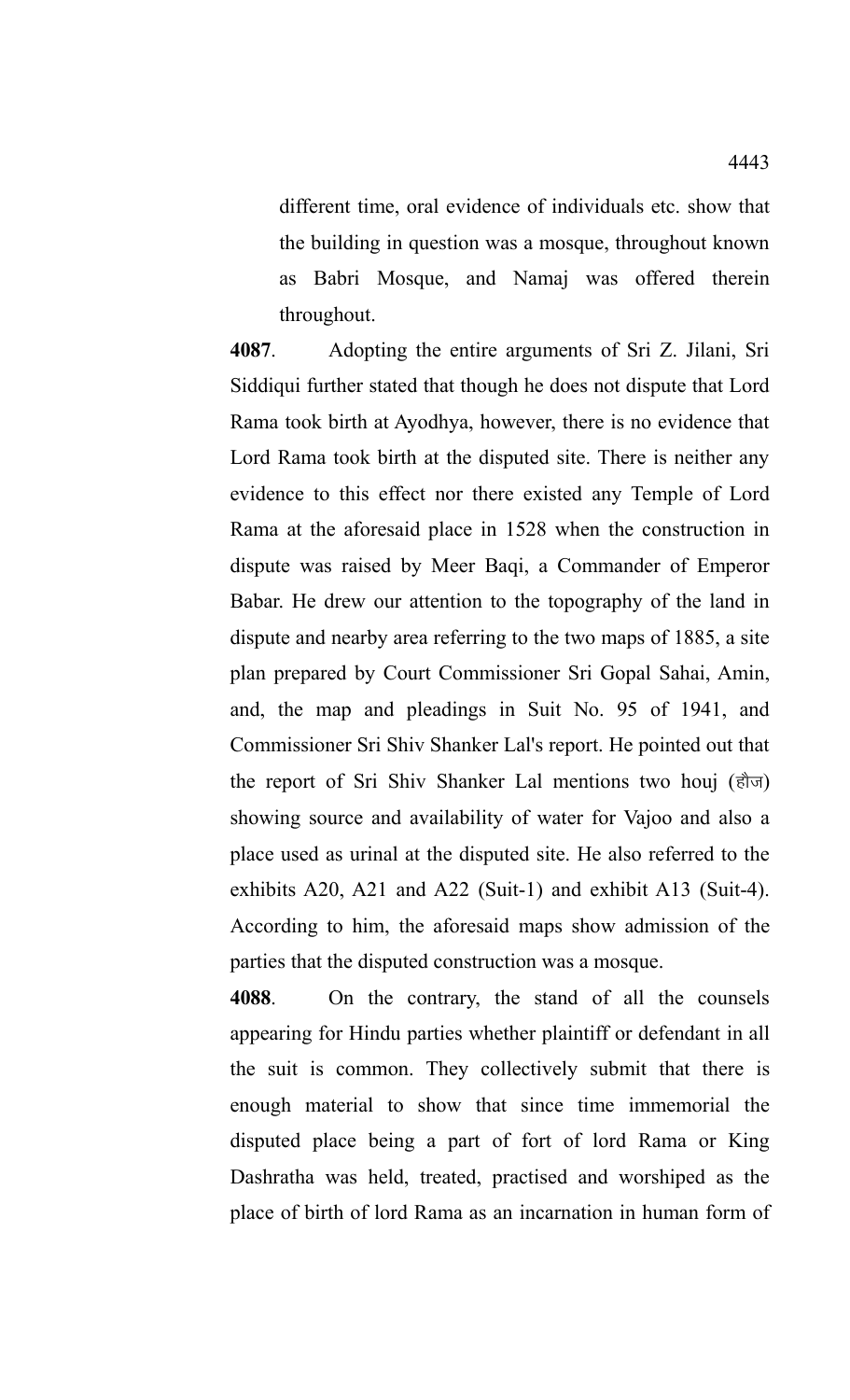lord Vishnu.

**4089**. Taking lead in support of the issues relating to site of birthplace and worship by Hindus, Sri R.L. Verma said that the place in dispute is the same where Lord Rama was born several thousands or lacs of years ago. It is a very pious, holy and religious place for Hindu, has been worshipped by them since time immemorial and a fine temple of Lord Rama existed which was demolished by Mir Baqi to construct a mosque. He sought to place before us as source of history, Vedas, Puranas, Ramayana and other religious and historical literature and books and also the statements of several witnesses.

**4090**. On behalf of the defendant no. 20 (Suit-4), Sri P.N. Misra and Km. Ranjana Agnihotri, advocates, made their submissions at length placing certain extracts from "**Rigveda Samhita",** "**Taittiriya Sanhita",** "**Yajurveda Samhita",** "**Atherva-Veda ka Subodh Bhasya",** "**Atharva-Veda Samhita",** "**Skanda-Purana",** "**Shri Narsinghpuranam**", "**Sri Ramacaritamanasa",** "**History of Dharmashastra**" by P.V. Kane. It is contended that Ayodya, Lord Rama and their relationship is duly recognised since ancient time which shows that the Lord Rama was born at the place in dispute and there cannot be any reasonable doubt in this regard which is in the memory, faith and belief of Hindu people since several centuries handed down to them from generations to generations.

**4091**. Expanding the above submission of Sri Verma, Sri Ravi Shankar Prasad, Sri P.R. Ganapati Ayyiar, Senior Advocates, etc. all the learned counsels placed before us in detail various Hindu scriptures, Indian Books, Gazetteers and other documents to show that throughout Hindus have believed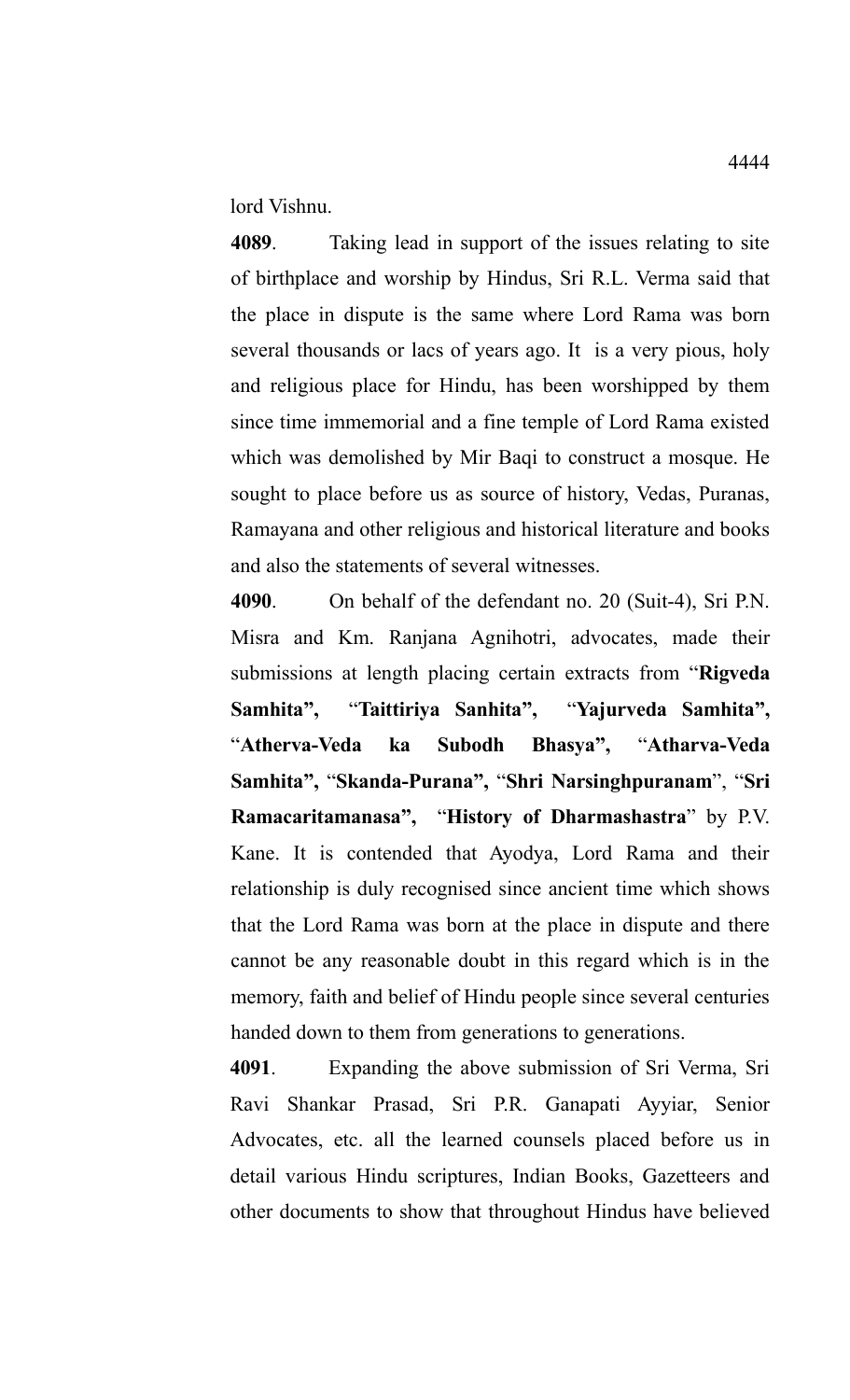and worshipped the place in dispute as a place where lord Rama was born. They submit that the matter of birth of lord Rama being several thousand and lakhs of year old, it is imprudent to expect any direct evidence on the subject. In the matter of faith and religion, the Court will have to form an opinion and adjudicate the matter on the basis of preponderance particularly if it found the evidence of continuous faith of the entire community to several hundred and thousand of years i.e. beyond the memory of mankind and if it is found that there has been a continuity in such a faith with respect to such a place, no further adjudication by asking for direct evidence would be necessary and the Court will have to uphold such faith which has continued for time immemorial. Some of the details of the argument of the learned counsels in this regard and the material they placed, we have already referred to.

**4092**. Sri M.M. Pandey in respect to the Issues No. 14, 22 and 24 (Suit-5) has made submissions as under:

**(A)** Hindus hold Lord Ram to be incarnation of Lord Vishnu, claim that Ram was born at the place where disputed structure (in short 'DS') was erected and that before its construction, there stood a Hindu Temple; this temple was demolished and in its place DS was constructed. The birthplace has been held by Hindus as a highly sacred place and constitutes to be Swayambhu Deity, worshipped as such since time immemorial.

**(B)** In the nature of things, the place of birth cannot be proved by 'direct' evidence; indeed no living being is capable of proving the birthplace of any of his parents, 4 degrees or more remote in the line of ascent. The fact,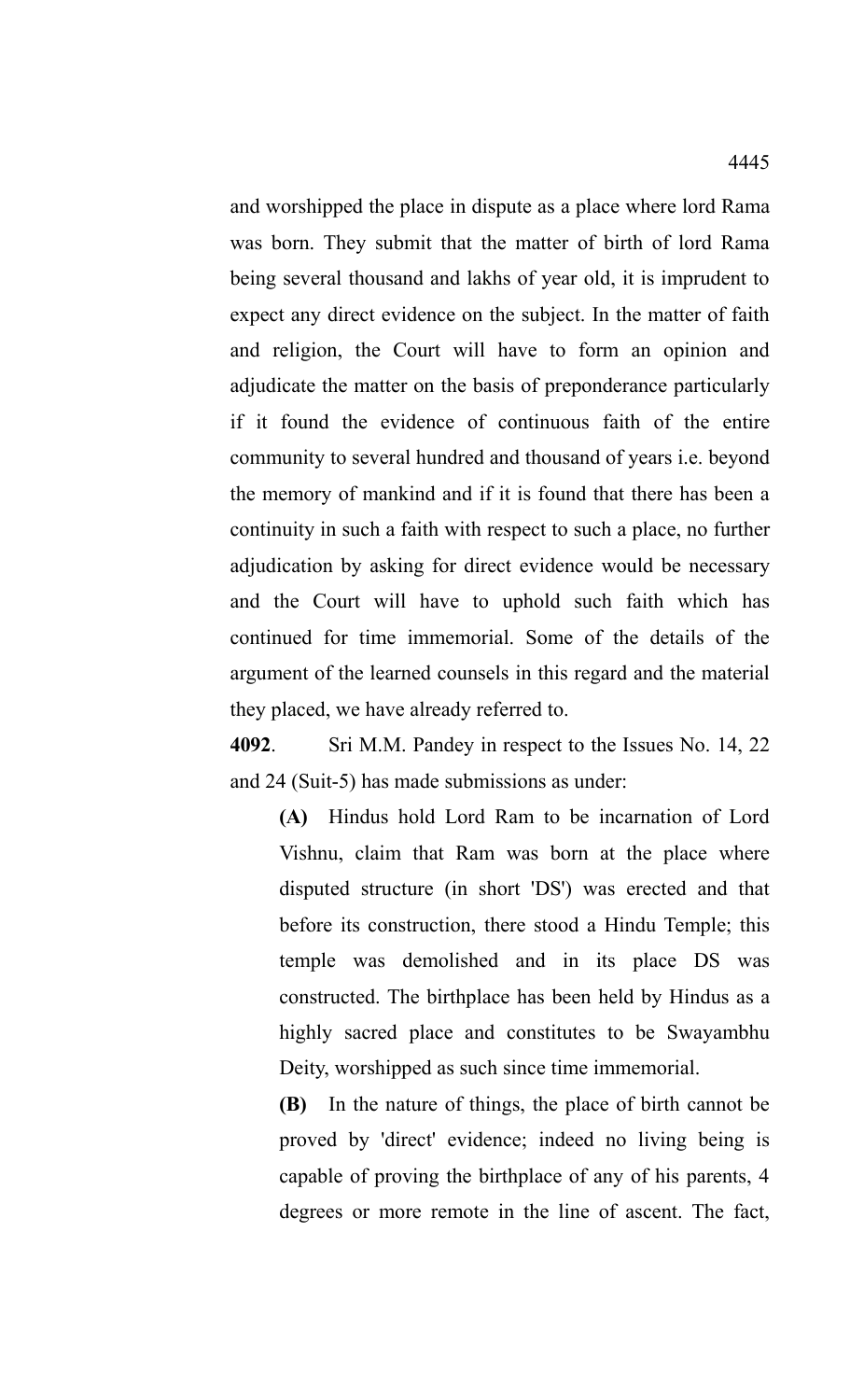therefore, has to be judged in accordance with the meaning of word 'proved' u/s 3 of Indian Evidence Act. The significant expression is: 'the Court either believes it to exist or considers its existence so probable that a prudent man ought …….. to act upon the supposition that it exists'. So 'belief' and 'supposition' are perfectly legal and acceptable states which may lead to 'proof'. Herein lies the legal relevancy of 'Faith' of the concerned people, to wit the Hindus, which is the essential foundation of most of the Spiritual Doctrines. Birthplaces of God's men have always been treated sacred in all religions. Paper no. 3 of Ramlala's documents is Historical Sketch of Faizabad in 1870 (Ext. OOS 5: 49) by P. Carnegy, Commissioner/Settlement Officer of Oudh; in page 5, it is mentioned that 'Ayodhya is to Hindus what Mecca is to Mohammedans and Jerusalem to Jews'. In the History of Dharmashastra – Governmental Oriental Series – Vol III at page 177, P.V.Kane records from Visnu-dharmottara that Ayodhya 'was endowed with hundreds of parks; it celebrated festivals and held gatherings of people……it always resounded with music of lutes, flutes……….it resounded with the recitation of the Veda………there was not a man who was wretched, dirty or emaciated; it stretched for three yojanas on the Banks of the Saryu and was ten yojanas in the middle.' Apart from lot of documentary evidence, including admissions by some Muslims, OPW1 Paramhans Ramchandra Das deposed (Page 7) that birth of Lord Ram in Ayodhya is mentioned in Balmiki Ramayan, its boundaries are mentioned in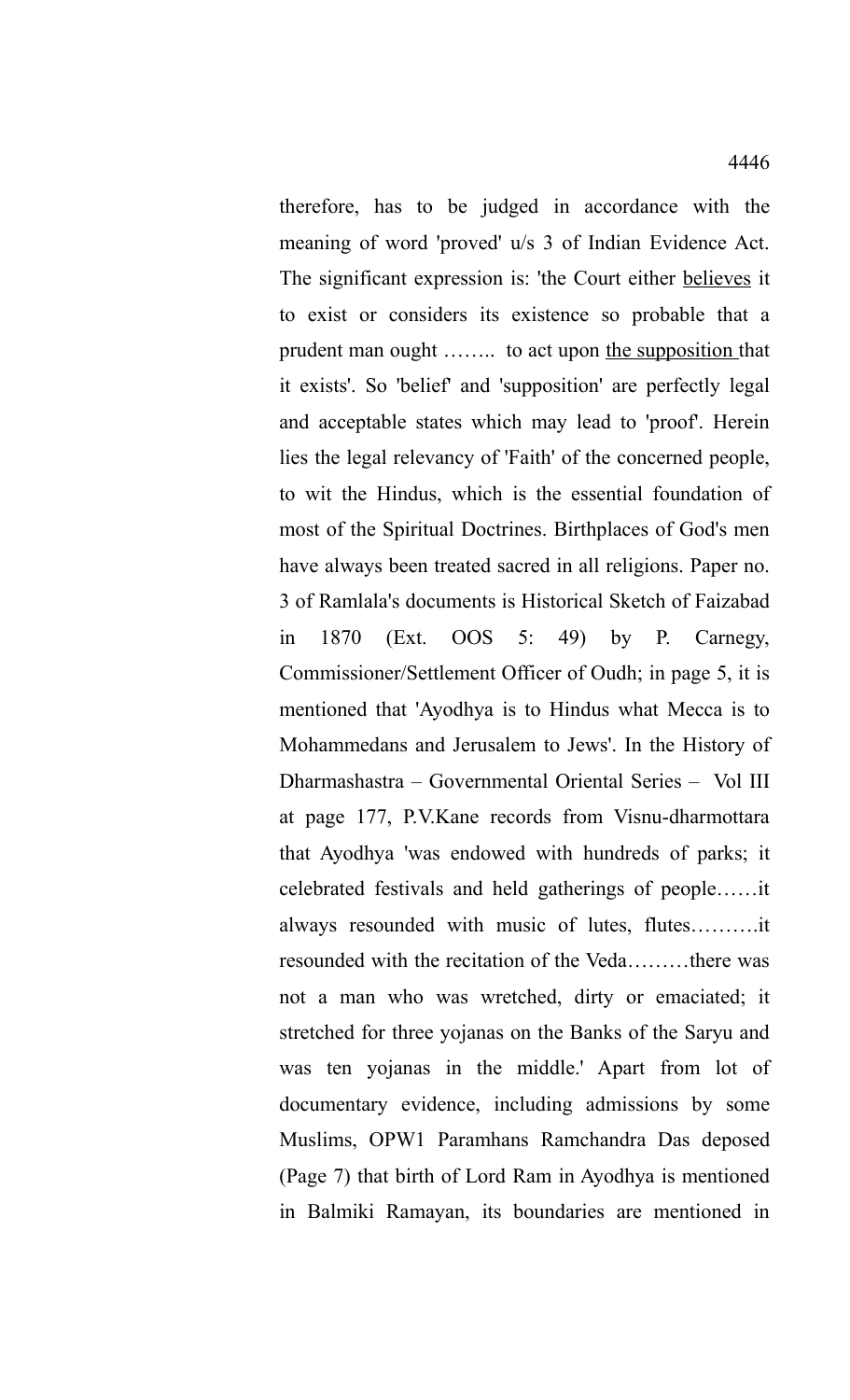Ayodhya-Mahatma Chapter of Skandha-Puran, that Birthplace & Garbha-griha is the site of Disputed Structure (DS) where Bhagwan Ramlala is seated presently (P 8, 54) and in Atharva-veda mention of Ayodhya of Ashtachakra-Naodwar is made in a mantra and the names of Deities (Deota) of the 8-Chakras is mentioned in a Shloka of Rudrayamal which states the Deity of the first-Chakra to be Ram Janmabhumi (P.103). OPW2 Deoki Nandan Agarwal (at P. 39), OPW4 Harihar Prasad Tewari (P. 2 & 3), OPW6 Hausala Prasad Tripathi (P.5, 12,13 & 77), OPW 7 Ram Surat Tewari (P. 4, & 6), have deposed about the DS being Birthplace of Shriram as incarnation of Bhagwan Vishnu and faith, worship darshan, Parikrama and pilgrimage thereof by Hindus since ancient times. OPW 12 Kaushal Kishore Mishra deposed that Ramchandra ji was born in Mohalla Ramkot in Ayodhya within DS in the garbh-griha central dome of the 3-domed 'temple', and that Ramkot was the palace of Dashrath ji which contained the garbh-griha  $(P.42 \& 43)$ . OPW 16, Jagatguru Ram Bhadracharya, a great scholar of literature relating to Lord Ram has elaborately deposed about the DS to be the birthplace of Bhagwan Shriram as mentioned later in these arguments; significant documentary evidence will also be placed later. SB's witness PW 12, Ram Shankar Upadhyaya, stated (at page 49) that when he went to DS, he did not carry flowers, wreath (mala) or Prasad, but he had received Prasad from the mandir from the pujari.

**(C)** In OOS 1 of '89 (of Ram Gopal Visharad), para 27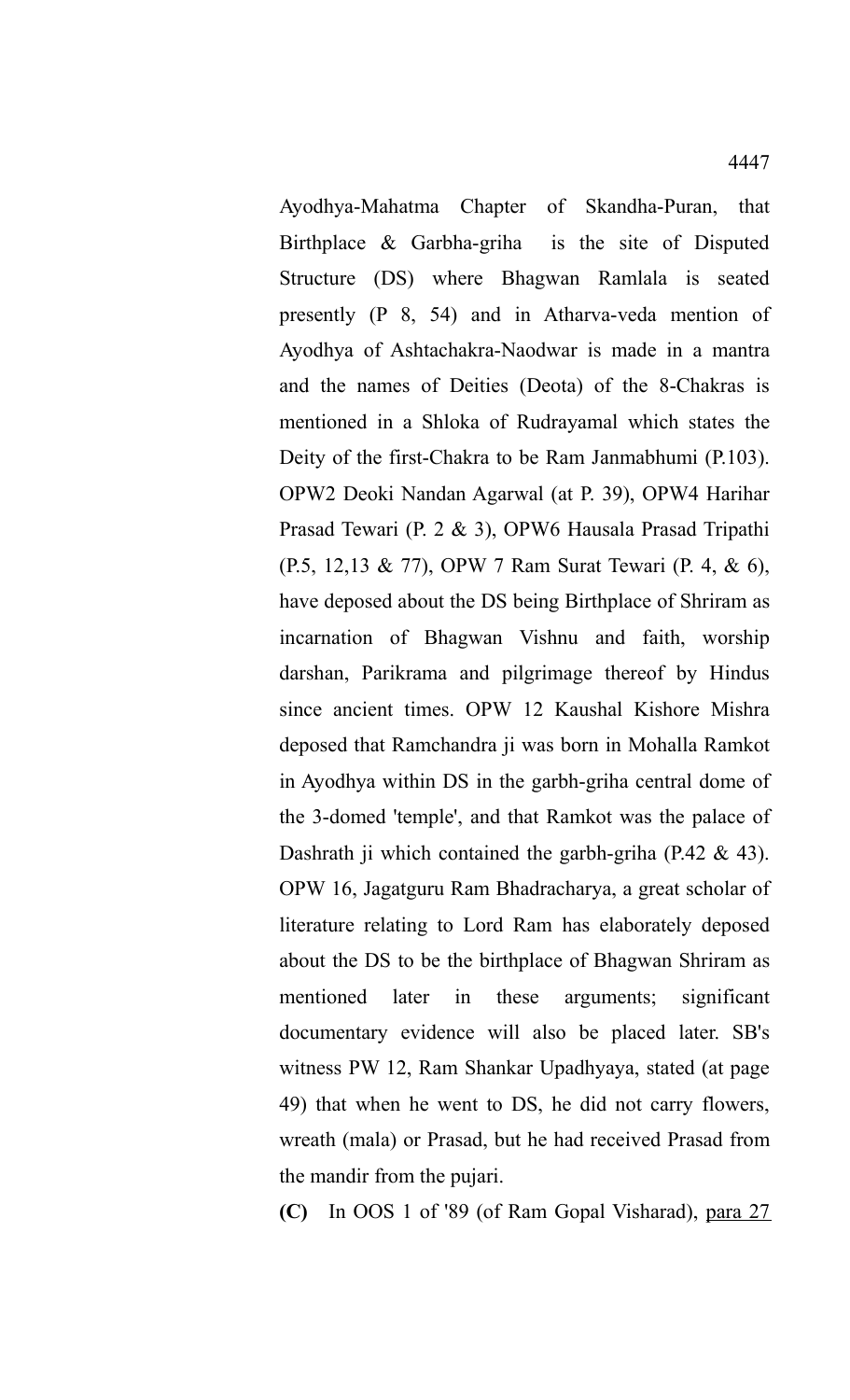of WS dt. 21.2.1950 by Muslim Defdts. 1 to 5 (including Mohd. Faiq & Zahoor Ahmad, who are co-plaintiffs in Sunni Board's OOS 4 of '89), states that in 'Ayodhya a Temple named Mandir Janmasthan Shri Ram Chandra ji, established long ago, has been in existence at the birthplace of Ram Chandra ji and Idols of Shri Ram Chandra ji and others are Virajman therein'. In OOS 3 of '89 (of Nirmohi Akhara), Defdt. No. 6 (Haji Pheku), Defdt. No. 7 (Mohd Faiq) and Defdt. No. 8 (Achchan Mian alias Ahmad Hussain) pleaded similarly in para 28 of their joint WS, filed through Sri Mohd Ayub, Advocate, on 28.3.1960 that in Ayodhya a temple named as 'Mandir Janmasthan Shri Ram Chandra ji, established long ago, has been in existence at the birthplace of Ram Chandra ji, and Idols of Shri Ram Chandra ji & others are Virajman therein'. This pleading is the same as was taken by Mohd Faiq etc in para 27 of their WS dt 21.2.1950 as indicated above and was confirmed by their lawyer, Sri Mohd Ayub, on 17.5.1963 under Order X R. 1 CPC which establishes that (i) there is birthplace of Shri Ram Chandra in Ayodhya and (ii) a Temple existed at the birthplace. In OOS 4 of '89 (of Sunni Board), Plaintiff No. 4 Mohd Faiq is also Defdt in Visharad's suit and is Defdt No. 7 in Nirmohi Akhara's suit; he **verified** Sunni Board's Plaint which was also signed and filed by said Mohd Ayub, Advocate, on 28.8.1963. These statements made by Mohd Faiq and Advocate Mohd Ayub, and Defdt. Zahoor Ahmad in Visharad's suit (and co-palintiff in Sunni Boards' suit) are binding and conclusive against Sunni Board and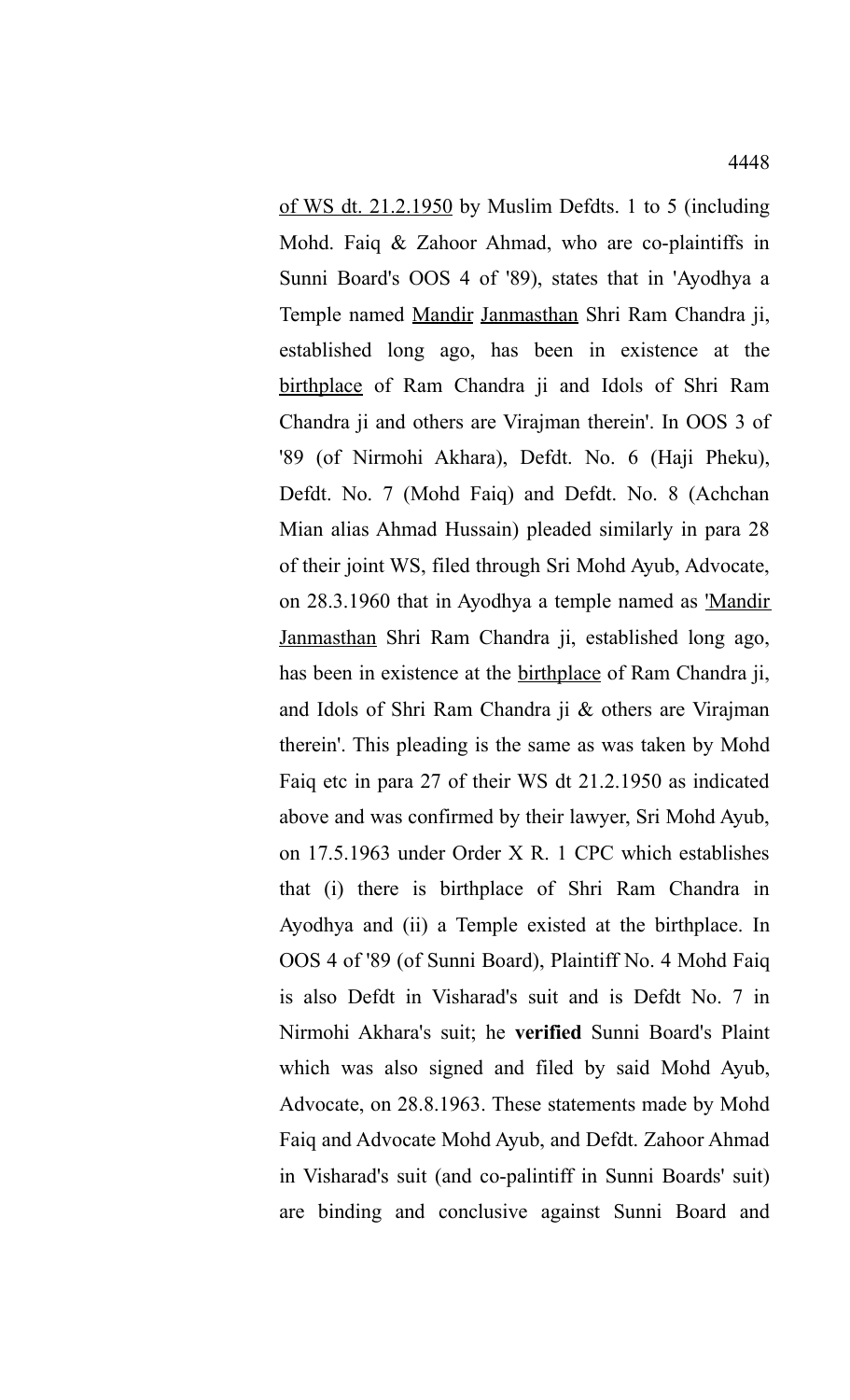Muslim Defdts in Visharad Suit and in Nirmohi Akhara's suit: Sec. 17 & 18 Evidence Act. 1960 SC 100, Narayan Bhagwat Rao Gosavi Vs. Gopal Vinayak Gosavi , 1967 SC 341, Basant Singh Vs. Janki Singh, and 1945 Mad 361, Obanna Vs. Gangaiah, hold that persons jointly interested in a suit are bound by the admission made by any one of them. 1947 All 110, Beni Madho Vs Major A.U.John and 1997 All 122 (at 133) Talat Fatima Hasan Nawab Syed Murtuza Ali lay down that an admission made by a Party's Pleader is binding. The Sunni Board stated in para 32 of their WS dt. 24.2.1989 in reply to Visharad's suit (i.e. 17 or 18 years after their own Plaint) that 'there already exists Ram Janmasthan Mandir in the northern side of the property in question at a short distance (60-70 steps, vide their PW 12 Ram Shankar Upadhyay at P.50 & PW4 at P. 55) from the pathway passing from the side of the Babri Masjid'. [This confirms Shri Ram Chandra ji's Temple at the birthplace by Mohd Faiq, Zahoor Ahmad and Mohd Ayub in 1950, 1960 and again in 1963]. Thus, existence of Shri Ram Chandra's birthplace in today's Ayodhya and of Temple at birthplace stands admitted; the only fact which requires further proof is whether site of DS is at the birthplace and temple had existed there in the past which was destroyed and replaced by DS. It is significant that concerned Muslims did not put up a case/plea at the earliest available opportunity that Ram Janmasthan Temple at Ram's birthplace existed separately at a distance of 60-70 steps from DS. That opportunity existed in Mahant Raghubar Das suit of 1885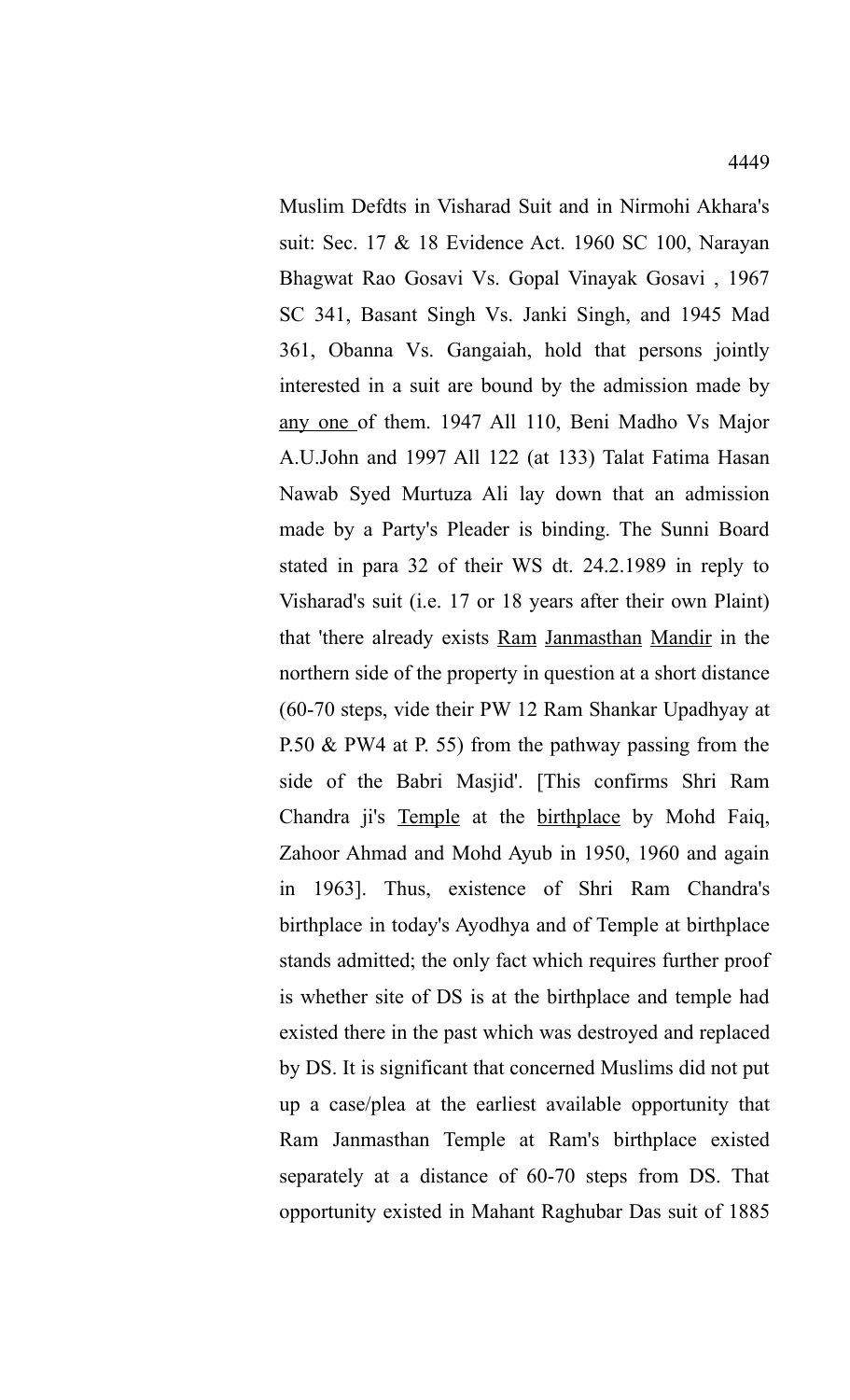when Mohd. Asghar, Mutawalli of DS, filed a written statement and signed the site plan prepared by Pleader-Commissioner appointed by Court, but did not plead, nor pointed out to Pleader-Commisioner, that Ram Janmaasthan Mandir mentioned above already stood at a separate spot. It shall appear later in these arguments that the Janmasthan Mandir aforesaid seems to have been an effort by Hindu community/devotees to establish a birthplace temple in the name of Lord Ram, as close as possible to the demolished Temple replaced by DS, in the circumstances prevailing through centuries of Mughal invasion, repression and use of force since 1528. It will be seen that in 1786 Tieffenthaler found the platform (later called Ram Chabutra) inside the disputed area campus, the DS and the periphery of DS (parikrama) being worshipped by Hindu devotees. It will also appear that in 1853 Hindus forcibly occupied DS, that in 1855, the British administrators separated the DS from the rest of the campus by erecting a partition wall through the platform of DS so that Muslims could offer namaz inside DS whereas Hindus could remain in possession of the rest of the campus, that through the vicissitudes of Mandir-Masjid conflicts, effort by Mahant Raghubar Das of Nirmohi Akhara in 1885 to erect a temple on Ram Chabutra failed because a self-impleaded Muslim Defdt (Mutawalli of DS) opposed erection of Temple thereat and Courts found co-existence of Masjid and Mandir within the disputed area to be fraught with danger of bloody riots and so on.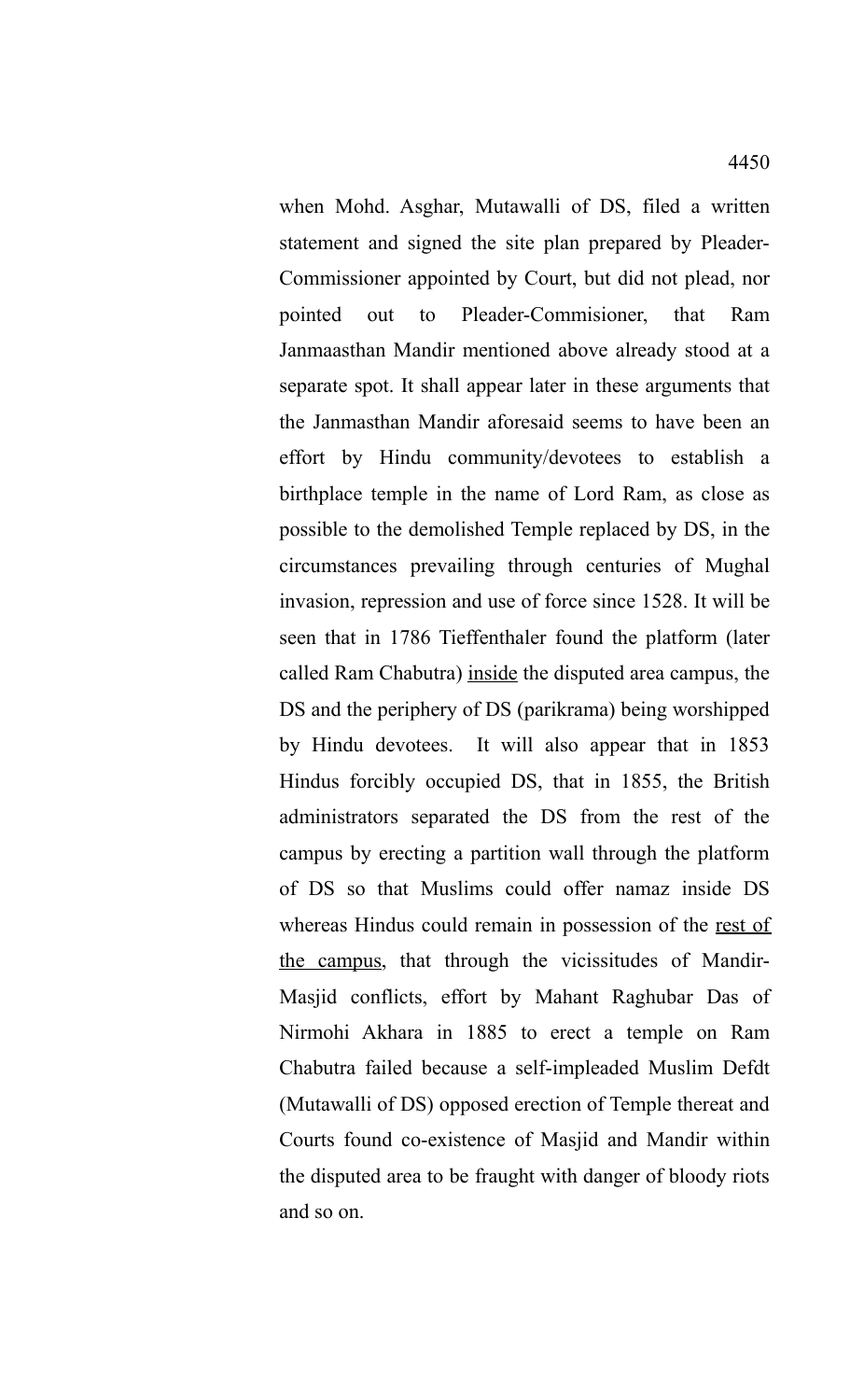**(D)** Authority of ancient times about the birth of Ram in Ayodhya is contained in Balmiki Ramayan (Paper OOS 5: 261C/1,2) which contains inherent evidence of its period contemporary to Ram. Balmiki Ramayan, written by Maharishi Balmiki, seems to satisfy the definition of word "History" given at page 459 of 'The New Lexicon Webster's Dictionary of the English Language' 1987 Edn, published by Lexicon Publications Inc. New York. 'History' is defined as a record of past events usually with an interpretation of their cause and an assessment of their importance; a narrative of real or fictitious events connected with a particular person, country, object.

Balmiki Ramayan, fulfils this criterion; it is a description of Ram and specific events of his life. Being a contemporary version, Narad (the Rishi) places Ram as just a man to poet Balmiki who asked him to identify a person who possessed all the virtues of Man. Balmiki closely watched and followed the deeds of Ram and wrote about the birth of Ram in verses 8th, 9th and 10th of 18th Sarg and describes Ram as the Lord of Universe. The fact of Ram's Manifestation is borne out in Chapter X verse 31 of Shrimad Bhagwad Gita (Ext. OOS 3: 20) where Lord Shri Krishna has mentioned that among 'warriors I am Ram'.

**(E)** Closest in point of time immediately preceding Babar's invasion, is evidence of the darshan of the Idol/Temple of Ram by Guru Nanak Dev on his pilgrimage to Ayodhya. It is proved by the testimony of Rajendra Singh DW 2/1-1 that Guru Nanak started on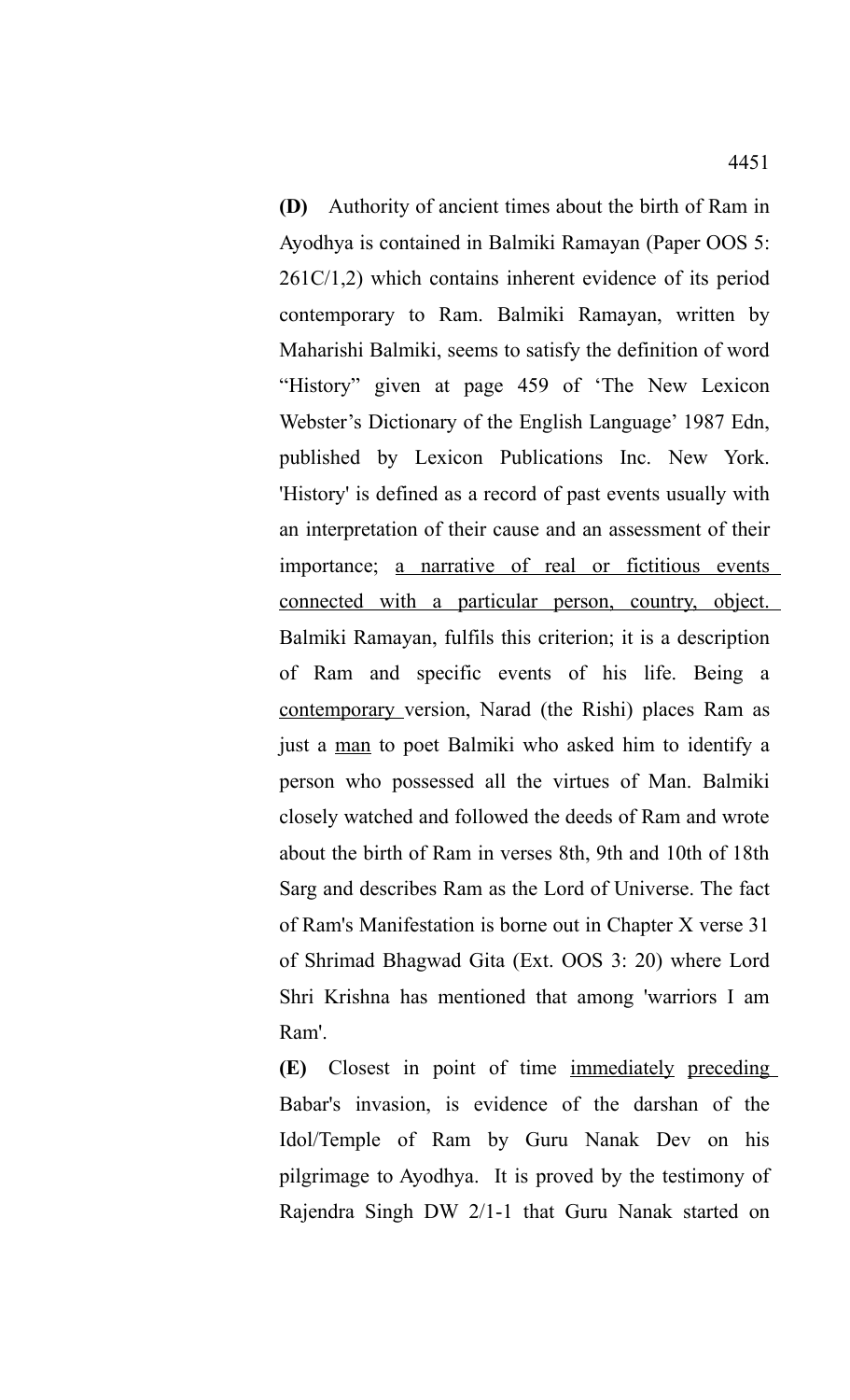pilgrimage in 1507 and had darshan of Ram Janmabhumi Mandir between 1510 & 1511. In his affidavit in examination-in-chief, Annexure 3 and 4, he has deposed respectively about contents of 'Adi Sakhian' (1701) and 'Puratan Janma Sakhi Shri Guru Nanak Dev Jiki' (1734), which record that during his pilgrimage Guru Nanak Dev went to Ayodhya, among other places, and had darshan; he mentioned about the record in 'Pothi Janma Sakhi Gyan Ratnawali' (1730) – Annexure 5 - that Guru Nanak Dev on reaching Ayodhya said to his disciple Mardana: 'Mardania this is Shri Ram Chandra ji's city, hence let us proceed to have darshan, and he got down at the bank of the river'. The witness deposed about the record of actual darshan of Ram (i.e. Idol of Ram) by Guru Nanak Dev in Guru Nanak Vansh Prakash (1829) – Annexure 7 - by Baba Sukhbasi Ram Bedi, who was a descendant in 8th degree of Laxmi Chand (one of the sons of Guru Nanak Dev), that 'accompanied by Mardana, Sadguru proceeded and arrived in Ayodhya, drank the water of river Saryu and had darshan of Ram closely'. Finally, the witness deposed about Bhai Baleywali-ki-janma-sakhi (1883) Annexure 6, where Guru Nanak pointed to Bhai Baley ji, his disciple, on visiting Ayodhya that it was Shri Ram Chandra ji's city where He Manifested and performed life's tasks. SB filed 'Janma Sakhi Bhai Bale Wali', Paper No. 208C1/1 to 3 Ext. OOS4: 68 which records Guru Nanak Dev's visit to Ayodhya and advising both Mardana and Baley, but there is no mention of Guru Nanak Dev's darshan of Shriram or Ram Temple. The document does not appear to be reliable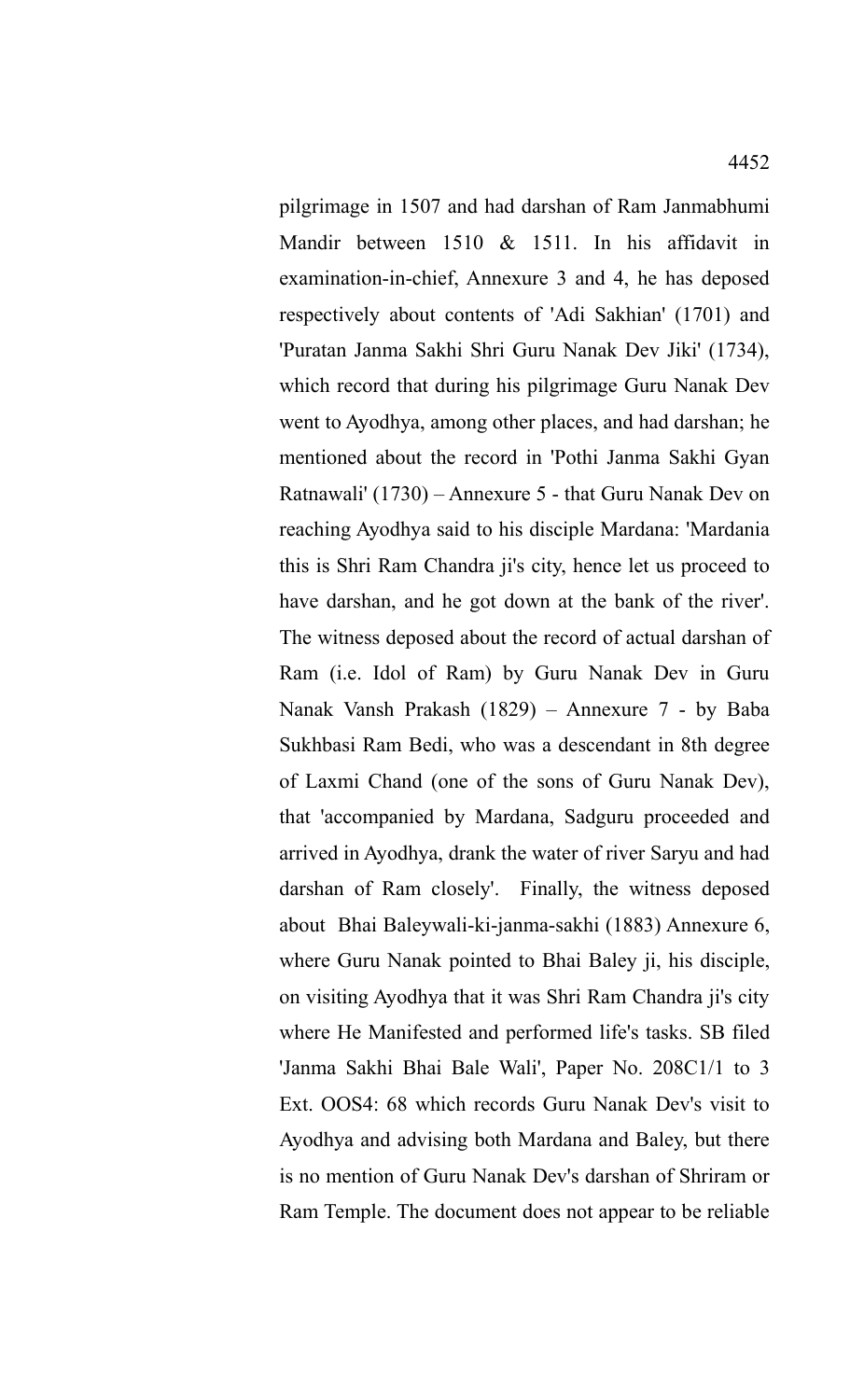because paper Nos 208C1/1&2 are title covers of which 1 bears no year and 2 bears year of publication to be 2000 AD; on the contary, Ann 6 filed by the witness is of the year 1883.

**(F)** Besides extensive cross-examination, SB confronted the witness with pages 5 to 8 and 33 to 36 of W.H.McLeod's 'Sikhs & Skihism' (1999), paper 210C1/1 to 210C1/10 Ext. OOS 5: 69, which mentions some other Janma-Sakhis but not any of the ones named by the witness. This is irrelevant because the book does not mention that there were no other Janma-Sakhis. On the contrary, page 5 mentions that his 'sources for the life of Guru Nanak ….. are generally unreliable ……….but it is possible to set out……..a brief outline of his life'. Thus McLeod's account is neither reliable nor substantial. He admitted the contents of Adi Granth, complied by Guru Arjan Dev to be authentic (pages  $5 & 7$ ), which contained very little material regarding events of Guru Nanak's life, hence "we resort to our only other available sources, the traditional biographies called Janma-Sakhis". He further mentioned that Janma-Sakhis are hagiographic (=saintly/holy) accounts of life of Guru Nanak each consisting of series of separate incidents or chapters (page 8). At the same time he mentioned that there being 'nothing better', Janma-Sakhis have to be used although they are 'thoroughly inadequate sources' (page 33). It will be appreciated that 'inadequate' is not 'untruthful', and there would be no reason to record accounts untruthfully in 1701, 1730, 1734, 1829 and 1833 about matters which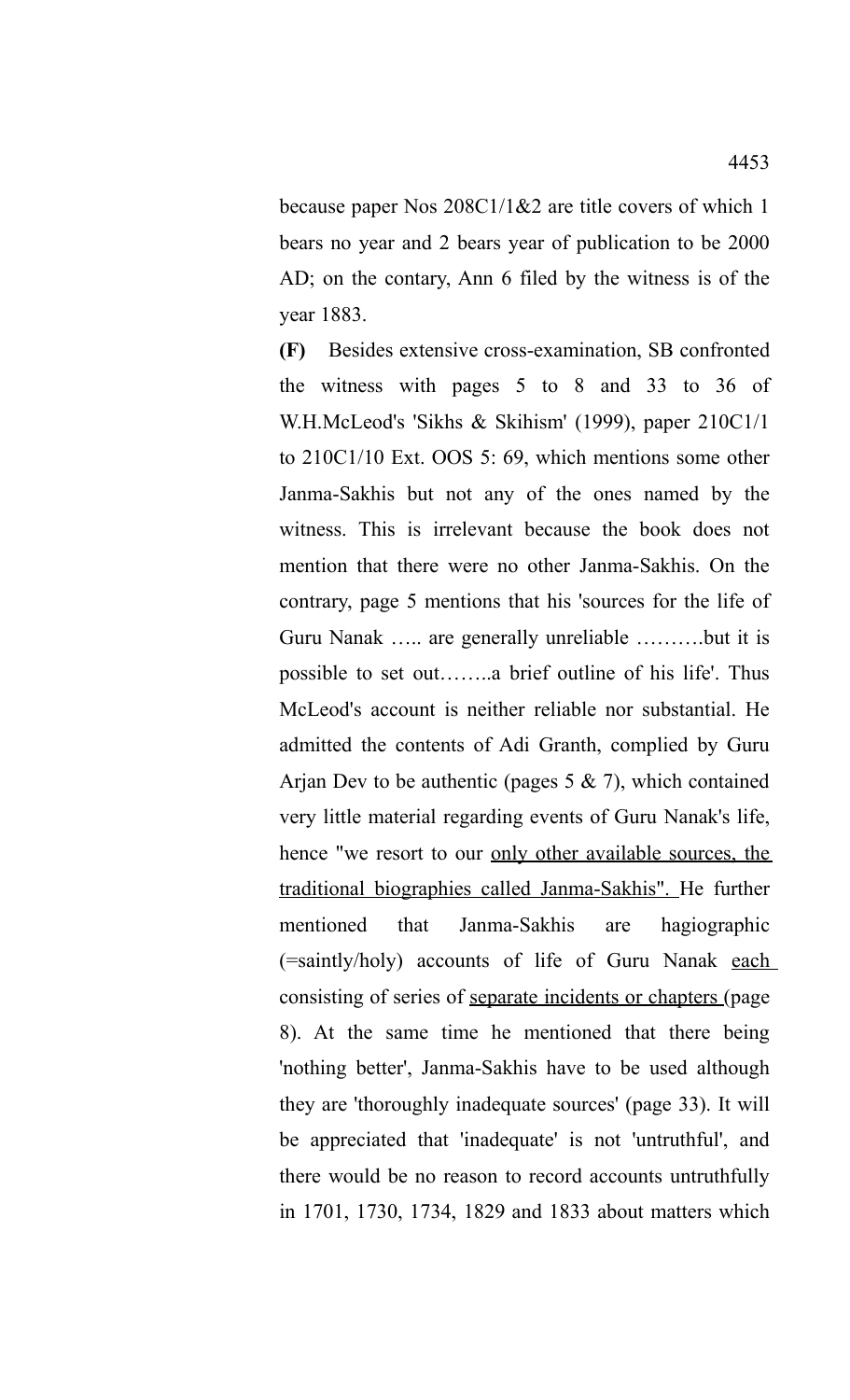are treated to be 'saintly/holy'. Further, there is no inconsistency inter se these Janma-Sakhis spread over a century and a half recorded by sources that are natural & trustworthy.

**(G)** It is admitted by McLeod that starting from Sultanpur in Punjab, Guru Nanak travelled in all directions, East/West/North/South (page 34). He even went on pilgrimage to Mecca (page 35); so the probability is that in India itself he would have gone on pilgrimage to Ayodhya which, admittedly, is a Holy Place of pilgrimage since ancient times. Page 228C1/3, filed by SB, is extract of British Encyclopaedia mentioning that in his voyage to East, Nanak went 'as far as Assam'; so why not Ayodhya too. Moreover, McLeod's account of contents of Janma-Sakhis (in pages filed by SB) is extremely sketchy. In less than 2 pages (34-35), he disposed of the accounts recorded by Bhai Gurdas and in less than 1 page (36) he disposed of the accounts contained in Puratan Janma-Sakhis.

**(H)** A very significant narration by McLeod may be noticed. While referring to Adi Granth or Guru Granth Sahib (page 7), he has mentioned about 'famous references to Babar, the so-called Babar vani ………….do indicate that Guru Nanak witnessed something of Babar's depredations ……..at the sack of Saidpur', and that 'in the case of Babar vani, we may confidently assume that he witnessed something of the devastation caused by Babar's Army'. This is what witness Rajendra Singh DW2/1-1, deposed on the basis of contents of Guru Granth Sahib describing Babar as 'Satan Incarnate' and his army 'Storm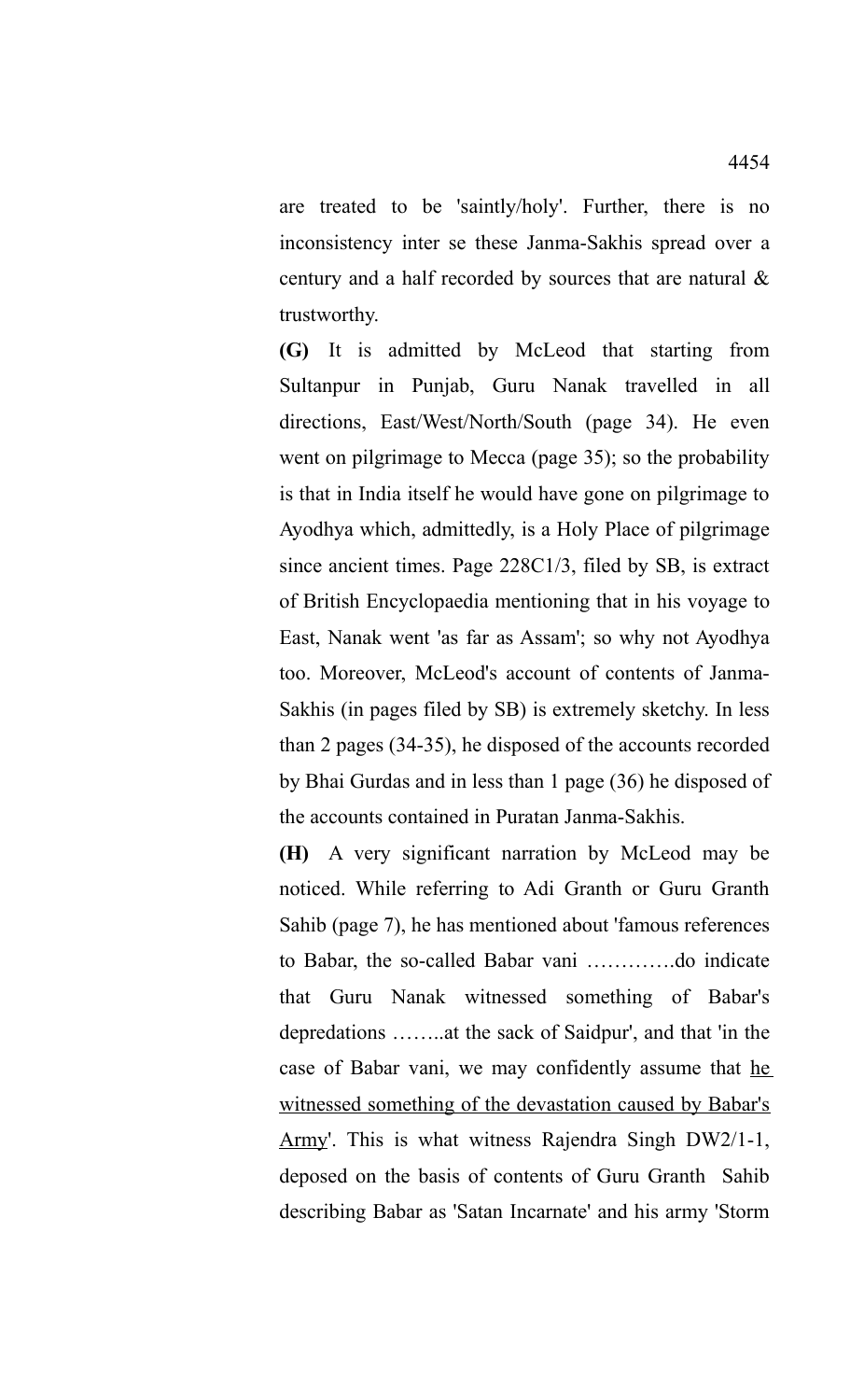of Sin'. The veracity of the witness, therefore, cannot be doubted.

**(I)** SB relied upon some Sikh religious literature to establish that Ram could be no Manifestation of God. On the contrary, Paper No. 212C1/1 to C1/4 Ext. OOS 4: 86 extract of Adi Guru Granth Sahib, filed in crossexamination of Rajendra Singh DW2-1/1 has paper No. 212C1/3 where Guru Nanak Dev acknowledged 'Self-Manifestation' of God. J.S.Grewal's "The New Cambridge History of India", Paper No. 214C1/1 to C5, filed during deposition of the witness, mentions Grewal's view of Guru Nanak's 'rejection of Hindu deities and scriptures' and 'repudiation of traditional modes of worship and religious practices' (p. 214C1/3). This is not a correct appreciation of Guru Nanak's views. Earlier, at the same page, Guru Nanak is mentioned to have maintained that 'none of the Hindu deities could be equated with the Supreme Being. In fact, everything known to myth, legend and history was the creation of Guru Nanak's God. The human incarnations of Hindu Deities, like Krishna, could add nothing to God's greatness'. The Author has mixed up his understanding of the teachings of Guru Nanak with their true content. Having impressed upon the absolute supremacy of the Supreme Being, Guru Nanak remarked that human incarnation of Hindu deities like Krishna "could add nothing to God's greatness", so they could not be equated with Supreme Being and were creation of God. A correct understanding of these teachings is that human incarnations do take place like Krishna but they cannot be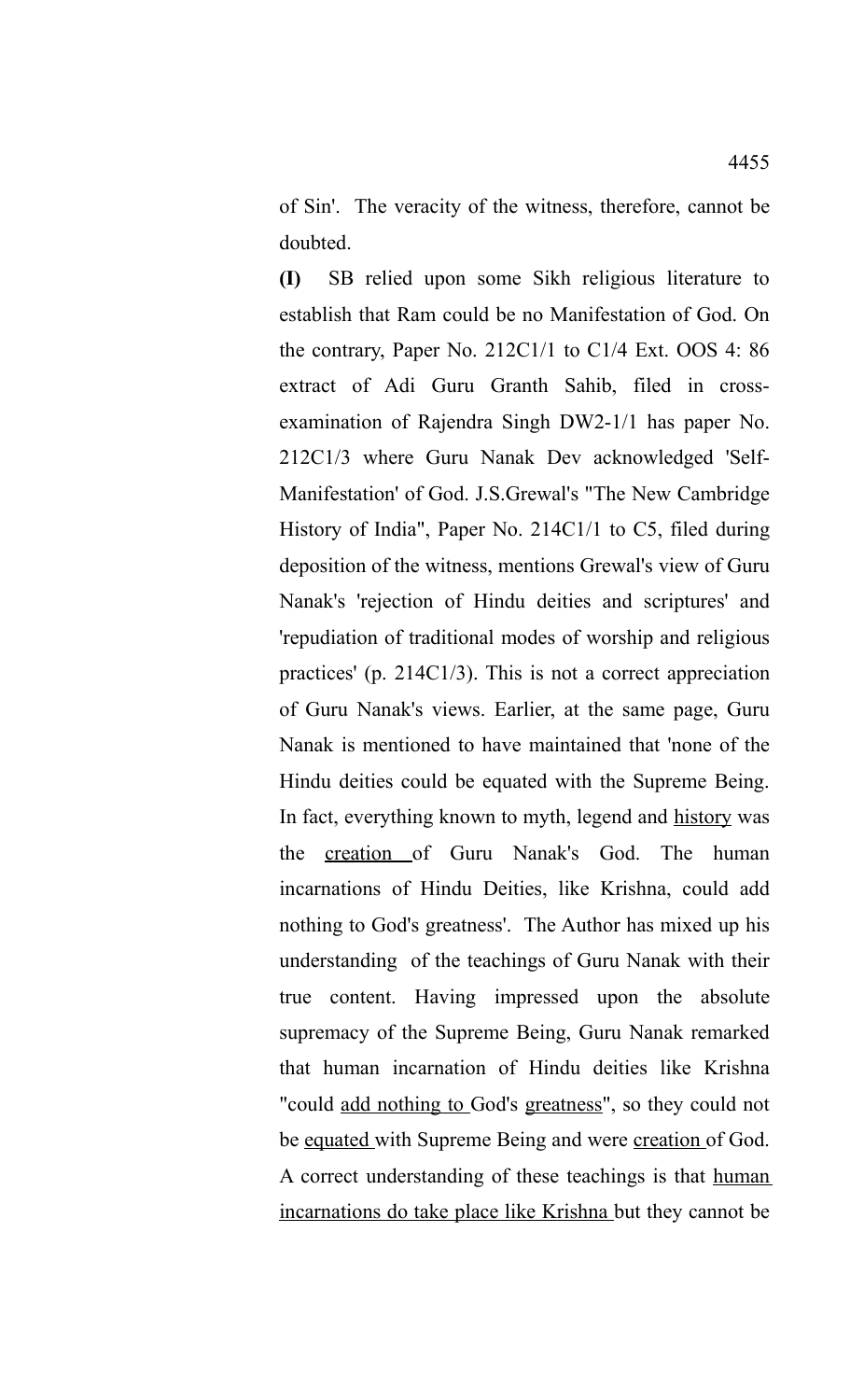equated with God Himself; indeed they Manifest with all the limitations of a human being. What is mentioned by Grewal as 'rejection' is in fact sublimation of the concept of incarnation into Godhead. Similarly SB relied upon the remark of Guru Nanak that 'there was no merit in the worship of images' (p C1/3); this remark misses the recognised rule of Hindu worship that the Hindu does not worship the 'material in the image' but the Spirit of God behind the Image (See Para 36 below). Guru Nanak's criticism of 'practices of those who worship Krishna and Rama', concerns practices , not the essence of the Faith of Hindus in God and Incarnations. Grewal fell into same error over the teachings of Guru Nanak at page 214C1/4; his inference that with 'rejection' of idea of 'incarnation' it is 'impossible to treat Rama and Krishna as deities' concern only the practices of worship of Ram & Krishna without affecting their Divinity; the fact of happenings of Self Manifestation are already established by extract of Guru Granth Sahib contained in page 212C1/3 referred to above. Grewal committed the same error while mentioning about Quran at page 214C1/4. It is interesting that page 228C1/5, extract of British Encyclopaedia filed by SB dealing with views (of Sikhism), mentions that Sikhism forbids representation of God in pictures and worship of idols, but admits that Adi Granth itself has become an object of intense ceremonial reverence and as such is known as Granth Sahib (the Granth personified) so that it is "roused" in the morning and in the evening it is "put to rest for the night". This is very similar to the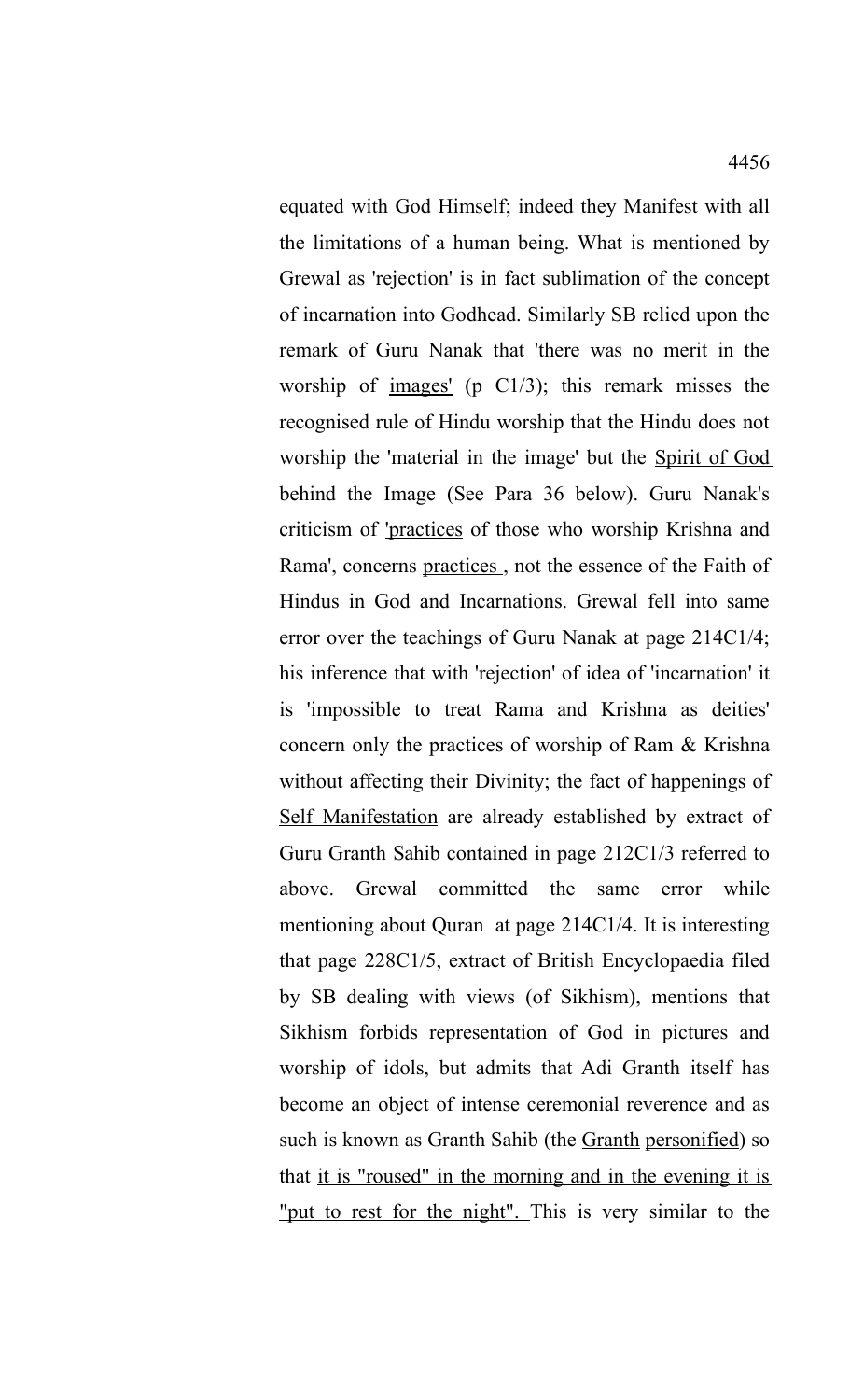manner in which the worship of a Hindu Deity is performed by the Pujari and has been judicially recognised. This also reflects the spiritual commitment of the Devotees/followers of a Faith which transforms an object of reverence into a Deity even if the followers commitment does not strictly conform to the teachings of the Founder.

**(J)** Chronologically, the next account filed in the case is in Ain-e-Akbari (paper 107C1/…. ) Ext. OOS 5: 76 written by Abul Fazal, a courtier of Akbar, in 1598. The extract on record is the one printed in 1881 by Nawal Kishore Press, Lucknow. The text at page 78 records that Avadh, one the bigger towns of Hindustan, is counted as an ancient place of worship. It was stated to be the place of residence of Raja Ramchandar who, as indicated above, "combined in his own person both spiritual supremacy and kingly office".

**(K)** In modern times, Mahatma Gandhi, Father of the Nation, treated Ram as God. In "MAHATMA", Gandhi's biography written by D.G.Tendulkar, at page 93 of Volume VIII, mention is made of Gandhi holding that God was known by many names and He had many attributes and that 'Ram and Rahim, Krishna & Karim' were all names of one God. Again, page 137 mentions Gandhi saying that Man calls God by many names – Ram, Khuda etc; and page 162 mentions Gandhi saying that God is known to Hinduism as Ram. His famous bhajan in daily evening prayers, r6upit ra6v rajaram, pitt pavn sIta ram, is too well-known. Paper No. 110C1/96 (filed by Sunni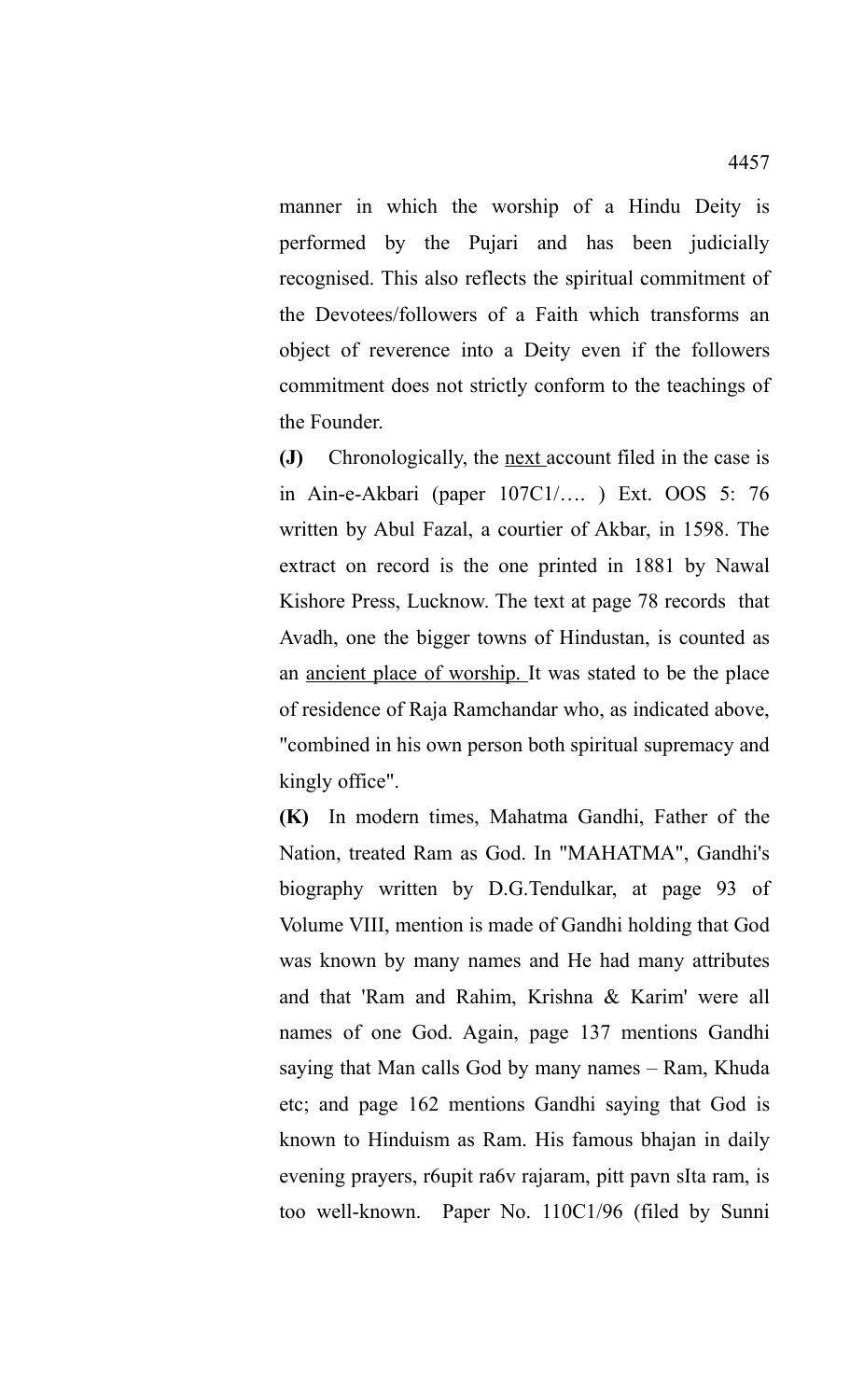Board) contains, at page 183, an account by Abul Fazl (Akbar's Courtier) in 1598 that Ramchandra 'who in Treta age combined in his own person both the spiritual supremacy and kingly office'; clearly perceived Ram to possess 'spiritual supremacy' which could place him in the category of God's incarnation. Paper No. 4 of list d. 5.11.1989 filed by Madan Mohan Gupta of Deft. Akhil Bharatiya Sri Ram Janma Bhumi Punardudhar Samiti is extract of translation of Ain-e-Akbari by Col. H.S.Jarret in 1891 recorded a foot-note that Ram Chandra was '7th Avatar and as incarnate Rama is the hero of famous epic that bears his name'.

**(L)** OPW 16, Ram Bhadracharya, who has stood searching cross-examination on his authority on Lord Ram has consistently deposed about the birthplace of Ram with reference to Ramtapniyopnishad and Ayodhya Mahatma in Skandh Puran (Vaishnav Khand). Jagadguru Ram Bhadracharya, OPW 16, also deposed about the place of Ram's birth in Ayodhya in paras 25 and 27 of his affidavit citing the authority of Chapter X of Skand-Puran (Vaishnav Khand) and of Yajurved. In para 23 of his affidavit, he asserted that the expression 'sarvalok namskrutam' in Sarg 18 (verse 10) signifies the disputed area in these suits as the birthplace of Ram. In para 24 of his affidavit read with pages 39 and 40 of crossexamination, he cites the authority of Ramtapniyopnishad and Atharva-ved to establish the birthplace of Ram to be in Ayodhya. Refuting the suggestion that Ayodhya Mahatm of Skand-Puran is a later interpolation, he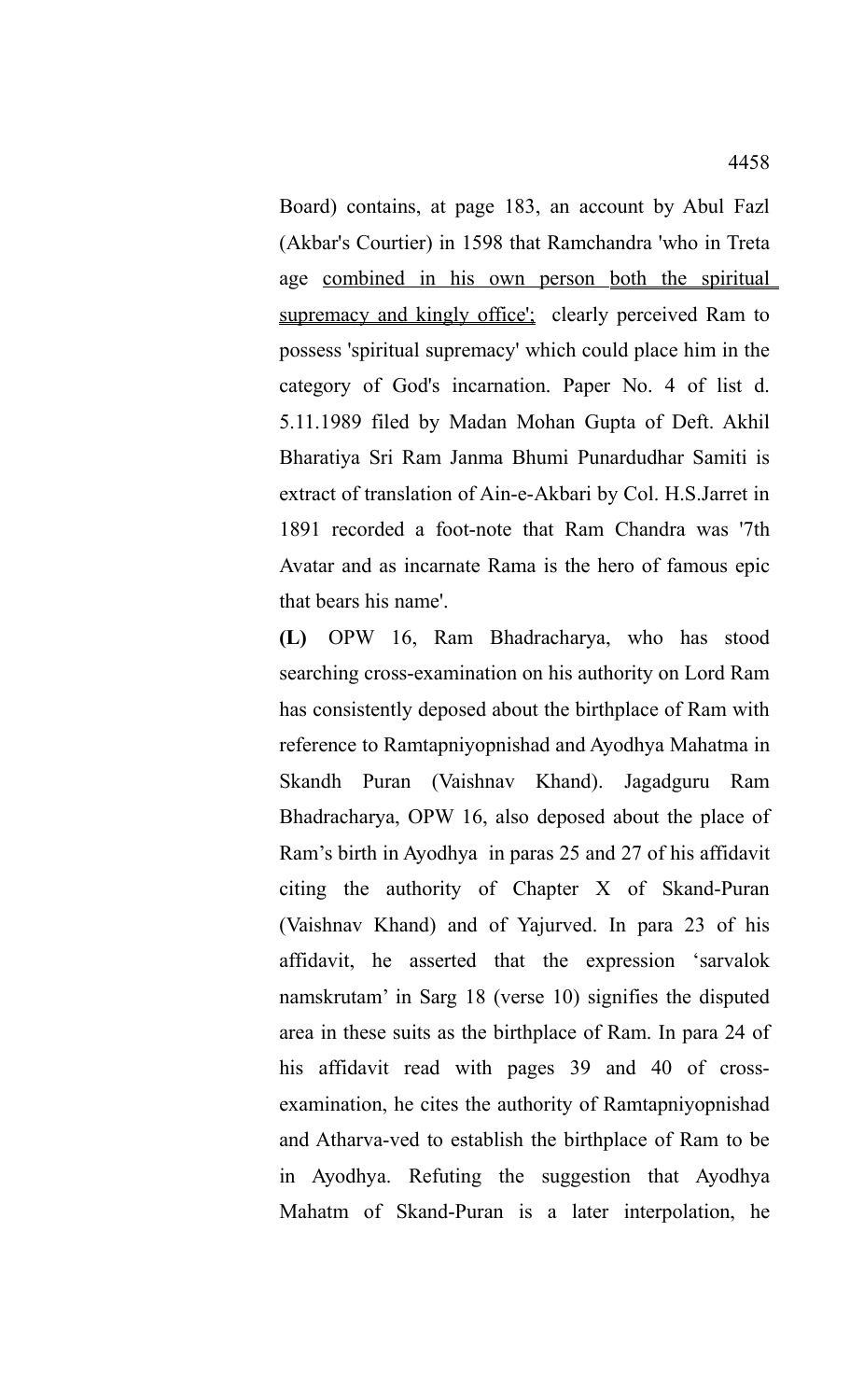asserted at page 53 that the spot which has been mentioned in Skand-Puran as Janmabhumi is the very spot which is the disputed site in this case. At page 54, he described the boundaries of Janmabhumi as mentioned in Skand-Puran; most of these boundaries tally with the present location of Disputed Area in Plans I & II of Shiv Shanker Lal. Add to these, paper no 17 of Documents filed on behalf of Bhagwan Shri Ramlala in OOS 5/89, the witness spoke about the situation of temple of Vighaneswar Bhagwan and said that Janmasthan is at North-East angle of Vighaneshwar, is towards North of Vashistha Kund and towards West of Lomash Kund; he reaffirmed those very situations on further crossexamination by different angles. All these situations are corroborated by couplet nos. 16, 18 and 19 of "Skand-Puran Mahatm" extract in paper no 17 (of Ramlala's documents referred to above. Jagadguru Ram Bhadracharya made a very emphatic and important statement in para 62 of cross-examination: "विवादित स्थल के उत्तर सडक पार किसी जन्मस्थान नामक मन्दिर के बाबत मैंने किसी शास्त्र या अन्य पुस्तक में नहीं पढ़ा। मैं नहीं बता सकता कि ऐसे किसी मन्दिर को गूदड़मल मन्दिर के नाम से जाना जाता है।" This crossexamination was done by Z. Jilani for Sunni Board and the reply totally excludes the theory of Janmasthan Temple towards North of DA across the Pakka Road (pleaded by pro-Masjid Parties) as Ram's birthplace or antiquity of that temple.

**(M)** Babarnama (as translated by A.S.Beveridge) Ext. OOS 5: 16, which is first hand account his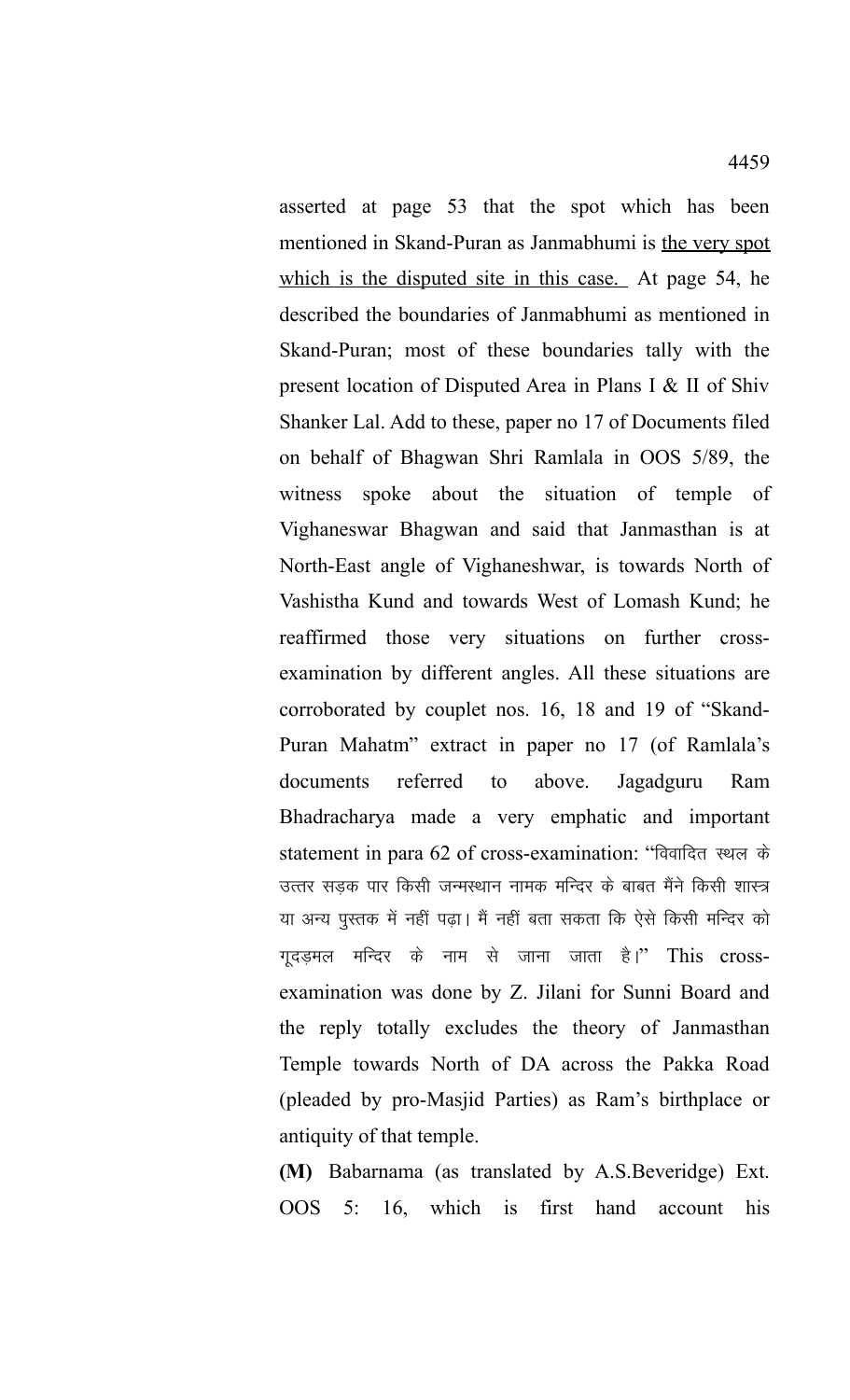exploits/adventures by Babar himself (1528), does not contain any account of Ram, Mandir or Masjid. On Babar's capturing Delhi Sultanate after defeating Ibrahim Lodi on 21.4.1526, some local Governors of Lodi rebelled against Babar to establish their own rule. Babarnama mentions at page 544 that his son, Humayun, having been entrusted with subduing the rebels, took Jaunpur, Ghazipur, Kharid (Jaunpur), and placed Sheikh Bayazid Furmuli into the charge of Aude(=Oudh). Page 589 mentions that on 26.12.1527, troops were sent against Bayazid, signifying that Bayazid also rebelled in the meantime. On 21.3.1528, Babar visited Lucknow, and crossed Gomti and on 28.3.1528 Babar and his army dismounted at some distance 'above the junction of rivers Gaghra & Sird' (pages 601-602). His men, including Mir Baqi Shaghawal, chased Bayazid who ultimately escaped. Having stayed at the camping place, Babar left for hunting on 2.4.1528 (page 602). Admittedly, no account of the period after 2.4.1528 till 18.9.1528 is found in Babarnama. It is futile to guess about the missing contents; the significant fact is that a possible 'instant, first hand account' about the events relating to DS is not available in Babarnama; Babar did not even retrospect about this important event even later in Babarnama.

**(N)** The next record of disputed spot is available in William Finche's account of Ayodhya (paper no. 107C1/95-96, Ext. OOS 5:19) during his travels in 1608 to 1611, which finds mention also in SB paper 110C1/96 at page 183. It records: "Here also the ruins of Ranichand's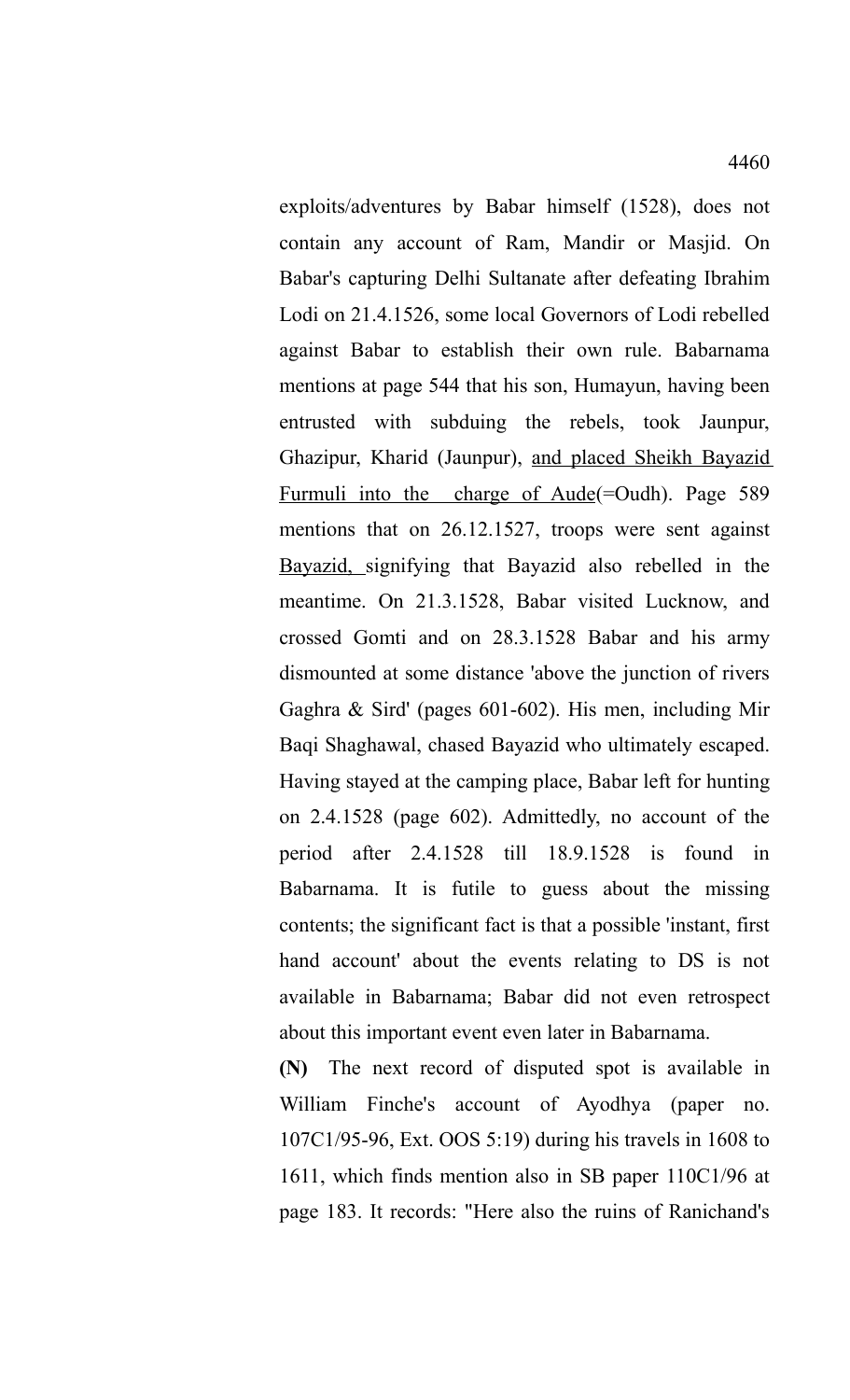castle and houses (the footnote mentions that Ranichand is a typographical error for Ramchand) which the Indians acknowledge for the great God, saying he took flesh upon him to see the tamasha of the world". This supports the popular perception of incarnation of Ram and existence of Castle of Ram in Ayodhya. The locality of Castle of Ram is known as Ramkot. Kot means fort (See Para 19). The DS and the surroundings are situated on this Ramkot; Contour Map [Fig.1 of ASI Report after GPR Survey under High Court Orders dt.13.12.2002 read with report (page 13)] shows the height of the mound-top on which DS stood to be 108.48 M above sea-level while the surrounding area sloped 'sharply' down to 103 M within a short distance and further sloped down 'gradually' to 101 M moving farther away from the top. The ASI has reported that 'the contour map itself suggests that the deposits at the site are no less than 8.0 M'; they further mentioned that the site 'contains the cultural deposits and debris accumulated for centuries'. This configuration of the locality fits in with structural pre-existence of 'Ramchand's Castle and houses' as recorded by William Finche. In natural course of things, persons are born in their 'houses' which, in the case of Royal families could well be the 'Castle'; hence this high raised site could be the birthplace of Ram.

**(O)** The next material available, in point of time, is a Jesuit Missionary Le Pere Joseph Tieffenthaler's "Historical and Geographical Description of India" published in 1786 paper No. 107C1/96 to 104. Those were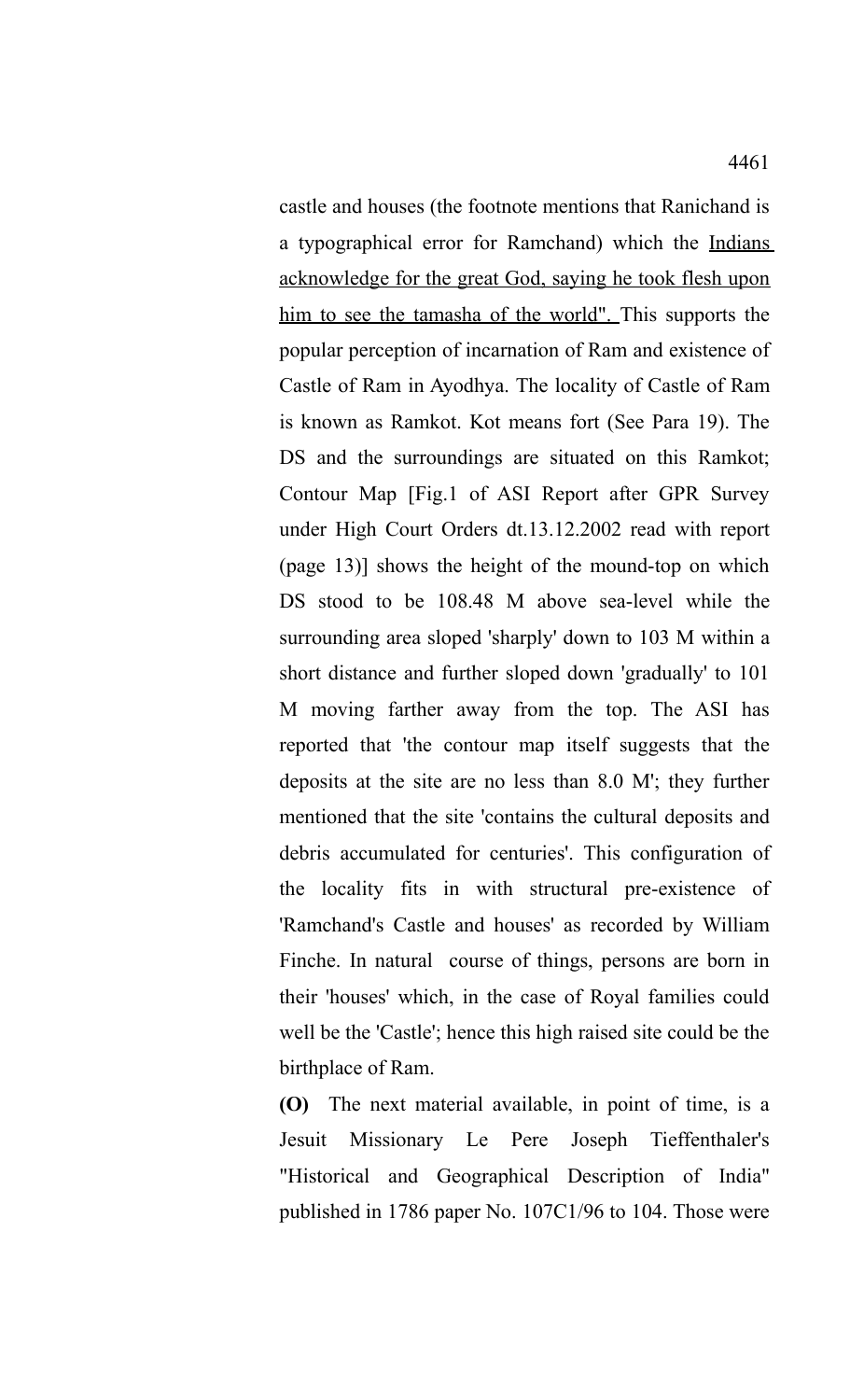the times when rivalry was hot between the French and the British over establishing their supremacy/empire in India. The account of Tieffenthaler was presented by the publisher Jean Burnoulli in French to the French King (paper No. 107C1/97). Translation of pages 252 to 255 (paper nos. 107C1/98 to 103) into English language by Government of India, under orders of the High Court, are part of the record and the following portions are of much significance:

 (i) At page 252 - Avad , called as Adjudea (obviously, 'Ayodhya') is very ancient; it mentions founding of Bangla or Pesabad (obvioulsly, 'Faizabad') as 'as a new city where the Governor established his residence – a great number of inhabitants of Oude settled there'.

 (ii) At page 253 – From 'Sorgadoori'' (=Swargadwar Temple), Ram took away all inhabitants of the City to Heaven; the City was brought back to its earlier status by Bikarmajit (=Vikramditya), the famous king of Ujjain (The translator has mentioned Bikarmajit as the famous king of Oude erroneously; the text mentions the locality to be 'Oudjen' i.e Ujjain). Aurangzeb got the Temple demolished and replaced it with a Mosque and 2 obelisks (Minarets?).

-A place specially famous, called Sitha Rassoi, i.e., 'table of Sita wife of Ram', adjoining to the City in the South situated on a mud-hill ('mud-hill' is the area of Ram Chand's houses and Castle mentioned by William Finche).

-Aurangzeb got a fortress called Ramkot [this name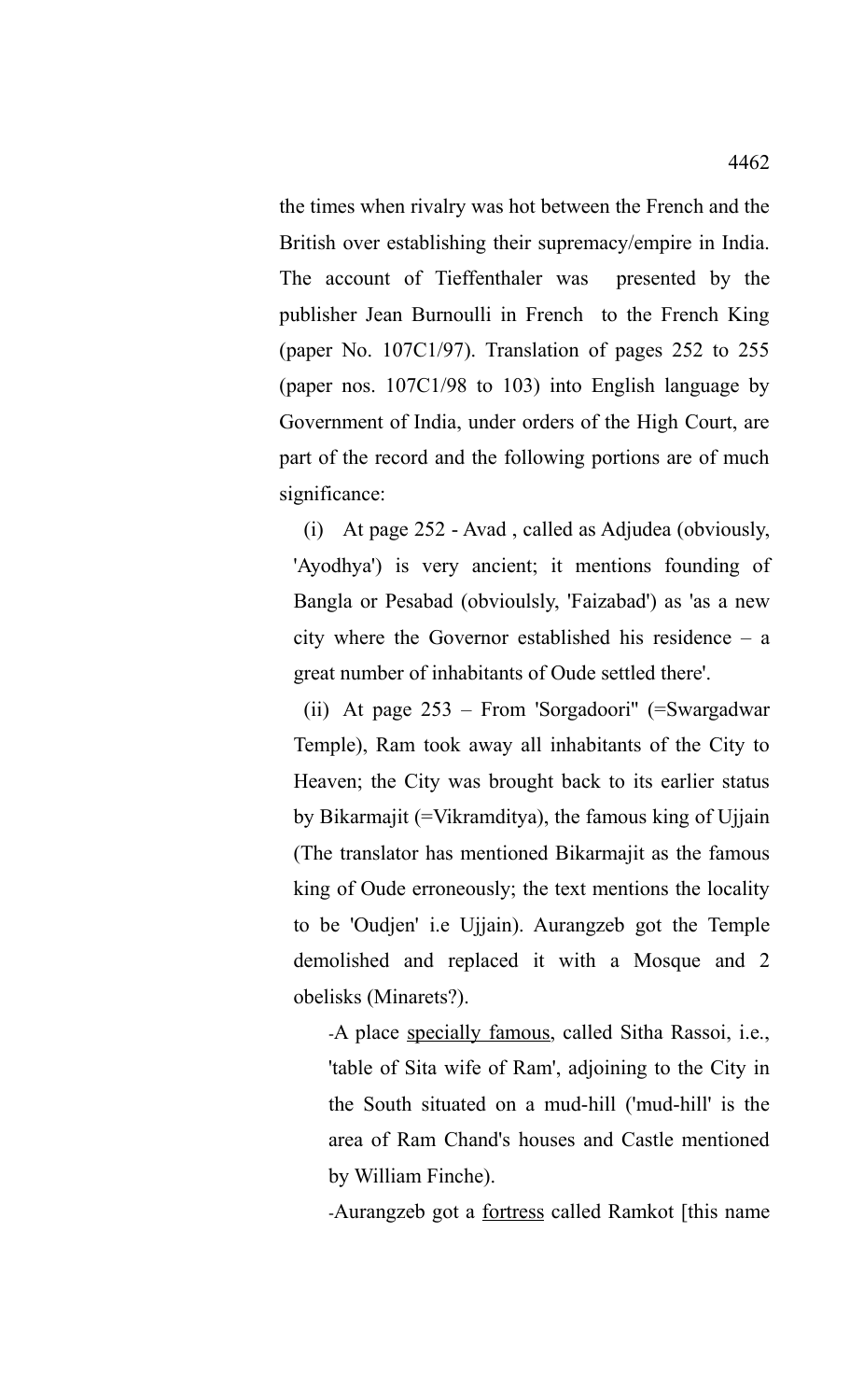has continued throughout in modern records] demolished and got constructed at the same place a Muslim Temple with 3 domes. Some believe it was constructed by Babar. [This is the DS]. 14 black stone pillars there, skilfully made, existed at the site of the fortress; 12 of the pillars support the interior arcades of the Mosque. [The translator has not translated the height of these pillars –mentioned as 5 'empans'- which, according to Court Commissioner of 1950, was 6 feet each].

-A square box raised 5 'inches' above the ground with borders made of lime, with a length of more than 5 'inches' and 'height' of about 4 'inches' can be seen there. [We find the unit of measurement in 'inches' and mention of 'height' by the Translator to be incorrect. Firstly, having earlier mentioned the height of the square box to be 5 inches –which is correct- there could be no occasion of mentioning height again to be 'about 4 inches'. Secondly, the English translation of the French units of measurement and of one dimension mentioned in the French text is not correct. The French text mentions the height of the box to be 5 pouces which is correctly translated as 5 inches; but the dimension of length in French text is 5 aunes and dimension of width in French text is mentioned in continuation of dimension of length as 'large rout au plus de 4' which means wide more than 4 aunes (per context). A French aunes = 1.20 M. French Dictionary, Le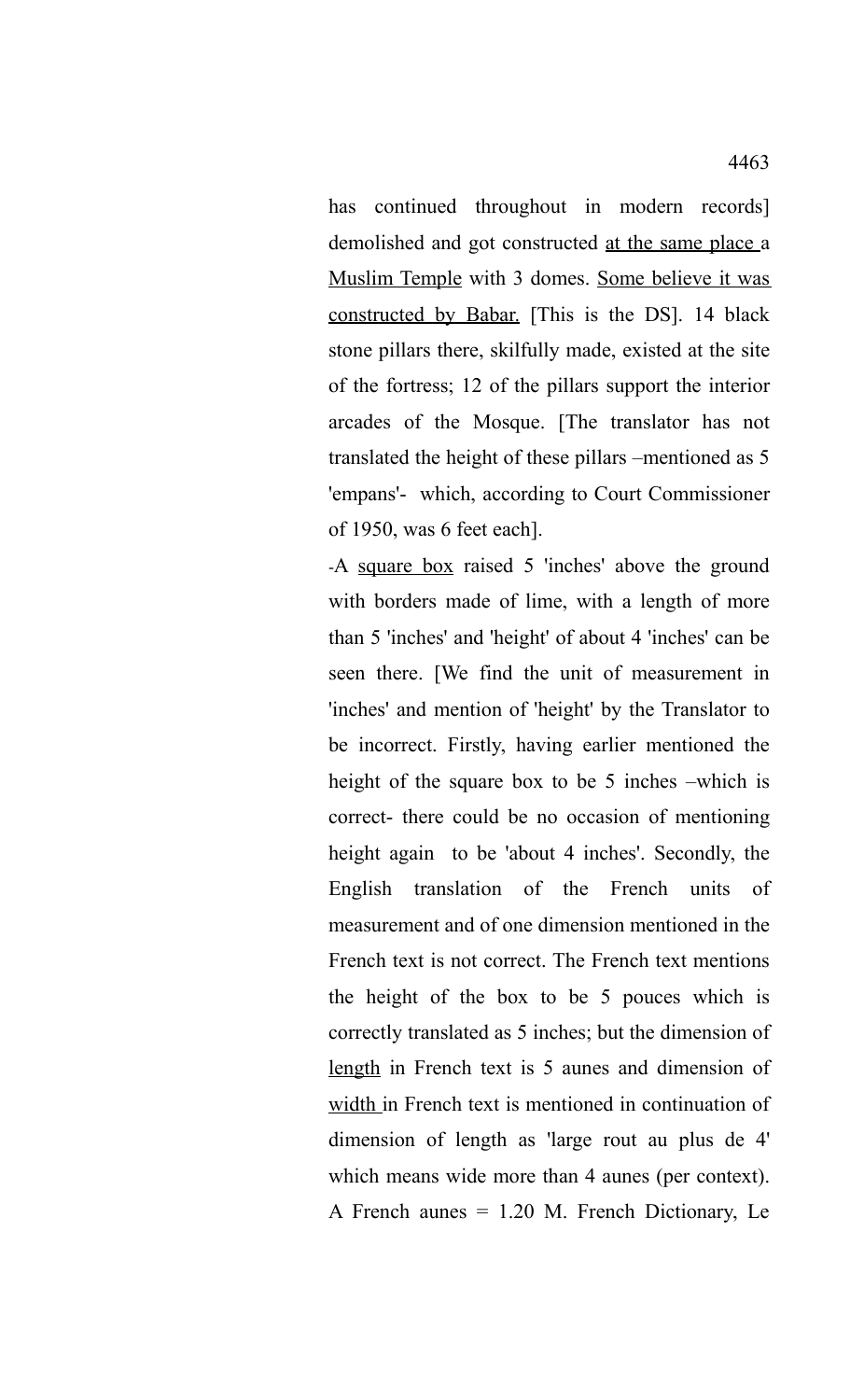Petit Larouse Grand Format (1996 Edition) mentions at page 105 that aunes is equivalent to 1.20 M; page 812 mentions pouce to be equivalent to 27.07mm = English 'inch'. The correct dimensions of the box-structure, thus, was  $6 \text{ M}$  (1.20x5) in length, more than 4.8 M (1.20x4) in width and 5 inches in height; this establishes the dimensions of the structure to be 19.68 feet x 15.744 feet x 5 inches. [In the Gazetteer of 1854 written by Edward Thornton, paper No. 1 of Bhagwan Shri Ramlala in OOS 5 of 1989, mention is made of 'a quadrangular coffer of stone protruding 5" or 6" above ground pointed out as a cradle of Ram as 7th Avatar of Vishnu and is abundantly honoured by pilgrimages and devotion of Hindus'. This is the very platform mentioned by Tieffenthaler]. Shiva Shanker Lal, Pleader-Commissioner has mentioned (1950) the dimensions of Ram Chabutra to be 21 feet x 17 feet x 4 feet. Tieffenthaler's record of length and breadth of the box-structure is substantially similar to that of Court-Commissioner; increase in the height of the structure from 5 inches to 4 feet during 150 years after Tieffenthaler's visit is consistent with the complaint of Muslim parties in 1885 Suit of Mahant Raghubar Das that the latter had been raising various types of structures in the disputed area including construction of the Chabutra; incidentally, the structural changes would establish effective acts of possession of Hindu devotees/pujaris over very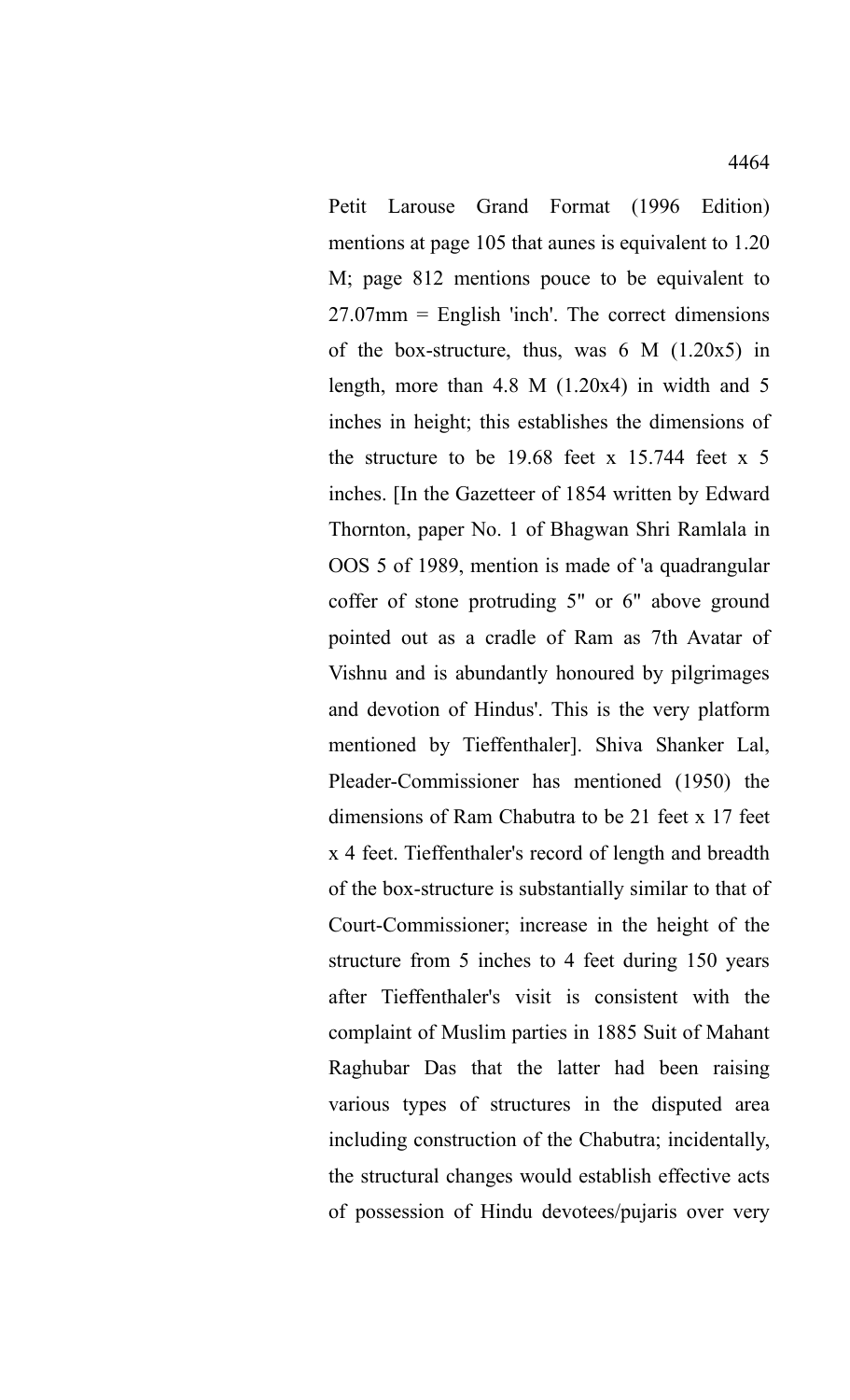significant durations in the disputed area.

(iii) At page 254- The Hindus call the square box as Bedi, i.e.the Cradle. The reason for this is that once upon a time, there was a house in this place where Beschan (Lord Vishnu) was born in the form of Ram besides his 3 brothers. Subsequently, Aurangzeb, or according to another belief Babar, got this place destroyed in order to deny them (Hindus) the opportunity of practising their superstitions. [It is to be appreciated that the word 'superstition' is mentioned by a Jesuit-christian who treat Hindu Faith to be 'superstitious', but so far as the Hindus are concerned, it is Faith which transcends reason, and that is the practice which Tieffenthaler found to be prevailing at that time.]. However there still exists some superstitious cult in some place. For example, in the place where the native house of Ram existed, they go around 3 times and prostrate on the floor. [This is the ritual of Parikrama commonly associated with worship at Hindu Temples. "नालन्दा विषाल शब्दकोष" Samvat 2007 at page 794, gives the meaning of Pa rikrama as the 'path around all sides of a Temple or Pilgrimage-place for circumbulation'. One is amused at the Parikrama made by Babar 3 times around the sick-bed of his son Humayun while praying to Allah to restore Humayun to health and in lieu thereof to take his life; it is said that Allah accepted the prayer of Babar so that while Humayun started recovering, Babar's health started declining ending in his death. Such is the spiritual power of Parikrama!]. The two spots are surrounded by low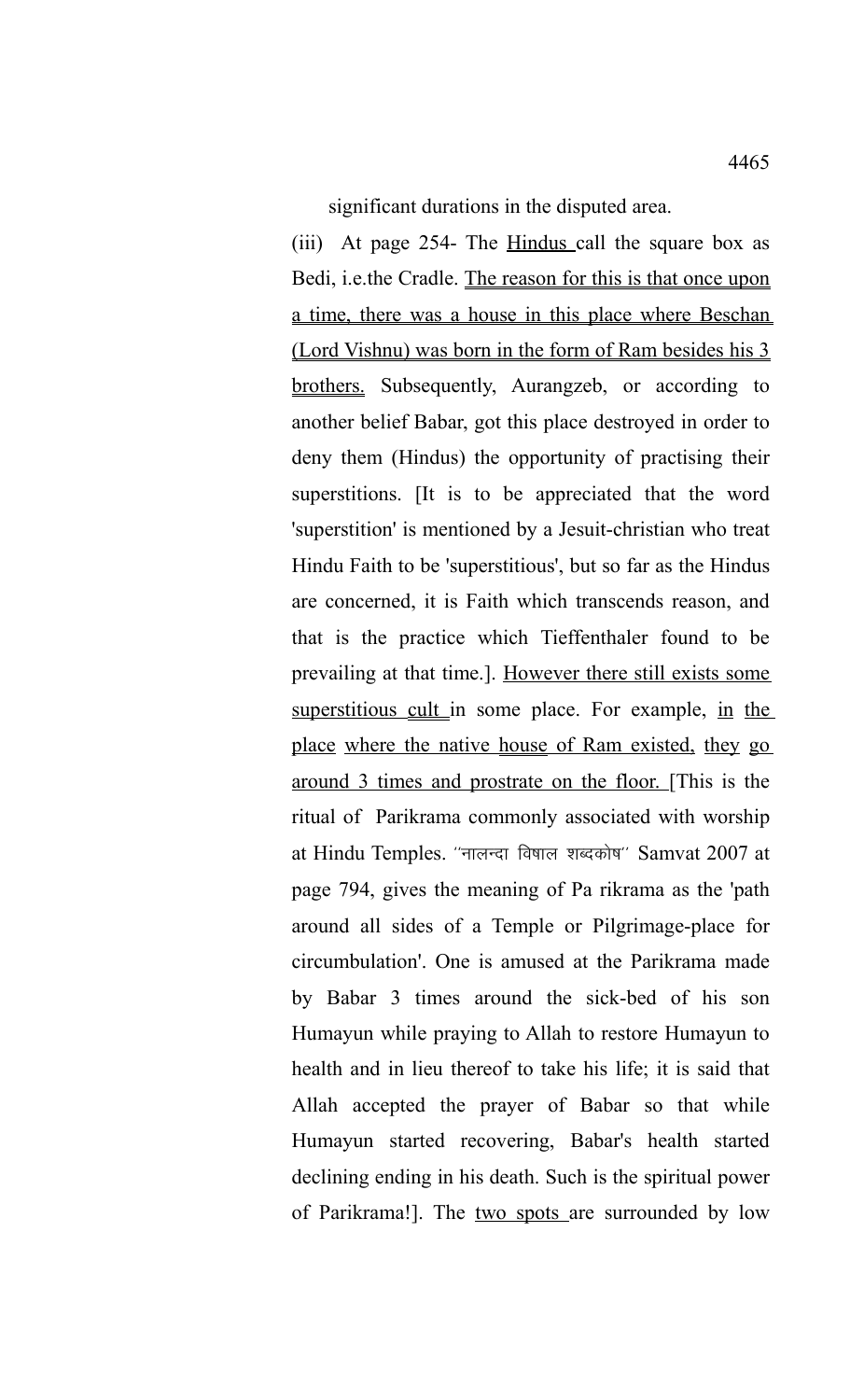crenellated wall. (The two spots, signify the 3-domed DS and the Platform; the low crenellated wall is the surrounding boundary of both and signifies the premises as a whole. The expression, "in the place where native house of Ram existed they go around 3 times and prostrate on the floor" interpreted with the immediately following sentence <u>'the two spots</u> are ...........' shows that Parikrama was being done of both DS and the platform, hence the entire premises were being worshipped. It is also remarkable that Teiffenthaler described the premises to be a Muslim Temple; this means that even the Muslim structure was being treated like a Temple. Equally remarkable is his mention of 12 pillars supporting 'interior arcades of the Mosque. Appreciating the use of distinct expressions, 'Muslim Temple' and 'Mosque', it means that while the DS was a Mosque, the entire premises, including DS was treated also as a Temple.)

At another place, not far from the Bedi, are found buried 'grains of black rice turned into small stones' hidden under the earth since the time of Ram [This is 'fossilised' rice, called Akshat in the rituals of worship; fossilisation of substances 'represents a past geological age that has been preserved in the Earth's Crust' (page 73 of Volume 4 of Britannica Ready Reference Encyclopaedia) which proves the antiquity of the locality. It also supports the ASI finding, mentioned above, that the site 'contains the cultural deposits and debris accumulated for centuries', and also establishes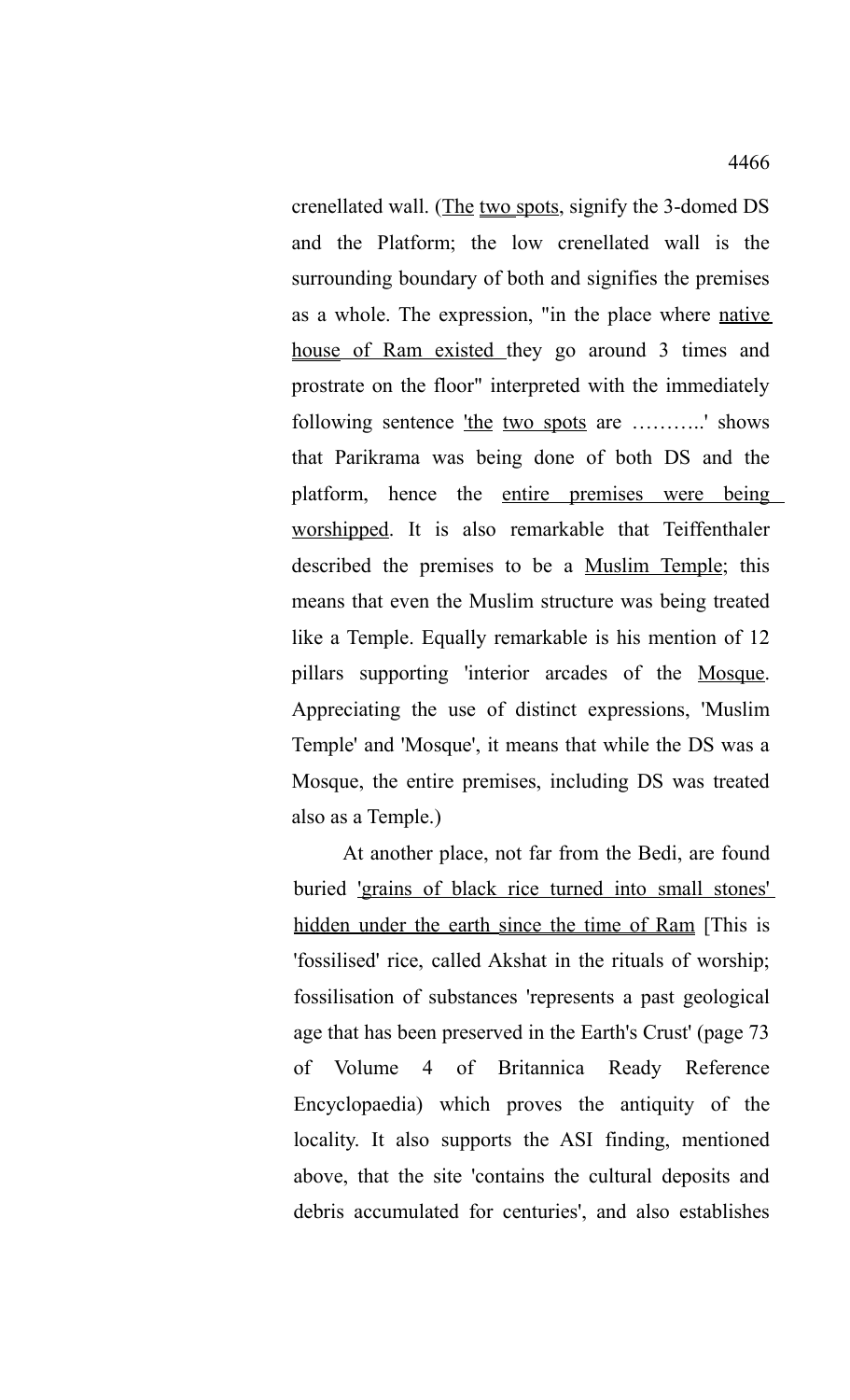continuity of the locality during the fossilisation period of 'ages', may be from that of Ram. As mentioned in para 1 (above), all Muslim Parties in these Suits have admitted now that present time Ayodhya is at the same place as indicated in Balmiki Ramayan.]

In the month of 'Tschet'  $($  = Chaitra month of Hindu Calendar) big gathering of people gather here to celebrate the Birthday of Ram so famous in entire India. **(P)** Tieffenthaler's account has a special importance in this case. While most of the material on record establishes that Ram was born in Ayodhya the particular place of birth in Ayodhya, namely the site of DS, is fixed by Tiefenthaler's account earliest in point of time. He mentioned the platform 19.68 feet x 15.77 feet x 5 inches, **situated within the disputed area** (the Campus of the Babri Masjid) to represent the place where Ram and his 3 brothers were reputed to have been born. 'Muslim temple' with 3 domes is Babri Masjid at Ramkot, the fortress; the platform is within the precincts of Babri Masjid and in the month of Chaitra people gather here 'to celebrate the birthday of Ram so famous in entire India'.)

**(Q)** The next document of accounts is "A Historical sketch of Tahsil Fyzabad, Zilla Fyzabad" including "Ajudhia & Fyzabad" by P. Carnegy of 1870 (see para 4 above, Ext. OOS 5: 49), i.e within 84 years of Tieffenthaler's account and 13 years after British Queen's Proclamation of 1858. The British power stood fully consolidated while French & Portuguese had been marginalised and the British rulers proceeded to establish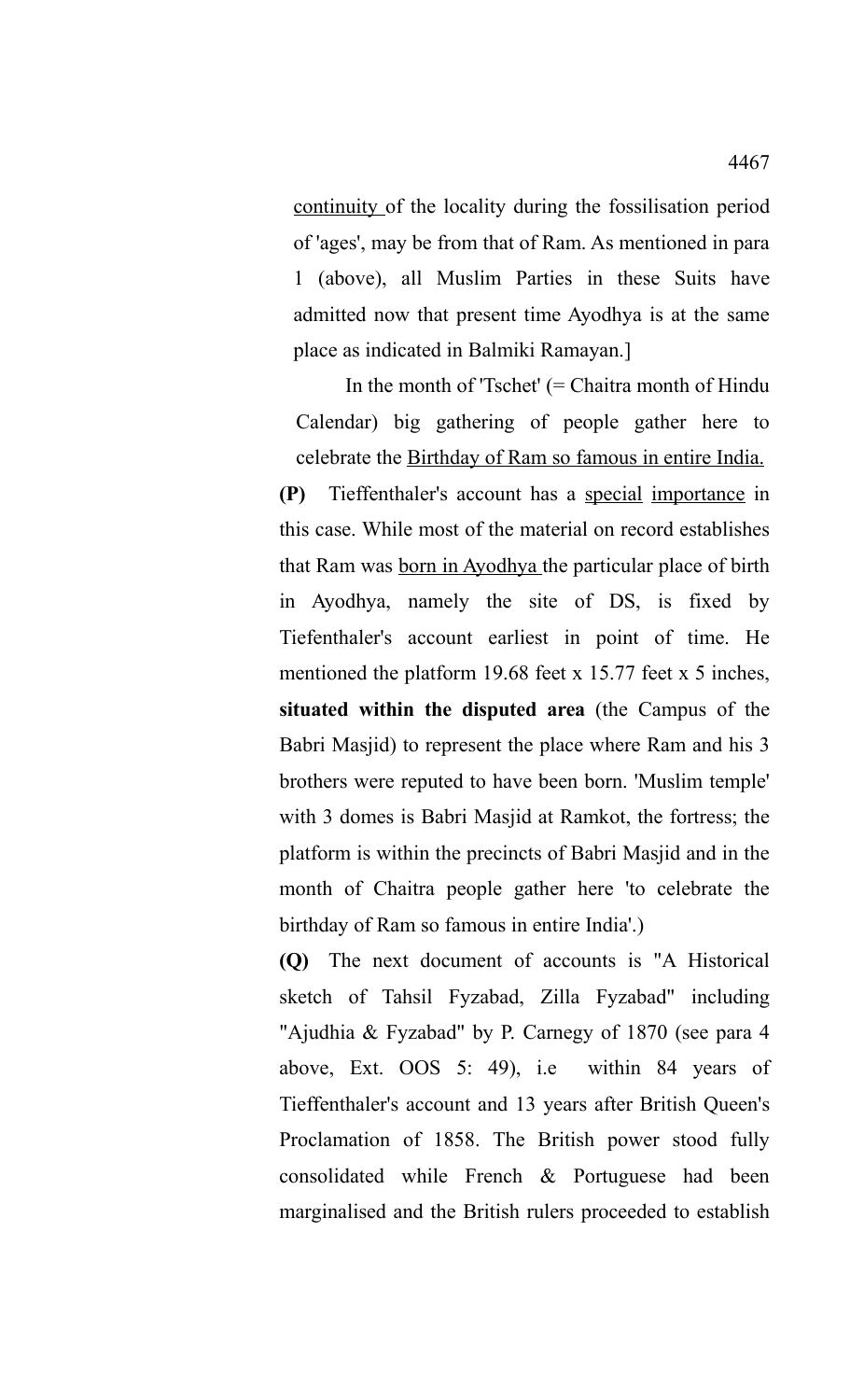effective governance. P. Carnegy was appointed not only as Commissioner but also as Settlement Officer to conduct survey and prepare records of the territories of Ayodhya & Fyzabad. The contents of this document, therefore, assume great importance regarding the contemporary facts and events. At page (i), he mentions that a writer of History of Ayodhya 'must master all that has been written of the 3 distinct ages…..'; at no 3, he mentions Ajudhya Mahatam, with its Epitome in Appendix B 'taken from the PURANS'. Ajudhya Mahatam is in Skanda Puran (See Para 14). At page (ii) of the Epitome, it is recorded that at the 'heart of the city lies the great Ramkot, the fort of Ram ……… on its western side is the Janma Bhum or Janam Asthan, the birthplace of the hero'. Page (iii) records 'Just beside the birthplace of Rama is the "Kitchen" of Janki-ji.' At page 6 (of the main narrative) Carnegy records that 'with the fall of the last of Rama's line, Ajudhia became a wilderness', that to Vikramajit 'the restoration of the neglected and forest-concealed Ajudhia is universally attributed ……… the different spots rendered sacred by association with the worldly acts of deified Rama, were identified, and Vikramajit is said to have indicated the different shrines to which pilgrims from afar still in thousands half-yearly flock'. At page 7, he records about Ramkot: 'The most remarkable of those was of course Ramkot, the stronghold of Ramchandar……. This fort covered a large extent of ground ……….. within the fort were 8 royal mansions where dwelt the Patriarch Dashrath and his wives, and Rama his deified son ……….' Serial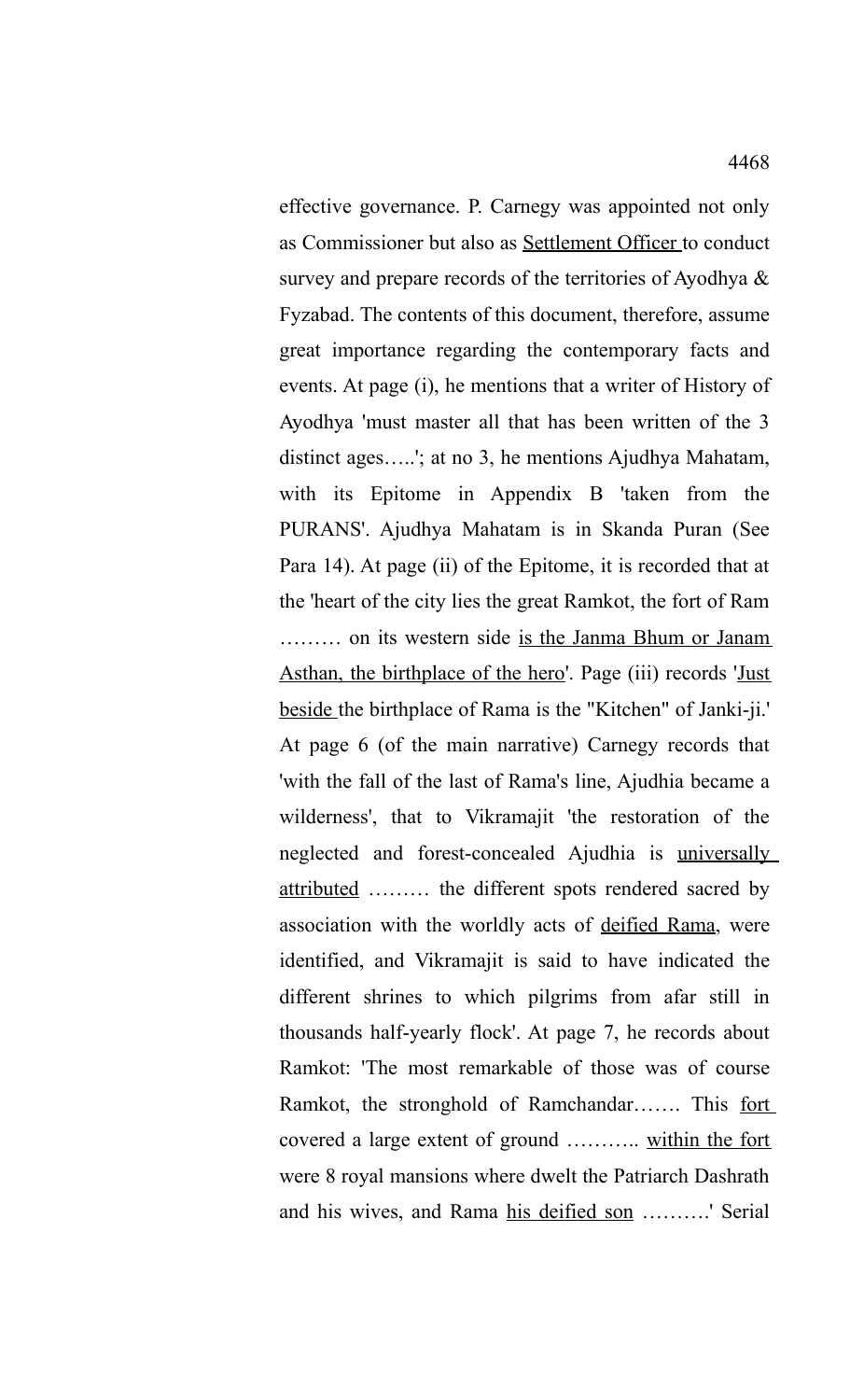No. 6 of these mansions records 'Janam Asthan (Rama's birthplace)'. Page 20-21 mentions 'The Janamasthan and other temples'. It is recorded: ' It is locally affirmed at the Mahomedan conquest there were three important Hindu shrines…….the 'Janmasthan' the 'Swargadwar Mandir' also known as Ram Darbar and the 'Treta-ke-Thakur'. On the first of these the Emperor Babar built the mosque which still bears his name, A.D.1528. On the second Aurangzeb did the same, A.D. 1658-1707; on the third that sovereign, or his predecessor, built a mosque according to the well-known Mahomedan principle of enforcing their religion on all those whom he conquered. The Janmasthan marks the place where Ramchandra was born'. At page 21, it is mentioned that in 1855 a great rupture took place between the Hindus and Mahomedans, the former occupied the Hanuman Garhi in force, while the Mahomedans took possession of the Janmasthan. The Mahomedans actually charged up the steps of Hanuman Garhi, but were driven back with considerable loss. The Hindus then followed up this success, and at the third attempt, took the Janmasthan at the gate of which 75 Mahomedans are buried in the Martyrs' grave (Ganjshahid). Several of the King's regiments were looking on all the time, but their orders were not to interfere. It is said that up to that time, the Hindus and Mahomedans alike used to worship in the mosque-temple. [This reminds of Tieffenthaler's description of the disputed structure as Muslim-Temple. See para  $17(ii)(2)$  and  $17(iii)$  of these Arguments]. Carnegy goes on to add that since the British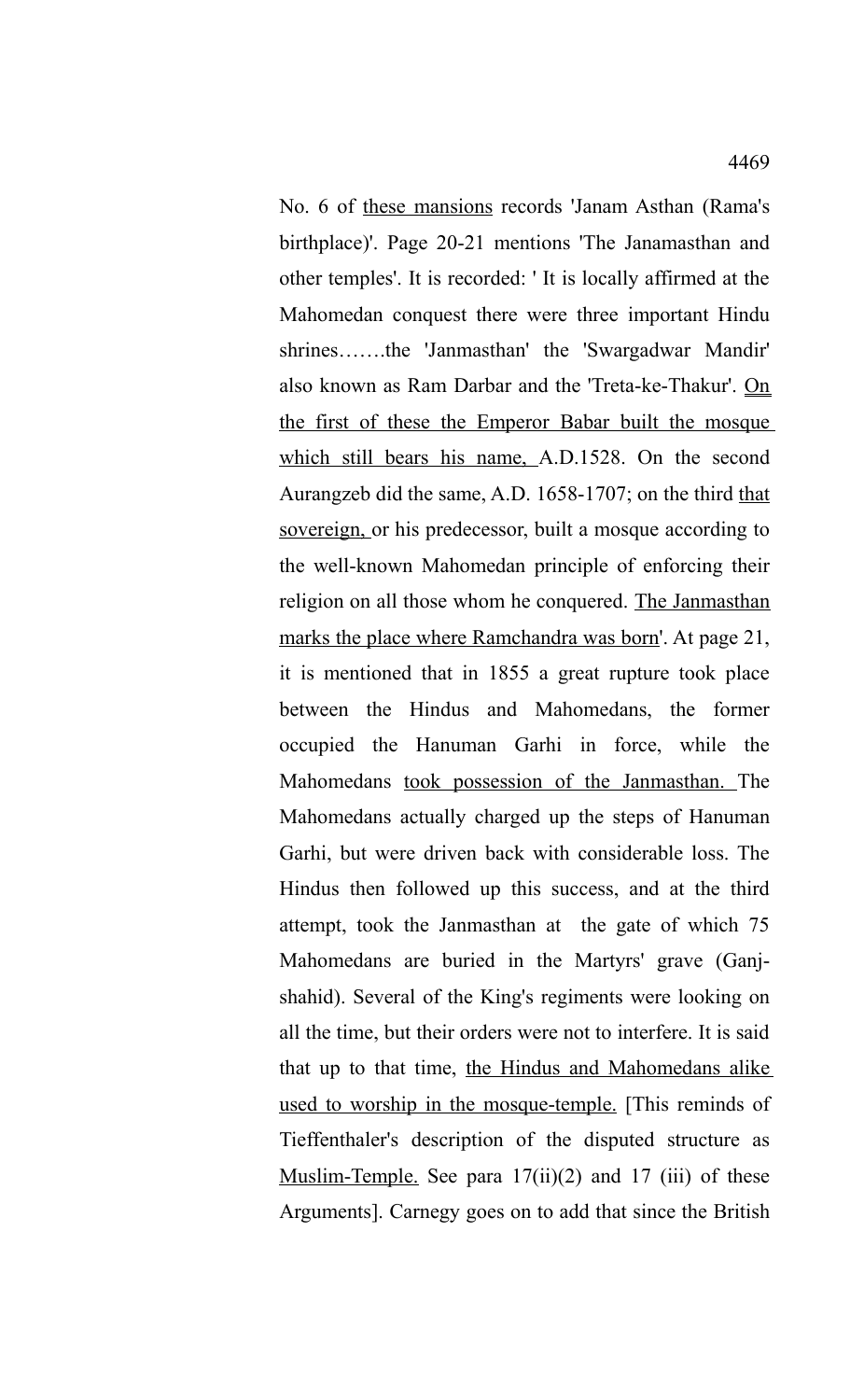rule, a railing has been put up to prevent disputes, within which in the mosque the Mahomedans pray, while outside the fence the Hindus have raised a platform on which they make their offerings. At page 27, Carnegy, giving a brief list of 'buildings' existing at that time, mentions at No. (5) Babar's mosque with stone inscriptions in 'Ajudhia', date 1528, and stone columns of infinitely greater antiquity, i.e., of much older period than DS; hence DS could be from the earlier temple demolished. There is no reason to hold any of these accounts to be erroneous.

**(R)** Annexed to page 27 of Carnegy's Record is Appendix 'A' setting out "List of Sacred Places in and about Ajudhia". Drawn in Tabular form, Col. No. 2 is for 'Name of sacred place', Col. No. 3 is for 'Name of founder or restorer', Col. No. 4 is for 'Number of years since it was founded or restored', Col. No 5 is for 'Number of generations since founded or restored', Col no. 7 is for 'How obtained', Col. No. 9 is for 'Sect and special object of veneration', Col. No. 11 mentions page no. 'for particulars' of the item and Col No. 12 is for 'Remarks'. The Appendix lists 209 'sacred places'. All of them are Hindu sites; Appendix C is the 'List of old Mahomedan places of Note…..' While 'Janam Asthan' is mentioned at serial no. 1 of Appendix A with particulars at page 20, 'Mosque of Emperor Babar' is mentioned at serial no. 3 of Appendix C with particulars at page 21.

**(S)** Janam Asthan at serial no. 1 of Appendix A, carries the name of 'Ramdas ji' as 'founder or renovator', 'founded or restored' since 166 years of 7 generations, 'obtained' as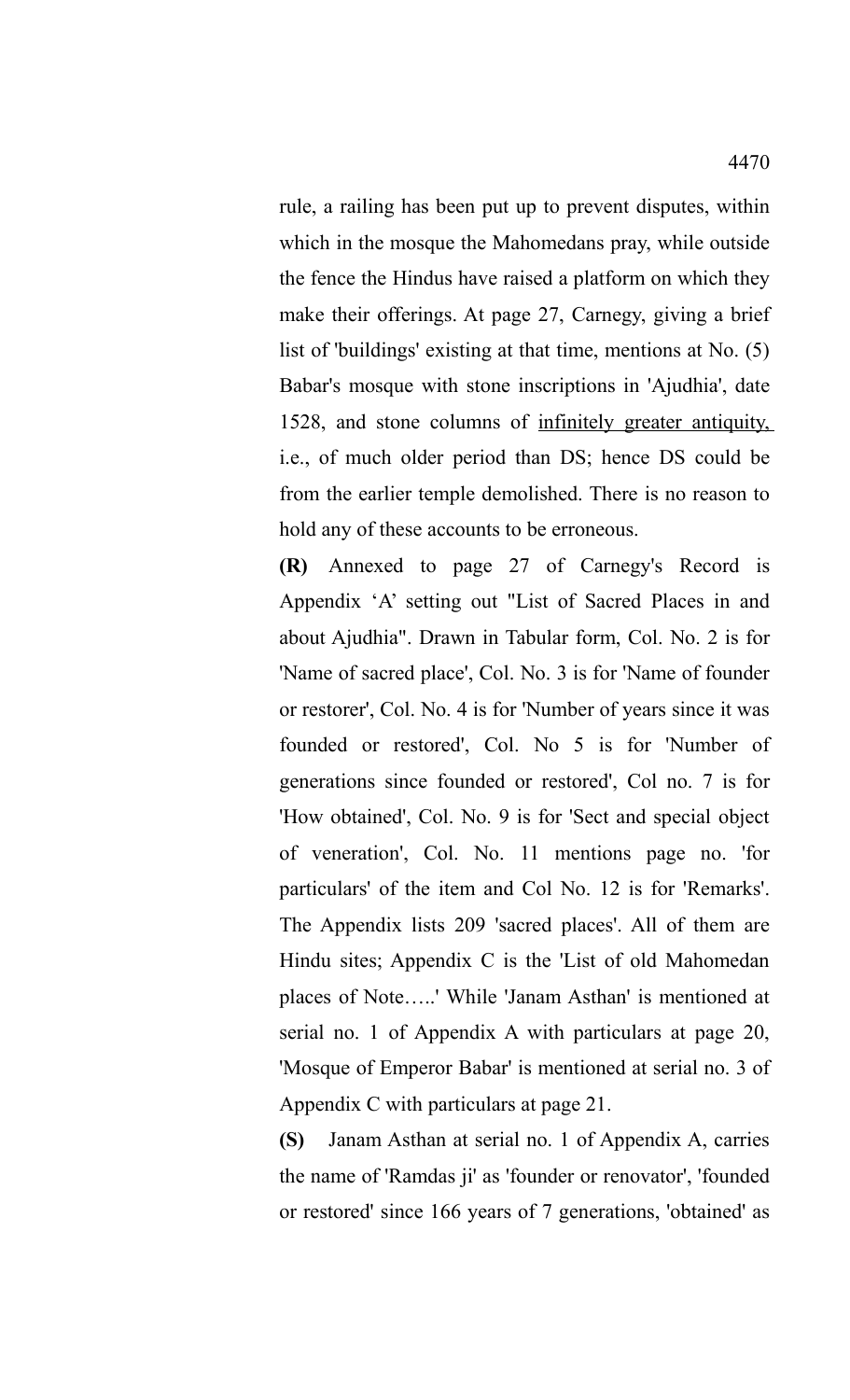'given by Mir Masumali Mafidar' related to 'Gudar, Ramchandar' by 'sect & special object of veneration'. Referring to 'particulars' at page 20 (per Col. No. 11), larger picture emerges. While according to Appendix A, the Janam Asthan could have existed only since 1704 A.D., established by 'grant' from a Mafidar, the particulars at page 20-21 lay down that on Janmasthan 'Emperor Babar built the mosque which still bears his name, A.D. 1528', marks the place where Ram Chandr was born, had 'a fine temple at Janmasthan' and 'many of its columns are still in existence, having been used by the Mahomedans in the construction of the Babri Mosque', the columns are 'black stone called by natives Kasoti (literally touchstone) and carved with different devices'. Obviously, the 'Mosque' could not be described as Janmasthan because as the structure stood, it was a Mosque, not a temple; the site on which the Mosque stood could be the Janma Bhumi of Ram, but could not be visible in the structure. At the same time, the only visible structure bearing the nomenclature of Janmasthan was the one mentioned at Serial No. 1 of Appendix A. Further, Appendix B 'Ayodhya Mahatma', at page (ii) mentions "Janam Bhumi or Janam Asthan, the birthplace of Ram". On a consideration of all this record, in totality, the reasonable conclusion is that, on the findings of survey by P.Carnegy, while a visible standing structure associated with Ram's birth was the Temple since 1704 mentioned at serial no. 1 of Appendix A, the Janma Bhumi was the invisible site on which the Babri Mosque stood since 1528. At the same time, the details of 'Mosque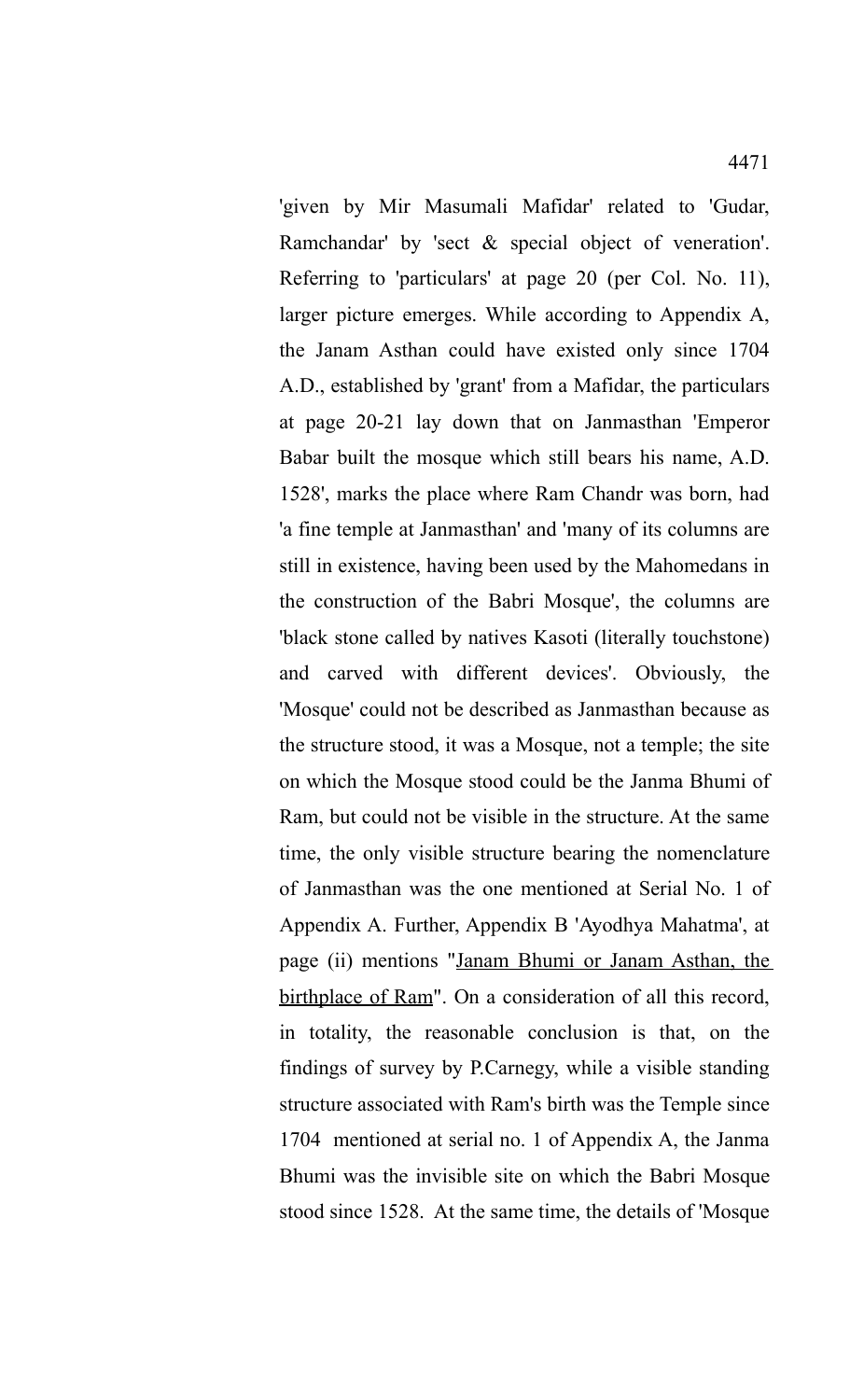of the Emperor Babar' (serial no. 3 of Appendix C) as at page 21, clearly mentions that the mosque which Emperor Babar built in 1528 AD was built on the Janmasthan. The probability is that Janmasthan structure mentioned at serial no. 1 of Appendix A was the result of politicoreligious compulsion faced from the devotees of Ram, so that a temple of Ram's birthplace was managed to have been erected with the leave/license of the Muafidar because Hindus were prevented throughout from erecting a Ram Janam Bhumi Temple anywhere within the precincts of Babri Masjid campus, so much so that when, in 1885 Mahant Raghubar Das sued for permission to erect a Temple on the Ram Chabutra, it was objected to by contesting Muslims and refused by the concerned authorities, including the Court, at Ayodhya. This probability is strengthened by the 'Remark' recorded by Carnegy in Col no. 12 of Appendix A as follows: "Great astonishment has been expressed at the recent vitality of Hindu religion at Ajudhia, and it was to test the extent of this chiefly that with no small amount of labour, this statement has been prepared. As the information it contains may be permanently useful, I have considered it well to give it a place here". This 'recent vitality of Hindu religion' is reflected in the 'great rupture' of 1855 mentioned above. It was facilitated by the collapse of tyrannical rule of Mughal Aurangzeb, followed by slightly humane rule of the local Governors (Subedars), styled as Nawabs, who may have realised the injustices caused to Hindu devotees so much so that, according to Carnegy,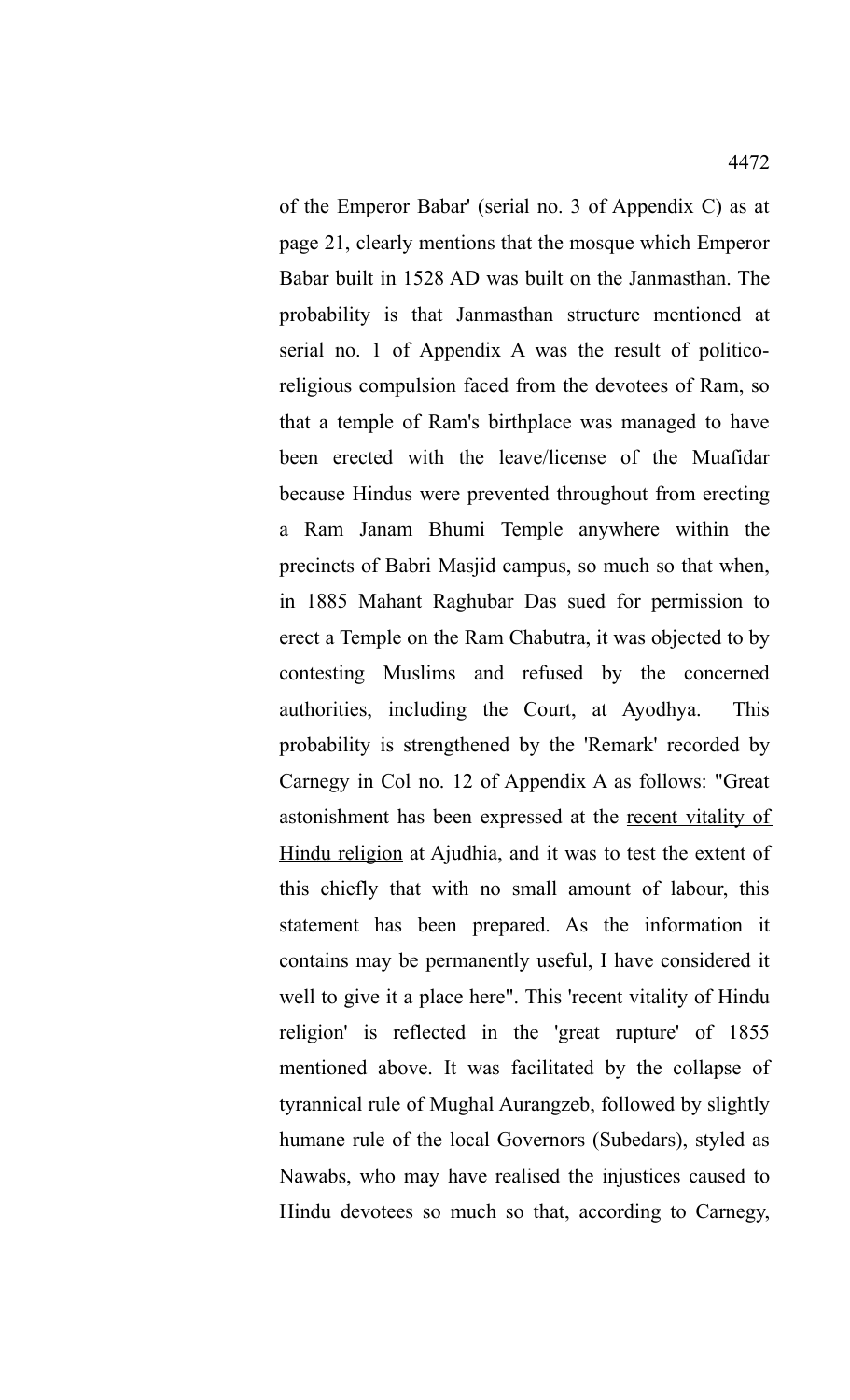when the 1855 episode occurred, "Several of the King's regiments were looking on all the time, but their orders were not to interfere." Following the growing influence of British East India Co since Lord Wellesley's 1801 treaty, establishment of British Resident of Oudh, coupled with ill-governance of Oudh, the Company accomplished annexation of Oudh, formally proclaimed by Outram on 13th February 1856; Wajid Ali Shah, the last ruler of Oudh, was deported to Calcutta where he died (See page 762-63 of Majumdar, Raychaudhari & Kalikinkar Dutta's "Advanced History of India", supra). Carnegy has mentioned about annexation of Oudh in 1856 at page 13. Nawab Wajid Ali Shah had a great liking for Hindu culture, Art, Dance & Music, and could well have directed his regiments 'not to intervene' in the 1855-rupture.

**(T)** The next important Document reflecting upon 'recent vitality of Hindu religion' mentioned by P. Carnegy, is Barabanki Gazetteer by H.R.Nevill (1902), paper no. 9 of Bhagwan Sri Ramlala's documents (Ext. OOS 5: 52), mentions at page 168-169 that shortly before annexation of Oudh by British an event happened in 1853, and records: "The cause of occurrence was one of the numerous dispute that sprung up from time to time between Hindu Priests and Musalmans of Oudh with regard to the ground on which formerly stood the Janma Asthan Temple which was destroyed by Babar and replaced by mosque. The ground being particularly sacred to Hindus was at once seized by Bairagis and others". This shows that Hindu-Bariagis took possession of DS in 1853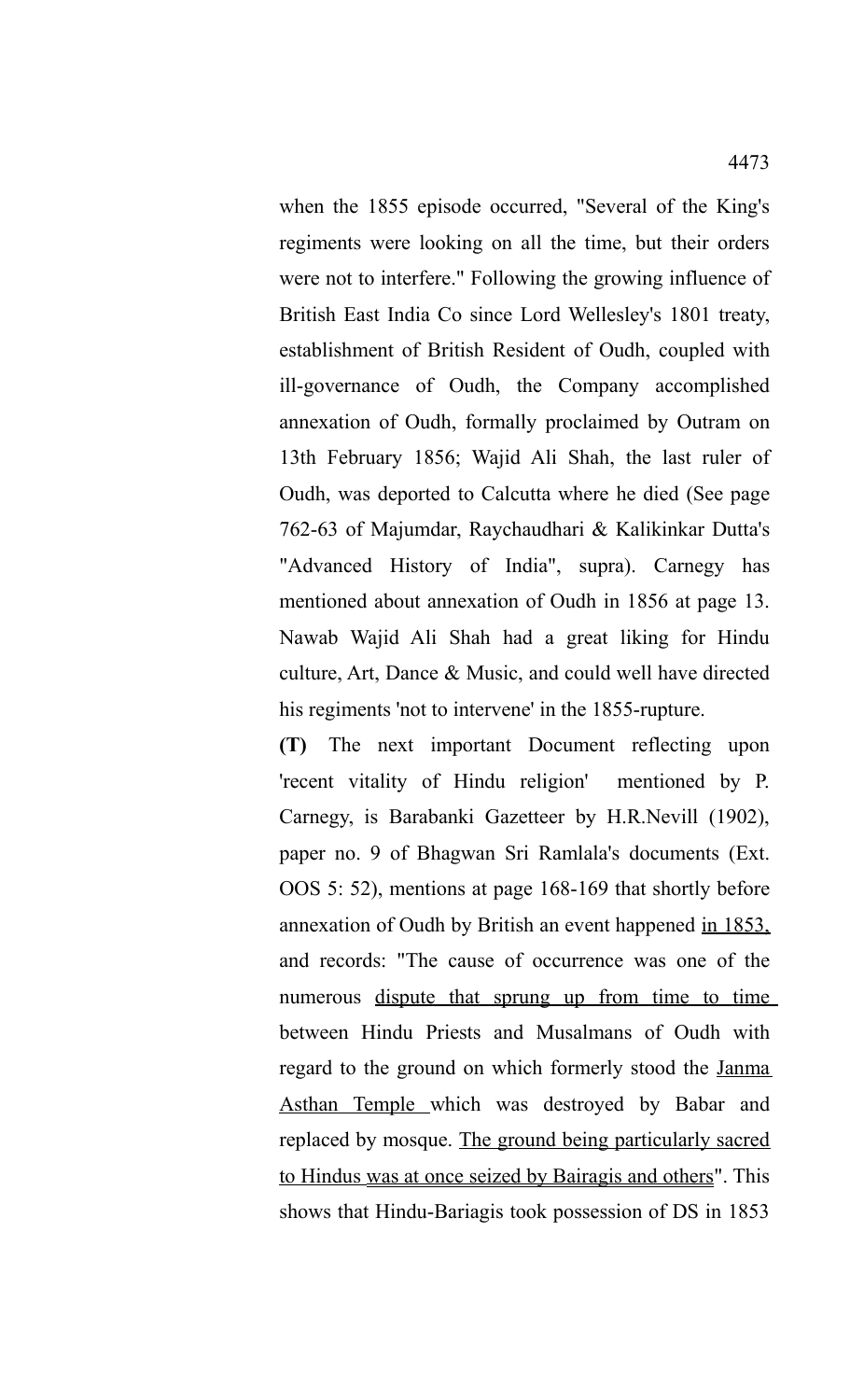as site of Ram's birthplace. The document adds that

Moulvi Ameer Ali, resident of Amethi (then in Lucknow), at once proceeded to declare Jihad in the city. The King sent orders to Faizabad to inquire into the matter, but nothing was done. Ameer Ali then collected a large and well-armed force of Mahomedans; but the King summoned Ameer Ali and proclaimed that no violent action should be taken, and that the Mosque should be restored. When Ameer Ali collected more men, the King on receiving the news thereof, summoned Sir James Outram, the Resident, and left it to him to put a stop to Ameer Ali's movement in any way he could. As already mentioned, according to Carnegy, the 'rupture' took place in 1855. Page 174 of Faizabad Gazetteer of 1905, filed per list dt. 5.11.1989 by Defdt. Madan Mohan Gupta (Ext. OOS 5: 11) mentions that although Muslims re-occupied the place in 1855, the Hindus made a counter-attack and stormed the Janmasthan. So, the Bairagis and other Hindus captured DS/DA in 1853 and re-captured it in 1855 from Muslims after a fight in which several Muslims were killed and 75 were buried around the Masjid. Ext. A-26, the Judgment of Sub-Judge in Mahant Raghubar Das suit mentions Hindu-Muslim riots of 1855 after which the British constructed a wall separating the areas of possession of Hindus & Muslims over DS referred to by Carnegy. These documents confirm the DS to be the site of Ram Janmabhumi on which stood Janma Asthan Temple. Admittedly, the British authorities erected a partition wall on the platform of DS towards East of DS in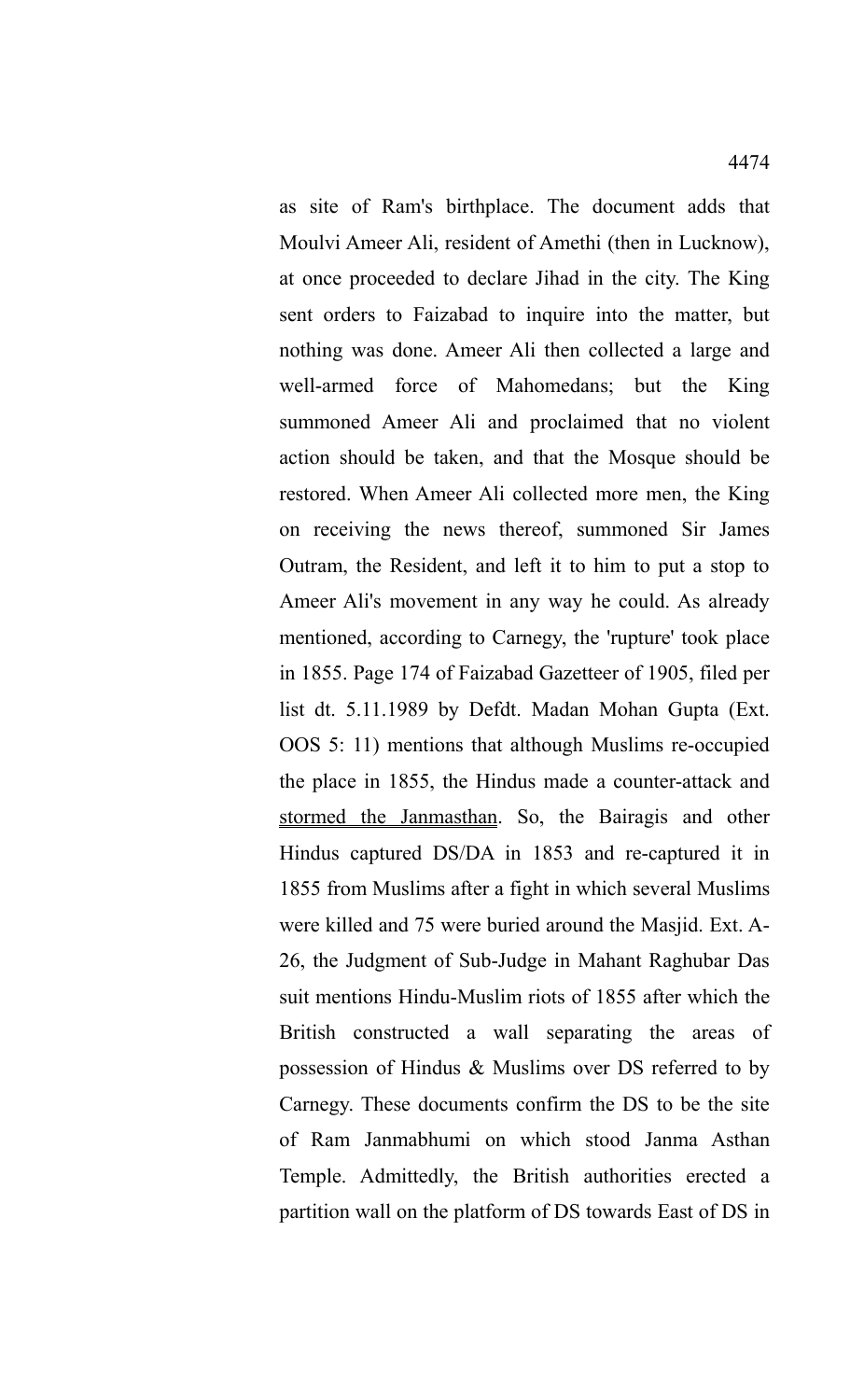1855 and provided that the portion on the West of the partition wall would remain in possession of Muslims whereas that on the East thereof, including the platform mentioned by Tieffenthaler, would remain in possession of Hindus.

**(U)** In 1858 (i.e.3 years after the events of 1853-55) a Sikh Fakir Khalsa, Nihang Singh, took possession of DS itself, installed Nishan Shri Bhagwan in the Central Dome of DS and performed Puja-Havan. Ext. 19 of OOS 1 of 1989, is a report (application) of SO Sheetal Dubey of local PS lodged on 28<sup>th</sup> November, 1858 that a Nihang Singh (Sikh) Fakir Khalsa r/o Punjab installed NISHAN SHRI BHAGWAN (NISHAN is pillar with a flag at the top as symbol of a Temple's Deity) with 25 Sikhs helping to protect and install the NISHAN, and Hawan and Puja was performed in the name of Guru Govind Singh inside **"Masjid Janmasthan**". That is the beginning of Masjid's nomenclature describing its situation at Janmasthan, the birthplace. Two days later (on 30.11.1858), Mohd Salim Muazzin (the person who makes Azan to call Muslims for prayer in Masjid) filed an application (Ext. OOS 1: 20) in connection with Ext. 19, stating that the Nihang Singh of Punjab and Sikhs and Bairagis of **Janmasthan** are bent upon committing rioting and in the middle of Babri Masjid near arch (Mehrab) and pulpit (Mimbar) made a mud chabutra 4 angul high, dug a pit , lighted fire and perform Puja and Hom, and also planted NISHAN  $1\frac{1}{4}$ yards tall and installed Idol; word 'Ram-Ram' has been written by charcoal at various places in the Masjid. This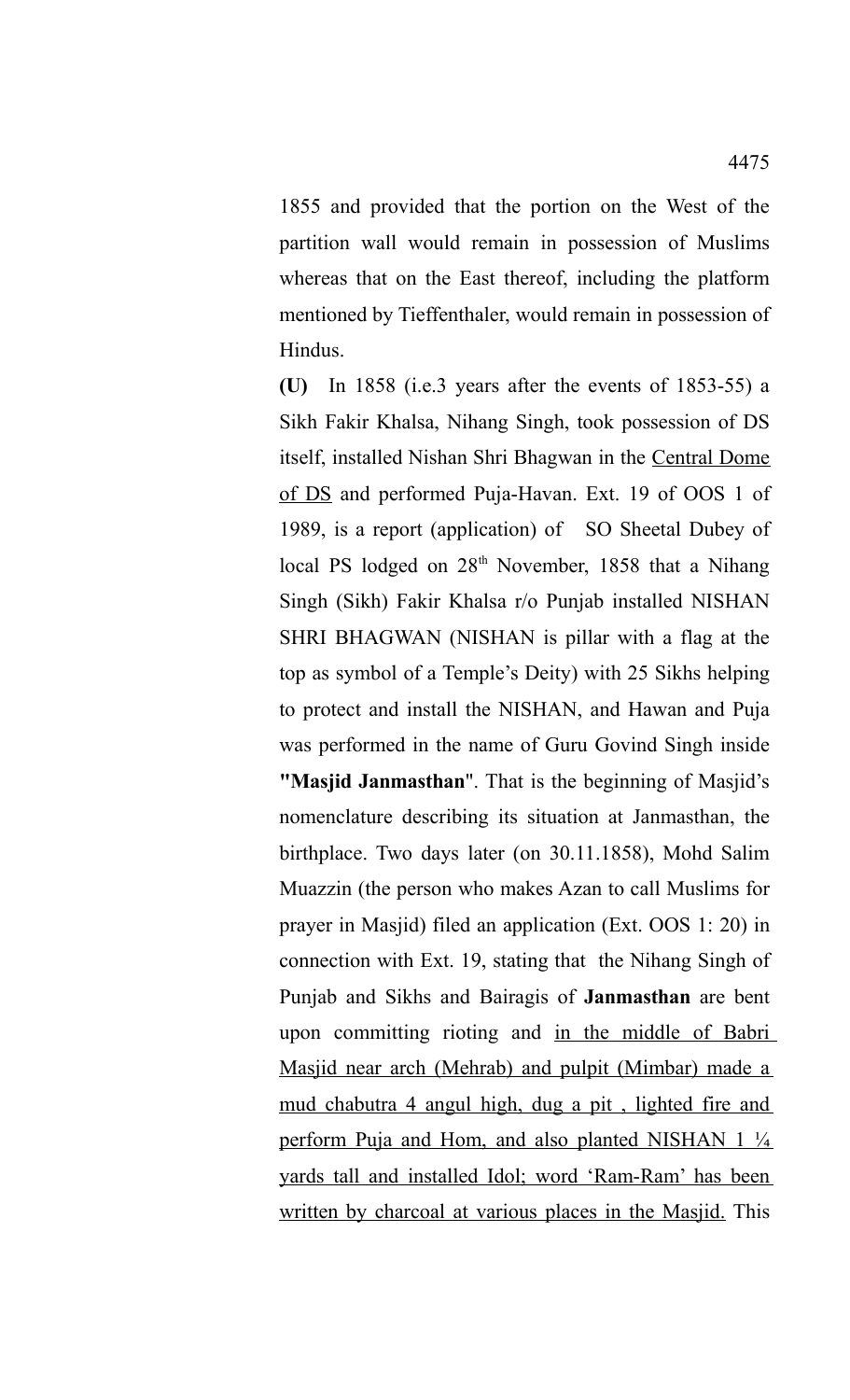confirms that in 1858, DS was claimed by Sikhs-Hindu Bairagis and described by the jurisdictional local Police Officer too as Birthplace of Ram (the police describing it as **Masjid Janmasthan**). Exts 21, 22, & 23 of OOS 1 of 1989 demonstrate the same situation.

**(V)** Of these, Ext. OOS 1: 23 is the application dt. 9.4.1860 of one Mohd. Isa with reference to SO's report regarding "installation of Nishan by Sant Tek Singh Fakir Khalsa in **Masjid Janmasthan**". This is **an admission** and confirmation by a concerned Mohammedan in 1860 that DS was **Masjid at Janmasthan**. In the Order dt. 3.1.1870 Ext. A19 (of OOS 1 of 1989) the Settlement Officer ordered payment of Annual Endowment Grant for support of **Janmasthan Mosque** to Mohd. Asghar (the Mutawalli of DS) and Mohd. Afzal Ali. Following it, Mohd Asghar and Mohd Afzal filed a Suit through Plaint dt. 22.8.1871, Ext. 26 and described Babri Masjid 'to be **situated in Janmasthan Avadh**' and claimed to be owner of 21 Imli trees situated at **darwaza of Babri Masjid which is situated in Janmasthan**. The claim was upheld by the same day's order Ext. 25. Ext 15, Dy. Commissioner's Report dt 14.5.1877 read with Ext. 16, Commissioner's Order dt. 18.12.1877 in an Appeal filed by Mohd Asghar show that in November **1873 an Idol was placed on 'platform of Janmasthan'**, that in May 1877, the Dy. Commissioner got a door opened in the Northern wall of the Campus and recorded that 'the new door was opened **not** in the Mosque but in the wall of **Janmasthan**. Mohd. Asghar's Appeal was dismissed by the Commissioner's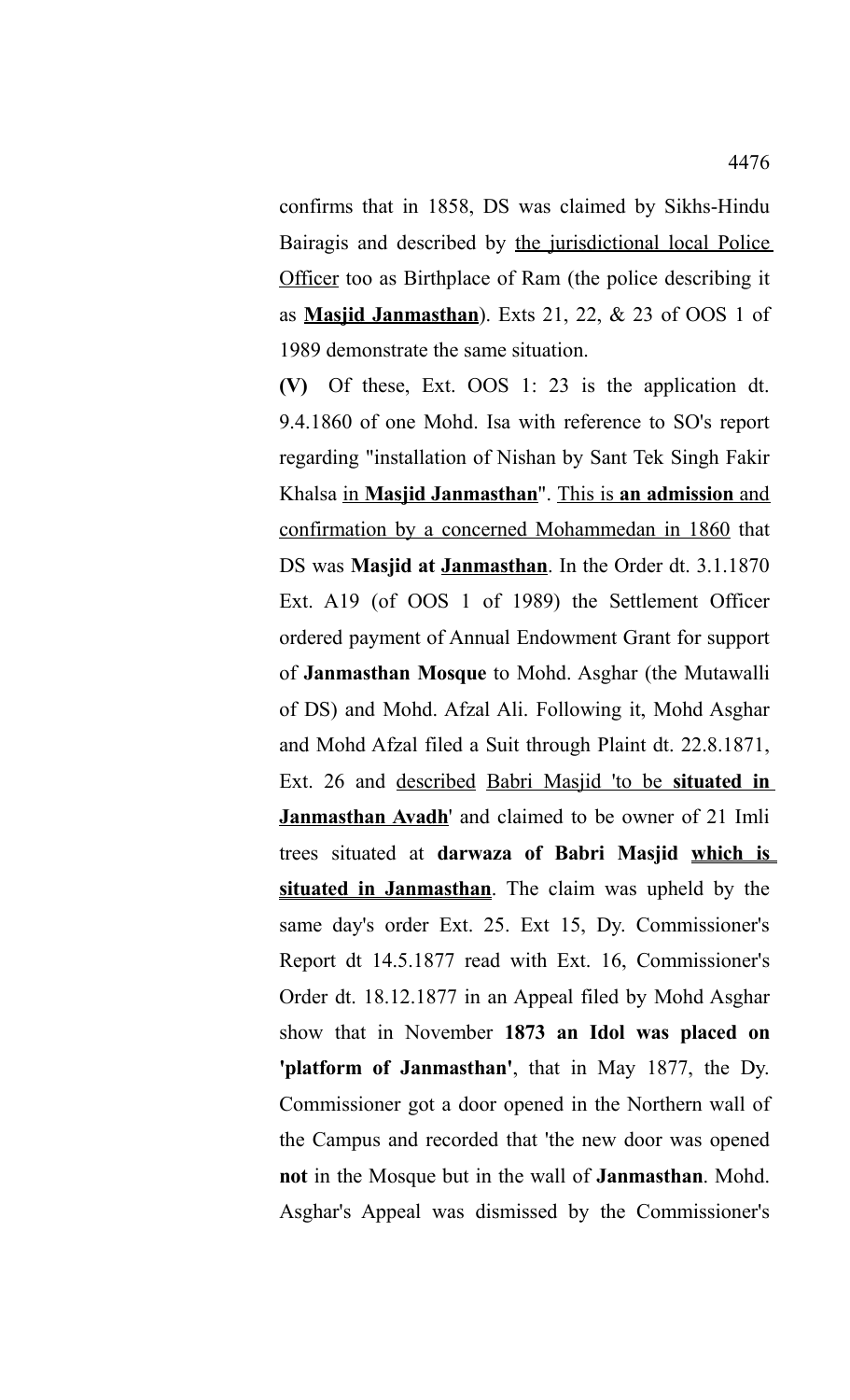above Order (dt. 18.12.1877). In Ext. 18, an application dt. 2.11.1883 by Mohd Asghar filed in the Court of Asstt. Commissioner, Faizabad, Mohd Asghar admitted the rights of Mahant Raghubar Das on **Chabutra Janmasthan**. These documents constitute important confirmation by the Police, the Dy. Commissioner and the Commissioner, and **important admissions** by Muslimclaimants regarding DS (Mohd Asghar, Mohd Afzal and Mohd Isa) that Babri Masjid stood at Janmasthan and came to be called as **Masjid Janmasthan,** i.e. Mosque at the birthplace (of Ram). It was never mentioned by any of the Muslim-claimants that there stood any 'Mandir Janmasthan' towards North of DS beyond the East-West rasta situated on the North of DS (a case now taken by Sunni Board/Muslim parties in these Suits), although P. Carnegy had mentioned in 1870 about Janmasthan since 166 years and construction of Masjid by Babar in 1528 on Janmasthan where formerly a temple had existed (See Para 21).

**(X)** Other significant documents are:

(i) Paper No. 1 of Ramlala's documents (OOS 5:5) are pages 739-740 of Edward Thornton's Gazetteer of 1854 mentions 'extensive ruins of Fort of Ram, King of Oudh, highly celebrated' and 'quadrangular coffer of stone protruding 5 or 6 inches above ground pointed out as Cradle of Ram as 7th Avatar of Vishnu, and is abundantly honoured by pilgrimages and devotion of Hindus'. This is what Tieffenthaler had recorded seen in 1786.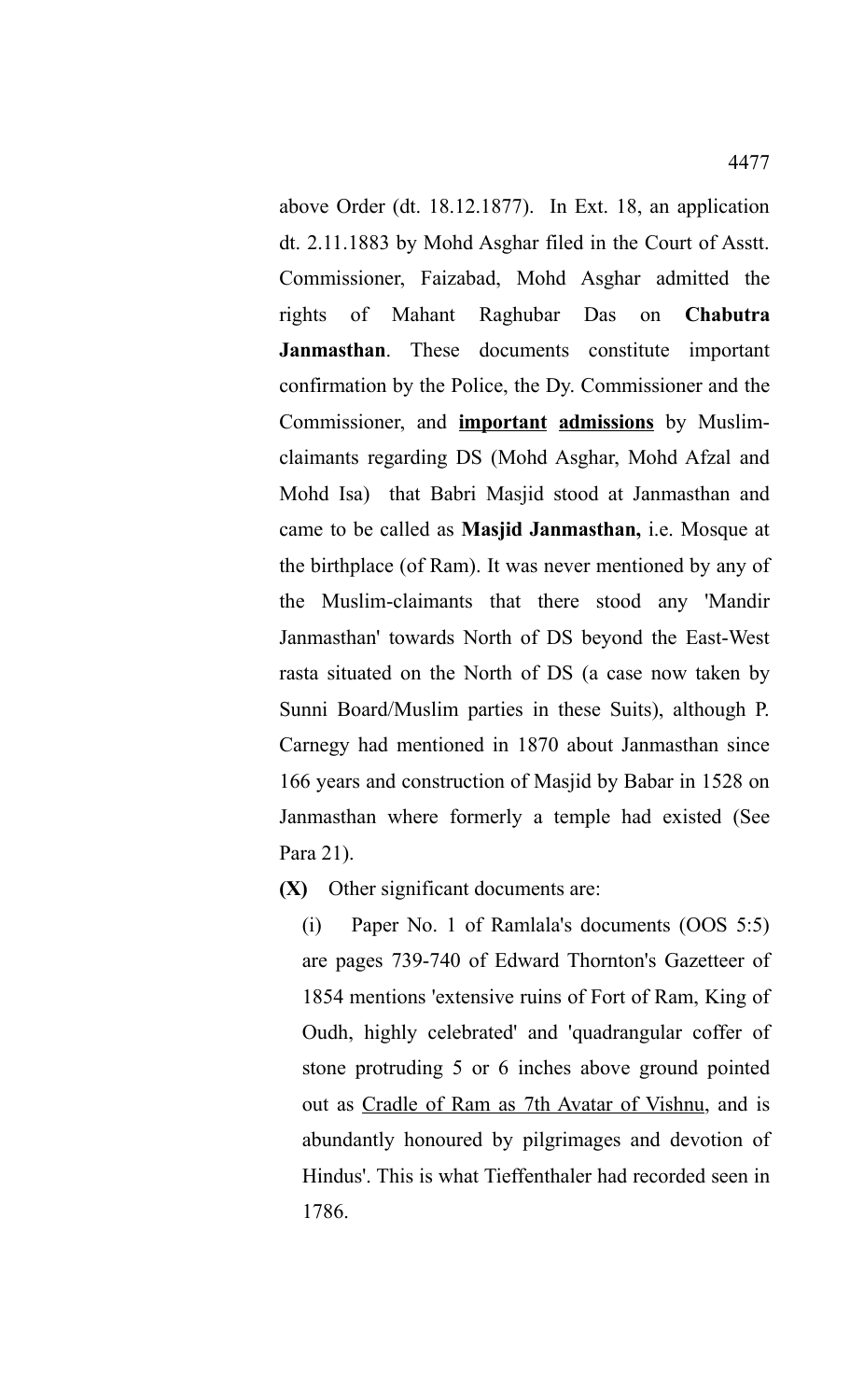(ii) Paper no. 4 of Ramlala's documents (OOS 5:7) is Volume 1 of Oudh Gazetteer of 1877; at page 7 it mentions that on Janmasthan, Babar built a Mosque.

 (iii) Paper no. 5 of Ramlala's documents (OOS 5:8) contains paragraphs 666 to 669 of A.F.Millet's Report of Settlement of Land Revenue, Faizabad, in 1880, describing Janmasthan and other temples of Ayodhya and mentions erection of mosque by Babar on Janmasthan.

 (iv) Paper no. 6 of Ramlala's documents (Paper 107C1/31-32) contains page 67 of Chapter X of Report of Archaeological Survey of NW Provinces and Oudh 1889 which mentions that Babar's Masjid at Ayodhya was built in AH 930 or AD 1528 by 'Mir Khan on the very spot where the old temple of Janmasthan of Ram Chandra was standing.

 (vi) Paper no. 7 of Ramlala's documents (OOS 5: 9) contains page 297 of ASI publication of 1891 by A. Fuhrer of Monumental Antiquities and Inscriptions in NWP & OUDH stating that in the very heart of city (Ayodhya) is "Janmasthan or birthplace of Ram" and Mir Khan built a Masjid during the reign of Babar on **Janmasthan**.

 (vii) Paper no. 8 of Ramlala's documents (OOS 5: 10) contains page 389 of Imperial Gazetteer of India Volume II of 1901 mentioning that at one corner of the present town of Ayodhya a vast mound known as Ramkot or the Fort of Ram is the holy spot where Ram was born, that most of the enclosure is occupied by a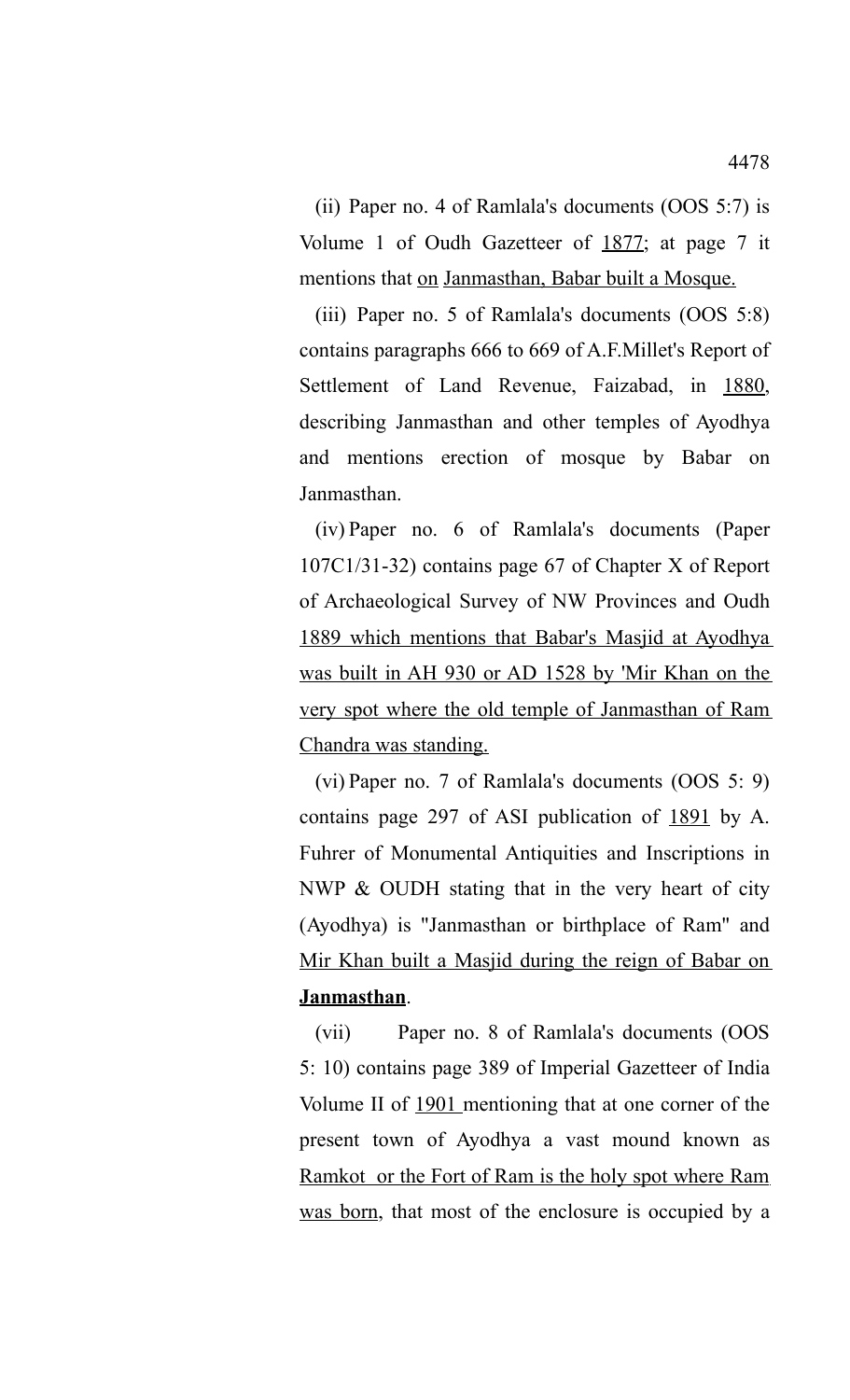mosque built by Babar from the remains of an old temple and an outer portion of a small platform and shrine marked the birthplace.

**(Y)** After the installation of an Idol in November 1873 on the platform of Janmasthan (vide Exts. 15 and 16 supra), an important Suit was filed by Mahant Raghubar Das Vs. Secretary of State, RS 61/280 of 1885 for permission to erect a temple on the platform (mentioned by Tieffenthaler in 1786 which came to be known as Ram Chabutra situated in the South-Eastern corner of the premises of disputed Babri Masjid). Ext. A22 is plaint dt. 19.1.1885; Para 1 mentions that BHUMI JANMASTHAN is situated in the city of Ayodhya of which Mahant Raghubar Das is Mahant, Para 2 mentions CHABUTRA JANMASTHAN with a small temple placed on it, and Para 3 mentions that Mahant Raghubar Das is in possession thereof. Thus Raghubar Das claimed that Chabutra Janmasthan (containing a small Temple) is situated in Bhumi Janmasthan and that the Chabutra Janmasthan had been in his possession. In the Written Statement, Ext. A23, Mohd Asghar/Mohd Javed as Mutawalli of Babri Masjid stated that the Masjid was constructed by Babar, that the Chabutra was constructed in 1857 which Muslims had complained of and applied for demolition and orders were passed for its demolition (but it continued to exist), Plaintiff and other Hindus used to have ingress/egress into the campus of the Masjid and had been assembling/dispersing, coming/going and making offerings (नज़र नियाज चढ़ाते हैं) as they do at other religious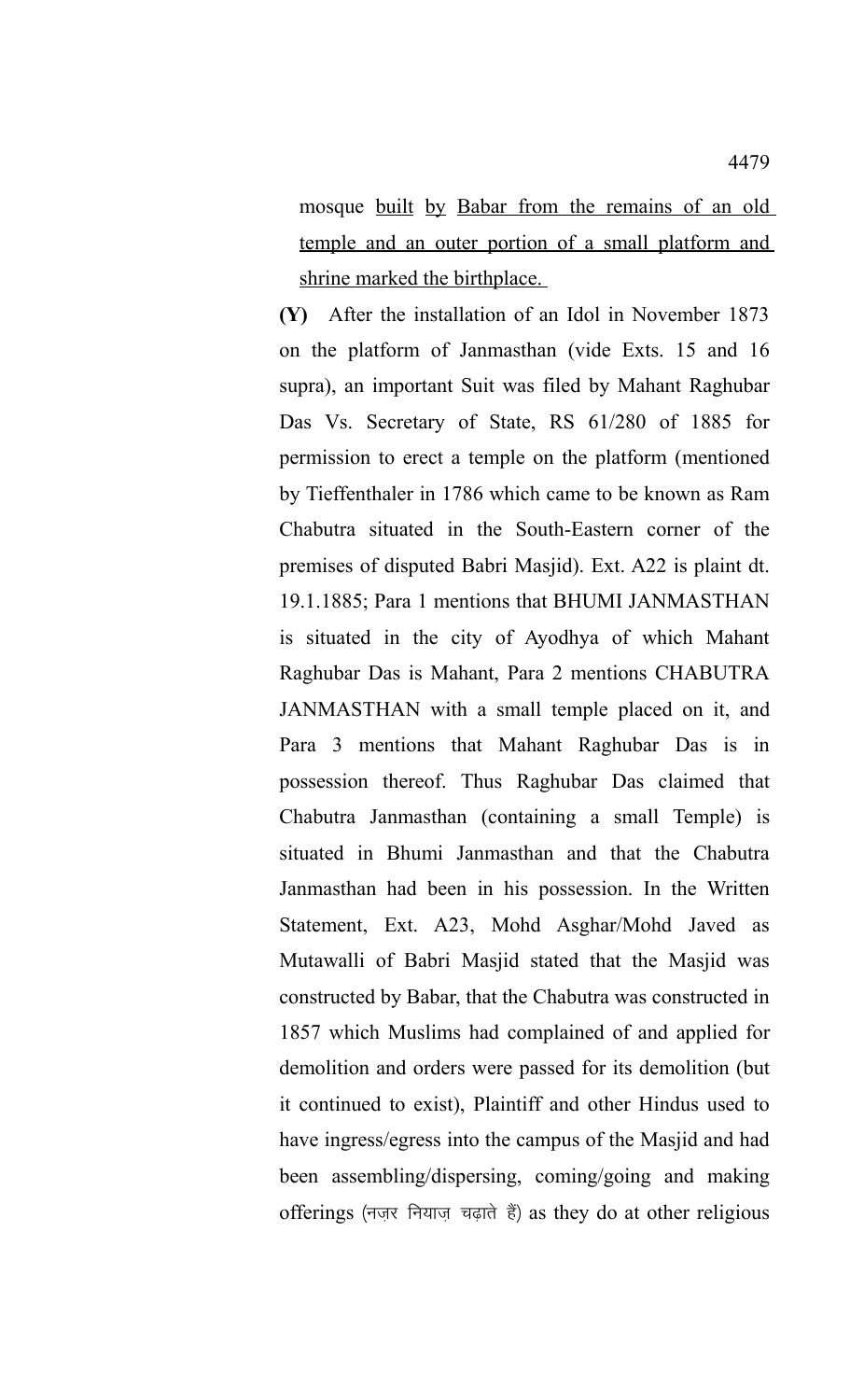places like Imambaras/Masjids for their spiritual benefit. The concept of offerings for spiritual benefit is relevant acknowledgment of Deity-nature of DA. An important circumstance is that Mohd Asghar etc. never pleaded that Janmabhumi was situated elsewhere, viz. further North of East-West Rasta which runs towards North of DS (as pleaded in the current litigation), the record of P. Carnegy in 1870 about 'Janmasthan in the name of Ramdas' and another Janmasthan with Babri Masjid thereon was already public (See Paras 20 and 21 supra). Their statement that the Chabutra was constructed in 1857 is absolutely false because Tieffenthaler's account of 1786 records its existence. Another important feature contained in Court-Commissioner's Site Plan, Ext. A25, which bears signatures of Mohd. Asghar, is that all around the Babri Masjid there existed **Parikrama** (circumambulation path) which is a typical feature of all Hindu Temples; Shiv Shanker Lal Court Commissioner in these very Suits found the Parikrama all around the DS. It shows that throughout hundreds of years, Hindus worshipped the entire DA as Ram Janmabhumi.

**(Z)** The trial Court dismissed the Suit of Mahant Raghubar Das on the ground that grant of permission to construct a Temple within the campus of Masjid would be laying foundation for quarrel and riots (vide Judgment Ext. A26). Mahant Raghubar Das filed an Appeal to the District Judge. The District Judge made a local inspection of the locality and in his judgment, Ext. A27, delivered on the very following day  $(18.3.1886)$  he recorded that "it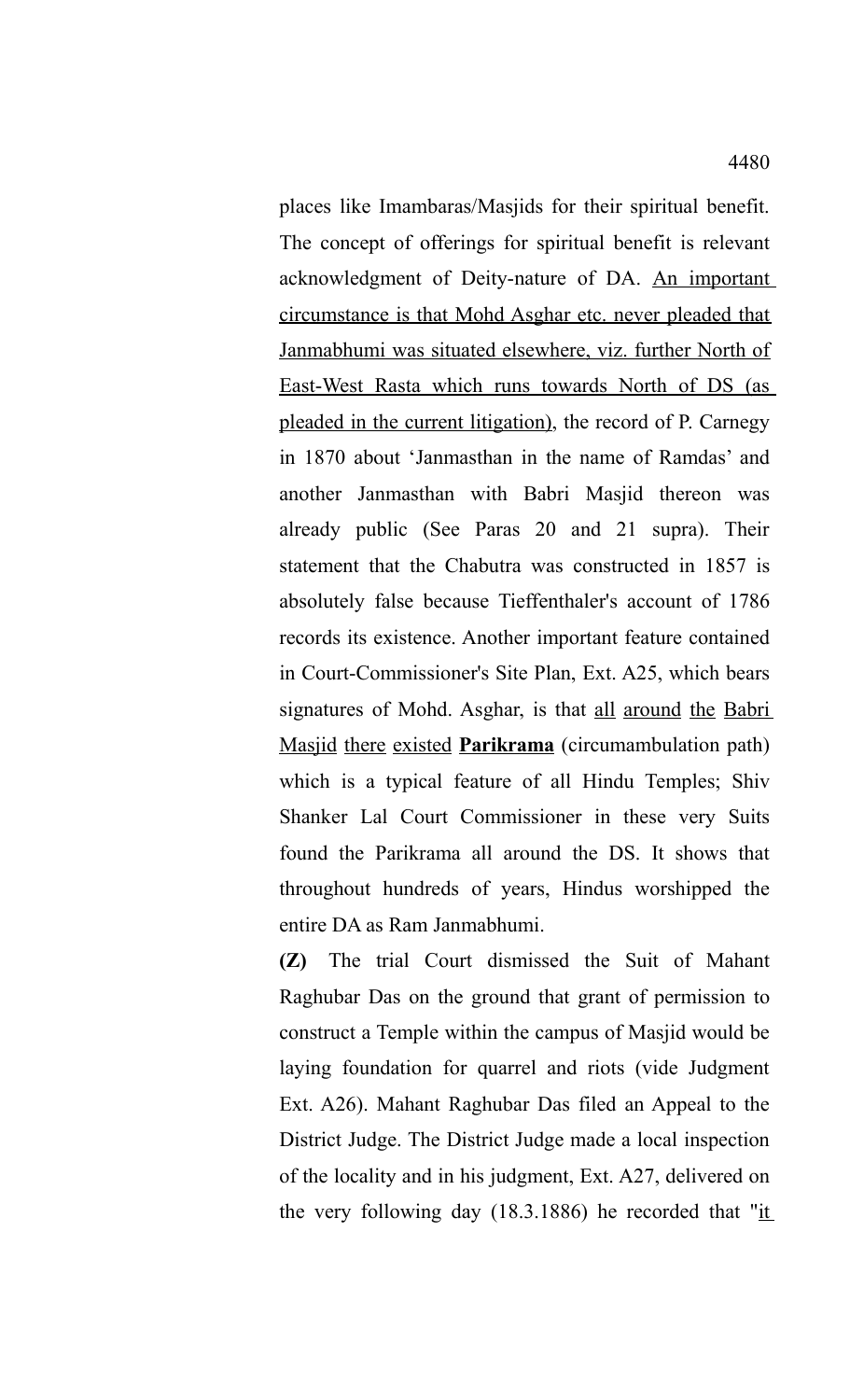was most unfortunate that the Masjid should have been built on land specially held sacred by Hindus". He further recorded that the 'platform or Chabutra of masonry' occupied by Hindus 'is said to indicate Birthplace of Ram Chandra'. He dismissed the Appeal on the ground that since the event occurred 356 years earlier, it was too late to remedy the grievance, and that in fact or law there was 'no injuria' as District Magistrate's Order in his administrative capacity to maintain law and order in exercise of sovereign power could not give a right to the Plaintiff to challenge the same; hence status quo ought to be maintained. The observation that Ram Chabutra was 'said to indicate' birthplace of Ram, reflects Mahant Raghubar Das's anxiety & effort to assert Ram's birthplace to sustain continuity of Worship of birthplace of Ram since time immemorial despite 3-4 centuries Mughal/Muslim violence and use of force on a place of Hindu worship as Islamic Jehad mentioned by Babar himself in Babarnama. District Judge's finding that there was no injuria, establishes that no civil rights of Parties were decided, hence res judicata could not be applied.

**(AA)** Encyclopaedia Britannica (ED V) Volume 1, 15th Edition (1980), page 693 deals with Oudh and mentions that out of a few surviving monuments of antiquity, there is Rama's Birthplace marked by a Mosque erected by Mughal Emperor Babar in 1528 on the site of an earlier temple.

**(AB)** Considered in totality, the above material overwhelmingly establishes that the disputed area is the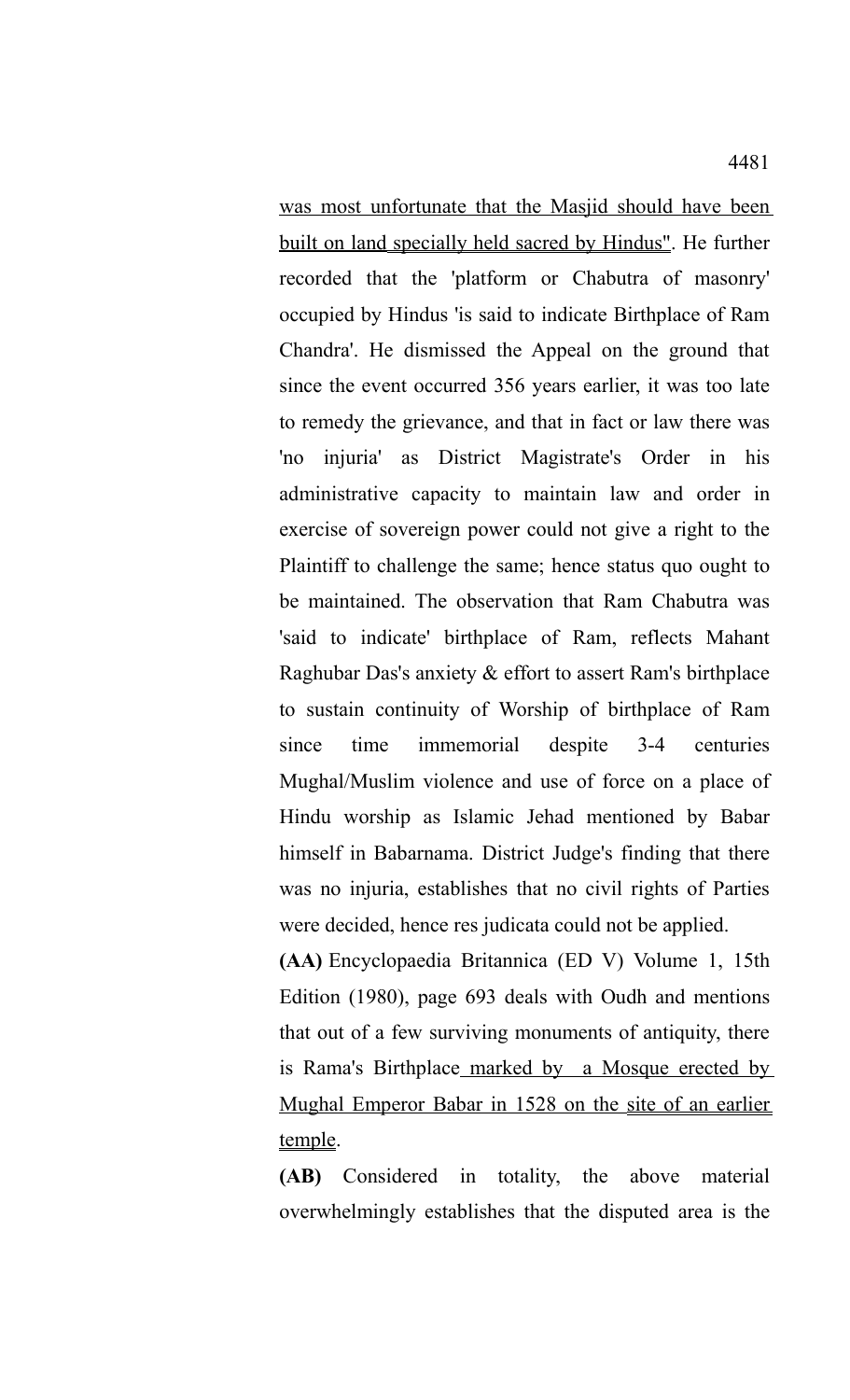birthplace of Ram and the DS stood at that birthplace. It is admitted that the area was seized by Babar's army under Mir Baqi, his General. In the normal course of human behaviour having regard to the Islamic concept of Kafir, Jehad etc to which Babar was deeply devoted (vide his own writings in Babarnama), the Hindu devotees of Ram could never have opportunity to maintain their own place of worship after demolition of Hindu Temple and erection of Babri Masjid at its site by use of force and physical might. Cruelty of Babar's hordes during raid in Ayodhya against Sheikh Bayazid is revealed by Babar himself in his Babarnama which records that on Saturday 7th Rajab (=28.3.1528) Bayazid and his force, stationed to the other side of River Saryu, "being unable to stand their ground took to flight and our people brought down some of them and cut off their heads which they sent to me". It would have been impossible for Hindu devotees at that time to preserve/maintain any vestige of the Temple. Nevertheless, when Tieffenthaler wrote the History & Geography of Ayodhya in 1786, he found a platform about 19 feet x 15 feet x 5 inches inside the campus of DS and Hindu devotees used to worship at the platform and also throughout DS [see para 17(iii) above]. The record does not show when this Chabutra (platform) was erected. Humayun succeeded Babar on his death in 1530, but in 1539 he was defeated at Chaunsa near Buxar and finally on 17.5.1540 was defeated by Sher Khan and his Afghan followers at the battle of Ganges/Bilgram (whereupon Sher Khan assumed the royal title of 'Sher Shah' with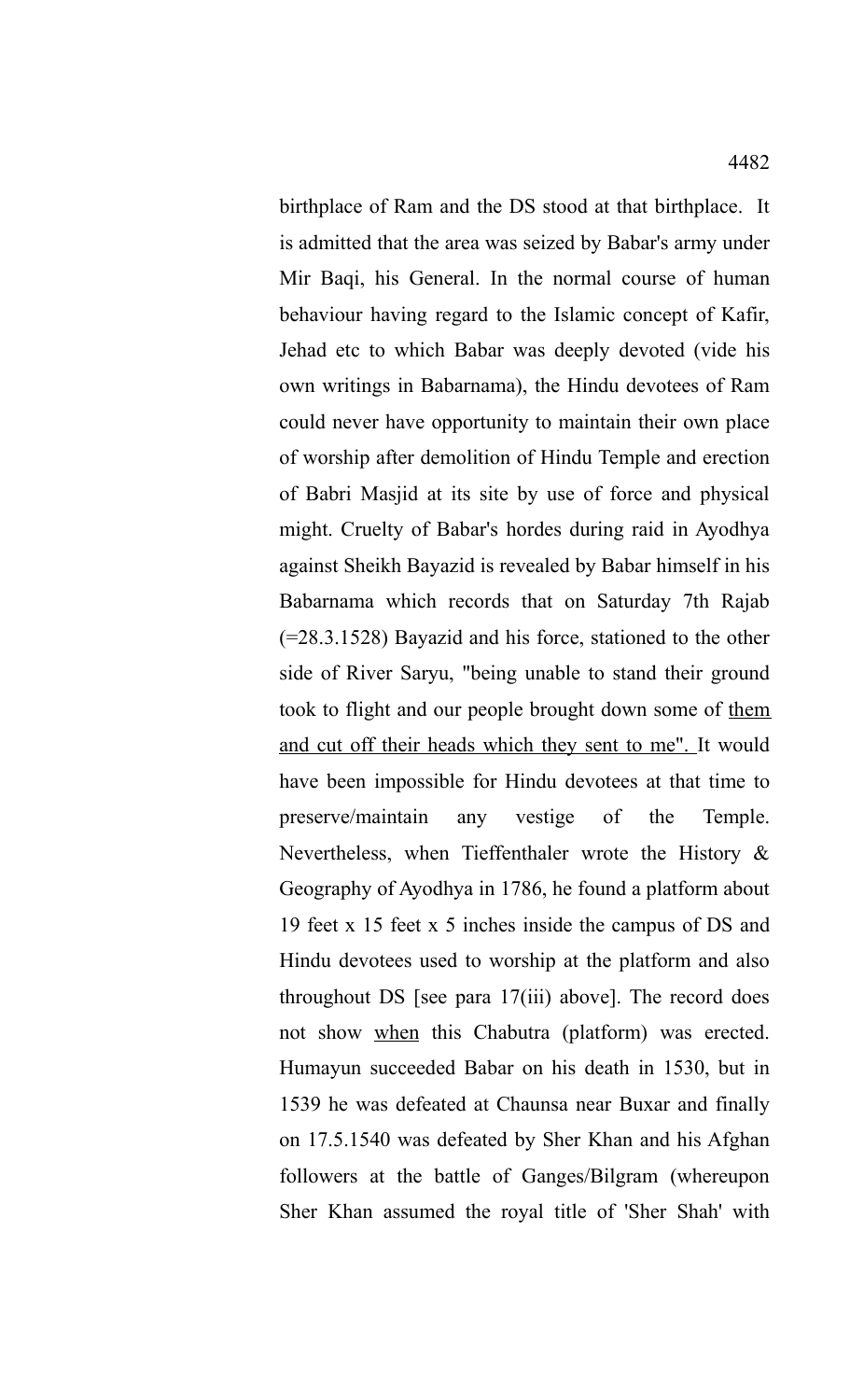territories extending from Kannauj to hills of Assam and from Himalyas to Jharkhand & Bay of Bengal) and Humayun just managed to escape and had to lead the life of a wanderer for 15 years and the Moghul sovereignty of Hindustan passed to the Afghans (vide page 431 of "An Advanced History of India" by R.C.Majumdar, H.C.Raychandani & Kali Kinkar Dutta, 4th Macmillan Edn 1978). At page 433, the Historians write that in the spirit of an enlightened despot, Sher Shah "attempted to find an empire broadly based upon the peoples' will". That could have afforded an opportunity to Hindus to get into possession in portions of campus of DS. This opportunity, perhaps, could not be broadened to take possession of DS itself in total exclusion of Muslims from the Mosque. It is likely that, in the prevailing situation, the Hindus content themselves with possession over Chabutra while continuing their efforts to extend rights and possession over different portions of the Campus of DS. Indeed, in application dt. 2.11.1883, Etx. 18, Mohd Asghar admitted possession of Mahant Raghubar Das not only on the Chabutra Janmasthan but also on **Sita Rassoi** abutting towards North of DS which is mentioned by Tieffenthaler too [see para 17(ii)(i) above]. Existence of Sita Rassoi, venerated by Hindus as sacred, immediately abutting DS and the Chabutra show that Hindus were constantly trying to extend their physical possession in the campus of Babri Masjid with passage of time. Indeed Register of Muafi dated 29.6.1880, Ext. 2 of SB Suit, wherein grant of

Sahanwa land in lieu of cash maintenance amount for

4483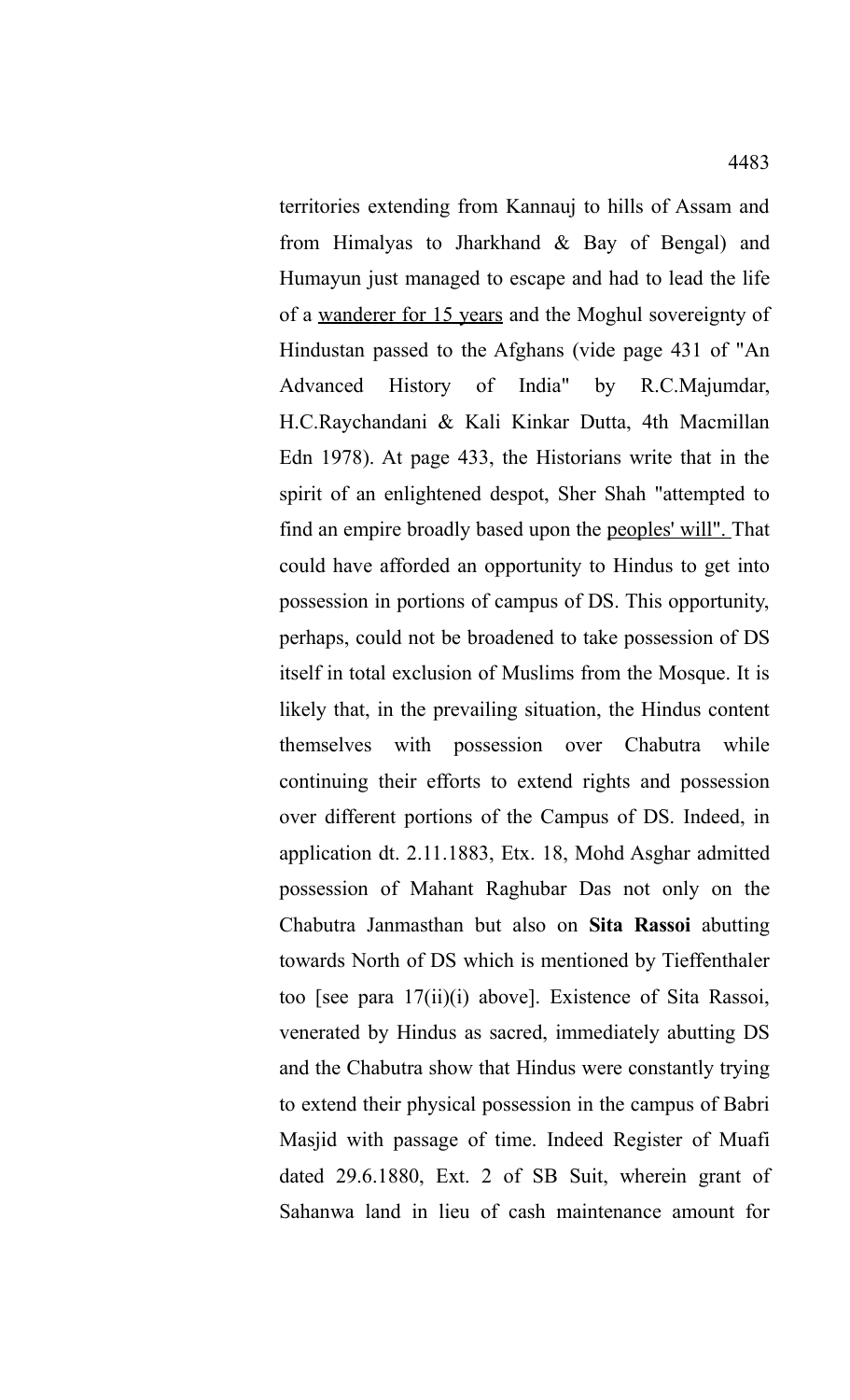Babri Masjid was recorded, clearly records that this is the Masjid in Ayodhya for possession of which Hindis and Muslims fight and are rival claimants. Humayun recovered the Indian territories with the aid of Shah of Persia and reoccupied Delhi in July 1555 (vide page 438 of history book supra). He died on 24.1.1556 and was succeeded by his 13 year old son Akbar (vide page 438). There is nothing to show that Humayun or Akbar undertook any military exercise in Ayodhya. Indeed, Akbar was liberal in his religious views and promulgated Din-e-Ilahi, compounded from various elements taken partly from Quran, Scriptures of Brahmins and Gospel of Christ; a firm believer in the policy of universal toleration, Akbar made no attempt to force his religion on others but appealed to the inner feelings of men (vide page 452). Akbar abolished Pilgrim Tax in the 8th year and Jizia in the 9th year of his rule (vide page 455). He had great veneration for Guru Ramdas and granted land to him containing a pool where the famous Amritsar Golden Temple stands (vide page 492). Perhaps affairs moved in the same direction during the rule of Jahangir and Shahjehan. Shahjehan fell ill in September 1657. Terrible war of succession broke out amongst his sons and finally, Aurangzeb captured the throne of Hindustan, seized Agra Fort on 8.6.1658, proceeded to Delhi and crowned himself as Emperor on 21.7.1658, while all efforts by Shahjehan for amicable settlement failed. Aurangzeb confined Shahjehan in Agra Fort where he died on 22.1.1666 at the age of 74 (vide page 477). A champion of Sunni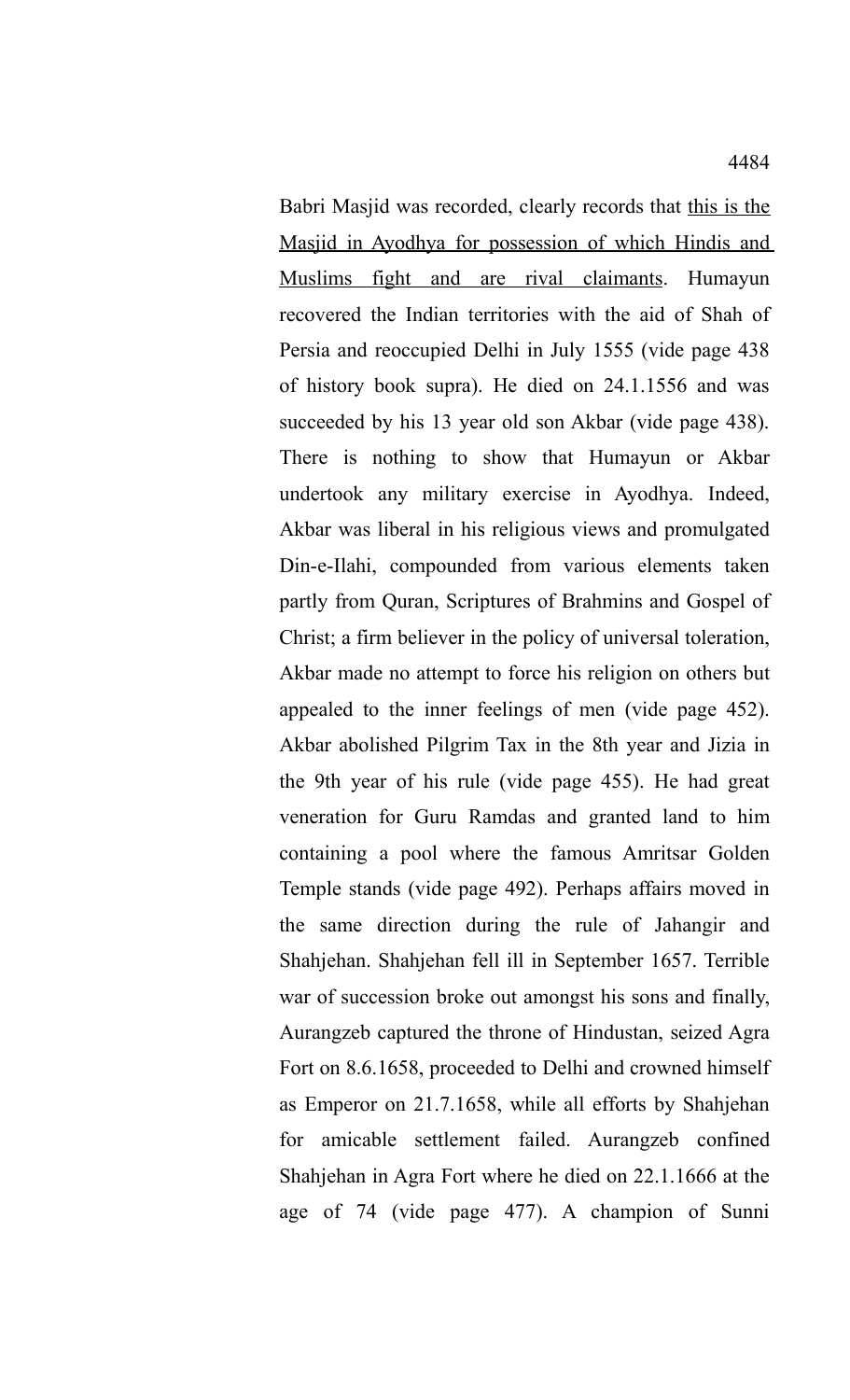orthodoxy, Aurangzeb tried to enforce strictly the Quranic law under which every pious Muslim was to exert himself in the path of God, i.e. to carry on Jihad against non-Muslim lands. He re-imposed Jizia tax in 1679 on nonbelievers (pages 489 & 490). Tieffenthaler wrote that Aurangzeb got demolished the Temples of Swargadwar and Treta-ka-Thakur and got Mosques built at their site, but there is no indication that he caused any violence at Sita Rassoi. Aurangzeb died on 3.1.1707 at Ahmadnagar disheartened, anguished and unhappy; he wrote to his son Azam: "I came alone & am going alone. I have not done well to the Country & the people, and of the future, there is no hope" (vide page 500-501). Only 60 years later Tieffenthaler found the platform and discovered that Hindus had been worshipping not only at the platform but also at the DS. So, it is quite likely that Hindu devotees possession and worship in the campus of DS had been going on even from the times of defeat of Humayun.

**4093**. Though the range and scope of argument has gone beyond what actually needs to be considered necessarily in relation to the three issues as noticed above but we shall concentrate only on such matters and aspects which are related with these issues and not beyond that. In fact in respect to other arguments covering other matters we have already considered and recorded our findings while deciding other issues.

**4094**. The investigation of the material on these issues really travels in an uncertain extent of period of the past which we can, for convenient purposes say history though some of the expert historian witnesses in their statements have tried to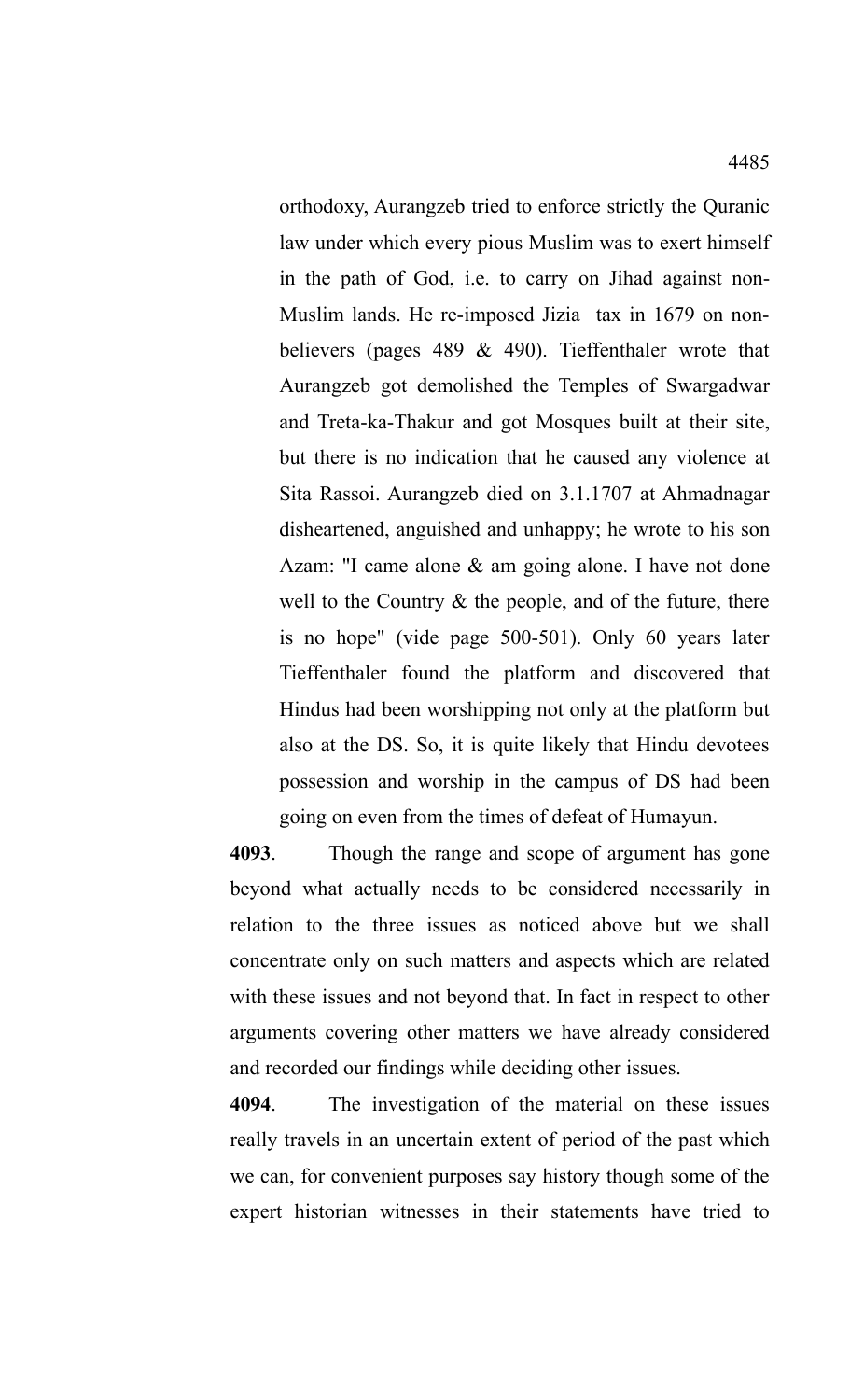dispute these issues compelled to peep into history leaving no option with us, as already said the length of history ranges from several thousand to several lakhs of years (B.C.).

**4095**. We shall first find out what are the recognised sources to know history and in particular that of Indian subcontinent.

**4096**. In "**The History and Culture of Indian People – The Vedic Age**" Vol.-I published by Bharatiya Vidya Bhavan, Mumbai- Sri R.C.Majumdar, A.D.Pusalker and A.K.Majumdar, 6 th Edition 1996, Chapter II discusses in brief the sources of Indian History. The learned authors, for the above purpose, have divided the period of Indian History in three : (1) from the most ancient times to the end of the twelfth century A.D.; (2) from thirteenth to eighteenth century; and (3) the subsequent period.

**4097**. Three sources are mainly mentioned in regard to ancient times:

- A. Literary Sources
- B. Archaeology
- C. Foreign Account

**4098**. In the category of "Literary Sources", the learned authors have referred to Vedic Literature, local chronicles, Biographies, Poetical Epics like Ramayana, Mahabhartha, Gaudavaho and Vikramanka-deva charita etc. In the category of "Archaeology", the learned authors have taken into account the archaeological excavations, Inscriptions, Numismatics (Coins), Monuments etc. The "Foreign Account" consists of the information provided by the foreign writers visiting the continent. It consists of the Greek writers Herodotus; Ctesias; Megasthenes (who accompanied Alexander to India and lived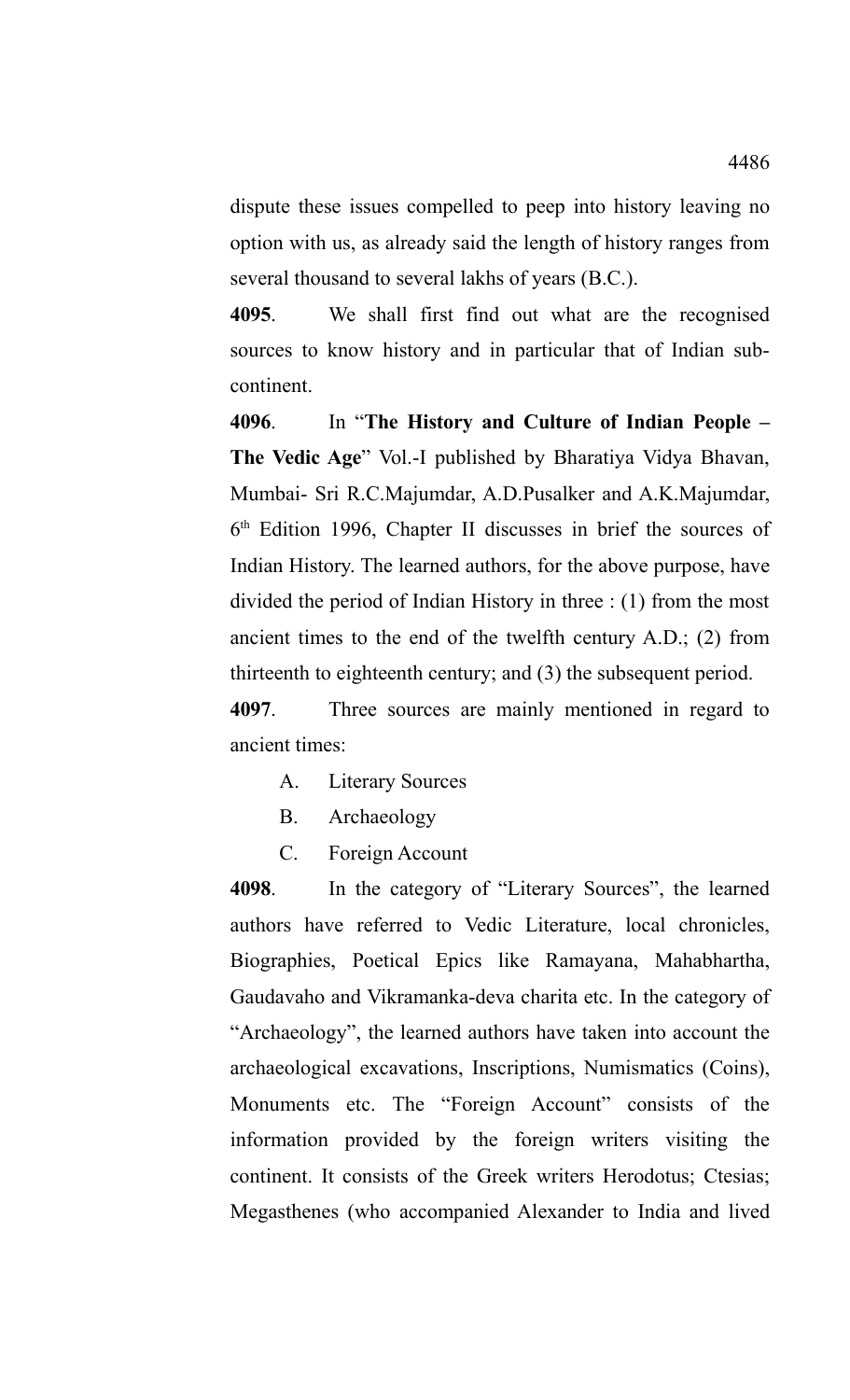for some time in the court of Chandragupta Maurya as an ambassador of Seleucus); anonymous author of "**Periplus of the Erythraean Sea**" who made a voyage to the Indian coast about A.D. 80, was a Greek and settled in Egypt, and left a record of its ports, harbours, and merchandise; Ptolemy; Arab sailor and merchants like Sulaiman, Al Mas'udi, Al-Beruni, Chinese travellers i.e. Fa-hien (about fifth century A.D.), Hiuen Tsang, and I-tsing (seventh century A.D.).

**4099**. In the Mediaeval period, the most reliable sources are contemporary political and other chronicles regarding political events of the country like Tabaqat-i-Nasiri (by Minhajud-din, thirteenth century A.D.); Ta'rikh-i-Firuz Shahi (by Ziyaud-din Barani and Shams-i-Siraj 'Afif'); Gulshan-i-Ibrahimi (by Muhammad Qasim Firishta); Ain-i-Akbari and Akbar-nama (by Abu'l-Fazl); Tabaqat-i-Akbari (by Nizam-ud-din Ahmad) and Muntakhab-ut-Tawarikh (by Abd-ul-Qadir Budauni). Besides, there is autobiographies of Mughal emperors Babur, Jahangir, Shahjahan, Aurangjeb etc. and the English historians work like "The History of India" as told by its own Historians – compiled by Elliot and Dowson. There are some Foreign Account also during this period that is of Marco Polo, who visited India and other parts of Asia towards the close of the thirteenth century; Ibn Batuta, an African Muhammadan, who spent several years in the court of Muhammad Tughlaq and returned to his native country in A.D. 1349; Nicolo de'Conti, the Venetian, visited in fifteenth century, a number of European travellers like Tieffenthaler, Willium Finch, Minouchi etc..

**4100**. The third period i.e. subsequent to eighteenth century is called as "Modern Period" and during this period, the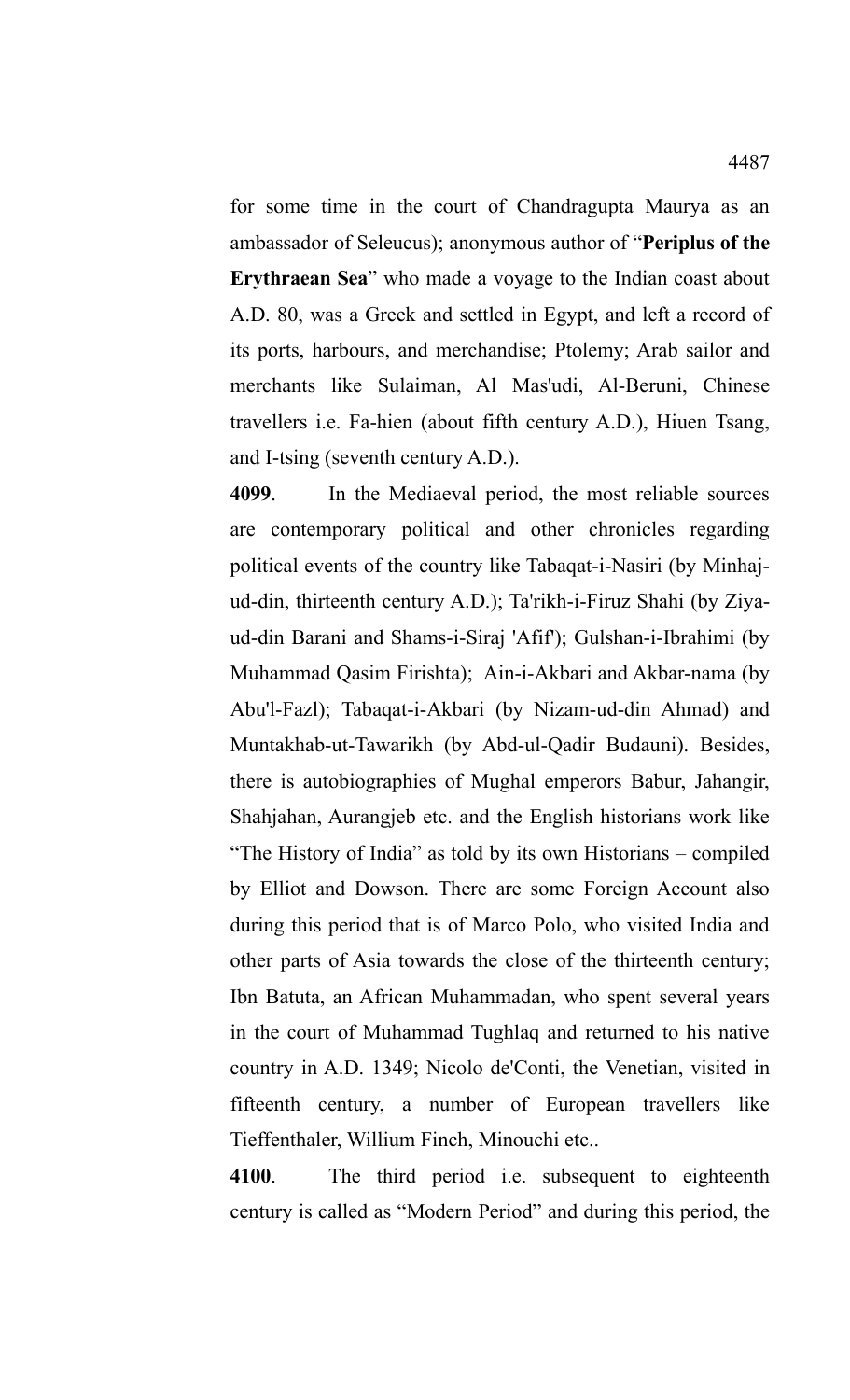written record of various transactions etc. of the Rulers are available in various forms including Gazette and Gazetteers, History Accounts, official records kept in record offices etc.

**4101**. Several witnesses produced by the parties have also made certain statements about what constitute sources of history, and, in brief, some of such statements are noted below.

**4102**. **P.W. 29, Jaya Menon** while being cross examined by Sri R.L. Verma, at page 48, explained difference between "history" and "archaeology" and also said about the sources for knowing "Ancient Indian History" :

*"From my point of view Archaeology is a different subject from history but both of them have the same aim of understanding the human past. I would say that Archaeology was introduced later on as a subject it was not present from the very beginning of the knowledge of the history.*

*The sources of knowing Ancient Indian History are texts, inscriptions, coins and archaeological evidence. Vedic Literature is significant for knowing the Vedic period."*

**4103**. However, she did not accept "*Puranas"* as a source for knowing Vedic period and says at page 49 :

*"Besides Vedas there is no other source to know about the Vedic period. So far as Puranas are concerned they are not a source for knowing Vedic period. I have heard the name of Smritis. I know about Manu Smriti but I have not read it. Manu Smriti is one of the texts which tells about society. For knowing the later Vedic period, Brahmanas, Aranyaks and Upnishads have significance. I*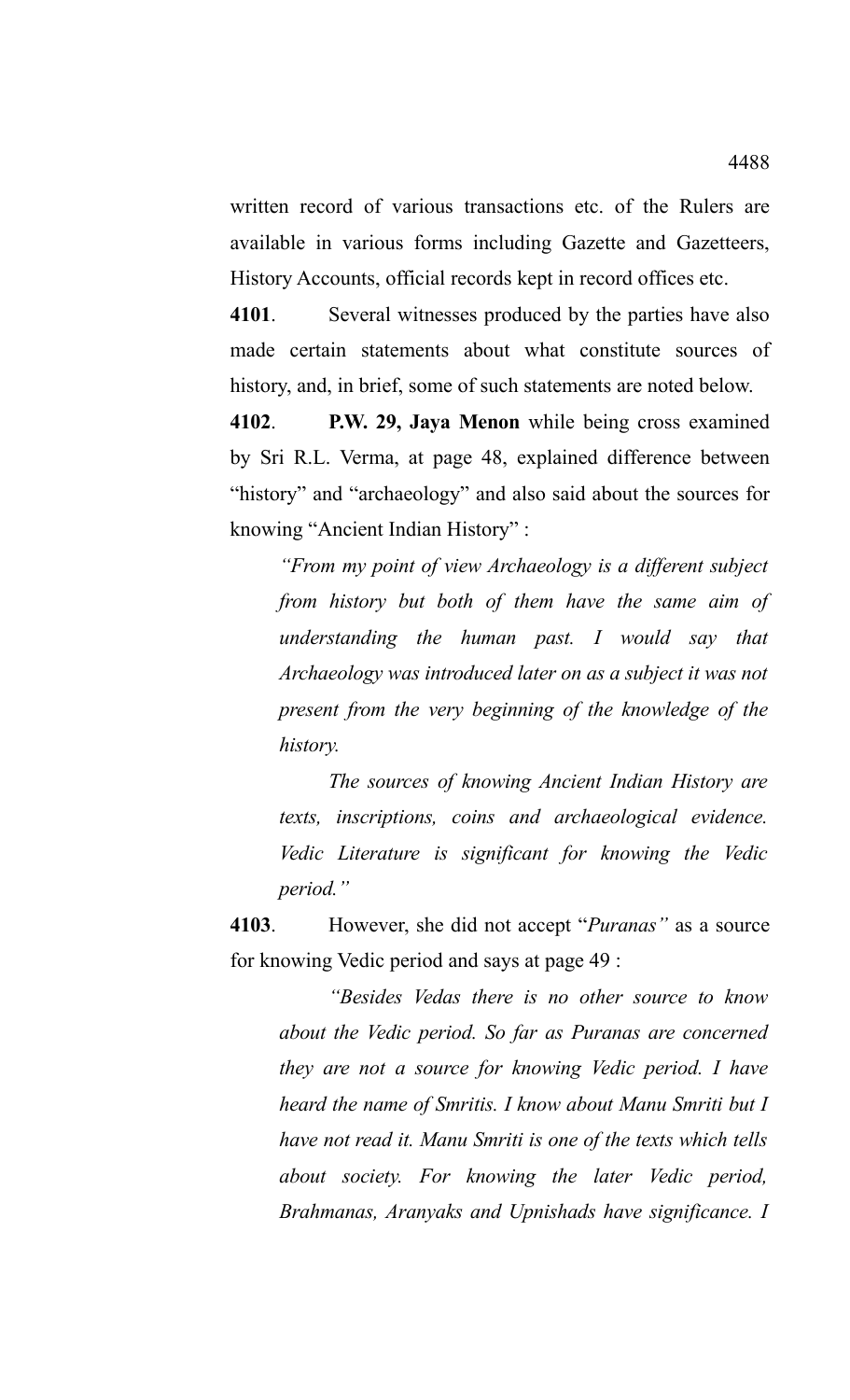*have very little knowledge about Vedangas. I have heard about six parts of Vedangas but I do not know much about them. Upnishad is the end of Vedas. Volunteered, it is also a text in which early philosophical ideas are present. Upnishads were written by various people at various times who were Rishis and Brahmins."*

**4104**. PW 29 gave some information about "Smrities" and "Puranas" at pages 48 to 52 :

*"There are 18 Puranas known to Ancient Indian Culture. The name of Puranas are Vayu Puran, Matsya Puran and many others..."*

*"I have heard about Mahabharat which is written by Vedvyas but I have not read it. I have also heard about Valmiki Ramayan but I have not read it. During study of my M.A. Classes, I have heard about Mahabharat and Valmiki Ramayan. I do not know whether Mahabharat and Valimiki Ramayan are referred to as part of Puranas. Lord Rama is hero of the book which is called Valimiki Ramayan. I disagree that Valimiki Ramayanwas written in the lifetime of Lord Rama. Volunteered, Ram is a mythological figure so he could not have lived in the time of Valmiki. I came to know about it on the basis that both these stories of Ramayan and Mahabharat were written at different points over a long period. Mahabharat is considered older than Ramayan. Roughly the earliest part of Mahabharat could date to one thousand B.C. But it was written down by about fourth century A.D. and the Ramayan from about fifth Century B.C. Till about fourth century A.D."*

*"Vedas came into written form probably in Fourth*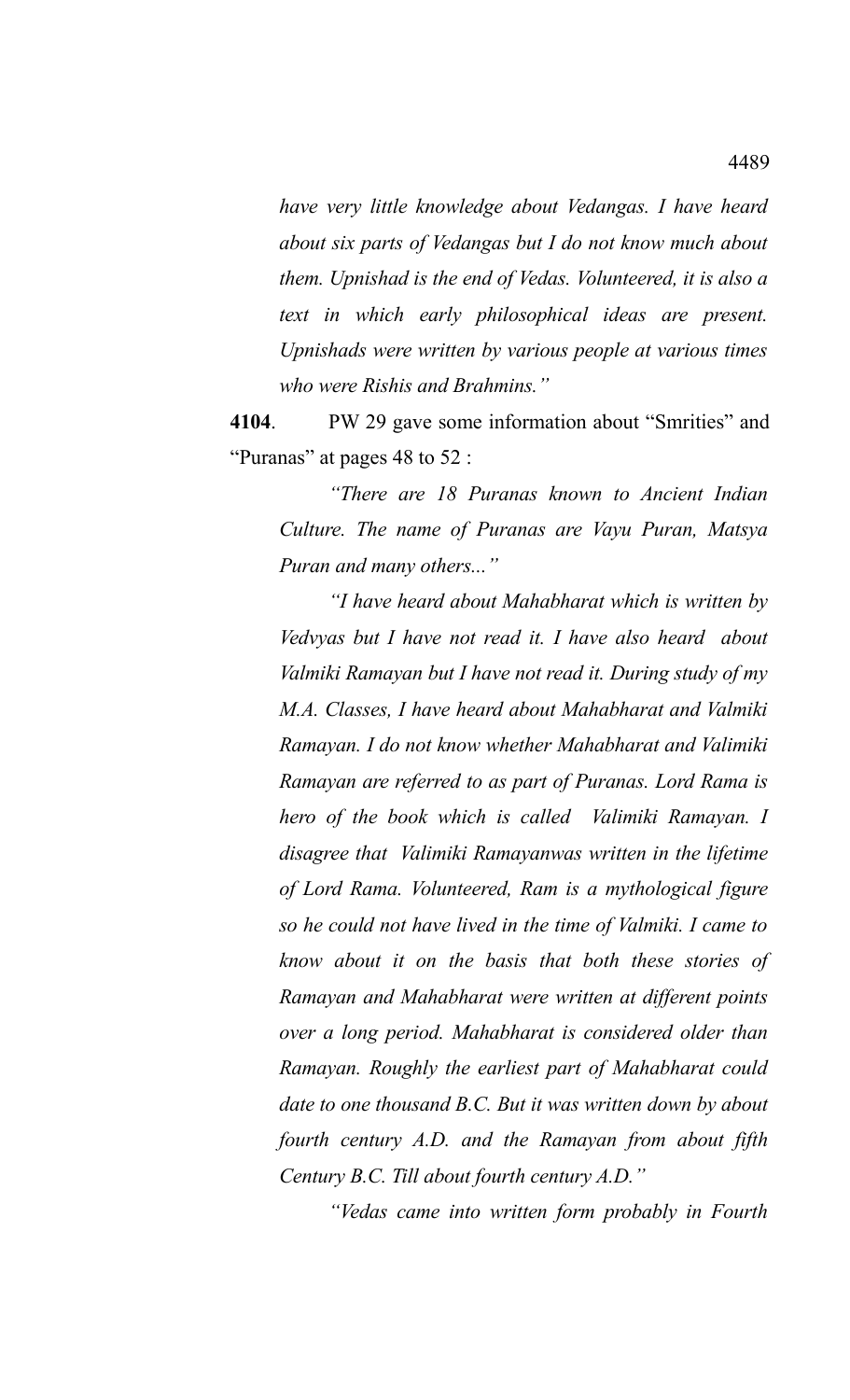*Century A.D."*

*"I disagree that customs, traditions and legends are sources for understanding the past."*

 *"The period of Rig Ved is called early Vedic period. According to me chronologically there is difference between Rig Ved and other Vedas."* 

*"Period of Rig Ved in history is called early Vedic period. After prevedic era, Vedic period starts. I do not think that Smritis are connected with Vedas. Manusmriti has different information than Vedas. I do not agree that the Smrities in any way help to understand Vedas. There is no terminology which may be said to be 'Pauranic era'. The Puranas are basically dated to fourth century A.D."*

*"Puranas are supposed to be written in Gupta period i.e. between four to six century A.D."*

**4105**. **PW 28 Dr. Sita Ram Roy**, expert (Archaeology) having further specialisation in "Epigraphy" and "Numismatics" in his examination in chief, at page 6 has expressed his views that Atharvaved was written between 10th- 8th century B.C.

**4106**. On pages 8, 9, 10, 13, 14, 16, 17, 30, 31, 32 and 33, he (PW 28) said, about sources of ancient history, as under :

''यह ठीक है प्राचीन इतिहास को जानने के लिए पुरातत्व एक अच्छा स्त्रोत है। इसके अतिरिक्त साहित्यिक स्त्रोत है, परम्परा भी स्त्रोत हैं |'' (पेज: 8)

*"It is true that archaeology is a good source to know ancient history. Besides this, there is a literary source;customs are also a source."(E.T.C.)*

''यह ठीक है कि जिस काल का लिखित इतिहास उपलब्ध नहीं है, उस काल का इतिहास जानने के लिए एक ही स्त्रोत पुरातत्व है। इसी तरह हड़प्पा काल के कल्चर को जानने का स्त्रोत पुरातत्व ही है। अशोक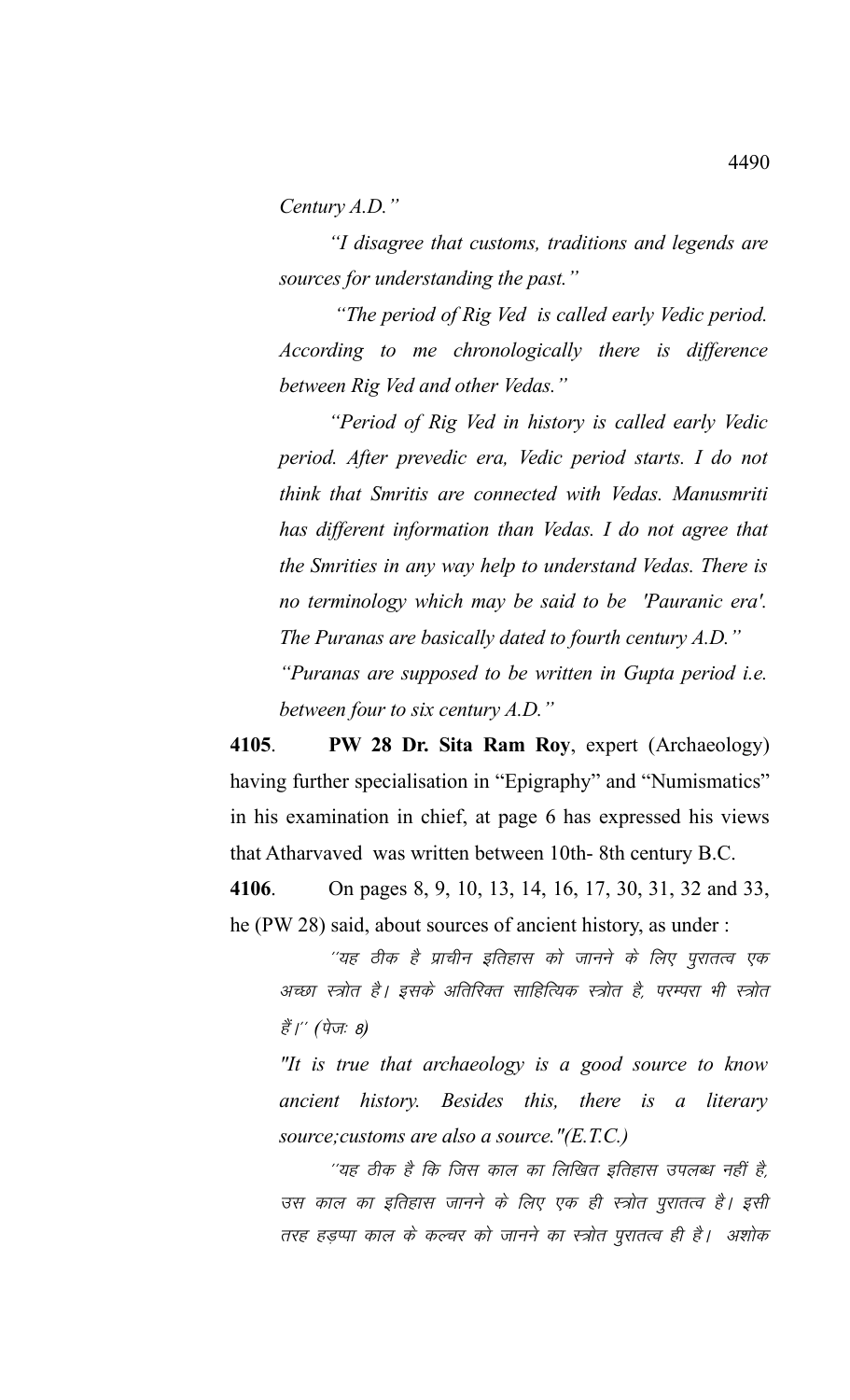काल के पहले काल को जानने के लिए हमारे पास साहित्य और पुरातात्विक दोनों स्त्रात उपलब्ध हैं। अशोक काल के पहले के इन्सकिप्शन उपलब्ध नहीं है। केवल हड़प्पा कालीन लिपि उपलब्ध है जो पढ़ी नहीं गई है। धम्मपद देवनागरी लिपि में उपलब्ध है। पर सबसे पहले पहल वह सिलोनिक लिपि में लिखा गया है। अशोक काल के पहले के इतिहास को जानने के लिए बौद्ध साहित्य और कूछ वैदिक साहित्यक उपलब्ध हैं। वैदिक साहित्य से तात्पर्य है संहिता ब्राहम्ण, अरण्यक, उपनिषद। धर्मशास्त्र वैदिक साहित्य में नहीं आता है। ट्रैवलर्स एकाउण्ट को भी मैं इतिहास का स्त्रोत मानता हूँ। यह ठीक है कि एपीग्राफी और पेलियोग्राफी इतिहास जानने का एक स्त्रोत है। ...............च्युमिसमैटक्सि भी इतिहास को जानने का स्त्रोत है, इसी को मुद्रा शास्त्र भी कहते हैं।'' (पेज: 9)

*"It is true that archaeology is the only source to know the history of a period not having written history. In this very manner, archaeology alone is a source to know the 'Harappan culture'. To know about the pre Ashokan period. Both the literary and archaeological sources are available with us. Inscriptions anterior to the Ashokan period are not available. Only the Harappan script is available which has not been deciphered. 'Dhammpad' is available in devanagari script. But first of all it is written in Cylonic script. The Bauddha literature and some of the Vedic literature is available to know the history of pre-Ashokan period. The Vedic literature means 'Samhita Brahman'and 'Aranyak'. Scriptures are not comprised in the Vedic literature. I take traveller's account as well to be a source of history. It is true that epigraphy and palaeography are a source to know history. Numismatics is also of history and this very subject is also called 'Science of Coins'. "(E.T.C.)*

''साहित्यिक स्त्रोतों में लिखित स्त्रोत ही रखे जाते हैं। मौखिक बातें परम्पराओं के अन्तर्गत आते हैं।

## 4491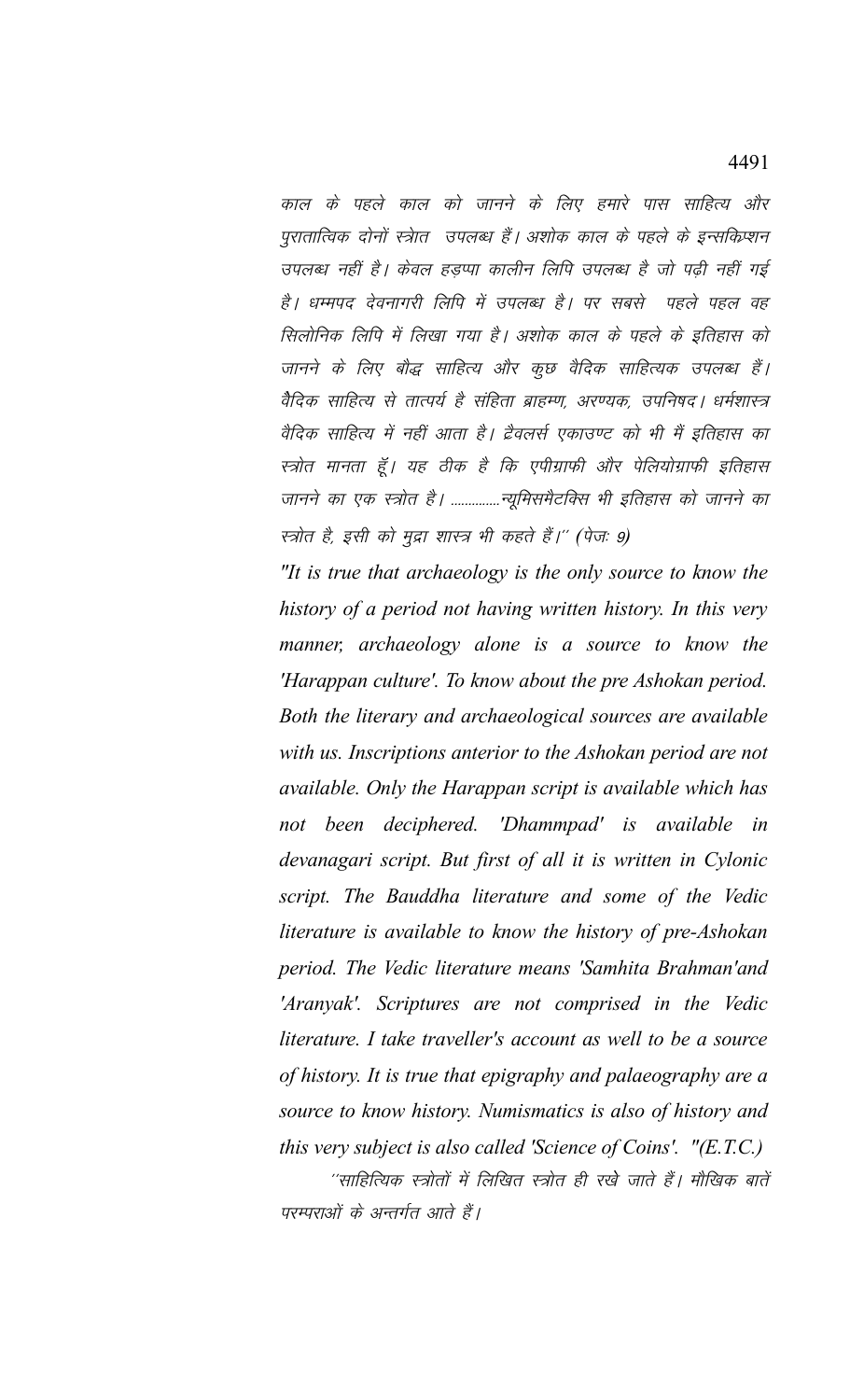वेद और उपनिषद, जिस काल में लिपिबद्ध हुए उस काल से वह ऐतिहासिक स्त्रोत मानेे जाते हैं। अब तक के उपलब्ध सूचनाओं से कोई भी लिखित वेद 10वीं सेंचुरी ए0डी0 के पहले के नहीं मिलते। इसके पहले श्रुति और स्मृति के माध्यम से वे बरकरार रखे जाते थे। 10वीं सेंचुरी ए0डी0 के पहले के इतिहासकार उसे अपना ऐतिहासिक स्त्रोत मानते थे, पर उसकी कोई विशेष संज्ञा नहीं थी*।'' (पेज: 10)* 

*"Only the written sources are comprised in literary sources. Oral things are included in customs.*

*The Vedas and Upnishads are taken to be historical sources since the time they were scripted. As per information available so far, no Veda preceding the 10th century AD is found in written form. Before the said time they were retained by way of 'Shrutis' and 'Smritis'. Historians of pre-10th century period take them to be their historical sources but they had no particular name."(E.T.C.)*

''पुराण की जानकारी मुझे है। यह ठीक है कुल 18 पुराण हैं। पुराणों की रचना काल 400 ए0डी0 से लेकर 19वीं शताब्दी तक है। मुझे वेद की जानकारी है और मैंने उसे पढ़ा भी है। वेद चार हैं पहला ऋगवेद है और क्रमशः सामवेद, यजर्वेद और अथर्ववेद हैं। अथर्ववेद का मैंने अध्ययन किया है। अथर्ववेद में जनरल बातें हैं अर्थात जगह, स्थल अर्थात मानव का सामाजिक स्तर क्या था, आदि का उल्लेख है। अथर्ववेद में अयोध्या का वर्णन एक मिथक नगर के रुप में है।

मैं एक इतिहासकार के रुप में अथर्ववेद को इतिहास का प्रामाणिक ग्रन्थ नहीं मानता हूँ।'' (पेज: 13)

*"I have knowledge of Puranas. It is true that there are 18 Puranas in all. The composition of Puranas spans from 400 AD to 19th century. I have knowledge of the Vedas and I have also gone through them. Vedas are four in number. The first one is Rigveda and other ones are*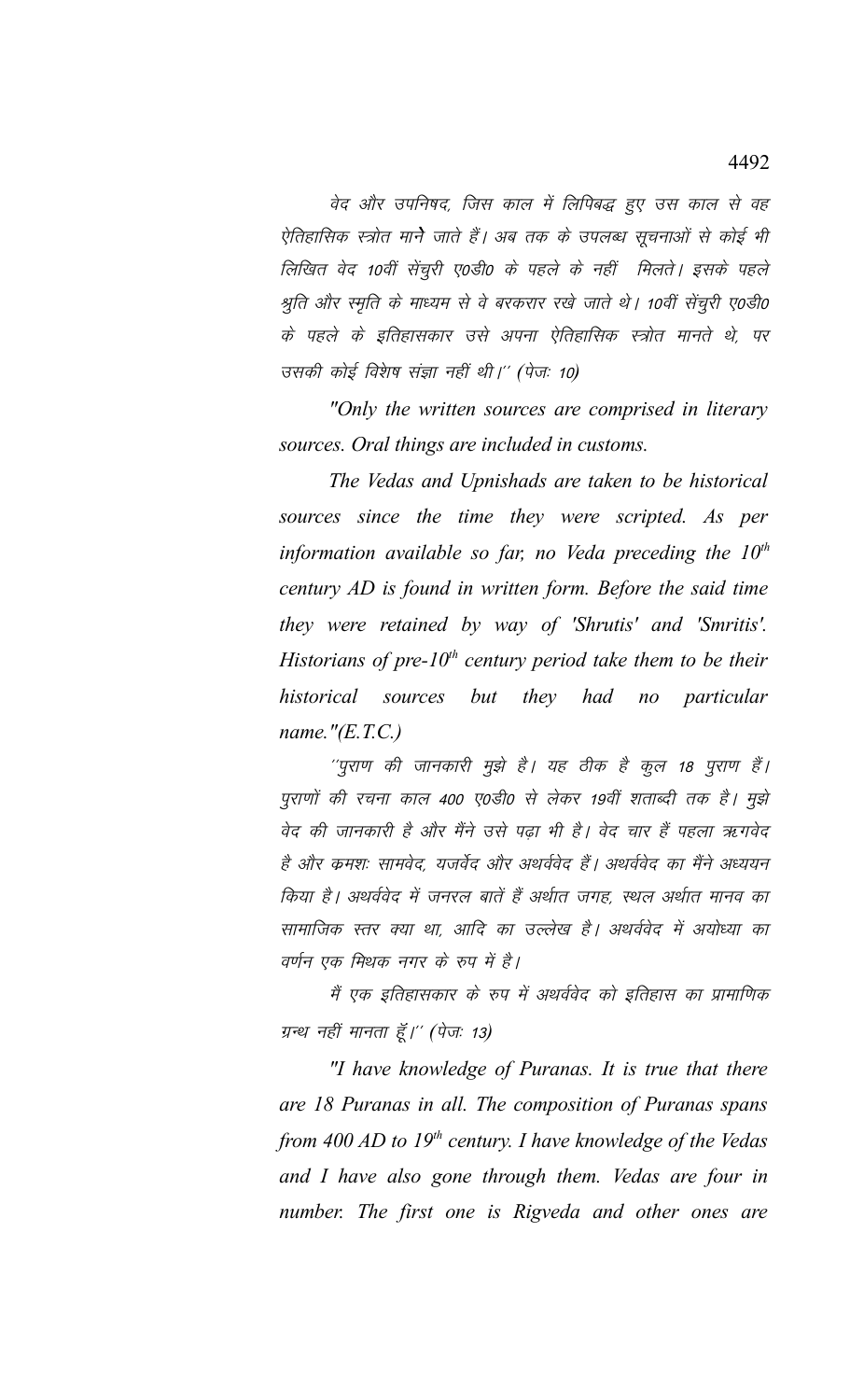*Samveda, Yajurveda and Atharvaveda. I have studied Atharvaveda. Atharvaveda deals with general things, that is to say, it mentions about places, that is about social status etc. of human beings. Ayodhya finds mention as a mythical town in Atharvaveda.*

*As a historian I take Atharvaveda to be an authentic book on history."(E.T.C.)*

''अथर्ववेद में अंकित तत्कालीन सामाजिक तथ्य ही ऐतिहासिक स्त्रोत माने जाते हैं। मैं इसे धर्मशास्त्र एवं वैदिक दृष्टि से प्रामाणिक ग्रन्थ नहीं मानता हूँ।

वेदों में सबसे पुराना ऋगवेद है। इसका रचनाकाल विद्वानों के अनुसार 1500 बी0सी0 से अधिक नहीं माना गया है। ......... ऋगवेद के बाद सामवेद आता है। इसका रचनाकाल 1200 बी0सी0 माना जाता है । इसमें गायन तथा धार्मिक रीतियों से सम्बन्धित वर्णन है।'' (पेजः 14)

*"Only the then existing social facts mentioned in Atharvaveda are taken to be historical sources. I do not take it to be an authentic book from scriptural and Vedic points of view.*

*Rigveda is the oldest of the Vedas. As per scholars, its compostion is attributed not later than 1500 BC. . . . . . Samveda follows Rigveda. Its composition is attributed to 1200 BC. It has description about singing and religious manners. "(E.T.C.)*

''यजुर्वेद का रचनाकाल ग्यारह सौ से दस सौ बी0सी0 के बीच कहा जाता है। ..... यह ठीक है ऐसा सनातन धर्मावलम्बी का विश्वास है कि वेद ईश्वरीयकृत हैं। ऋगवेंद में सरयू नदी और सरयू नदी के जल का वर्णन *है।'' (पेज: 16)* 

*"The composition of Yajurveda stated to be between 1100 BC to 1000 BC. . . . . . It is true that the adherents of Sanatan Dharma (eternal Hinduism) believe that the Vedas*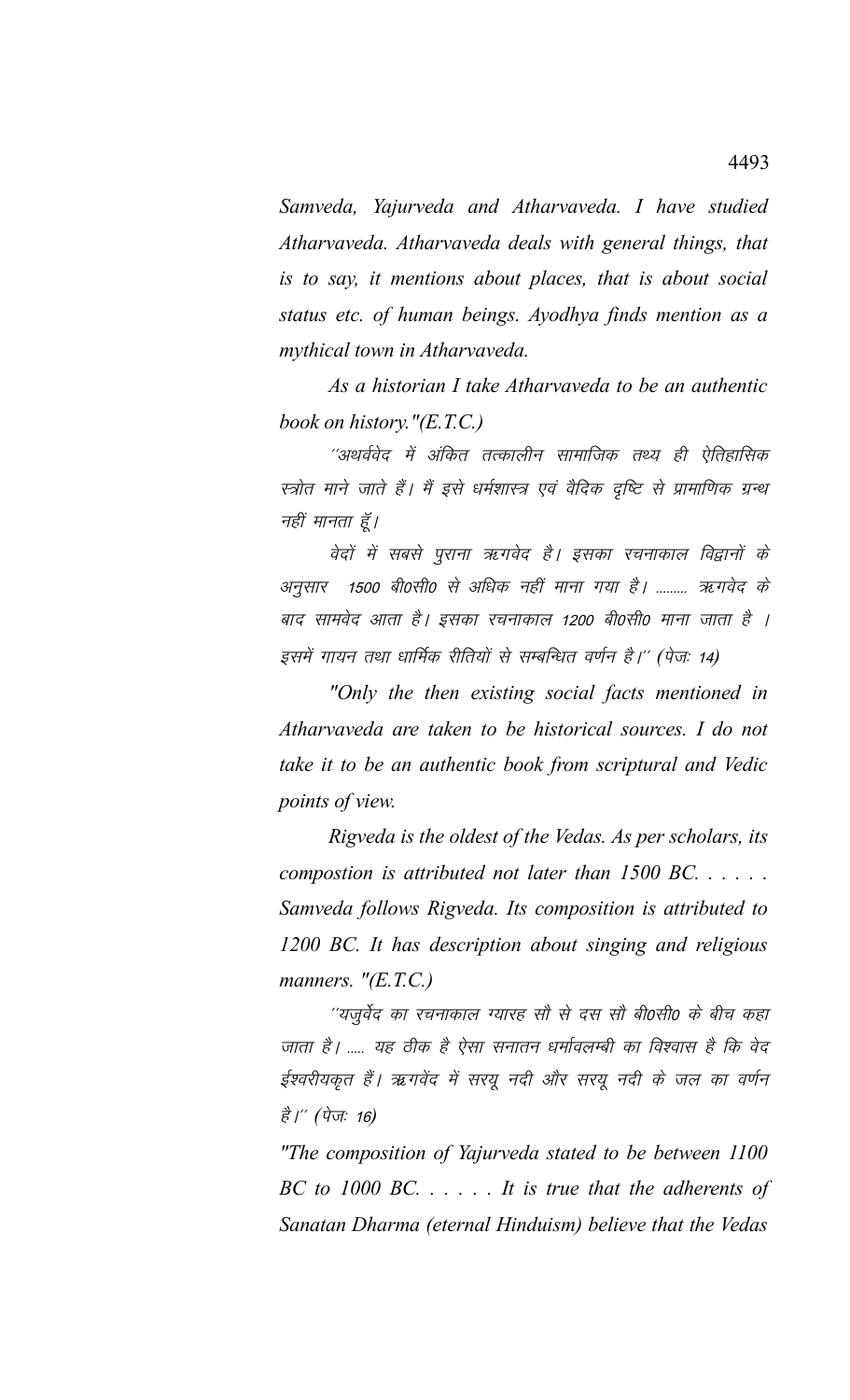*are God made. Rigveda describes about the river Saryu and about its water."(E.T.C.)*

''अट्ठारह पुराण हैं, जैसे– विष्णू पुराण, भगवतपुराण, स्कन्धपुराण, ब्रहमाण्ड पुराण, विष्णु धर्मोत्तर पुराण, ब्रहमवैवर्त पुराण आदि हैं। ......... मेरे अनुसार तथा अन्य पौराणिक विद्वानों के मतानुसार पुराणों की रचना गुप्तकाल अर्थात ईसा की चौथी शताब्दी से लेकर सोलहवीं–सत्रहवीं शताब्दी तक पुराणोंकी रचना होती रही।'' (पेज: 17)

*"There are 18 Puranas such as Vishnu Purana, Bhagwat Purana, Skanda Purana, Brahmand Purana, Vishnu Dharmottar Purana, Brahma Vaivarta Purana etc. . . . . In my opinion and as per that of other Puranic scholars, the composition of Puranas continued from the Gupta period, that is, the fourth century AD to the 16th - 17th century."(E.T.C.)*

''प्राचीन भारतीय इतिहास जानने के लिए पुरातत्व और प्राचीन ग्रन्थ का अध्ययन आवश्यक है। प्राचीन इतिहास जानने के लिए साहित्य एक श्रांत है, पर वह प्रथम श्रोत नहीं है। प्राचीन इतिहास को जानने के लिए मूलतः पुरातत्व ही एक आधार है। भारत का प्राचीन इतिहास जानने के लिए भी पुरातत्व मूल श्रोत है। साहित्य में प्राचीन ग्रन्थ, विदेशी यात्रियों के यात्रा वर्णन तथा विदेश से आये हुए राजदूतों का भारत के सम्बन्ध में जो वर्णन है, वह भी साहित्य में आता है। धार्मिक ग्रन्थ भी साहित्य में आते हैं। वैदिक साहित्य में कोई अलग से धार्मिक ग्रन्थ नहीं है, बल्कि सभी में कुछ–कुछ धार्मिक बातों की चर्चा है।'' (पेज: 30)

*"The study of archaeology and ancient treatises is necessary to know ancient Indian history. For the knowledge of ancient history, literature is a source but not the first one. For the knowledge of ancient history, archaeologu alone is basically a basis. Archaeology is a primary source also for the knowledge of ancient history of India. Literature compprises ancient treatises, travelling*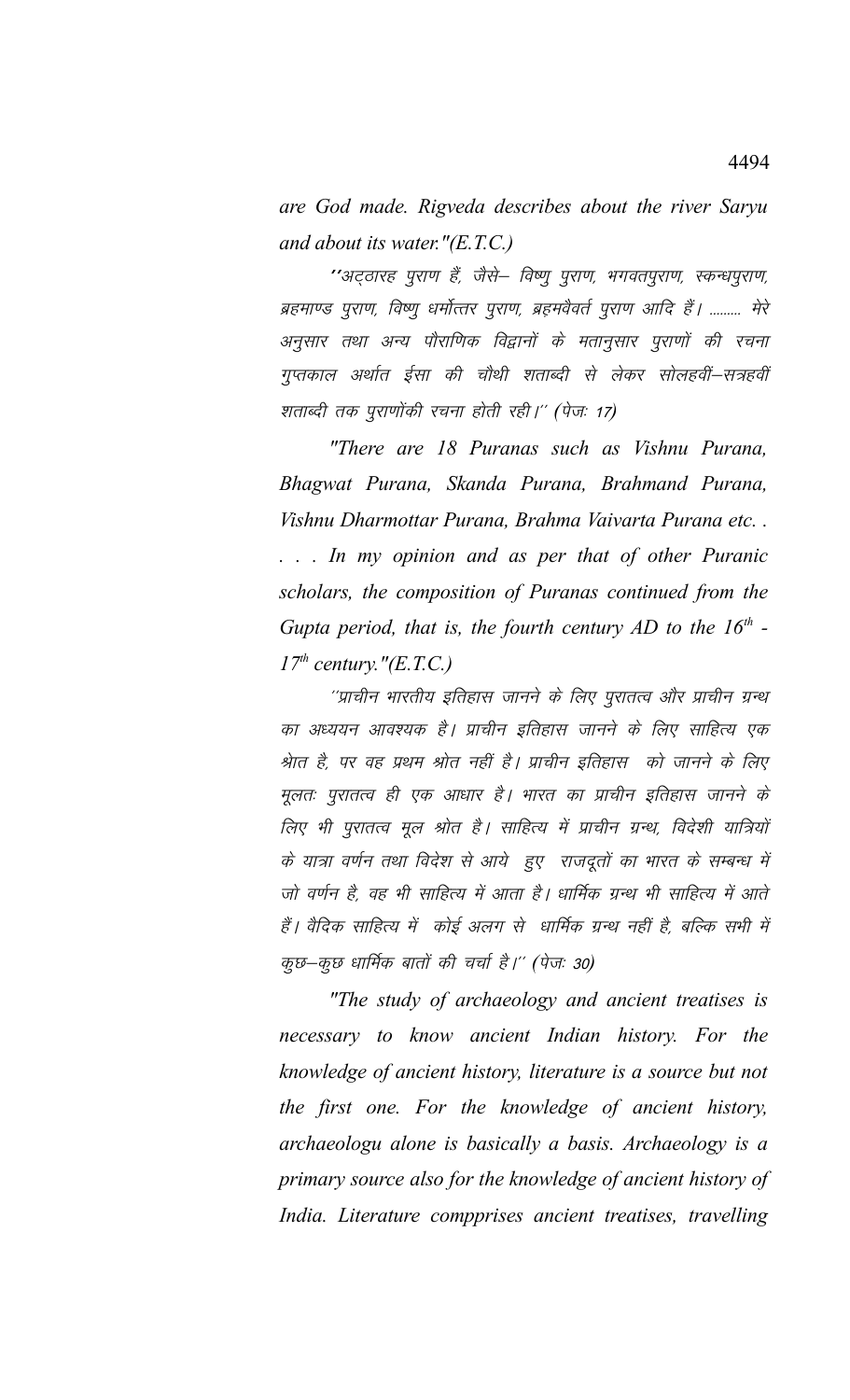*accounts of foriegn travellers as also the description about India of emissaries who came from abroad. Religious books are also comprised in literature. In the Vedic literature, there is no separate religious book, but all have discussion about religious things to some extent."(E.T.C.)*

''भाष्य भी प्राचीन ग्रन्थ के अन्तर्गत आते हैं और वह भी इतिहास का श्रोत माना जायेगा। प्रथाएँ भी वैदिक इतिहास जानने का श्रोत हो सकती हैं, यदि वह प्रथा वेद में लिखी हुई हो | ............पुरातात्विक स्रोत का <u>मुख्य आधार उत्खनन से प्राप्त वस्तुएँ हैं।'' (पेजः 31)</u>

*"Bhashya (commentaries) also fall under ancient treatises and they will also taken to be a source of history. Customs may also be sources of the knowledge of the Vedic History, if that custom is mentioned in the Vedas. . . . . .The main basis of archaeological source is the things discovered from excavation."(E.T.C.)*

''वेद की जानकारी हासिल करने के लिए वेदांगों की जानकारी होना आवश्यक नहीं है। वेदांग का अर्थ उसमें लिखे कल्प, शिक्षा, व्याकरण, *विलुप्त छंद से है।'' (पेज: 32)* 

*"To acquire the knowledge of Vedas, it is not necessary to have knowledge of Vedangs. Vedang means 'Kalpas', 'Shiksha', 'Vyakaran' and 'Vilupt Chhandas'."(E.T.C.)*

''यह सही है कि वाल्मीकि रामायण में वेदों का उल्लेख है।'' *(पेज*: 33)

*"It is true that the Valmiki Ramayan mentions of the Vedas."(E.T.C.)*

**4107**. What constitutes Vedic literature is the next aspect. In the context of India, the Vedic literature comprises of two i.e. one related with Hindus and to be more precise Sanatan Dharma i.e. Vedas, Brahmanas, Aranyakas, Upnishads, Puranas, Vedanta,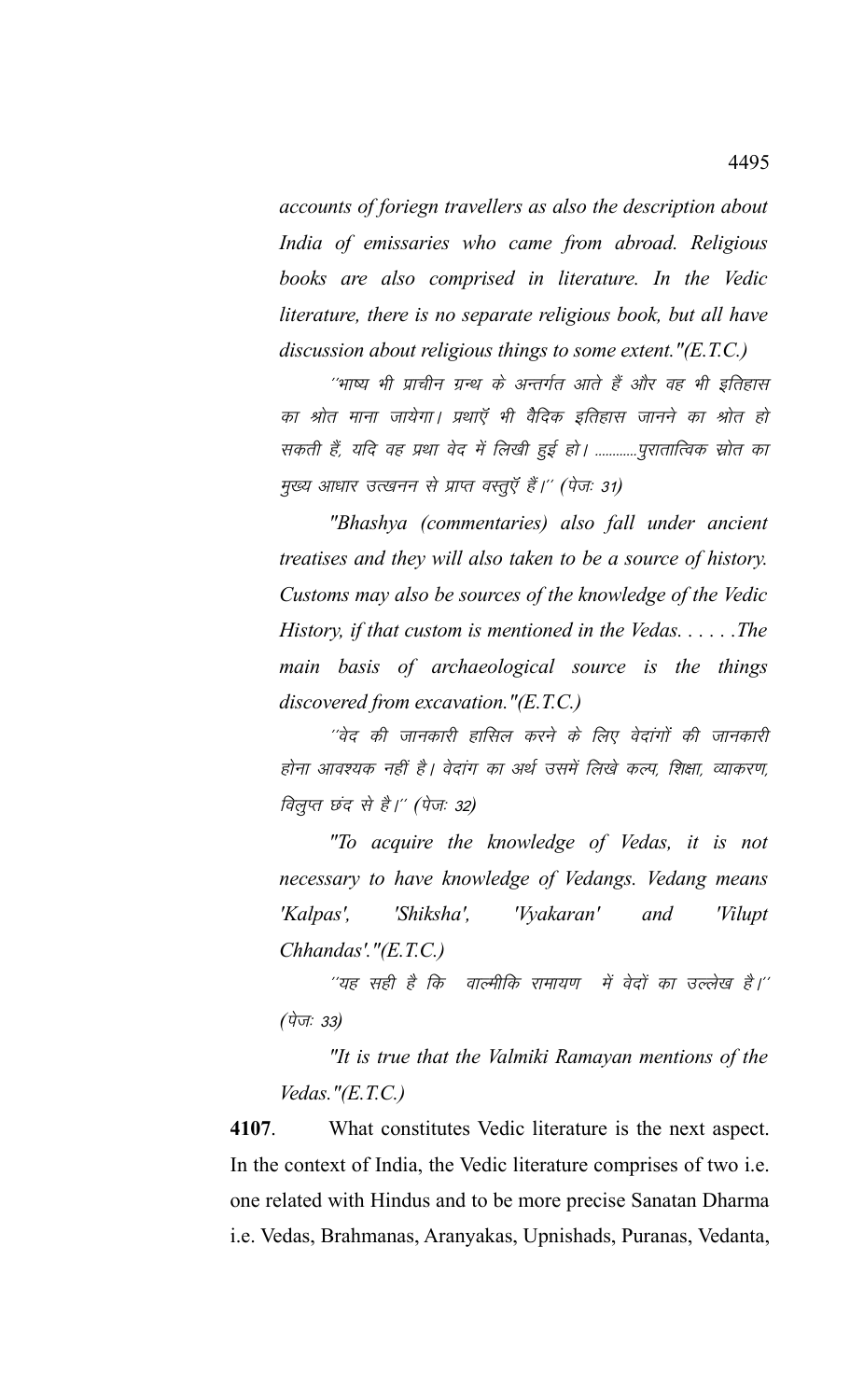Vedangas etc. and another is the religious literature of Jainizm, Buddhism etc. This literature since beginning alleged to be not available in written form for the reason that Vedic knowledge in India was considered to be so precious that it ought not to be placed on a perishable writing material like Berchbar and Palm leaves. The transmission of sacred knowledge of Vedas appears to have been primarily by words of mouth usually from father to son, generation after generation. The four Vedas consist of about 20358 verses running in approximately 2000 printed pages and surprisingly have survived in such a unique system having been passed down by birth to special families within the Brahmin communities.

**4108**. The other category of the derivative literature can be kept broadly in the category of Smrti (memorized) and Shruti (what is heard). There are certain other literature termed as Sutras and then several work of explanatory and subsidiary scripture.

**4109**. In brief, we may first consider as to what construe the above "vedic literature".

**4110**. **Vedas :** The Sanskrit word 'Vedas' means literary "knowledge" or "wisdom". According to Hindu traditions 'Vedas' existed in their eternal and perfect form from the beginning of time. They are primary scriptures of Hinduism revered as apaurusheya, "not of human origin", and are honoured by epithets usually reserved for the Gods as eternal, imperishable, infallible and indestructible. Primarily there are four Vedas, (1) Rig-veda, (2) Yajur-veda, (4) Sama-veda and (4) Atharva-veda.

**4111**. "**Hindu World-An Encyclopaedic Survey of**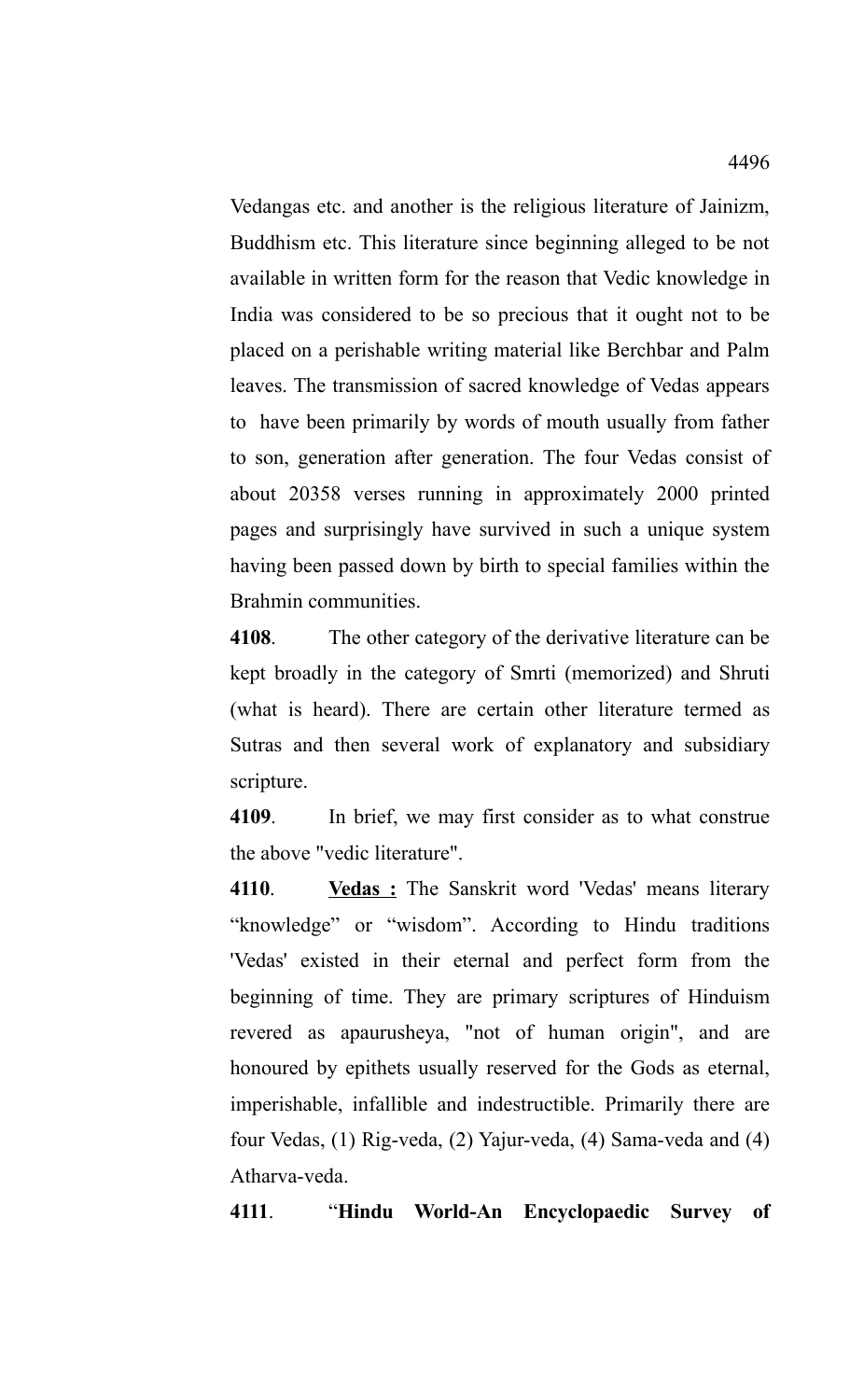**Hinduism"** by **Benjamin Walker**, first published in 1968 by George Allen & Unwin Ltd., London and the first Indian Edition was published in 1983 by Munshiram Manoharlal Publishers Pvt. Ltd. *(hereinafter referred to as the "Hindu World")* (Book No. 12) Vol. II at page 556, gives information about Vedas; and on page 557 says:

*"According to Hindu tradition, the Vedas existed in their eternal and perfect form from the beginning of time. At the end of each kalpa or aeon, Isvara (God) uttered the original Veda as he remembered it. Since God himself shared with all other beings in the universal disintegration concomitant with the descending kalpas, he remembered less and less. At the beginning of the dvapara-yuga (the age preceding our own) the Veda consisted of I00,000 verses and had four divisions. By the beginning of the kaliyuga (our present age) these had become confused. Much was lost and much perverted. From this disordered mass the sage Vyasa salvaged as much as he could, arranged the material in its present form under four headings, and passed them on to his four principal disciples: the Rig-veda to Paila; the Yajur-veda to Vaisampayana; the Sama-veda to Jaimini; the Atharva-veda to Sumantu (or Angires)."*

**4112**. Rig-veda has been explained in **Hindu World (supra)** Vol. II at page 294 as under:

*Rig-veda:, the most important of the four vedas, and regarded as the Veda, since the Yajur and Sama Vedas are merely different arrangements of the Rig-vedic hymns for ritual purposes, while the Atharva-veda was composed some time between 1500 BC and 900 BC and had a fixed*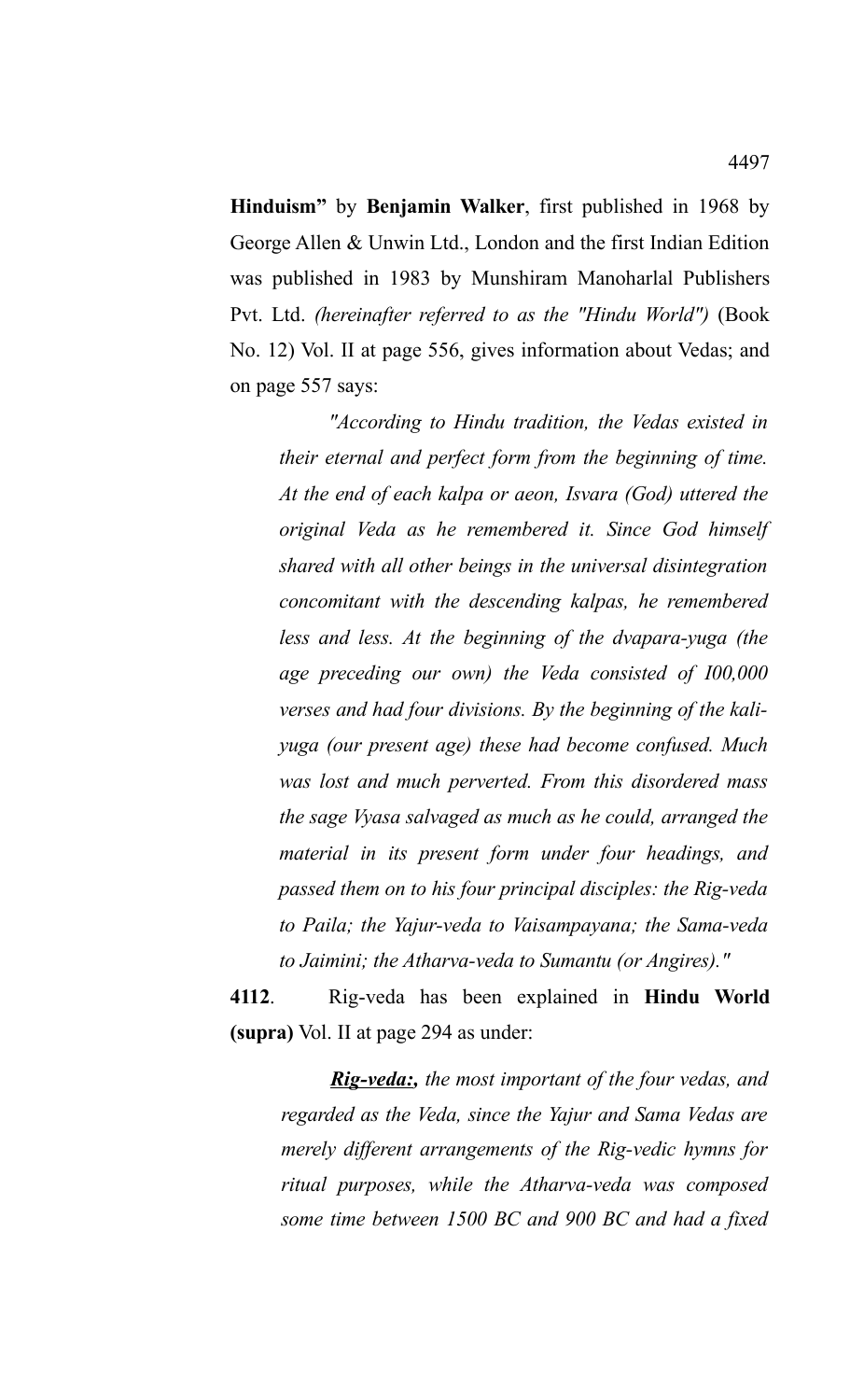*text from about 300 BC. Some scholars date the Rig-veda earlier; Max Muller put the date at 1200 BC, Keith at 1400, Pargiter at 1500, Weber at 2000 BC. H. Jacobi after examining the Indian calendrical system and the position of certain stars and constellations as described in the old texts, placed its composition at 4000 BC. B.G. Tilak, also on astronomical evidence, placed it at 5000 BC.* 

*There are points of similarity between the hymns of the Rig-veda and those of the Avesta, and some of the Rigvedic legends show a resemblance to the great Yashts of the Avesta. The latter, it is to be remembered, were composed before the Rig-veda. Some authorities claim that Book VI of this Veda was composed before the Aryan tribes entered India. But generally the language of the Rig-vedic hymns shows a good deal of borrowing from the Prakrit languages. It is difficult to distinguish the Indo-European from the purely Indian portions, and the Hindus themselves have long lost the tradition of its true origins. Substantial parts of it were composed by sudras, outcastes and even women.*

*The Rig-veda is a collection of miscellaneous fragments of old legends, chants and hymns, some of them of great beauty, put together comparatively late. Twentyone recensions of the Rig-veda, representing the rituals of different schools and even different families, are known to tradition. The Charana-vyuha (Exposition of Schools), a supplementary work of the sutra period mentions five sakhas or branches of the Rig-veda, representing the five chief schools based on the different recensions. These were (I) the Sakala, the only recension that has been preserved,*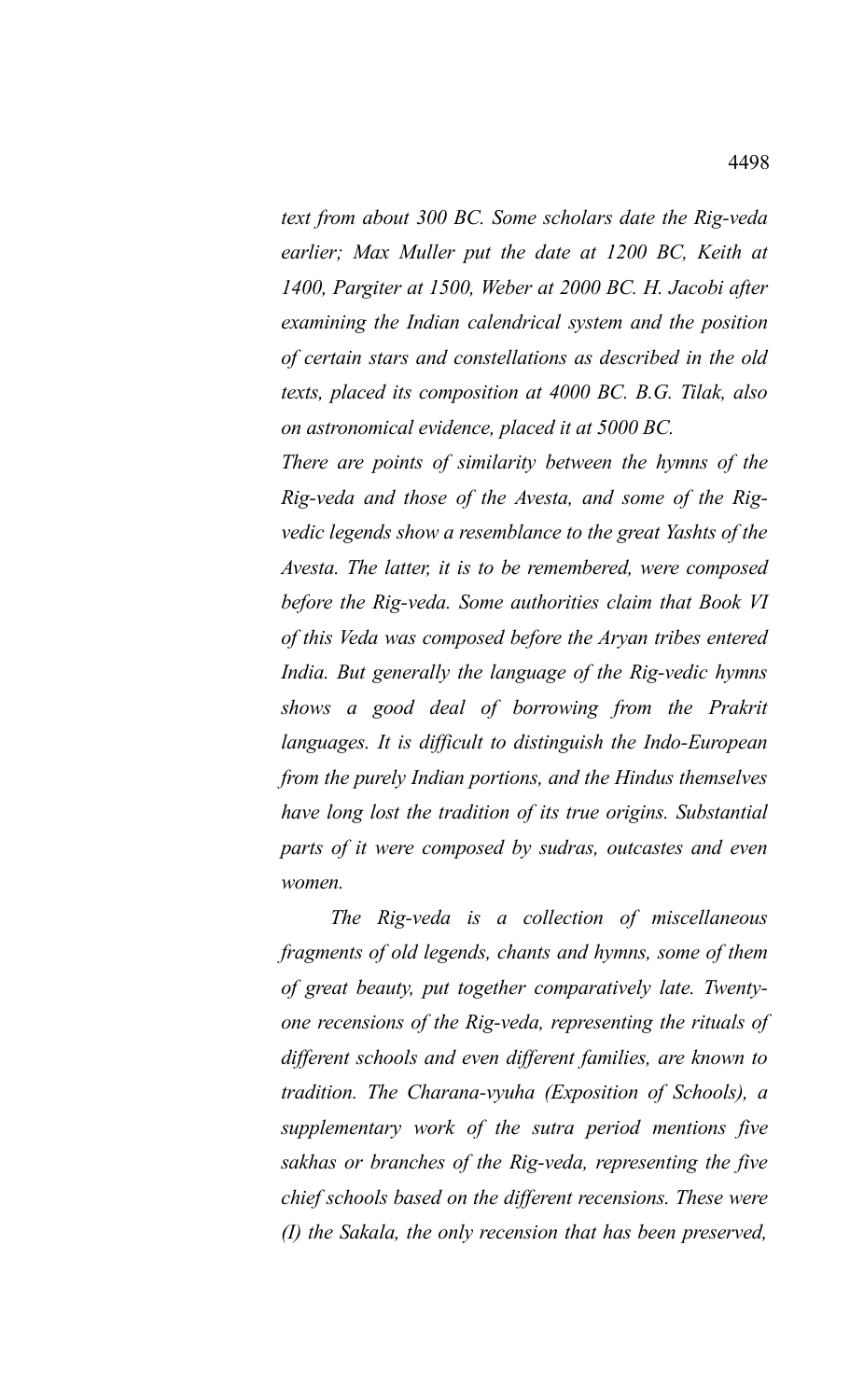*(2) Vashkala (or Bashkala), which incorporated some additional hymns, named after a non-Aryan teacher, (3) Asvalayana, which recognized as canonical the group of eleven Valakhilya hymns, (4) Sankhayana, which also recognized the Valakhilya, but not all the eleven hymns, and (5) Mandukeys; the recension recognized by this school is not known. Fragments of some of these recensions (e.g. the Vashkala) have been inserted into the present mandalas, but all the remainder are lost or forgotten. The canon of the rig-veda was probably not closed till about 500 BC, and the present text fixed about 300 BC. The special hierophants of Rig-vedic ritual are known as the hotri.* 

*The Rig-veda is divided into ten books called mandala 'circles', or into eight parts called ashtaka, 'octaves' (or khanda 'trunks' i.e. divisions). These books are subdivided into adhyaya or chapters, and eighty-five anuvaka, 'sections', containing a total of 1028 sukta or hymns (actually 1017 original hymns plus the II apocryphal Valakhilya hymns, mentioned below, of the eighth mandala), 2006 vargas or classes, 10417 rich or verses, 153,826 pada or words, and into many thousands of akshara or 'imperishable' syllables.*

*The Rig-veda thus consists of ten books or mandalas composed of hymns and psalms of praise to the gods, among them Agni, Indra, Surya, Dyaus, Aditi, Varuna, Ushas, the Asvina, Prithivi, the Maruts, Rudra, Yama and Soma. There are also a number of magical hymns and poems dealing with social customs, ethical questions, riddles, MANTRAs, myths and legends. In the opinion of*